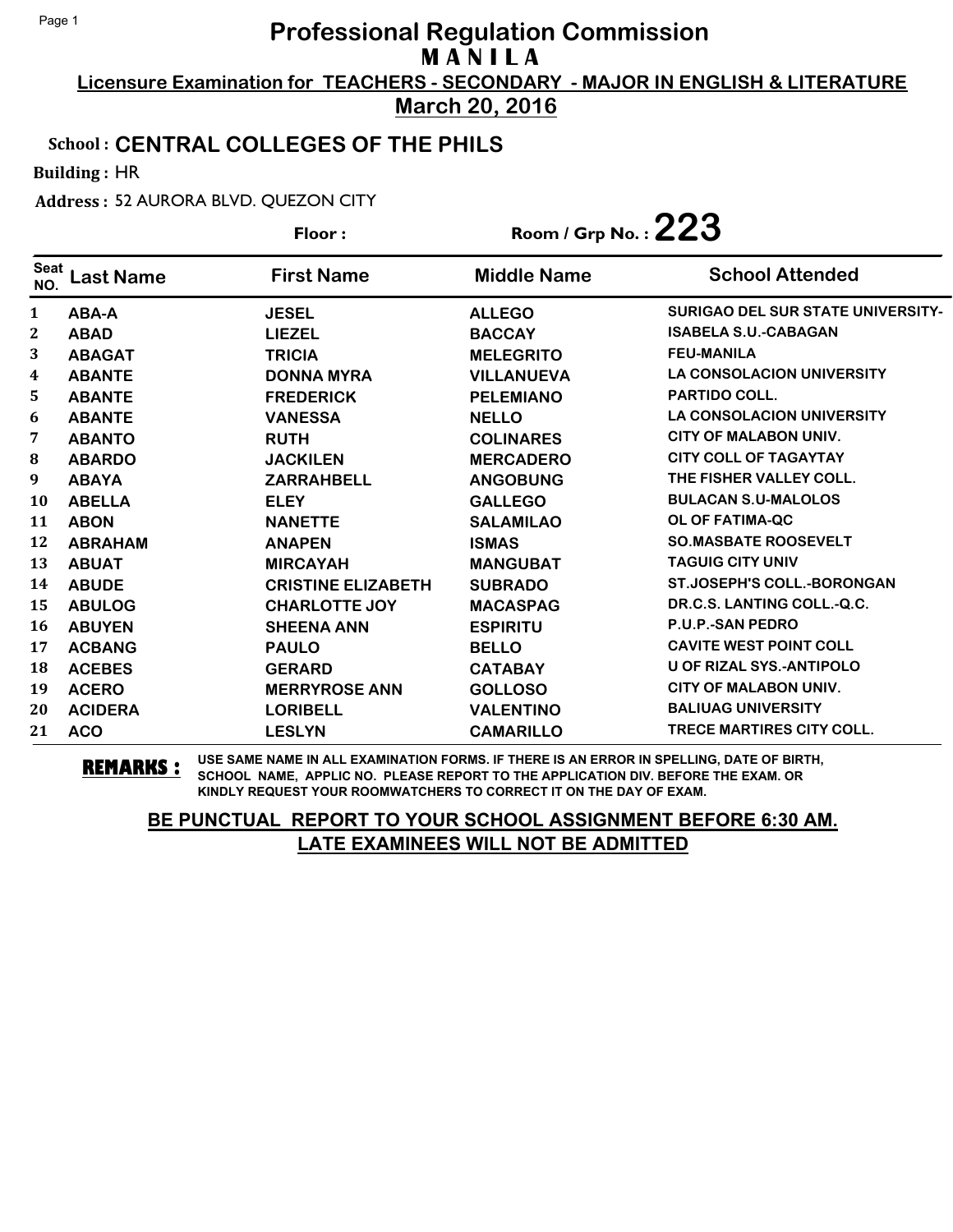**Licensure Examination for TEACHERS - SECONDARY - MAJOR IN ENGLISH & LITERATURE March 20, 2016**

### School : **CENTRAL COLLEGES OF THE PHILS**

Building : HR

Address : 52 AURORA BLVD. QUEZON CITY

|                    |                  | Floor:                 | Room / Grp No.: $225$ |                                  |
|--------------------|------------------|------------------------|-----------------------|----------------------------------|
| <b>Seat</b><br>NO. | <b>Last Name</b> | <b>First Name</b>      | <b>Middle Name</b>    | <b>School Attended</b>           |
| $\mathbf{1}$       | <b>ADALIM</b>    | <b>FLORE MAY</b>       | <b>MONSALOD</b>       | <b>LANAO NORTE AGRI'L, COLL.</b> |
| $\mathbf{2}$       | <b>ADLAWAN</b>   | <b>JERINIZA</b>        | <b>RAMOS</b>          | PAMPANGA STATE AGRICULTURAL      |
| 3                  | <b>ADOLFO</b>    | <b>KAROLYN</b>         | <b>MONTALLANA</b>     | P. C. U.-DASMARIÑAS              |
| 4                  | <b>ADOREMOS</b>  | <b>DENISE MARIELLE</b> | <b>SORIANO</b>        | <b>P.L. MARIKINA CITY</b>        |
| 5                  | <b>ADRIANO</b>   | <b>DANIEL MICHO</b>    | <b>CUPCUPIN</b>       | <b>DIVINE MERCY CFI</b>          |
| 6                  | <b>ADRIANO</b>   | <b>EMILITA</b>         | <b>LUCERO</b>         | M.Q. ALARILLA P.C.               |
| 7                  | <b>ADRIANO</b>   | <b>JENNA ARIANA</b>    | <b>ESTANISLAO</b>     | N. T. C.                         |
| ${\bf 8}$          | <b>ADRIANO</b>   | <b>PAMELA</b>          | <b>PAÑER</b>          | N.C.B.A.-CUBAO, QC               |
| 9                  | <b>ADVINCULA</b> | <b>LEA</b>             | <b>GARLAN</b>         | <b>SORSOGON SC-BULAN</b>         |
| 10                 | <b>ADVINCULA</b> | <b>MANUEL</b>          | <b>GERONIMO</b>       | <b>PAMPANGA COLLEGES</b>         |
| 11                 | <b>AFABLE</b>    | <b>KRISTINE</b>        | <b>DAMAYAN</b>        | <b>ABADA COLLEGE</b>             |
| 12                 | <b>AGANA</b>     | <b>KAMILLE ANNE</b>    | <b>DELA CRUZ</b>      | <b>CAVITE S.U.-CAVITE CITY</b>   |
| 13                 | <b>AGDEPPA</b>   | <b>ADELE</b>           | <b>DAVALOS</b>        | DR.C.S. LANTING COLL.-Q.C.       |
| 14                 | <b>AGPASA</b>    | <b>REYNOSA</b>         | <b>PEDEMONTE</b>      | P.U.P.-STA MARIA, BULACAN        |
| 15                 | <b>AGQUIZ</b>    | <b>MA. ELOISA</b>      | <b>MORALES</b>        | SAN MATEO MUNICIPAL COLL(FOR     |
| 16                 | <b>AGTUCA</b>    | <b>LORILEE</b>         | <b>CUNANAN</b>        | <b>EAST CENTRAL COLLEGE</b>      |
| 17                 | <b>AGUILA</b>    | <b>AREN</b>            | <b>JIMENEZ</b>        | P.W.U.-MANILA                    |
| 18                 | <b>AGUILAR</b>   | <b>DENESSA MARIE</b>   | <b>MAINAR</b>         | P.N.U.-MANILA                    |
| 19                 | <b>AGUILAR</b>   | <b>JAY COLLIN</b>      | <b>GUEVARRA</b>       | <b>P.L. MARIKINA CITY</b>        |
| 20                 | <b>AGUILAR</b>   | <b>MANILYN</b>         | <b>JACOB</b>          | <b>BICOL UNIV.-LEGAZPI</b>       |
| 21                 | <b>AGUILAR</b>   | <b>MARIA KASANDRA</b>  | <b>SISON</b>          | M.Q. ALARILLA P.C.               |

**REMARKS :** USE SAME NAME IN ALL EXAMINATION FORMS. IF THERE IS AN ERROR IN SPELLING, DATE OF BIRTH, SCHOOL NAME, APPLIC NO. PLEASE REPORT TO THE APPLICATION DIV. BEFORE THE EXAM. OR KINDLY REQUEST YOUR ROOMWATCHERS TO CORRECT IT ON THE DAY OF EXAM.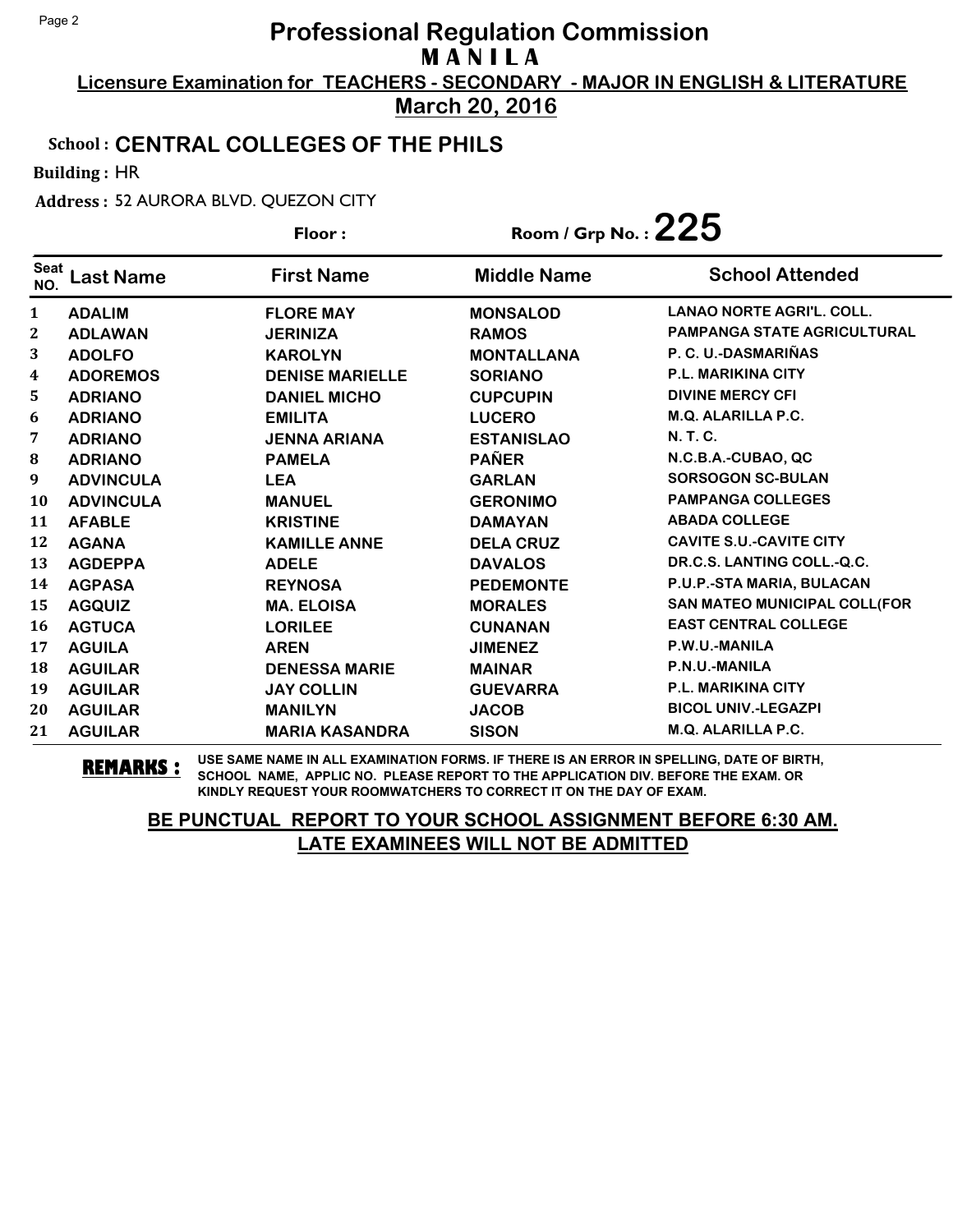**Licensure Examination for TEACHERS - SECONDARY - MAJOR IN ENGLISH & LITERATURE March 20, 2016**

### School : **CENTRAL COLLEGES OF THE PHILS**

Building : HR

Address : 52 AURORA BLVD. QUEZON CITY

|                    |                  | Floor:                  | Room / Grp No. : $227$ |                                |
|--------------------|------------------|-------------------------|------------------------|--------------------------------|
| <b>Seat</b><br>NO. | <b>Last Name</b> | <b>First Name</b>       | <b>Middle Name</b>     | <b>School Attended</b>         |
| 1                  | <b>AGUILAR</b>   | <b>MARK HEXON</b>       | <b>CUNANAN</b>         | <b>HOLY ROSARY COLL FDT</b>    |
| 2                  | <b>AGUILAR</b>   | <b>MYLYN</b>            | <b>SALIDO</b>          | <b>U DE MANILA (for.CCM)</b>   |
| 3                  | <b>AGUILAR</b>   | <b>REMIL</b>            | <b>OLISA</b>           | <b>CAVITE S.U.-INDANG</b>      |
| 4                  | <b>AGUILUS</b>   | <b>AMIEL</b>            | <b>MARQUEZ</b>         | <b>GUAGUA NAT'L COLLEGE</b>    |
| 5                  | <b>AGUILUZ</b>   | <b>FRANCESCA MARIE</b>  | <b>DIAZ</b>            | <b>U.P.-DILIMAN</b>            |
| 6                  | <b>AGUINALDO</b> | <b>BABY MAY</b>         | <b>REYES</b>           | <b>ICCT CFI</b>                |
| 7                  | <b>AGUIRRE</b>   | <b>PRINCESS</b>         | <b>JAVIER</b>          | P.N.U.-LOPEZ                   |
| 8                  | <b>AGUIRRE</b>   | <b>STEPHANIE PRAISE</b> | <b>PEREZ</b>           | P.N.U.-MANILA                  |
| 9                  | <b>AGUSTIN</b>   | <b>EMELY</b>            | <b>DONARBE</b>         | <b>ICCT CFI</b>                |
| 10                 | <b>AGUSTIN</b>   | <b>GEO MARTIN III</b>   | <b>JUAN</b>            | <b>CAMILING COLLEGES</b>       |
| 11                 | <b>AGUSTIN</b>   | <b>JEAN ANNAREI</b>     | <b>OLIS</b>            | <b>BULACAN S.U-MALOLOS</b>     |
| 12                 | <b>AGUSTIN</b>   | <b>MA. CHRISTINA</b>    | <b>VARONA</b>          | <b>ARELLANO UNIV-PASAY</b>     |
| 13                 | <b>AGUSTIN</b>   | <b>MARY ANN</b>         | <b>MARIANO</b>         | <b>V. MILAGROSA UNIV FDTN</b>  |
| 14                 | <b>ALANO</b>     | <b>KEVIN</b>            | <b>MARALANG</b>        | <b>CAVITE S.U.-NAIC</b>        |
| 15                 | <b>ALAVATA</b>   | <b>CHRISTY ANGELIE</b>  | <b>SAULONG</b>         | <b>OCC.MINDORO STATE COL.</b>  |
| 16                 | <b>ALBAR</b>     | <b>JANICE</b>           | <b>CODOT</b>           | UNIV.OF ST.ANTHONY             |
| 17                 | <b>ALBARICO</b>  | <b>NESTOR JR</b>        | <b>ROSA</b>            | <b>BUKIDNON S.C-MALAYBALAY</b> |
| 18                 | <b>ALBAYTAR</b>  | <b>JOY</b>              | <b>ADRA</b>            | <b>SIENA COLL.-TAYTAY</b>      |
| 19                 | <b>ALBEUS</b>    | <b>JAYVERLYN</b>        | <b>SIBAL</b>           | <b>NAGA COLL. FNDTN.</b>       |
| 20                 | <b>ALCANTARA</b> | <b>CHRISTINE</b>        | <b>LUCIDO</b>          | PERP.HELP COL.-MALASIQUE       |
| 21                 | <b>ALCANTARA</b> | <b>MARIA REILLY VEE</b> | <b>ALFONSO</b>         | RIZAL COLL.-LAGUNA             |

**REMARKS :** USE SAME NAME IN ALL EXAMINATION FORMS. IF THERE IS AN ERROR IN SPELLING, DATE OF BIRTH, SCHOOL NAME, APPLIC NO. PLEASE REPORT TO THE APPLICATION DIV. BEFORE THE EXAM. OR KINDLY REQUEST YOUR ROOMWATCHERS TO CORRECT IT ON THE DAY OF EXAM.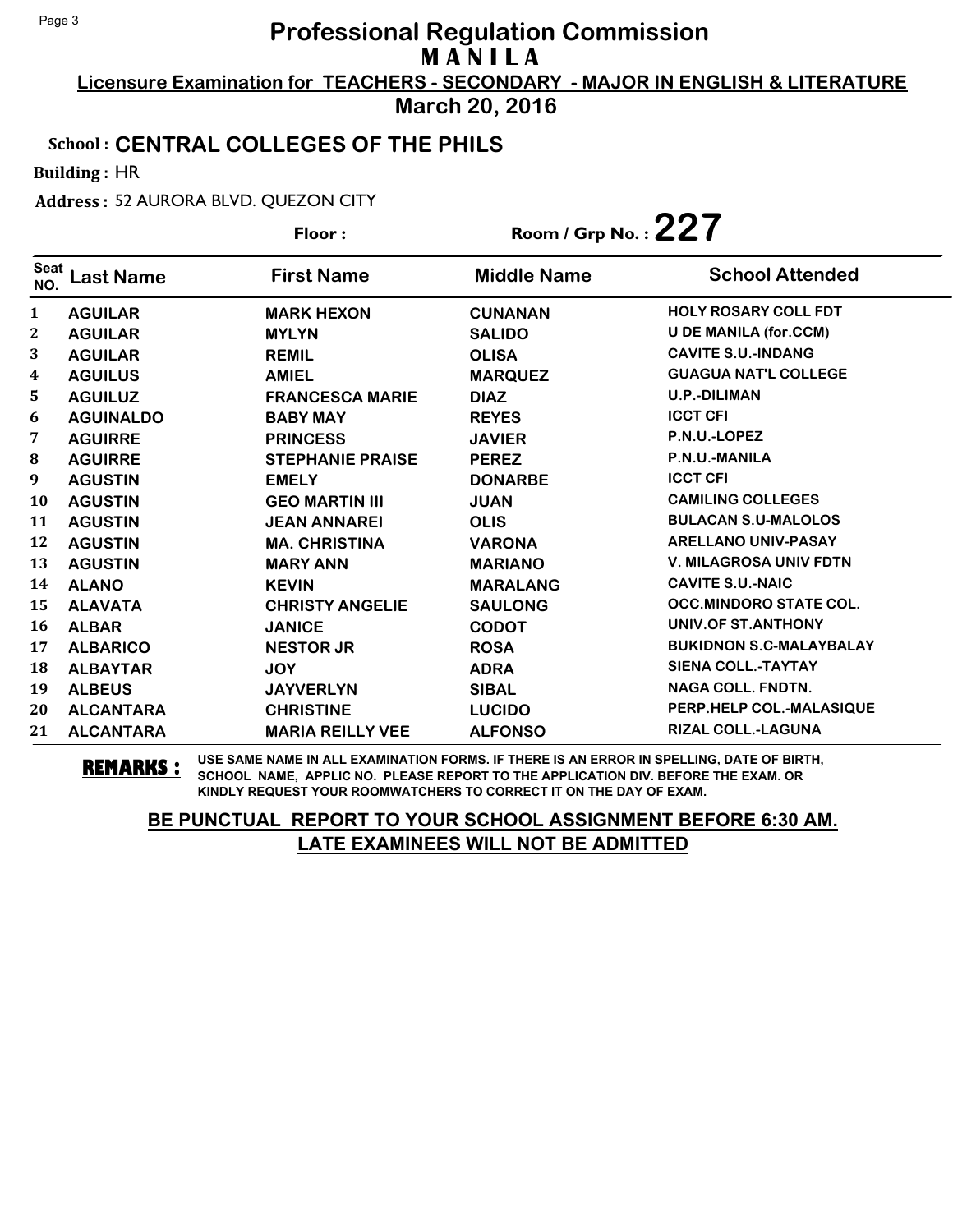**Licensure Examination for TEACHERS - SECONDARY - MAJOR IN ENGLISH & LITERATURE March 20, 2016**

### School : **CENTRAL COLLEGES OF THE PHILS**

Building : HR

Address : 52 AURORA BLVD. QUEZON CITY

|                    |                  | Floor:               | Room / Grp No. : $228$ |                                    |
|--------------------|------------------|----------------------|------------------------|------------------------------------|
| <b>Seat</b><br>NO. | <b>Last Name</b> | <b>First Name</b>    | <b>Middle Name</b>     | <b>School Attended</b>             |
| 1                  | <b>ALCANTARA</b> | <b>MARK KERVIN</b>   | <b>YADAO</b>           | P.U.P.-STA, MESA                   |
| 2                  | <b>ALCANTARA</b> | <b>RHEMARI ANN</b>   | <b>GONZALES</b>        | R.MAGSAYSAY T.U-IBA                |
| 3                  | <b>ALCASID</b>   | <b>ALLEN REINIER</b> | <b>PEREZ</b>           | C.D.S.J.D.L.-CALAMBA               |
| 4                  | <b>ALCERA</b>    | <b>MHE</b>           | <b>ESPINOLA</b>        | <b>U.E.P.-CATARMAN</b>             |
| 5                  | <b>ALDABA</b>    | <b>JERSHEY ANNE</b>  | <b>DAVID</b>           | <b>BULACAN S.U-MALOLOS</b>         |
| 6                  | <b>ALDAMAR</b>   | <b>WENIE JOY</b>     | <b>ALDAMAR</b>         | T.I P.-Q.C.                        |
| 7                  | <b>ALEGRE</b>    | <b>DONNA</b>         | <b>ALIUDDIN</b>        | <b>TAGUIG CITY UNIV</b>            |
| 8                  | <b>ALEJANDRO</b> | <b>VANESSA</b>       | <b>MENDOZA</b>         | <b>BULACAN NAT.AGRIC SC</b>        |
| 9                  | <b>ALEJO</b>     | <b>LILIBETH</b>      | <b>CALIMAG</b>         | <b>U OF RIZAL SYS.-RODRIGUEZ</b>   |
| 10                 | <b>ALEJO</b>     | <b>MILYN</b>         | <b>INFANTE</b>         | <b>FEU-MANILA</b>                  |
| 11                 | <b>ALFONSO</b>   | <b>RUPERT ERIKA</b>  | <b>DAYRIT</b>          | <b>EAST CENTRAL COLLEGE</b>        |
| 12                 | <b>ALIPAO</b>    | <b>RENEJANE</b>      | <b>MARCOS</b>          | <b>U PERP HELP-CALAMBA</b>         |
| 13                 | <b>ALIVO</b>     | <b>MINAFLOR</b>      | <b>PICAR</b>           | <b>UNIV.OF MANILA</b>              |
| 14                 | <b>ALLAM</b>     | <b>JAYCEL</b>        | <b>CUMIGAD</b>         | <b>CAGAYAN STATE UNIV.-CARITAN</b> |
| 15                 | <b>ALLAM</b>     | <b>MARJORIE</b>      | <b>BANGAYAN</b>        | <b>ST.PAUL UNIV.-TUGUEGARAO</b>    |
| 16                 | <b>ALMARIO</b>   | <b>JONEL</b>         | <b>ARCILLA</b>         | <b>P.S. COL OF AERO-PASAY</b>      |
| 17                 | <b>ALMO</b>      | <b>RECHEL</b>        | <b>VILLAMOR</b>        | <b>LEYTE I.T.-BURAUEN</b>          |
| 18                 | <b>ALMOGUERA</b> | <b>EDZIL</b>         |                        | <b>GORDON COLL.</b>                |
| 19                 | <b>ALMOJENO</b>  | <b>CHERRY LOU</b>    | <b>SIMBULAN</b>        | <b>BULACAN S.U-BUSTOS</b>          |
| 20                 | <b>ALMUETE</b>   | <b>DOMANALYN</b>     | <b>APIADO</b>          | P.U.P.-STA MARIA, BULACAN          |
| 21                 | <b>ALO</b>       | <b>RAYZEL</b>        | <b>FEDILINO</b>        | MINSCAT-BONGABONG(for.BCF)         |

**REMARKS :** USE SAME NAME IN ALL EXAMINATION FORMS. IF THERE IS AN ERROR IN SPELLING, DATE OF BIRTH, SCHOOL NAME, APPLIC NO. PLEASE REPORT TO THE APPLICATION DIV. BEFORE THE EXAM. OR KINDLY REQUEST YOUR ROOMWATCHERS TO CORRECT IT ON THE DAY OF EXAM.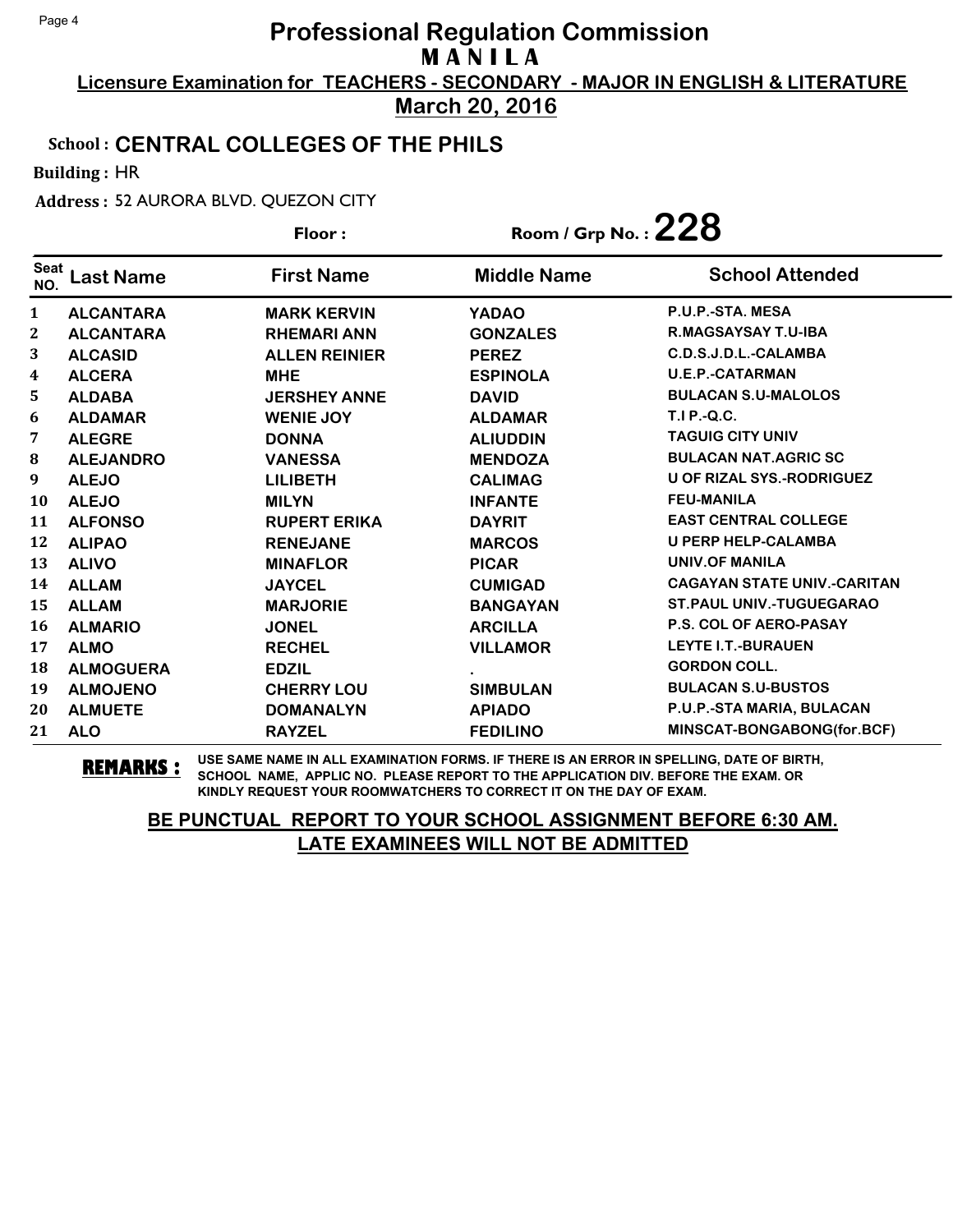**Licensure Examination for TEACHERS - SECONDARY - MAJOR IN ENGLISH & LITERATURE March 20, 2016**

### School : **CENTRAL COLLEGES OF THE PHILS**

Building : HR

Address : 52 AURORA BLVD. QUEZON CITY

|                    |                  | Floor:              |                    | Room / Grp No.: $229$ -AC               |
|--------------------|------------------|---------------------|--------------------|-----------------------------------------|
| <b>Seat</b><br>NO. | Last Name        | <b>First Name</b>   | <b>Middle Name</b> | <b>School Attended</b>                  |
| 1                  | <b>ALOJACIN</b>  | <b>IVAN</b>         | <b>ZUBIAGA</b>     | <b>MATER DEI COLL.-SILAY</b>            |
| 2                  | <b>ALONTO</b>    | <b>ALIAH</b>        | <b>MANSAWI</b>     | <b>M.S.U.-MARAWI CITY</b>               |
| 3                  | <b>ALTAREJOS</b> | <b>MERCY</b>        | <b>FRANCISCO</b>   | P.U.P.-TAGUIG                           |
| 4                  | <b>ALVARADO</b>  | <b>FRANCIS</b>      | <b>BAUYON</b>      | <b>U.E.-MANILA</b>                      |
| 5                  | <b>ALVAREZ</b>   | <b>GENEVIEVE</b>    | <b>SIMBAJON</b>    | N.E.U.S.T-CABANATUAN CITY               |
| 6                  | <b>ALVAREZ</b>   | <b>MARY GRACE</b>   | <b>NICOLAS</b>     | P.U.P.-SAN PEDRO                        |
| 7                  | <b>ALVAREZ</b>   | <b>MILDRED</b>      | <b>CUENCA</b>      | E. A. C.-DASMARIÑAS                     |
| 8                  | <b>ALVAREZ</b>   | <b>REGINALDO</b>    | <b>GERENTE</b>     | <b>MARIKINA POLYTECHNIC</b>             |
| 9                  | <b>ALVIAR</b>    | <b>KATHRINE</b>     | <b>MANALANG</b>    | <b>C.E.U.-MAKATI CITY</b>               |
| 10                 | <b>ALVOR</b>     | <b>DAISY</b>        | <b>SUMBILLA</b>    | <b>EASTERN SAMAR STATE UNIVERSITY -</b> |
| 11                 | <b>AMALIA</b>    | <b>CATHERINE</b>    | <b>ZUNIEGA</b>     | <b>CAINTA CATHOLIC COLL.</b>            |
| 12                 | <b>AMANON</b>    | <b>JUNAID JR</b>    | <b>CHING</b>       | P.U.P.-STA MARIA, BULACAN               |
| 13                 | <b>AMBAGAN</b>   | <b>EMMA</b>         | <b>MONTEZA</b>     | <b>TRECE MARTIRES CITY COLL.</b>        |
| 14                 | <b>AMBAY</b>     | <b>LAARNI</b>       | <b>TAMBA</b>       | <b>P.L. PASAY</b>                       |
| 15                 | <b>AMBRAD</b>    | <b>ZENAIDA</b>      | <b>CUNANAN</b>     | <b>HOLY ANGEL UNIV.</b>                 |
| 16                 | <b>AMIL</b>      | <b>JOYCE</b>        | <b>MERCADO</b>     | <b>N. T. C.</b>                         |
| 17                 | <b>AMORANTO</b>  | <b>MARJORY</b>      | <b>AZUSANO</b>     | P.U.P.-STA. ROSA                        |
| 18                 | <b>AMPARO</b>    | <b>RHOSILYN</b>     | <b>FERNANDEZ</b>   | <b>DIVINE MERCY CFI</b>                 |
| 19                 | <b>AMPOON</b>    | <b>ROSEMARIE</b>    | <b>JEMINEZ</b>     | <b>VILLAGERS MONTESSORI COLL</b>        |
| 20                 | <b>AMULONG</b>   | <b>MA. CHARISSA</b> | <b>BAYAS</b>       | <b>CITY COLL OF TAGAYTAY</b>            |
| 21                 | <b>ANANAYO</b>   | <b>CAROLINE</b>     | <b>AHUDAY</b>      | <b>LAGUNA COLL. B.A.</b>                |

**REMARKS :** USE SAME NAME IN ALL EXAMINATION FORMS. IF THERE IS AN ERROR IN SPELLING, DATE OF BIRTH, SCHOOL NAME, APPLIC NO. PLEASE REPORT TO THE APPLICATION DIV. BEFORE THE EXAM. OR KINDLY REQUEST YOUR ROOMWATCHERS TO CORRECT IT ON THE DAY OF EXAM.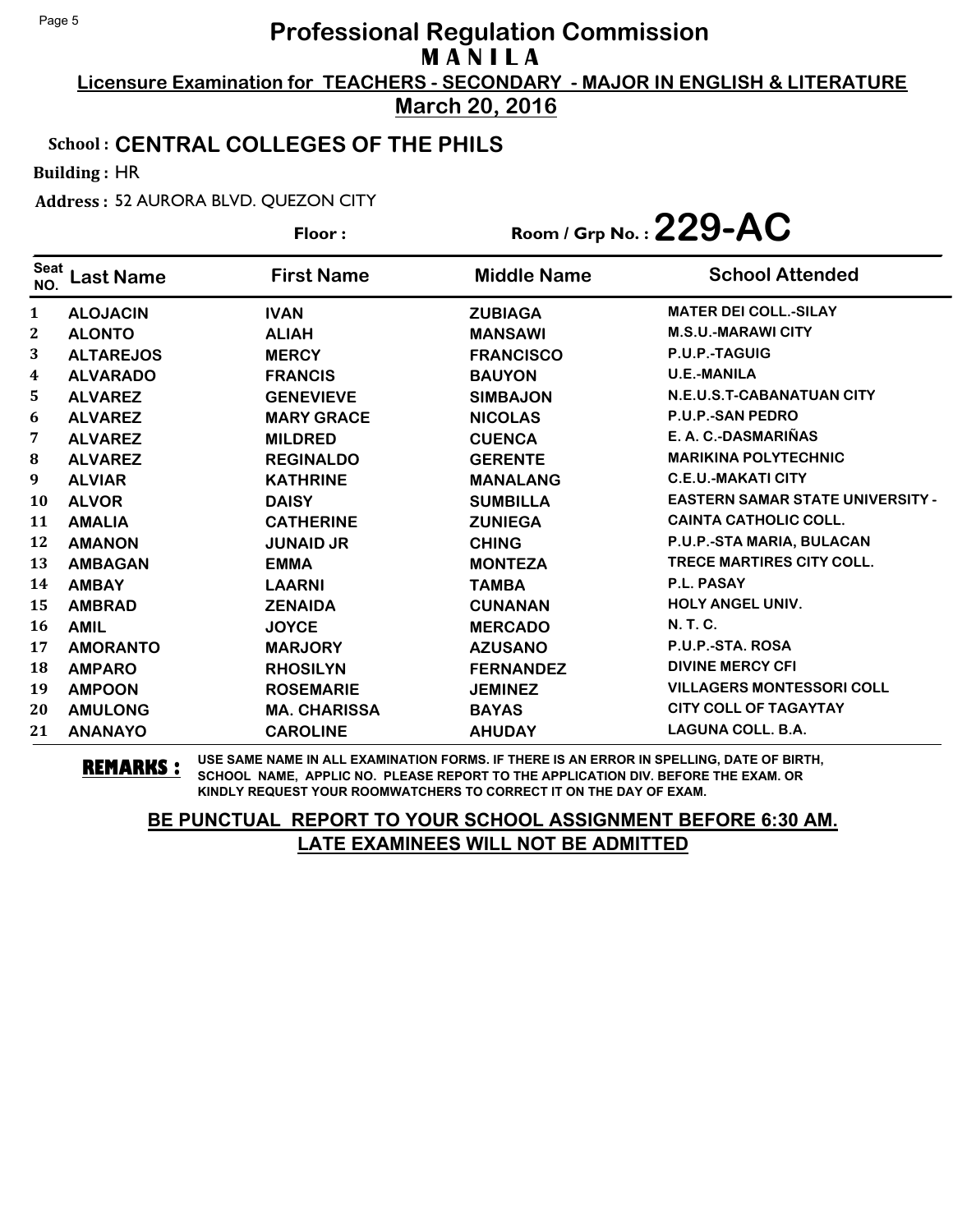**Licensure Examination for TEACHERS - SECONDARY - MAJOR IN ENGLISH & LITERATURE March 20, 2016**

## School : **CENTRAL COLLEGES OF THE PHILS**

Building : HR

Address : 52 AURORA BLVD. QUEZON CITY

|                    |                  | Floor:                 | Room / Grp No.: $230$ -AC |                                    |
|--------------------|------------------|------------------------|---------------------------|------------------------------------|
| <b>Seat</b><br>NO. | <b>Last Name</b> | <b>First Name</b>      | <b>Middle Name</b>        | <b>School Attended</b>             |
| $\mathbf{1}$       | <b>ANARETA</b>   | <b>SHERI-DAN</b>       | <b>TABIGAY</b>            | <b>LAGUNA STATE POLYTECHNIC</b>    |
| 2                  | <b>ANASTACIO</b> | <b>VENICE ANNE</b>     | <b>MAGTIBAY</b>           | <b>JOHN PAUL COLL.</b>             |
| 3                  | <b>ANDAL</b>     | <b>MARIA CARLA</b>     | <b>INCIONG</b>            | D.L.S.U.-LIPA                      |
| 4                  | <b>ANDAL</b>     | <b>MELANIE</b>         | <b>MARAÑON</b>            | W.V.S.U.-JANIUAY                   |
| 5.                 | <b>ANDALES</b>   | <b>ALLAN</b>           | <b>ARANETA</b>            | CEBU ROOSEVELT MEM.                |
| 6                  | <b>ANDAYA</b>    | <b>MARIA JESUSA</b>    | <b>TABILOG</b>            | M.Q. ALARILLA P.C.                 |
| 7                  | <b>ANDES</b>     | <b>ASEL SHEEN</b>      | <b>LUCENARIO</b>          | D.L.S.U.-DASMARIÑAS                |
| 8                  | <b>ANDES</b>     | <b>MA. JAFEN</b>       | <b>BAJAMUNDI</b>          | <b>BICOL UNIV.-LEGAZPI</b>         |
| 9                  | <b>ANDES</b>     | <b>MARNELLI</b>        | <b>VISTA</b>              | <b>M.Q. ALARILLA P.C.</b>          |
| <b>10</b>          | <b>ANDOQUE</b>   | <b>JUDE</b>            | <b>GADIN</b>              | <b>ST.CLARE COLL.-CALOOCAN</b>     |
| 11                 | <b>ANDORA</b>    | <b>ANNALYN</b>         | <b>VASQUEZ</b>            | P.U.P.-CAVITE                      |
| 12                 | <b>ANDOYO</b>    | <b>PAULA RUTH</b>      | <b>BILUAN</b>             | DIVINE WORD-SAN JOSE               |
| 13                 | <b>ANDRES</b>    | <b>LOUELLA</b>         | <b>ZORNOSA</b>            | P.U.P.-SAN PEDRO                   |
| 14                 | <b>ANDULANA</b>  | <b>PRECY</b>           | <b>SINGCO</b>             | <b>NOTRE DAME-MIDSAYAP</b>         |
| 15                 | <b>ANGAT</b>     | <b>CATHERINE</b>       | <b>ALCARAZ</b>            | <b>ALITAGTAG COLL.</b>             |
| 16                 | <b>ANGCAO</b>    | <b>CIELINE</b>         | <b>CIELO</b>              | <b>ROGATIONIST COLL.</b>           |
| 17                 | <b>ANGELES</b>   | <b>EMELYN</b>          | <b>LERIDA</b>             | <b>ICCT CFI</b>                    |
| 18                 | <b>ANGELES</b>   | <b>MARIELLE JOY</b>    | <b>AVENDAÑO</b>           | <b>BULACAN S.U-MALOLOS</b>         |
| 19                 | <b>ANGUSTIA</b>  | <b>MARY GRACE</b>      | <b>GARNICA</b>            | J.H.CERILLES S.C.-BAYOG(for. WMSU) |
| 20                 | <b>ANILE</b>     | <b>LODELINE</b>        | <b>CALUGAS</b>            | NO.ILOILO P.S.C.-B. VIEJO          |
| 21                 | <b>ANIN</b>      | <b>RAMIL CHRISTIAN</b> | <b>BERBER</b>             | P.U.P.-CAVITE                      |

**REMARKS :** USE SAME NAME IN ALL EXAMINATION FORMS. IF THERE IS AN ERROR IN SPELLING, DATE OF BIRTH, SCHOOL NAME, APPLIC NO. PLEASE REPORT TO THE APPLICATION DIV. BEFORE THE EXAM. OR KINDLY REQUEST YOUR ROOMWATCHERS TO CORRECT IT ON THE DAY OF EXAM.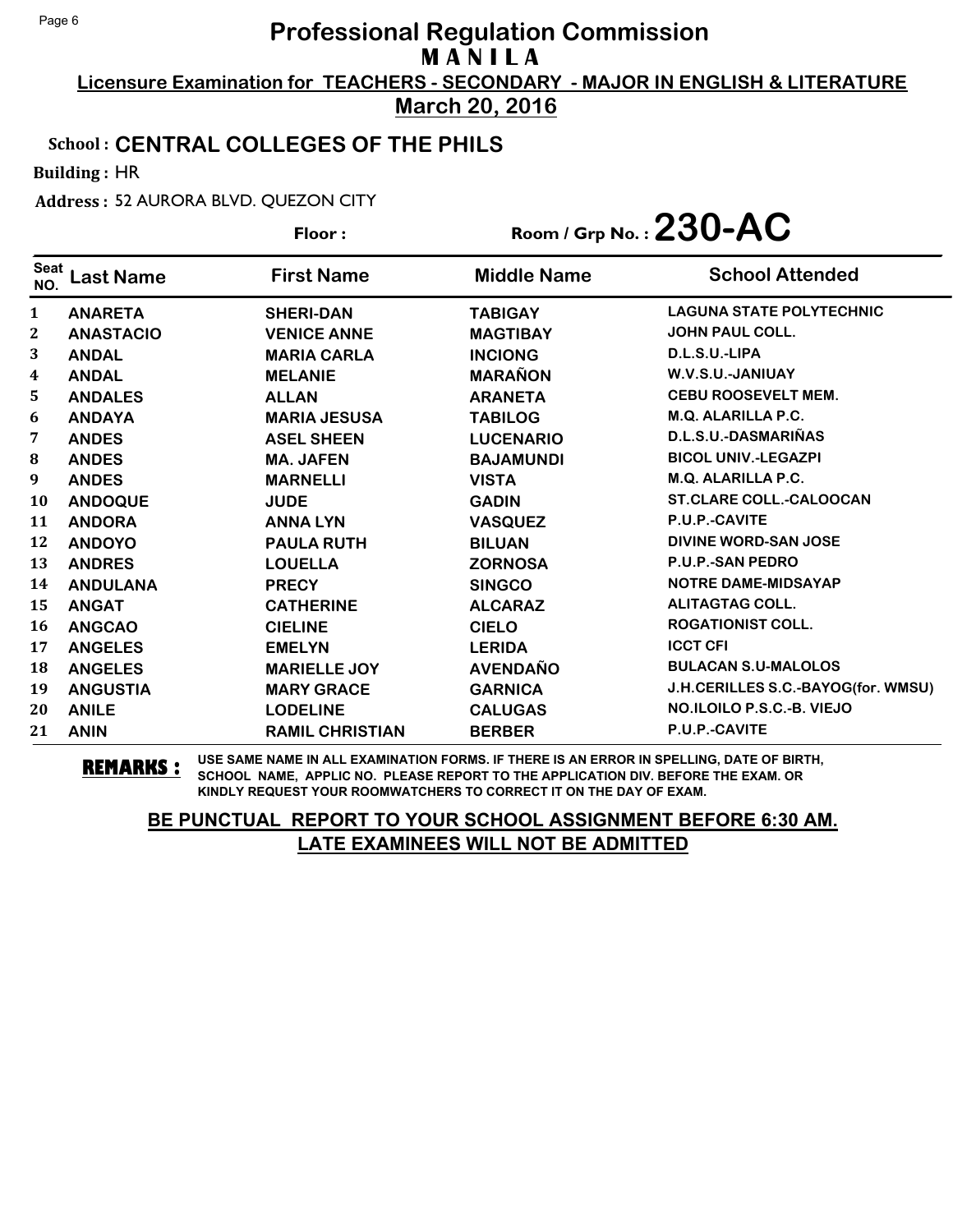**Licensure Examination for TEACHERS - SECONDARY - MAJOR IN ENGLISH & LITERATURE March 20, 2016**

### School : **CENTRAL COLLEGES OF THE PHILS**

Building : HR

Address : 52 AURORA BLVD. QUEZON CITY

|                    |                   | Floor:               | Room / Grp No.: $311$ |                                  |
|--------------------|-------------------|----------------------|-----------------------|----------------------------------|
| <b>Seat</b><br>NO. | <b>Last Name</b>  | <b>First Name</b>    | <b>Middle Name</b>    | <b>School Attended</b>           |
| 1                  | <b>ANJAO</b>      | <b>BABY JANE</b>     | <b>JAGUNOS</b>        | N. T. C.                         |
| 2                  | <b>ANNOGUE</b>    | <b>RUBY</b>          | <b>VILLONES</b>       | <b>U OF RIZAL SYS.-RODRIGUEZ</b> |
| 3                  | <b>ANSANO</b>     | <b>DIANA JEAN</b>    | <b>ALFONSO</b>        | SAN PEDRO COLL. OF BUS. ADM.     |
| 4                  | <b>ANTANG</b>     | <b>IRENE</b>         | <b>SISON</b>          | <b>FEU-MANILA</b>                |
| 5                  | <b>ANTAO</b>      | <b>JAMERY</b>        | <b>ANOY</b>           | <b>MISAMIS U-OROQUIETA CITY</b>  |
| 6                  | <b>ANTARAN</b>    | <b>JENNYLYN</b>      | <b>MANGAO</b>         | <b>ALEJANDRO COLLEGE</b>         |
| 7                  | <b>ANTARAN</b>    | <b>ROXAN ERIKA</b>   | <b>ROSCO</b>          | P.U.P.-STA MARIA, BULACAN        |
| $\bf{8}$           | <b>ANTAZO</b>     | <b>ANNA MARIE</b>    | <b>BALATIBAT</b>      | <b>U OF RIZAL SYS.-ANGONO</b>    |
| 9                  | <b>ANTAZO</b>     | <b>SHIENNA MARIZ</b> | <b>ARAGONES</b>       | <b>ICCT CFI</b>                  |
| 10                 | <b>ANTICUANDO</b> | <b>PABLO JR</b>      | <b>CARBONERO</b>      | P. C. U.-MANILA                  |
| 11                 | <b>ANTOJA</b>     | <b>GRACE ANNE</b>    | <b>MEROÑO</b>         | <b>CITY OF MALABON UNIV.</b>     |
| 12                 | <b>ANTONIO</b>    | <b>ANGELICA</b>      | <b>PRIMO</b>          | <b>UPHSDALTA-LPINAS</b>          |
| 13                 | <b>ANTONIO</b>    | <b>DALIA</b>         | <b>BAUTISTA</b>       | <b>ISABELA S.U.-CAUAYAN</b>      |
| 14                 | <b>ANTONIO</b>    | <b>KATRINA</b>       | <b>LAM</b>            | M.Q. ALARILLA P.C.               |
| 15                 | <b>ANTONIO</b>    | <b>MA. CONSUELO</b>  | <b>NEBRES</b>         | <b>UPHSDALTA-LPINAS</b>          |
| 16                 | <b>ANTONIO</b>    | <b>MARINEL</b>       | <b>TOLENTINO</b>      | <b>U OF RIZAL SYS.-ANGONO</b>    |
| 17                 | <b>ANTONIO</b>    | <b>ROD DANIEL</b>    | <b>PEÑA</b>           | P.N.U.-MANILA                    |
| 18                 | <b>ANTONIO</b>    | <b>SHIRLEY</b>       | <b>YODICO</b>         | <b>U OF RIZAL SYS.-ANGONO</b>    |
| 19                 | <b>APACIBLE</b>   | <b>KAHLELAH</b>      | <b>LETRAN</b>         | <b>NAVAL S.U.-NAVAL</b>          |
| 20                 | <b>APDUA</b>      | <b>JANE MICHELLE</b> | <b>MAGLANGIT</b>      | OL OF LOURDES T.C.               |
| 21                 | <b>APELADO</b>    | <b>JOHN JOSHUA</b>   | <b>ZARASPE</b>        | <b>FEU-MANILA</b>                |

**REMARKS :** USE SAME NAME IN ALL EXAMINATION FORMS. IF THERE IS AN ERROR IN SPELLING, DATE OF BIRTH, SCHOOL NAME, APPLIC NO. PLEASE REPORT TO THE APPLICATION DIV. BEFORE THE EXAM. OR KINDLY REQUEST YOUR ROOMWATCHERS TO CORRECT IT ON THE DAY OF EXAM.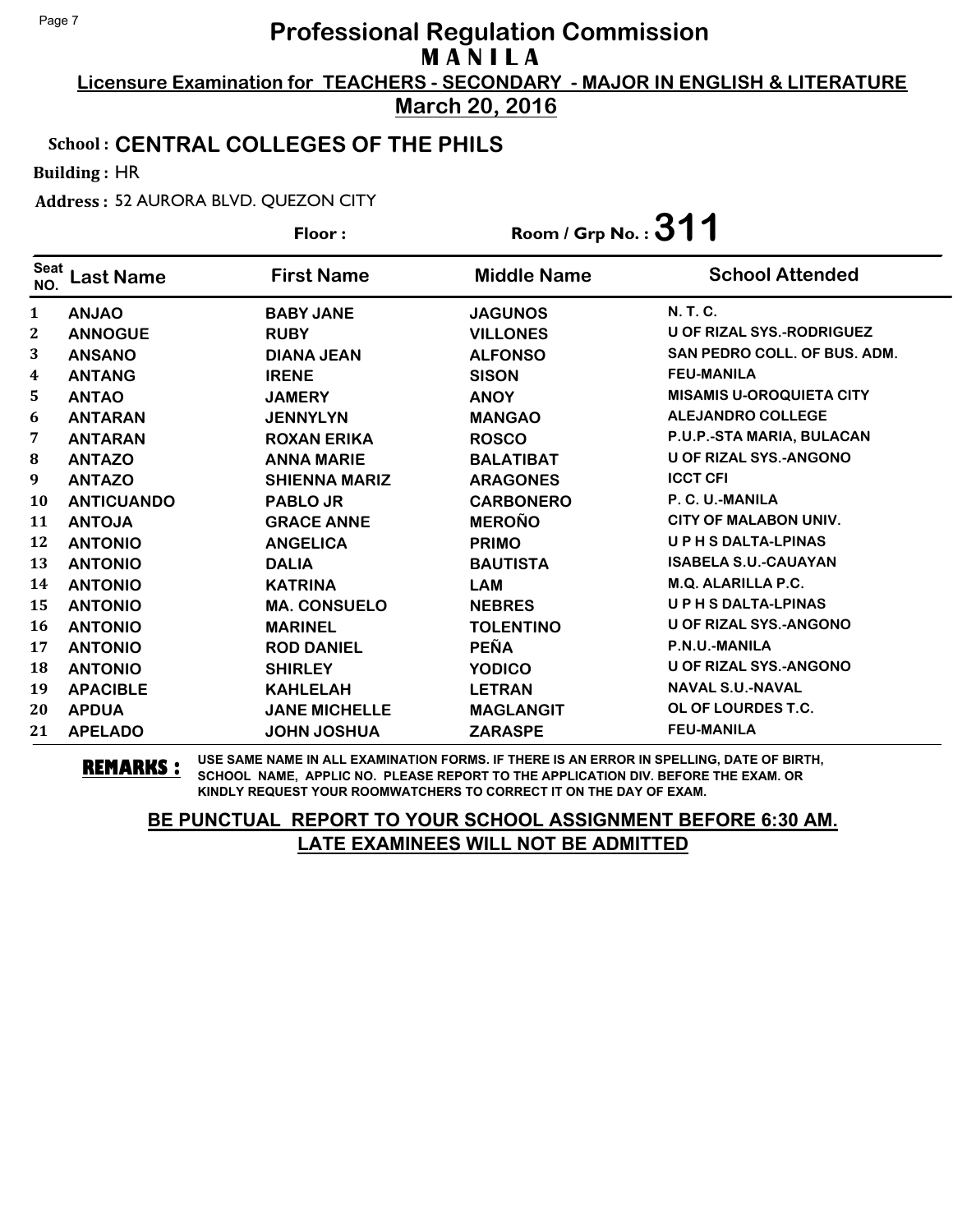**Licensure Examination for TEACHERS - SECONDARY - MAJOR IN ENGLISH & LITERATURE March 20, 2016**

## School : **CENTRAL COLLEGES OF THE PHILS**

Building : HR

Address : 52 AURORA BLVD. QUEZON CITY

|                    |                   | Floor:                | Room / Grp No.: $313$ |                                    |
|--------------------|-------------------|-----------------------|-----------------------|------------------------------------|
| <b>Seat</b><br>NO. | <b>Last Name</b>  | <b>First Name</b>     | <b>Middle Name</b>    | <b>School Attended</b>             |
| 1                  | <b>APINADO</b>    | <b>ORLAN</b>          | <b>SERRANO</b>        | DARAGA COMM. COLL.                 |
| 2                  | <b>APOLONA</b>    | <b>GIARELL</b>        | <b>MEJARITO</b>       | P.N.U.-MANILA                      |
| 3                  | <b>AQUINO</b>     | <b>ABEGAIL ANNE</b>   | <b>ALER</b>           | <b>MARIKINA POLYTECHNIC</b>        |
| 4                  | <b>AQUINO</b>     | <b>ANNA MARIE</b>     | <b>PERANDO</b>        | <b>P.U.P.-SAN PEDRO</b>            |
| 5                  | <b>AQUINO</b>     | <b>LEAN CARLO</b>     | <b>AUSTRIA</b>        | <b>U.P.-DILIMAN</b>                |
| 6                  | <b>AQUINO</b>     | <b>LITA</b>           | <b>ABELLERA</b>       | <b>ARELLANO UNIV-MANILA</b>        |
| 7                  | <b>AQUINO</b>     | <b>SALVIE</b>         | <b>AMBE</b>           | <b>MARIKINA POLYTECHNIC</b>        |
| 8                  | <b>AQUINO</b>     | <b>SHARMAINE</b>      | <b>ORLINA</b>         | <b>ST.FRANCIS OF ASSISI</b>        |
| 9                  | <b>AQUINO</b>     | <b>ZSAADIA</b>        | <b>SALAHUDDIN</b>     | M.S.U.-TAWI-TAWI                   |
| 10                 | <b>ARABIT</b>     | <b>JENNELYN</b>       | <b>VILLONES</b>       | <b>U OF RIZAL SYS.-MORONG</b>      |
| 11                 | <b>ARAGON</b>     | <b>GLADYS</b>         | <b>MYRONG</b>         | PANGASINAN S.U.-BAYAMBANG          |
| 12                 | <b>ARAMBULO</b>   | <b>MYRENE</b>         | <b>OLVIDA</b>         | <b>U OF RIZAL SYS.-ANGONO</b>      |
| 13                 | <b>ARANETA</b>    | <b>MARIANNE GRACE</b> | <b>ZSHORNACK</b>      | <b>ASIAN I.D.L</b>                 |
| 14                 | <b>ARANETA</b>    | <b>VANESSA</b>        | <b>VARGAS</b>         | <b>N.T.C.</b>                      |
| 15                 | <b>ARAYAN</b>     | <b>IMIE</b>           | <b>MUEGA</b>          | <b>ADVENTIST UNIV OF THE PHIL.</b> |
| 16                 | <b>ARAÑA</b>      | <b>RIFFY</b>          | <b>DE CLARO</b>       | <b>PAMANTASAN NG CABUYAO</b>       |
| 17                 | <b>ARBOLADURA</b> | <b>LORIEBELLE</b>     | <b>ASILO</b>          | P.U.P.-CAVITE                      |
| 18                 | <b>ARBOLEDA</b>   | <b>MA.ANGELICA</b>    | <b>CARPIO</b>         | <b>HOLY ROSARY COLL FDT</b>        |
| 19                 | <b>ARCA</b>       | <b>CHRISTOPHER</b>    | <b>BAUTISTA</b>       | <b>WESTERN COLL.-CAVITE</b>        |
| 20                 | <b>ARCE</b>       | <b>ROXANNE</b>        | <b>QUIMING</b>        | N.E.U.S.T-SAN ISIDRO               |
| 21                 | <b>ARCENAL</b>    | <b>MARIA CRISTINA</b> | <b>DURAN</b>          | CITY OF MALABON UNIV.              |

**REMARKS :** USE SAME NAME IN ALL EXAMINATION FORMS. IF THERE IS AN ERROR IN SPELLING, DATE OF BIRTH, SCHOOL NAME, APPLIC NO. PLEASE REPORT TO THE APPLICATION DIV. BEFORE THE EXAM. OR KINDLY REQUEST YOUR ROOMWATCHERS TO CORRECT IT ON THE DAY OF EXAM.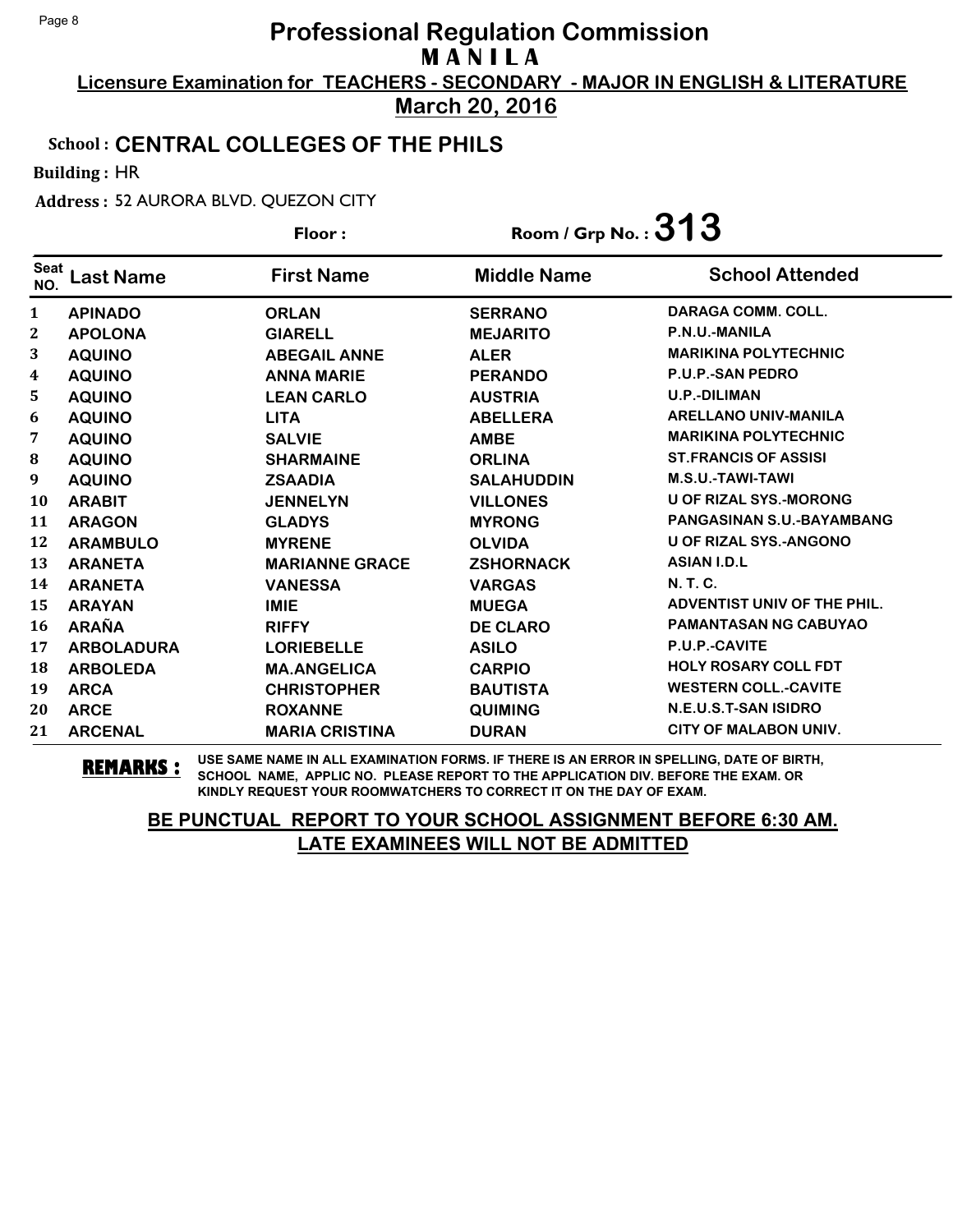**Licensure Examination for TEACHERS - SECONDARY - MAJOR IN ENGLISH & LITERATURE March 20, 2016**

## School : **CENTRAL COLLEGES OF THE PHILS**

Building : HR

Address : 52 AURORA BLVD. QUEZON CITY

|                    |                  | Floor:            | Room / Grp No.: $314$ |                                    |
|--------------------|------------------|-------------------|-----------------------|------------------------------------|
| <b>Seat</b><br>NO. | <b>Last Name</b> | <b>First Name</b> | <b>Middle Name</b>    | <b>School Attended</b>             |
| 1                  | <b>ARCILLA</b>   | <b>CLARITA</b>    | <b>BALINGBINGAN</b>   | <b>SIENA COLL.-TAYTAY</b>          |
| 2                  | <b>ARCILLA</b>   | <b>JOAN</b>       | <b>ERASMO</b>         | P.U.P.-CAVITE                      |
| 3                  | <b>ARCILLA</b>   | <b>JOHN CARLO</b> | <b>PABLO</b>          | P.L. PASAY                         |
| 4                  | <b>ARCUSA</b>    | <b>JAYCERENE</b>  | <b>AMON</b>           | <b>CAVITE S.U.-ROSARIO</b>         |
| 5                  | <b>ARELLADO</b>  | <b>RHYAN</b>      | <b>SUBO</b>           | AJUY POLY. COLL.                   |
| 6                  | <b>ARELLANO</b>  | <b>AIMEE</b>      | <b>TOLENTINO</b>      | <b>INNOVATIVE C.S.T</b>            |
| 7                  | <b>AREVALO</b>   | <b>JENILYN</b>    | <b>JACINTO</b>        | <b>GLOBAL RECIPROCAL</b>           |
| $\bf{8}$           | <b>AREVALO</b>   | <b>NIMROD</b>     | <b>LANSANGAN</b>      | <b>PAMPANGA COLLEGES</b>           |
| 9                  | <b>ARGUELLES</b> | <b>SHIN ROBE</b>  | <b>ARGUELLES</b>      | <b>ALITAGTAG COLL.</b>             |
| 10                 | <b>ARIDA</b>     | <b>JEFFREY</b>    | <b>CUELLO</b>         | LIPA CITY PUBLIC COLL.             |
| 11                 | <b>ARNEDO</b>    | <b>ARJIE PAUL</b> | <b>LONTOC</b>         | <b>CAINTA CATHOLIC COLL.</b>       |
| 12                 | <b>ARO</b>       | <b>NANCY</b>      | <b>CAPISTRANO</b>     | P.U.P.-RAGAY, CAM. SUR             |
| 13                 | <b>ARRABIS</b>   | <b>SARAH</b>      | <b>GUTIERREZ</b>      | <b>LADY OF LOURDES HC-CALOOCAN</b> |
| 14                 | <b>ARRIOLA</b>   | <b>CHRISELLE</b>  | <b>TOLENTINO</b>      | <b>TAGUIG CITY UNIV</b>            |
| 15                 | <b>ARSUA</b>     | <b>LOTA</b>       | <b>DELA CRUZ</b>      | <b>BATAAN PENINSULA STATE</b>      |
| 16                 | <b>ASI</b>       | <b>JESSA</b>      | <b>DIMAANO</b>        | P.U.P - BANSUD, ORIENTAL MINDORO   |
| 17                 | <b>ASI</b>       | <b>REZIEL</b>     | <b>DIMAANO</b>        | P.U.P - BANSUD, ORIENTAL MINDORO   |
| 18                 | <b>ASINAS</b>    | <b>LEONILO</b>    | <b>SEVILLA</b>        | <b>N.E.U.S.T-CABANATUAN CITY</b>   |
| 19                 | <b>ASINGUA</b>   | <b>RONAVE</b>     | <b>LUAR</b>           | <b>SO.MASBATE ROOSEVELT</b>        |
| 20                 | <b>ASIS</b>      | <b>ROMELYN</b>    | <b>TAMAYO</b>         | <b>COLEGIO DE SAN GABRIEL</b>      |
| 21                 | <b>ASOR</b>      | <b>MARISSA</b>    | <b>PACATE</b>         | <b>CAVITE S.U.-INDANG</b>          |

**REMARKS :** USE SAME NAME IN ALL EXAMINATION FORMS. IF THERE IS AN ERROR IN SPELLING, DATE OF BIRTH, SCHOOL NAME, APPLIC NO. PLEASE REPORT TO THE APPLICATION DIV. BEFORE THE EXAM. OR KINDLY REQUEST YOUR ROOMWATCHERS TO CORRECT IT ON THE DAY OF EXAM.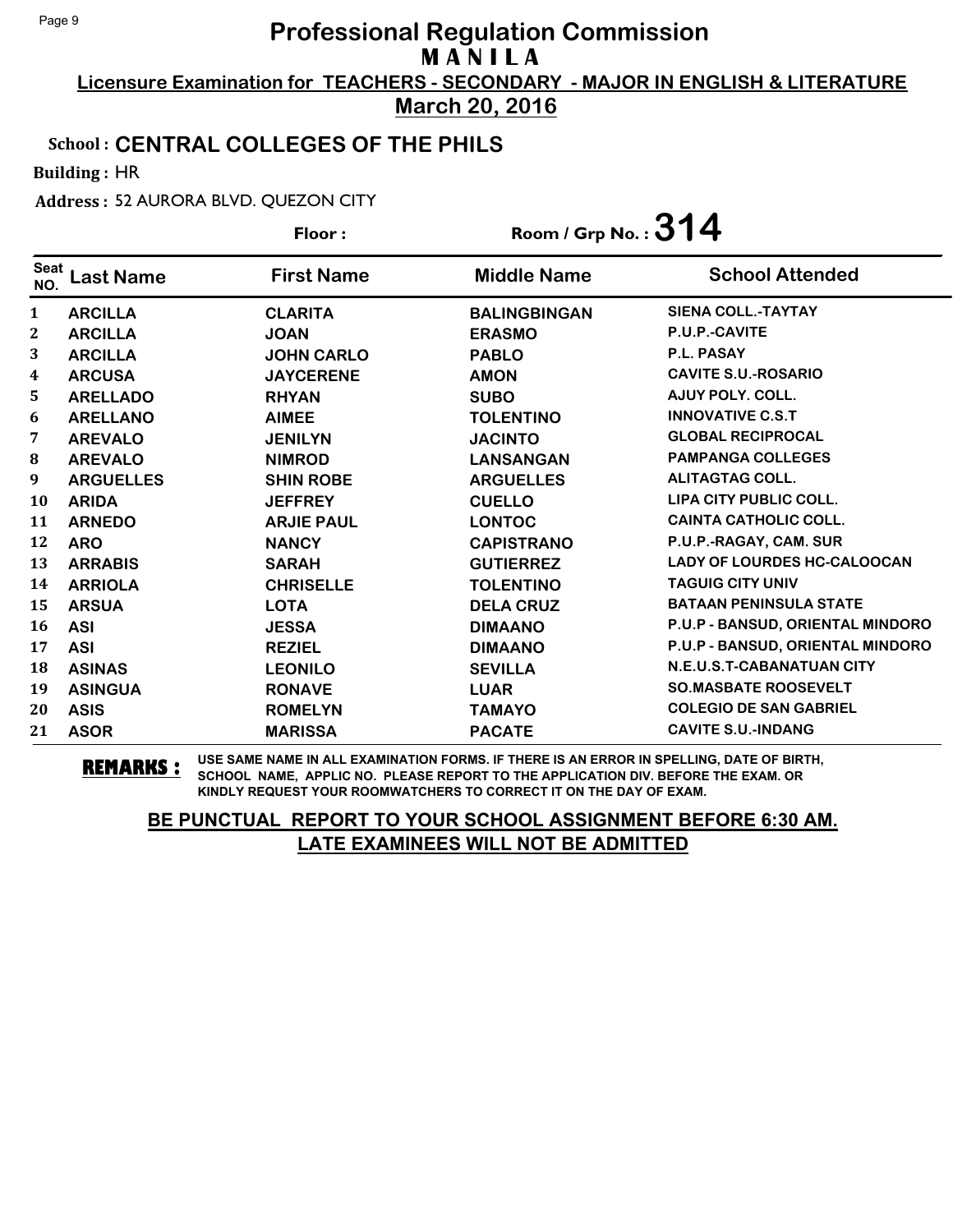**Licensure Examination for TEACHERS - SECONDARY - MAJOR IN ENGLISH & LITERATURE March 20, 2016**

#### School : **CENTRAL COLLEGES OF THE PHILS**

Building : HR

Address : 52 AURORA BLVD. QUEZON CITY

| Floor:             |                   |                         | Room / Grp No.: $315$ |                                    |
|--------------------|-------------------|-------------------------|-----------------------|------------------------------------|
| <b>Seat</b><br>NO. | <b>Last Name</b>  | <b>First Name</b>       | <b>Middle Name</b>    | <b>School Attended</b>             |
| 1                  | <b>ASUNCION</b>   | <b>MARY GRACE</b>       | <b>MEDINA</b>         | <b>P.L. MUNTINLUPA</b>             |
| $\boldsymbol{2}$   | <b>ASUNCION</b>   | <b>NHARLIE</b>          | <b>GONZALES</b>       | <b>HOLY ROSARY COLL FDT</b>        |
| 3                  | <b>ASUNCION</b>   | <b>ROCELYN</b>          | <b>ABEJERO</b>        | <b>ICCT CFI</b>                    |
| 4                  | <b>ATENCIO</b>    | <b>MARICAR</b>          | <b>SANCHEZ</b>        | <b>BULACAN S.U-MALOLOS</b>         |
| 5                  | <b>ATENDIDO</b>   | <b>JEANICA</b>          | <b>MAPAYE</b>         | <b>CAVITE S.U.-INDANG</b>          |
| 6                  | <b>ATIENZA</b>    | <b>BERNADETTE</b>       | <b>ROBIN</b>          | <b>RIZAL TECH UNIV</b>             |
| 7                  | <b>ATIENZA</b>    | <b>CHRISTIAN</b>        | <b>HERVERA</b>        | <b>SO.LUZON S.U.-ALABAT</b>        |
| 8                  | <b>ATIENZA</b>    | <b>LENY</b>             | <b>MARASIGAN</b>      | <b>TANAUAN INST.</b>               |
| 9                  | <b>AURE</b>       | <b>ROBILYN</b>          | <b>NIEVES</b>         | <b>CITY COLL OF TAGAYTAY</b>       |
| 10                 | <b>AUSTRIA</b>    | <b>DACIRILLE</b>        | <b>PEREJA</b>         | <b>DALUB. L. SAN PABLO</b>         |
| 11                 | <b>AUSTRIA</b>    | <b>EARL JASON</b>       | <b>LANTACA</b>        | ST.LOUIS ANNE COLL.OF SPL, INC     |
| 12                 | <b>AUTES</b>      | <b>ARLINE</b>           | <b>MACEDA</b>         | <b>BERNARDO COLLEGE</b>            |
| 13                 | <b>AVELLANO</b>   | <b>DONNA ATHEA</b>      | <b>EMOCLING</b>       | OL OF LOURDES T.C.                 |
| 14                 | <b>AVELLANOZA</b> | <b>REINER</b>           | <b>GULINAO</b>        | <b>ST.JOSEPH COLL.-BULACAN</b>     |
| 15                 | <b>AVENDAÑO</b>   | <b>IZTIFANY SSET</b>    | <b>DURO</b>           | STO.ROSARIO S.PALAY CO             |
| 16                 | <b>AVENIDO</b>    | <b>MERCEDES</b>         | <b>BORMATE</b>        | PROF. ACA. OF THE PHILS.           |
| 17                 | <b>AVES</b>       | <b>JEANET</b>           | <b>DANGLE</b>         | <b>HOLY ROSARY COLL FDT</b>        |
| 18                 | <b>AVIÑANTE</b>   | <b>ANGELICA</b>         | <b>ALIPATO</b>        | P. C. U.-DASMARIÑAS                |
| 19                 | <b>AWA</b>        | <b>MA. ANGELICA LOU</b> | <b>ERISPE</b>         | <b>NATIONAL UNIV-MANILA</b>        |
| 20                 | <b>AYAG</b>       | <b>CZARINA</b>          | <b>CAY</b>            | <b>BATANGAS S.U.-BATANGAS CITY</b> |
| 21                 | <b>AYANO</b>      | <b>SHARMAINE DAWN</b>   | <b>MONROY</b>         | <b>BATANGAS S.U.-BATANGAS CITY</b> |

**REMARKS :** USE SAME NAME IN ALL EXAMINATION FORMS. IF THERE IS AN ERROR IN SPELLING, DATE OF BIRTH, SCHOOL NAME, APPLIC NO. PLEASE REPORT TO THE APPLICATION DIV. BEFORE THE EXAM. OR KINDLY REQUEST YOUR ROOMWATCHERS TO CORRECT IT ON THE DAY OF EXAM.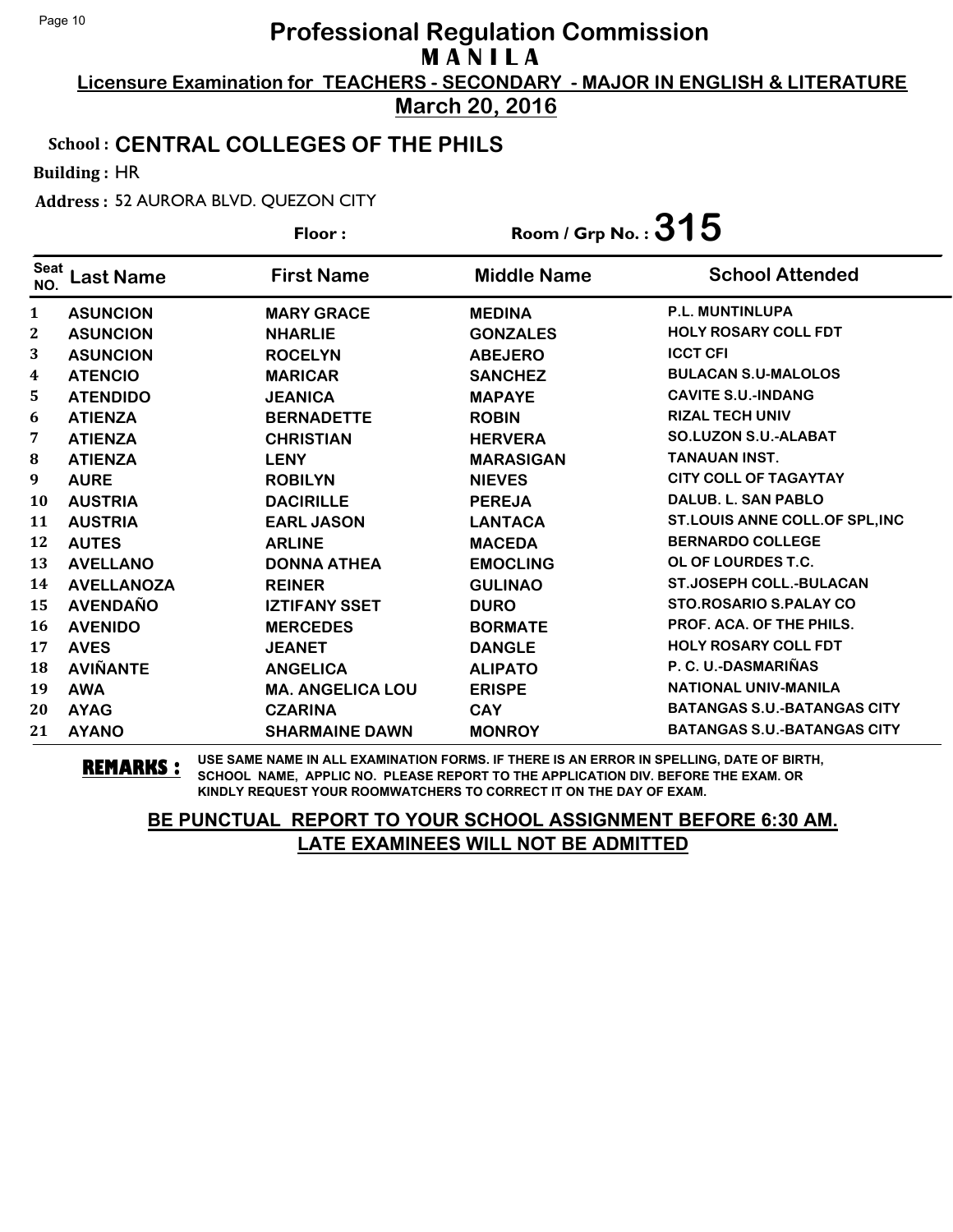**Licensure Examination for TEACHERS - SECONDARY - MAJOR IN ENGLISH & LITERATURE March 20, 2016**

#### School : **CENTRAL COLLEGES OF THE PHILS**

Building : HR

Address : 52 AURORA BLVD. QUEZON CITY

|                    |                  | Floor:                | Room / Grp No.: $316$ |                                     |
|--------------------|------------------|-----------------------|-----------------------|-------------------------------------|
| <b>Seat</b><br>NO. | <b>Last Name</b> | <b>First Name</b>     | <b>Middle Name</b>    | <b>School Attended</b>              |
| 1                  | <b>AYERAS</b>    | <b>MONICA</b>         | <b>LABASTIDA</b>      | P.U.P.-STA. MESA                    |
| 2                  | <b>AYO</b>       | <b>MA. TERESA</b>     | <b>SAMSON</b>         | P.U.P.-STA MARIA, BULACAN           |
| 3                  | <b>AYONG</b>     | <b>DANILO</b>         | <b>MALINGAO</b>       | <b>RECAREDO CASTILLO</b>            |
| 4                  | <b>AZCARRAGA</b> | <b>LEOREY</b>         | <b>ASTORIANO</b>      | P.U.P.-STA. MESA                    |
| 5                  | <b>AÑONUEVO</b>  | <b>NIKKA</b>          | <b>TAPAT</b>          | P.U.P.-CAVITE                       |
| 6                  | <b>BAAY</b>      | <b>MARVIN</b>         | <b>LIBAO</b>          | <b>PAMPANGA STATE AGRICULTURAL</b>  |
| 7                  | <b>BABIDA</b>    | <b>RAZEL</b>          | <b>PANUNCILLO</b>     | <b>ICCT CFI</b>                     |
| 8                  | <b>BACAY</b>     | <b>RIZALYN</b>        | <b>CABRAL</b>         | <b>BATANGAS S.U.-BATANGAS CITY</b>  |
| 9                  | <b>BACHO</b>     | <b>JEFFREY-JAN</b>    | <b>MEDIONA</b>        | CITY OF MALABON UNIV.               |
| 10                 | <b>BACLAS</b>    | <b>MARILOU</b>        | <b>AMPONG</b>         | <b>ST.CLARE COLL.-CALOOCAN</b>      |
| 11                 | <b>BACOLOD</b>   | <b>IRIZA</b>          | <b>LAYLING</b>        | <b>WMSU-ZAMBOANGA CITY</b>          |
| 12                 | <b>BACORDO</b>   | <b>JANE</b>           | <b>BERNAL</b>         | <b>MT.CARMEL COLL.-ESCALANTE</b>    |
| 13                 | <b>BACUÑO</b>    | <b>FLORENCE</b>       | <b>NAZARENO</b>       | <b>BULACAN S.U-MALOLOS</b>          |
| 14                 | <b>BADAL</b>     | <b>RAJETA</b>         | <b>CATALYA</b>        | <b>MAGSAYSAY MEM.-ZAMBALES</b>      |
| 15                 | <b>BADILLO</b>   | <b>ANGELO GABRIEL</b> | <b>PEDROLA</b>        | DON BOSCO COLL. SEM.-LAGUNA         |
| 16                 | <b>BAGA</b>      | <b>JHUBIELYN</b>      | <b>VIBORA</b>         | P.U.P.-STA MARIA, BULACAN           |
| 17                 | <b>BAGNES</b>    | <b>EVELYN</b>         | <b>BALDOZA</b>        | UNIVERSITY OF CALOOCAN CITY(for. CC |
| 18                 | <b>BAGO</b>      | <b>ALLAN</b>          | <b>LACNA</b>          | <b>GENSANTOS FNDTN., INC</b>        |
| 19                 | <b>BAHIWAG</b>   | <b>CHONA</b>          | <b>DULAWAN</b>        | N.VIZCAYA S.U.-BAMBA                |
| 20                 | <b>BAIS</b>      | <b>ELVIE</b>          | <b>GUNGON</b>         | MINSCAT-BONGABONG(for.BCF)          |
| 21                 | <b>BAJADO</b>    | <b>LUISA</b>          | <b>GERMAN</b>         | <b>HOLY ROSARY COLL FDT</b>         |

**REMARKS :** USE SAME NAME IN ALL EXAMINATION FORMS. IF THERE IS AN ERROR IN SPELLING, DATE OF BIRTH, SCHOOL NAME, APPLIC NO. PLEASE REPORT TO THE APPLICATION DIV. BEFORE THE EXAM. OR KINDLY REQUEST YOUR ROOMWATCHERS TO CORRECT IT ON THE DAY OF EXAM.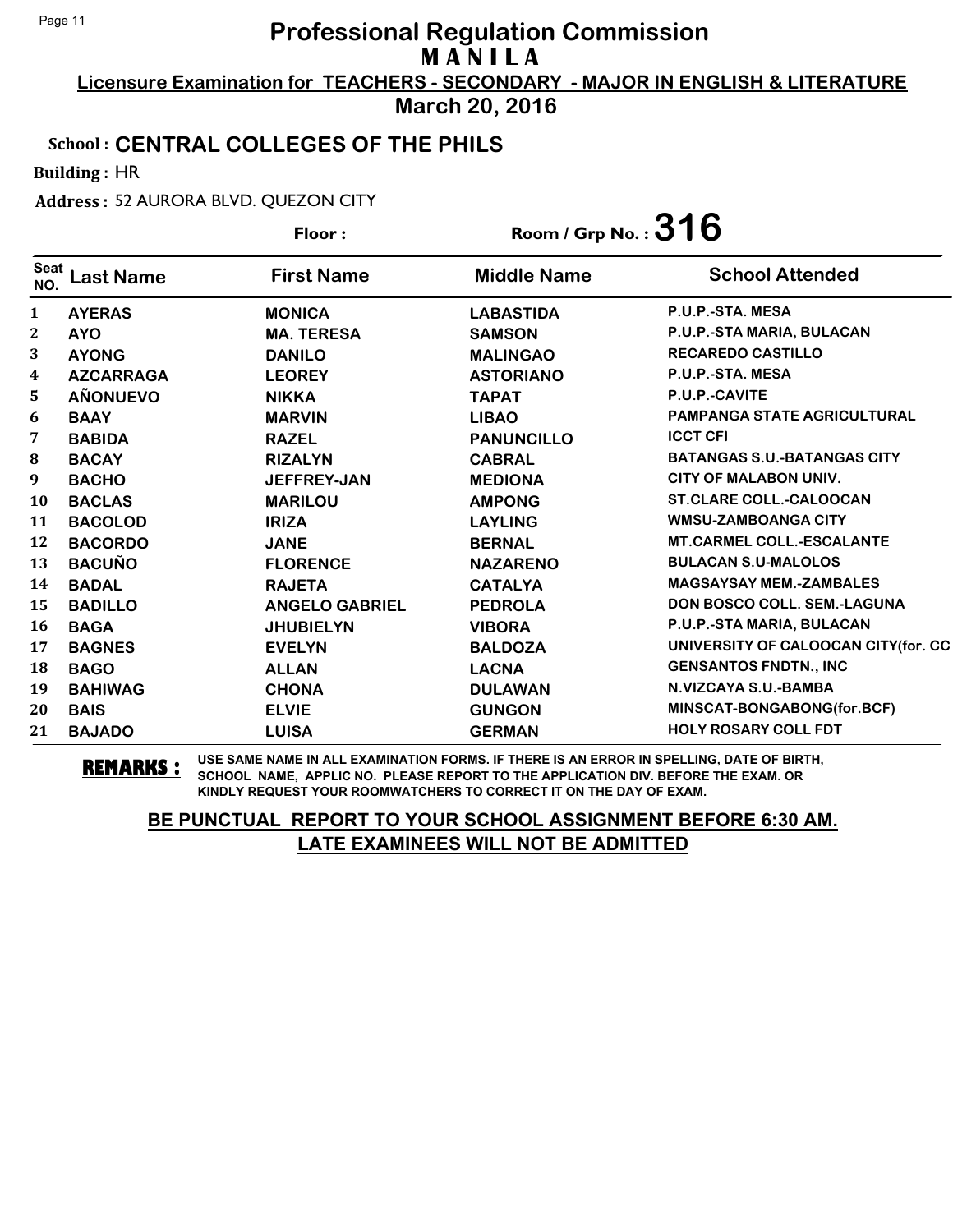**Licensure Examination for TEACHERS - SECONDARY - MAJOR IN ENGLISH & LITERATURE March 20, 2016**

#### School : **CENTRAL COLLEGES OF THE PHILS**

Building : HR

Address : 52 AURORA BLVD. QUEZON CITY

|                    |                   | Floor:                     | Room / Grp No.: $317$ |                                    |
|--------------------|-------------------|----------------------------|-----------------------|------------------------------------|
| <b>Seat</b><br>NO. | <b>Last Name</b>  | <b>First Name</b>          | <b>Middle Name</b>    | <b>School Attended</b>             |
| 1                  | <b>BAJAMONDE</b>  | <b>JOCELYN</b>             | <b>BENDICO</b>        | <b>J.RIZAL UNIV.</b>               |
| 2                  | <b>BAJAR</b>      | <b>MAY</b>                 | <b>MENDOZA</b>        | <b>LICEO DE MASBATE</b>            |
| 3                  | <b>BAJARO</b>     | <b>ANNA-LYN</b>            | <b>FERRER</b>         | <b>COL STO NIÑO-CABUYAO</b>        |
| 4                  | <b>BAJO</b>       | <b>MAYRAVI</b>             | <b>CARPIO</b>         | <b>V. MILAGROSA UNIV FDTN</b>      |
| 5                  | <b>BALABABA</b>   | <b>ANNA LYN</b>            | <b>ZAUSA</b>          | <b>IMUS INSTITUTE</b>              |
| 6                  | <b>BALABAT</b>    | <b>RESSEL</b>              | <b>PELIGRO</b>        | P.U.P.-STA. MESA                   |
| 7                  | <b>BALAGBES</b>   | <b>MARILYN</b>             | <b>FABILLA</b>        | <b>TAGUIG CITY UNIV</b>            |
| 8                  | <b>BALAGTAS</b>   | <b>ANN RACINE</b>          | <b>MAGLALANG</b>      | <b>PAMPANGA STATE AGRICULTURAL</b> |
| 9                  | <b>BALAJADIA</b>  | <b>AMELYN</b>              | <b>PAULINO</b>        | <b>BULACAN S.U-BUSTOS</b>          |
| 10                 | <b>BALAJADIA</b>  | <b>MA. ROCHELLE</b>        | <b>NAVARRO</b>        | <b>BULACAN NAT.AGRIC SC</b>        |
| 11                 | <b>BALANA</b>     | <b>JOAN</b>                | <b>BALMATERO</b>      | <b>TAGUIG CITY UNIV</b>            |
| 12                 | <b>BALANA</b>     | <b>JOSEPH</b>              | <b>JACOB</b>          | <b>DARAGA COMM. COLL.</b>          |
| 13                 | <b>BALANAY</b>    | <b>FERNANDO KING</b>       | <b>AMIGO</b>          | C. C. P.                           |
| 14                 | <b>BALANIAL</b>   | <b>JEFFERSON CHRISTIAN</b> | <b>CHAN</b>           | <b>HOLY ROSARY COLL FDT</b>        |
| 15                 | <b>BALAORO</b>    | <b>BIEN AILA</b>           | <b>MEDALLA</b>        | <b>ICCT CFI</b>                    |
| 16                 | <b>BALATAYO</b>   | <b>JOVELYN</b>             | <b>ENCIERTO</b>       | M.Q. ALARILLA P.C.                 |
| 17                 | <b>BALBASTRO</b>  | <b>AEZA</b>                | <b>ENICEO</b>         | <b>ICCT CFI</b>                    |
| 18                 | <b>BALCOS</b>     | <b>MARILYN</b>             | <b>ESTOY</b>          | <b>CITY OF MALABON UNIV.</b>       |
| 19                 | <b>BALDELOBAR</b> | <b>CARLA MAE</b>           | <b>MANUEL</b>         | P.L. MUNTINLUPA                    |
| 20                 | <b>BALDERAMA</b>  | <b>ANA KATRINE</b>         | <b>MACALUA</b>        | <b>MARIKINA POLYTECHNIC</b>        |
| 21                 | <b>BALINGATA</b>  | <b>MIGNON SHARI</b>        | <b>FRIAL</b>          | <b>BALIWAG POLYTECHNIC</b>         |

**REMARKS :** USE SAME NAME IN ALL EXAMINATION FORMS. IF THERE IS AN ERROR IN SPELLING, DATE OF BIRTH, SCHOOL NAME, APPLIC NO. PLEASE REPORT TO THE APPLICATION DIV. BEFORE THE EXAM. OR KINDLY REQUEST YOUR ROOMWATCHERS TO CORRECT IT ON THE DAY OF EXAM.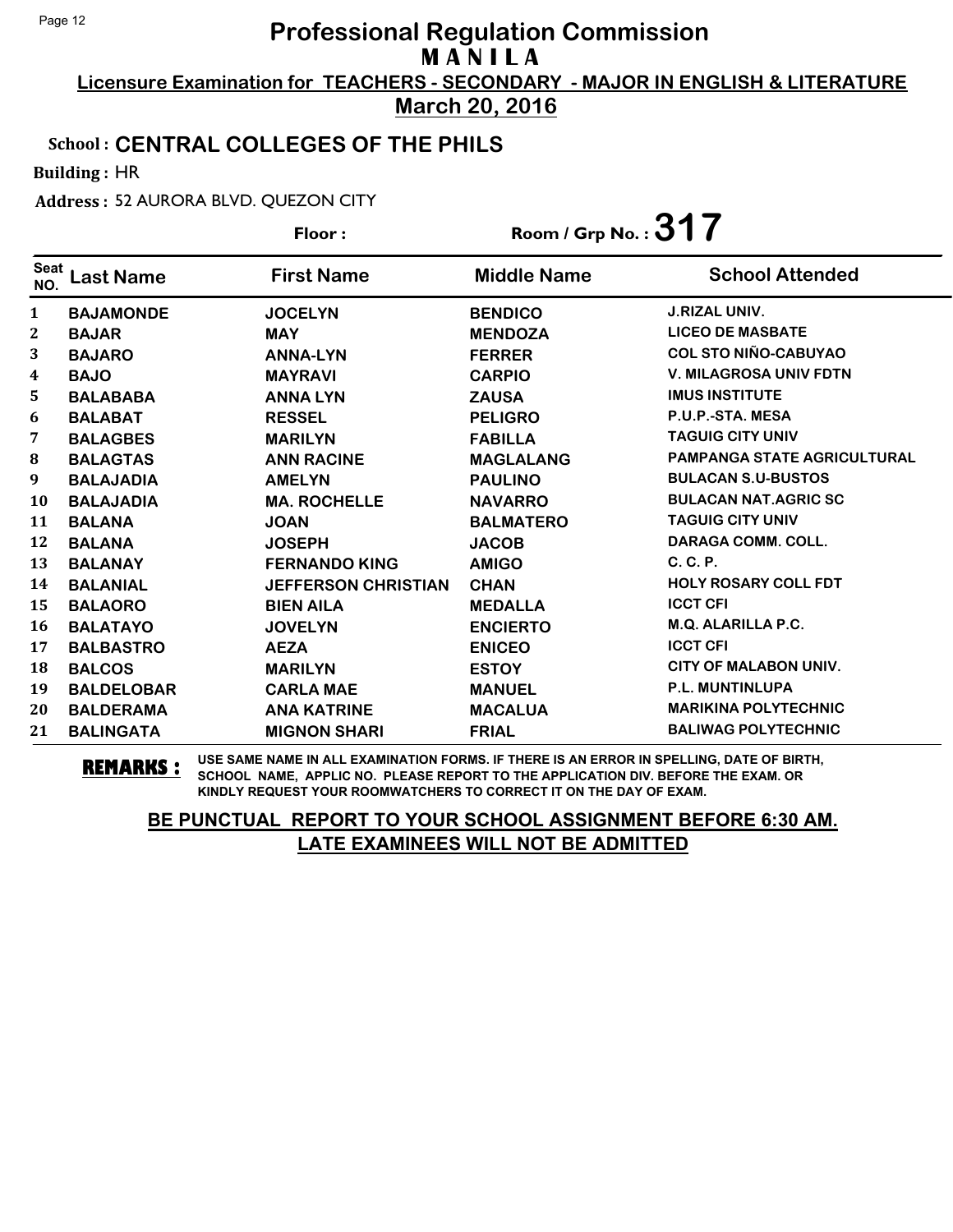**Licensure Examination for TEACHERS - SECONDARY - MAJOR IN ENGLISH & LITERATURE March 20, 2016**

### School : **CENTRAL COLLEGES OF THE PHILS**

Building : HR

Address : 52 AURORA BLVD. QUEZON CITY

| Floor:             |                    | Room / Grp No.: $318$ |                    |                                            |
|--------------------|--------------------|-----------------------|--------------------|--------------------------------------------|
| <b>Seat</b><br>NO. | <b>Last Name</b>   | <b>First Name</b>     | <b>Middle Name</b> | <b>School Attended</b>                     |
| $\mathbf{1}$       | <b>BALINGCONG</b>  | <b>ANGELICA</b>       | <b>SARCON</b>      | P.U.P.-SAN PEDRO                           |
| $\mathbf{2}$       | <b>BALITE</b>      | <b>CHERRY</b>         | <b>ILO</b>         | <b>TAGUIG CITY UNIV</b>                    |
| 3                  | <b>BALITON</b>     | <b>RACHELLE MAY</b>   | <b>BAON</b>        | <b>AGONCILLO COLL. INC</b>                 |
| $\boldsymbol{4}$   | <b>BALLESTER</b>   | <b>LARIZZA</b>        | <b>ARELLANO</b>    | P.U.P.-STA MARIA, BULACAN                  |
| 5                  | <b>BALLESTEROS</b> | <b>AILYN</b>          | <b>BERNABE</b>     | <b>PAMPANGA COLLEGES</b>                   |
| 6                  | <b>BALLESTEROS</b> | <b>DANNAH RUTH</b>    | <b>SANTISTEBAN</b> | <b>U.P.-DILIMAN</b>                        |
| 7                  | <b>BALLESTEROS</b> | <b>JEROME</b>         | <b>AMBALINA</b>    | <b>CAVITE STATE UNIVERSITY-IMUS</b>        |
| 8                  | <b>BALMACEDA</b>   | <b>MELISSA ANNE</b>   | <b>DE SANTOS</b>   | <b>ATENEO DE MANILA U-QC</b>               |
| 9                  | <b>BALMEDINA</b>   | <b>STEPHANIE</b>      | <b>DAVID</b>       | P.U.P - BANSUD, ORIENTAL MINDORO           |
| 10                 | <b>BALMES</b>      | <b>IRENE</b>          |                    | SO.PHIL.I.S.T                              |
| 11                 | <b>BALUME</b>      | <b>LADY GRACE</b>     | <b>OLIVA</b>       | P.N.U.-MANILA                              |
| 12                 | <b>BAMBILLA</b>    | <b>ARIES</b>          | <b>MENDOZA</b>     | ASIA SCH.OF ARTS & SCI.                    |
| 13                 | <b>BANAL</b>       | <b>GELYN</b>          | <b>TORRES</b>      | <b>COL. DE STA. TERESA DE AVILA F.INC.</b> |
| 14                 | <b>BANARIA</b>     | <b>DIONIMAR</b>       | <b>BAUDIN</b>      | <b>ICCT CFI</b>                            |
| 15                 | <b>BANASIHAN</b>   | <b>CHARLENE</b>       | <b>DIAZ</b>        | <b>OLIVAREZ COLLEGE</b>                    |
| <b>16</b>          | <b>BANCA</b>       | <b>KARL ANJELO</b>    | <b>DIAMANTE</b>    | <b>LAGUNA STATE POLYTECHNIC</b>            |
| 17                 | <b>BANCALE</b>     | <b>DIANE FE MARIE</b> | <b>PERMACIO</b>    | <b>ICCT CFI</b>                            |
| 18                 | <b>BANDICO</b>     | <b>MYCAH MAIEN</b>    | <b>SABALLE</b>     | <b>NATIONAL UNIV-MANILA</b>                |
| 19                 | <b>BANDIEZ</b>     | <b>MARY JANE</b>      | <b>PANGILINAN</b>  | NO.ILOILO P.S.C.-ESTANCIA                  |
| 20                 | <b>BANDOL</b>      | <b>JONALIZA</b>       | <b>OPEÑA</b>       | P.U.P.-STA MARIA, BULACAN                  |
| 21                 | <b>BANGALAO</b>    | <b>KAREN</b>          | <b>OVERO</b>       | P.L. MUNTINLUPA                            |

**REMARKS :** USE SAME NAME IN ALL EXAMINATION FORMS. IF THERE IS AN ERROR IN SPELLING, DATE OF BIRTH, SCHOOL NAME, APPLIC NO. PLEASE REPORT TO THE APPLICATION DIV. BEFORE THE EXAM. OR KINDLY REQUEST YOUR ROOMWATCHERS TO CORRECT IT ON THE DAY OF EXAM.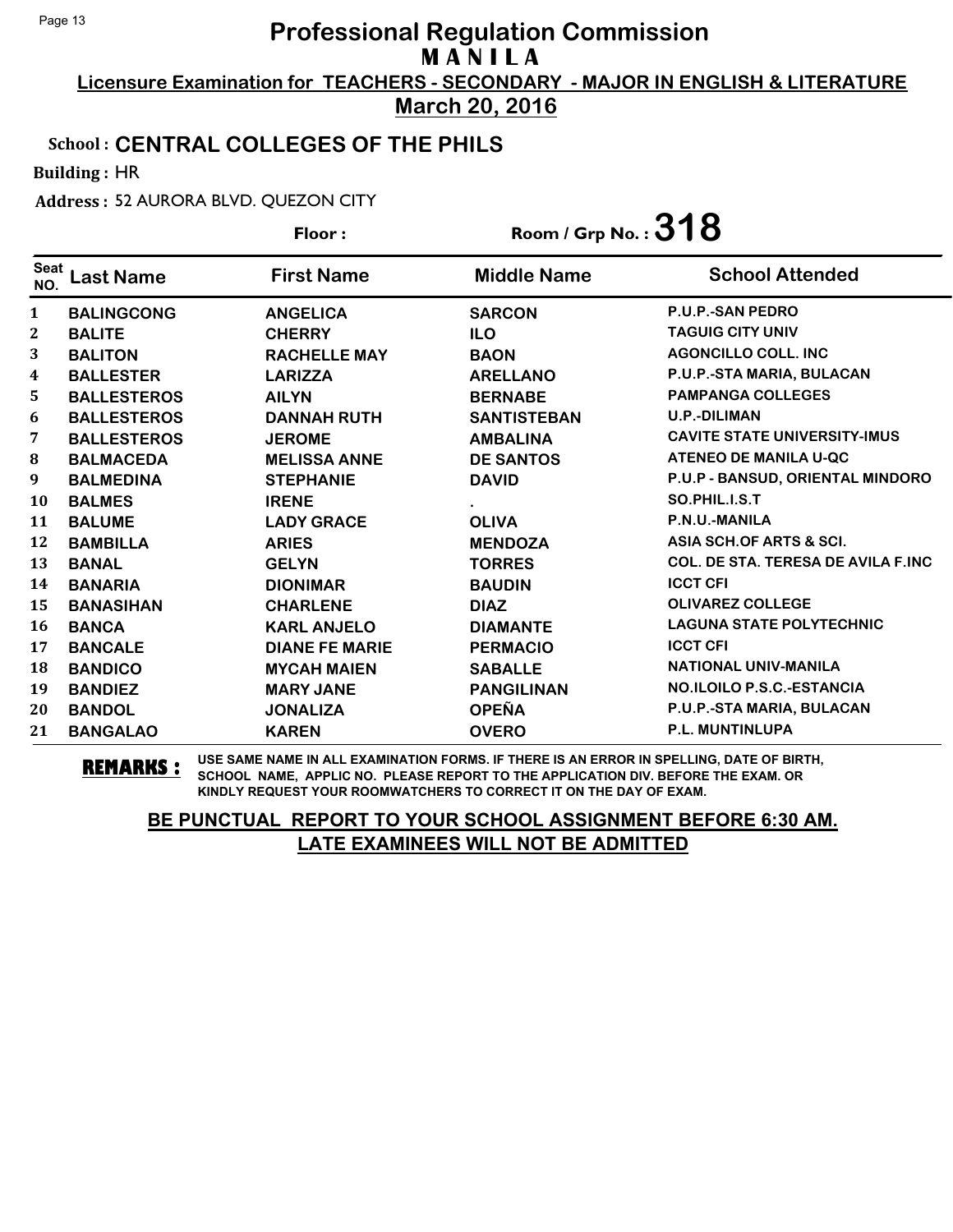**Licensure Examination for TEACHERS - SECONDARY - MAJOR IN ENGLISH & LITERATURE March 20, 2016**

#### School : **CENTRAL COLLEGES OF THE PHILS**

Building : HR

Address : 52 AURORA BLVD. QUEZON CITY

|                    |                   | Floor:                    | Room / Grp No. : $327$ |                                     |
|--------------------|-------------------|---------------------------|------------------------|-------------------------------------|
| <b>Seat</b><br>NO. | <b>Last Name</b>  | <b>First Name</b>         | <b>Middle Name</b>     | <b>School Attended</b>              |
| 1                  | <b>BANIGOOS</b>   | <b>CHONA</b>              | <b>EDOSMA</b>          | <b>ST.CLARE COLL.-CALOOCAN</b>      |
| 2                  | <b>BANOT</b>      | <b>MARIA CRISTINA</b>     | <b>TATEL</b>           | UNIVERSITY OF CALOOCAN CITY(for. CC |
| 3                  | <b>BANSILOY</b>   | <b>SHEETY ROSE</b>        | <b>CATIAN</b>          | <b>BUKIDNON S.C-MALAYBALAY</b>      |
| 4                  | <b>BANUELOS</b>   | <b>LIEZL</b>              | <b>SUMAGUE</b>         | <b>U OF RIZAL SYS.-CAINTA</b>       |
| 5                  | <b>BAONG</b>      | <b>JAZZ MARIE</b>         | <b>ARIGO</b>           | <b>COL. DE AMORE</b>                |
| 6                  | <b>BAQUIRAN</b>   | <b>ERICK</b>              | <b>BACCAY</b>          | <b>ISABELA S.U.-CAUAYAN</b>         |
| 7                  | <b>BAQUISA</b>    | <b>ROY</b>                | <b>VIRTUDAZO</b>       | SAN MATEO MUNICIPAL COLL(FOR        |
| ${\bf 8}$          | <b>BARAL</b>      | <b>GEMMABELLE LYNELLE</b> | <b>MENDOZA</b>         | <b>J.RIZAL UNIV.</b>                |
| 9                  | <b>BARANDINO</b>  | <b>MA. DONNA</b>          | <b>SEGOVIA</b>         | <b>U.P.-VISAYAS-TACLOBAN CITY</b>   |
| 10                 | <b>BARAQUIO</b>   | <b>JEROME</b>             | <b>TANIGUE</b>         | <b>PANGASINAN S.U.-LINGAYEN</b>     |
| 11                 | <b>BARBACION</b>  | <b>JONA</b>               | <b>ARBOLEDA</b>        | NO.ILOILO P.S.C.-ESTANCIA           |
| 12                 | <b>BARBADO</b>    | <b>SHIELIZA</b>           | <b>BANAAG</b>          | UNIVERSITY OF CALOOCAN CITY(for. CC |
| 13                 | <b>BARBOSA</b>    | <b>MA. ELOISA</b>         | <b>LAZARO</b>          | <b>TRECE MARTIRES CITY COLL.</b>    |
| 14                 | <b>BARCE</b>      | <b>JOCELYN</b>            | <b>VALILA</b>          | <b>COL STO NIÑO-CABUYAO</b>         |
| 15                 | <b>BARCELON</b>   | <b>MARLYN</b>             | <b>ADONA</b>           | <b>ICCT CFI</b>                     |
| 16                 | <b>BARCENILLA</b> | <b>WENDY</b>              | <b>TINGSON</b>         | E. A. C.-DASMARIÑAS                 |
| 17                 | <b>BARCIA</b>     | <b>PRINCESS ANN</b>       | <b>GIBAGA</b>          | <b>U OF RIZAL SYS.-RODRIGUEZ</b>    |
| 18                 | <b>BARNACHEA</b>  | <b>KIMBERLY</b>           | <b>ALONZO</b>          | <b>METRO MANILA COLL.</b>           |
| 19                 | <b>BARON</b>      | <b>KATRINA</b>            | <b>ABAD SANTOS</b>     | <b>U.P.-DILIMAN</b>                 |
| 20                 | <b>BARRAL</b>     | <b>DAYANARA MAE</b>       | <b>TRILLES</b>         | <b>CITY COLL OF TAGAYTAY</b>        |
| 21                 | <b>BARRAMEDA</b>  | <b>MARIANE ABEGAIL</b>    | <b>OBLETAS</b>         | <b>CAMARINES SUR S.A.C.</b>         |

**REMARKS :** USE SAME NAME IN ALL EXAMINATION FORMS. IF THERE IS AN ERROR IN SPELLING, DATE OF BIRTH, SCHOOL NAME, APPLIC NO. PLEASE REPORT TO THE APPLICATION DIV. BEFORE THE EXAM. OR KINDLY REQUEST YOUR ROOMWATCHERS TO CORRECT IT ON THE DAY OF EXAM.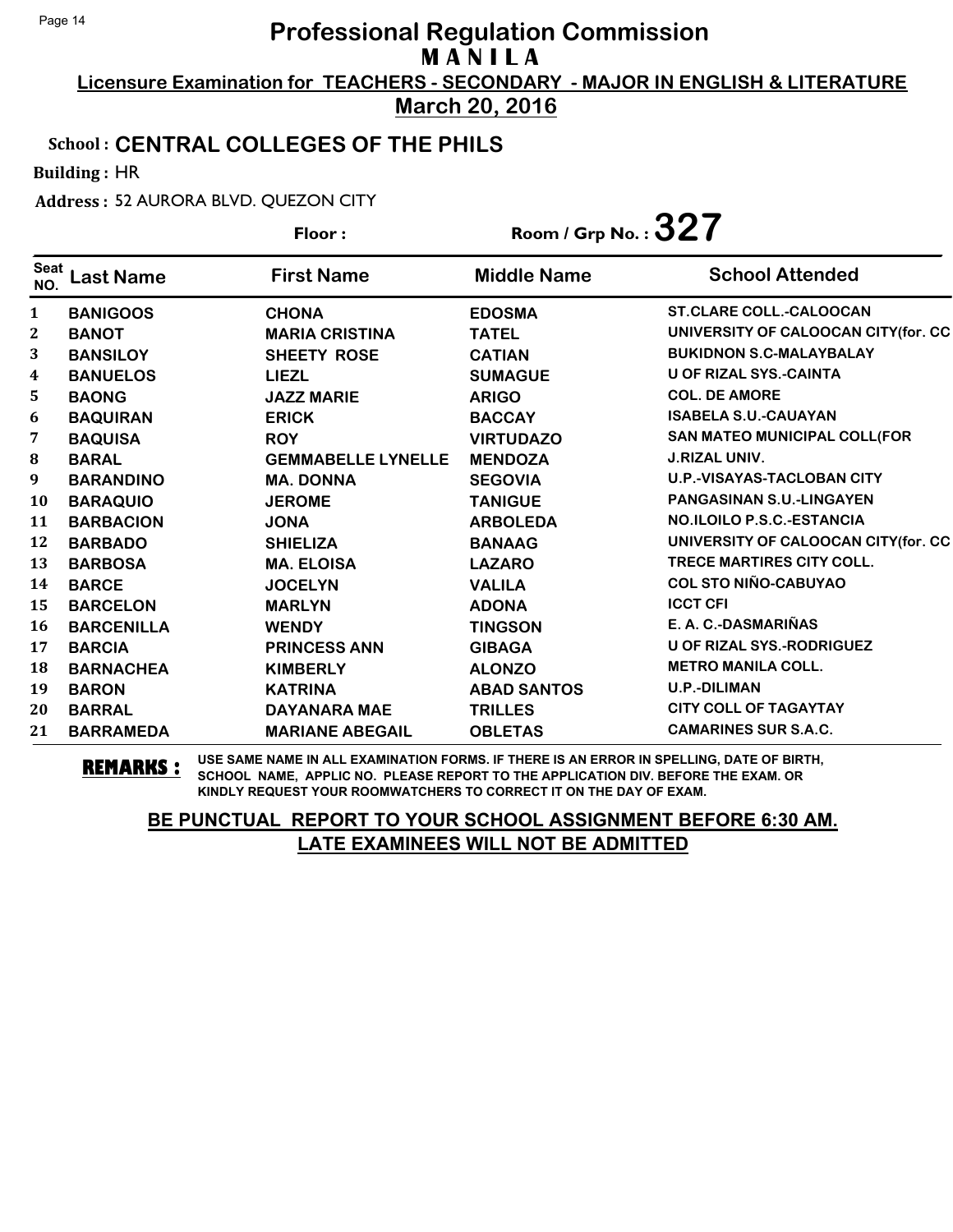**Licensure Examination for TEACHERS - SECONDARY - MAJOR IN ENGLISH & LITERATURE March 20, 2016**

#### School : **CENTRAL COLLEGES OF THE PHILS**

Building : HR

Address : 52 AURORA BLVD. QUEZON CITY

|                    |                  | Floor:                | Room / Grp No.: $329$ |                                           |
|--------------------|------------------|-----------------------|-----------------------|-------------------------------------------|
| <b>Seat</b><br>NO. | <b>Last Name</b> | <b>First Name</b>     | <b>Middle Name</b>    | <b>School Attended</b>                    |
| $\mathbf{1}$       | <b>BARREDO</b>   | <b>ALVIC</b>          | <b>PESIDAS</b>        | <b>N.T.C.</b>                             |
| $\mathbf{2}$       | <b>BARREDO</b>   | <b>MARGIEROSS</b>     | <b>TANGALIN</b>       | <b>HOLY ROSARY COLL FDT</b>               |
| 3                  | <b>BARRERA</b>   | <b>MA. JELLYKA</b>    | <b>GARUNG</b>         | <b>REPUBLIC CENTRAL COLL.</b>             |
| $\boldsymbol{4}$   | <b>BARROGA</b>   | <b>LOVELY JOY</b>     | <b>TANGONAN</b>       | <b>NAT.COLL.SCI &amp; TECH-DASMARINAS</b> |
| 5                  | <b>BARROZO</b>   | <b>CHINELLE</b>       | <b>QUIÑONEZ</b>       | <b>ST.CLARE COLL.-CALOOCAN</b>            |
| 6                  | <b>BARTOLOME</b> | <b>ALAIZAH</b>        | <b>GERMAN</b>         | M.Q. ALARILLA P.C.                        |
| 7                  | <b>BAS</b>       | <b>ANTONIO</b>        | <b>CABRILLAS</b>      | <b>UNIV.OF MAKATI</b>                     |
| 8                  | <b>BASA</b>      | <b>ANNA MARIELLA</b>  | <b>TEJADA</b>         | P.U.P.-STA MARIA, BULACAN                 |
| 9                  | <b>BASA</b>      | <b>CHERYL</b>         | <b>INHOG</b>          | <b>CATAINGAN MUN. COLL.</b>               |
| 10                 | <b>BATAC</b>     | <b>JONATHAN</b>       | <b>FARIA</b>          | <b>LACSON COLLEGE</b>                     |
| 11                 | <b>BATALO</b>    | <b>TARHATA</b>        | <b>SALID</b>          | <b>N.T.C.</b>                             |
| 12                 | <b>BATANGAN</b>  | <b>ANGELICA</b>       | <b>ABAD</b>           | P.U.P.-STA. MESA                          |
| 13                 | <b>BATOC</b>     | <b>KERUBIN</b>        | <b>MIRANDA</b>        | P.U.P.-STA. MESA                          |
| 14                 | <b>BATTA</b>     | <b>JOSEPHINE</b>      | <b>CASIMSIMAN</b>     | <b>M.Q. ALARILLA P.C.</b>                 |
| 15                 | <b>BAUL</b>      | <b>STEPHEN</b>        | <b>DELFIN</b>         | <b>NORTHERN ILO, POLY, ST. COL-BATAD</b>  |
| 16                 | <b>BAUTISTA</b>  | <b>ALEXANDRA</b>      | <b>LAJOM</b>          | P.U.P.-STA. MESA                          |
| 17                 | <b>BAUTISTA</b>  | <b>AUREA</b>          | <b>DE LEON</b>        | <b>P.L. MANILA</b>                        |
| 18                 | <b>BAUTISTA</b>  | <b>DIANA ERICKA</b>   | <b>OLFATO</b>         | <b>BULACAN S.U-MALOLOS</b>                |
| 19                 | <b>BAUTISTA</b>  | <b>KEVIN</b>          | <b>RAMOS</b>          | E.L. JOSON MC                             |
| 20                 | <b>BAUTISTA</b>  | <b>MARIELLE</b>       | <b>ALMERIA</b>        | E. A. C.-DASMARIÑAS                       |
| 21                 | <b>BAUTISTA</b>  | <b>MARR JOHN DAVE</b> | <b>SUSANA</b>         | <b>COL. DE AMORE</b>                      |

**REMARKS :** USE SAME NAME IN ALL EXAMINATION FORMS. IF THERE IS AN ERROR IN SPELLING, DATE OF BIRTH, SCHOOL NAME, APPLIC NO. PLEASE REPORT TO THE APPLICATION DIV. BEFORE THE EXAM. OR KINDLY REQUEST YOUR ROOMWATCHERS TO CORRECT IT ON THE DAY OF EXAM.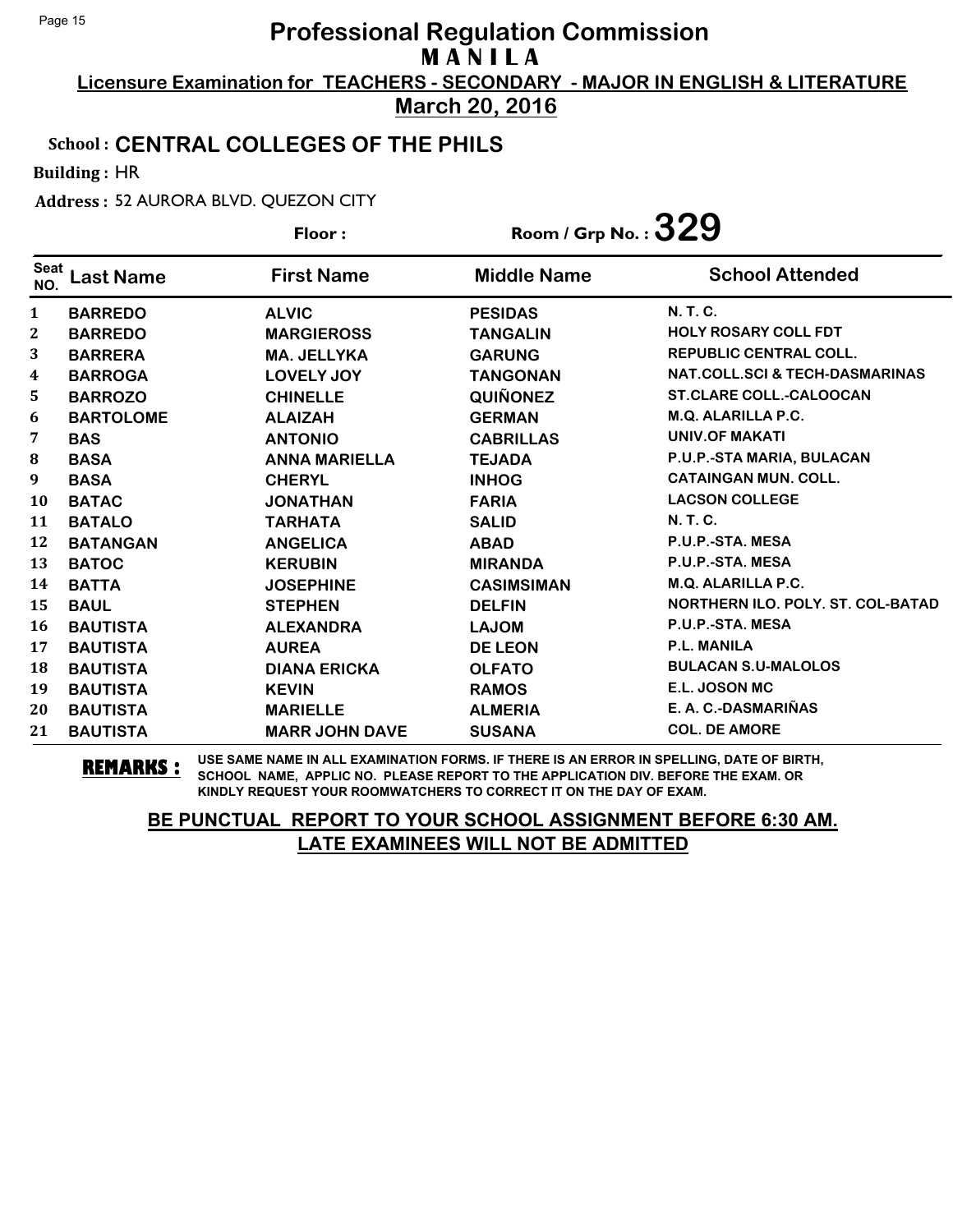**Licensure Examination for TEACHERS - SECONDARY - MAJOR IN ENGLISH & LITERATURE March 20, 2016**

#### School : **CENTRAL COLLEGES OF THE PHILS**

Building : HR

Address : 52 AURORA BLVD. QUEZON CITY

|                    |                  | Floor:                | Room / Grp No.: $415$ |                                            |
|--------------------|------------------|-----------------------|-----------------------|--------------------------------------------|
| <b>Seat</b><br>NO. | <b>Last Name</b> | <b>First Name</b>     | <b>Middle Name</b>    | <b>School Attended</b>                     |
| $\mathbf{1}$       | <b>BAUTISTA</b>  | <b>PRECIOUS GRACE</b> | <b>MANIGBAS</b>       | <b>FEU-MANILA</b>                          |
| $\boldsymbol{2}$   | <b>BAUTISTA</b>  | <b>SARAH</b>          | <b>LABARO</b>         | <b>CAVITE STATE UNIVERSITY-IMUS</b>        |
| 3                  | <b>BAUTISTA</b>  | <b>VANESSA</b>        | <b>JIMENEZ</b>        | <b>SAN PEDRO COLL. OF BUS. ADM.</b>        |
| 4                  | <b>BAUZA</b>     | <b>JONEE PAULA</b>    | <b>DE JESUS</b>       | <b>BULACAN S.U-MALOLOS</b>                 |
| 5.                 | <b>BAWAY</b>     | <b>ANALIE</b>         | <b>OPONG</b>          | <b>PAMANTASAN NG CABUYAO</b>               |
| 6                  | <b>BAY</b>       | <b>AGNES</b>          | <b>VILLANUEVA</b>     | D.L.S.U.-DASMARIÑAS                        |
| 7                  | <b>BAYAGA</b>    | <b>JULIUS</b>         | <b>MACALALAD</b>      | <b>DON BOSCO COLL, SEM.-LAGUNA</b>         |
| 8                  | <b>BAYANGOS</b>  | <b>ANNA GRACE</b>     | <b>MANAYSAY</b>       | <b>M.Q. ALARILLA P.C.</b>                  |
| $\boldsymbol{9}$   | <b>BAYAS</b>     | <b>RON RYAN</b>       | <b>AMPO</b>           | <b>LYCEUM OF THE PHILIPPINES - GEN TRI</b> |
| 10                 | <b>BAYBAY</b>    | <b>ARA CAMILLE</b>    | <b>LOYOLA</b>         | <b>CAVITE S.U.-INDANG</b>                  |
| 11                 | <b>BAYDAL</b>    | <b>MELANIE</b>        | <b>CRUZA</b>          | <b>TIWI COMMUNITY COLL.</b>                |
| 12                 | <b>BAYLON</b>    | <b>ANGELO</b>         | <b>CASIDSID</b>       | P.U.P.-STA MARIA, BULACAN                  |
| 13                 | <b>BAYLON</b>    | <b>LANIE MAE</b>      | <b>LUNARIA</b>        | <b>M.Q. ALARILLA P.C.</b>                  |
| 14                 | <b>BAYONGAN</b>  | <b>CRIZA</b>          | <b>GABAYNO</b>        | <b>INNOVATIVE C.S.T</b>                    |
| 15                 | <b>BAZAR</b>     | <b>JEANNE LYN</b>     | <b>SANTILECES</b>     | <b>MARIKINA POLYTECHNIC</b>                |
| 16                 | <b>BEATO</b>     | <b>LHIMWHEL</b>       | <b>ASTEJADA</b>       | P.U.P.-STA. ROSA                           |
| 17                 | <b>BEBOSO</b>    | <b>CELESTE</b>        | <b>BAJAR</b>          | P.U.P.-STA. MESA                           |
| 18                 | <b>BEDRUZ</b>    | <b>REGELYN</b>        | <b>ANGELINO</b>       | <b>COL. DE AMORE</b>                       |
| 19                 | <b>BEJERANO</b>  | <b>ANALENE</b>        | <b>QUILATES</b>       | <b>P.L. MUNTINLUPA</b>                     |
| 20                 | <b>BELARDO</b>   | <b>IMARI CARLA</b>    | <b>BLAN</b>           | <b>FAR EASTERN COLLEGE - SILANG</b>        |
| 21                 | <b>BELARDO</b>   | <b>MELINDA</b>        | <b>CASOY</b>          | <b>ST.MARY'S COLL. OF CATBALOGAN</b>       |

**REMARKS :** USE SAME NAME IN ALL EXAMINATION FORMS. IF THERE IS AN ERROR IN SPELLING, DATE OF BIRTH, SCHOOL NAME, APPLIC NO. PLEASE REPORT TO THE APPLICATION DIV. BEFORE THE EXAM. OR KINDLY REQUEST YOUR ROOMWATCHERS TO CORRECT IT ON THE DAY OF EXAM.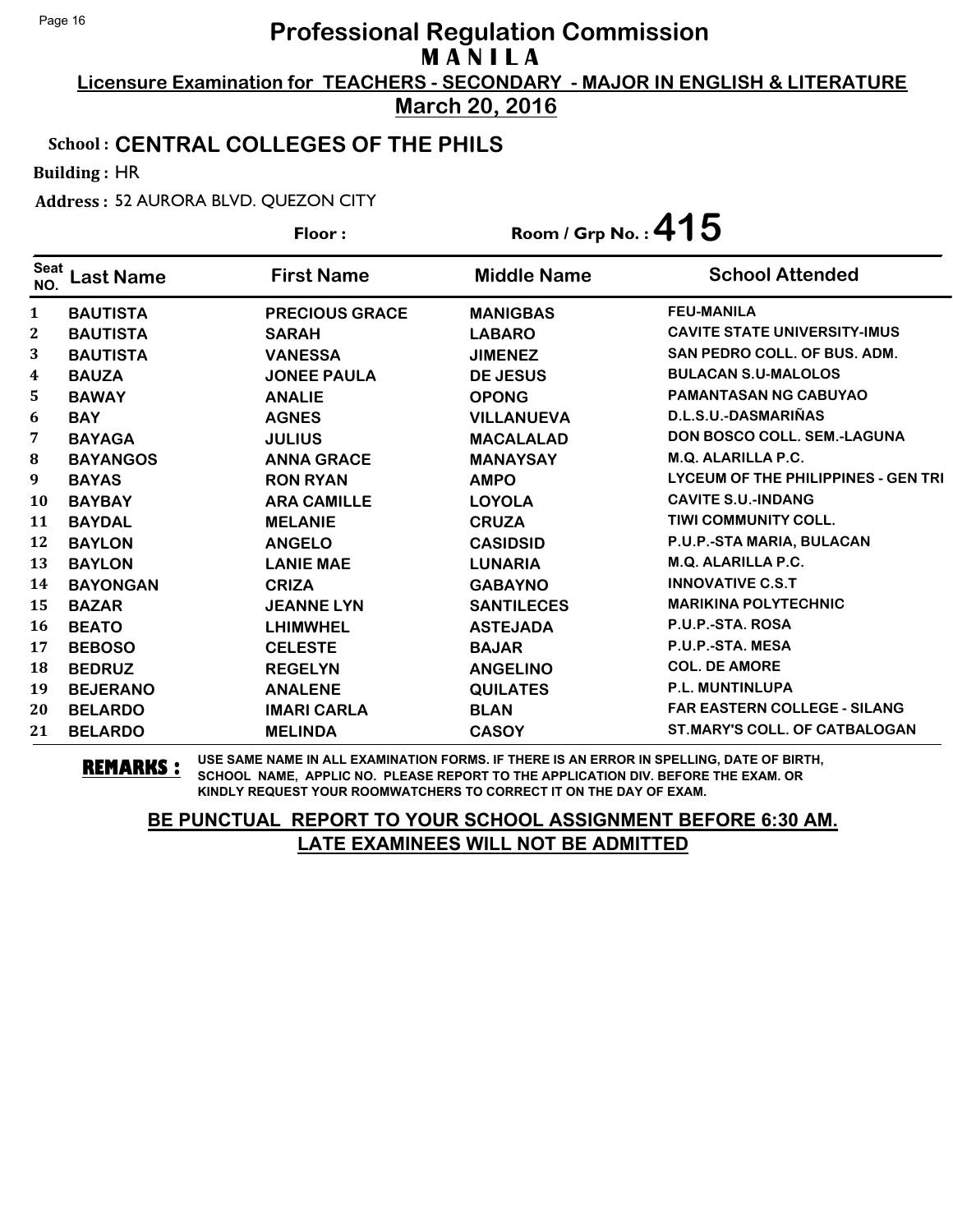**Licensure Examination for TEACHERS - SECONDARY - MAJOR IN ENGLISH & LITERATURE March 20, 2016**

### School : **CENTRAL COLLEGES OF THE PHILS**

Building : HR

Address : 52 AURORA BLVD. QUEZON CITY

| Floor:             |                   | Room / Grp No.: $417$  |                    |                                           |
|--------------------|-------------------|------------------------|--------------------|-------------------------------------------|
| <b>Seat</b><br>NO. | <b>Last Name</b>  | <b>First Name</b>      | <b>Middle Name</b> | <b>School Attended</b>                    |
| 1                  | <b>BELDAD</b>     | <b>LYNDON</b>          | <b>GARCIA</b>      | U.N.E.P.                                  |
| $\mathbf{2}$       | <b>BELEN</b>      | <b>ROMMEL</b>          | <b>BARIZO</b>      | <b>SAN JOSE COMM. COLL.-MALILIPOT</b>     |
| 3                  | <b>BELISO</b>     | <b>FLAIR AYSHEA</b>    | <b>PARAISO</b>     | <b>OLIVAREZ COLLEGE</b>                   |
| 4                  | <b>BELLEN</b>     | <b>GERTRUDE AUBREY</b> | <b>NAPAY</b>       | <b>BULACAN S.U-MALOLOS</b>                |
| 5                  | <b>BELLO</b>      | <b>JAYSON</b>          | <b>GAYTANO</b>     | <b>U DE MANILA (for.CCM)</b>              |
| 6                  | <b>BELLO</b>      | <b>MA. JOANA</b>       | <b>PAPELERIN</b>   | <b>CITY OF MALABON UNIV.</b>              |
| 7                  | <b>BELLO</b>      | <b>QUEENIE</b>         | <b>ARICAYOS</b>    | P.U.P.-CAVITE                             |
| 8                  | <b>BELLOSILLO</b> | <b>RONILA</b>          | <b>CARPIO</b>      | <b>CITY OF MALABON UNIV.</b>              |
| 9                  | <b>BELMONTE</b>   | <b>HONEY STEFAN</b>    | <b>MORTEL</b>      | <b>M.Q. ALARILLA P.C.</b>                 |
| 10                 | <b>BELTRAN</b>    | <b>MICHELLE</b>        | <b>CALINAO</b>     | <b>MARY THE QUEEN C.S.T.-QC</b>           |
| 11                 | <b>BELUANG</b>    | <b>ELEANOR</b>         | <b>DAIRAO</b>      | <b>NAT.COLL.SCI &amp; TECH-DASMARINAS</b> |
| 12                 | <b>BENITEZ</b>    | <b>CHARLENE</b>        | <b>PARIÑAS</b>     | <b>M.Q. ALARILLA P.C.</b>                 |
| 13                 | <b>BENITO</b>     | <b>GEY ANN</b>         | <b>HUGAL</b>       | <b>BULACAN S.U-MALOLOS</b>                |
| 14                 | <b>BENITO</b>     | <b>MA. SHENA</b>       | <b>GUTIERREZ</b>   | OL OF LOURDES COLL.-VALENZUELA            |
| 15                 | <b>BENTIJABA</b>  | <b>ANGELINA</b>        | <b>NANIT</b>       | IMMA.CONCEP.COLL.-BATANGAS                |
| <b>16</b>          | <b>BENTILLO</b>   | <b>CHERYL</b>          | <b>DUMLAO</b>      | <b>J.RIZAL UNIV.</b>                      |
| 17                 | <b>BENTIR</b>     | <b>JOY FAITH</b>       | <b>CALINGASAN</b>  | <b>BATANGAS S.U.-ARASOF-NASUGBU</b>       |
| 18                 | <b>BENZON</b>     | <b>JOSEPH</b>          | <b>ALICAWAY</b>    | <b>BATANGAS S.U.-ARASOF-NASUGBU</b>       |
| 19                 | <b>BERICO</b>     | <b>MARIA FATIMA</b>    | <b>ROQUE</b>       | SAN MATEO MUNICIPAL COLL(FOR              |
| 20                 | <b>BERMEO</b>     | <b>OWEN</b>            | <b>RAMOS</b>       | <b>U OF RIZAL SYS.-MORONG</b>             |
| 21                 | <b>BERNAL</b>     | <b>MARJORIE</b>        | <b>NAZON</b>       | <b>ABRA VALLEY COLLEGE</b>                |

**REMARKS :** USE SAME NAME IN ALL EXAMINATION FORMS. IF THERE IS AN ERROR IN SPELLING, DATE OF BIRTH, SCHOOL NAME, APPLIC NO. PLEASE REPORT TO THE APPLICATION DIV. BEFORE THE EXAM. OR KINDLY REQUEST YOUR ROOMWATCHERS TO CORRECT IT ON THE DAY OF EXAM.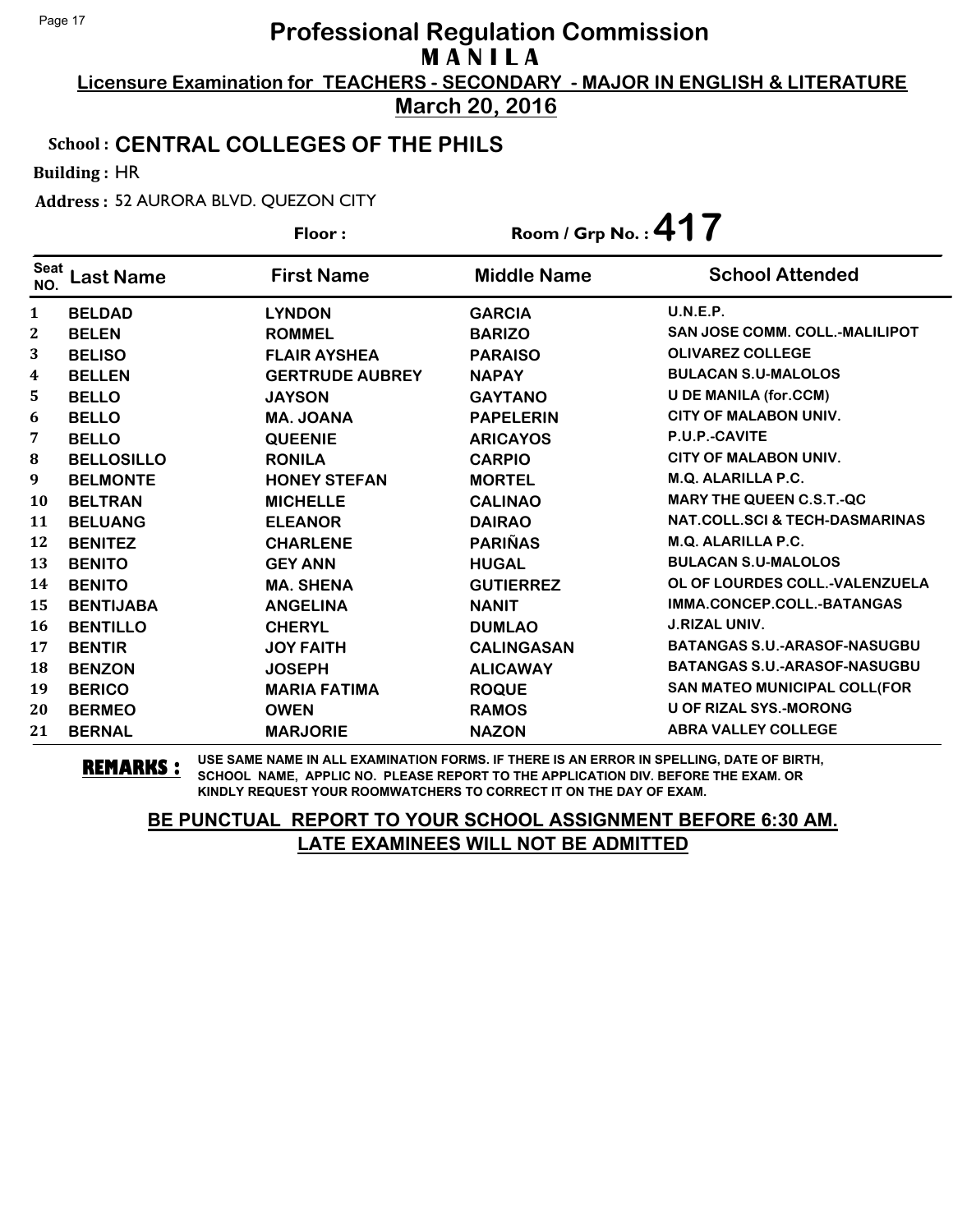**Licensure Examination for TEACHERS - SECONDARY - MAJOR IN ENGLISH & LITERATURE March 20, 2016**

#### School : **CENTRAL COLLEGES OF THE PHILS**

Building : HR

Address : 52 AURORA BLVD. QUEZON CITY

|                    |                   | Floor:                   | Room / Grp No.: $421$ |                                            |
|--------------------|-------------------|--------------------------|-----------------------|--------------------------------------------|
| <b>Seat</b><br>NO. | <b>Last Name</b>  | <b>First Name</b>        | <b>Middle Name</b>    | <b>School Attended</b>                     |
| $\mathbf{1}$       | <b>BERNAL</b>     | <b>SHIELA MAE</b>        | <b>DELAGUBATON</b>    | <b>NO.ILOILO P.S.C.-ESTANCIA</b>           |
| 2                  | <b>BERNARDINO</b> | <b>ARIEL</b>             | <b>ILAN</b>           | <b>MABINI COLL.-DAET</b>                   |
| 3                  | <b>BERNARDINO</b> | <b>MA. CATTLEYA ROSE</b> | <b>PEREZ</b>          | <b>COL. DE STA. TERESA DE AVILA F.INC.</b> |
| 4                  | <b>BERNARDO</b>   | <b>CHARO</b>             | <b>NAVARRO</b>        | <b>C.E.U.-MANILA</b>                       |
| 5                  | <b>BERNARTE</b>   | <b>JOCELYN</b>           | <b>DOCE</b>           | <b>PAMPANGA COLLEGES</b>                   |
| 6                  | <b>BERONGOY</b>   | <b>JOSIE</b>             | <b>MONGCAL</b>        | <b>MARY THE QUEEN C.S.T.-QC</b>            |
| 7                  | <b>BERONIO</b>    | <b>ANGELO</b>            | <b>SALVIDAR</b>       | <b>M.Q. ALARILLA P.C.</b>                  |
| $\bf{8}$           | <b>BERTILLO</b>   | <b>JOANAH ROSE</b>       | <b>CABUSAO</b>        | <b>P.U.P.-SAN PEDRO</b>                    |
| 9                  | <b>BERTOS</b>     | <b>JENNY</b>             | <b>TEJERO</b>         | <b>R.MAGSAYSAY T.U-CASTILLEJOS</b>         |
| <b>10</b>          | <b>BETINOL</b>    | <b>ADEL</b>              | <b>BARRO</b>          | <b>BULACAN S.U-MALOLOS</b>                 |
| 11                 | <b>BETITA</b>     | <b>ADRIAN</b>            | <b>NOCEDA</b>         | <b>CITY COLL OF TAGAYTAY</b>               |
| 12                 | <b>BETONIO</b>    | <b>JUDITH</b>            | <b>MENDAJAO</b>       | <b>SURIGAO S.C.T.</b>                      |
| 13                 | <b>BEÑAS</b>      | <b>GENELYN</b>           | <b>PAYOMO</b>         | <b>ICCT CFI</b>                            |
| 14                 | <b>BEÑEGAS</b>    | <b>MARY GRACE</b>        | <b>RUSTIA</b>         | <b>CAMARINES SUR S.A.C.</b>                |
| 15                 | <b>BICHACHINO</b> | <b>DONITA ROSE</b>       | <b>CONCEPCION</b>     | <b>ICCT CFI</b>                            |
| <b>16</b>          | <b>BIGAW</b>      | <b>JAMES DANIEL</b>      | <b>SELVIDO</b>        | <b>DIVINE MERCY CFI</b>                    |
| 17                 | <b>BIGTAS</b>     | <b>JENILYN</b>           | <b>CUIZON</b>         | <b>HOLY ROSARY COLL FDT</b>                |
| 18                 | <b>BILOG</b>      | <b>RACHEL ANN</b>        | <b>MIRANDA</b>        | <b>U OF RIZAL SYS.-ANGONO</b>              |
| 19                 | <b>BISAYA</b>     | <b>LILIVEC</b>           | <b>MONTER</b>         | <b>SO.LEYTE S.U.-T.OPPUS</b>               |
| 20                 | <b>BISNAR</b>     | <b>JANICE</b>            | <b>NEQUIOTA</b>       | <b>BULACAN S.U-MALOLOS</b>                 |
| 21                 | <b>BITANGA</b>    | <b>JOHN OLIVER</b>       | <b>DOMINGUEZ</b>      | <b>ARELLANO UNIV-MALABON</b>               |

**REMARKS :** USE SAME NAME IN ALL EXAMINATION FORMS. IF THERE IS AN ERROR IN SPELLING, DATE OF BIRTH, SCHOOL NAME, APPLIC NO. PLEASE REPORT TO THE APPLICATION DIV. BEFORE THE EXAM. OR KINDLY REQUEST YOUR ROOMWATCHERS TO CORRECT IT ON THE DAY OF EXAM.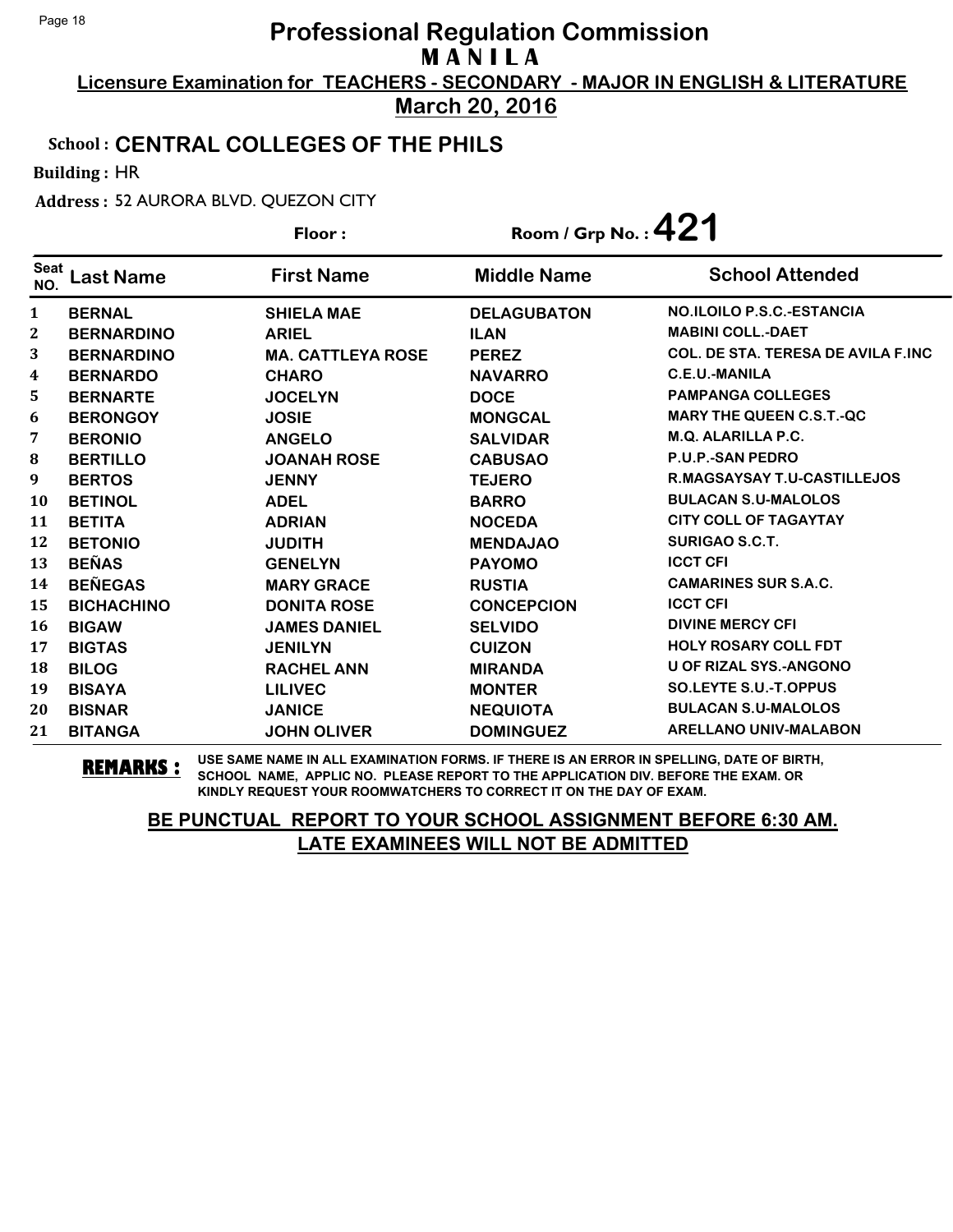**Licensure Examination for TEACHERS - SECONDARY - MAJOR IN ENGLISH & LITERATURE March 20, 2016**

#### School : **CENTRAL COLLEGES OF THE PHILS**

Building : HR

Address : 52 AURORA BLVD. QUEZON CITY

| Floor:             |                   |                        | Room / Grp No.: $422$ |                                    |
|--------------------|-------------------|------------------------|-----------------------|------------------------------------|
| <b>Seat</b><br>NO. | <b>Last Name</b>  | <b>First Name</b>      | <b>Middle Name</b>    | <b>School Attended</b>             |
| $\mathbf{1}$       | <b>BITERANTA</b>  | <b>JYRAMIE</b>         | <b>VACUNAWA</b>       | <b>LAGUNA SPU-SINILOAN</b>         |
| 2                  | <b>BLANCO</b>     | <b>ELSIE</b>           | <b>CAACBAY</b>        | <b>CAVITE S.U.-INDANG</b>          |
| 3                  | <b>BLANCO</b>     | <b>JUVYLYN</b>         | <b>LUCENA</b>         | <b>ICCT CFI</b>                    |
| 4                  | <b>BLANZA</b>     | <b>MYLENE</b>          | <b>MARARAGAN</b>      | <b>CAVITE S.U.-INDANG</b>          |
| 5                  | <b>BLAQUERA</b>   | <b>RODELIA</b>         | <b>ROLDAN</b>         | <b>RIZAL TECH UNIV</b>             |
| 6                  | <b>BLEZA</b>      | <b>BLESSED ISAIAH</b>  | <b>DE GUZMAN</b>      | <b>BATANGAS S.U.-BATANGAS CITY</b> |
| 7                  | <b>BOCALAN</b>    | <b>ANN CRISTEL</b>     | <b>ARAÑAS</b>         | <b>CAVITE S.U.-NAIC</b>            |
| 8                  | <b>BOFILL</b>     | <b>PERPETUA</b>        | <b>PATRON</b>         | <b>LAGUNA COLL. B.A.</b>           |
| 9                  | <b>BOLANTE</b>    | <b>CLARISS GAY</b>     | <b>CEREMONIA</b>      | <b>RIZAL TECH UNIV</b>             |
| 10                 | <b>BOLANTE</b>    | <b>EMELDA SOLAYMAN</b> | <b>MARABLE</b>        | <b>U OF RIZAL SYS.-ANGONO</b>      |
| 11                 | <b>BOLAÑOS</b>    | <b>JADE</b>            | <b>TAÑEDO</b>         | <b>M.Q. ALARILLA P.C.</b>          |
| 12                 | <b>BOLERE</b>     | <b>BRIAN</b>           | <b>HAEL</b>           | <b>TOMAS CLAUDIO MEM.</b>          |
| 13                 | <b>BOLODO</b>     | <b>JECELLE</b>         | <b>MAGBANWA</b>       | <b>STO.ROSARIO S.PALAY CO</b>      |
| 14                 | <b>BOLON</b>      | <b>ROSIELYN MAE</b>    | <b>TAN</b>            | P.N.U.-MANILA                      |
| 15                 | <b>BOLTRON</b>    | <b>JESIL</b>           | <b>DABALOS</b>        | <b>U OF RIZAL SYS.-ANGONO</b>      |
| 16                 | <b>BONA</b>       | <b>MA. FE CECILIA</b>  | <b>ROSARIO</b>        | <b>MARIKINA POLYTECHNIC</b>        |
| 17                 | <b>BONAYON</b>    | <b>BRENDALYN</b>       | <b>ENSEÑADO</b>       | <b>ST.CLARE COLL.-CALOOCAN</b>     |
| 18                 | <b>BONGADILLO</b> | <b>JOVELYN</b>         | <b>BARRA</b>          | <b>PAMANTASAN NG CABUYAO</b>       |
| 19                 | <b>BONGAY</b>     | <b>ANGELYN</b>         | <b>VILLEGAS</b>       | <b>ST.DOMINIC COLL.-BATANES</b>    |
| 20                 | <b>BONIFACIO</b>  | <b>MARY GRACE</b>      | <b>FLORES</b>         | <b>U DE MANILA (for.CCM)</b>       |
| 21                 | <b>BONOTAN</b>    | <b>MARY JANE</b>       | <b>MAMALASAY</b>      | <b>M.S.U.-MAGUINDANAO</b>          |

**REMARKS :** USE SAME NAME IN ALL EXAMINATION FORMS. IF THERE IS AN ERROR IN SPELLING, DATE OF BIRTH, SCHOOL NAME, APPLIC NO. PLEASE REPORT TO THE APPLICATION DIV. BEFORE THE EXAM. OR KINDLY REQUEST YOUR ROOMWATCHERS TO CORRECT IT ON THE DAY OF EXAM.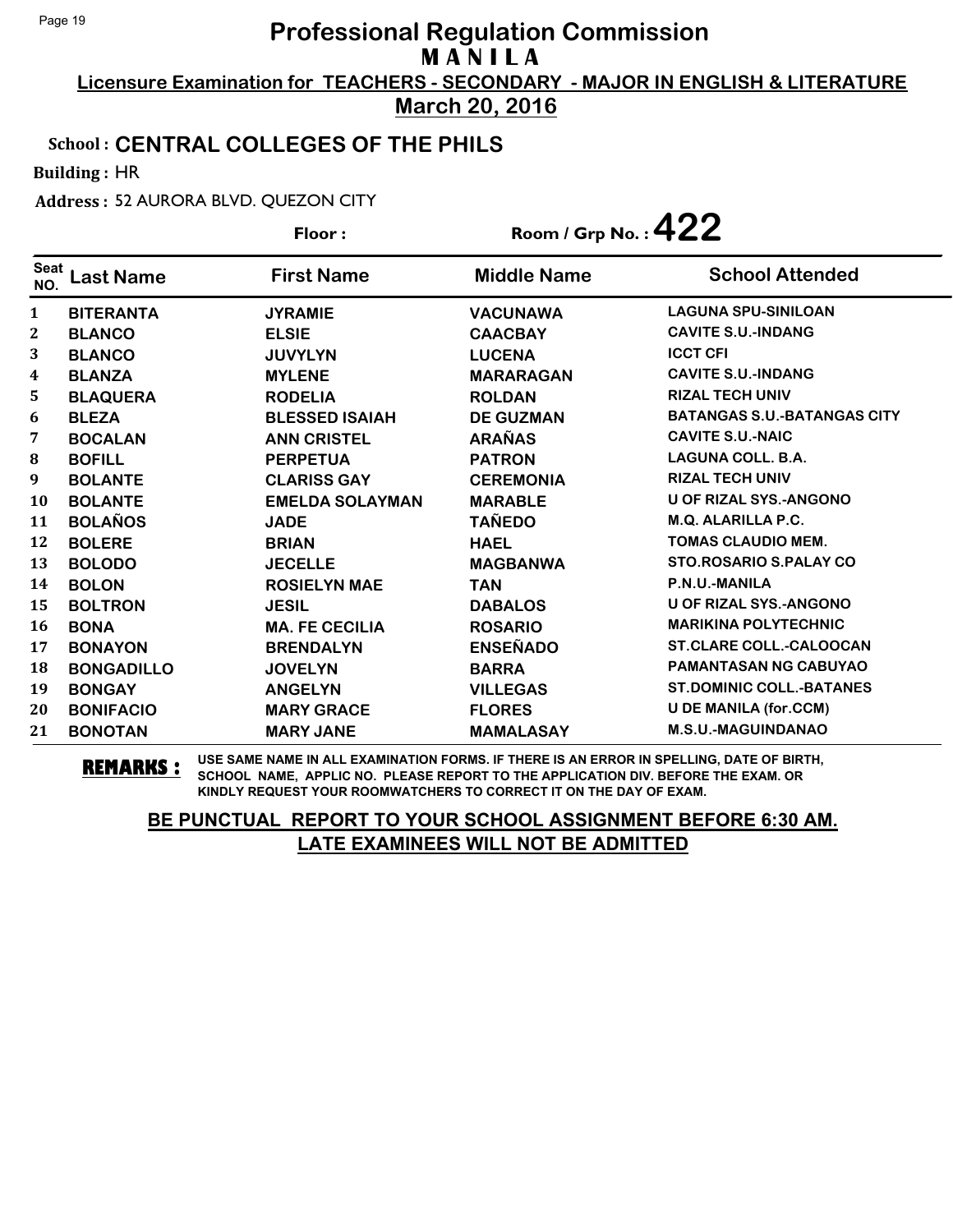**Licensure Examination for TEACHERS - SECONDARY - MAJOR IN ENGLISH & LITERATURE March 20, 2016**

### School : **CENTRAL COLLEGES OF THE PHILS**

Building : HR

Address : 52 AURORA BLVD. QUEZON CITY

|                    |                  | Floor:                  | Room / Grp No.: $423$ |                                      |
|--------------------|------------------|-------------------------|-----------------------|--------------------------------------|
| <b>Seat</b><br>NO. | <b>Last Name</b> | <b>First Name</b>       | <b>Middle Name</b>    | <b>School Attended</b>               |
| $\mathbf{1}$       | <b>BONTIA</b>    | <b>RUBIE ROSE</b>       | <b>GARDOCE</b>        | <b>MINSCAT-VICTORIA</b>              |
| 2                  | <b>BONTIPULA</b> | <b>CHERRY-LYN</b>       |                       | U OF RIZAL SYS.-RODRIGUEZ            |
| 3                  | <b>BONUS</b>     | <b>IRENE</b>            | <b>LANDICHO</b>       | <b>CITY COLL OF TAGAYTAY</b>         |
| 4                  | <b>BORBE</b>     | <b>AILEN</b>            | <b>BAYBAY</b>         | P.U.P.-STA. ROSA                     |
| 5                  | <b>BORDEOS</b>   | <b>JENNIFER</b>         | <b>TAGUILING</b>      | <b>NEW ERA UNIV.</b>                 |
| 6                  | <b>BORJA</b>     | <b>AQUILINO III</b>     | <b>FLORIDA</b>        | <b>OL OF FATIMA-QC</b>               |
| 7                  | <b>BORJA</b>     | <b>JUVELYN</b>          | <b>SATUMCACAL</b>     | <b>UNIV.OF MAKATI</b>                |
| 8                  | <b>BORJA</b>     | <b>LAWRENCE ACHILLE</b> | <b>ALMENDRAL</b>      | <b>U PERP HELP-LAGUNA</b>            |
| 9                  | <b>BORJA</b>     | <b>VON BRYAN</b>        | <b>AURE</b>           | <b>CITY COLL OF TAGAYTAY</b>         |
| <b>10</b>          | <b>BORNALES</b>  | <b>MARIA LOURDES</b>    | <b>RAYCO</b>          | <b>U.E.-CALOOCAN</b>                 |
| 11                 | <b>BORNIOS</b>   | <b>GERALDINE</b>        | <b>CAMADDO</b>        | <b>ABRA S.I.S.T.-BANGUED</b>         |
| 12                 | <b>BORRES</b>    | <b>LAURIE MAY</b>       | <b>NICOR</b>          | <b>BAGO CITY COLL.</b>               |
| 13                 | <b>BOSITO</b>    | <b>ROEL</b>             | <b>OLITA</b>          | <b>P.L. MARIKINA CITY</b>            |
| 14                 | <b>BRACINO</b>   | <b>ANTONETTE</b>        | <b>CULTURA</b>        | OL OF LOURDES COLL.-VALENZUELA       |
| 15                 | <b>BRAGAIS</b>   | <b>BEVERLY JOY</b>      | <b>TULIPAS</b>        | <b>P.U.P.-SAN PEDRO</b>              |
| <b>16</b>          | <b>BRIEZ</b>     | <b>JOSEPH</b>           | <b>DELA CRUZ</b>      | <b>ICCT CFI</b>                      |
| 17                 | <b>BRINGAS</b>   | <b>DONNA GAY</b>        | <b>FELLIZAR</b>       | <b>CAVITE S.U.-INDANG</b>            |
| 18                 | <b>BRIONES</b>   | <b>ALPHA</b>            | <b>DAWAL</b>          | <b>COMMUNITY COLLEGE OF MANITO -</b> |
| 19                 | <b>BRIONES</b>   | <b>CEDRICK</b>          | <b>CHANLIONGCO</b>    | <b>U DE MANILA (for.CCM)</b>         |
| 20                 | <b>BRIZ</b>      | <b>RUBY</b>             | <b>ZALDUA</b>         | <b>ST.BERNADETTE COLL.-ALABANG</b>   |
| 21                 | <b>BRONCANO</b>  | <b>EMEJANE</b>          | <b>CELLS</b>          | <b>UNIV.OF MAKATI</b>                |

**REMARKS :** USE SAME NAME IN ALL EXAMINATION FORMS. IF THERE IS AN ERROR IN SPELLING, DATE OF BIRTH, SCHOOL NAME, APPLIC NO. PLEASE REPORT TO THE APPLICATION DIV. BEFORE THE EXAM. OR KINDLY REQUEST YOUR ROOMWATCHERS TO CORRECT IT ON THE DAY OF EXAM.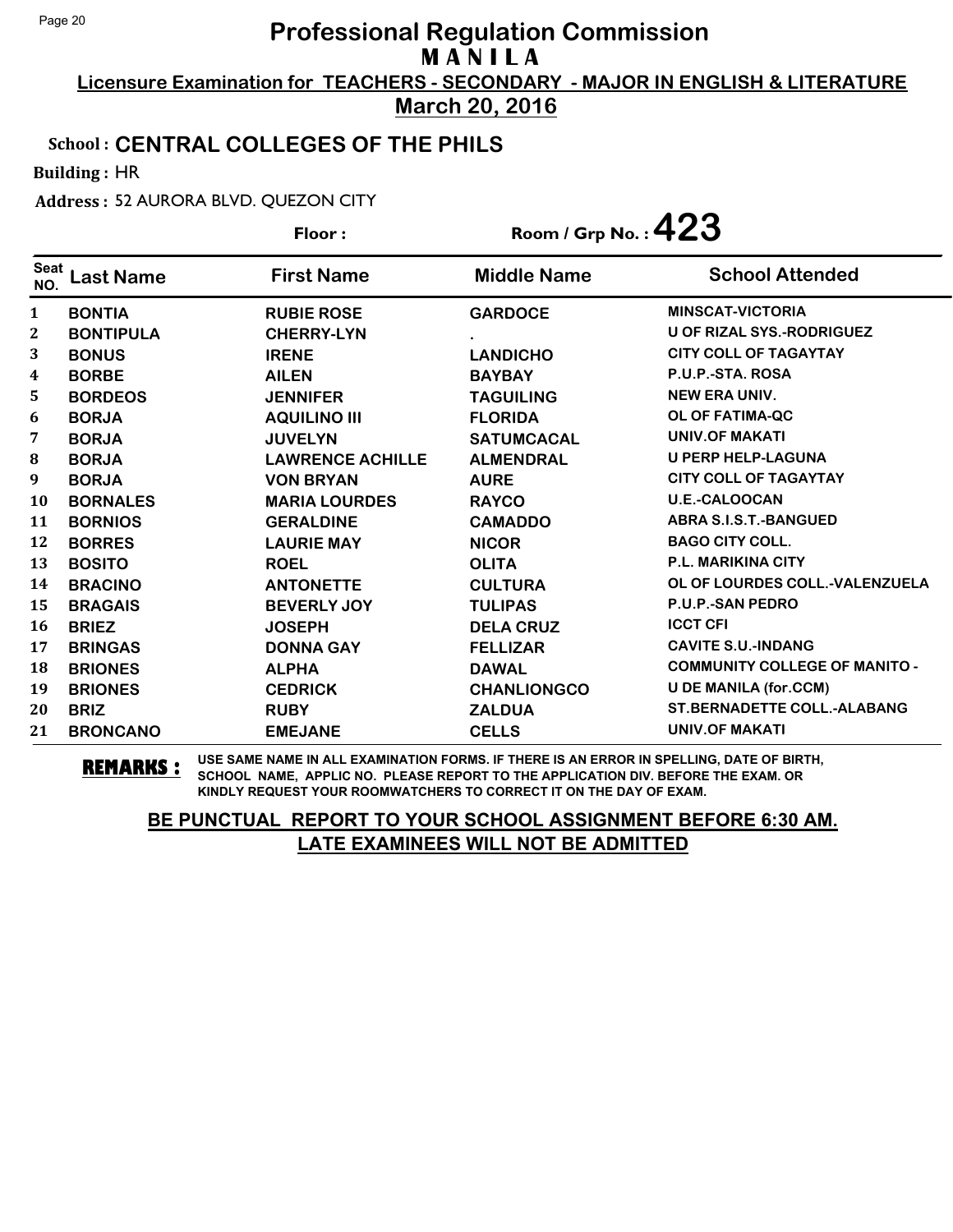**Licensure Examination for TEACHERS - SECONDARY - MAJOR IN ENGLISH & LITERATURE March 20, 2016**

### School : **CENTRAL COLLEGES OF THE PHILS**

Building : HR

Address : 52 AURORA BLVD. QUEZON CITY

|                    |                   | Floor:                 | Room / Grp No.: $424$ |                                    |
|--------------------|-------------------|------------------------|-----------------------|------------------------------------|
| <b>Seat</b><br>NO. | <b>Last Name</b>  | <b>First Name</b>      | <b>Middle Name</b>    | <b>School Attended</b>             |
| $\mathbf{1}$       | <b>BRONCE</b>     | <b>JOAN</b>            | <b>BARBO</b>          | <b>CAVITE S.U.-INDANG</b>          |
| $\mathbf{2}$       | <b>BRUAN</b>      | <b>RUBIE</b>           | <b>MALICDEM</b>       | PANGASINAN S.U.-BAYAMBANG          |
| 3                  | <b>BRUCE</b>      | <b>MARGARET ELAINE</b> | <b>RAMIREZ</b>        | <b>DIVINE WORD-CALAPAN</b>         |
| 4                  | <b>BRUCE</b>      | <b>MARY JEAN</b>       | <b>DISEPEDA</b>       | <b>CITY COLL OF TAGAYTAY</b>       |
| 5                  | <b>BUAG</b>       | <b>CLARIZZA</b>        | <b>CORNEL</b>         | P.U.P.-STA MARIA, BULACAN          |
| 6                  | <b>BUCAYANI</b>   | <b>CHERYL</b>          | <b>ESPUELAS</b>       | <b>ARELLANO UNIV-MANILA</b>        |
| 7                  | <b>BUENAFE</b>    | <b>JERILYN</b>         | <b>FELIZARDO</b>      | <b>ST. FRANCIS OF ASSISI</b>       |
| 8                  | <b>BUENDICHO</b>  | <b>CHERRY ANN</b>      | <b>MALIPOL</b>        | <b>TANAUAN INST.</b>               |
| 9                  | <b>BUENO</b>      | <b>EDILBERTO JR</b>    | <b>PALMOS</b>         | <b>CITY OF MALABON UNIV.</b>       |
| 10                 | <b>BUENO</b>      | <b>MICHELLE</b>        | <b>MUENA</b>          | <b>CAVITE S.U.-NAIC</b>            |
| 11                 | <b>BUENVIAJE</b>  | <b>MA.KARLA</b>        | <b>ADONA</b>          | <b>MARIKINA POLYTECHNIC</b>        |
| 12                 | <b>BUENVIAJE</b>  | <b>ZYRA</b>            | <b>MENDOZA</b>        | P.U.P.-STA MARIA, BULACAN          |
| 13                 | <b>BUERE</b>      | <b>MICHELLE</b>        | <b>AGSOY</b>          | <b>WORLD CITI-ANTIPOLO, INC</b>    |
| 14                 | <b>BUEZA</b>      | <b>AIREEN</b>          | <b>SARGENTO</b>       | <b>J.RIZAL UNIV.</b>               |
| 15                 | <b>BULATAO</b>    | <b>ARLYN</b>           | <b>RAAGING</b>        | <b>ARELLANO UNIV-PASIG</b>         |
| 16                 | <b>BUNDALIAN</b>  | <b>BERNADETTE</b>      | <b>TEVES</b>          | <b>CHRIST THE KING COLLEGE OF</b>  |
| 17                 | <b>BUNGABONG</b>  | <b>MICHAEL</b>         | <b>REGALADO</b>       | DIVINE WORD-SAN JOSE               |
| 18                 | <b>BURGOS</b>     | <b>RENALIZA</b>        | <b>CALICDAN</b>       | <b>PAMPANGA STATE AGRICULTURAL</b> |
| 19                 | <b>BURIO</b>      | <b>JONEL</b>           | <b>CASAUL</b>         | <b>CAVITE WEST POINT COLL</b>      |
| 20                 | <b>BUSTAMANTE</b> | <b>JERNALLYN</b>       | <b>BALLARES</b>       | <b>PANGASINAN S.U.-LINGAYEN</b>    |
| 21                 | <b>BUSTILLO</b>   | <b>JESSAMINE</b>       | <b>MANAMTAM</b>       | P.U.P.-STA. MESA                   |

**REMARKS :** USE SAME NAME IN ALL EXAMINATION FORMS. IF THERE IS AN ERROR IN SPELLING, DATE OF BIRTH, SCHOOL NAME, APPLIC NO. PLEASE REPORT TO THE APPLICATION DIV. BEFORE THE EXAM. OR KINDLY REQUEST YOUR ROOMWATCHERS TO CORRECT IT ON THE DAY OF EXAM.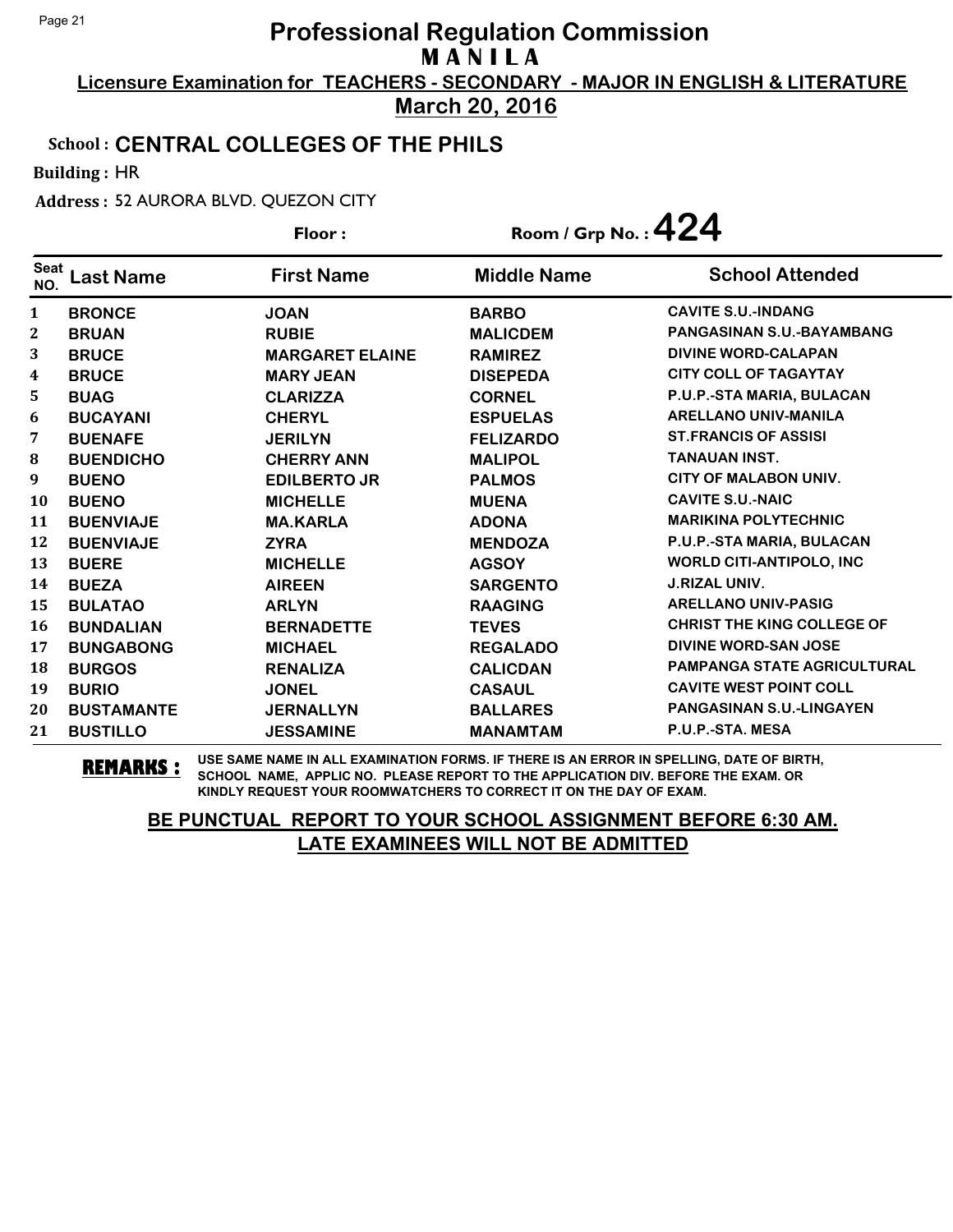**Licensure Examination for TEACHERS - SECONDARY - MAJOR IN ENGLISH & LITERATURE March 20, 2016**

#### School : **CENTRAL COLLEGES OF THE PHILS**

Building : HR

Address : 52 AURORA BLVD. QUEZON CITY

| Floor:             |                   |                       | Room / Grp No.: $425$ |                                     |
|--------------------|-------------------|-----------------------|-----------------------|-------------------------------------|
| <b>Seat</b><br>NO. | <b>Last Name</b>  | <b>First Name</b>     | <b>Middle Name</b>    | <b>School Attended</b>              |
| 1                  | <b>BUSTOS</b>     | <b>ALLAN DENNIS</b>   | <b>DUNGO</b>          | <b>PAMPANGA COLLEGES</b>            |
| $\mathbf{2}$       | <b>BUSTOS</b>     | <b>GEMMA</b>          | <b>SARBODA</b>        | <b>TAGUIG CITY UNIV</b>             |
| 3                  | <b>CAABAY</b>     | <b>MELISSA</b>        | <b>MELENDRES</b>      | P.N.U.-MANILA                       |
| 4                  | <b>CAALAM</b>     | <b>SHIELA</b>         | <b>ACOB</b>           | P.U.P.-BATAAN                       |
| 5                  | <b>CABACHETE</b>  | <b>IRENE</b>          | <b>DASA</b>           | AKLAN CATHOLIC COLL.-(FOR AKLAN     |
| 6                  | <b>CABAEL</b>     | <b>JUDYLEN</b>        | <b>DELOS SANTOS</b>   | <b>PANGASINAN S.U.-BAYAMBANG</b>    |
| 7                  | <b>CABALES</b>    | <b>ALEXANDER</b>      | <b>ASIA</b>           | <b>ICCT CFI</b>                     |
| $\bf{8}$           | <b>CABALLERO</b>  | <b>ANA THERESA</b>    | <b>RAZON</b>          | <b>CITY OF MALABON UNIV.</b>        |
| 9                  | <b>CABALLERO</b>  | <b>JENNYFER</b>       | <b>MAQUILAN</b>       | <b>RIZAL TECH UNIV</b>              |
| <b>10</b>          | <b>CABANGUNAY</b> | <b>MYRENE</b>         | <b>DE LEON</b>        | <b>LAGUNA STATE POLYTECHNIC</b>     |
| 11                 | <b>CABANOS</b>    | <b>DEVIE</b>          | <b>PAGKALIWANGAN</b>  | P.U.P.-CAVITE                       |
| 12                 | <b>CABANTUGAN</b> | <b>JIMAFEL BRIGET</b> | <b>MENDEZ</b>         | <b>BULACAN S.U-MALOLOS</b>          |
| 13                 | <b>CABIAS</b>     | <b>RHODESSA EDEN</b>  | <b>DADULA</b>         | E. A. C.-DASMARIÑAS                 |
| 14                 | <b>CABIGUIN</b>   | <b>DIVINE HEIDI</b>   | <b>GARADO</b>         | <b>CAVITE STATE UNIVERSITY-IMUS</b> |
| 15                 | <b>CABILING</b>   | <b>MARIA CECILIA</b>  | <b>CHU</b>            | <b>ST.PETER'S COLL.-ORMOC CITY</b>  |
| 16                 | <b>CABONCE</b>    | <b>JONALIZA</b>       | <b>ANTOLIN</b>        | <b>ST.CLARE COLL.-CALOOCAN</b>      |
| 17                 | <b>CABONOT</b>    | <b>CRISANTA</b>       | <b>MARTINES</b>       | <b>TAGUIG CITY UNIV</b>             |
| 18                 | <b>CABOTE</b>     | <b>MELIZA MAE</b>     | <b>SORIANO</b>        | UNIV.OF LA SALETTE-SANTIAGO         |
| 19                 | <b>CABRERA</b>    | <b>ALDRIN</b>         | <b>MARCO</b>          | <b>MINSCAT-VICTORIA</b>             |
| 20                 | <b>CABRERA</b>    | <b>CHRISTOPHER</b>    | <b>CALLUENG</b>       | <b>MARY THE QUEEN C.S.T.-QC</b>     |
| 21                 | <b>CABRERA</b>    | <b>LYKA</b>           | <b>RESURRECION</b>    | <b>U OF RIZAL SYS.-ANTIPOLO</b>     |

**REMARKS :** USE SAME NAME IN ALL EXAMINATION FORMS. IF THERE IS AN ERROR IN SPELLING, DATE OF BIRTH, SCHOOL NAME, APPLIC NO. PLEASE REPORT TO THE APPLICATION DIV. BEFORE THE EXAM. OR KINDLY REQUEST YOUR ROOMWATCHERS TO CORRECT IT ON THE DAY OF EXAM.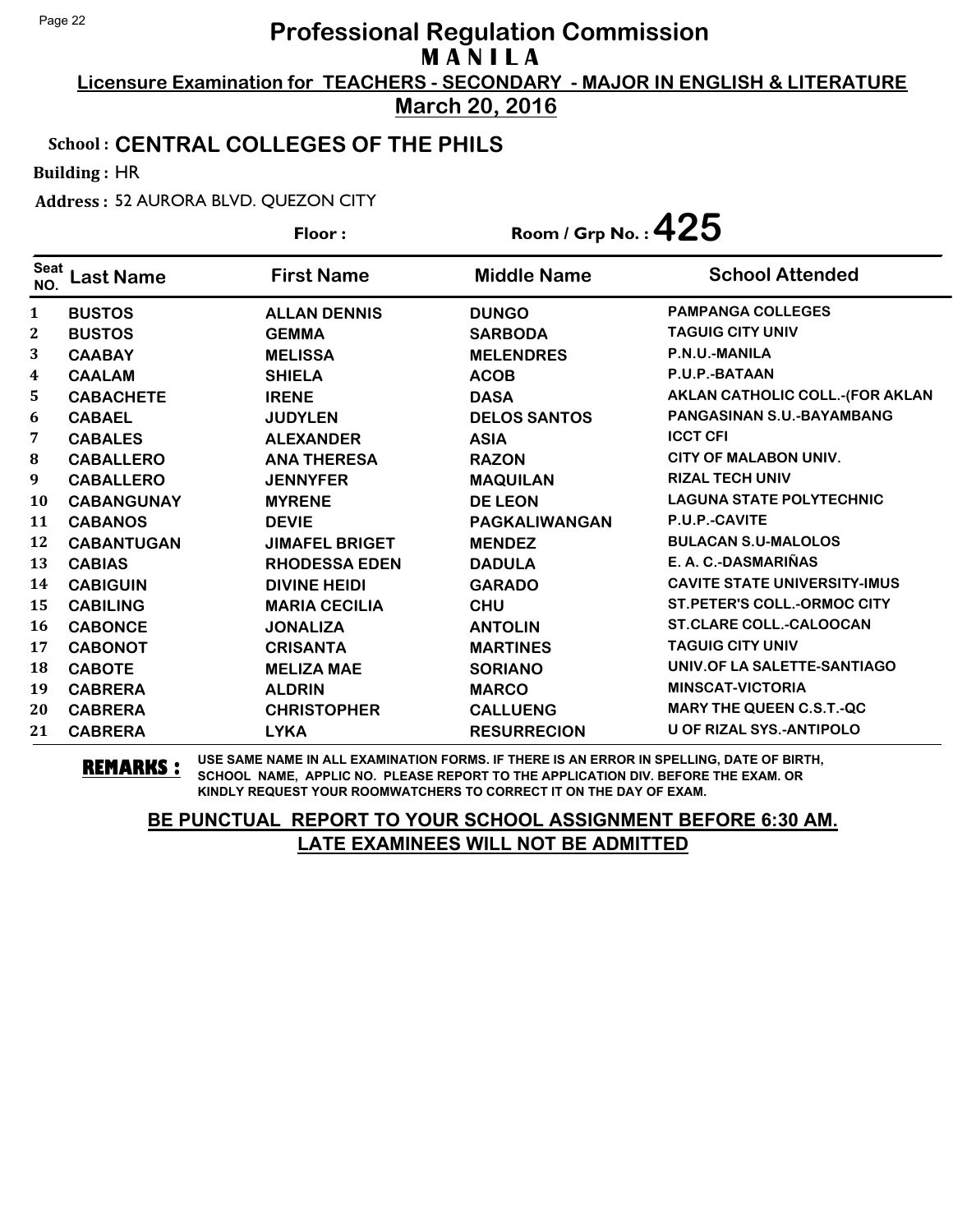**Licensure Examination for TEACHERS - SECONDARY - MAJOR IN ENGLISH & LITERATURE March 20, 2016**

#### School : **CENTRAL COLLEGES OF THE PHILS**

Building : HR

Address : 52 AURORA BLVD. QUEZON CITY

|                    |                  | Floor:               | Room / Grp No.: $426$ |                                    |
|--------------------|------------------|----------------------|-----------------------|------------------------------------|
| <b>Seat</b><br>NO. | <b>Last Name</b> | <b>First Name</b>    | <b>Middle Name</b>    | <b>School Attended</b>             |
| $\mathbf{1}$       | <b>CABRILLOS</b> | <b>ARIANNE JOYCE</b> | <b>REYES</b>          | UNIV.OF MANILA                     |
| 2                  | <b>CABUANG</b>   | <b>KATHLEEN JADE</b> | GOCO                  | <b>BULACAN S.U-MALOLOS</b>         |
| 3                  | <b>CABUANG</b>   | <b>MARY GRACE</b>    | <b>LEGASPI</b>        | <b>HOLY ROSARY COLL FDT</b>        |
| 4                  | <b>CADIENTE</b>  | <b>ALPHAMAE</b>      | <b>RAMIENTO</b>       | <b>N.VISCAYA S.U.-BAYOMBONG</b>    |
| 5                  | <b>CAEG</b>      | <b>EDWARD</b>        | <b>VILLOTE</b>        | <b>ST.MARY'S COLL.-QC</b>          |
| 6                  | <b>CAGAS</b>     | <b>SARAH JEAN</b>    | <b>VICENTE</b>        | <b>U OF RIZAL SYS.-RODRIGUEZ</b>   |
| 7                  | <b>CAGUIAT</b>   | <b>NERISSA</b>       | <b>CANTARA</b>        | P. C. U.-MANILA                    |
| $\bf{8}$           | <b>CAILING</b>   | <b>MARIO</b>         | <b>BRISTOL</b>        | <b>ST.MICHAEL'S COLL.-BINAN</b>    |
| 9                  | <b>CAISIP</b>    | <b>AVELINA</b>       | <b>COSINO</b>         | P.U.P.-CAVITE                      |
| <b>10</b>          | <b>CAISIP</b>    | <b>CHERRY MAY</b>    | <b>ROCHE</b>          | <b>P.U.P.-CAVITE</b>               |
| 11                 | <b>CAJILA</b>    | <b>MELINDA</b>       | <b>CABAGAY</b>        | <b>INNOVATIVE C.S.T</b>            |
| 12                 | <b>CALABIO</b>   | <b>CECILE</b>        | <b>MALABANAN</b>      | <b>COLL. OF HOLY SPIRIT-MANILA</b> |
| 13                 | <b>CALAMDAG</b>  | <b>FATIMA</b>        | <b>AYAPANA</b>        | <b>ANNUNCIATION COLLEGE</b>        |
| 14                 | <b>CALAUNAN</b>  | <b>MIRELLA</b>       | <b>DE VERA</b>        | <b>UNION COLL.</b>                 |
| 15                 | <b>CALDERON</b>  | <b>JENNY LYN</b>     | <b>CASIO</b>          | <b>NATIONAL UNIV-MANILA</b>        |
| 16                 | <b>CALEJA</b>    | <b>HEIDI BELLE</b>   | <b>FRANCISCO</b>      | <b>U OF RIZAL SYS.-ANGONO</b>      |
| 17                 | <b>CALIBOSO</b>  | <b>FELITA</b>        | <b>JIMENEZ</b>        | THE FISHER VALLEY COLL.            |
| 18                 | <b>CALICA</b>    | <b>RONALD</b>        | <b>GARCIA</b>         | <b>GRACE MISSION H.S.M.</b>        |
| 19                 | <b>CALICDAN</b>  | <b>DANIEL</b>        | <b>RUFINO</b>         | <b>P.L. PASIG</b>                  |
| 20                 | <b>CALISO</b>    | <b>DARLENE JEAN</b>  | <b>MAGINSAY</b>       | <b>MT.VIEW COLL.</b>               |
| 21                 | <b>CALLE</b>     | <b>JHUN CARL</b>     | <b>REBADOS</b>        | <b>TRECE MARTIRES CITY COLL.</b>   |

**REMARKS :** USE SAME NAME IN ALL EXAMINATION FORMS. IF THERE IS AN ERROR IN SPELLING, DATE OF BIRTH, SCHOOL NAME, APPLIC NO. PLEASE REPORT TO THE APPLICATION DIV. BEFORE THE EXAM. OR KINDLY REQUEST YOUR ROOMWATCHERS TO CORRECT IT ON THE DAY OF EXAM.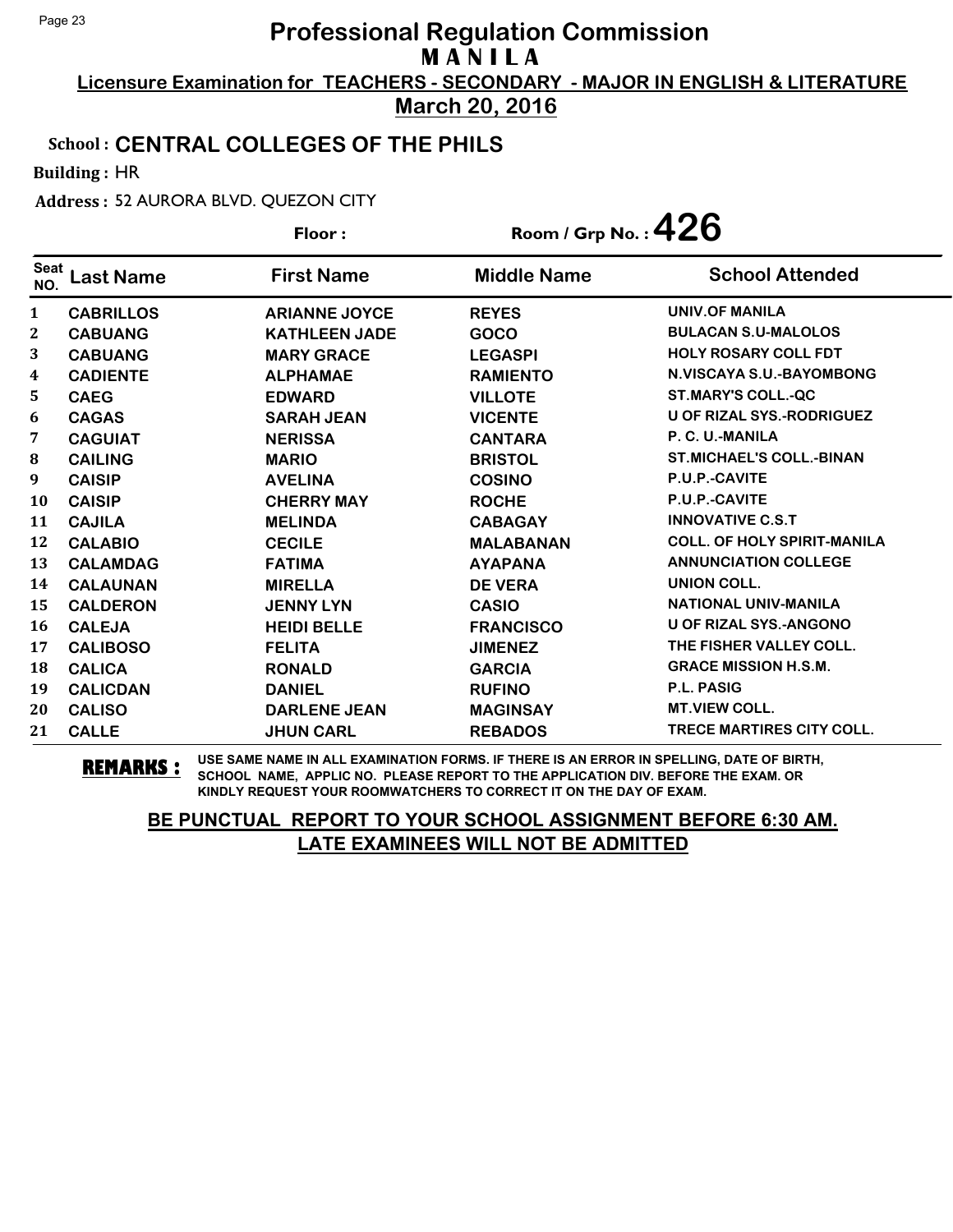**Licensure Examination for TEACHERS - SECONDARY - MAJOR IN ENGLISH & LITERATURE March 20, 2016**

#### School : **CENTRAL COLLEGES OF THE PHILS**

Building : HR

Address : 52 AURORA BLVD. QUEZON CITY

| Floor:             |                  | Room / Grp No. : $427$ |                    |                                  |
|--------------------|------------------|------------------------|--------------------|----------------------------------|
| <b>Seat</b><br>NO. | <b>Last Name</b> | <b>First Name</b>      | <b>Middle Name</b> | <b>School Attended</b>           |
| 1                  | <b>CALLO</b>     | <b>IRA VIELKA</b>      | <b>MANZON</b>      | <b>SIENA COLL.-TAYTAY</b>        |
| $\mathbf{2}$       | <b>CALMA</b>     | <b>JUMAR</b>           | <b>ABALDE</b>      | <b>J.H.CERILLES S.C.-TUKURAN</b> |
| 3                  | <b>CALUBAYAN</b> | <b>VIRGINIA</b>        | <b>AGUILAR</b>     | <b>CAVITE S.U.-INDANG</b>        |
| 4                  | <b>CALVELO</b>   | <b>DOMINIZIN PAUL</b>  | <b>VICTORIA</b>    | <b>HOLY CHILD JESUS COLL.</b>    |
| 5                  | <b>CAMBA</b>     | <b>JAY YVONNE</b>      | <b>RAMOS</b>       | <b>AMA-MAKATI CITY</b>           |
| 6                  | <b>CAMITOS</b>   | <b>MARY ANN</b>        | <b>LAWAG</b>       | <b>U DE MANILA (for.CCM)</b>     |
| 7                  | <b>CAMO</b>      | <b>JOSEFINA</b>        | <b>GALVEZ</b>      | <b>U OF RIZAL SYS.-TANAY</b>     |
| ${\bf 8}$          | <b>CAMPO</b>     | <b>JACKIELYN</b>       | <b>CORDERO</b>     | SUMULONG C.A.S.                  |
| 9                  | <b>CAMPOS</b>    | <b>ANNABELLE</b>       | <b>PASCO</b>       | <b>P.L. MANILA</b>               |
| 10                 | <b>CAMPUED</b>   | <b>RON LEO</b>         | <b>DEL ROSARIO</b> | <b>HOLY ROSARY COLL FDT</b>      |
| 11                 | <b>CANARIA</b>   | <b>ROSE ANN JOY</b>    | <b>ESCOBER</b>     | N.E.U.S.T-GABALDON               |
| 12                 | <b>CANLAS</b>    | <b>ARIEL</b>           | <b>LACERNA</b>     | M.Q. ALARILLA P.C.               |
| 13                 | <b>CANLAS</b>    | <b>GIEZELLE ANN</b>    | <b>TEODORO</b>     | N.E.U.S.T-CABANATUAN CITY        |
| 14                 | <b>CANLAS</b>    | <b>NENITA</b>          | <b>VILLANUEVA</b>  | C. C. P.                         |
| 15                 | <b>CANO</b>      | <b>ARSENIA</b>         | <b>DAHAN</b>       | <b>BULACAN S.U-MALOLOS</b>       |
| 16                 | <b>CANO</b>      | <b>EVELYN</b>          | <b>HITEROZA</b>    | <b>MALASIQUI AGNO VC</b>         |
| 17                 | <b>CANO</b>      | <b>MARY ANN</b>        | <b>NABUS</b>       | <b>ICCT CFI</b>                  |
| 18                 | <b>CANO</b>      | <b>RECHELLE</b>        | <b>HITEROSA</b>    | <b>MALASIQUI AGNO VC</b>         |
| 19                 | <b>CANONIGO</b>  | <b>ANA MARILLA</b>     | <b>OBERIO</b>      | <b>M.Q. ALARILLA P.C.</b>        |
| 20                 | <b>CANONIGO</b>  | <b>MARISSA</b>         | <b>OBERIO</b>      | M.Q. ALARILLA P.C.               |
| 21                 | <b>CANOY</b>     | <b>SANDRA</b>          | <b>SERVIDAD</b>    | <b>P.S. COL OF AERO-PASAY</b>    |

**REMARKS :** USE SAME NAME IN ALL EXAMINATION FORMS. IF THERE IS AN ERROR IN SPELLING, DATE OF BIRTH, SCHOOL NAME, APPLIC NO. PLEASE REPORT TO THE APPLICATION DIV. BEFORE THE EXAM. OR KINDLY REQUEST YOUR ROOMWATCHERS TO CORRECT IT ON THE DAY OF EXAM.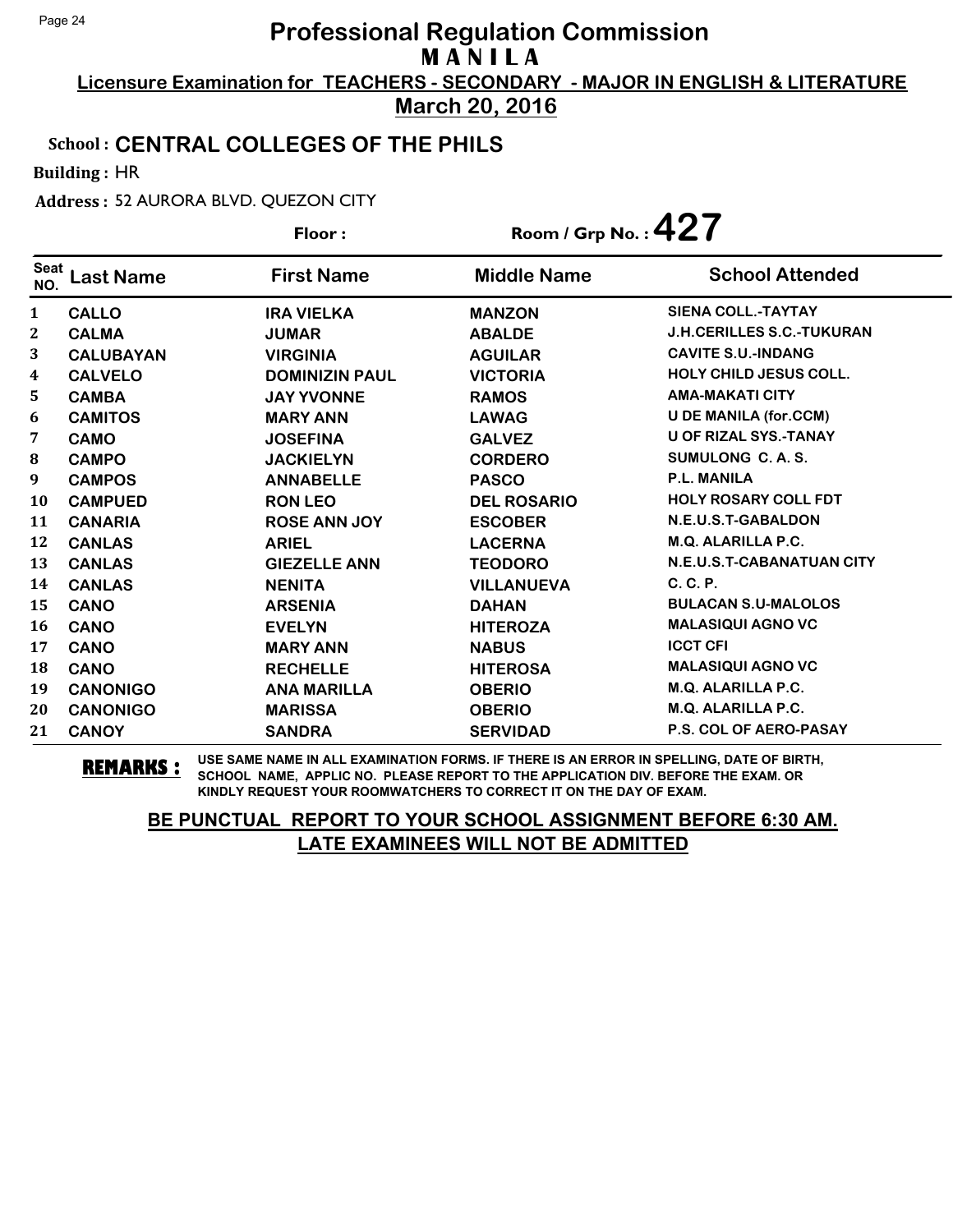**Licensure Examination for TEACHERS - SECONDARY - MAJOR IN ENGLISH & LITERATURE March 20, 2016**

### School : **CENTRAL COLLEGES OF THE PHILS**

Building : HR

Address : 52 AURORA BLVD. QUEZON CITY

|                    |                   | Floor:                  | Room / Grp No.: $428$ |                                     |
|--------------------|-------------------|-------------------------|-----------------------|-------------------------------------|
| <b>Seat</b><br>NO. | Last Name         | <b>First Name</b>       | <b>Middle Name</b>    | <b>School Attended</b>              |
| $\mathbf{1}$       | <b>CANTOR</b>     | <b>MELANIE</b>          | <b>DE GUZMAN</b>      | ALL NATIONS COLL.                   |
| 2                  | <b>CAPAPAS</b>    | <b>ALYSSA YNA AMITA</b> | <b>CORRALES</b>       | <b>ST.MICHAEL'S COLL.-BINAN</b>     |
| 3                  | <b>CAPARAS</b>    | <b>ERICSON</b>          | <b>SANTIAGO</b>       | <b>PAMANTASAN NG CABUYAO</b>        |
| 4                  | <b>CAPINIG</b>    | <b>JOHARA</b>           | <b>ANUNAT</b>         | <b>NEW ERA UNIV.</b>                |
| 5                  | <b>CAPISTRANO</b> | <b>KEISHA</b>           | <b>DE UNGRIA</b>      | <b>TOMAS CLAUDIO MEM.</b>           |
| 6                  | <b>CAPISTRANO</b> | <b>MARYGRACE</b>        | <b>TRINIDAD</b>       | <b>T.I P.-Q.C.</b>                  |
| 7                  | <b>CAPIZ</b>      | <b>MA. BERNADETTE</b>   | <b>FLORES</b>         | P.L. VALENZUELA                     |
| 8                  | <b>CARAAN</b>     | <b>CHRISTEL HANSLEY</b> | <b>CORPUZ</b>         | <b>U PERP HELP-GMA</b>              |
| 9                  | <b>CARABBACAN</b> | <b>MARVIN</b>           | <b>MORA</b>           | <b>PASIG CATHOLIC COLL.</b>         |
| <b>10</b>          | <b>CARACTA</b>    | <b>REGIENALD</b>        | <b>AMMUGAWAN</b>      | <b>M.Q. ALARILLA P.C.</b>           |
| 11                 | <b>CARAG</b>      | <b>LILY BETH</b>        | <b>BUNAGAN</b>        | P.U.P.-BATAAN                       |
| 12                 | <b>CARANDANG</b>  | <b>MA.REBECCA</b>       | <b>LOPEZ</b>          | <b>BATANGAS S.U.-ARASOF-NASUGBU</b> |
| 13                 | <b>CARANGUIAN</b> | <b>JENNY</b>            | <b>TURINGAN</b>       | <b>CAGAYAN STATE UNIV.-CARITAN</b>  |
| 14                 | <b>CARANO-O</b>   | <b>MYLEEN</b>           | <b>CLEMENTE</b>       | <b>COLEGIO DE SAN GABRIEL</b>       |
| 15                 | <b>CARANTO</b>    | <b>SUSANA</b>           | <b>DUCUSIN</b>        | <b>MARIKINA POLYTECHNIC</b>         |
| 16                 | <b>CARAYAG</b>    | <b>KAYZEL</b>           | <b>BETO</b>           | <b>ST.CLARE COLL.-CALOOCAN</b>      |
| 17                 | <b>CARBAJOSA</b>  | <b>EMMA</b>             | <b>SABERON</b>        | <b>TAGUIG CITY UNIV</b>             |
| 18                 | <b>CARIO</b>      | <b>CHARLENE MAE</b>     | <b>PAGUIO</b>         | <b>REPUBLIC CENTRAL COLL.</b>       |
| 19                 | <b>CARLOS</b>     | <b>MARY ANN</b>         | <b>DEL ROSARIO</b>    | <b>MEYCAUAYAN COLL.</b>             |
| 20                 | <b>CARMONA</b>    | <b>MIKE ANTHONY</b>     | <b>CONTRERAS</b>      | <b>M.Q. ALARILLA P.C.</b>           |
| 21                 | <b>CAROLINO</b>   | <b>LALAINE</b>          | <b>SACUROM</b>        | <b>BULACAN S.U-MALOLOS</b>          |

**REMARKS :** USE SAME NAME IN ALL EXAMINATION FORMS. IF THERE IS AN ERROR IN SPELLING, DATE OF BIRTH, SCHOOL NAME, APPLIC NO. PLEASE REPORT TO THE APPLICATION DIV. BEFORE THE EXAM. OR KINDLY REQUEST YOUR ROOMWATCHERS TO CORRECT IT ON THE DAY OF EXAM.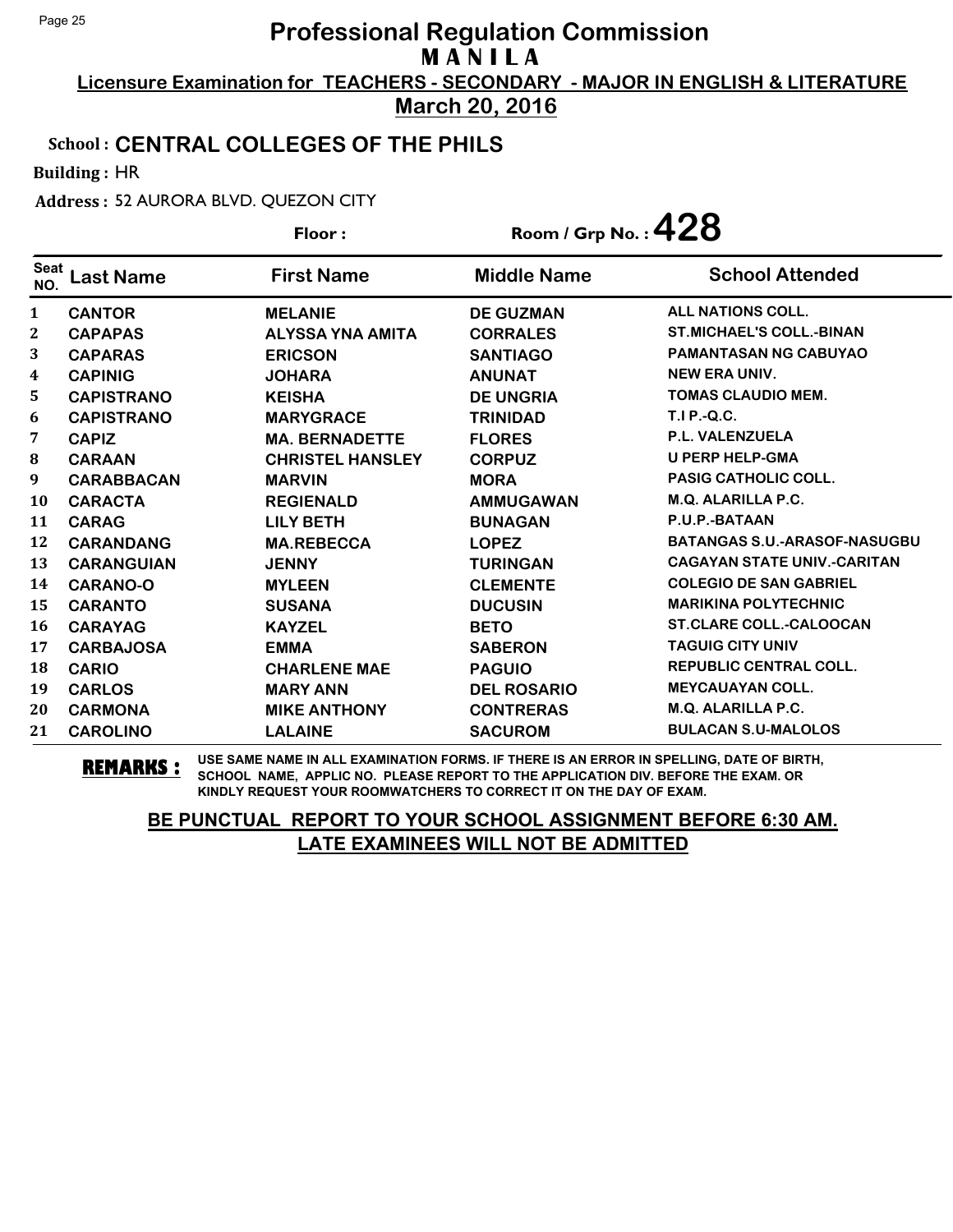**Licensure Examination for TEACHERS - SECONDARY - MAJOR IN ENGLISH & LITERATURE March 20, 2016**

#### School : **CENTRAL COLLEGES OF THE PHILS**

Building : HR

Address : 52 AURORA BLVD. QUEZON CITY

|                    |                   | Floor:                |                    | Room / Grp No.: $429 - AC$             |
|--------------------|-------------------|-----------------------|--------------------|----------------------------------------|
| <b>Seat</b><br>NO. | Last Name         | <b>First Name</b>     | <b>Middle Name</b> | <b>School Attended</b>                 |
| 1                  | <b>CARONAN</b>    | <b>JUDILYN</b>        | <b>GANGAN</b>      | <b>CONCORDIA COLLEGE</b>               |
| 2                  | <b>CARPIO</b>     | <b>LIZETTE ANNE</b>   | <b>LEBRADO</b>     | <b>ATENEO DE ZAMBOANGA</b>             |
| 3                  | <b>CARPIO</b>     | <b>MARINELLE</b>      | <b>SANTOS</b>      | <b>MEYCAUAYAN COLL.</b>                |
| 4                  | <b>CARPIO</b>     | <b>RENALYN</b>        | <b>RODA</b>        | <b>LICEO DE MASBATE</b>                |
| 5                  | <b>CARPIO</b>     | <b>SHIELY</b>         | <b>BABASA</b>      | <b>EASTERN MINDORO COL.</b>            |
| 6                  | <b>CARRANZA</b>   | <b>CRISTINA</b>       | <b>FLORES</b>      | <b>HOLY ROSARY COLL FDT</b>            |
| 7                  | <b>CARREON</b>    | <b>ANTONETTE</b>      | <b>ROSARIO</b>     | <b>CITY COLLEGE OF SAN FERNANDO-SN</b> |
| 8                  | <b>CARREON</b>    | <b>MARVIN</b>         |                    | SAN MATEO MUNICIPAL COLL(FOR           |
| 9                  | <b>CARREON</b>    | <b>ROWENA</b>         | <b>DELA CRUZ</b>   | <b>ST.MARY'S COLL.-MEYCAUAYAN</b>      |
| 10                 | <b>CARTAJENA</b>  | <b>MICHELLE JEAN</b>  | <b>GONZALES</b>    | <b>BALIWAG POLYTECHNIC</b>             |
| 11                 | <b>CARVAJAL</b>   | <b>ANNA MARGARITA</b> | <b>RONSAIRO</b>    | <b>ASSUMPTION COL-MAKATI</b>           |
| 12                 | <b>CASA</b>       | <b>CLARA MAE</b>      | <b>NAVAL</b>       | <b>P.L. PASIG</b>                      |
| 13                 | <b>CASAPAO</b>    | <b>NOEMIE</b>         | <b>DE GUZMAN</b>   | <b>INNOVATIVE C.S.T</b>                |
| 14                 | <b>CASBADILLO</b> | <b>CAMILLE</b>        | <b>TORRENO</b>     | ST.LOUIS ANNE COLL.OF SPL, INC         |
| 15                 | <b>CASIPI</b>     | <b>JESSABEL</b>       | <b>GANCAYCO</b>    | <b>P.U.P.-CAVITE</b>                   |
| 16                 | <b>CASTILLO</b>   | <b>AIMEE</b>          | <b>SABALA</b>      | <b>CITY OF MALABON UNIV.</b>           |
| 17                 | <b>CASTILLO</b>   | <b>ALYSSA MAY</b>     | <b>ESPINO</b>      | U OF RIZAL SYS.-ANGONO                 |
| 18                 | <b>CASTILLO</b>   | <b>EVANGILYN</b>      | <b>BERNABE</b>     | <b>LA CONSOLACION UNIVERSITY</b>       |
| 19                 | <b>CASTILLO</b>   | <b>JEDILY</b>         | <b>FRIVALDO</b>    | FIRST CITY PROV. COLL.                 |
| 20                 | <b>CASTILLO</b>   | <b>MARLON</b>         | <b>PANGANIBAN</b>  | <b>TANAUAN INST.</b>                   |
| 21                 | <b>CASTILLO</b>   | <b>MONICA</b>         | <b>PARAN</b>       | P.U.P.-CAVITE                          |

**REMARKS :** USE SAME NAME IN ALL EXAMINATION FORMS. IF THERE IS AN ERROR IN SPELLING, DATE OF BIRTH, SCHOOL NAME, APPLIC NO. PLEASE REPORT TO THE APPLICATION DIV. BEFORE THE EXAM. OR KINDLY REQUEST YOUR ROOMWATCHERS TO CORRECT IT ON THE DAY OF EXAM.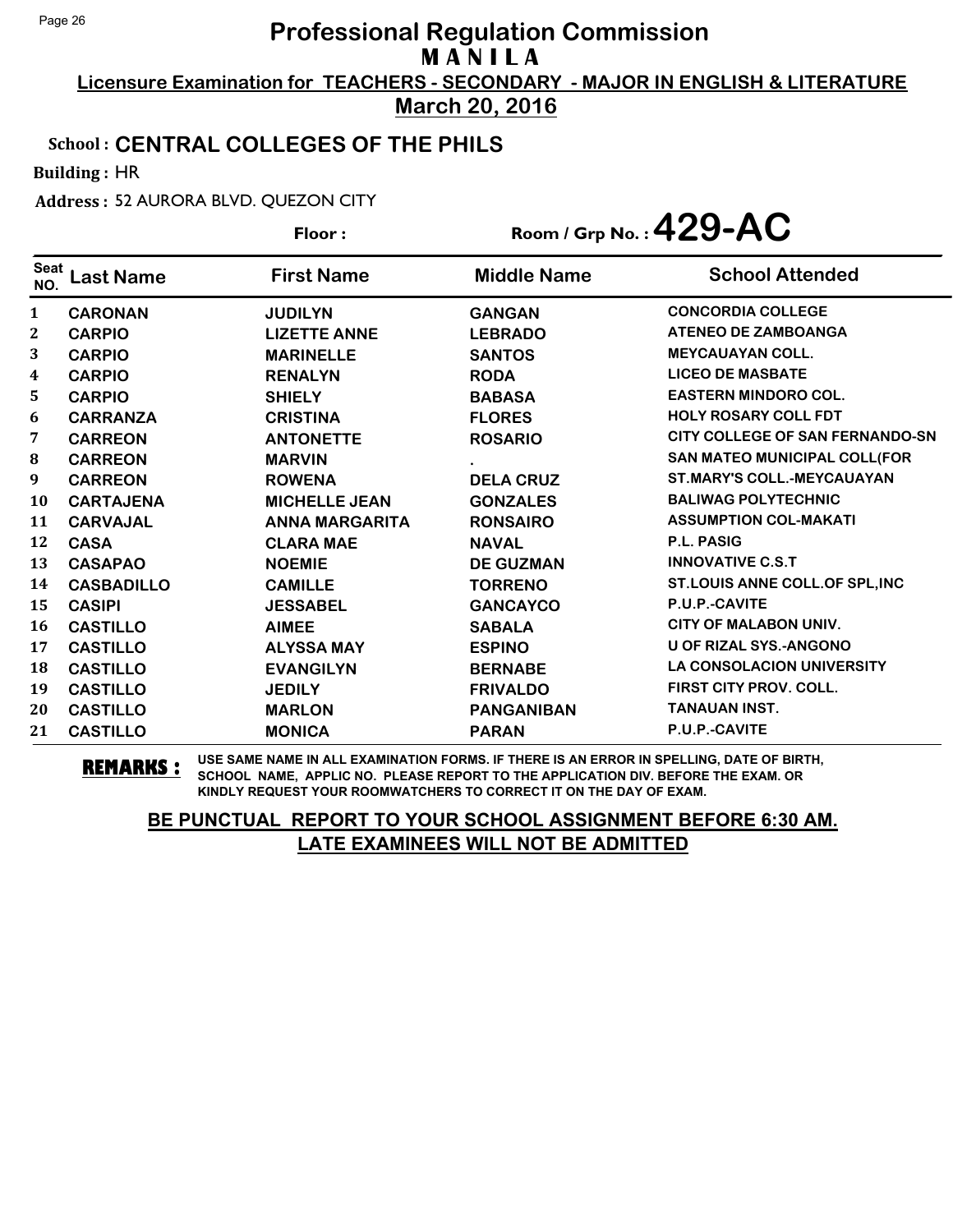**Licensure Examination for TEACHERS - SECONDARY - MAJOR IN ENGLISH & LITERATURE March 20, 2016**

#### School : **CENTRAL COLLEGES OF THE PHILS**

Building : HR

Address : 52 AURORA BLVD. QUEZON CITY

|                    |                  | Floor:            |                    | Room / Grp No.: $430 - AC$                |
|--------------------|------------------|-------------------|--------------------|-------------------------------------------|
| <b>Seat</b><br>NO. | Last Name        | <b>First Name</b> | <b>Middle Name</b> | <b>School Attended</b>                    |
| 1                  | <b>CASTRO</b>    | <b>REGINE</b>     | <b>REYES</b>       | <b>ICCT CFI</b>                           |
| $\mathbf{2}$       | <b>CATAJAY</b>   | <b>ADONIS</b>     | <b>RIVAS</b>       | ROMBLON STATE UNIV. (FOR ROMBLON          |
| 3                  | <b>CATALASAN</b> | <b>JOVANNI</b>    | <b>RAMOS</b>       | P.U.P.-CAVITE                             |
| 4                  | <b>CATAMORA</b>  | <b>RUBI ROSE</b>  | <b>BANQUERIGO</b>  | N.C.B.A.-FAIRVIEW, QC                     |
| 5                  | <b>CATILOGO</b>  | <b>JONH ROULF</b> | <b>GALVEZ</b>      | <b>BULACAN S.U-MALOLOS</b>                |
| 6                  | <b>CAUILAN</b>   | <b>VON ALAN</b>   | <b>LIGAS</b>       | <b>CAGAYAN STATE</b>                      |
| 7                  | <b>CAUSAREN</b>  | <b>REA</b>        | <b>PADRE</b>       | <b>NAT.COLL.SCI &amp; TECH-DASMARINAS</b> |
| ${\bf 8}$          | <b>CAUYAG</b>    | <b>ASNAHARA</b>   | <b>ALI</b>         | LAKE LANAO COLL., INC                     |
| 9                  | <b>CAWALING</b>  | <b>JOEYLENE</b>   | <b>DEJUCOS</b>     | ROMBLON STATE UNIV.(FOR ROMBLON           |
| 10                 | <b>CAYAPOS</b>   | <b>ANDRE</b>      | <b>OCHEA</b>       | <b>SO.MASBATE ROOSEVELT</b>               |
| 11                 | <b>CAÑETE</b>    | <b>RAVEN</b>      | <b>GOMEZ</b>       | ZAMBO.S.C.M.S.T.                          |
| 12                 | <b>CAÑONAZO</b>  | <b>JOJO</b>       | <b>VERGARA</b>     | <b>P.U.P.-SAN PEDRO</b>                   |
| 13                 | <b>CEDEÑO</b>    | <b>OLIVER</b>     | <b>TABIL</b>       | <b>M.V. GALLEGO</b>                       |
| 14                 | <b>CEDRO</b>     | <b>MARICAR</b>    | <b>LAPUT</b>       | <b>BALIWAG POLYTECHNIC</b>                |
| 15                 | <b>CELESTE</b>   | <b>JACGUILLER</b> | <b>SOMERA</b>      | <b>CHRIST THE KING COLLEGE OF</b>         |
| 16                 | <b>CELESTRA</b>  | <b>NESTLIE</b>    | <b>RAGIL</b>       | <b>U OF RIZAL SYS.-ANGONO</b>             |
| 17                 | <b>CELIS</b>     | <b>JAY RALPH</b>  | <b>ESTELA</b>      | T.I P.-Q.C.                               |
| 18                 | <b>CELIS</b>     | <b>MELODY</b>     | <b>CERIACO</b>     | <b>FAR EASTERN COLLEGE - SILANG</b>       |
| 19                 | <b>CENTENO</b>   | <b>ROSEMARIE</b>  | <b>JOAQUIN</b>     | <b>EAST CENTRAL COLLEGE</b>               |
| 20                 | <b>CENTINO</b>   | <b>LEA</b>        | <b>BIALA</b>       | <b>MALASIQUI AGNO VC</b>                  |
| 21                 | <b>CEPRIANO</b>  | <b>AGOSTO</b>     | <b>LOBRIÑO</b>     | P.L. PASAY                                |

**REMARKS :** USE SAME NAME IN ALL EXAMINATION FORMS. IF THERE IS AN ERROR IN SPELLING, DATE OF BIRTH, SCHOOL NAME, APPLIC NO. PLEASE REPORT TO THE APPLICATION DIV. BEFORE THE EXAM. OR KINDLY REQUEST YOUR ROOMWATCHERS TO CORRECT IT ON THE DAY OF EXAM.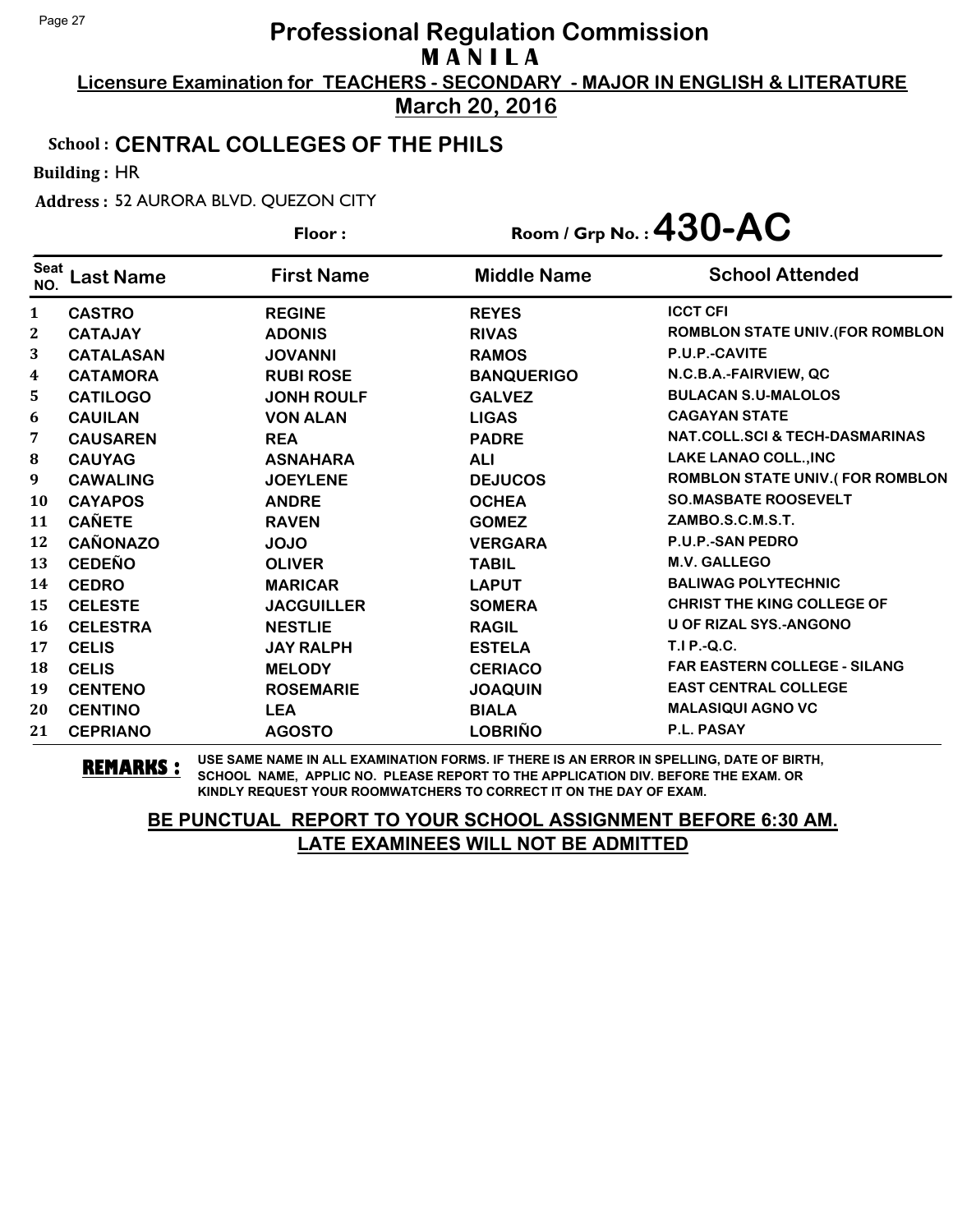**Licensure Examination for TEACHERS - SECONDARY - MAJOR IN ENGLISH & LITERATURE March 20, 2016**

#### School : **CENTRAL COLLEGES OF THE PHILS**

Building : PR

Address : 52 AURORA BLVD. QUEZON CITY

|                    |                  | Floor:             | Room / Grp No. : $109$ |                                          |
|--------------------|------------------|--------------------|------------------------|------------------------------------------|
| <b>Seat</b><br>NO. | <b>Last Name</b> | <b>First Name</b>  | <b>Middle Name</b>     | <b>School Attended</b>                   |
| 1                  | <b>CEQUEÑA</b>   | <b>MARY GLENN</b>  | <b>GOTO</b>            | <b>U OF RIZAL SYS.-ANGONO</b>            |
| 2                  | <b>CERAOS</b>    | <b>MARYANN</b>     | <b>BACCAY</b>          | ASIA SCH.OF ARTS & SCI.                  |
| 3                  | <b>CERDEÑA</b>   | <b>JAMAICA LEE</b> | <b>SILVESTRE</b>       | <b>RIZAL TECH UNIV</b>                   |
| 4                  | <b>CERVANTES</b> | <b>ANNABELLE</b>   | <b>ESQUILLO</b>        | <b>CITY OF MALABON UNIV.</b>             |
| 5                  | <b>CERVANTES</b> | <b>KAREN</b>       | <b>TOLEDANA</b>        | D.L.S.U.-DASMARIÑAS                      |
| 6                  | <b>CHAVEZ</b>    | <b>JAMES PAUL</b>  | <b>PEDROZA</b>         | <b>CITY OF MALABON UNIV.</b>             |
| 7                  | <b>CHAVEZ</b>    | <b>KATRINA</b>     | <b>FOBAR</b>           | D.L.S.U.-GAUF-MALABON                    |
| 8                  | <b>CHAVEZ</b>    | <b>MARIBEL</b>     | <b>RESURRECCION</b>    | <b>CAVITE S.U.-INDANG</b>                |
| 9                  | <b>CHAVEZ</b>    | <b>ROSEMARIE</b>   | <b>REYES</b>           | <b>COLEGIO DE CALUMPIT (for.CALUMPIT</b> |
| 10                 | <b>CHICO</b>     | <b>JOYCE</b>       | <b>MONTEZA</b>         | <b>ICCT CFI</b>                          |
| 11                 | <b>CHING</b>     | <b>ANGELICA</b>    | <b>ALVA</b>            | <b>LAGUNA STATE POLYTECHNIC</b>          |
| 12                 | <b>CHING</b>     | <b>RENALYN</b>     | <b>BAUTISTA</b>        | N. T. C.                                 |
| 13                 | <b>CHIONG</b>    | <b>ANNA LUNA</b>   | <b>CABILAO</b>         | <b>MARY THE QUEEN C.S.T.-QC</b>          |
| 14                 | <b>CHOLIA</b>    | <b>ANGEL</b>       | <b>GATO</b>            | D.L.S.U.-DASMARIÑAS                      |
| 15                 | <b>CHOU</b>      | <b>NEMARLYN</b>    | <b>SALES</b>           | <b>M.Q. ALARILLA P.C.</b>                |
| 16                 | <b>CHUA</b>      | <b>APRIL JOY</b>   | <b>MENESES</b>         | <b>JESUS IS LORD COLLEGES FDTN.</b>      |
| 17                 | <b>CIDRO</b>     | <b>JOSEPHEN</b>    | <b>PLADERO</b>         | <b>M.Q. ALARILLA P.C.</b>                |
| 18                 | <b>CIPRIASO</b>  | <b>MARITES</b>     | <b>SUMANGID</b>        | <b>REPUBLICAN COLL.</b>                  |
| 19                 | <b>CIUDAD</b>    | <b>PAMELA</b>      | <b>MIRANDA</b>         | P.U.P.-STA. ROSA                         |
| 20                 | <b>CLARIN</b>    | <b>ANA MARIE</b>   | <b>LAUS</b>            | <b>PAMPANGA COLLEGES</b>                 |
| 21                 | <b>CLARO</b>     | <b>KEDIN KAY</b>   | <b>SANTIAGO</b>        | <b>BULACAN S.U-MALOLOS</b>               |

**REMARKS :** USE SAME NAME IN ALL EXAMINATION FORMS. IF THERE IS AN ERROR IN SPELLING, DATE OF BIRTH, SCHOOL NAME, APPLIC NO. PLEASE REPORT TO THE APPLICATION DIV. BEFORE THE EXAM. OR KINDLY REQUEST YOUR ROOMWATCHERS TO CORRECT IT ON THE DAY OF EXAM.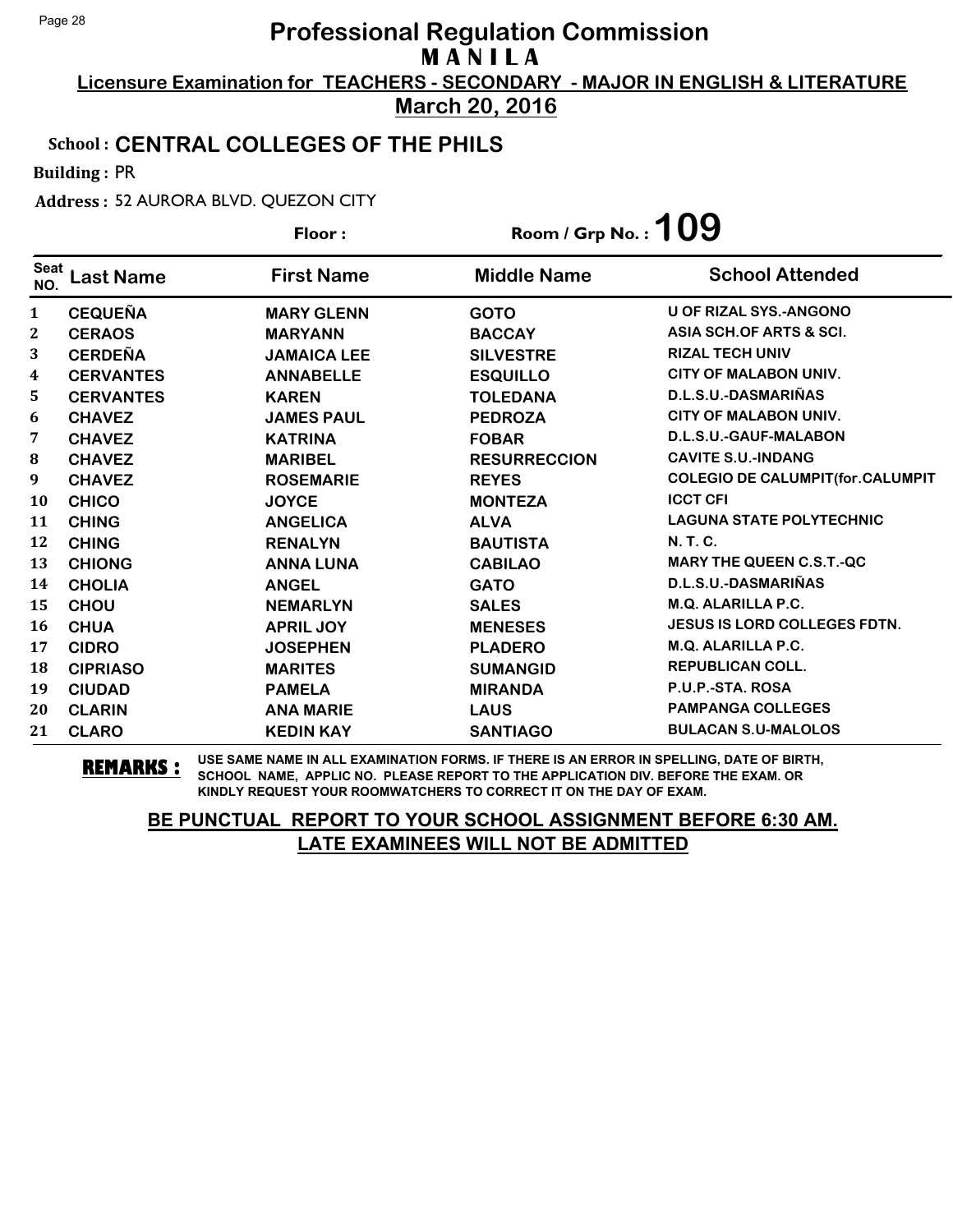**Licensure Examination for TEACHERS - SECONDARY - MAJOR IN ENGLISH & LITERATURE March 20, 2016**

### School : **CENTRAL COLLEGES OF THE PHILS**

Building : PR

Address : 52 AURORA BLVD. QUEZON CITY

|                    |                   | Floor:                  | Room / Grp No. : $110$ |                                           |
|--------------------|-------------------|-------------------------|------------------------|-------------------------------------------|
| <b>Seat</b><br>NO. | <b>Last Name</b>  | <b>First Name</b>       | <b>Middle Name</b>     | <b>School Attended</b>                    |
| 1                  | <b>CLAUS</b>      | <b>ADORA</b>            | <b>PARAS</b>           | <b>BATANGAS S.U.-BATANGAS CITY</b>        |
| 2                  | <b>CLEMENTE</b>   | <b>ICY ANGELINE</b>     | <b>CARREON</b>         | <b>COLEGIO DE CALUMPIT (for.CALUMPIT</b>  |
| 3                  | <b>CLORES</b>     | <b>ABBY GALE</b>        | <b>BOTICARIO</b>       | OL OF FATIMA-VALENZUELA                   |
| 4                  | <b>CO</b>         | <b>GWENIVERE ALEXIS</b> | <b>LOZADA</b>          | <b>ATENEO DE MANILA U-QC</b>              |
| 5                  | <b>COLALER</b>    | <b>MARIEL</b>           | <b>MEDRANO</b>         | <b>ST.LOUISE DE MARILLAC-SORSOGON</b>     |
| 6                  | <b>COLALJO</b>    | <b>ALMIRA</b>           | <b>GALACHICO</b>       | <b>MARY THE QUEEN C.S.T.-QC</b>           |
| 7                  | <b>COLETA</b>     | <b>RINALYN</b>          | <b>MANANQUIL</b>       | <b>ICCT CFI</b>                           |
| 8                  | <b>COLIAO</b>     | <b>ROLDAN</b>           | <b>DORONGON</b>        | <b>NAT.COLL.SCI &amp; TECH-DASMARINAS</b> |
| 9                  | <b>COLOMA</b>     | <b>GLAIZA LYN</b>       | <b>GULAPA</b>          | <b>EAST CENTRAL COLLEGE</b>               |
| <b>10</b>          | <b>COLOMA</b>     | <b>JULIE ABIGAEL</b>    | <b>DUALIN</b>          | <b>LIPA CITY PUBLIC COLL.</b>             |
| 11                 | <b>COLOSO</b>     | <b>EMMA</b>             | <b>MACAPAGAL</b>       | <b>DON HONORIO VENTURA TECH. S.U.</b>     |
| 12                 | <b>COMEDOR</b>    | <b>LOURDES</b>          | <b>MACADAT</b>         | <b>MASBATE COLLEGES</b>                   |
| 13                 | <b>COMIA</b>      | <b>MARYKNOLL</b>        | <b>CARAOS</b>          | <b>U PERP HELP-LAGUNA</b>                 |
| 14                 | <b>COMPLETO</b>   | <b>JHONNA ROSE SR</b>   | <b>SISAYAN</b>         | P.U.P.-CAVITE                             |
| 15                 | <b>CONAG</b>      | <b>JUDELYN</b>          | <b>RIOS</b>            | <b>LEYTE S.U.-VILLABA</b>                 |
| 16                 | <b>CONCEPCION</b> | <b>ARWIN</b>            | <b>RONDA</b>           | M.Q. ALARILLA P.C.                        |
| 17                 | <b>CONCEPCION</b> | <b>MARIA ANGELINE</b>   | <b>JARILLO</b>         | UNIVERSITY OF CALOOCAN CITY(for. CC       |
| 18                 | <b>CONCEPCION</b> | <b>NOELITO</b>          | <b>PANGILINAN</b>      | <b>PAMPANGA COLLEGES</b>                  |
| 19                 | <b>CONCHINA</b>   | <b>MICHELLE</b>         | <b>ABERGOS</b>         | <b>CAVITE S.U.-INDANG</b>                 |
| 20                 | <b>CONCON</b>     | <b>LYREN AMOR</b>       | <b>BAUL</b>            | <b>MEGABYTE COLL.OF SCI.&amp; TECH.</b>   |
| 21                 | <b>CONDENO</b>    | <b>JUANITA</b>          | <b>MASAGCA</b>         | <b>CATANDUANES COLLEGE</b>                |

**REMARKS :** USE SAME NAME IN ALL EXAMINATION FORMS. IF THERE IS AN ERROR IN SPELLING, DATE OF BIRTH, SCHOOL NAME, APPLIC NO. PLEASE REPORT TO THE APPLICATION DIV. BEFORE THE EXAM. OR KINDLY REQUEST YOUR ROOMWATCHERS TO CORRECT IT ON THE DAY OF EXAM.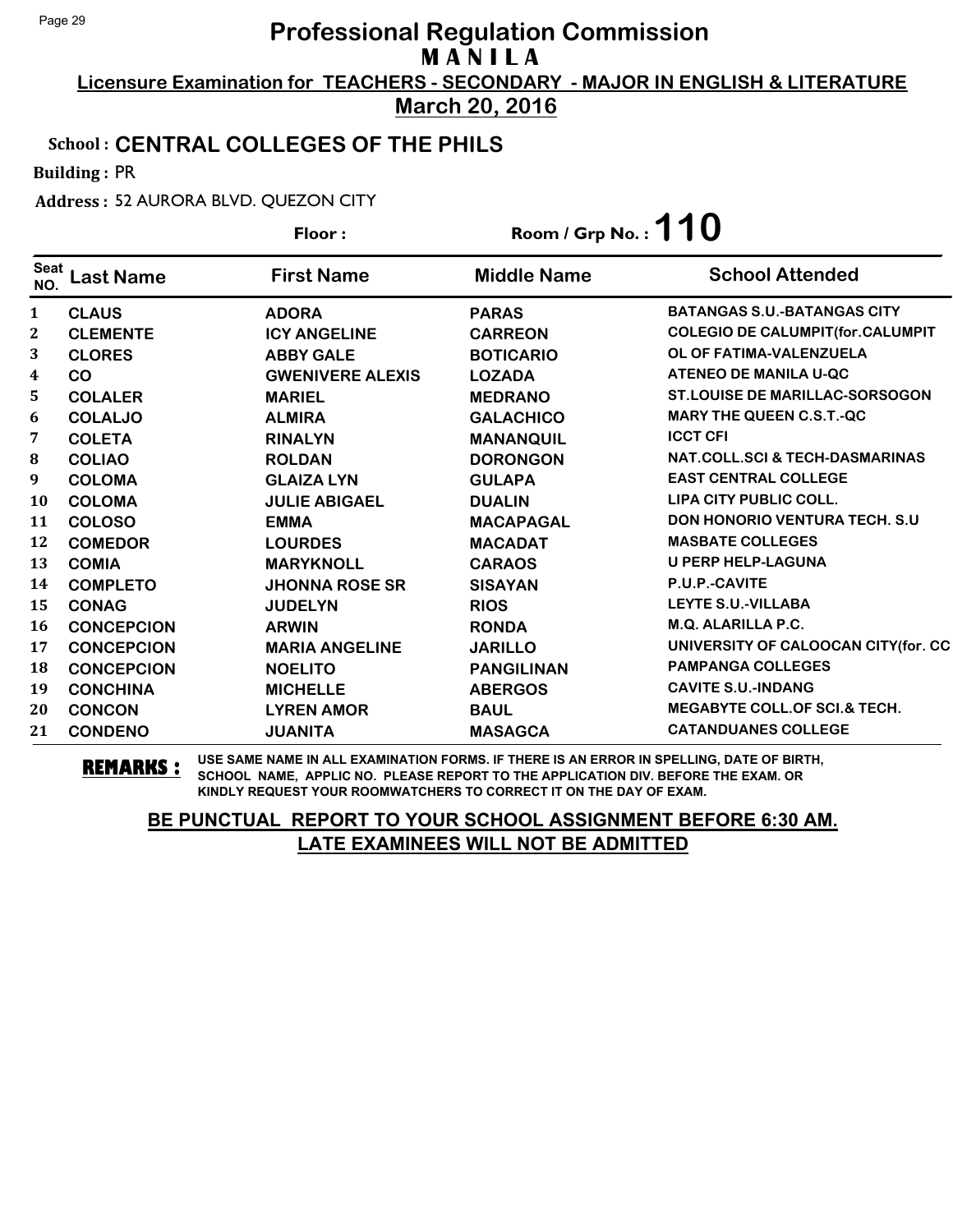**Licensure Examination for TEACHERS - SECONDARY - MAJOR IN ENGLISH & LITERATURE March 20, 2016**

### School : **CENTRAL COLLEGES OF THE PHILS**

Building : PR

Address : 52 AURORA BLVD. QUEZON CITY

|                    |                    | Floor:                | Room / Grp No.: $112$ |                                       |
|--------------------|--------------------|-----------------------|-----------------------|---------------------------------------|
| <b>Seat</b><br>NO. | <b>Last Name</b>   | <b>First Name</b>     | <b>Middle Name</b>    | <b>School Attended</b>                |
| $\mathbf{1}$       | <b>CONIENDO</b>    | <b>MONETTE</b>        | <b>QUISMUNDO</b>      | <b>TAGUIG CITY UNIV</b>               |
| $\mathbf{2}$       | <b>CONSTANTINO</b> | <b>JERWIN</b>         | <b>NATIVIDAD</b>      | P.U.P.-BATAAN                         |
| 3                  | <b>CONSTANTINO</b> | <b>RINA</b>           | <b>CLEOFAS</b>        | <b>COLUMBAN COLL.-OLONGAPO CITY</b>   |
| 4                  | <b>COPINA</b>      | <b>JACKIELOU</b>      | <b>GEDE</b>           | SIARGAO ISLAND I.T.                   |
| 5                  | <b>CORDERO</b>     | <b>DANICA</b>         | <b>CADATAL</b>        | <b>WESTERN COLL.-CAVITE</b>           |
| 6                  | <b>CORDERO</b>     | <b>RANEE ROSE</b>     | <b>PANLILIO</b>       | <b>DON HONORIO VENTURA TECH. S.U.</b> |
| 7                  | <b>CORNEJO</b>     | <b>EMELY</b>          | <b>DE LOS REYES</b>   | TANAUAN INST.                         |
| 8                  | <b>CORONA</b>      | <b>MARIA RHEENA</b>   | <b>CAGANAN</b>        | <b>DIVINE WORD-CALAPAN</b>            |
| 9                  | <b>CORONEL</b>     | <b>KARYL XYRRA</b>    | <b>AQUINO</b>         | <b>REPUBLIC CENTRAL COLL.</b>         |
| 10                 | <b>CORPUZ</b>      | <b>EUVARD ROSS</b>    | <b>REYES</b>          | <b>CAVITE STATE UNIVERSITY-IMUS</b>   |
| 11                 | <b>CORPUZ</b>      | <b>JESSICA</b>        | <b>GUMATAY</b>        | P.U.P.-STA MARIA, BULACAN             |
| 12                 | <b>CORPUZ</b>      | <b>JOAN</b>           | <b>CADAG</b>          | <b>U OF RIZAL SYS.-CAINTA</b>         |
| 13                 | <b>CORTEL</b>      | <b>CHARLES DARWIN</b> | <b>VILLANUEVA</b>     | <b>TRECE MARTIRES CITY COLL.</b>      |
| 14                 | <b>CORTEZ</b>      | <b>BRYAN BOY</b>      | <b>CADAVIS</b>        | <b>BALIUAG UNIVERSITY</b>             |
| 15                 | <b>CORTEZ</b>      | <b>KRISSEL DIANE</b>  | <b>ALVARO</b>         | D.L.S.U.-MANILA                       |
| 16                 | <b>CORTEZ</b>      | <b>VERONICA AZEL</b>  | <b>VILLAR</b>         | <b>SAN ILDEFONSO COLL.</b>            |
| 17                 | <b>CORTEZ</b>      | <b>WINNIE</b>         | <b>REPIZO</b>         | <b>EASTERN MINDORO COL.</b>           |
| 18                 | <b>CORTIGUERRA</b> | <b>EMIILIANO JR</b>   | <b>ALMAZAN</b>        | <b>LIPA CITY COLL.</b>                |
| 19                 | <b>COSTEMIANO</b>  | <b>JOEVIHIL</b>       | <b>LAZARTE</b>        | SUMULONG C. A. S.                     |
| 20                 | <b>CREDO</b>       | <b>GLOCIE LYN</b>     | <b>SAMUYA</b>         | <b>MARIKINA POLYTECHNIC</b>           |
| 21                 | <b>CRISOSTOMO</b>  | <b>RODRIGO</b>        | <b>ESANDOR</b>        | <b>MABINI COLL.-DAET</b>              |

**REMARKS :** USE SAME NAME IN ALL EXAMINATION FORMS. IF THERE IS AN ERROR IN SPELLING, DATE OF BIRTH, SCHOOL NAME, APPLIC NO. PLEASE REPORT TO THE APPLICATION DIV. BEFORE THE EXAM. OR KINDLY REQUEST YOUR ROOMWATCHERS TO CORRECT IT ON THE DAY OF EXAM.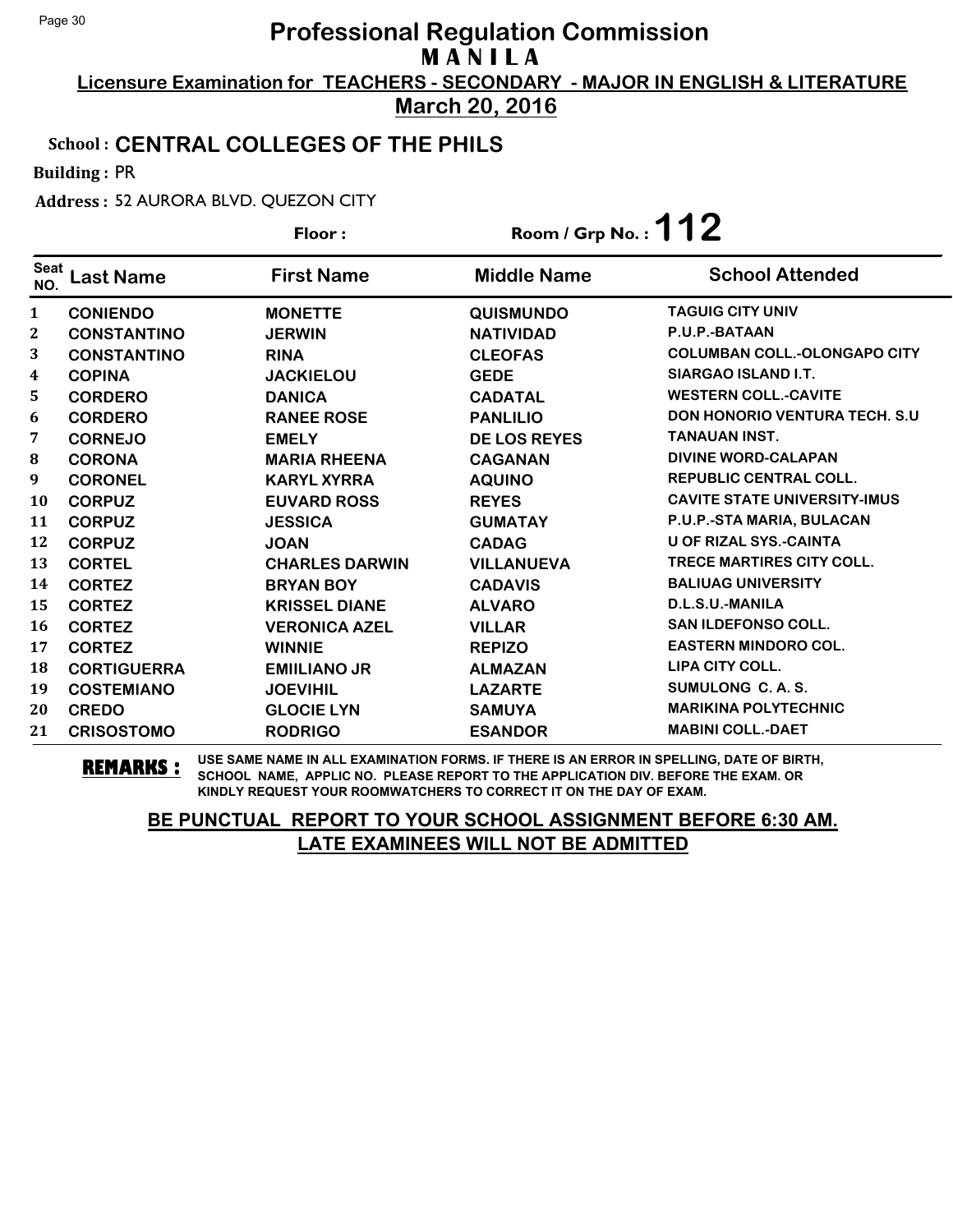**Licensure Examination for TEACHERS - SECONDARY - MAJOR IN ENGLISH & LITERATURE March 20, 2016**

### School : **CENTRAL COLLEGES OF THE PHILS**

Building : PR

Address : 52 AURORA BLVD. QUEZON CITY

|                    |                  | Floor:                | Room / Grp No. : $113$ |                                    |
|--------------------|------------------|-----------------------|------------------------|------------------------------------|
| <b>Seat</b><br>NO. | <b>Last Name</b> | <b>First Name</b>     | <b>Middle Name</b>     | <b>School Attended</b>             |
| $\mathbf{1}$       | <b>CRISTOBAL</b> | <b>ALYSSA MARIE</b>   | <b>PASCUAL</b>         | <b>BULACAN S.U-BUSTOS</b>          |
| $\mathbf{2}$       | <b>CRISTOBAL</b> | <b>AMAR</b>           | <b>NAM-AY</b>          | <b>AKLAN S.U.-BANGA</b>            |
| 3                  | <b>CRISTOBAL</b> | <b>DARLENE</b>        | <b>AÑONUEVO</b>        | P.L. MUNTINLUPA                    |
| 4                  | <b>CRISTOBAL</b> | <b>JONASELLE</b>      | <b>ONG</b>             | P.U.P.-STA. MESA                   |
| 5.                 | <b>CRUZ</b>      | <b>ALYSSA MARIE</b>   | <b>CRUZ</b>            | <b>LA CONSOLACION UNIVERSITY</b>   |
| 6                  | <b>CRUZ</b>      | <b>CHRIST GABRIEL</b> | <b>DOMINGO</b>         | <b>BULACAN S.U-MALOLOS</b>         |
| 7                  | <b>CRUZ</b>      | <b>CLARISE</b>        | <b>MICLAT</b>          | <b>PAMPANGA STATE AGRICULTURAL</b> |
| 8                  | <b>CRUZ</b>      | <b>GENELYN</b>        | <b>REMOLADO</b>        | <b>CAVITE S.U.-ROSARIO</b>         |
| 9                  | <b>CRUZ</b>      | <b>IRA-MAE</b>        | <b>TAÑOAN</b>          | <b>CITY OF MALABON UNIV.</b>       |
| <b>10</b>          | <b>CRUZ</b>      | <b>JACOB</b>          | <b>GARCIA</b>          | <b>BULACAN S.U-BUSTOS</b>          |
| 11                 | <b>CRUZ</b>      | <b>KATHRINA MARIE</b> | <b>SORIANO</b>         | <b>ICCT CFI</b>                    |
| 12                 | <b>CRUZ</b>      | <b>LARA VANESSA</b>   | <b>SANTOS</b>          | <b>BULACAN S.U-BUSTOS</b>          |
| 13                 | <b>CRUZ</b>      | <b>MARJORIE ANNE</b>  | <b>CASTRO</b>          | <b>P.U.P.-SAN PEDRO</b>            |
| 14                 | <b>CRUZ</b>      | <b>MARK JOSEPH</b>    | <b>REGONDOLA</b>       | P.U.P.-STA. MESA                   |
| 15                 | <b>CRUZ</b>      | <b>RACHEL ANNE</b>    | <b>CORNEJO</b>         | <b>MARIKINA POLYTECHNIC</b>        |
| 16                 | <b>CRUZ</b>      | <b>REGINA CARMELA</b> | <b>AGUSTIN</b>         | <b>BULACAN S.U-BUSTOS</b>          |
| 17                 | <b>CRUZ</b>      | <b>RENATO</b>         | <b>BERNARDO</b>        | <b>TAGUIG CITY UNIV</b>            |
| 18                 | <b>CRUZ</b>      | <b>ROXAN MARIE</b>    | <b>MENDOZA</b>         | <b>BULACAN S.U-BUSTOS</b>          |
| 19                 | <b>CRUZ</b>      | <b>WINNIE CRYSTAL</b> | <b>PENA</b>            | <b>CONCORDIA COLLEGE</b>           |
| 20                 | <b>CRUZADO</b>   | <b>MARY SHEENA</b>    | <b>GUZMAN</b>          | <b>PAMPANGA STATE AGRICULTURAL</b> |
| 21                 | <b>CUADRA</b>    | <b>EDITHA</b>         | <b>DE CASTRO</b>       | <b>COL DE SAN PASCUAL</b>          |

**REMARKS :** USE SAME NAME IN ALL EXAMINATION FORMS. IF THERE IS AN ERROR IN SPELLING, DATE OF BIRTH, SCHOOL NAME, APPLIC NO. PLEASE REPORT TO THE APPLICATION DIV. BEFORE THE EXAM. OR KINDLY REQUEST YOUR ROOMWATCHERS TO CORRECT IT ON THE DAY OF EXAM.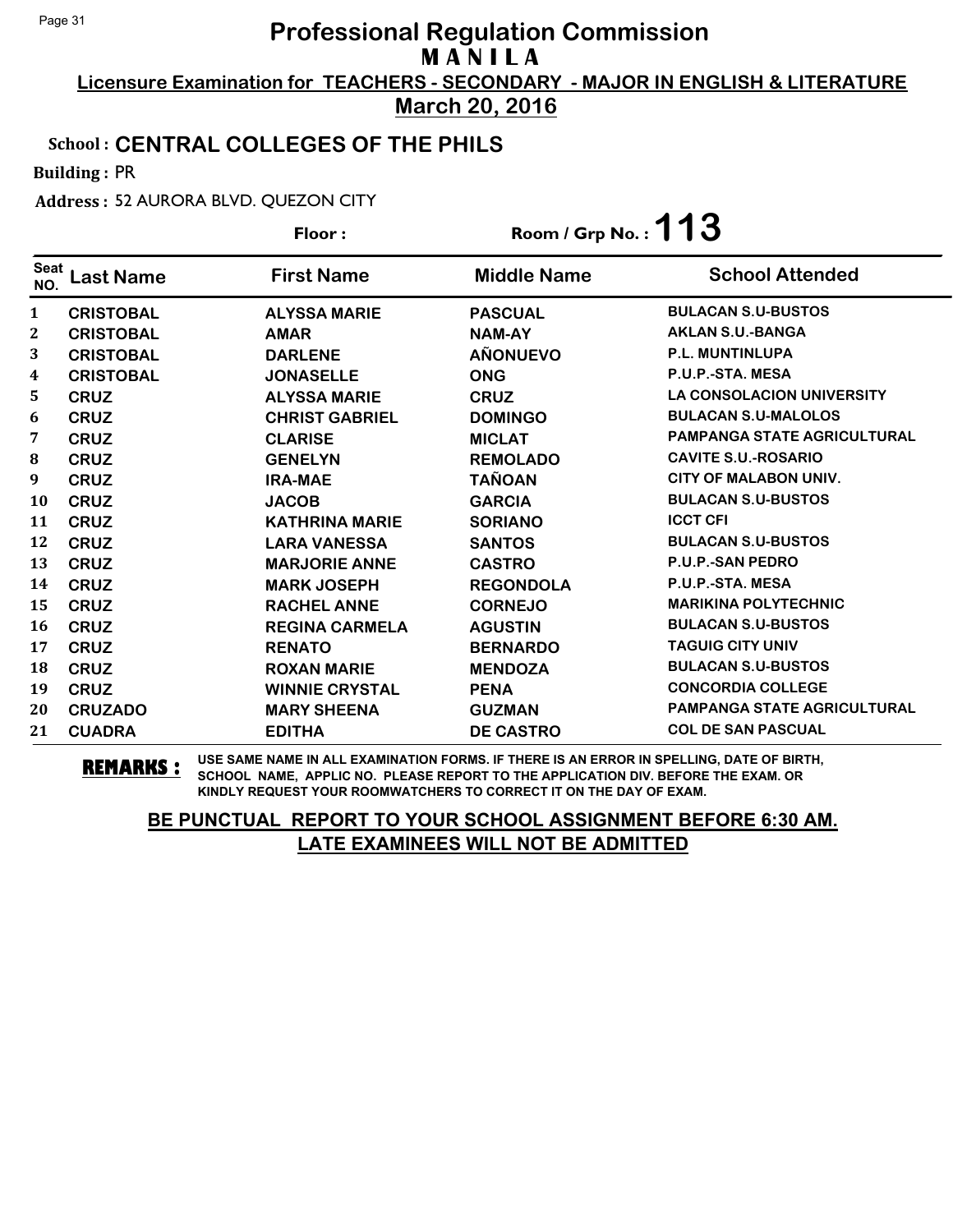**Licensure Examination for TEACHERS - SECONDARY - MAJOR IN ENGLISH & LITERATURE March 20, 2016**

### School : **CENTRAL COLLEGES OF THE PHILS**

Building : PR

Address : 52 AURORA BLVD. QUEZON CITY

|                    |                  | Floor:                   | Room / Grp No.: $114$ |                                    |
|--------------------|------------------|--------------------------|-----------------------|------------------------------------|
| <b>Seat</b><br>NO. | Last Name        | <b>First Name</b>        | <b>Middle Name</b>    | <b>School Attended</b>             |
| 1                  | <b>CUARTEROS</b> | <b>LIEZL</b>             | <b>SILAWAN</b>        | <b>PAMANTASAN NG CABUYAO</b>       |
| 2                  | <b>CUATON</b>    | <b>MARIE RENZIE</b>      | <b>MANUEL</b>         | P.L. PASAY                         |
| 3                  | <b>CUDIA</b>     | <b>ERLINDA</b>           | <b>MONDALA</b>        | <b>C.E.U.-MALOLOS</b>              |
| 4                  | <b>CUENO</b>     | <b>MARVIN</b>            | <b>COSTA</b>          | <b>TRECE MARTIRES CITY COLL.</b>   |
| 5                  | <b>CUERDO</b>    | <b>LORENA</b>            | <b>CORONACION</b>     | <b>ARELLANO UNIV-MANILA</b>        |
| 6                  | <b>CUEVAS</b>    | <b>LANAMHAE</b>          | <b>MARTINEZ</b>       | UNIV.OF THE ASSUMP.                |
| 7                  | <b>CUIZON</b>    | <b>ANGELIQUE</b>         | <b>EMBOY</b>          | R.MAGSAYSAY T.U-CASTILLEJOS        |
| 8                  | <b>CUNANAN</b>   | <b>DIANA MAE</b>         | <b>FLORES</b>         | <b>PAMPANGA COLLEGES</b>           |
| 9                  | <b>CUNANAN</b>   | <b>JEFFREY</b>           | <b>CARBUNGCO</b>      | <b>MABALACAT COLL.</b>             |
| 10                 | <b>CUNIGNIG</b>  | <b>KRIS RUSSEL</b>       | <b>CANAMAQUE</b>      | <b>ST.MARY'S COLL.-MEYCAUAYAN</b>  |
| 11                 | <b>CUNTAPAY</b>  | <b>JONNA BLAIR</b>       | <b>COSIDO</b>         | <b>ST.CLARE COLL.-CALOOCAN</b>     |
| 12                 | <b>CUNTAPAY</b>  | <b>ROVELYN</b>           | <b>NEBRAO</b>         | <b>CAGAYAN STATE</b>               |
| 13                 | <b>CUPIDO</b>    | <b>BALTAZAR</b>          | <b>ESTILLERO</b>      | <b>P.S. COL OF AERO-PASAY</b>      |
| 14                 | <b>CUSI</b>      | <b>PINK ZARINA MARIE</b> | <b>TOLIPAS</b>        | <b>UNIV.OF BATANGAS</b>            |
| 15                 | <b>CUTAMORA</b>  | <b>LOUIEN</b>            | <b>NONE</b>           | <b>TAGUIG CITY UNIV</b>            |
| 16                 | <b>CUTIN</b>     | <b>JENELYN</b>           | <b>MORADO</b>         | <b>TOMAS CLAUDIO MEM.</b>          |
| 17                 | <b>CUYACOT</b>   | <b>EDITHA</b>            | <b>BAYOTLANG</b>      | <b>BOHOL NORTHERN STAR COLLEGE</b> |
| 18                 | <b>CUYO</b>      | <b>JOY LYN</b>           | <b>BORJA</b>          | <b>M.Q. ALARILLA P.C.</b>          |
| 19                 | <b>DAANG</b>     | <b>JAYSON</b>            | <b>GELIDO</b>         | <b>NAVAL S.U.-NAVAL</b>            |
| 20                 | <b>DACALLOS</b>  | <b>RORIELYN</b>          | <b>IBAÑEZ</b>         | <b>MARY THE QUEEN C.S.T.-QC</b>    |
| 21                 | <b>DACANAY</b>   | <b>ERICA</b>             | <b>RODIL</b>          | P.U.P.-STA MARIA, BULACAN          |

**REMARKS :** USE SAME NAME IN ALL EXAMINATION FORMS. IF THERE IS AN ERROR IN SPELLING, DATE OF BIRTH, SCHOOL NAME, APPLIC NO. PLEASE REPORT TO THE APPLICATION DIV. BEFORE THE EXAM. OR KINDLY REQUEST YOUR ROOMWATCHERS TO CORRECT IT ON THE DAY OF EXAM.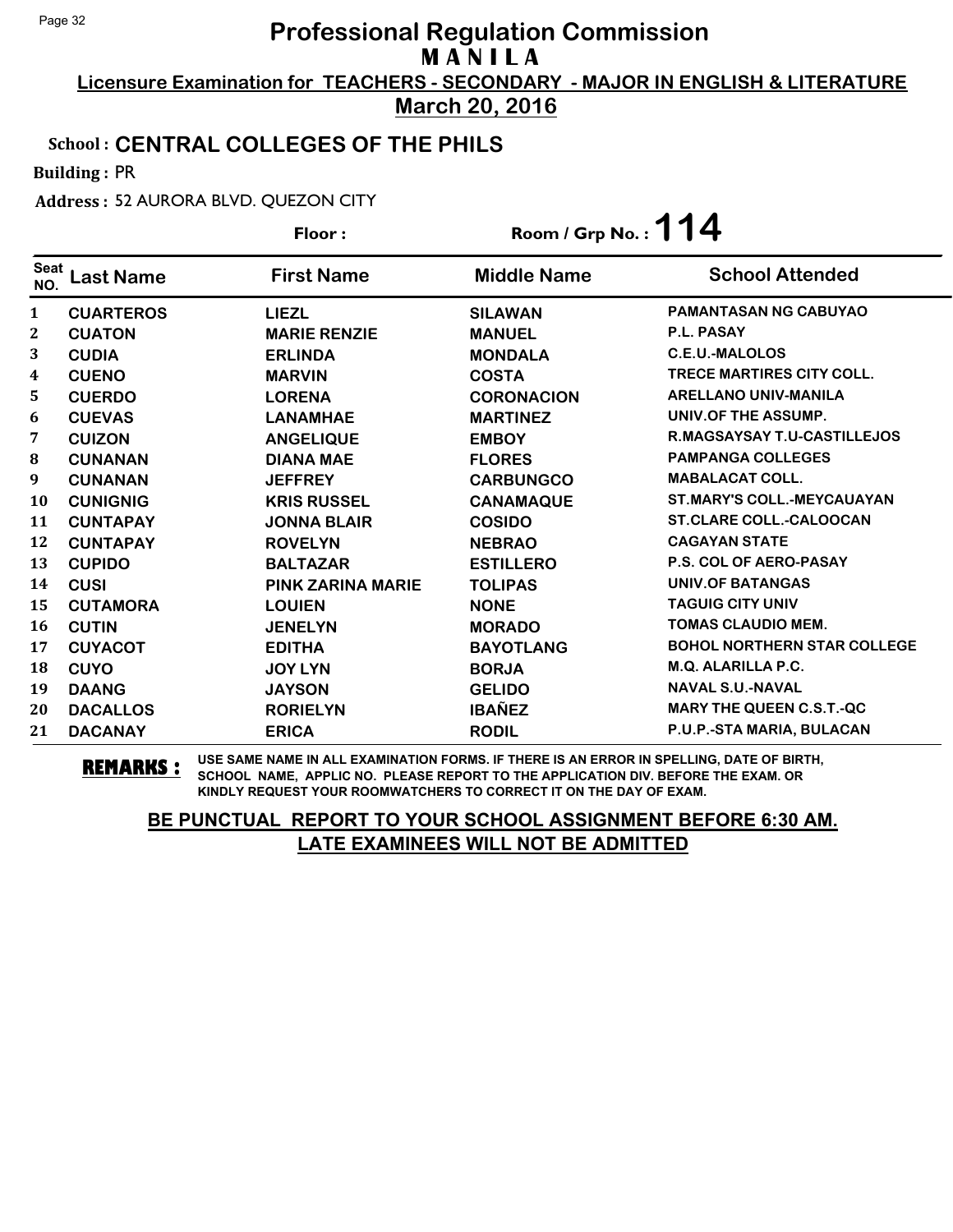**Licensure Examination for TEACHERS - SECONDARY - MAJOR IN ENGLISH & LITERATURE March 20, 2016**

### School : **CENTRAL COLLEGES OF THE PHILS**

Building : PR

Address : 52 AURORA BLVD. QUEZON CITY

|                    |                  | Floor:                | Room / Grp No. : $115$ |                                 |
|--------------------|------------------|-----------------------|------------------------|---------------------------------|
| <b>Seat</b><br>NO. | <b>Last Name</b> | <b>First Name</b>     | <b>Middle Name</b>     | <b>School Attended</b>          |
| $\mathbf{1}$       | <b>DADAL</b>     | <b>KATE ANN</b>       | N/A                    | <b>BALIWAG POLYTECHNIC</b>      |
| $\mathbf{2}$       | <b>DADO</b>      | <b>HANNAH DANICA</b>  | <b>VENUS</b>           | <b>CLARENDON COLL.</b>          |
| 3                  | <b>DADO</b>      | <b>MISTY ROSE</b>     | <b>RIZAGA</b>          | <b>RIZAL TECH UNIV</b>          |
| 4                  | <b>DADULLA</b>   | <b>HONELYN</b>        | <b>MARASIGAN</b>       | <b>U OF RIZAL SYS.-ANGONO</b>   |
| 5                  | <b>DAGURO</b>    | <b>JENNICA GRACE</b>  | N/A                    | <b>HOLY ROSARY COLL FDT</b>     |
| 6                  | <b>DALABAJAN</b> | <b>JOHN RANDOLF</b>   | <b>DERIT</b>           | <b>HOLY ROSARY COLL FDT</b>     |
| 7                  | <b>DALUPANG</b>  | <b>LORELYN</b>        | <b>INGAL</b>           | P.N.U.-MANILA                   |
| 8                  | <b>DAQUINA</b>   | <b>AGNES</b>          | <b>SAMANIEGO</b>       | <b>J.RIZAL UNIV.</b>            |
| 9                  | <b>DARADAR</b>   | <b>MA. CELINA</b>     | <b>GENERAL</b>         | UNIV.OF STO. TOMAS              |
| <b>10</b>          | <b>DARILAG</b>   | <b>REIZEL</b>         | <b>SUYU</b>            | <b>ST.PAUL UNIV.-TUGUEGARAO</b> |
| 11                 | <b>DATON</b>     | <b>ELYSSA MARIE</b>   | <b>GUEVARRA</b>        | <b>UNIV.OF MANILA</b>           |
| 12                 | <b>DAVALOS</b>   | <b>EMMANUEL</b>       | <b>RODILLAS</b>        | PHIL. DARAKBANG THEOLOGICAL     |
| 13                 | <b>DAVID</b>     | <b>CASIELYN</b>       | <b>PARUNGAO</b>        | <b>HOLY ROSARY COLL FDT</b>     |
| 14                 | <b>DAVID</b>     | <b>MELANIE</b>        | <b>ASANZA</b>          | <b>COLEGIO DE SAN GABRIEL</b>   |
| 15                 | <b>DAYON</b>     | <b>JESSICA</b>        | <b>OMBAC</b>           | <b>HOLY ROSARY COLL FDT</b>     |
| 16                 | <b>DAYOT</b>     | <b>RECHEL</b>         | <b>LEPARANON</b>       | <b>SURIGAO S.C.T.</b>           |
| 17                 | <b>DAÑO</b>      | <b>ANNE CLARISSE</b>  | <b>ARNES</b>           | <b>CITY COLL OF TAGAYTAY</b>    |
| 18                 | <b>DAÑO</b>      | <b>GEMMA</b>          | <b>MORALES</b>         | <b>CITY COLL OF TAGAYTAY</b>    |
| 19                 | <b>DE ALCA</b>   | <b>RODEL</b>          | <b>ORSOLINO</b>        | <b>COL DE LAS NAVAS</b>         |
| 20                 | <b>DE ASIS</b>   | <b>JUDY ANN</b>       | <b>GONZALES</b>        | ST.LOUIS ANNE COLL. OF SPL, INC |
| 21                 | <b>DE BORJA</b>  | <b>MARIA ANGELICA</b> | <b>PRIETO</b>          | <b>MARIKINA POLYTECHNIC</b>     |

**REMARKS :** USE SAME NAME IN ALL EXAMINATION FORMS. IF THERE IS AN ERROR IN SPELLING, DATE OF BIRTH, SCHOOL NAME, APPLIC NO. PLEASE REPORT TO THE APPLICATION DIV. BEFORE THE EXAM. OR KINDLY REQUEST YOUR ROOMWATCHERS TO CORRECT IT ON THE DAY OF EXAM.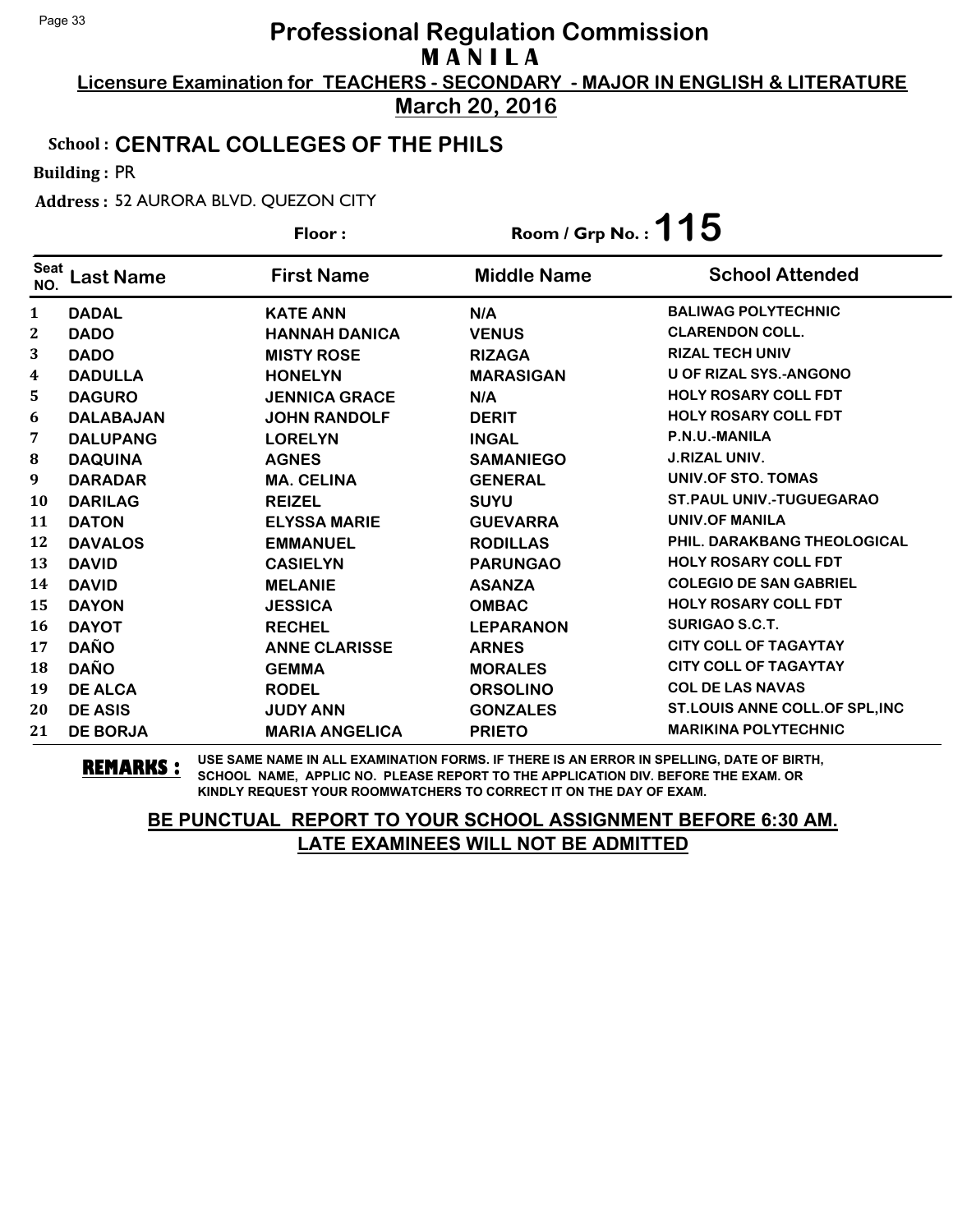**Licensure Examination for TEACHERS - SECONDARY - MAJOR IN ENGLISH & LITERATURE March 20, 2016**

#### School : **CENTRAL COLLEGES OF THE PHILS**

Building : PR

Address : 52 AURORA BLVD. QUEZON CITY

|                    |                  | Floor:                    | Room / Grp No.: $116$ |                                     |
|--------------------|------------------|---------------------------|-----------------------|-------------------------------------|
| <b>Seat</b><br>NO. | Last Name        | <b>First Name</b>         | <b>Middle Name</b>    | <b>School Attended</b>              |
| $\mathbf{1}$       | <b>DE CASTRO</b> | <b>EMMANUEL</b>           | <b>MAGBOJOS</b>       | <b>P.U.P.-SAN PEDRO</b>             |
| $\mathbf{2}$       | <b>DE CASTRO</b> | <b>LOIS RUTH</b>          | <b>MAGBOJOS</b>       | L.D. WOOSLEY B. C.                  |
| 3                  | <b>DE CLARO</b>  | <b>EVAMARYRON</b>         | <b>MEJARO</b>         | <b>MARIKINA POLYTECHNIC</b>         |
| 4                  | <b>DE GRANO</b>  | <b>RACHELLE</b>           | <b>GERPACIO</b>       | <b>CITY COLL OF TAGAYTAY</b>        |
| 5                  | <b>DE GUZMAN</b> | <b>AILEN</b>              | <b>ISON</b>           | <b>DR. G.LACSON COLLEGE</b>         |
| 6                  | <b>DE GUZMAN</b> | <b>AN JANET</b>           | <b>GALVEZ</b>         | <b>BATAAN PENINSULA STATE</b>       |
| 7                  | <b>DE GUZMAN</b> | <b>CHRISTINE</b>          | <b>GONZALES</b>       | <b>TAGUIG CITY UNIV</b>             |
| 8                  | <b>DE GUZMAN</b> | <b>CINDY</b>              | <b>RAMOS</b>          | <b>JESUS IS LORD COLLEGES FDTN.</b> |
| 9                  | <b>DE GUZMAN</b> | <b>CRISTEL</b>            | <b>SALOME</b>         | P.U.P.-CAVITE                       |
| <b>10</b>          | <b>DE GUZMAN</b> | <b>MARUJA</b>             | <b>MALIMBAN</b>       | <b>STO.ROSARIO S.PALAY CO</b>       |
| 11                 | <b>DE GUZMAN</b> | <b>MICHELLE</b>           | <b>MALINDOG</b>       | <b>EASTERN MINDORO COL.</b>         |
| 12                 | <b>DE GUZMAN</b> | <b>TIMOTHY JOEL</b>       | <b>ROQUE</b>          | <b>N.T.C.</b>                       |
| 13                 | <b>DE JESUS</b>  | <b>ANN CLARISSE</b>       | <b>BATOON</b>         | <b>MARIKINA POLYTECHNIC</b>         |
| 14                 | <b>DE JESUS</b>  | <b>BIEHN</b>              | <b>URQUIOLA</b>       | <b>METRO MANILA COLL.</b>           |
| 15                 | <b>DE JESUS</b>  | <b>JOBERT</b>             | <b>TAPALIS</b>        | PAF COL OF AERO-PAMPANGA            |
| 16                 | <b>DE JESUS</b>  | <b>MARILYN</b>            | <b>PACIOLES</b>       | <b>LA CONSOLACION UNIVERSITY</b>    |
| 17                 | <b>DE LARA</b>   | <b>LEA JENYKA</b>         | <b>AGUSTIN</b>        | <b>MARIKINA POLYTECHNIC</b>         |
| 18                 | <b>DE LAZO</b>   | <b>LADY LYN</b>           | <b>LUZANO</b>         | <b>N.T.C.</b>                       |
| 19                 | <b>DE LEON</b>   | <b>JENIFER</b>            | <b>DE DIOS</b>        | P.U.P.-STA MARIA, BULACAN           |
| 20                 | <b>DE LEON</b>   | <b>JOSEPHINE</b>          | <b>PAGUIO</b>         | <b>CITY COLL OF TAGAYTAY</b>        |
| 21                 | <b>DE LEON</b>   | <b>MARIA EUNICE APRIL</b> | <b>CRISTOBAL</b>      | P.U.P.-STA MARIA, BULACAN           |

**REMARKS :** USE SAME NAME IN ALL EXAMINATION FORMS. IF THERE IS AN ERROR IN SPELLING, DATE OF BIRTH, SCHOOL NAME, APPLIC NO. PLEASE REPORT TO THE APPLICATION DIV. BEFORE THE EXAM. OR KINDLY REQUEST YOUR ROOMWATCHERS TO CORRECT IT ON THE DAY OF EXAM.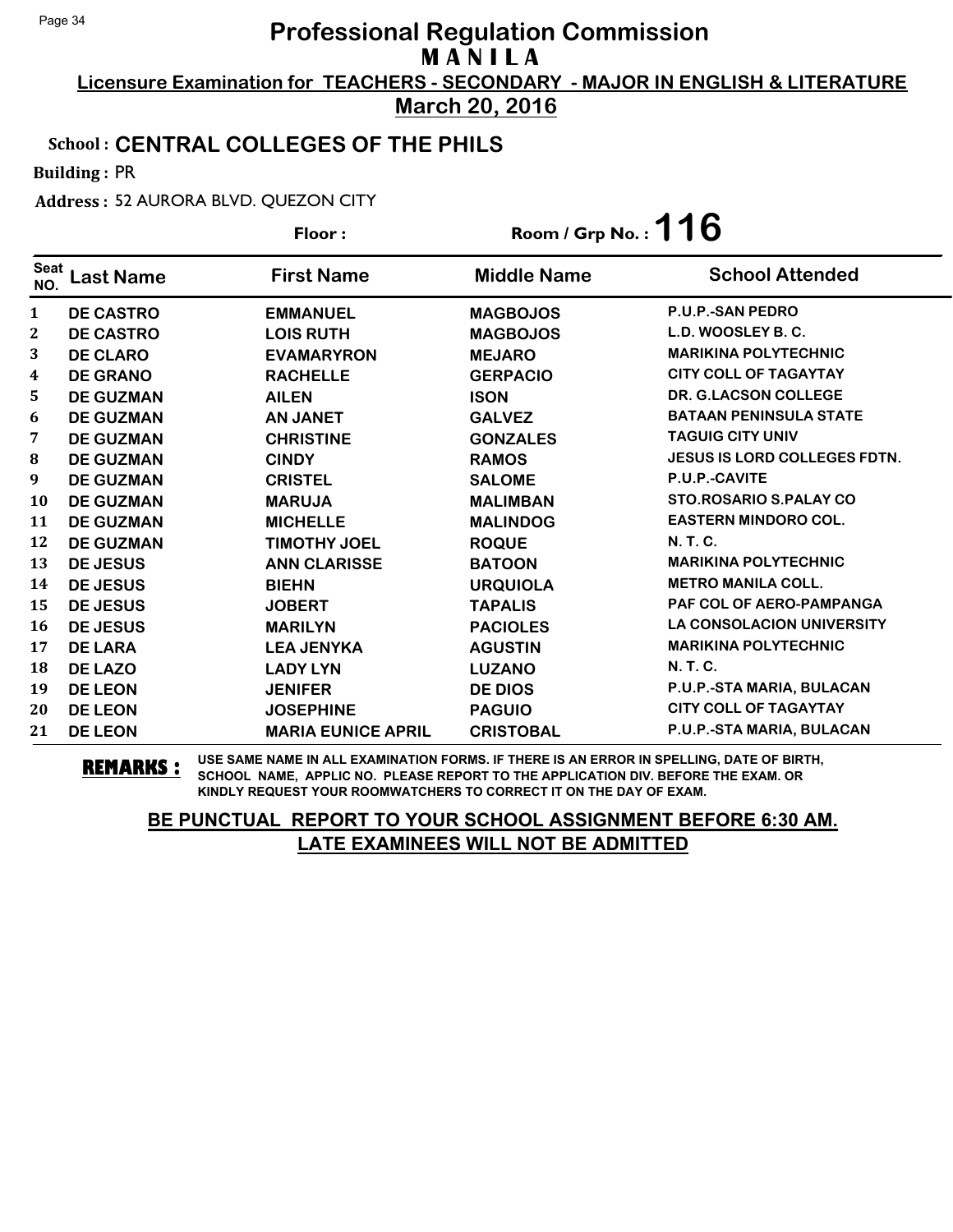**Licensure Examination for TEACHERS - SECONDARY - MAJOR IN ENGLISH & LITERATURE March 20, 2016**

#### School : **CENTRAL COLLEGES OF THE PHILS**

Building : PR

Address : 52 AURORA BLVD. QUEZON CITY

|                    |                     | Floor:              | Room / Grp No.: $117$ |                                    |
|--------------------|---------------------|---------------------|-----------------------|------------------------------------|
| <b>Seat</b><br>NO. | <b>Last Name</b>    | <b>First Name</b>   | <b>Middle Name</b>    | <b>School Attended</b>             |
| 1                  | <b>DE LEON</b>      | <b>MARICAR</b>      | <b>MALLANAO</b>       | COL. DE STA. TERESA DE AVILA F.INC |
| 2                  | <b>DE LEON</b>      | <b>RICARDO</b>      | <b>GO</b>             | <b>MARY THE QUEEN C.S.T.-QC</b>    |
| 3                  | <b>DE LOS REYES</b> | <b>YZA DENISE</b>   | <b>LIBRE</b>          | <b>MARIKINA POLYTECHNIC</b>        |
| 4                  | <b>DE MESA</b>      | <b>DAHLIA</b>       | <b>MEDINA</b>         | <b>CATAINGAN MUN. COLL.</b>        |
| 5                  | <b>DE VEGA</b>      | <b>ABEGAIL</b>      | <b>VIVAR</b>          | <b>BULACAN S.U-MALOLOS</b>         |
| 6                  | <b>DE VERA</b>      | <b>ALELIE</b>       | <b>ACUÑA</b>          | P.U.P.-STA MARIA, BULACAN          |
| 7                  | <b>DE VERA</b>      | <b>CATHERINE</b>    | <b>PECHO</b>          | TANAUAN INST.                      |
| 8                  | <b>DE VERA</b>      | <b>JAMES</b>        | <b>SUYO</b>           | <b>CITY OF MALABON UNIV.</b>       |
| 9                  | <b>DE VERA</b>      | <b>JASMIN</b>       | <b>JACOB</b>          | <b>C.E.U.-MALOLOS</b>              |
| 10                 | <b>DE VERA</b>      | <b>JOEBERT</b>      | <b>RULLODA</b>        | <b>MALASIQUI AGNO VC</b>           |
| 11                 | <b>DE VERA</b>      | <b>RHEA</b>         | <b>CAMANIA</b>        | P.U.P.-STA. ROSA                   |
| 12                 | <b>DE VERA</b>      | <b>ROSITA</b>       | <b>ROSARIO</b>        | PANGASINAN S.U.-BAYAMBANG          |
| 13                 | <b>DE VIBAR</b>     | <b>VAN DAM</b>      | <b>REBOLLEDO</b>      | <b>CONCORDIA COLLEGE</b>           |
| 14                 | <b>DEANG</b>        | <b>ARA DIANNE</b>   | <b>BINUYA</b>         | <b>TAGUIG CITY UNIV</b>            |
| 15                 | <b>DECENA</b>       | <b>CHARITY</b>      | <b>VALLESCER</b>      | <b>NORTH DAVAO COLL.-PANABO</b>    |
| 16                 | <b>DECHOSA</b>      | <b>RAQUEL</b>       | <b>AGUILAR</b>        | ARC-C.M.C.L.C.                     |
| 17                 | <b>DEE</b>          | <b>HAZEL GRACE</b>  | <b>PITAO</b>          | D.L.S.U.-MANILA                    |
| 18                 | <b>DEGOMA</b>       | <b>JOHN ARTMAN</b>  | <b>REYES</b>          | <b>N.T.C.</b>                      |
| 19                 | <b>DEL CASTILLO</b> | <b>MARICAR</b>      | <b>DIANO</b>          | <b>FEU-MANILA</b>                  |
| 20                 | <b>DEL FIERRO</b>   | <b>ERIKA</b>        | <b>GONZALES</b>       | <b>FIRST CITY PROV. COLL.</b>      |
| 21                 | <b>DEL MUNDO</b>    | <b>MARY ANN JOY</b> | <b>SALAZAR</b>        | <b>KURIOS CHRISTIAN COLLEGE</b>    |

**REMARKS :** USE SAME NAME IN ALL EXAMINATION FORMS. IF THERE IS AN ERROR IN SPELLING, DATE OF BIRTH, SCHOOL NAME, APPLIC NO. PLEASE REPORT TO THE APPLICATION DIV. BEFORE THE EXAM. OR KINDLY REQUEST YOUR ROOMWATCHERS TO CORRECT IT ON THE DAY OF EXAM.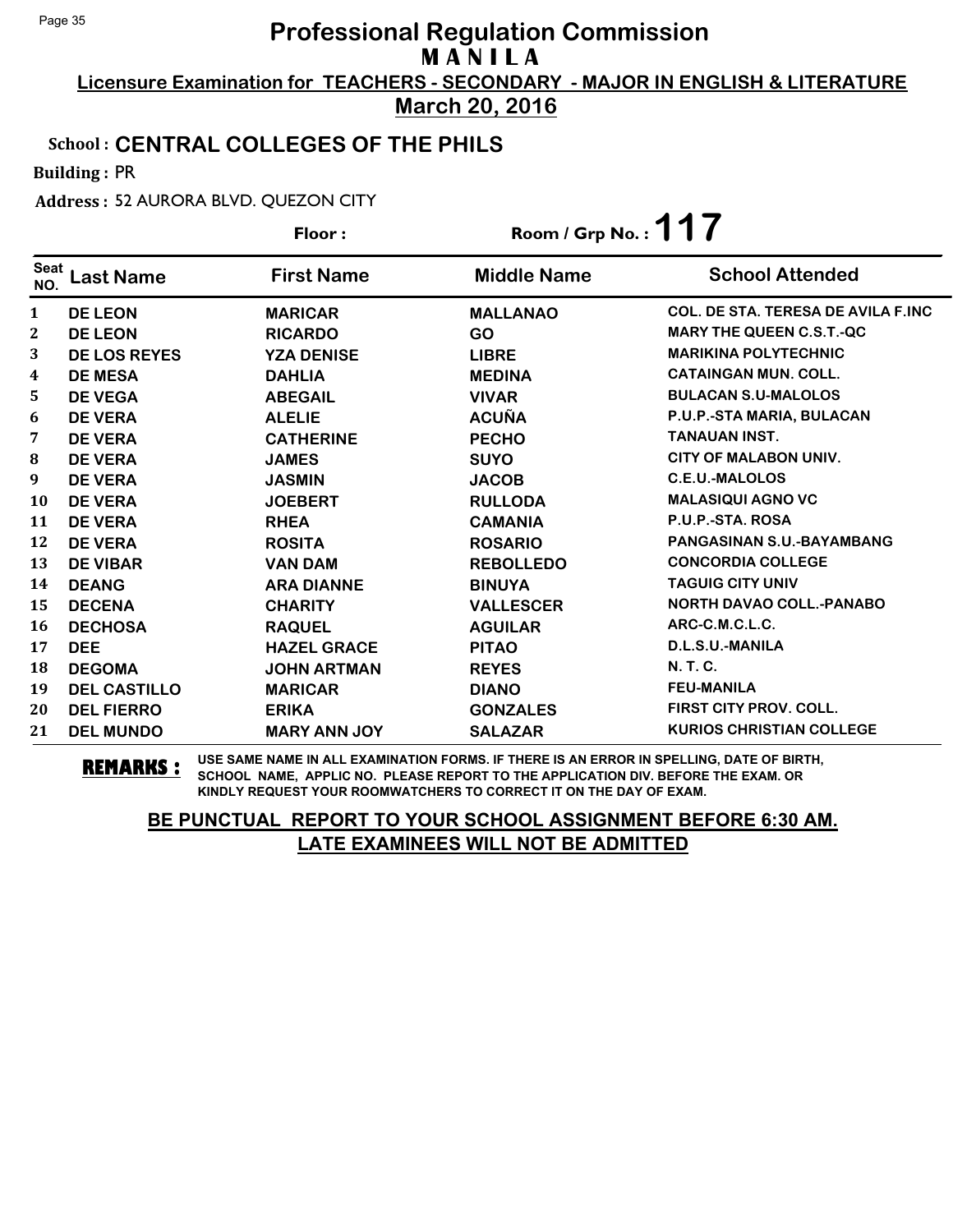**Licensure Examination for TEACHERS - SECONDARY - MAJOR IN ENGLISH & LITERATURE March 20, 2016**

#### School : **CENTRAL COLLEGES OF THE PHILS**

Building : PR

Address : 52 AURORA BLVD. QUEZON CITY

|                    |                    | Floor:                  | Room / Grp No.: $118$ |                                       |
|--------------------|--------------------|-------------------------|-----------------------|---------------------------------------|
| <b>Seat</b><br>NO. | <b>Last Name</b>   | <b>First Name</b>       | <b>Middle Name</b>    | <b>School Attended</b>                |
| 1                  | <b>DEL PONTE</b>   | <b>GRACE</b>            | <b>ANDRES</b>         | <b>U OF RIZAL SYS.-ANGONO</b>         |
| 2                  | <b>DEL ROSARIO</b> | <b>EDWIN</b>            | <b>LAGASCA</b>        | <b>U.P.-DILIMAN</b>                   |
| 3                  | <b>DEL ROSARIO</b> | <b>JEAN</b>             | <b>MESINA</b>         | <b>CITY OF MALABON UNIV.</b>          |
| 4                  | <b>DEL ROSARIO</b> | <b>MARK HARRIE</b>      | <b>BARTOLOME</b>      | UNIDA CHRISTIAN COLL. (for. UNIDA E.  |
| 5                  | <b>DEL ROSARIO</b> | <b>VANESSA</b>          | <b>MANINGAS</b>       | <b>CITY OF MALABON UNIV.</b>          |
| 6                  | <b>DELA CRUZ</b>   | <b>ALELI</b>            | <b>SARMIENTO</b>      | <b>CHRIST THE KING COLLEGE OF</b>     |
| 7                  | <b>DELA CRUZ</b>   | <b>ALMIRA</b>           | <b>BUAN</b>           | <b>DON HONORIO VENTURA TECH. S.U.</b> |
| 8                  | <b>DELA CRUZ</b>   | <b>ANGELICA</b>         | <b>AVENDAÑO</b>       | P.U.P.-STA MARIA, BULACAN             |
| 9                  | <b>DELA CRUZ</b>   | <b>ARLENE</b>           | <b>CALIMLIM</b>       | <b>MALASIQUI AGNO VC</b>              |
| 10                 | <b>DELA CRUZ</b>   | <b>CARLO</b>            | <b>PAMPANGA</b>       | P.U.P.-STA MARIA, BULACAN             |
| 11                 | <b>DELA CRUZ</b>   | <b>CHERRY ANJANNETE</b> | <b>VALLADOLID</b>     | <b>BULACAN S.U-MALOLOS</b>            |
| 12                 | <b>DELA CRUZ</b>   | <b>CORNELIA</b>         | <b>DELOS SANTOS</b>   | <b>U PERP HELP-LAGUNA</b>             |
| 13                 | <b>DELA CRUZ</b>   | <b>CRIZZA</b>           | <b>PACO</b>           | UNIVERSITY OF CALOOCAN CITY(for. CC   |
| 14                 | <b>DELA CRUZ</b>   | <b>DANNA MAE</b>        | <b>PENUELA</b>        | <b>FEU-MANILA</b>                     |
| 15                 | <b>DELA CRUZ</b>   | <b>FE</b>               | <b>CASTRO</b>         | P.U.P.-BATAAN                         |
| 16                 | <b>DELA CRUZ</b>   | <b>HONEY GRACE</b>      | <b>PUNO</b>           | <b>BULACAN S.U-MALOLOS</b>            |
| 17                 | <b>DELA CRUZ</b>   | <b>HONEYLYN</b>         | <b>FERNANDEZ</b>      | <b>BULACAN S.U-BUSTOS</b>             |
| 18                 | <b>DELA CRUZ</b>   | <b>JAEMELYN</b>         | <b>GERMITA</b>        | <b>CAVITE S.U.-INDANG</b>             |
| 19                 | <b>DELA CRUZ</b>   | <b>JENNELYN</b>         | <b>OREVILLO</b>       | UPHSDALTA-LPINAS                      |
| 20                 | <b>DELA CRUZ</b>   | <b>JENNIFER</b>         | <b>ANES</b>           | <b>ST.JOSEPH'S COLL.-BORONGAN</b>     |
| 21                 | <b>DELA CRUZ</b>   | <b>JOHN PAOLO</b>       | <b>MUSA</b>           | <b>DIVINA PASTORA COL.</b>            |

**REMARKS :** USE SAME NAME IN ALL EXAMINATION FORMS. IF THERE IS AN ERROR IN SPELLING, DATE OF BIRTH, SCHOOL NAME, APPLIC NO. PLEASE REPORT TO THE APPLICATION DIV. BEFORE THE EXAM. OR KINDLY REQUEST YOUR ROOMWATCHERS TO CORRECT IT ON THE DAY OF EXAM.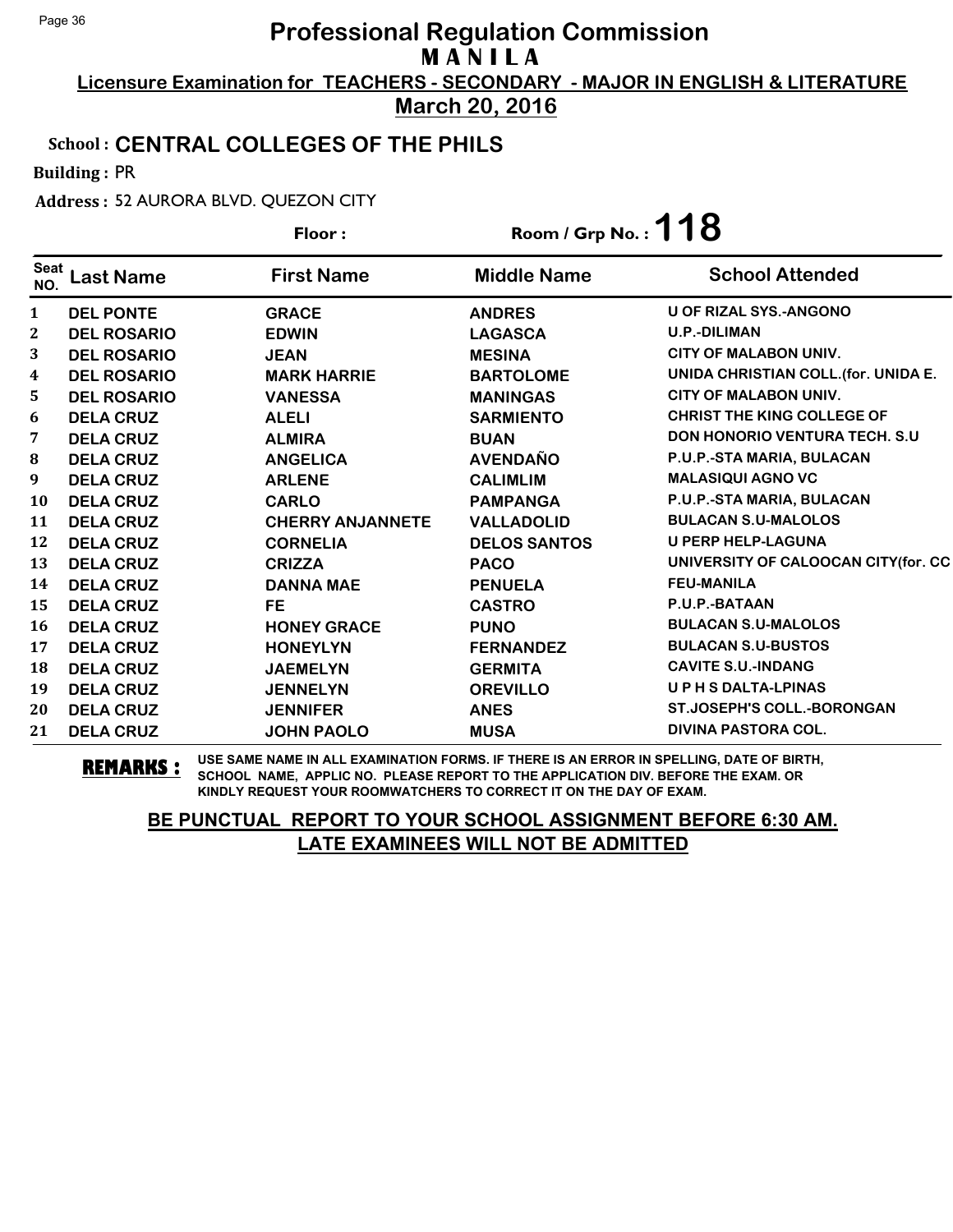**Licensure Examination for TEACHERS - SECONDARY - MAJOR IN ENGLISH & LITERATURE March 20, 2016**

#### School : **CENTRAL COLLEGES OF THE PHILS**

Building : PR

Address : 52 AURORA BLVD. QUEZON CITY

|                    |                    | Floor:                 | Room / Grp No.: $119$ |                                     |
|--------------------|--------------------|------------------------|-----------------------|-------------------------------------|
| <b>Seat</b><br>NO. | <b>Last Name</b>   | <b>First Name</b>      | <b>Middle Name</b>    | <b>School Attended</b>              |
| 1                  | <b>DELA CRUZ</b>   | <b>LEONILA</b>         | <b>BALTAZAR</b>       | <b>BATAAN HEROES MEM.COLL.</b>      |
| 2                  | <b>DELA CRUZ</b>   | <b>MARY CHIARA</b>     | <b>CHUA</b>           | <b>ST.MARY'S COLL.-MEYCAUAYAN</b>   |
| 3                  | <b>DELA CRUZ</b>   | <b>MICHAEL</b>         | <b>ESPOSA</b>         | <b>CITY OF MALABON UNIV.</b>        |
| 4                  | <b>DELA CRUZ</b>   | <b>MICHELLE ANGELA</b> | <b>TAGATAC</b>        | <b>ST.JOSEPH COLL.-BULACAN</b>      |
| 5                  | <b>DELA CRUZ</b>   | <b>NESTY MARIE</b>     | <b>IGPWERA</b>        | <b>SAN PEDRO COLL. OF BUS. ADM.</b> |
| 6                  | <b>DELA CRUZ</b>   | <b>NINFA</b>           | <b>MORALDE</b>        | <b>SO.MASBATE ROOSEVELT</b>         |
| 7                  | <b>DELA CRUZ</b>   | <b>ROSELYN</b>         | <b>LICTAWA</b>        | <b>BULACAN S.U-MALOLOS</b>          |
| 8                  | <b>DELA CRUZ</b>   | <b>SHERRYLEEN</b>      | <b>DATUIN</b>         | <b>MALASIQUI AGNO VC</b>            |
| 9                  | <b>DELA CRUZ</b>   | <b>SUNSHINE</b>        | <b>ALBANO</b>         | UNIV.ST.LOUIS-TUGUEGARAO            |
| 10                 | <b>DELA CRUZ</b>   | <b>TONI KAYE</b>       | <b>DIMLA</b>          | <b>BULACAN S.U-BUSTOS</b>           |
| 11                 | <b>DELA CRUZ</b>   | <b>VANESSA</b>         | <b>DIMACULANGAN</b>   | <b>ICCT CFI</b>                     |
| 12                 | <b>DELA CRUZ</b>   | <b>YVES CARL</b>       | <b>ATENDIDO</b>       | P.N.U.-MANILA                       |
| 13                 | <b>DELA FUENTE</b> | <b>MA. PATRICIA</b>    | <b>BAUTISTA</b>       | <b>GUAGUA NAT'L COLLEGE</b>         |
| 14                 | <b>DELA PAZ</b>    | <b>LUAINE</b>          | <b>EDUARTE</b>        | <b>SAN MATEO MUNICIPAL COLL(FOR</b> |
| 15                 | <b>DELA PENA</b>   | <b>JESSA MARIEL</b>    | <b>LALAP</b>          | <b>DON BOSCO COLL. SEM.-LAGUNA</b>  |
| 16                 | <b>DELA PEÑA</b>   | <b>CAREN</b>           | <b>CRUZ</b>           | P.U.P.-STA MARIA, BULACAN           |
| 17                 | <b>DELA PEÑA</b>   | <b>JEAN</b>            | <b>DEMAPE</b>         | <b>SO.MASBATE ROOSEVELT</b>         |
| 18                 | <b>DELA PEÑA</b>   | <b>LOVELY</b>          | <b>DEL ROSARIO</b>    | <b>BULACAN S.U-BUSTOS</b>           |
| 19                 | <b>DELA PEÑA</b>   | <b>MCBRIAN</b>         | <b>ABOGADIE</b>       | <b>MATER DEI COLL.-SILAY</b>        |
| 20                 | <b>DELA PEÑA</b>   | <b>RONALD ALDEX</b>    | <b>ELMUNDO</b>        | <b>METRO MANILA COLL.</b>           |
| 21                 | <b>DELA PEÑA</b>   | <b>ROWENA</b>          | <b>BUELA</b>          | <b>UNIV.OF BATANGAS</b>             |

**REMARKS :** USE SAME NAME IN ALL EXAMINATION FORMS. IF THERE IS AN ERROR IN SPELLING, DATE OF BIRTH, SCHOOL NAME, APPLIC NO. PLEASE REPORT TO THE APPLICATION DIV. BEFORE THE EXAM. OR KINDLY REQUEST YOUR ROOMWATCHERS TO CORRECT IT ON THE DAY OF EXAM.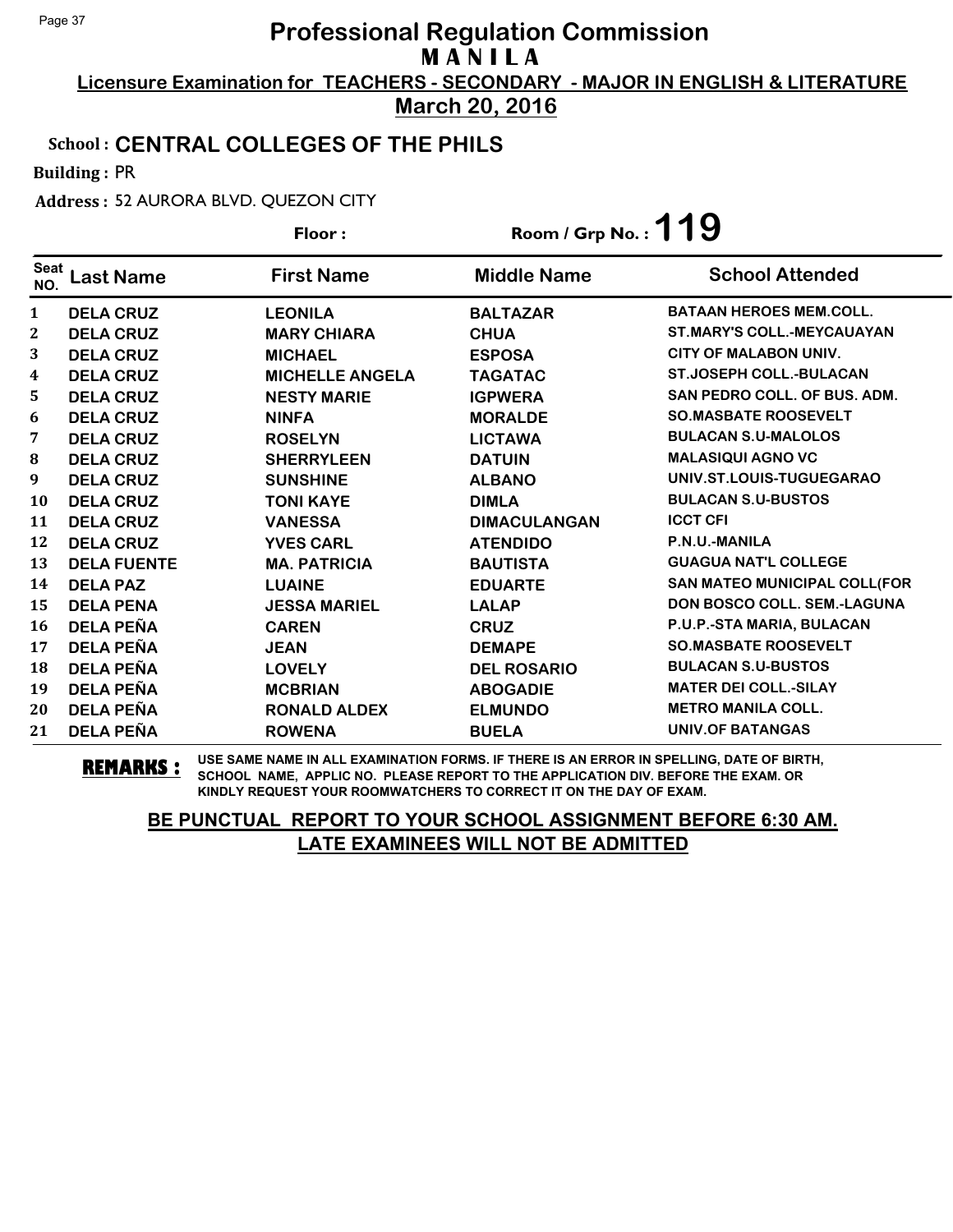**Licensure Examination for TEACHERS - SECONDARY - MAJOR IN ENGLISH & LITERATURE March 20, 2016**

#### School : **CENTRAL COLLEGES OF THE PHILS**

Building : PR

Address : 52 AURORA BLVD. QUEZON CITY

|                    |                     | Floor:                 | Room / Grp No.: $308$ -AC |                                 |
|--------------------|---------------------|------------------------|---------------------------|---------------------------------|
| <b>Seat</b><br>NO. | <b>Last Name</b>    | <b>First Name</b>      | <b>Middle Name</b>        | <b>School Attended</b>          |
| 1                  | <b>DELA PEÑA</b>    | <b>SHIELA MARIE</b>    | <b>MONTEMAYOR</b>         | <b>U PERP HELP-CAVITE</b>       |
| 2                  | <b>DELA ROSA</b>    | <b>EVA</b>             | ULIC-ULIC                 | <b>U OF RIZAL SYS.-TANAY</b>    |
| 3                  | <b>DELA TORRE</b>   | <b>EMIE</b>            | <b>NECESITO</b>           | <b>P.S. COL OF AERO-PASAY</b>   |
| 4                  | <b>DELA TORRE</b>   | <b>MARITESS ANN</b>    | <b>LE-AN</b>              | <b>NEW ERA UNIV.</b>            |
| 5                  | <b>DELADIA</b>      | <b>MARICRIS</b>        | <b>SOLTES</b>             | <b>P.L. MARIKINA CITY</b>       |
| 6                  | <b>DELANTAR</b>     | <b>ROXANE MARIE</b>    | <b>VIOLANDA</b>           | P.U.P.-STA MARIA, BULACAN       |
| 7                  | <b>DELAVIN</b>      | <b>NERIDA</b>          | <b>RIVERA</b>             | <b>LICEO DE SAN JACINTO</b>     |
| 8                  | <b>DELFIN</b>       | <b>LAILA</b>           | <b>SALVADOR</b>           | <b>U OF RIZAL SYS.-MORONG</b>   |
| 9                  | <b>DELFINADO</b>    | <b>MONETH</b>          | <b>SALCEDO</b>            | <b>TAYABAS WESTERN ACAD</b>     |
| 10                 | <b>DELGADO</b>      | <b>AICEL MAY</b>       | <b>DUNUAN</b>             | <b>TAGUIG CITY UNIV</b>         |
| 11                 | <b>DELIGENCIA</b>   | <b>ALENA</b>           | <b>OJERO</b>              | <b>MARY THE QUEEN C.S.T.-QC</b> |
| 12                 | <b>DELIRIO</b>      | <b>SHARMAINE</b>       | <b>SANCHEZ</b>            | CITY OF MALABON UNIV.           |
| 13                 | <b>DELLOSA</b>      | <b>JEREMY</b>          | <b>FUNDIMERA</b>          | <b>U.P.-DILIMAN</b>             |
| 14                 | <b>DELMONTE</b>     | <b>LILY ROSE</b>       | <b>QUIAS</b>              | OL OF FATIMA-QC                 |
| 15                 | <b>DELOS REYES</b>  | <b>CLAUDINE NICOLE</b> | <b>GERONIMO</b>           | P.U.P.-STA MARIA, BULACAN       |
| 16                 | <b>DELOS REYES</b>  | <b>JEAN PAULINE</b>    | <b>PONCE</b>              | <b>MARIKINA POLYTECHNIC</b>     |
| 17                 | <b>DELOS REYES</b>  | <b>JOHN DERECK</b>     | <b>AQUINO</b>             | <b>U OF RIZAL SYS.-MORONG</b>   |
| 18                 | <b>DELOS REYES</b>  | <b>MA. CRISTINA</b>    | <b>CABRILLAS</b>          | <b>DIVINE WORD-LEGAZPI</b>      |
| 19                 | <b>DELOS REYES</b>  | <b>NIÑA LOURDES</b>    | <b>VICTORIA</b>           | <b>BULACAN NAT.AGRIC SC</b>     |
| 20                 | <b>DELOS SANTOS</b> | <b>ARNEL</b>           | <b>LEGASPI</b>            | U OF RIZAL SYS.-MORONG          |
| 21                 | <b>DELOS SANTOS</b> | <b>JOANNE</b>          | <b>ALARCON</b>            | P.U.P.-STA MARIA, BULACAN       |

**REMARKS :** USE SAME NAME IN ALL EXAMINATION FORMS. IF THERE IS AN ERROR IN SPELLING, DATE OF BIRTH, SCHOOL NAME, APPLIC NO. PLEASE REPORT TO THE APPLICATION DIV. BEFORE THE EXAM. OR KINDLY REQUEST YOUR ROOMWATCHERS TO CORRECT IT ON THE DAY OF EXAM.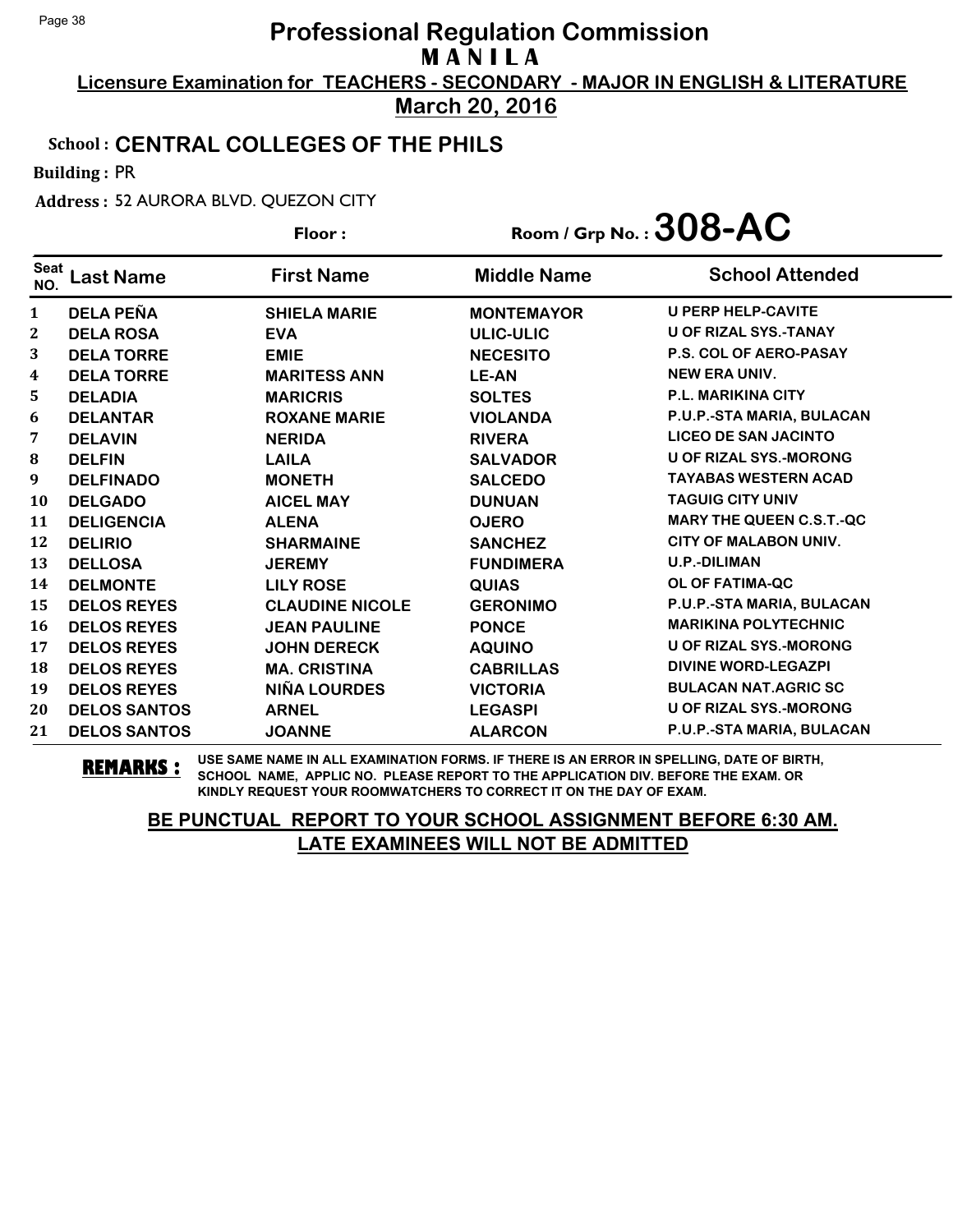**Licensure Examination for TEACHERS - SECONDARY - MAJOR IN ENGLISH & LITERATURE March 20, 2016**

#### School : **CENTRAL COLLEGES OF THE PHILS**

Building : PR

Address : 52 AURORA BLVD. QUEZON CITY

**Last Name First Name Middle Name** Floor : Room / Grp No. :**309-AC** Seat <sup>Seat</sup> Last Name First Name Middle Name School Attended **DELOS SANTOS LEA JOVER P.U.P.-STA MARIA, BULACAN DELOS SANTOS REBECCA PAYAWAL PAMPANGA STATE AGRICULTURAL DELOSTRICO FAITH CASTANARES THE FISHER VALLEY COLL. DELOVIAR MELISSA FELICES JOHN PAUL COLL. DENAYA BEA ADORA ADAMOS P.U.P.-STA. MESA DERDER NARCILLA DAGATAN CEBU ROOSEVELT MEM. DETICIO MARK WILSON LEGASPI RIZAL COLL.-LAGUNA DEUDA EDELYN LACESTE ICCT CFI DEVERA KARLA CAMILLE DEL ROSARIO P.U.P.-CAVITE DIALOGO ANTONIO JR. BOLOR U.N.E.P. DIAZ ANA MARIE CABIGTING PAMPANGA STATE AGRICULTURAL DIAZ BERNADETH COMON P.U.P.-STA MARIA, BULACAN DIAZ JEZER GARCIA BALIWAG POLYTECHNIC DIAZ JOANABBY CAYABYAB SAN PEDRO COLL. OF BUS. ADM. DIAZ MAEKO VERANO DON BOSCO COLL. SEM.-LAGUNA DIAZ MARITES ILLORIN WEST NEGROS COLL. DIAZ NEIL SEAN . P.U.P.-STA MARIA, BULACAN DIAZ NOEL JR REYES P.L. MUNTINLUPA DIGAL JINKY SAGUING SURIGAO S.C.T. DIGMA MARJORIE ANNE LEGASPI CAVITE S.U.-INDANG DIGO MARIEL NAZARENO NEW ERA UNIV.**

**REMARKS :** USE SAME NAME IN ALL EXAMINATION FORMS. IF THERE IS AN ERROR IN SPELLING, DATE OF BIRTH, SCHOOL NAME, APPLIC NO. PLEASE REPORT TO THE APPLICATION DIV. BEFORE THE EXAM. OR KINDLY REQUEST YOUR ROOMWATCHERS TO CORRECT IT ON THE DAY OF EXAM.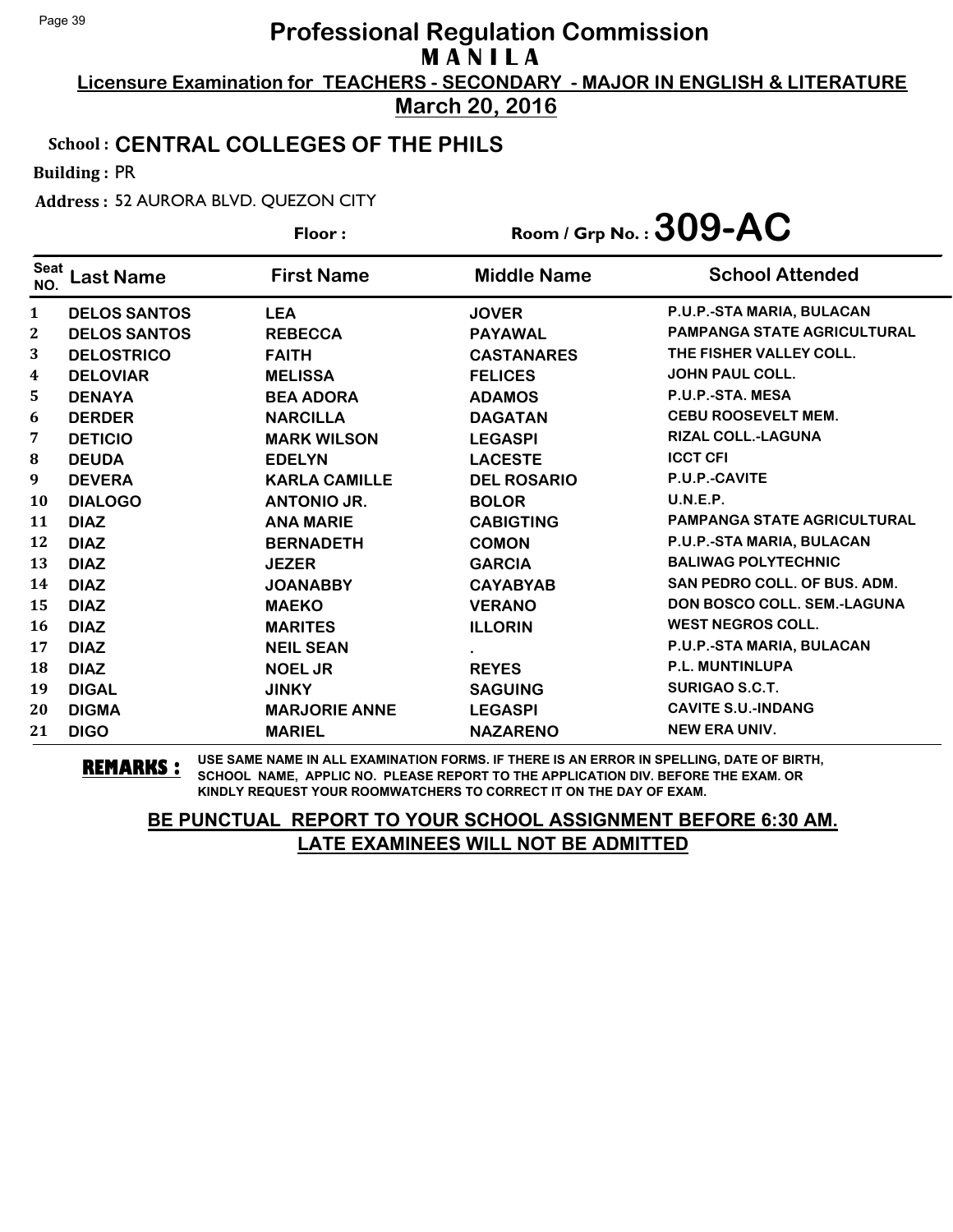**Licensure Examination for TEACHERS - SECONDARY - MAJOR IN ENGLISH & LITERATURE March 20, 2016**

#### School : **CENTRAL COLLEGES OF THE PHILS**

Building : PR

Address : 52 AURORA BLVD. QUEZON CITY

|                    |                   | Floor:                 |                    | Room / Grp No.: $310$ -AC                  |
|--------------------|-------------------|------------------------|--------------------|--------------------------------------------|
| <b>Seat</b><br>NO. | Last Name         | <b>First Name</b>      | <b>Middle Name</b> | <b>School Attended</b>                     |
| 1                  | <b>DILAG</b>      | <b>APPLE KAY</b>       | <b>ANDORA</b>      | <b>KURIOS CHRISTIAN COLLEGE</b>            |
| $\mathbf{2}$       | <b>DILAG</b>      | <b>JOSEPH ARTHUR</b>   | <b>YABUT</b>       | <b>MABALACAT COLL.</b>                     |
| 3                  | <b>DIMAANDAL</b>  | <b>LUIS JR</b>         | <b>ARAMAN</b>      | <b>R.MAGSAYSAY T.U-CASTILLEJOS</b>         |
| 4                  | <b>DIMAANO</b>    | <b>ROMALAINE</b>       | <b>PARRA</b>       | <b>ROGATIONIST COLL.</b>                   |
| 5                  | <b>DIMAGIBA</b>   | <b>EZEKIEL</b>         | <b>ERISE</b>       | <b>DALUB. L. SAN PABLO</b>                 |
| 6                  | <b>DIMAJUTOC</b>  | <b>DIANNE</b>          | <b>BALDEMORO</b>   | <b>U DE MANILA (for.CCM)</b>               |
| 7                  | <b>DIMAKILING</b> | <b>MARY JEAN</b>       | <b>ERIVERA</b>     | <b>U.E.P.-CATARMAN</b>                     |
| 8                  | <b>DIMALANTA</b>  | <b>LYKA</b>            | <b>PANGILINAN</b>  | N.E.U.S.T-SAN ISIDRO                       |
| 9                  | <b>DIMAPILIS</b>  | <b>GWEN DENISSE</b>    | <b>LAYON</b>       | <b>LYCEUM OF THE PHILIPPINES - GEN TRI</b> |
| 10                 | <b>DIMASANGCA</b> | <b>CAUKIE</b>          | <b>ESMAEL</b>      | <b>MARAWI ISLAMIC COLL.</b>                |
| 11                 | <b>DIMATULAC</b>  | <b>RYAN CHRISTIAN</b>  | <b>PRADO</b>       | <b>INNOVATIVE C.S.T</b>                    |
| 12                 | <b>DIMAYACYAC</b> | <b>ROSIE</b>           | <b>GARCIA</b>      | <b>TANAUAN INST.</b>                       |
| 13                 | <b>DIMLA</b>      | <b>AMIE RUTH</b>       | <b>PEREZ</b>       | <b>BULACAN S.U-MALOLOS</b>                 |
| 14                 | <b>DIMLA</b>      | <b>PRINCESS GLADYS</b> | <b>MANIEGO</b>     | N.E.U.S.T-SAN ISIDRO                       |
| 15                 | <b>DINATE</b>     | <b>DANICA</b>          | <b>DE GUZMAN</b>   | <b>BALIWAG POLYTECHNIC</b>                 |
| 16                 | <b>DINGLAS</b>    | <b>BENJILITO</b>       | <b>DE LEON</b>     | <b>WESTERN COLL.-CAVITE</b>                |
| 17                 | <b>DINSAG</b>     | <b>LEMUEL</b>          | <b>OMAROL</b>      | <b>BUKIDNON S.C-MALAYBALAY</b>             |
| 18                 | <b>DIO</b>        | <b>ELENA</b>           | <b>POMAREJO</b>    | <b>CALABANGA POLYTECH. COLL.</b>           |
| 19                 | <b>DIOLOLA</b>    | <b>JOSEPHINE</b>       | <b>ZAMORA</b>      | <b>HOLY ROSARY COLL FDT</b>                |
| 20                 | <b>DIONILLO</b>   | <b>SARAH</b>           | <b>TRIBUGENIA</b>  | <b>LIMAY POLYTECH.COLL.</b>                |
| 21                 | <b>DIONISIO</b>   | <b>JUSTINE ALLYSON</b> | N/A                | P.L. VALENZUELA                            |

**REMARKS :** USE SAME NAME IN ALL EXAMINATION FORMS. IF THERE IS AN ERROR IN SPELLING, DATE OF BIRTH, SCHOOL NAME, APPLIC NO. PLEASE REPORT TO THE APPLICATION DIV. BEFORE THE EXAM. OR KINDLY REQUEST YOUR ROOMWATCHERS TO CORRECT IT ON THE DAY OF EXAM.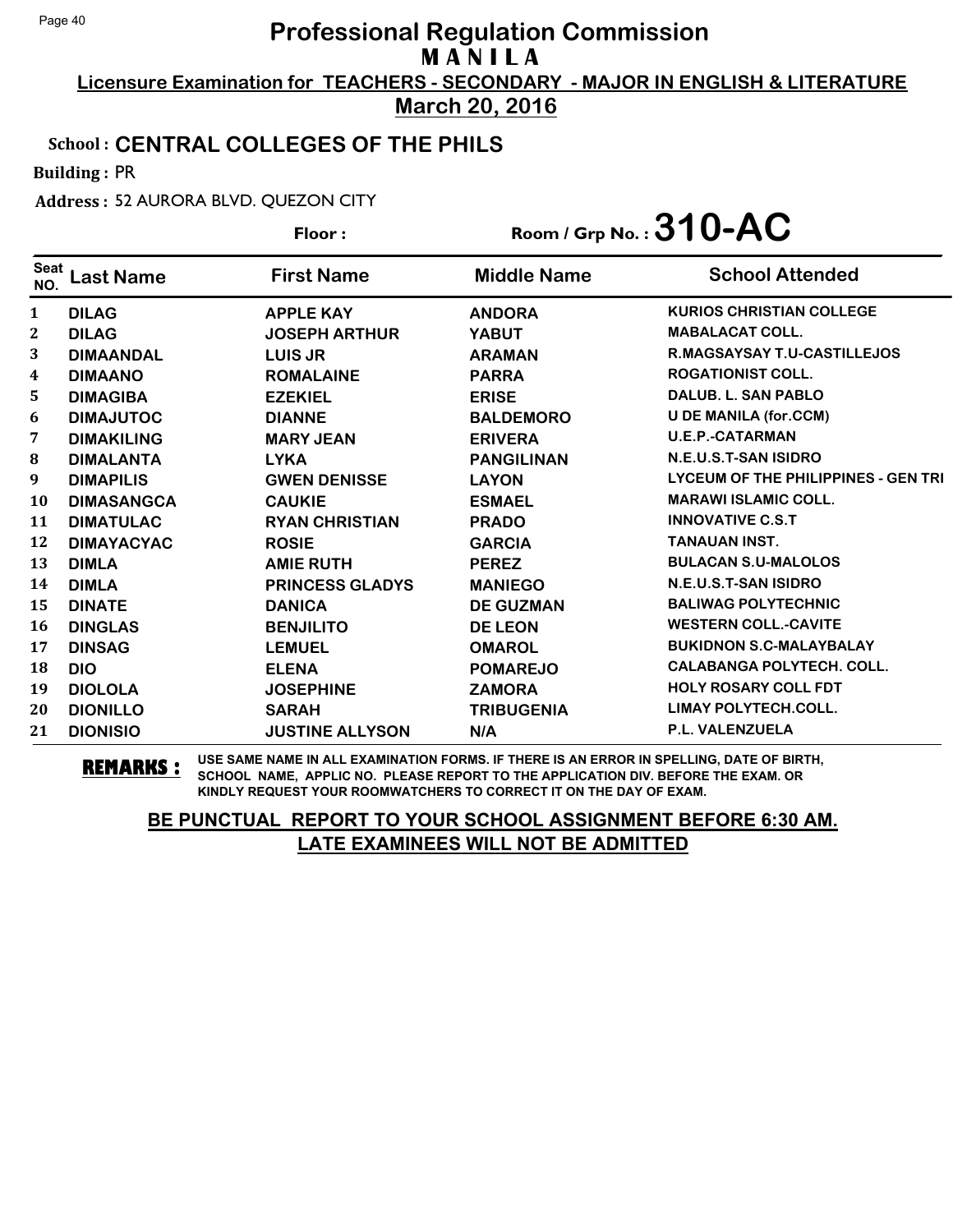**Licensure Examination for TEACHERS - SECONDARY - MAJOR IN ENGLISH & LITERATURE March 20, 2016**

#### School : **CENTRAL COLLEGES OF THE PHILS**

Building : PR

Address : 52 AURORA BLVD. QUEZON CITY

| Floor:             |                  |                         | Room / Grp No. : $312$ -AC |                                           |
|--------------------|------------------|-------------------------|----------------------------|-------------------------------------------|
| <b>Seat</b><br>NO. | <b>Last Name</b> | <b>First Name</b>       | <b>Middle Name</b>         | <b>School Attended</b>                    |
| 1                  | <b>DIOTAY</b>    | <b>SHIRLY</b>           | <b>JAURIGUE</b>            | <b>COL. DE STA. TERESA DE AVILA F.INC</b> |
| 2                  | <b>DIPON</b>     | <b>CHRISTINE</b>        | <b>TAÑON</b>               | P.U.P.-CAVITE                             |
| 3                  | <b>DISAMPARO</b> | <b>MERLYN</b>           | <b>MANABAT</b>             | PHIL.CAMBRIDGE SCH L.A.S.B.T              |
| 4                  | <b>DISCUTIDO</b> | <b>CHARMAINE</b>        | <b>ARALAR</b>              | <b>U OF RIZAL SYS.-ANGONO</b>             |
| 5                  | <b>DISMAYA</b>   | <b>ALMERA</b>           | <b>LIWA</b>                | <b>P.U.P - GEN.LUNA QUEZON CAMPUS</b>     |
| 6                  | <b>DIWA</b>      | <b>KELLY</b>            | <b>ABUBOT</b>              | <b>CAVITE S.U.-CAVITE CITY</b>            |
| 7                  | <b>DIZON</b>     | <b>AMELIA</b>           | <b>REYES</b>               | <b>LA CONSOLACION-BINAN</b>               |
| 8                  | <b>DIZON</b>     | <b>KRISTINE SHANE</b>   | <b>GUINTO</b>              | <b>TAGUIG CITY UNIV</b>                   |
| 9                  | <b>DIZON</b>     | <b>ROSELYN</b>          | <b>CRUZ</b>                | <b>BULACAN S.U-BUSTOS</b>                 |
| 10                 | <b>DIÑO</b>      | <b>ABIGAIL</b>          | <b>PANGANIBAN</b>          | P.U.P.-CAVITE                             |
| 11                 | <b>DOBLUIS</b>   | <b>IVY GLAZE</b>        | <b>HARO</b>                | SIENA SCH. OF SAN JOSE                    |
| 12                 | <b>DOCTOLERO</b> | <b>GEMMARIE</b>         | <b>VILLANUEVA</b>          | <b>HOLY ROSARY COLL FDT</b>               |
| 13                 | <b>DOGELIO</b>   | <b>JANINE</b>           | <b>DE GRANO</b>            | <b>CITY COLL OF TAGAYTAY</b>              |
| 14                 | <b>DOINOG</b>    | <b>MARY LOIS CLAIRE</b> | <b>RAZ</b>                 | <b>NORTHWEST SAMAR S.U.</b>               |
| 15                 | <b>DOLLAGA</b>   | <b>GINALYN</b>          | <b>CAROLINO</b>            | <b>TAGUIG CITY UNIV</b>                   |
| 16                 | <b>DOLLISEN</b>  | <b>AILEEN</b>           | <b>TALLON</b>              | OL OF LOURDES COLL.-VALENZUELA            |
| 17                 | <b>DOLORES</b>   | <b>PRINCE</b>           | <b>LUNGGAY</b>             | UNIVERSITY OF CAGAYAN VALLEY(for.         |
| 18                 | <b>DOMANAIS</b>  | <b>LAARNIE</b>          | <b>REYES</b>               | <b>U PERP HELP-CAVITE</b>                 |
| 19                 | <b>DOMINGO</b>   | <b>AILEEN BERNICE</b>   | <b>SAN PASCUAL</b>         | <b>U OF RIZAL SYS.-RODRIGUEZ</b>          |
| 20                 | <b>DOMINGO</b>   | <b>AKIKO JOHN</b>       | <b>MADARANG</b>            | <b>BULACAN S.U-MALOLOS</b>                |
| 21                 | <b>DOMINGO</b>   | <b>DIANA</b>            | <b>CRUZ</b>                | <b>JESUS IS LORD COLLEGES FDTN.</b>       |

**REMARKS :** USE SAME NAME IN ALL EXAMINATION FORMS. IF THERE IS AN ERROR IN SPELLING, DATE OF BIRTH, SCHOOL NAME, APPLIC NO. PLEASE REPORT TO THE APPLICATION DIV. BEFORE THE EXAM. OR KINDLY REQUEST YOUR ROOMWATCHERS TO CORRECT IT ON THE DAY OF EXAM.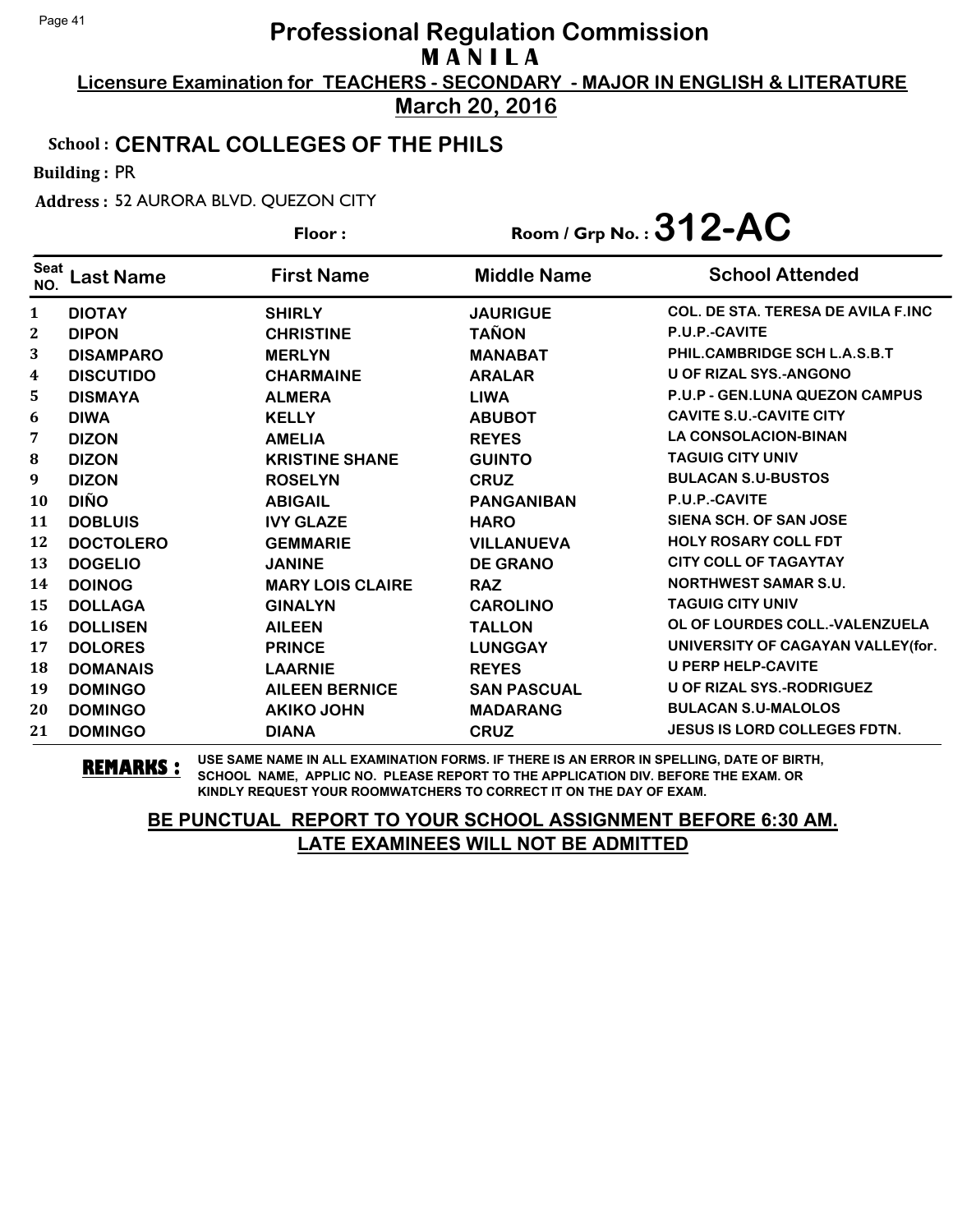**Licensure Examination for TEACHERS - SECONDARY - MAJOR IN ENGLISH & LITERATURE March 20, 2016**

#### School : **CENTRAL COLLEGES OF THE PHILS**

Building : PR

Seat

Address : 52 AURORA BLVD. QUEZON CITY

**Last Name First Name Middle Name** Floor : Room / Grp No. :**313-AC** NO. **School Attended**  1 **DOMINGO DZAEMI KEN BYTHINA PALASIGUE MONDRIAAN AURA COLL**

| $\mathbf{2}$ | <b>DOMINGO</b>   | <b>FREDERICK</b>        | <b>FUERTE</b>     | <b>ISABELA S.U.-CABAGAN</b>          |
|--------------|------------------|-------------------------|-------------------|--------------------------------------|
| 3            | <b>DOMINGO</b>   | <b>JENNYDEL</b>         | <b>DALERE</b>     | <b>CAGAYAN STATE UNIV.-PIAT</b>      |
| 4            | <b>DOMINGUEZ</b> | <b>MARY HAZEL</b>       | <b>FESTIN</b>     | <b>INNOVATIVE C.S.T</b>              |
| 5            | <b>DONATO</b>    | <b>ROMA AMOR</b>        | <b>TORRENTE</b>   | P.U.P.-STA. MESA                     |
| 6            | <b>DONIEGO</b>   | <b>DARDANILA</b>        | <b>MONTON</b>     | <b>REPUBLICAN COLL.</b>              |
| 7            | <b>DORMIDO</b>   | <b>GUIA LOUISE</b>      | <b>RIVERA</b>     | <b>ST.CLARE COLL.-CALOOCAN</b>       |
| 8            | <b>DOROJA</b>    | <b>EMELIA</b>           | <b>OLAYBAL</b>    | <b>MARIKINA POLYTECHNIC</b>          |
| 9            | <b>DORONGON</b>  | <b>DOLOROSA</b>         | <b>GONZALES</b>   | <b>OSMENA COLL-MASBATE</b>           |
| 10           | <b>DOTE</b>      | <b>REA HOPE</b>         | <b>FLORES</b>     | <b>CAVITE S.U.-INDANG</b>            |
| 11           | <b>DRIO</b>      | <b>LORENA</b>           |                   | <b>MARIKINA POLYTECHNIC</b>          |
| 12           | <b>DUCOT</b>     | <b>MA. CLAIRE HAZEL</b> | <b>DALISAY</b>    | <b>ST.JOSEPH'S COL-Q.C</b>           |
| 13           | <b>DUEÑOS</b>    | <b>CATHERINE</b>        | <b>VIGILLA</b>    | U OF RIZAL SYS.-ANGONO               |
| 14           | <b>DULA</b>      | <b>JENENA</b>           | TENTATIVA         | <b>COL DE LAS NAVAS</b>              |
| 15           | <b>DULA</b>      | <b>RICARDO</b>          | <b>GALEON</b>     | <b>LIMAY POLYTECH.COLL.</b>          |
| 16           | <b>DULATRE</b>   | <b>KORENA MAE</b>       | <b>BUELA</b>      | <b>P.L. MUNTINLUPA</b>               |
| 17           | <b>DULCE</b>     | <b>MAY</b>              | <b>INOCENCIO</b>  | <b>EASTERN MINDORO COL.</b>          |
| 18           | <b>DUMADARA</b>  | <b>DAPHNE</b>           | <b>ABIUAG</b>     | UNIV.OF SAN AGUSTIN                  |
| 19           | <b>DUMALAG</b>   | <b>OLIVA</b>            | <b>ESPINA</b>     | <b>SAN PEDRO COLL. OF BUS. ADM.</b>  |
| 20           | <b>DUMARAN</b>   | <b>AILYN</b>            | <b>BAQUERO</b>    | <b>LYCEUM OF ALABANG (for. NCST)</b> |
| 21           | <b>DUNGO</b>     | <b>SHIELA</b>           | <b>BENDIGORIN</b> | <b>BULACAN S.U-BUSTOS</b>            |
|              |                  |                         |                   |                                      |

**REMARKS :** USE SAME NAME IN ALL EXAMINATION FORMS. IF THERE IS AN ERROR IN SPELLING, DATE OF BIRTH, SCHOOL NAME, APPLIC NO. PLEASE REPORT TO THE APPLICATION DIV. BEFORE THE EXAM. OR KINDLY REQUEST YOUR ROOMWATCHERS TO CORRECT IT ON THE DAY OF EXAM.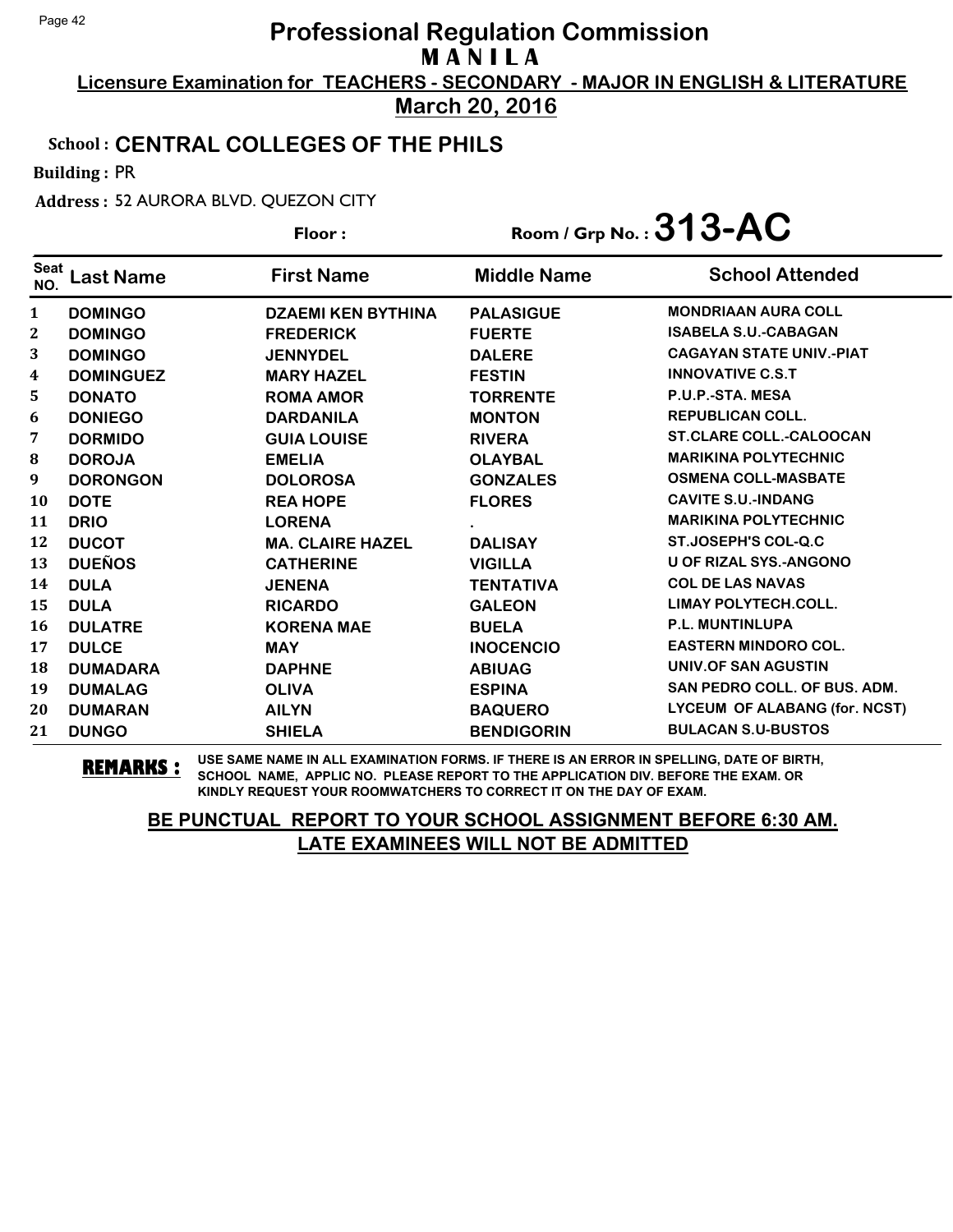**Licensure Examination for TEACHERS - SECONDARY - MAJOR IN ENGLISH & LITERATURE March 20, 2016**

#### School : **CENTRAL COLLEGES OF THE PHILS**

Building : PR

Address : 52 AURORA BLVD. QUEZON CITY

|                    |                    | Floor:                | Room / Grp No.: $317$ |                                            |
|--------------------|--------------------|-----------------------|-----------------------|--------------------------------------------|
| <b>Seat</b><br>NO. | <b>Last Name</b>   | <b>First Name</b>     | <b>Middle Name</b>    | <b>School Attended</b>                     |
| 1                  | <b>DYCOCO</b>      | <b>GEMMA LEAH</b>     | <b>BERSALES</b>       | <b>STELLA MARIS COLL.-OROQUIETA</b>        |
| $\mathbf 2$        | <b>EBUENGA</b>     | <b>KAREEN JOY</b>     | <b>BERAYA</b>         | <b>COL. DE STA. TERESA DE AVILA F.INC</b>  |
| 3                  | <b>ECHAS</b>       | <b>GRENADIN</b>       | <b>SEDON</b>          | <b>N.T.C.</b>                              |
| 4                  | <b>EDEN</b>        | <b>RHEA</b>           | <b>BAGACINA</b>       | <b>WESLEYAN COLL.-MANILA</b>               |
| 5                  | <b>EGAR</b>        | <b>RIOMAR</b>         | <b>BALHON</b>         | <b>CENTRAL MINDANAO UNIV.</b>              |
| 6                  | <b>EISMA</b>       | <b>ADONIS</b>         | <b>GRAJO</b>          | <b>SAN ILDEFONSO COLL.</b>                 |
| 7                  | <b>EISMA</b>       | <b>VANESSA KLAIRE</b> | <b>LAISA</b>          | P.U.P.-STA MARIA, BULACAN                  |
| ${\bf 8}$          | <b>EJERCITO</b>    | <b>SHERYL ROSE</b>    | <b>VENUS</b>          | P.U.P.-CAVITE                              |
| 9                  | <b>ELEGADO</b>     | <b>ANGELICA</b>       | <b>YUMUL</b>          | <b>PAMPANGA STATE AGRICULTURAL</b>         |
| 10                 | <b>ELISEO</b>      | <b>ROMMEL JOHN</b>    | <b>GASPAR</b>         | <b>P.U.P.-SAN PEDRO</b>                    |
| 11                 | <b>ELLORIMO</b>    | <b>AISA</b>           | <b>MANUGAS</b>        | <b>SURIGAO S.C.T.</b>                      |
| 12                 | <b>ELPEDES</b>     | <b>SIONEL</b>         | <b>BORJA</b>          | <b>ICCT CFI</b>                            |
| 13                 | <b>EMEN</b>        | <b>JEAN</b>           | <b>BARRIENTOS</b>     | <b>AKLAN S.U.-IBAJAY</b>                   |
| 14                 | <b>EMPERADOR</b>   | <b>KRISHA</b>         | <b>BUITIZON</b>       | <b>U PERP HELP-LAGUNA</b>                  |
| 15                 | <b>EMPES</b>       | <b>DIVINE GRACE</b>   | <b>SORIA</b>          | <b>MARIAN COLL. OF BALIUAG INC. (FOR M</b> |
| 16                 | <b>ENAGE</b>       | <b>JENICA ELLAINE</b> | <b>VIRREY</b>         | <b>CITY COLL OF TAGAYTAY</b>               |
| 17                 | <b>ENCARNACION</b> | <b>IAN PAOLO</b>      | <b>DELA PEÑA</b>      | <b>P.S. COL OF AERO-PASAY</b>              |
| 18                 | <b>ENCARNACION</b> | <b>VERONICA</b>       | <b>CLIMACOSA</b>      | <b>CAVITE WEST POINT COLL</b>              |
| 19                 | <b>ENCARNADO</b>   | <b>ARLENE</b>         | <b>SERRANO</b>        | <b>P.U.P.-SAN PEDRO</b>                    |
| 20                 | <b>ENDAYA</b>      | <b>JELEEN</b>         | <b>ALAGON</b>         | LAGUNA UNIVERSITY-STA CRUZ,                |
| 21                 | <b>ENERA</b>       | <b>JULIE ANN</b>      | <b>AMORIN</b>         | <b>BULACAN S.U-MALOLOS</b>                 |

**REMARKS :** USE SAME NAME IN ALL EXAMINATION FORMS. IF THERE IS AN ERROR IN SPELLING, DATE OF BIRTH, SCHOOL NAME, APPLIC NO. PLEASE REPORT TO THE APPLICATION DIV. BEFORE THE EXAM. OR KINDLY REQUEST YOUR ROOMWATCHERS TO CORRECT IT ON THE DAY OF EXAM.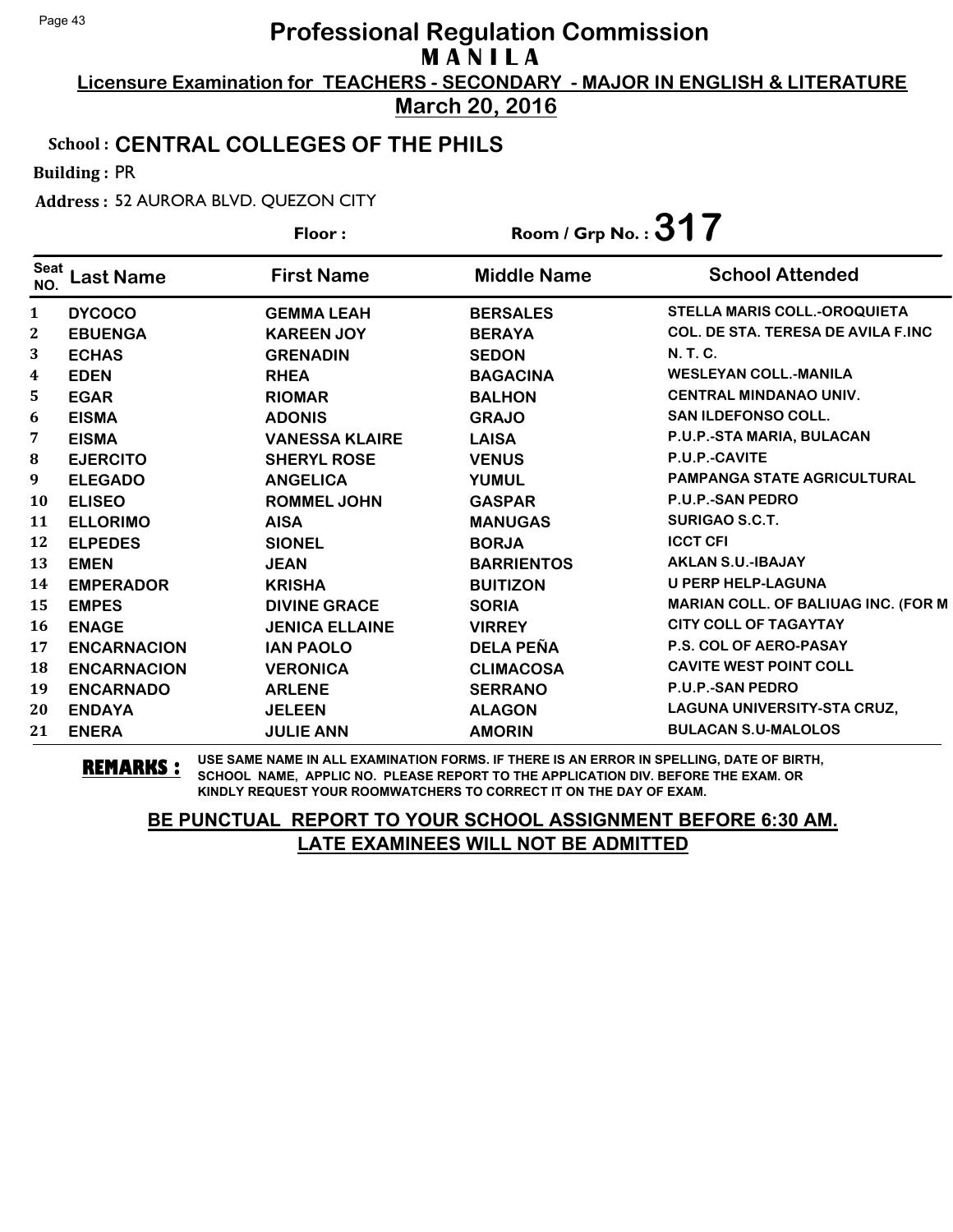**Licensure Examination for TEACHERS - SECONDARY - MAJOR IN ENGLISH & LITERATURE March 20, 2016**

#### School : **CENTRAL COLLEGES OF THE PHILS**

Building : PR

Address : 52 AURORA BLVD. QUEZON CITY

| Floor:           |                  |                     | Room / Grp No.: $318$ |                                           |
|------------------|------------------|---------------------|-----------------------|-------------------------------------------|
| Seat<br>NO.      | <b>Last Name</b> | <b>First Name</b>   | <b>Middle Name</b>    | <b>School Attended</b>                    |
| $\mathbf{1}$     | <b>ENFESTAN</b>  | <b>JOVIE</b>        | <b>PENILLA</b>        | <b>CONCORDIA COLLEGE</b>                  |
| $\mathbf{2}$     | <b>ENOJARDO</b>  | <b>ALME JANE</b>    | <b>TEOPE</b>          | <b>P.S. COL OF AERO-PASAY</b>             |
| 3                | <b>ENOPIA</b>    | <b>GRACE</b>        | <b>MITRA</b>          | N. T. C.                                  |
| $\boldsymbol{4}$ | <b>ENRIQUEZ</b>  | <b>CHRISTOPHER</b>  | <b>CANOVAS</b>        | <b>RIZAL COLL.-TAAL</b>                   |
| 5.               | <b>ENRIQUEZ</b>  | <b>JOYCE</b>        | <b>PANGILINAN</b>     | <b>CITY COLL OF TAGAYTAY</b>              |
| 6                | <b>ENRIQUEZ</b>  | <b>MICHELLE</b>     | <b>BA-ALAN</b>        | P.S. COL OF AERO-LIPA                     |
| 7                | <b>ERABON</b>    | <b>JESICA</b>       | <b>RODILLAS</b>       | P.U.P.-STA. MESA                          |
| 8                | <b>ERAÑA</b>     | <b>ALMA JOY</b>     | <b>REYES</b>          | <b>ISABELA S.U.-JONES</b>                 |
| 9                | <b>ERBITO</b>    | <b>MARY ROSE</b>    | <b>RAMOS</b>          | <b>BULACAN S.U-MALOLOS</b>                |
| 10               | <b>EREDERA</b>   | <b>MARY GRACE</b>   | <b>MORENO</b>         | <b>MARIKINA POLYTECHNIC</b>               |
| 11               | <b>ESCASA</b>    | <b>MARIA FATIMA</b> | <b>TOTAÑES</b>        | <b>U.P.-DILIMAN</b>                       |
| 12               | <b>ESCAÑO</b>    | <b>JERICSON</b>     | <b>MARFIL</b>         | <b>COL STO NIÑO-CABUYAO</b>               |
| 13               | <b>ESCLETO</b>   | <b>ANA ROSE</b>     | <b>MANLOGON</b>       | P.N.U.-LOPEZ                              |
| 14               | <b>ESCOPETE</b>  | <b>ROWENA</b>       | <b>ESCARCHA</b>       | <b>BICOL UNIV.-GUBAT</b>                  |
| 15               | <b>ESGUERRA</b>  | <b>ANGELICA</b>     | <b>ABACO</b>          | E.L. JOSON MC                             |
| <b>16</b>        | <b>ESGUERRA</b>  | <b>DULCE</b>        | <b>QUIZON</b>         | <b>CITY OF MALABON UNIV.</b>              |
| 17               | <b>ESGUERRA</b>  | <b>FLORECEL</b>     | <b>MATULA</b>         | <b>U PERP HELP-CAVITE</b>                 |
| 18               | <b>ESGUERRA</b>  | <b>JANET</b>        | <b>VIDAMO</b>         | <b>CITY COLL OF TAGAYTAY</b>              |
| 19               | <b>ESGUERRA</b>  | <b>JOHN PAUL</b>    | <b>TAMAYO</b>         | <b>CAPIZ STATE UNIVERSITY(PANAY SPC)-</b> |
| 20               | <b>ESLAO</b>     | <b>MA. RACHEL</b>   | <b>GAYO</b>           | THE FISHER VALLEY COLL.                   |
| 21               | <b>ESMERALDA</b> | <b>WALTER</b>       | <b>QUINTAO</b>        | <b>CARAMOAN COMMUNITY</b>                 |

**REMARKS :** USE SAME NAME IN ALL EXAMINATION FORMS. IF THERE IS AN ERROR IN SPELLING, DATE OF BIRTH, SCHOOL NAME, APPLIC NO. PLEASE REPORT TO THE APPLICATION DIV. BEFORE THE EXAM. OR KINDLY REQUEST YOUR ROOMWATCHERS TO CORRECT IT ON THE DAY OF EXAM.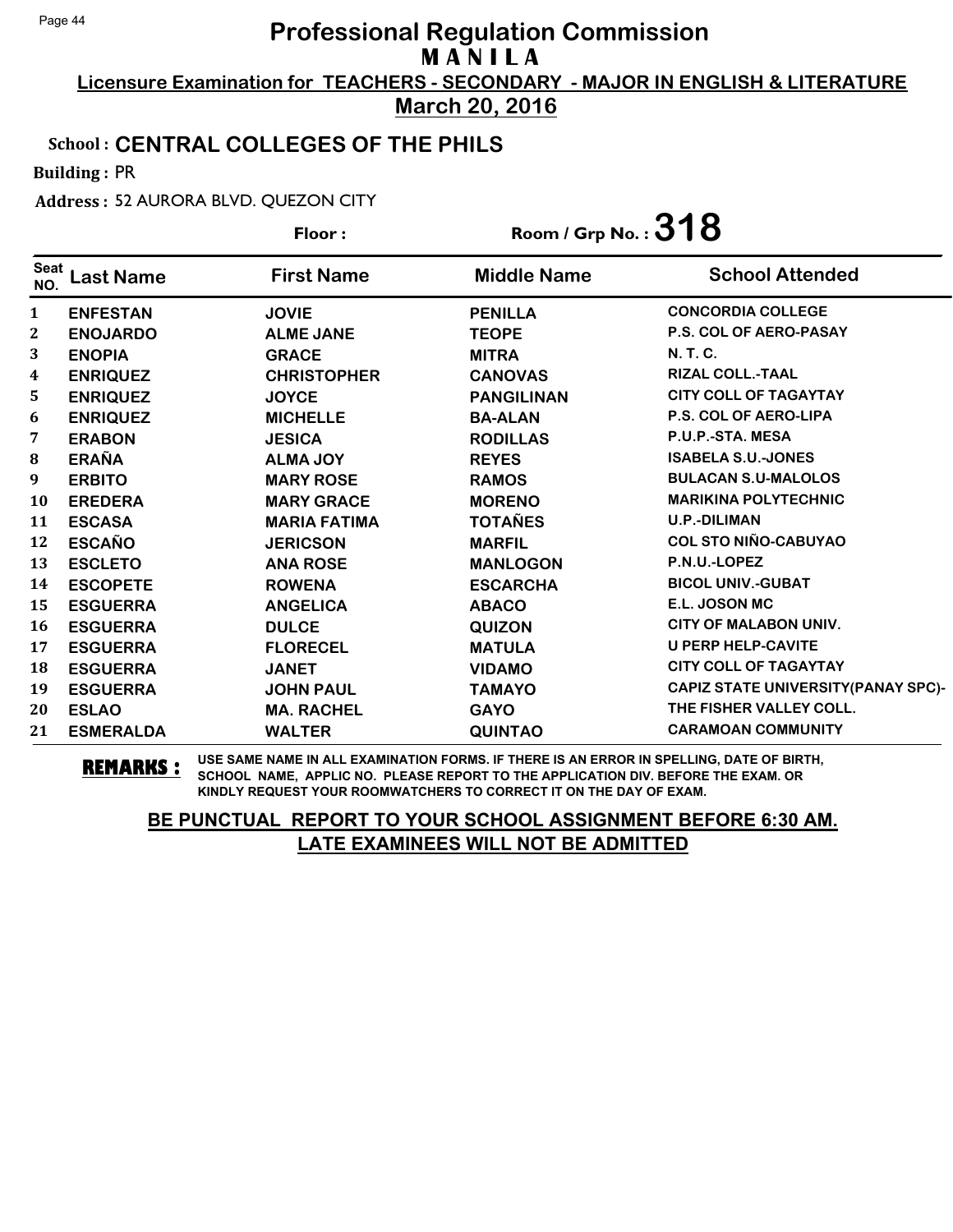**Licensure Examination for TEACHERS - SECONDARY - MAJOR IN ENGLISH & LITERATURE March 20, 2016**

#### School : **CENTRAL COLLEGES OF THE PHILS**

Building : PR

Address : 52 AURORA BLVD. QUEZON CITY

|                    |                     | Floor:                | Room / Grp No. : $319$ |                                  |
|--------------------|---------------------|-----------------------|------------------------|----------------------------------|
| <b>Seat</b><br>NO. | Last Name           | <b>First Name</b>     | <b>Middle Name</b>     | <b>School Attended</b>           |
| 1                  | <b>ESPECTACION</b>  | <b>CHRISTIAN</b>      | <b>RAYOS</b>           | <b>U OF RIZAL SYS.-RODRIGUEZ</b> |
| 2                  | <b>ESPEDIDO</b>     | <b>JACQUELINE</b>     | <b>TORRELIZA</b>       | DR.C.S. LANTING COLL.-Q.C.       |
| 3                  | <b>ESPELETA</b>     | <b>RONLIE RJ</b>      | <b>ALMENDRAL</b>       | <b>U PERP HELP-LAGUNA</b>        |
| 4                  | <b>ESPERANCILLA</b> | <b>KIMBERLY ROSE</b>  | <b>MARZO</b>           | <b>NEW ERA UNIV.</b>             |
| 5                  | <b>ESPINEDA</b>     | <b>CYNTHIA</b>        | <b>GAWTANE</b>         | <b>STO.ROSARIO S.PALAY CO</b>    |
| 6                  | <b>ESPINELI</b>     | <b>GIRLIE</b>         | <b>TUBIANO</b>         | <b>TRECE MARTIRES CITY COLL.</b> |
| 7                  | <b>ESPINOSA</b>     | <b>MARILYN</b>        | <b>CARVAJAL</b>        | P.L. PASAY                       |
| 8                  | <b>ESPIRITU</b>     | <b>GENEROSE</b>       | <b>SABAN</b>           | <b>CAGAYAN STATE UNIV.-PIAT</b>  |
| 9                  | <b>ESPIRITU</b>     | <b>MARJORIE</b>       | <b>CRUZ</b>            | <b>BULACAN S.U-BUSTOS</b>        |
| 10                 | <b>ESPLANA</b>      | <b>RODELYN</b>        | <b>COBREROS</b>        | ST.LOUIS ANNE COLL.OF SPL,INC    |
| 11                 | <b>ESQUILLO</b>     | <b>NERISSA</b>        | <b>QUIAMBAO</b>        | M.Q. ALARILLA P.C.               |
| 12                 | <b>ESQUIVEL</b>     | <b>ELLEN</b>          | <b>TOMINES</b>         | E.L. JOSON MC                    |
| 13                 | <b>ESTACIO</b>      | <b>MICHELLE</b>       | <b>MALALUAN</b>        | <b>LEMERY COLL.</b>              |
| 14                 | <b>ESTALANE</b>     | <b>FRECHIE</b>        | <b>ORTEGA</b>          | <b>ICCT CFI</b>                  |
| 15                 | <b>ESTALITA</b>     | <b>MA. THERESA</b>    | <b>DOMAEL</b>          | <b>U OF RIZAL SYS.-ANGONO</b>    |
| 16                 | <b>ESTANQUE</b>     | <b>MICHELLE</b>       | <b>MOLINES</b>         | <b>CAVITE S.U.-CAVITE CITY</b>   |
| 17                 | <b>ESTEBAN</b>      | <b>JENNIFER</b>       | <b>SARMIENTO</b>       | <b>U.E.-MANILA</b>               |
| 18                 | <b>ESTEBAN</b>      | <b>VANGIELYN</b>      | <b>LOPEZ</b>           | <b>BULACAN S.U-MALOLOS</b>       |
| 19                 | <b>ESTOQUE</b>      | <b>PAUL JOSEPH</b>    | <b>SILVA</b>           | N.C.B.A.-FAIRVIEW, QC            |
| 20                 | <b>ESTRABELA</b>    | <b>ANGELICA MARIE</b> | <b>CANARIO</b>         | <b>P.L. MUNTINLUPA</b>           |
| 21                 | <b>ESTRELLA</b>     | <b>JACKIELYN</b>      | <b>LIBETARIO</b>       | THE FISHER VALLEY COLL.          |

**REMARKS :** USE SAME NAME IN ALL EXAMINATION FORMS. IF THERE IS AN ERROR IN SPELLING, DATE OF BIRTH, SCHOOL NAME, APPLIC NO. PLEASE REPORT TO THE APPLICATION DIV. BEFORE THE EXAM. OR KINDLY REQUEST YOUR ROOMWATCHERS TO CORRECT IT ON THE DAY OF EXAM.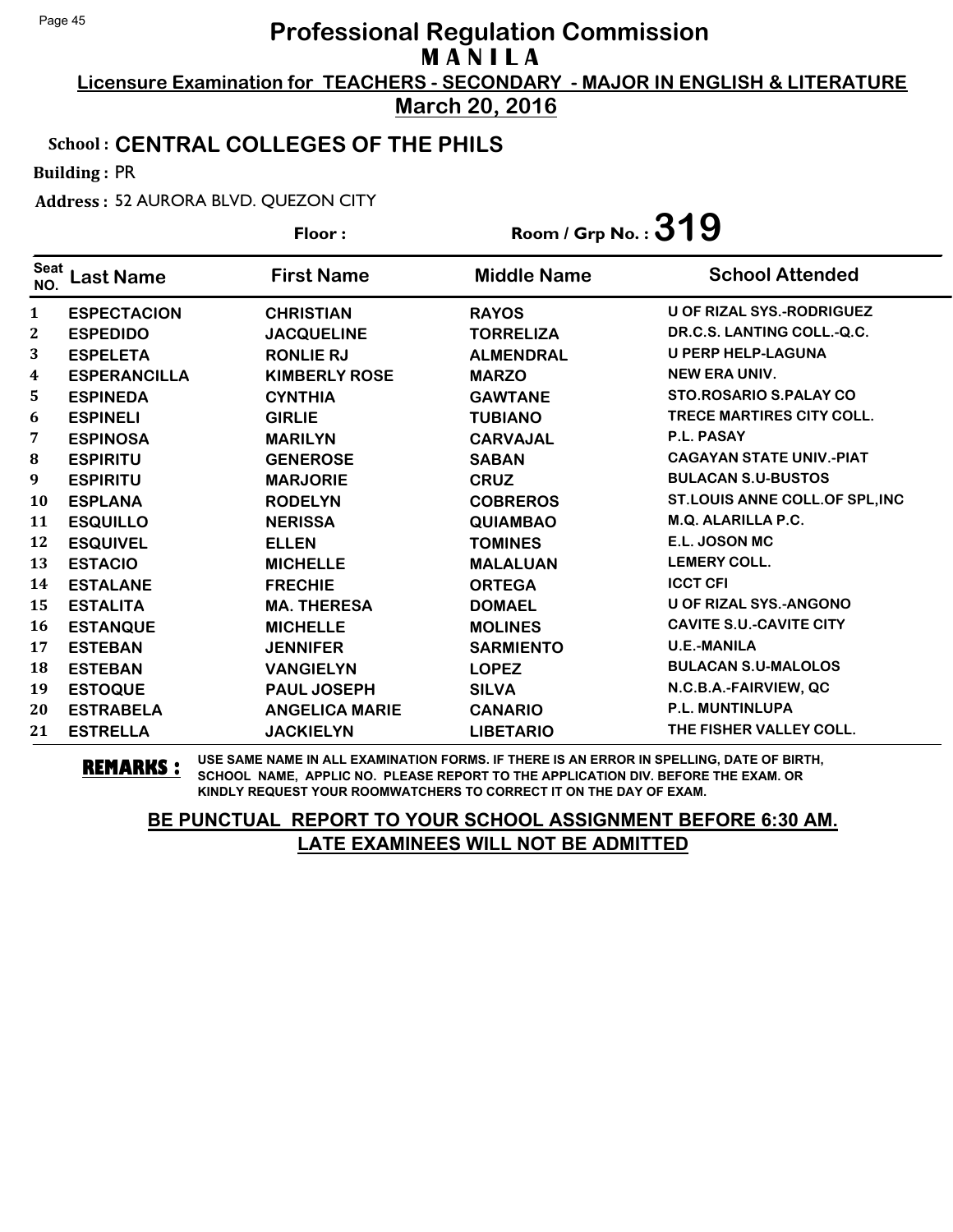**Licensure Examination for TEACHERS - SECONDARY - MAJOR IN ENGLISH & LITERATURE March 20, 2016**

#### School : **CENTRAL COLLEGES OF THE PHILS**

Building : PR

Address : 52 AURORA BLVD. QUEZON CITY

|                    |                    | Floor:             | Room / Grp No. : $320$ |                                           |
|--------------------|--------------------|--------------------|------------------------|-------------------------------------------|
| <b>Seat</b><br>NO. | <b>Last Name</b>   | <b>First Name</b>  | <b>Middle Name</b>     | <b>School Attended</b>                    |
| $\mathbf{1}$       | <b>ESTRELLADO</b>  | <b>WELLA MAY</b>   | <b>OJANO</b>           | <b>ICCT CFI</b>                           |
| 2                  | <b>ETCOY</b>       | <b>MARDEE SHAN</b> | <b>PANGUE</b>          | P.U.P.-STA. MESA                          |
| 3                  | <b>EULLARAN</b>    | <b>LEAH</b>        | <b>CUILAO</b>          | <b>NATIONAL UNIV-MANILA</b>               |
| 4                  | <b>EUSEBIO</b>     | <b>JOHN PAUL</b>   | <b>DURANTE</b>         | P.U.P.-STA. MESA                          |
| 5                  | <b>EUSEBIO</b>     | <b>NIÑA</b>        | <b>DE JESUS</b>        | <b>COLEGIO DE CALUMPIT(for.CALUMPIT</b>   |
| 6                  | <b>EVANGELISTA</b> | <b>CECILLE</b>     | <b>PAYLAGO</b>         | <b>ROXAS COLLEGE-ROXAS</b>                |
| 7                  | <b>EVANGELISTA</b> | <b>MICHAEL JAY</b> | <b>ANDAYA</b>          | <b>BULACAN S.U-MALOLOS</b>                |
| ${\bf 8}$          | <b>EVANGELISTA</b> | <b>RUBY ANN</b>    | <b>GALIETA</b>         | <b>COL. DE STA. TERESA DE AVILA F.INC</b> |
| 9                  | <b>EVARDO</b>      | <b>EDELYN</b>      | <b>PEROS</b>           | <b>U OF RIZAL SYS.-ANGONO</b>             |
| 10                 | <b>EVIOTA</b>      | <b>JENNIFER</b>    | <b>AGUALLO</b>         | OL OF LOURDES COLL.-VALENZUELA            |
| 11                 | <b>EVORA</b>       | <b>DESSA BELLA</b> | <b>DE GUZMAN</b>       | <b>CLARENDON COLL.</b>                    |
| 12                 | <b>FABALIÑA</b>    | <b>MARK CRIS</b>   | <b>FABELLA</b>         | <b>U OF RIZAL SYS.-ANGONO</b>             |
| 13                 | <b>FABIA</b>       | <b>LYNDON</b>      | <b>MARANAN</b>         | <b>U DE MANILA (for.CCM)</b>              |
| 14                 | <b>FABIAN</b>      | <b>CARMINA</b>     | <b>SIOSON</b>          | <b>ADAMSON UNIVERSITY</b>                 |
| 15                 | <b>FABIAN</b>      | <b>JEAN ROSE</b>   | <b>DE JESUS</b>        | <b>EAST CENTRAL COLLEGE</b>               |
| 16                 | <b>FABIAN</b>      | <b>KATHLEEN</b>    | <b>GARCIA</b>          | <b>BULACAN S.U-MALOLOS</b>                |
| 17                 | <b>FABILA</b>      | <b>STEVEN</b>      | <b>PEDREGOSA</b>       | <b>CAVITE S.U.-CAVITE CITY</b>            |
| 18                 | <b>FABROA</b>      | <b>DEODY</b>       | <b>SALVADOR</b>        | <b>FEATI UNIVERSITY</b>                   |
| 19                 | <b>FABROS</b>      | <b>NESLLIE</b>     | <b>SANTILLAN</b>       | <b>BULACAN S.U-BUSTOS</b>                 |
| 20                 | <b>FADRILLAN</b>   | <b>DAISY LYN</b>   | <b>FERNANDO</b>        | <b>U OF ANTIQUE-SIBALOM</b>               |
| 21                 | <b>FAHIMNO</b>     | <b>MARY GRACE</b>  | <b>EÑEREZ</b>          | <b>CLARENDON COLL.</b>                    |

**REMARKS :** USE SAME NAME IN ALL EXAMINATION FORMS. IF THERE IS AN ERROR IN SPELLING, DATE OF BIRTH, SCHOOL NAME, APPLIC NO. PLEASE REPORT TO THE APPLICATION DIV. BEFORE THE EXAM. OR KINDLY REQUEST YOUR ROOMWATCHERS TO CORRECT IT ON THE DAY OF EXAM.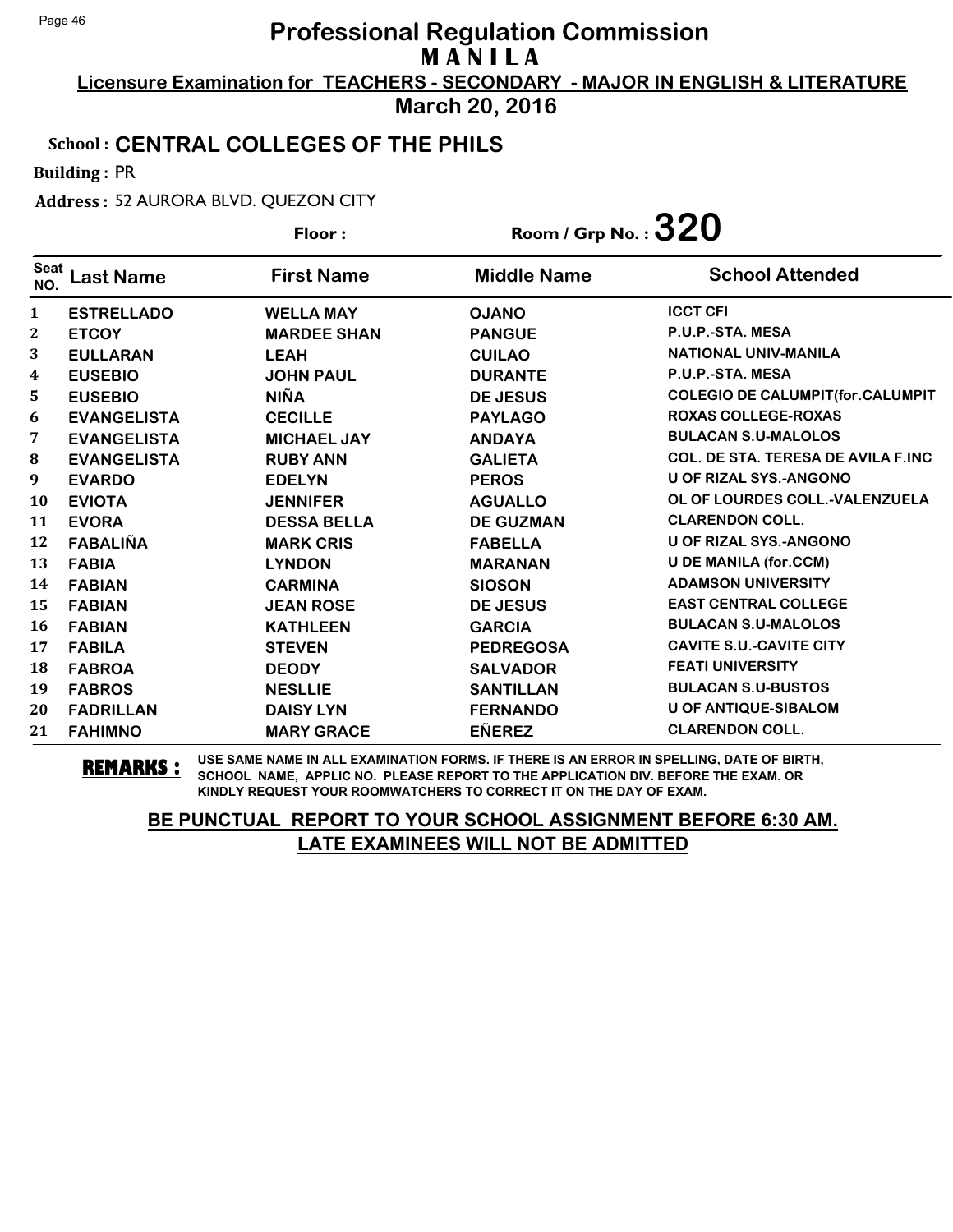**Licensure Examination for TEACHERS - SECONDARY - MAJOR IN ENGLISH & LITERATURE March 20, 2016**

#### School : **CENTRAL COLLEGES OF THE PHILS**

Building : GV

Address : 52 AURORA BLVD. QUEZON CITY

|                    |                    | Floor:               |                     | Room / Grp No.: $GV$ 11                 |
|--------------------|--------------------|----------------------|---------------------|-----------------------------------------|
| <b>Seat</b><br>NO. | <b>Last Name</b>   | <b>First Name</b>    | <b>Middle Name</b>  | <b>School Attended</b>                  |
| 1                  | <b>FAJARDO</b>     | <b>JOANE</b>         | <b>CAÑETAN</b>      | N.E.U.S.T-CABANATUAN CITY               |
| $\mathbf{2}$       | <b>FAJARDO</b>     | <b>MARISSA</b>       | <b>TEMPORADA</b>    | <b>STO.ROSARIO S.PALAY CO</b>           |
| 3                  | <b>FAJARDO</b>     | <b>ROME JAKE</b>     | <b>LUZANO</b>       | <b>SOMASCAN FATHERS SEM.</b>            |
| 4                  | <b>FAJARDO</b>     | <b>SYLVIA</b>        | <b>DEMONTEVERDE</b> | <b>BICOL UNIV.-GUBAT</b>                |
| 5                  | <b>FAJILAGUTAN</b> | <b>KIMBERLY</b>      | <b>ESCALONA</b>     | <b>JOHN PAUL COLL.</b>                  |
| 6                  | <b>FAJILAGUTAN</b> | <b>VIRGINIA</b>      | <b>BALAGOT</b>      | <b>ICCT CFI</b>                         |
| 7                  | <b>FAJILAN</b>     | <b>JIL JORGE</b>     | <b>FAMADULAN</b>    | <b>ROMBLON STATE UNIV.-(FOR ROMBLON</b> |
| 8                  | <b>FALLA</b>       | <b>ANGEL FAITH</b>   | <b>TAWAGUIN</b>     | <b>MINSCAT-VICTORIA</b>                 |
| 9                  | <b>FALLURIN</b>    | <b>CHARMIE</b>       | <b>FABIALA</b>      | ROMBLON STATE UNIV.(FOR ROMBLON         |
| 10                 | <b>FAROLE</b>      | <b>BRANDO</b>        | <b>TURNOS</b>       | <b>MATER DEI COLL.-SILAY</b>            |
| 11                 | <b>FAVILA</b>      | <b>MELISSA</b>       | <b>BALANLAYOS</b>   | <b>RIZAL TECH UNIV</b>                  |
| 12                 | <b>FELICIANO</b>   | <b>AIZA</b>          | <b>DEL ROSARIO</b>  | <b>BULACAN S.U-MALOLOS</b>              |
| 13                 | <b>FELICIANO</b>   | <b>JOANNE ROANNE</b> | <b>DE CASTRO</b>    | <b>SYSTEMS P.C.F.-ANGELES CITY</b>      |
| 14                 | <b>FELICIANO</b>   | <b>REINA MARIE</b>   | <b>ALMUETE</b>      | <b>LA VERDAD CHRISTIAN</b>              |
| 15                 | <b>FELIX</b>       | <b>CHERRIE LYN</b>   | <b>DELA CRUZ</b>    | <b>ST.MARY'S COLL.-MEYCAUAYAN</b>       |
| 16                 | <b>FENOL</b>       | <b>EVA</b>           | <b>GONZAGA</b>      | <b>BATANGAS S.U.-ARASOF-NASUGBU</b>     |
| 17                 | <b>FERMA</b>       | <b>YOLANDA</b>       | <b>MOJICA</b>       | <b>CITY COLL OF TAGAYTAY</b>            |
| 18                 | <b>FERNANDEZ</b>   | <b>APRIL MAY</b>     | <b>AREVALO</b>      | IMMA CONCEP.COLL.-CALOOCAN              |
| 19                 | <b>FERNANDEZ</b>   | <b>RIENALYN</b>      | <b>GO</b>           | P.L. PASAY                              |
| 20                 | <b>FERNANDEZ</b>   | <b>TERESA MIE</b>    | <b>DE JESUS</b>     | <b>LA CONSOLACION UNIVERSITY</b>        |
| 21                 | <b>FERNANDEZ</b>   | <b>WELLA</b>         | <b>ALERIA</b>       | <b>MARIKINA POLYTECHNIC</b>             |

**REMARKS :** USE SAME NAME IN ALL EXAMINATION FORMS. IF THERE IS AN ERROR IN SPELLING, DATE OF BIRTH, SCHOOL NAME, APPLIC NO. PLEASE REPORT TO THE APPLICATION DIV. BEFORE THE EXAM. OR KINDLY REQUEST YOUR ROOMWATCHERS TO CORRECT IT ON THE DAY OF EXAM.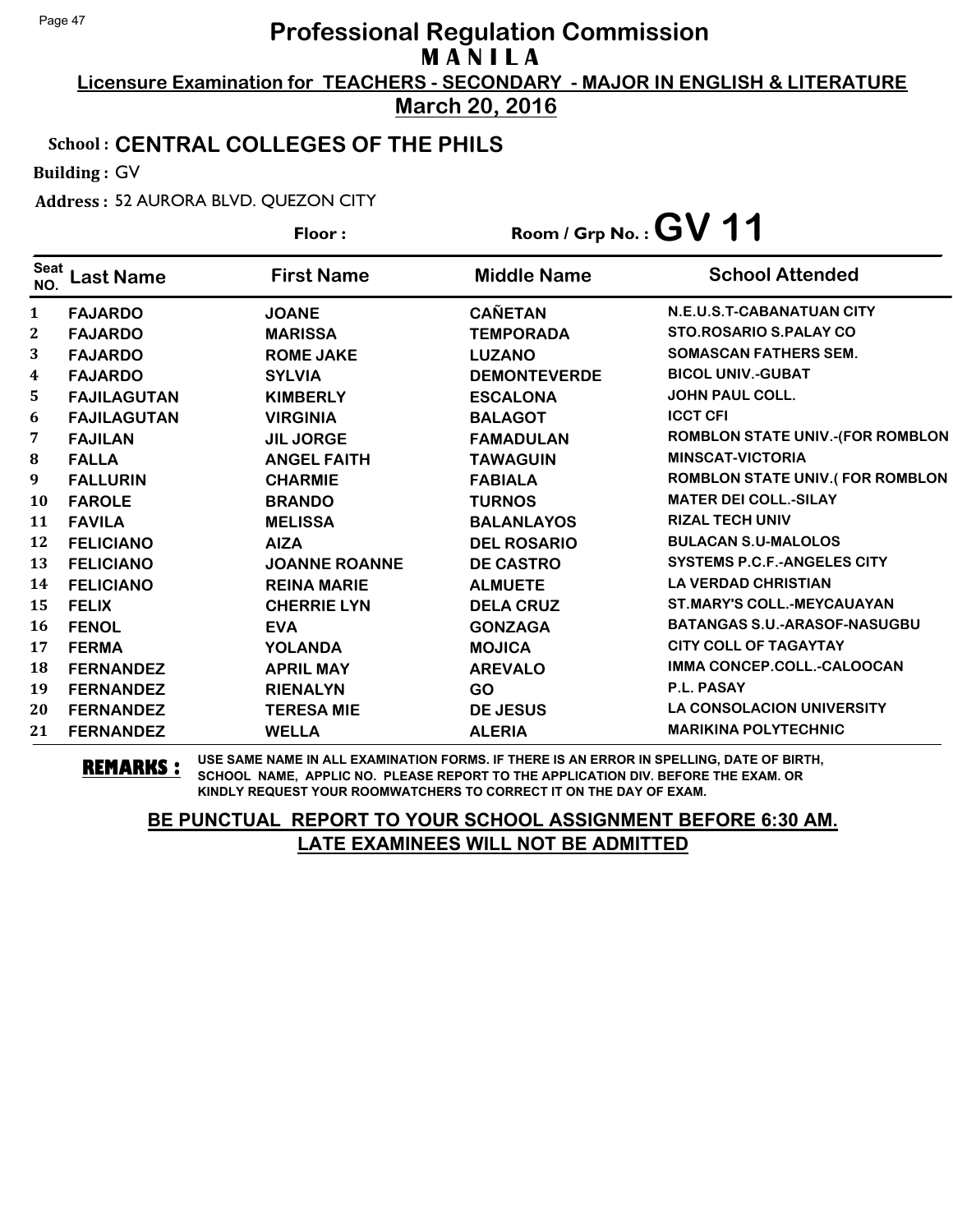**Licensure Examination for TEACHERS - SECONDARY - MAJOR IN ENGLISH & LITERATURE March 20, 2016**

#### School : **CENTRAL COLLEGES OF THE PHILS**

Building : GV

Address : 52 AURORA BLVD. QUEZON CITY

|                    |                  | Floor:                 |                    | Room / Grp No.: $GV$ 14                |
|--------------------|------------------|------------------------|--------------------|----------------------------------------|
| <b>Seat</b><br>NO. | <b>Last Name</b> | <b>First Name</b>      | <b>Middle Name</b> | <b>School Attended</b>                 |
| 1                  | <b>FERNANDO</b>  | <b>GLORIA</b>          | <b>DELA CRUZ</b>   | <b>ADAMSON UNIVERSITY</b>              |
| 2                  | <b>FERRER</b>    | <b>HANNAH ERICKA</b>   | <b>ROSAS</b>       | <b>CITY COLL OF TAGAYTAY</b>           |
| 3                  | <b>FERRER</b>    | <b>MARENIO</b>         | <b>ODIAMAN</b>     | OL OF LOURDES T.C.                     |
| 4                  | <b>FERRERA</b>   | <b>MYLENE</b>          | <b>MABUNGA</b>     | <b>ROMBLON STATE UNIV.(FOR ROMBLON</b> |
| 5                  | <b>FIGURASIN</b> | <b>MARLA MECHAILA</b>  | <b>ADIOVA</b>      | P.U.P.-STA, MESA                       |
| 6                  | <b>FLORENDO</b>  | <b>JENNYFER</b>        | <b>GARCIA</b>      | P.U.P.-CAVITE                          |
| 7                  | <b>FLORES</b>    | <b>ALMA</b>            | <b>HAPIN</b>       | <b>ST.CLARE COLL.-CALOOCAN</b>         |
| ${\bf 8}$          | <b>FLORES</b>    | <b>ALYSSA ISABELLE</b> | <b>SARNO</b>       | <b>P.U.P - SAN JUAN CAMPUS</b>         |
| 9                  | <b>FLORES</b>    | <b>CHRIS</b>           | <b>SANTOS</b>      | <b>ICCT CFI</b>                        |
| 10                 | <b>FLORES</b>    | <b>EDRIZA</b>          | <b>TOMBOC</b>      | P.U.P.-CAVITE                          |
| 11                 | <b>FLORES</b>    | <b>ESTELA MARIE</b>    | <b>BELLO</b>       | D.E.B.E.S.M.A.C.                       |
| 12                 | <b>FLORES</b>    | <b>JOANA ROSE</b>      | <b>MAGLALANG</b>   | <b>BULACAN S.U-MALOLOS</b>             |
| 13                 | <b>FLORES</b>    | <b>JUDITH</b>          | <b>BAGALAWIS</b>   | <b>DON HONORIO VENTURA TECH. S.U.</b>  |
| 14                 | <b>FLORES</b>    | <b>KATHERINE</b>       | <b>DEL MUNDO</b>   | M.Q. ALARILLA P.C.                     |
| 15                 | <b>FLORES</b>    | <b>MARICEL</b>         | <b>PAGUIA</b>      | P.U.P.-STA MARIA, BULACAN              |
| 16                 | <b>FLORES</b>    | <b>MARYJEL</b>         | <b>MANLULU</b>     | NO.QUEZON COOP.COLL.INC                |
| 17                 | <b>FLORES</b>    | <b>MERICK ANN ROSE</b> | <b>MALBATAAN</b>   | P.U.P.-CAVITE                          |
| 18                 | <b>FLORES</b>    | <b>MISAEL MARK</b>     | <b>FAMERONAG</b>   | <b>ROMBLON STATE UNIV.(FOR ROMBLON</b> |
| 19                 | <b>FLORES</b>    | <b>RUENA</b>           | <b>SAMORTIN</b>    | <b>CAGAYAN STATE UNIV.-GONZAGA</b>     |
| 20                 | <b>FLORO</b>     | <b>DARWIN</b>          | <b>CERENO</b>      | <b>ADAMSON UNIVERSITY</b>              |
| 21                 | <b>FORTALIZA</b> | <b>RONALD</b>          | <b>QUITA</b>       | P.U.P.-STA. MESA                       |

**REMARKS :** USE SAME NAME IN ALL EXAMINATION FORMS. IF THERE IS AN ERROR IN SPELLING, DATE OF BIRTH, SCHOOL NAME, APPLIC NO. PLEASE REPORT TO THE APPLICATION DIV. BEFORE THE EXAM. OR KINDLY REQUEST YOUR ROOMWATCHERS TO CORRECT IT ON THE DAY OF EXAM.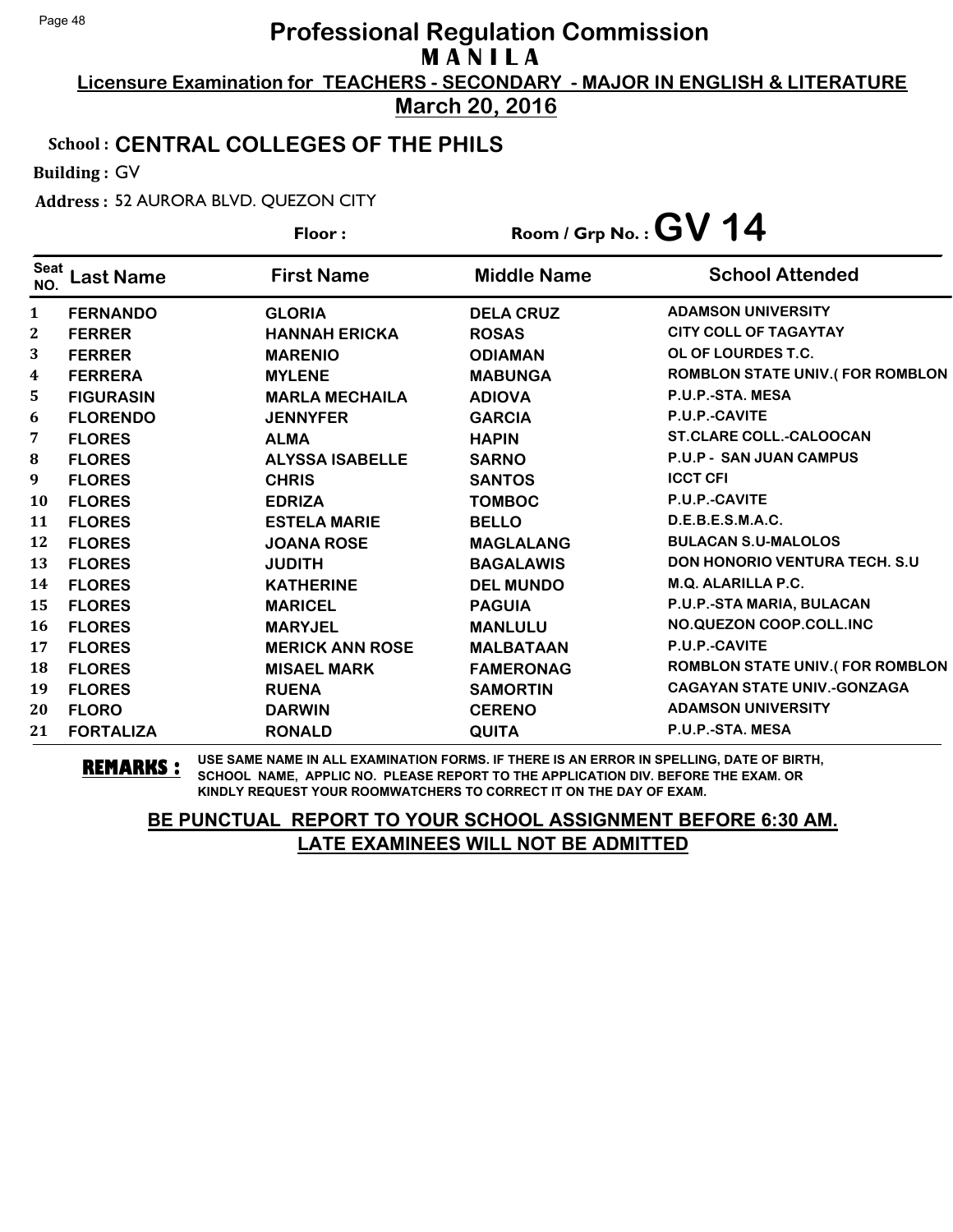**Licensure Examination for TEACHERS - SECONDARY - MAJOR IN ENGLISH & LITERATURE March 20, 2016**

#### School : **CENTRAL COLLEGES OF THE PHILS**

Building : GV

Address : 52 AURORA BLVD. QUEZON CITY

|                    |                   | Floor:                 |                    | Room / Grp No.: $GV$ 15                |
|--------------------|-------------------|------------------------|--------------------|----------------------------------------|
| <b>Seat</b><br>NO. | <b>Last Name</b>  | <b>First Name</b>      | <b>Middle Name</b> | <b>School Attended</b>                 |
| $\mathbf{1}$       | <b>FOYO</b>       | <b>JOAN</b>            | <b>DALISAY</b>     | <b>ROMBLON STATE UNIV.(FOR ROMBLON</b> |
| 2                  | <b>FRADEJAS</b>   | <b>FRENCH RAINIER</b>  | <b>FALLA</b>       | <b>INNOVATIVE C.S.T</b>                |
| 3                  | <b>FRANCISCO</b>  | <b>AALIYA MARIE</b>    | <b>MANIQUIZ</b>    | <b>BULACAN S.U-BUSTOS</b>              |
| 4                  | <b>FRANCISCO</b>  | <b>CHARMAINE</b>       | <b>MARTIN</b>      | <b>TOMAS CLAUDIO MEM.</b>              |
| 5                  | <b>FRANCISCO</b>  | <b>GIAN CARLA</b>      | <b>SERNAT</b>      | <b>CAVITE WEST POINT COLL</b>          |
| 6                  | <b>FRANCISCO</b>  | <b>HARLENE</b>         | <b>CRUZ</b>        | <b>TOMAS CLAUDIO MEM.</b>              |
| 7                  | <b>FRANCISCO</b>  | <b>JONNA</b>           | <b>CANAWAY</b>     | SAN MATEO MUNICIPAL COLL(FOR           |
| ${\bf 8}$          | <b>FRANCISCO</b>  | <b>KATE MARGARETTE</b> | <b>BOLAÑOS</b>     | P.U.P.-STA MARIA, BULACAN              |
| 9                  | <b>FRANCISCO</b>  | <b>QUINCY</b>          | <b>DANAO</b>       | <b>GORDON COLL.</b>                    |
| 10                 | <b>FRANCISCO</b>  | <b>RISALY</b>          |                    | <b>TAGUIG CITY UNIV</b>                |
| 11                 | <b>FRANCISCO</b>  | <b>TIMOTHY JUSTIN</b>  | <b>GARCIA</b>      | <b>P.L. VALENZUELA</b>                 |
| 12                 | <b>FRANCO</b>     | <b>KATRINA</b>         | <b>ALMACIN</b>     | <b>ST.MATTHEW COLL.</b>                |
| 13                 | <b>FRANDO</b>     | <b>ANABEL</b>          | <b>BIRON</b>       | <b>SAN JOSE COMM. COLL.-MALILIPOT</b>  |
| 14                 | <b>FRIAS</b>      | <b>KC JOY</b>          | <b>BRAVO</b>       | <b>U OF RIZAL SYS.-RODRIGUEZ</b>       |
| 15                 | <b>FRIAS</b>      | <b>MARINA</b>          | <b>VILLACROSIS</b> | NAT.COLL.SCI & TECH-DASMARINAS         |
| 16                 | <b>FRIVALDO</b>   | <b>JOCELYN</b>         | <b>TAMBOONG</b>    | R. G. DE CASTRO COL.                   |
| 17                 | <b>FRONDA</b>     | <b>CHARIE GRACE</b>    | <b>MORENO</b>      | LYCEUM OF ALABANG (for. NCST)          |
| 18                 | <b>FRONDARINA</b> | <b>RONALYN</b>         | <b>DELA CRUZ</b>   | <b>BULACAN S.U-BUSTOS</b>              |
| 19                 | <b>FUCANAN</b>    | <b>JUDITH</b>          | <b>TARLE</b>       | <b>LAGUNA STATE POLYTECHNIC</b>        |
| 20                 | <b>FUELLAS</b>    | <b>JERIC</b>           | <b>SALIMPADE</b>   | <b>UNIV.OF MAKATI</b>                  |
| 21                 | <b>FUENTES</b>    | <b>APRIL JOY</b>       | <b>INDONILA</b>    | <b>ROMBLON COLL.</b>                   |

**REMARKS :** USE SAME NAME IN ALL EXAMINATION FORMS. IF THERE IS AN ERROR IN SPELLING, DATE OF BIRTH, SCHOOL NAME, APPLIC NO. PLEASE REPORT TO THE APPLICATION DIV. BEFORE THE EXAM. OR KINDLY REQUEST YOUR ROOMWATCHERS TO CORRECT IT ON THE DAY OF EXAM.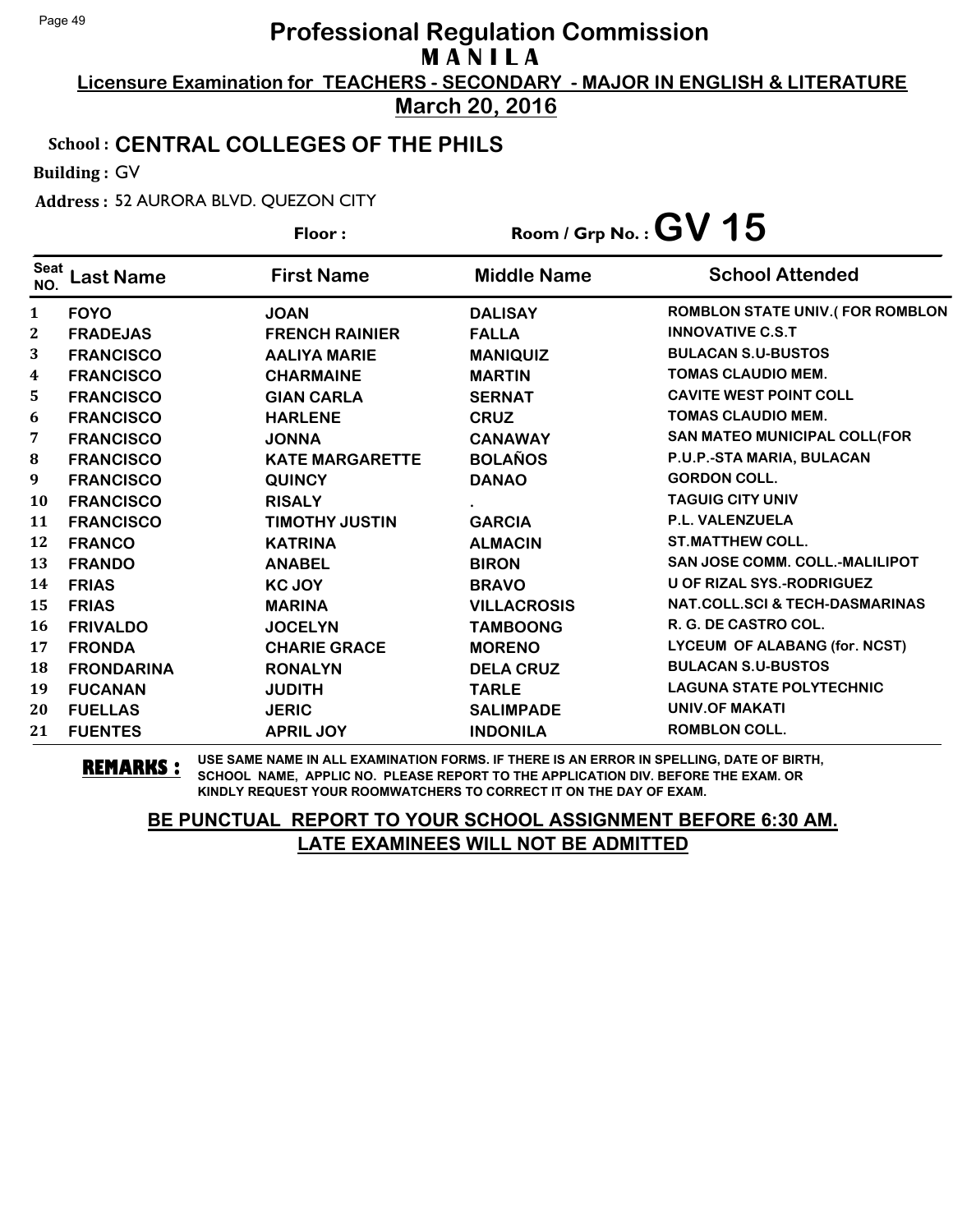**Licensure Examination for TEACHERS - SECONDARY - MAJOR IN ENGLISH & LITERATURE March 20, 2016**

#### School : **CENTRAL COLLEGES OF THE PHILS**

Building : GV

Address : 52 AURORA BLVD. QUEZON CITY

|                    |                  | Floor:                    | Room / Grp No.: $GV$ 16 |                                        |
|--------------------|------------------|---------------------------|-------------------------|----------------------------------------|
| <b>Seat</b><br>NO. | <b>Last Name</b> | <b>First Name</b>         | <b>Middle Name</b>      | <b>School Attended</b>                 |
| 1                  | <b>FUENTES</b>   | <b>MARILOU</b>            | <b>TENAZAS</b>          | <b>NORTHWESTERN VISAYAN</b>            |
| 2                  | <b>FUENTES</b>   | <b>MYRA KRISTINE JANE</b> | <b>MADRA</b>            | <b>JOHN PAUL COLL.</b>                 |
| 3                  | <b>FUERTES</b>   | <b>JOHN KELLY</b>         | <b>SONER</b>            | <b>LAGUNA STATE POLYTECHNIC</b>        |
| 4                  | <b>FULGENCIO</b> | <b>BABY DHENICA</b>       | <b>DEL ROSARIO</b>      | <b>BULACAN S.U-BUSTOS</b>              |
| 5                  | <b>FURING</b>    | <b>DONNA</b>              | <b>BREZUELA</b>         | <b>VERITAS COLL.-IROSIN</b>            |
| 6                  | <b>GABASAN</b>   | <b>ALMA</b>               | <b>HIDA</b>             | <b>J.H.CERILLES S.C.-MATI</b>          |
| 7                  | <b>GABAT</b>     | <b>CORAZON</b>            | <b>GUZMAN</b>           | <b>COL DE DAGUPAN(for.COMPUTRONIX)</b> |
| ${\bf 8}$          | <b>GABIETA</b>   | <b>GRACELY</b>            | <b>GALAN</b>            | <b>LIMAY POLYTECH.COLL.</b>            |
| 9                  | <b>GABRIEL</b>   | <b>DESIREE JANE</b>       | <b>ARADA</b>            | <b>ICCT CFI</b>                        |
| 10                 | <b>GABRIEL</b>   | <b>GABRIELLIE MARI</b>    | <b>MENDOZA</b>          | C. C. P.                               |
| 11                 | <b>GABRIEL</b>   | <b>JOAN</b>               | <b>DIEGO</b>            | <b>HOLY CROSS-PAMPANGA</b>             |
| 12                 | <b>GABRIEL</b>   | <b>NICOLE ANNE</b>        | <b>APLAON</b>           | <b>BULACAN S.U-MALOLOS</b>             |
| 13                 | <b>GABRINAO</b>  | <b>MARY GRACE</b>         | <b>ALCODIA</b>          | <b>MARIKINA POLYTECHNIC</b>            |
| 14                 | <b>GACA</b>      | <b>REA MARIE</b>          | <b>RAMOS</b>            | P.U.P - BANSUD, ORIENTAL MINDORO       |
| 15                 | <b>GACIAS</b>    | <b>ANNE</b>               | <b>GALOS</b>            | P.U.P.-CAVITE                          |
| 16                 | <b>GACIAS</b>    | <b>RANIL</b>              | <b>GOCALIN</b>          | OL OF LOURDES T.C.                     |
| 17                 | <b>GADATEO</b>   | <b>CHARMIE ROSE</b>       | <b>ZAMORA</b>           | U OF RIZAL SYS.-ANTIPOLO               |
| 18                 | <b>GADDI</b>     | <b>KAYE</b>               | <b>ABELLA</b>           | <b>BULACAN S.U-MALOLOS</b>             |
| 19                 | <b>GADONG</b>    | <b>REYNALYN</b>           | <b>DARATO</b>           | <b>MARIKINA POLYTECHNIC</b>            |
| 20                 | <b>GAGAP</b>     | <b>WHAY</b>               | <b>MARGARITO</b>        | <b>FEU-MANILA</b>                      |
| 21                 | <b>GAGTAN</b>    | <b>KENNETH JOSEPH</b>     | <b>MAGPARANGALAN</b>    | <b>DIVINE WORD-SAN JOSE</b>            |

**REMARKS :** USE SAME NAME IN ALL EXAMINATION FORMS. IF THERE IS AN ERROR IN SPELLING, DATE OF BIRTH, SCHOOL NAME, APPLIC NO. PLEASE REPORT TO THE APPLICATION DIV. BEFORE THE EXAM. OR KINDLY REQUEST YOUR ROOMWATCHERS TO CORRECT IT ON THE DAY OF EXAM.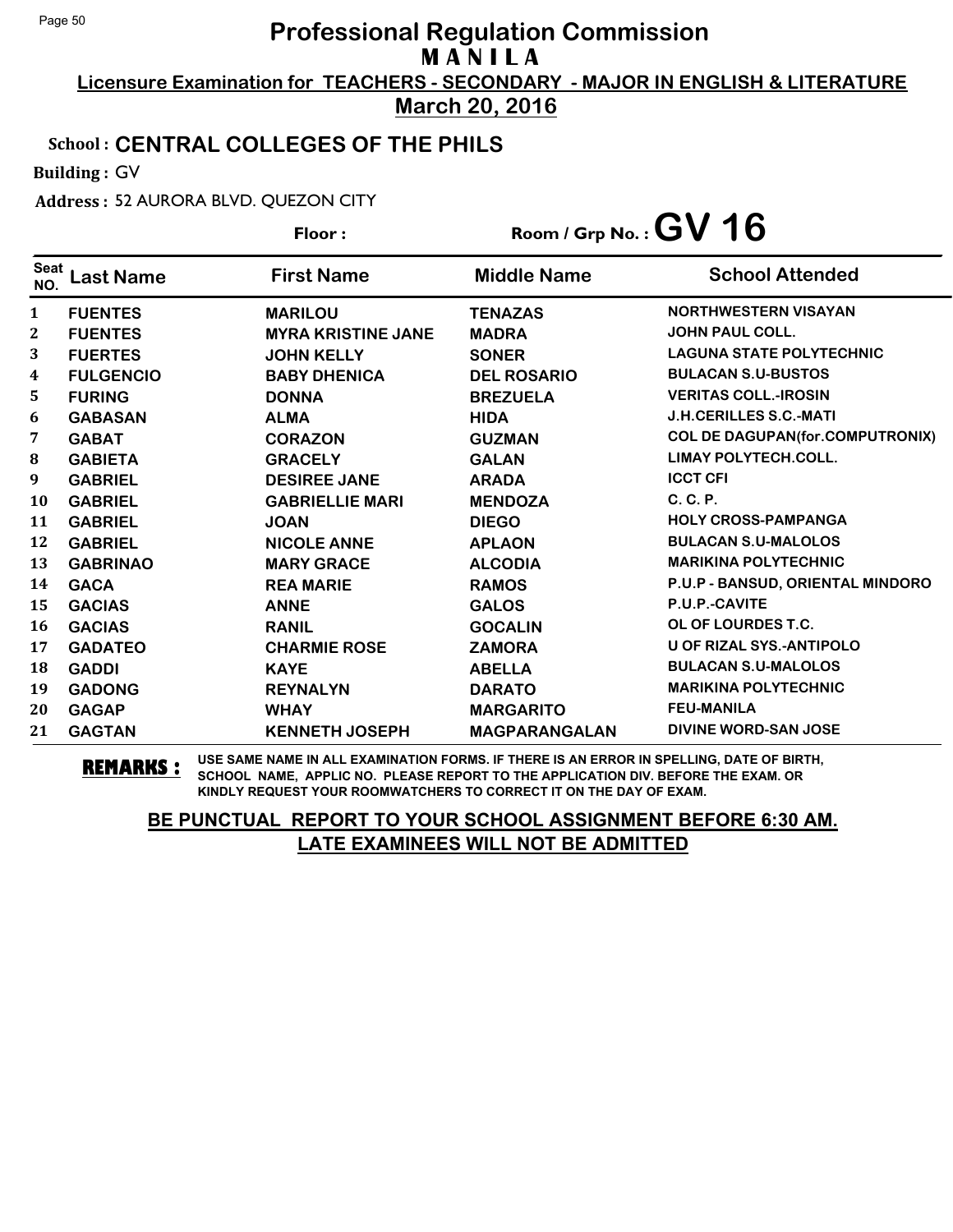**Licensure Examination for TEACHERS - SECONDARY - MAJOR IN ENGLISH & LITERATURE March 20, 2016**

## School : **ST JOSEPH'S COLLEGE**

Building : ABEN

Address : 295 E RODRIGUEZ AVE., QUEZON CITY

|                    |                  | Floor:                     | Room / Grp No. : $102$ |                                        |
|--------------------|------------------|----------------------------|------------------------|----------------------------------------|
| <b>Seat</b><br>NO. | <b>Last Name</b> | <b>First Name</b>          | <b>Middle Name</b>     | <b>School Attended</b>                 |
| $\mathbf{1}$       | <b>GAID</b>      | <b>CHARIS SHIMOJI ANNE</b> | <b>WAGA</b>            | <b>MARY THE QUEEN C.S.T.-QC</b>        |
| $\mathbf{2}$       | <b>GAID</b>      | <b>RAQUEL</b>              | <b>ASINO</b>           | <b>UNIV.OF MAKATI</b>                  |
| 3                  | <b>GALANG</b>    | <b>DANICA ROSE</b>         | <b>BIENES</b>          | P.U.P.-STA MARIA, BULACAN              |
| 4                  | <b>GALANG</b>    | <b>JULIE ANN</b>           | <b>GUARDIANO</b>       | N.E.U.S.T-SAN ISIDRO                   |
| 5                  | <b>GALAPON</b>   | <b>SHIRLEY</b>             | <b>GARMA</b>           | <b>ARELLANO UNIV-MANILA</b>            |
| 6                  | <b>GALARA</b>    | <b>SHYREL</b>              | <b>MARTIZANO</b>       | <b>JOHN PAUL COLL.</b>                 |
| 7                  | <b>GALARIO</b>   | <b>RHEY ANN CAMILLE</b>    | <b>ZAFRA</b>           | P.U.P.-STA. MESA                       |
| 8                  | <b>GALICHA</b>   | <b>MARIO</b>               | <b>GANGGA</b>          | JOHN PAUL COLL.                        |
| 9                  | <b>GALICIA</b>   | <b>JENINE VIKTORIA</b>     | <b>BARON</b>           | <b>MABALACAT COLL.</b>                 |
| <b>10</b>          | <b>GALICIA</b>   | <b>RICHELLE</b>            | <b>MAGAY</b>           | P.S. COL OF AERO-PASAY                 |
| 11                 | <b>GALIGA</b>    | <b>RUZEL</b>               | <b>FAMORCAN</b>        | <b>ROMBLON STATE UNIV.(FOR ROMBLON</b> |
| 12                 | <b>GALINDO</b>   | <b>DIVINA GRACE</b>        | <b>LARIBA</b>          | SURIGAO S.C.T.                         |
| 13                 | <b>GALLEON</b>   | <b>RACHELLE</b>            | <b>DE LA CRUZ</b>      | <b>HOLY ROSARY COLL FDT</b>            |
| 14                 | <b>GALMAN</b>    | <b>AIRALYN</b>             | <b>ORQUITA</b>         | <b>BULACAN S.U-MALOLOS</b>             |
| 15                 | <b>GALORPORT</b> | <b>RICHARD</b>             | <b>BAYBAY</b>          | <b>CITY COLL OF TAGAYTAY</b>           |
| 16                 | <b>GALOSO</b>    | <b>AIREENE</b>             | <b>MAGSINO</b>         | <b>CITY COLL OF TAGAYTAY</b>           |
| 17                 | <b>GALSIM</b>    | <b>RAYN-CKEE</b>           | <b>SISON</b>           | PANGASINAN S.U.-BAYAMBANG              |
| 18                 | <b>GALUT</b>     | <b>REYLENE</b>             |                        | N.E.U.S.T-SAN ISIDRO                   |
| 19                 | <b>GALVAN</b>    | <b>QUEENIE</b>             | <b>GACER</b>           | <b>ICCT CFI</b>                        |
| 20                 | <b>GALVE</b>     | <b>MARLU</b>               | <b>LUBGUBAN</b>        | PHIL.CAMBRIDGE SCH L.A.S.B.T           |
| 21                 | <b>GALVEZ</b>    | <b>GENNEL</b>              | <b>ARDIDON</b>         | <b>TAGUIG CITY UNIV</b>                |
| 22                 | <b>GALVEZ</b>    | <b>JOY</b>                 | <b>MAESTRE</b>         | UNIVERSITY OF CALOOCAN CITY(for. CC    |

**REMARKS :** USE SAME NAME IN ALL EXAMINATION FORMS. IF THERE IS AN ERROR IN SPELLING, DATE OF BIRTH, SCHOOL NAME, APPLIC NO. PLEASE REPORT TO THE APPLICATION DIV. BEFORE THE EXAM. OR KINDLY REQUEST YOUR ROOMWATCHERS TO CORRECT IT ON THE DAY OF EXAM.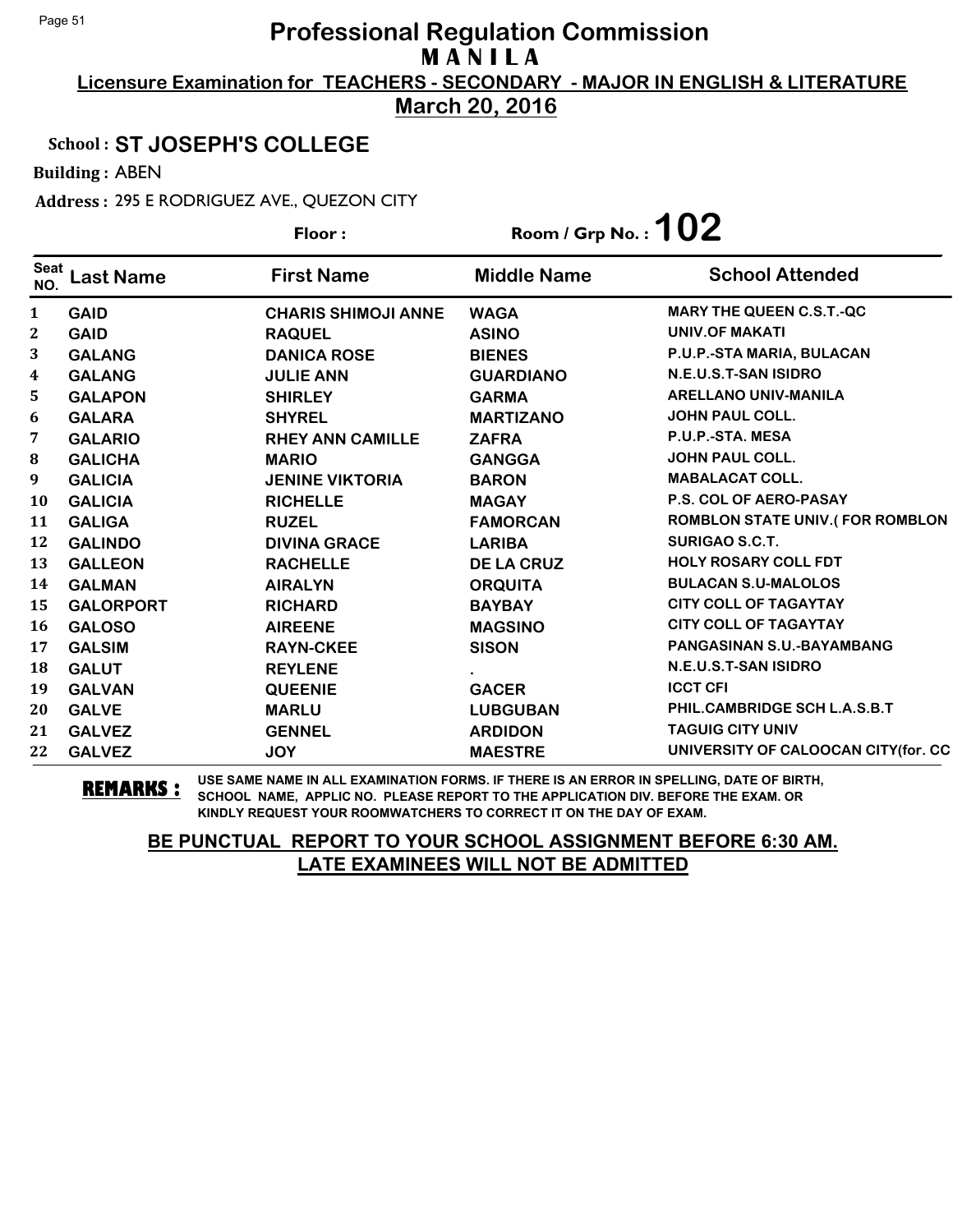**Licensure Examination for TEACHERS - SECONDARY - MAJOR IN ENGLISH & LITERATURE March 20, 2016**

## School : **ST JOSEPH'S COLLEGE**

Building : ABEN

Address : 295 E RODRIGUEZ AVE., QUEZON CITY

|                    |                     | Floor:                | Room / Grp No. : $103$ |                                      |
|--------------------|---------------------|-----------------------|------------------------|--------------------------------------|
| <b>Seat</b><br>NO. | <b>Last Name</b>    | <b>First Name</b>     | <b>Middle Name</b>     | <b>School Attended</b>               |
| $\mathbf{1}$       | <b>GALVEZ</b>       | <b>MARY CHRISTINE</b> | <b>CARANAGAN</b>       | <b>MARIKINA POLYTECHNIC</b>          |
| $\boldsymbol{2}$   | <b>GALVEZ</b>       | <b>QUEEN PEARL</b>    | <b>DIOSO</b>           | <b>HOLY ROSARY COLL FDT</b>          |
| 3                  | <b>GAMAO</b>        | <b>CLARIZZE</b>       | <b>VICTORIA</b>        | <b>BULACAN S.U-MALOLOS</b>           |
| 4                  | <b>GAMBALAN</b>     | <b>JOSIE</b>          | <b>GANANCIAL</b>       | <b>GUIMARAS S.C.-JORDAN</b>          |
| 5                  | <b>GAMUEDA</b>      | <b>ROUDILYN</b>       | <b>UNTAY</b>           | PANGASINAN S.U.-LINGAYEN             |
| 6                  | <b>GAMUTAN</b>      | <b>ALEX</b>           | <b>GLOCENDA</b>        | <b>P.S. COL OF AERO-PASAY</b>        |
| 7                  | <b>GAN</b>          | <b>JENNIFER</b>       | <b>CARPIO</b>          | <b>EASTERN MINDORO COL.</b>          |
| 8                  | <b>GANADEN</b>      | <b>JAMIE LUZ</b>      | <b>ABELLERA</b>        | D.L.S.U.-MANILA                      |
| 9                  | <b>GAPULAO</b>      | <b>ANALYN</b>         | <b>PEREZ</b>           | <b>P.U.P.-SAN PEDRO</b>              |
| <b>10</b>          | <b>GARAY</b>        | <b>EDLYN</b>          | <b>DON DIEGO</b>       | <b>CAVITE WEST POINT COLL</b>        |
| 11                 | <b>GARCHITORENA</b> | <b>MARGINIEL</b>      | <b>DISCUTIDO</b>       | E. A. C.-DASMARIÑAS                  |
| 12                 | <b>GARCIA</b>       | <b>ADELMA</b>         | <b>BAUTISTA</b>        | <b>JOHN PAUL COLL.</b>               |
| 13                 | <b>GARCIA</b>       | <b>ANNA KARISSE</b>   | <b>TAPANG</b>          | <b>ADAMSON UNIVERSITY</b>            |
| 14                 | <b>GARCIA</b>       | <b>ANNA LOU</b>       | <b>MAGAT</b>           | <b>FEU-MANILA</b>                    |
| 15                 | <b>GARCIA</b>       | <b>ANNA RUBY</b>      | <b>ORDOÑA</b>          | <b>CAVITE STATE UNIVERSITY-IMUS</b>  |
| 16                 | <b>GARCIA</b>       | <b>CARLA</b>          | <b>SALADO</b>          | UNIDA CHRISTIAN COLL. (for. UNIDA E. |
| 17                 | <b>GARCIA</b>       | <b>CATHERINE</b>      | <b>GARDOSE</b>         | <b>GRANBY COLLEGE OF SCIENCE AND</b> |
| 18                 | <b>GARCIA</b>       | <b>CRISTINE</b>       | <b>TECSON</b>          | P.U.P.-STA. MESA                     |
| 19                 | <b>GARCIA</b>       | <b>DEWE ANN</b>       | <b>SAYCO</b>           | OL OF FATIMA-QC                      |
| 20                 | <b>GARCIA</b>       | <b>DIVINA GRACE</b>   | <b>DATILES</b>         | <b>U OF RIZAL SYS.-MORONG</b>        |
| 21                 | <b>GARCIA</b>       | <b>GEEZEL</b>         | <b>DE LUNA</b>         | MINSCAT-CALAPAN(for.PCC)             |
| 22                 | <b>GARCIA</b>       | <b>JASTINE GAYLE</b>  | <b>NIPIT</b>           | <b>TOMAS CLAUDIO MEM.</b>            |

**REMARKS :** USE SAME NAME IN ALL EXAMINATION FORMS. IF THERE IS AN ERROR IN SPELLING, DATE OF BIRTH, SCHOOL NAME, APPLIC NO. PLEASE REPORT TO THE APPLICATION DIV. BEFORE THE EXAM. OR KINDLY REQUEST YOUR ROOMWATCHERS TO CORRECT IT ON THE DAY OF EXAM.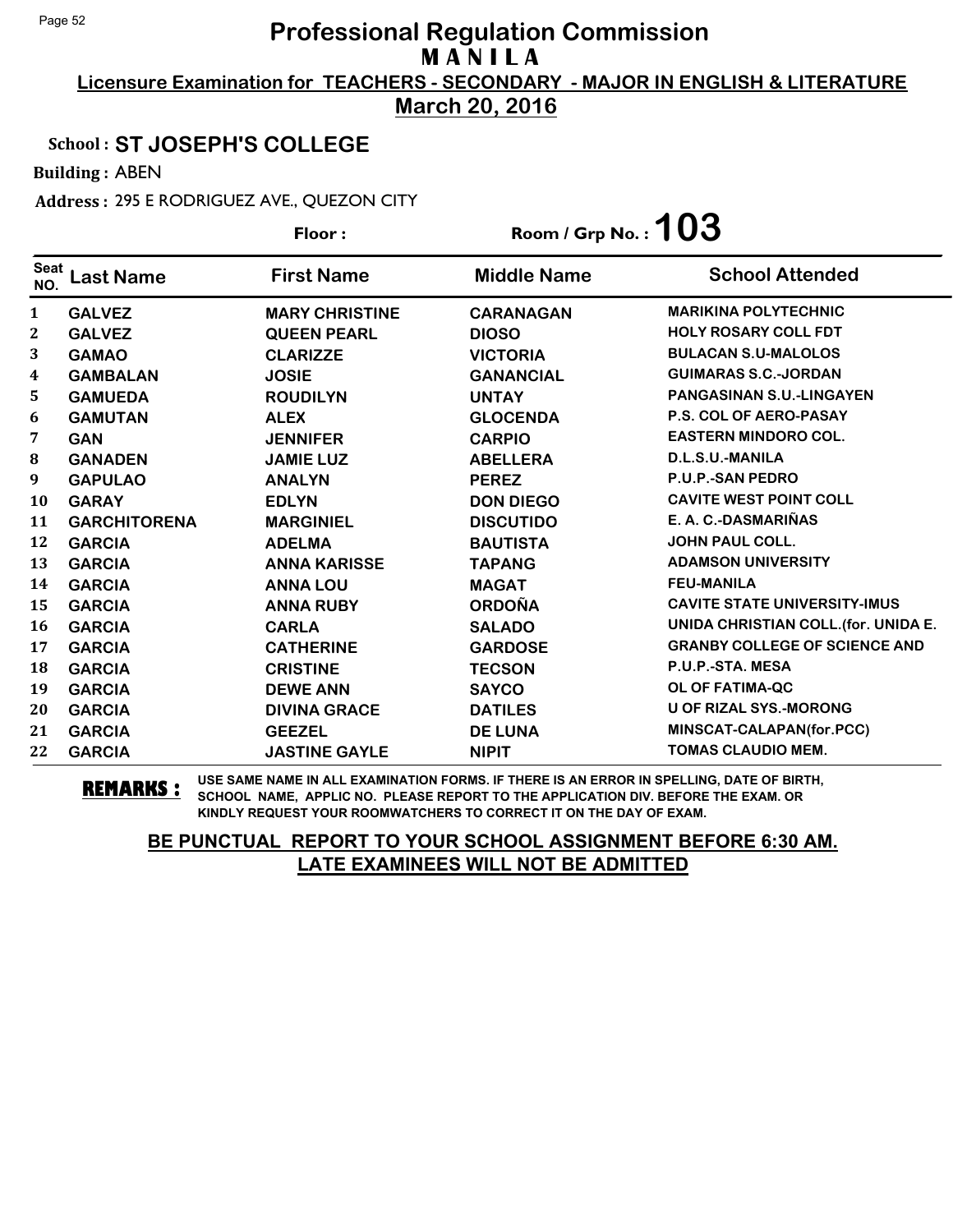**Licensure Examination for TEACHERS - SECONDARY - MAJOR IN ENGLISH & LITERATURE March 20, 2016**

### School : **ST JOSEPH'S COLLEGE**

Building : ABEN

Address : 295 E RODRIGUEZ AVE., QUEZON CITY

|                         |                  | Floor:               | Room / Grp No. : $104$ |                                           |
|-------------------------|------------------|----------------------|------------------------|-------------------------------------------|
| <b>Seat</b><br>NO.      | <b>Last Name</b> | <b>First Name</b>    | <b>Middle Name</b>     | <b>School Attended</b>                    |
| $\mathbf{1}$            | <b>GARCIA</b>    | <b>JOAN</b>          | <b>HICARTE</b>         | ST.JOSEPH'S COL-Q.C                       |
| 2                       | <b>GARCIA</b>    | <b>JOANA JEAN</b>    | <b>MOYA</b>            | <b>BULACAN S.U-MALOLOS</b>                |
| 3                       | <b>GARCIA</b>    | <b>JOHN TITUS</b>    | <b>DACANAY</b>         | <b>ICCT CFI</b>                           |
| $\overline{\mathbf{4}}$ | <b>GARCIA</b>    | <b>JOSHUA</b>        | <b>CANZANA</b>         | SUMULONG C.A.S.                           |
| 5                       | <b>GARCIA</b>    | <b>MARBEN JOSEPH</b> | <b>BACARRO</b>         | P.U.P.-STA. ROSA                          |
| 6                       | <b>GARCIA</b>    | <b>MARY ANNE</b>     | <b>CORMANES</b>        | <b>MEGABYTE COLL. OF SCI.&amp; TECH.</b>  |
| 7                       | <b>GARCIA</b>    | <b>MARY GRACE</b>    | <b>LLANITA</b>         | <b>CITY OF MALABON UNIV.</b>              |
| 8                       | <b>GARDON</b>    | <b>ARLYN</b>         | <b>BATIANCELA</b>      | <b>BULACAN S.U-MALOLOS</b>                |
| $\boldsymbol{9}$        | <b>GARLAN</b>    | <b>JAYSON</b>        | <b>PADERES</b>         | <b>SORSOGON SC-BULAN</b>                  |
| <b>10</b>               | <b>GASANG</b>    | <b>MAJECEL</b>       | <b>MINGO</b>           | <b>ROMBLON STATE UNIV.(FOR ROMBLON</b>    |
| 11                      | <b>GASIC</b>     | <b>ALBERT</b>        | <b>MISTIOLA</b>        | <b>MINSCAT-VICTORIA</b>                   |
| 12                      | <b>GATALLO</b>   | <b>PABLO</b>         | <b>BALADJAY</b>        | <b>COL. DE STA. TERESA DE AVILA F.INC</b> |
| 13                      | <b>GATUS</b>     | <b>EZRA MARIE</b>    | <b>PANGASINAN</b>      | <b>ST. PAUL UNIV.-MANILA</b>              |
| 14                      | <b>GAVAN</b>     | <b>SHIELA MARIE</b>  | <b>ELEDIA</b>          | <b>GUIMARAS S.C.-JORDAN</b>               |
| 15                      | <b>GAVIOLA</b>   | <b>ARMIDA</b>        | <b>VIZCAYNO</b>        | <b>DIVINE MERCY CFI</b>                   |
| 16                      | <b>GAYADANG</b>  | <b>VENUS</b>         | <b>MAGANSAY</b>        | <b>IFUGAO S.U.-LAGAWE</b>                 |
| 17                      | <b>GAYDA</b>     | <b>AILEEN MAY</b>    | <b>BARRAL</b>          | <b>NAVOTAS POLY, COLL.</b>                |
| 18                      | <b>GAYGON</b>    | <b>MARA JOYCE</b>    | <b>LOPEZ</b>           | <b>CAVITE STATE UNIVERSITY-IMUS</b>       |
| 19                      | <b>GAZZINGAN</b> | <b>JENNY</b>         | <b>GUMANGAN</b>        | P.N.U.-MANILA                             |
| 20                      | <b>GECOMO</b>    | <b>WENDY</b>         | <b>MARQUEZ</b>         | CITY OF MALABON UNIV.                     |
| 21                      | <b>GELIO</b>     | <b>ROSALIE</b>       | <b>MANOOS</b>          | <b>U OF RIZAL SYS.-MORONG</b>             |
| 22                      | <b>GELVEZ</b>    | <b>KIMBERLY ANN</b>  | <b>MENDOZA</b>         | <b>U.P.-LOS BAÑOS</b>                     |

**REMARKS :** USE SAME NAME IN ALL EXAMINATION FORMS. IF THERE IS AN ERROR IN SPELLING, DATE OF BIRTH, SCHOOL NAME, APPLIC NO. PLEASE REPORT TO THE APPLICATION DIV. BEFORE THE EXAM. OR KINDLY REQUEST YOUR ROOMWATCHERS TO CORRECT IT ON THE DAY OF EXAM.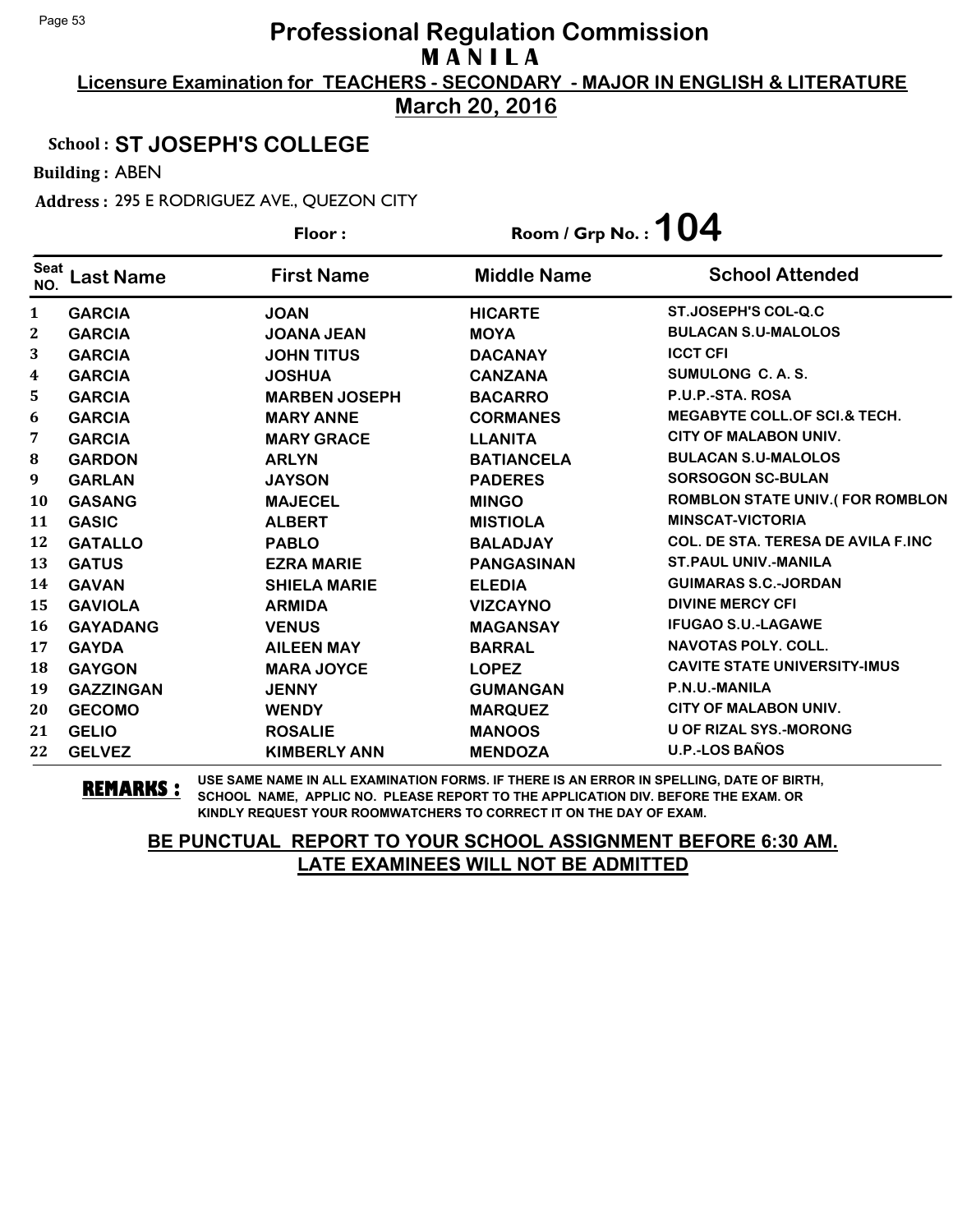**Licensure Examination for TEACHERS - SECONDARY - MAJOR IN ENGLISH & LITERATURE March 20, 2016**

#### School : **ST JOSEPH'S COLLEGE**

Building : ABEN

Address : 295 E RODRIGUEZ AVE., QUEZON CITY

|                    |                  | Floor:                   | Room / Grp No. : $105$ |                                           |
|--------------------|------------------|--------------------------|------------------------|-------------------------------------------|
| <b>Seat</b><br>NO. | Last Name        | <b>First Name</b>        | <b>Middle Name</b>     | <b>School Attended</b>                    |
| $\mathbf{1}$       | <b>GEMAL</b>     | <b>JULIE ANN</b>         | <b>SABELLA</b>         | ST.LOUIS ANNE COLL.OF SPL, INC            |
| 2                  | <b>GEMAO</b>     | <b>JONATHAN</b>          | <b>MONTON</b>          | <b>ARELLANO UNIV-PASAY</b>                |
| 3                  | <b>GEMENIANO</b> | <b>VIOLETA</b>           | <b>DE VERA</b>         | <b>PANGASINAN S.U.-LINGAYEN</b>           |
| 4                  | <b>GEMPES</b>    | <b>REGINE</b>            | <b>COLANGOY</b>        | <b>CLARENDON COLL.</b>                    |
| 5                  | <b>GENO CRUZ</b> | <b>JESSTINE</b>          | <b>CRUZ</b>            | <b>BULACAN S.U-BUSTOS</b>                 |
| 6                  | <b>GERONIMO</b>  | <b>ANN MARIE</b>         | <b>ARNEDO</b>          | <b>CAINTA CATHOLIC COLL.</b>              |
| 7                  | <b>GERONIMO</b>  | <b>LORELYN</b>           |                        | <b>INNOVATIVE C.S.T</b>                   |
| 8                  | <b>GEROY</b>     | <b>MERLINDA</b>          | <b>REBAY</b>           | N.C.B.A.-TAYTAY                           |
| 9                  | <b>GERPACIO</b>  | <b>REBECCA</b>           | <b>BARLAAN</b>         | <b>U OF RIZAL SYS.-TANAY</b>              |
| 10                 | <b>GIANGAN</b>   | <b>JAY</b>               | <b>QUIAMBAO</b>        | <b>BULACAN S.U-MALOLOS</b>                |
| 11                 | <b>GIBA</b>      | <b>MARJORIE</b>          | <b>MABALO</b>          | <b>J.RIZAL UNIV.</b>                      |
| 12                 | <b>GILHANG</b>   | <b>CHARINA</b>           | <b>QUINTOS</b>         | <b>NAVOTAS POLY, COLL.</b>                |
| 13                 | <b>GILHANG</b>   | <b>HECTOR</b>            | <b>MACABENTA</b>       | <b>ALL NATIONS COLL.</b>                  |
| 14                 | <b>GINDAP</b>    | <b>HONEY MAE</b>         | <b>ESPARAGOZA</b>      | <b>BULACAN S.U-MALOLOS</b>                |
| 15                 | <b>GINES</b>     | <b>EDCELYN CAMILLE</b>   | <b>TUMANDA</b>         | <b>COL. DE STA. TERESA DE AVILA F.INC</b> |
| 16                 | <b>GINETE</b>    | <b>CHRISTINE LAILANI</b> | <b>GEROLAO</b>         | <b>U.P.-DILIMAN</b>                       |
| 17                 | <b>GINGO</b>     | <b>CELMAR ROY</b>        | <b>LAQUINTA</b>        | <b>ICCT CFI</b>                           |
| 18                 | <b>GLEJARDO</b>  | <b>JOSEPHINE</b>         | <b>PABLO</b>           | <b>ALEJANDRO COLLEGE</b>                  |
| 19                 | <b>GLENDRO</b>   | <b>REYNALDO</b>          | <b>LACDAN</b>          | <b>NAVOTAS POLY, COLL.</b>                |
| 20                 | <b>GLORIOSO</b>  | <b>ANNA THERESA</b>      | <b>MARTINEZ</b>        | P.U.P.-CAVITE                             |
| 21                 | <b>GO</b>        | <b>DANICA PEARL</b>      | <b>MONDEJAR</b>        | <b>DON HONORIO VENTURA TECH. S.U</b>      |
| 22                 | <b>GOBRIS</b>    | <b>JOCELYN</b>           | <b>BEDALIS</b>         | <b>COLL. OF HOLY SPIRIT-MANILA</b>        |

**REMARKS :** USE SAME NAME IN ALL EXAMINATION FORMS. IF THERE IS AN ERROR IN SPELLING, DATE OF BIRTH, SCHOOL NAME, APPLIC NO. PLEASE REPORT TO THE APPLICATION DIV. BEFORE THE EXAM. OR KINDLY REQUEST YOUR ROOMWATCHERS TO CORRECT IT ON THE DAY OF EXAM.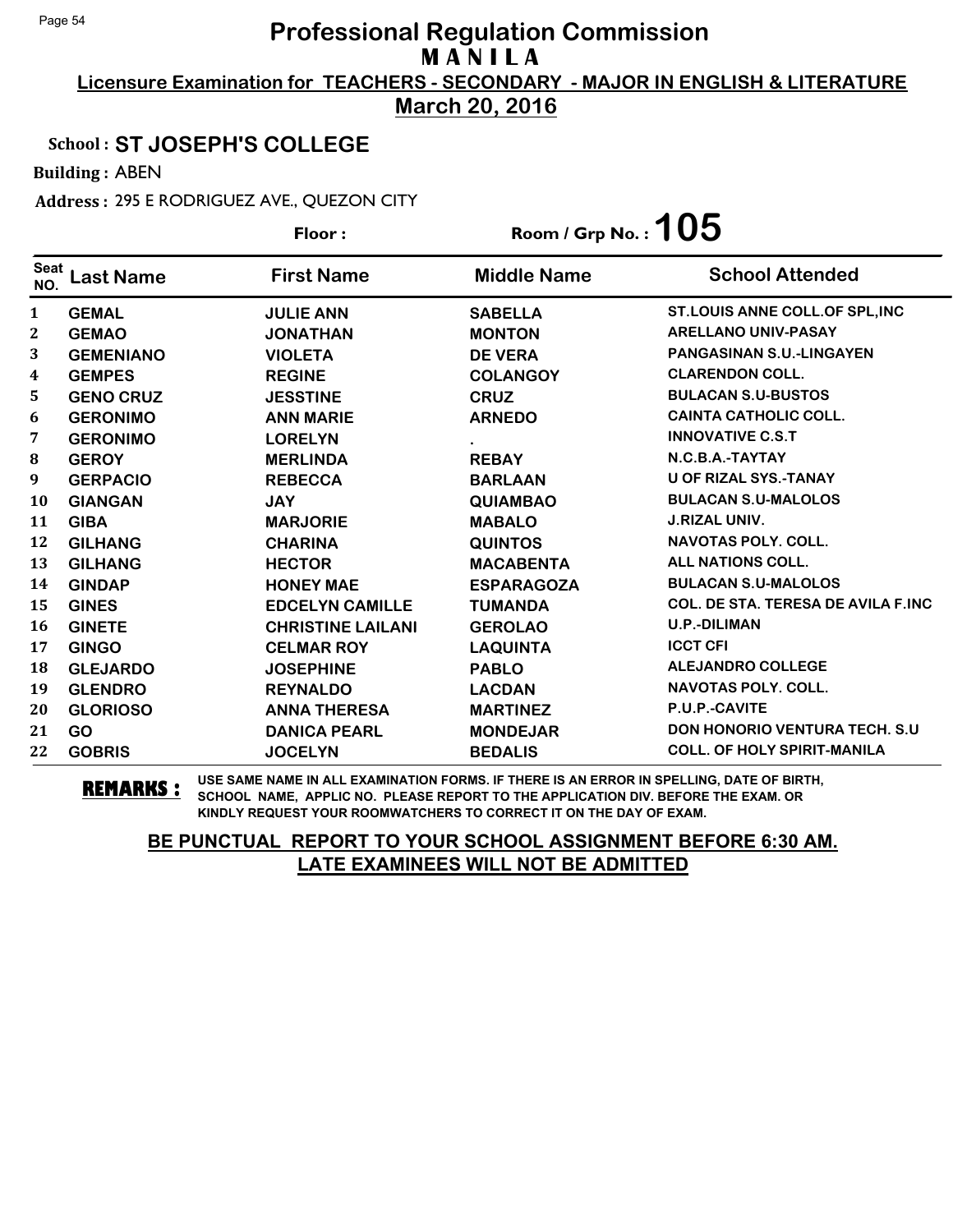**Licensure Examination for TEACHERS - SECONDARY - MAJOR IN ENGLISH & LITERATURE March 20, 2016**

### School : **ST JOSEPH'S COLLEGE**

Building : ABEN

Address : 295 E RODRIGUEZ AVE., QUEZON CITY

|                    |                  | Floor:                 | Room / Grp No. : $106$ |                                         |
|--------------------|------------------|------------------------|------------------------|-----------------------------------------|
| <b>Seat</b><br>NO. | <b>Last Name</b> | <b>First Name</b>      | <b>Middle Name</b>     | <b>School Attended</b>                  |
| $\mathbf{1}$       | <b>GOJOCRUZ</b>  | <b>CYNTHIA</b>         | <b>APEGO</b>           | <b>UNIV.OF BATANGAS</b>                 |
| 2                  | <b>GOMEZ</b>     | <b>AIZA</b>            | <b>MANLAPAS</b>        | <b>BULACAN S.U-MALOLOS</b>              |
| 3                  | <b>GOMEZ</b>     | <b>ELLA MARIE</b>      | <b>VILLANUEVA</b>      | <b>MABALACAT COLL.</b>                  |
| 4                  | <b>GOMEZ</b>     | <b>JACKIELYN</b>       | <b>TOLOSA</b>          | <b>SO.LUZON INST.-BULAN</b>             |
| 5                  | <b>GOMEZ</b>     | <b>RIZZA MICHELLE</b>  | <b>ANGELES</b>         | OL OF LOURDES COLL.-VALENZUELA          |
| 6                  | <b>GONO CRUZ</b> | <b>JOLINA GRACE</b>    | <b>HALILI</b>          | M.Q. ALARILLA P.C.                      |
| 7                  | <b>GONZAGA</b>   | <b>MARIA VICTORIA</b>  | <b>GOMEZ</b>           | <b>CAVITE WEST POINT COLL</b>           |
| 8                  | <b>GONZALES</b>  | <b>ANN JEANETTE</b>    | <b>GONZAGA</b>         | <b>CAVITE S.U.-INDANG</b>               |
| 9                  | <b>GONZALES</b>  | <b>DIANE</b>           | <b>BRIGINO</b>         | <b>BULACAN S.U-MALOLOS</b>              |
| <b>10</b>          | <b>GONZALES</b>  | <b>GLENDA</b>          | <b>MALLARI</b>         | <b>BULACAN S.U-BUSTOS</b>               |
| 11                 | <b>GONZALES</b>  | <b>JEMALYN</b>         | <b>RIVERA</b>          | <b>BALIWAG POLYTECHNIC</b>              |
| 12                 | <b>GONZALES</b>  | <b>JONATHAN</b>        | <b>CORTEZ</b>          | <b>ILOILO S.C.F.-DINGLE</b>             |
| 13                 | <b>GONZALES</b>  | <b>MARA</b>            | <b>ANTONIO</b>         | <b>CITY COLL OF TAGAYTAY</b>            |
| 14                 | <b>GONZALES</b>  | <b>MARICAR</b>         | <b>DELARA</b>          | <b>WESTERN COLL.-CAVITE</b>             |
| 15                 | <b>GONZALES</b>  | <b>MARK MELLAND</b>    | <b>ANDAYA</b>          | <b>TANAUAN INST.</b>                    |
| 16                 | <b>GONZALES</b>  | <b>PRINCESS CRISCA</b> | <b>MARZADO</b>         | <b>NORTHWEST SAMAR S.U.</b>             |
| 17                 | <b>GOSIACO</b>   | <b>MARVIN</b>          | <b>QUINES</b>          | <b>M.Q. ALARILLA P.C.</b>               |
| 18                 | <b>GOYON</b>     | <b>MA. ANNA</b>        | <b>RANCES</b>          | <b>J.RIZAL UNIV.</b>                    |
| 19                 | <b>GOZON</b>     | <b>RAMONA</b>          | <b>BALDOMERO</b>       | <b>ICCT CFI</b>                         |
| 20                 | <b>GOZUM</b>     | <b>ELLA MAE</b>        | <b>SANTOS</b>          | <b>COLEGIO DE CALUMPIT(for.CALUMPIT</b> |
| 21                 | <b>GRAFIL</b>    | <b>JERSON</b>          | <b>DAUTIL</b>          | <b>ST.MICHAEL COLL.-HINDANG</b>         |
| 22                 | <b>GRAVADOR</b>  | <b>ERLENE</b>          | <b>LIMOGMOG</b>        | SAN PEDRO COLL. OF BUS. ADM.            |

**REMARKS :** USE SAME NAME IN ALL EXAMINATION FORMS. IF THERE IS AN ERROR IN SPELLING, DATE OF BIRTH, SCHOOL NAME, APPLIC NO. PLEASE REPORT TO THE APPLICATION DIV. BEFORE THE EXAM. OR KINDLY REQUEST YOUR ROOMWATCHERS TO CORRECT IT ON THE DAY OF EXAM.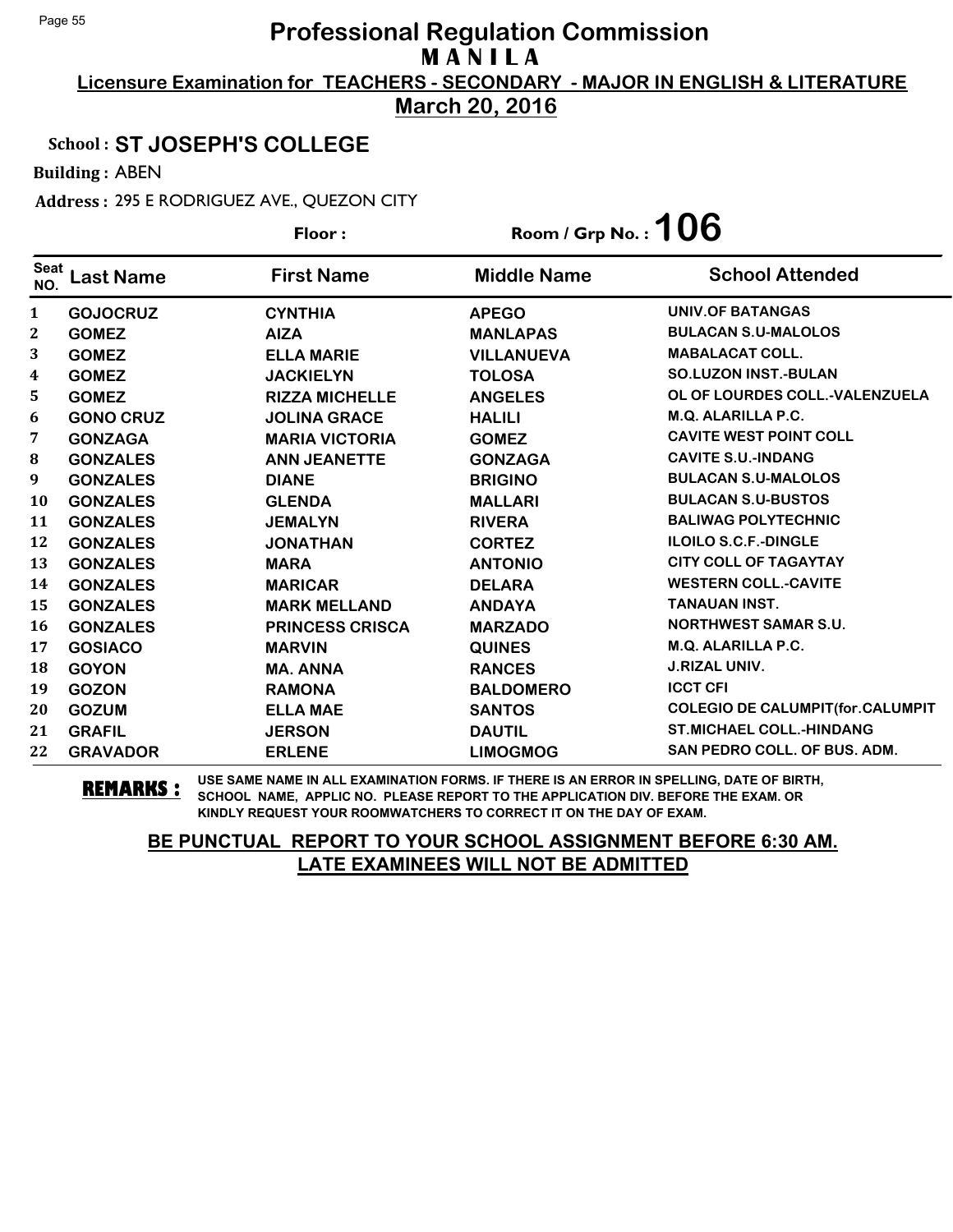**Licensure Examination for TEACHERS - SECONDARY - MAJOR IN ENGLISH & LITERATURE March 20, 2016**

### School : **ST JOSEPH'S COLLEGE**

Building : ABEN

Address : 295 E RODRIGUEZ AVE., QUEZON CITY

|                    |                  | Floor:               | Room / Grp No.: $107$ |                                         |
|--------------------|------------------|----------------------|-----------------------|-----------------------------------------|
| <b>Seat</b><br>NO. | <b>Last Name</b> | <b>First Name</b>    | <b>Middle Name</b>    | <b>School Attended</b>                  |
| $\mathbf{1}$       | <b>GRAVADOR</b>  | <b>MARY ANN</b>      | <b>MONTEMOR</b>       | <b>RIZAL COLL.-LAGUNA</b>               |
| 2                  | <b>GREGORIO</b>  | <b>JONALYN</b>       | <b>TABUENA</b>        | <b>COLUMBAN COLL.-OLONGAPO CITY</b>     |
| 3                  | <b>GRIPON</b>    | <b>EMIELYN</b>       | <b>QUIAMBAO</b>       | <b>CAINTA CATHOLIC COLL.</b>            |
| $\boldsymbol{4}$   | <b>GRUTAS</b>    | <b>REYMUND</b>       | <b>FLORALDE</b>       | <b>SOMASCAN FATHERS SEM.</b>            |
| 5                  | <b>GUAN</b>      | <b>CRISTINA</b>      | <b>BARRETTO</b>       | <b>U OF RIZAL SYS.-RODRIGUEZ</b>        |
| 6                  | <b>GUARDIANO</b> | <b>JOHNRI</b>        | <b>GADOR</b>          | <b>CENTRAL NEGROS COLL.</b>             |
| 7                  | <b>GUARIN</b>    | <b>CLARISSE</b>      | <b>PEREZ</b>          | <b>RIZAL TECH UNIV</b>                  |
| 8                  | <b>GUARIN</b>    | <b>KATHLEEN</b>      | <b>LORENZO</b>        | <b>UNIV.OF MANILA</b>                   |
| 9                  | <b>GUARTE</b>    | <b>CRISTINE JOY</b>  | <b>MEDAFLOR</b>       | MINSCAT-BONGABONG(for.BCF)              |
| <b>10</b>          | <b>GUBOT</b>     | <b>DIANA JANICE</b>  | <b>TEGUIBON</b>       | <b>BICOL UNIV.-LEGAZPI</b>              |
| 11                 | <b>GUDEZ</b>     | <b>MERLE</b>         | <b>AYHON</b>          | <b>CAVITE WEST POINT COLL</b>           |
| 12                 | <b>GUDOY</b>     | <b>MARIA MUTYA</b>   | <b>BALIÑA</b>         | <b>BATANGAS S.U.-ARASOF-NASUGBU</b>     |
| 13                 | <b>GUERRA</b>    | <b>MA. HANNA</b>     | <b>TERRADO</b>        | <b>ST.FRANCIS OF ASSISI</b>             |
| 14                 | <b>GUERRERO</b>  | <b>GEAN HAZEL</b>    | <b>BALUYOT</b>        | <b>U PERP HELP-LAGUNA</b>               |
| 15                 | <b>GUESE</b>     | <b>DEXTER</b>        | <b>MANANQUIL</b>      | <b>ICCT CFI</b>                         |
| 16                 | <b>GUEVARRA</b>  | <b>GERELYNE</b>      | <b>VILLAGRACIA</b>    | M.Q. ALARILLA P.C.                      |
| 17                 | <b>GUEVARRA</b>  | <b>MANILYN</b>       | <b>CARPIO</b>         | P.U.P.-STA MARIA, BULACAN               |
| 18                 | <b>GUEVARRA</b>  | <b>SARAH JEAN</b>    | <b>BERGADO</b>        | P.U.P.-CAVITE                           |
| 19                 | <b>GUILALAS</b>  | <b>EVERLY VON</b>    | <b>SANTIAGO</b>       | P.U.P.-STA MARIA, BULACAN               |
| 20                 | <b>GUILLERMO</b> | <b>STEPHANIE ANN</b> | <b>BAYOT</b>          | <b>CAINTA CATHOLIC COLL.</b>            |
| 21                 | <b>GUINEO</b>    | <b>MARILOU</b>       | <b>COMBASA</b>        | <b>COLEGIO DE CALUMPIT(for.CALUMPIT</b> |
| 22                 | <b>GUITANG</b>   | <b>EDLYN</b>         | <b>RAQUIN</b>         | P.L. MARIKINA CITY                      |

**REMARKS :** USE SAME NAME IN ALL EXAMINATION FORMS. IF THERE IS AN ERROR IN SPELLING, DATE OF BIRTH, SCHOOL NAME, APPLIC NO. PLEASE REPORT TO THE APPLICATION DIV. BEFORE THE EXAM. OR KINDLY REQUEST YOUR ROOMWATCHERS TO CORRECT IT ON THE DAY OF EXAM.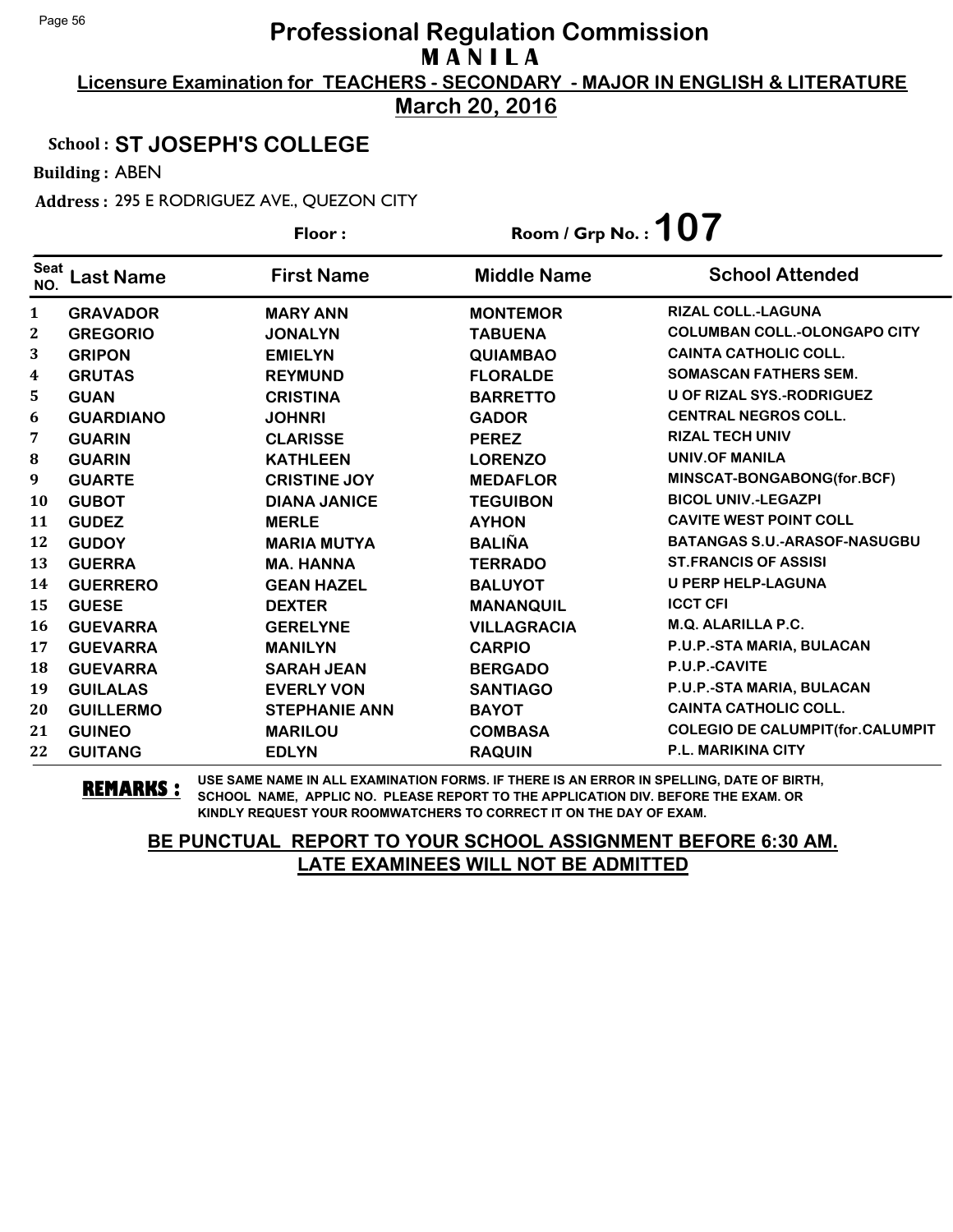**Licensure Examination for TEACHERS - SECONDARY - MAJOR IN ENGLISH & LITERATURE March 20, 2016**

### School : **ST JOSEPH'S COLLEGE**

Building : ABEN

Address : 295 E RODRIGUEZ AVE., QUEZON CITY

|                    |                     | Floor:                  | Room / Grp No. : $202$ |                                           |
|--------------------|---------------------|-------------------------|------------------------|-------------------------------------------|
| <b>Seat</b><br>NO. | <b>Last Name</b>    | <b>First Name</b>       | <b>Middle Name</b>     | <b>School Attended</b>                    |
| $\mathbf{1}$       | <b>GULAPA</b>       | <b>JONALYN</b>          | <b>BRILLANTES</b>      | <b>SAN FRANCISCO JAVIER COLL.</b>         |
| $\mathbf{2}$       | <b>GULINAO</b>      | <b>MARIA BERNADETTE</b> | <b>LUCIANO</b>         | <b>LA CONSOLACION UNIVERSITY</b>          |
| 3                  | <b>GULOYA</b>       | <b>MARY GAYLE</b>       | <b>TALOTOS</b>         | <b>PANPACIFIC UNIVERSITY NORTH</b>        |
| 4                  | <b>GUMBAY</b>       | <b>JOHMAILA</b>         | <b>LABAN</b>           | LYCEUM OF ALABANG (for. NCST)             |
| 5                  | <b>GUMIRAN</b>      | <b>MAY ANN</b>          | <b>DELOS REYES</b>     | <b>P.L. MUNTINLUPA</b>                    |
| 6                  | <b>GURO</b>         | <b>SHELAH MAE</b>       | <b>MARIÑO</b>          | <b>ROMBLON STATE UNIV.(FOR ROMBLON</b>    |
| 7                  | <b>GUTIERREZ</b>    | <b>AIZA</b>             | <b>HERRERA</b>         | <b>DARAGA COMM. COLL.</b>                 |
| $\bf{8}$           | <b>GUTIERREZ</b>    | <b>BENJAMIN</b>         | <b>ANZO</b>            | <b>HOLY ROSARY COLL FDT</b>               |
| 9                  | <b>GUTIERREZ</b>    | <b>CHARIZ ZYRIN</b>     | <b>BALDOMERO</b>       | <b>M.Q. ALARILLA P.C.</b>                 |
| <b>10</b>          | <b>GUTIERREZ</b>    | <b>JANICE</b>           | <b>LOPEZ</b>           | <b>COLEGIO DE CALUMPIT(for.CALUMPIT</b>   |
| 11                 | <b>GUTIERREZ</b>    | <b>MARICRIS</b>         | <b>ANGCAYA</b>         | <b>CITY COLL OF TAGAYTAY</b>              |
| 12                 | <b>GUYO</b>         | <b>JAINERIC</b>         | <b>BUHAY</b>           | <b>BATANGAS S.U.-ARASOF-NASUGBU</b>       |
| 13                 | <b>GUZMAN</b>       | <b>MARY JANE</b>        | <b>TURARAY</b>         | UNIVERSITY OF CAGAYAN VALLEY (for.        |
| 14                 | <b>HADJI NASSER</b> | <b>NOR-ASSYAH</b>       | <b>BARAACAL</b>        | <b>M.S.U.-MARAWI CITY</b>                 |
| 15                 | <b>HAGUISAN</b>     | <b>HAZEL JOY</b>        | <b>SOLIS</b>           | <b>BATANGAS S.U.-ARASOF-NASUGBU</b>       |
| 16                 | <b>HAILAR</b>       | <b>JESSAH FE</b>        | <b>MARTINEZ</b>        | <b>COL. DE STA. TERESA DE AVILA F.INC</b> |
| 17                 | <b>HALASAN</b>      | <b>RUFINA</b>           | <b>DELA CRUZ</b>       | <b>M.Q. ALARILLA P.C.</b>                 |
| 18                 | <b>HALINA</b>       | <b>CLARIZA</b>          | <b>MANAPAT</b>         | <b>TOMAS CLAUDIO MEM.</b>                 |
| 19                 | <b>HEMEDEZ</b>      | <b>HAZEL</b>            | <b>CANDELARIA</b>      | <b>PAMANTASAN NG CABUYAO</b>              |
| 20                 | <b>HERMOGENES</b>   | <b>LEA</b>              | <b>DELOS SANTOS</b>    | P.U.P.-STA MARIA, BULACAN                 |
| 21                 | <b>HERMOSA</b>      | <b>JENE ROSE</b>        | <b>LACNO</b>           | CENTRAL BICOL S.U. A. (for. CSSAC)-       |
| 22                 | <b>HERMOSA</b>      | <b>JONALYN</b>          | <b>NAZARENO</b>        | <b>ADAMSON UNIVERSITY</b>                 |

**REMARKS :** USE SAME NAME IN ALL EXAMINATION FORMS. IF THERE IS AN ERROR IN SPELLING, DATE OF BIRTH, SCHOOL NAME, APPLIC NO. PLEASE REPORT TO THE APPLICATION DIV. BEFORE THE EXAM. OR KINDLY REQUEST YOUR ROOMWATCHERS TO CORRECT IT ON THE DAY OF EXAM.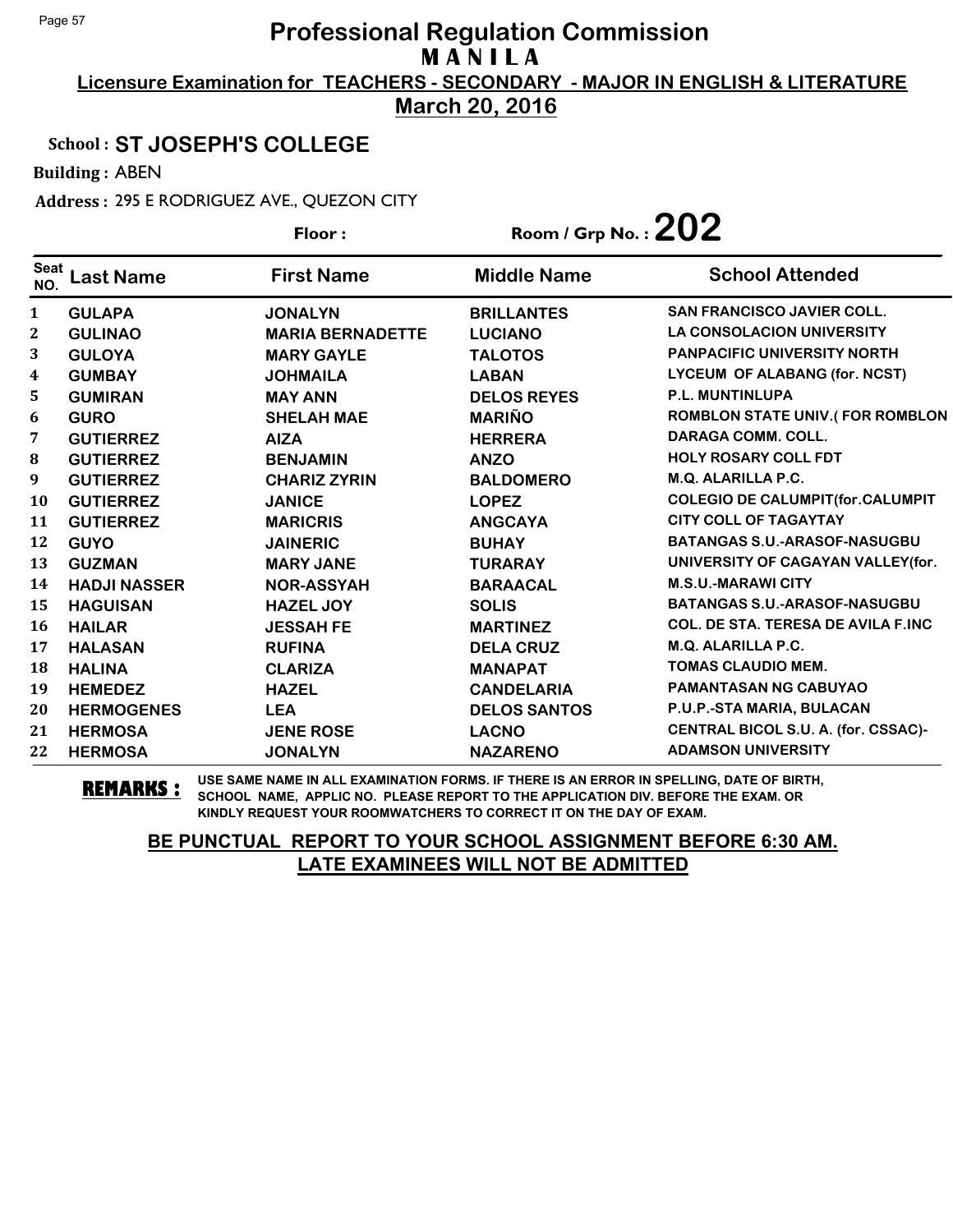**Licensure Examination for TEACHERS - SECONDARY - MAJOR IN ENGLISH & LITERATURE March 20, 2016**

### School : **ST JOSEPH'S COLLEGE**

Building : ABEN

Address : 295 E RODRIGUEZ AVE., QUEZON CITY

|                    |                  | Floor:                  |                    | Room / Grp No. : $203$                 |  |
|--------------------|------------------|-------------------------|--------------------|----------------------------------------|--|
| <b>Seat</b><br>NO. | <b>Last Name</b> | <b>First Name</b>       | <b>Middle Name</b> | <b>School Attended</b>                 |  |
| $\mathbf{1}$       | <b>HERMOSA</b>   | <b>LOVELY JERLYN</b>    | <b>DE BELEN</b>    | P.U.P - BANSUD, ORIENTAL MINDORO       |  |
| $\mathbf{2}$       | <b>HERNANDEZ</b> | <b>ANNA CARISA</b>      | <b>BASAYSAY</b>    | P.U.P.-CAVITE                          |  |
| 3                  | <b>HERNANDEZ</b> | <b>CHESTER ALLAN</b>    | <b>BASAYSAY</b>    | P.U.P.-CAVITE                          |  |
| $\boldsymbol{4}$   | <b>HERNANDEZ</b> | <b>FLORISA</b>          | <b>MARUDO</b>      | ALFELOR SR. MEMORIAL COLL.             |  |
| 5                  | <b>HERNANDEZ</b> | <b>GEMARIE</b>          | <b>PACHECO</b>     | <b>COLEGIO DE SAN GABRIEL</b>          |  |
| 6                  | <b>HERNANDEZ</b> | <b>JENNIE MAE</b>       | <b>PERIODICO</b>   | P.U.P.-CAVITE                          |  |
| 7                  | <b>HERNANDEZ</b> | <b>JOAN</b>             | <b>AMBATALI</b>    | <b>U DE MANILA (for.CCM)</b>           |  |
| 8                  | <b>HERNANDEZ</b> | <b>MICHAEL</b>          | <b>REYES</b>       | <b>LIPA CITY PUBLIC COLL.</b>          |  |
| 9                  | <b>HERNANDEZ</b> | <b>NOREEN</b>           | <b>LIZARDO</b>     | P.U.P.-CAVITE                          |  |
| <b>10</b>          | <b>HERNANDEZ</b> | <b>RIZALYN</b>          | <b>ARCULLO</b>     | <b>CITY COLL OF TAGAYTAY</b>           |  |
| 11                 | <b>HERNANDEZ</b> | <b>SHERLYN</b>          | <b>RICABO</b>      | M.Q. ALARILLA P.C.                     |  |
| 12                 | <b>HERNANDEZ</b> | <b>SHIERLYN</b>         | <b>MONTIANO</b>    | <b>U OF RIZAL SYS.-ANGONO</b>          |  |
| 13                 | <b>HERNANDEZ</b> | <b>ZYRIL</b>            | <b>PADRIGON</b>    | <b>ST.CLARE COLL.-CALOOCAN</b>         |  |
| 14                 | <b>HIDALGO</b>   | <b>PREIZEL ANNE</b>     | <b>MACTAL</b>      | <b>CAVITE STATE UNIVERSITY-IMUS</b>    |  |
| 15                 | <b>HILAO</b>     | <b>JOVIE</b>            | <b>VALERIO</b>     | D.L.S.U.-GAUF-MALABON                  |  |
| 16                 | <b>HILARIO</b>   | <b>JOVY</b>             | <b>GREGORIO</b>    | <b>ROMBLON STATE UNIV.(FOR ROMBLON</b> |  |
| 17                 | <b>HIPOLITO</b>  | <b>JEMARIE</b>          | <b>PASTOR</b>      | <b>BULACAN S.U-MALOLOS</b>             |  |
| 18                 | <b>HIPOLITO</b>  | <b>PRINCESS CAMILLE</b> | <b>RACA</b>        | <b>BALIWAG POLYTECHNIC</b>             |  |
| 19                 | <b>HUSSEIN</b>   | <b>AINON-JARIAH</b>     | <b>PANGCOGA</b>    | <b>MARAWI ISLAMIC COLL.</b>            |  |
| 20                 | <b>IBANEZ</b>    | <b>SONNYLYN</b>         | <b>ANIBO</b>       | <b>SAN ILDEFONSO COLL.</b>             |  |
| 21                 | <b>IBARRETA</b>  | <b>MARIE EILEEN</b>     | <b>GERBISE</b>     | <b>CHRIST THE KING COLLEGE OF</b>      |  |
| 22                 | <b>IBAÑEZ</b>    | <b>JO ANN MARIE</b>     | <b>MILLANO</b>     | <b>ST.BERNADETTE COLL.-ALABANG</b>     |  |

**REMARKS :** USE SAME NAME IN ALL EXAMINATION FORMS. IF THERE IS AN ERROR IN SPELLING, DATE OF BIRTH, SCHOOL NAME, APPLIC NO. PLEASE REPORT TO THE APPLICATION DIV. BEFORE THE EXAM. OR KINDLY REQUEST YOUR ROOMWATCHERS TO CORRECT IT ON THE DAY OF EXAM.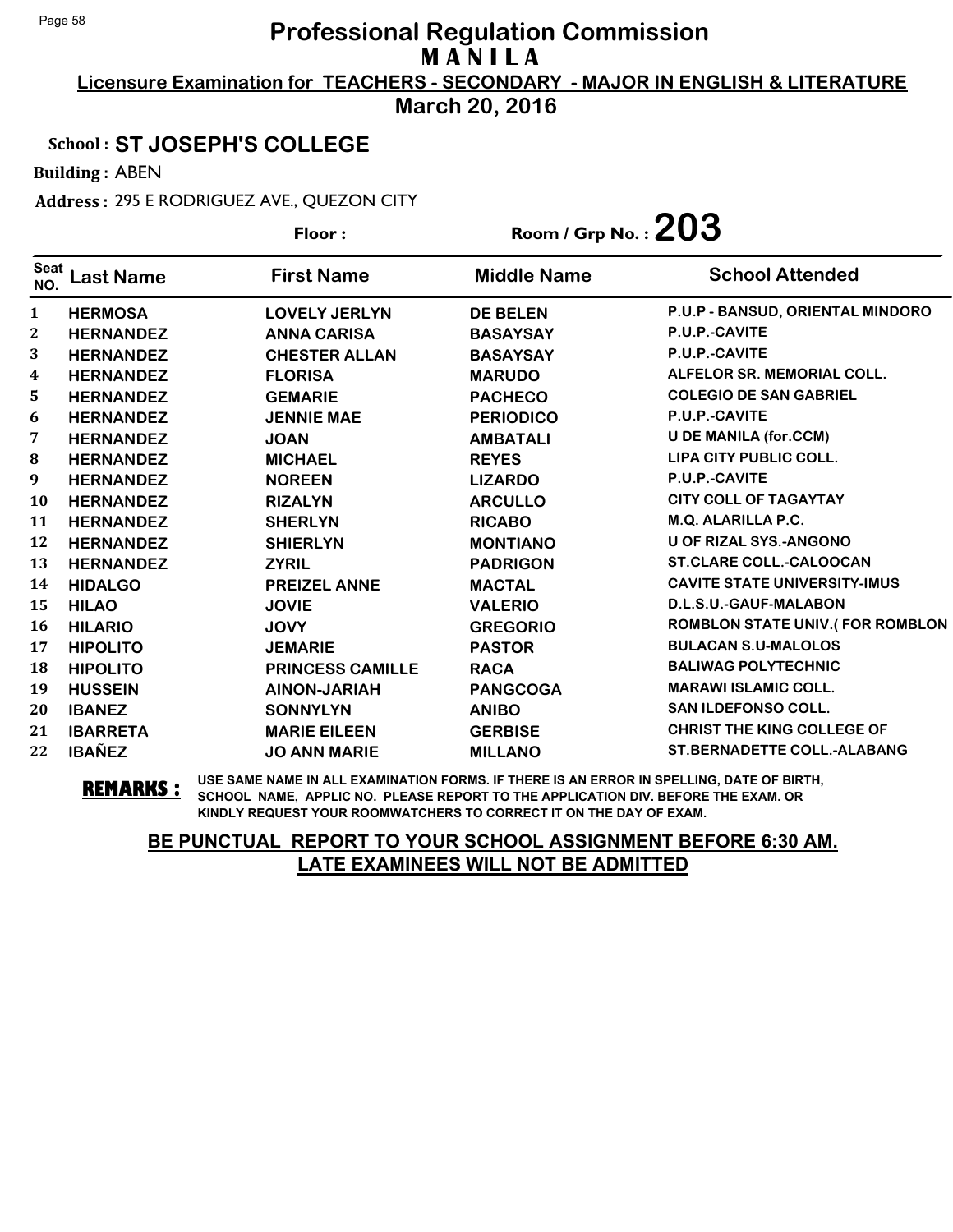**Licensure Examination for TEACHERS - SECONDARY - MAJOR IN ENGLISH & LITERATURE March 20, 2016**

### School : **ST JOSEPH'S COLLEGE**

Building : ABEN

Address : 295 E RODRIGUEZ AVE., QUEZON CITY Floor : Room / Grp No. :**204**

|                    |                  | Floor :             | Room / Grp No. : $LUT$ |                                  |  |
|--------------------|------------------|---------------------|------------------------|----------------------------------|--|
| <b>Seat</b><br>NO. | Last Name        | <b>First Name</b>   | <b>Middle Name</b>     | <b>School Attended</b>           |  |
| $\mathbf{1}$       | <b>IBONG</b>     | <b>JOMALYN</b>      | <b>TIVAR</b>           | THE FISHER VALLEY COLL.          |  |
| $\mathbf 2$        | <b>ICAMEN</b>    | <b>CHRISTINE</b>    | <b>BERNARDO</b>        | <b>NEW ERA UNIV.</b>             |  |
| 3                  | <b>ICHON</b>     | <b>LEAH</b>         | <b>GONSAGA</b>         | <b>SO.LEYTE S.U.-T.OPPUS</b>     |  |
| 4                  | <b>IGDALINO</b>  | <b>MA. ELAINE</b>   | <b>CAGANAP</b>         | <b>CAVITE S.U.-CAVITE CITY</b>   |  |
| 5                  | <b>IGLORIA</b>   | <b>AVON CRISTTA</b> | <b>PERIÑA</b>          | <b>U.P.-DILIMAN</b>              |  |
| 6                  | <b>IGNACIO</b>   | <b>CATHERINE</b>    | <b>TRINIDAD</b>        | P.U.P.-STA MARIA, BULACAN        |  |
| 7                  | <b>IGNACIO</b>   | <b>CHERRY ANN</b>   | <b>SAN DIEGO</b>       | <b>BULACAN S.U-MALOLOS</b>       |  |
| 8                  | <b>IGNACIO</b>   | <b>JASMIN</b>       | <b>MARTIN</b>          | P.U.P.-STA MARIA, BULACAN        |  |
| 9                  | <b>IGNACIO</b>   | <b>JONNA MARIE</b>  | <b>CHUA</b>            | <b>BULACAN S.U-MALOLOS</b>       |  |
| 10                 | <b>IGNACIO</b>   | <b>JOVITA</b>       | <b>CONSTANTINO</b>     | <b>HOLY ROSARY COLL FDT</b>      |  |
| 11                 | <b>IGNACIO</b>   | <b>MARIEL</b>       | <b>MENDOZA</b>         | <b>CITY COLL OF TAGAYTAY</b>     |  |
| 12                 | <b>ILETO</b>     | <b>MA LEONORA</b>   | <b>GUTIERREZ</b>       | P.U.P.-TAGUIG                    |  |
| 13                 | <b>ILOG</b>      | <b>HARVY</b>        | <b>LEGASPI</b>         | <b>WESTERN COLL.-CAVITE</b>      |  |
| 14                 | <b>INGUA</b>     | <b>SHANINE</b>      | <b>SALAZAR</b>         | <b>P.L. PASIG</b>                |  |
| 15                 | <b>INGUANZO</b>  | <b>KIMBERLY</b>     | <b>CUAHANCO</b>        | <b>CAVITE WEST POINT COLL</b>    |  |
| 16                 | <b>INOCENCIO</b> | <b>ARRA MAE</b>     | <b>PRAGOSO</b>         | <b>RIZAL COLL.-LAGUNA</b>        |  |
| 17                 | <b>INTERIOR</b>  | <b>JASMINE</b>      | <b>FRANCO</b>          | P.U.P.-STA MARIA, BULACAN        |  |
| 18                 | <b>IRINCO</b>    | <b>ARLYN</b>        | <b>BRADECINA</b>       | <b>PARTIDO S.U.-GOA</b>          |  |
| 19                 | <b>ISIDRO</b>    | <b>IVEE DIANE</b>   | <b>LLAGAS</b>          | <b>SAN ILDEFONSO COLL.</b>       |  |
| 20                 | <b>ISIP</b>      | <b>JUDITH</b>       | <b>MANALASTAS</b>      | <b>PAMPANGA COLLEGES</b>         |  |
| 21                 | <b>ISIP</b>      | <b>JUDY ANN</b>     | <b>OCAMPO</b>          | <b>PAMPANGA COLLEGES</b>         |  |
| 22                 | <b>ISON</b>      | <b>RONALD</b>       | <b>FERNANDEZ</b>       | <b>N.E.U.S.T-CABANATUAN CITY</b> |  |

**REMARKS :** USE SAME NAME IN ALL EXAMINATION FORMS. IF THERE IS AN ERROR IN SPELLING, DATE OF BIRTH, SCHOOL NAME, APPLIC NO. PLEASE REPORT TO THE APPLICATION DIV. BEFORE THE EXAM. OR KINDLY REQUEST YOUR ROOMWATCHERS TO CORRECT IT ON THE DAY OF EXAM.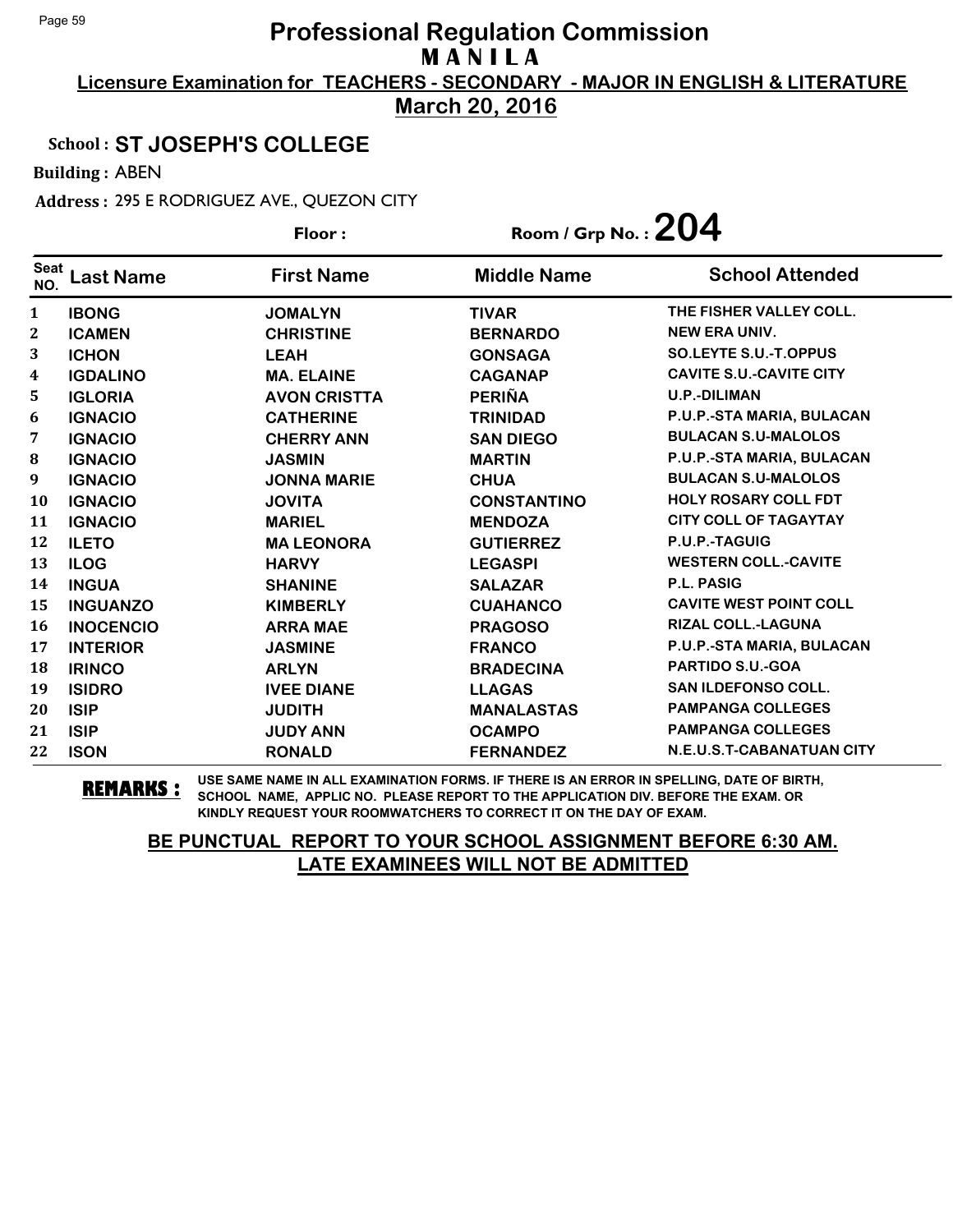**Licensure Examination for TEACHERS - SECONDARY - MAJOR IN ENGLISH & LITERATURE March 20, 2016**

#### School : **ST JOSEPH'S COLLEGE**

Building : ABEN

Address : 295 E RODRIGUEZ AVE., QUEZON CITY

|                    |                    | Floor:                  | Room / Grp No. : $205$ |                                    |
|--------------------|--------------------|-------------------------|------------------------|------------------------------------|
| <b>Seat</b><br>NO. | <b>Last Name</b>   | <b>First Name</b>       | <b>Middle Name</b>     | <b>School Attended</b>             |
| $\mathbf{1}$       | <b>JACOB</b>       | <b>RACHELLE</b>         | <b>DEPALMA</b>         | <b>VERITAS COLL.-IROSIN</b>        |
| 2                  | <b>JACOBSON</b>    | <b>CANDELARIA</b>       | <b>CORONADO</b>        | <b>RIZAL TECH UNIV</b>             |
| 3                  | <b>JAO</b>         | <b>ARLENE</b>           | <b>ESTARAS</b>         | <b>BICOL UNIV.-GUBAT</b>           |
| $\boldsymbol{4}$   | <b>JAO</b>         | <b>GAUDENCIO</b>        | <b>ROSALES</b>         | <b>N.T.C.</b>                      |
| 5                  | <b>JAPSAY</b>      | <b>RICA</b>             | <b>BALAJADIA</b>       | M.Q. ALARILLA P.C.                 |
| 6                  | <b>JARDIN</b>      | <b>CONCEPCION</b>       | <b>ICAWAT</b>          | <b>DIVINE MERCY CFI</b>            |
| 7                  | <b>JAVIER</b>      | <b>JASMIN</b>           | <b>AUSTRIA</b>         | N.E.U.S.T-CABANATUAN CITY          |
| ${\bf 8}$          | <b>JAVIER</b>      | <b>JAYSALYN</b>         | <b>VILLANUEVA</b>      | <b>CAVITE S.U.-CAVITE CITY</b>     |
| 9                  | <b>JAVIER</b>      | <b>MARYROSE</b>         | <b>BALEZA</b>          | <b>U OF RIZAL SYS.-ANGONO</b>      |
| 10                 | <b>JAVIER</b>      | <b>PAMHELA</b>          | <b>COSTALES</b>        | <b>BULACAN S.U-MALOLOS</b>         |
| 11                 | <b>JAVIER</b>      | <b>RICALYN</b>          | <b>ALMODOVAR</b>       | SAN PEDRO COLL. OF BUS. ADM.       |
| 12                 | <b>JAÑOLAN</b>     | <b>DAISY</b>            | <b>TALE</b>            | <b>PARTIDO COLL.</b>               |
| 13                 | <b>JIMENEZ</b>     | <b>AIMEE</b>            | <b>CASTRO</b>          | <b>BULACAN S.U-BUSTOS</b>          |
| 14                 | <b>JIMENEZ</b>     | <b>EVERLYN</b>          | <b>COLOMA</b>          | <b>BULACAN S.U-MALOLOS</b>         |
| 15                 | <b>JIMENEZ</b>     | <b>LORELY</b>           | <b>DIMAANO</b>         | <b>DIVINE MERCY CFI</b>            |
| 16                 | <b>JIMENEZ</b>     | <b>MARY ANN</b>         | <b>MALIMBAN</b>        | P.U.P.-CAVITE                      |
| 17                 | <b>JINTALAN</b>    | <b>REYNALDO IAN</b>     | <b>SAN ANDRES</b>      | P.U.P.-STA. ROSA                   |
| 18                 | <b>JOCSON</b>      | <b>FLORIANCE JANNEA</b> | <b>BELTRAN</b>         | P.U.P.-CAVITE                      |
| 19                 | <b>JOLBITADO</b>   | <b>ROMEL</b>            | <b>MAPALA</b>          | <b>COL DE LAS NAVAS</b>            |
| 20                 | <b>JOLONGBAYAN</b> | <b>LEAH MAE</b>         | <b>ARGUELLES</b>       | <b>ALITAGTAG COLL.</b>             |
| 21                 | <b>JOPIA</b>       | <b>HEIDE</b>            | <b>GARINO</b>          | <b>BATANGAS S.U.-BATANGAS CITY</b> |
| 22                 | <b>JOSE</b>        | <b>CHERRY ANNE</b>      | <b>HERRERA</b>         | <b>TAGUIG CITY UNIV</b>            |

**REMARKS :** USE SAME NAME IN ALL EXAMINATION FORMS. IF THERE IS AN ERROR IN SPELLING, DATE OF BIRTH, SCHOOL NAME, APPLIC NO. PLEASE REPORT TO THE APPLICATION DIV. BEFORE THE EXAM. OR KINDLY REQUEST YOUR ROOMWATCHERS TO CORRECT IT ON THE DAY OF EXAM.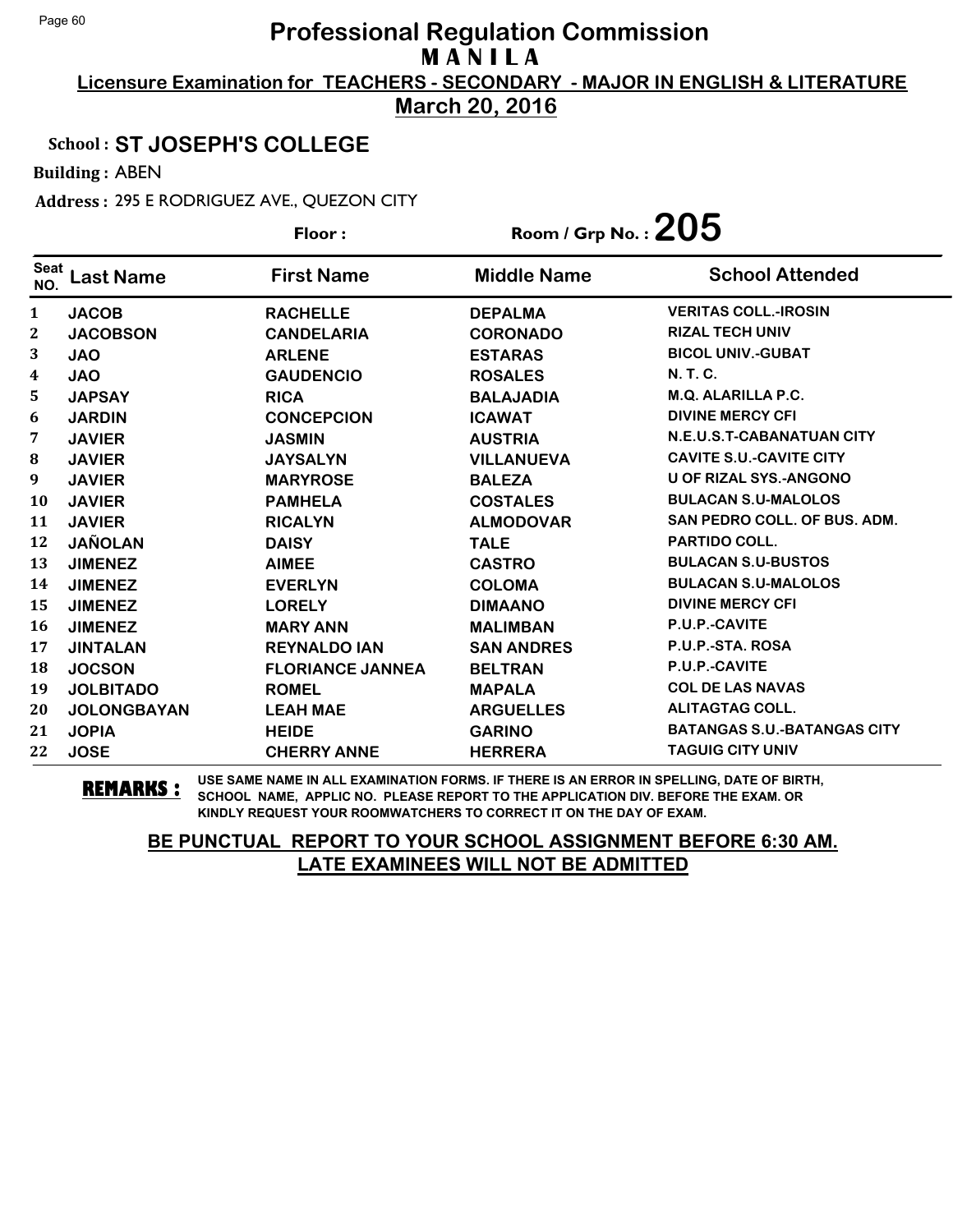**Licensure Examination for TEACHERS - SECONDARY - MAJOR IN ENGLISH & LITERATURE March 20, 2016**

## School : **ST JOSEPH'S COLLEGE**

Building : ABEN

Address : 295 E RODRIGUEZ AVE., QUEZON CITY

|                    |                   | Floor:               | Room / Grp No. : $206$ |                                           |
|--------------------|-------------------|----------------------|------------------------|-------------------------------------------|
| <b>Seat</b><br>NO. | <b>Last Name</b>  | <b>First Name</b>    | <b>Middle Name</b>     | <b>School Attended</b>                    |
| $\mathbf{1}$       | <b>JUAN</b>       | <b>ANGELICA</b>      | <b>PASCUAL</b>         | P.U.P.-STA. MESA                          |
| $\boldsymbol{2}$   | <b>JUANITES</b>   | <b>CHRISTINE</b>     | <b>EDJAN</b>           | <b>LA CARLOTA CITY COLL</b>               |
| 3                  | <b>JUCUTAN</b>    | <b>JESSICA</b>       | <b>SANTOS</b>          | P.U.P.-TAGUIG                             |
| 4                  | <b>JUDAL</b>      | <b>MARJORIE</b>      | TY                     | <b>CITY OF MALABON UNIV.</b>              |
| 5                  | <b>JULIAN</b>     | <b>MARY MARIELLE</b> | <b>MAPESOS</b>         | <b>COL. DE STA. TERESA DE AVILA F.INC</b> |
| 6                  | <b>JUMAMIL</b>    | <b>RICKY</b>         | <b>COMISION</b>        | SO.PHIL. COLL.                            |
| 7                  | <b>JUSI</b>       | <b>CHARITO</b>       | <b>PADILLO</b>         | <b>MARIKINA POLYTECHNIC</b>               |
| 8                  | <b>JUSTO</b>      | <b>JEPHINE</b>       | <b>BARCELONA</b>       | <b>NORTHWESTERN VISAYAN</b>               |
| 9                  | <b>KADON</b>      | <b>AZMAH</b>         | <b>DIMAUKOM</b>        | <b>M.S.U.-MAGUINDANAO</b>                 |
| 10                 | <b>KAMLIAN</b>    | <b>LYDIA</b>         | <b>LADJAHALI</b>       | M.S.U.-TAWI-TAWI                          |
| 11                 | <b>KANG</b>       | <b>MYLA</b>          | <b>ROBLES</b>          | <b>MONDRIAAN AURA COLL</b>                |
| 12                 | <b>KARUNUNGAN</b> | <b>CAROL</b>         | <b>UPALZA</b>          | <b>LAGUNA SPU-SINILOAN</b>                |
| 13                 | <b>KILING</b>     | <b>AIZA</b>          | <b>MONTARGO</b>        | <b>BASILAN STATE COL.</b>                 |
| 14                 | <b>KOMORI</b>     | <b>SHIRO</b>         | <b>LOPEZ</b>           | <b>P.U.P.-SAN PEDRO</b>                   |
| 15                 | <b>LA TORRE</b>   | <b>ROUELLA JANE</b>  | <b>JAMISOLA</b>        | M.Q. ALARILLA P.C.                        |
| 16                 | <b>LABADOR</b>    | <b>JANAKI</b>        | <b>SUNICO</b>          | SO.PHIL.I.S.T                             |
| 17                 | <b>LABAO</b>      | <b>ELIZA SHANE</b>   | <b>RODRIGUEZ</b>       | <b>BULACAN S.U-BUSTOS</b>                 |
| 18                 | <b>LABARDA</b>    | YORANDYL ANN         | <b>NATANAUAN</b>       | <b>CITY COLL OF TAGAYTAY</b>              |
| 19                 | <b>LABARRETE</b>  | <b>MARK GABRIEL</b>  | <b>GINES</b>           | P. C. U.-DASMARIÑAS                       |
| 20                 | <b>LABONETE</b>   | <b>IRISH ANN</b>     | <b>CRUZ</b>            | <b>COLL. OF HOLY SPIRIT-MANILA</b>        |
| 21                 | <b>LABRADOR</b>   | <b>HARVEN</b>        | <b>TAGANNA</b>         | LYCEUM OF ALABANG (for. NCST)             |
| 22                 | <b>LABRADOR</b>   | <b>VEE YUEN</b>      | <b>CASTILLO</b>        | N.E.U.S.T-CABANATUAN CITY                 |

**REMARKS :** USE SAME NAME IN ALL EXAMINATION FORMS. IF THERE IS AN ERROR IN SPELLING, DATE OF BIRTH, SCHOOL NAME, APPLIC NO. PLEASE REPORT TO THE APPLICATION DIV. BEFORE THE EXAM. OR KINDLY REQUEST YOUR ROOMWATCHERS TO CORRECT IT ON THE DAY OF EXAM.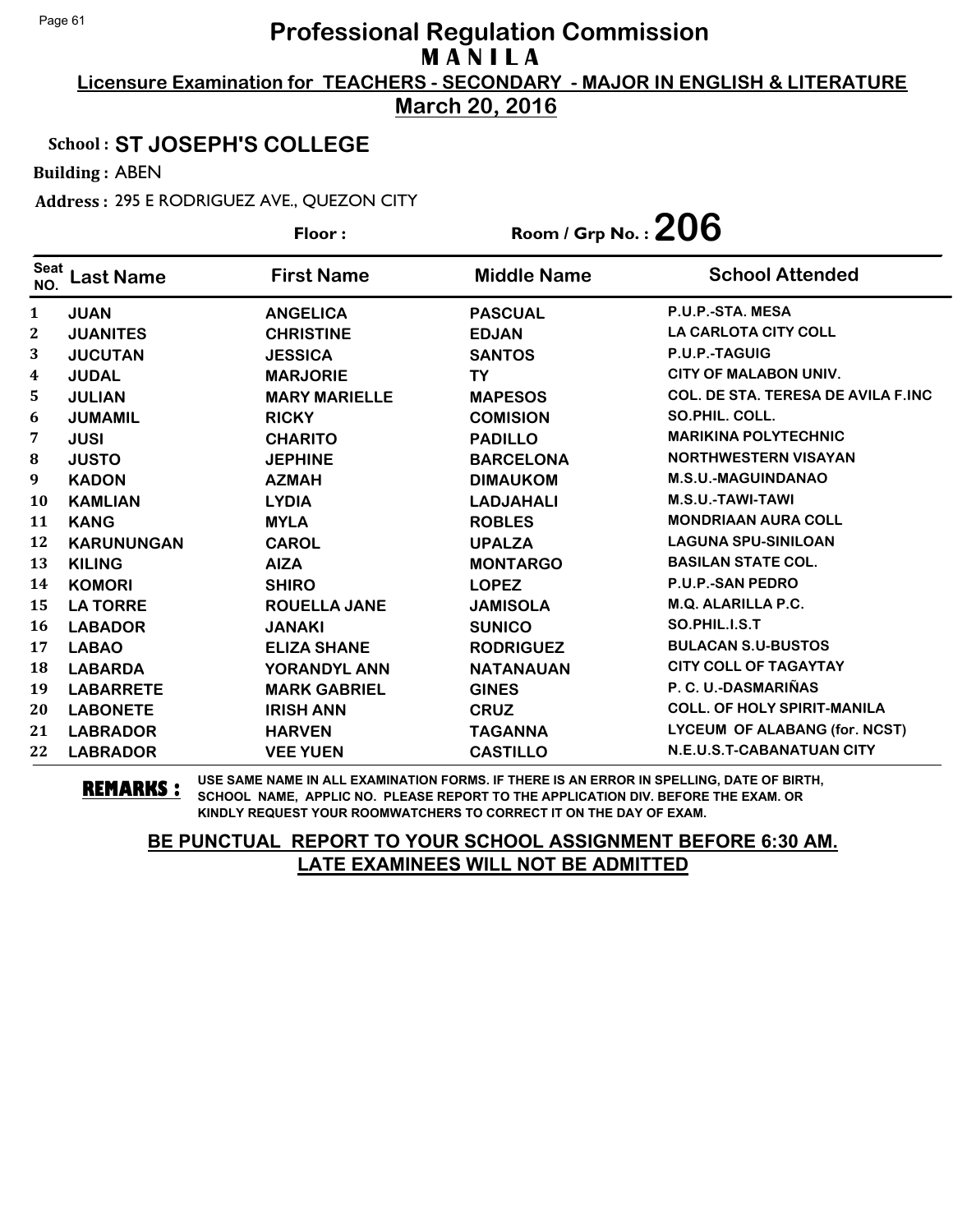**Licensure Examination for TEACHERS - SECONDARY - MAJOR IN ENGLISH & LITERATURE March 20, 2016**

### School : **ST JOSEPH'S COLLEGE**

Building : ABEN

Address : 295 E RODRIGUEZ AVE., QUEZON CITY

|                    |                  | Floor:                | Room / Grp No.: $207$ |                                       |
|--------------------|------------------|-----------------------|-----------------------|---------------------------------------|
| <b>Seat</b><br>NO. | <b>Last Name</b> | <b>First Name</b>     | <b>Middle Name</b>    | <b>School Attended</b>                |
| $\mathbf{1}$       | <b>LABUGA</b>    | <b>JUNWINA</b>        | <b>QUINTO</b>         | SURIGAO S.C.T.                        |
| $\mathbf{2}$       | <b>LACANILAO</b> | <b>MICAYLA</b>        | <b>ADRICULA</b>       | <b>FIRST CITY PROV. COLL.</b>         |
| 3                  | <b>LACANLALE</b> | <b>JESSICA</b>        | <b>VALERIO</b>        | <b>PAMPANGA COLLEGES</b>              |
| 4                  | <b>LACAP</b>     | <b>LAIZA MIA KIM</b>  | <b>GARCIA</b>         | <b>U OF RIZAL SYS.-MORONG</b>         |
| 5                  | <b>LACERNA</b>   | <b>MARIVIC</b>        | <b>CORONADO</b>       | <b>ST.BERNADETTE COLL.-ALABANG</b>    |
| 6                  | <b>LACSON</b>    | <b>JENER</b>          | <b>CASTRO</b>         | <b>SOMASCAN FATHERS SEM.</b>          |
| 7                  | <b>LADIA</b>     | <b>MARIGRACE</b>      | <b>SALES</b>          | <b>ISABELA S.U.-CAUAYAN</b>           |
| 8                  | <b>LAGGUI</b>    | <b>SHERWIN</b>        | <b>VINARAO</b>        | <b>CAGAYAN STATE</b>                  |
| 9                  | <b>LAGMAN</b>    | <b>SINDY</b>          | <b>PARUNGAO</b>       | <b>DON HONORIO VENTURA TECH. S.U.</b> |
| 10                 | <b>LAGRADA</b>   | <b>ALKAYE</b>         | <b>TALENS</b>         | <b>NEW ERA UNIV.</b>                  |
| 11                 | <b>LAHINA</b>    | <b>EULA</b>           | <b>COMA</b>           | P.N.U.-ISABELA                        |
| 12                 | <b>LAHOY</b>     | <b>JOSEPHINE</b>      | <b>LEGASTO</b>        | P.U.P.-STA. MESA                      |
| 13                 | <b>LAJO</b>      | <b>ELISEA</b>         | <b>PRAIRA</b>         | <b>CAPIZ S.U. MAIN-ROXAS CITY</b>     |
| 14                 | <b>LAMAG</b>     | <b>MERCY</b>          | <b>CHORHANG</b>       | <b>ALDERSGATE COLLEGE</b>             |
| 15                 | <b>LAMINGGO</b>  | <b>PAWI</b>           | <b>BAGAYAN</b>        | <b>HOLY TRINITY COLL.-G.SANTOS</b>    |
| 16                 | <b>LAMPITOC</b>  | <b>CHARLES JOSHUA</b> | <b>BILOLO</b>         | SUMULONG C. A. S.                     |
| 17                 | <b>LANTING</b>   | <b>MARIVIC</b>        | <b>DABAS</b>          | <b>TANAUAN INST.</b>                  |
| 18                 | <b>LAPADA</b>    | <b>MA.VERONICA</b>    | <b>EDMILAO</b>        | <b>LADY OF LOURDES HC-CALOOCAN</b>    |
| 19                 | <b>LAPLANA</b>   | <b>JEORGE JR</b>      | <b>LARGADAS</b>       | P.L. VALENZUELA                       |
| 20                 | <b>LAPUZ</b>     | <b>HARLENE</b>        | <b>ABUNGIN</b>        | N.E.U.S.T-SAN ISIDRO                  |
| 21                 | <b>LAPUZ</b>     | <b>JOLINA</b>         | <b>BARTOLO</b>        | <b>CITY OF MALABON UNIV.</b>          |
| 22                 | <b>LAPUZ</b>     | <b>MARLENE</b>        | <b>MANALANG</b>       | UNIV.OF THE ASSUMP.                   |

**REMARKS :** USE SAME NAME IN ALL EXAMINATION FORMS. IF THERE IS AN ERROR IN SPELLING, DATE OF BIRTH, SCHOOL NAME, APPLIC NO. PLEASE REPORT TO THE APPLICATION DIV. BEFORE THE EXAM. OR KINDLY REQUEST YOUR ROOMWATCHERS TO CORRECT IT ON THE DAY OF EXAM.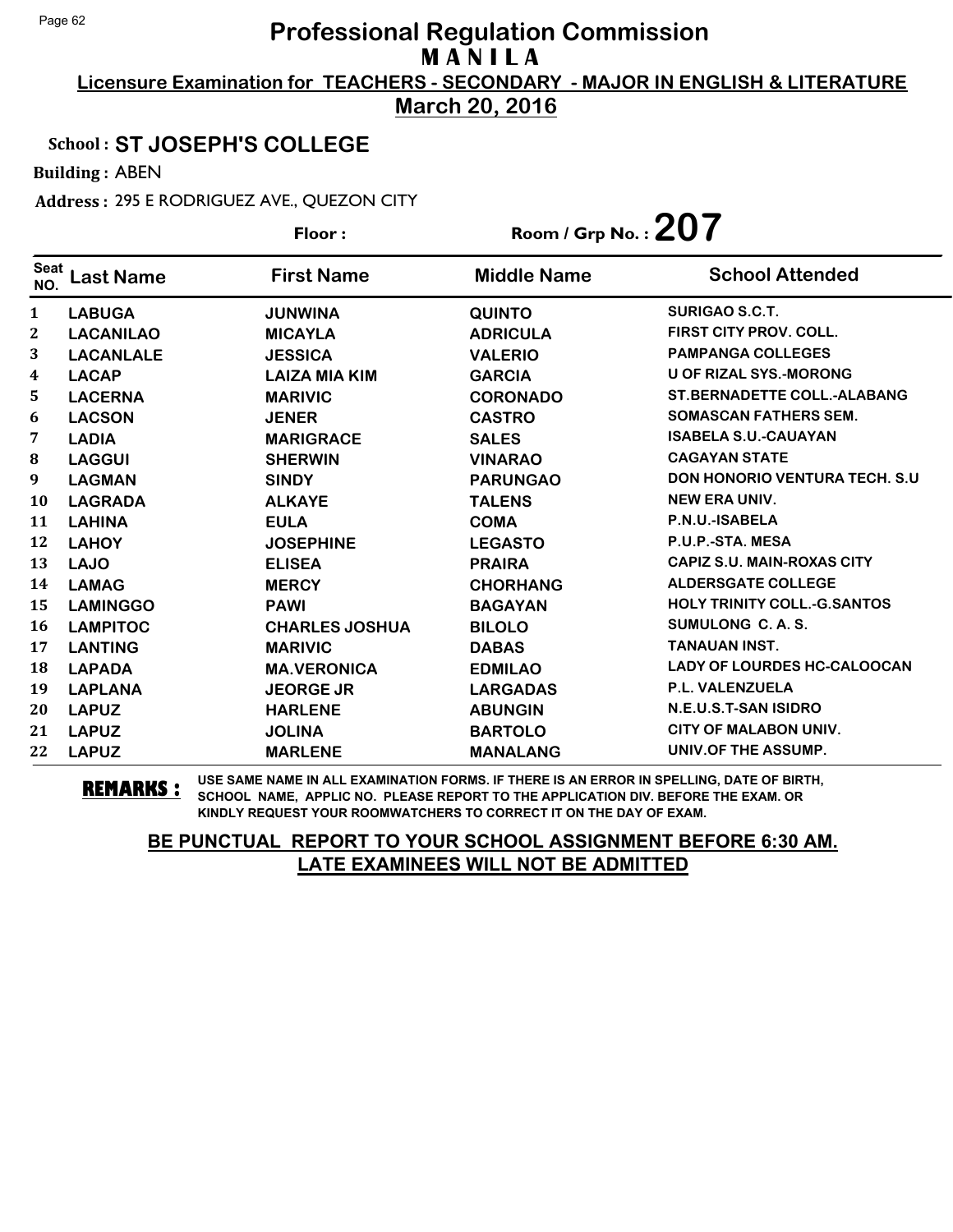**Licensure Examination for TEACHERS - SECONDARY - MAJOR IN ENGLISH & LITERATURE March 20, 2016**

## School : **ST JOSEPH'S COLLEGE**

Building : ABEN

Address : 295 E RODRIGUEZ AVE., QUEZON CITY

|                    |                  | Floor:                          | Room / Grp No. : $302$ |                                   |
|--------------------|------------------|---------------------------------|------------------------|-----------------------------------|
| <b>Seat</b><br>NO. | Last Name        | <b>First Name</b>               | <b>Middle Name</b>     | <b>School Attended</b>            |
| $\mathbf{1}$       | <b>LAQUINTA</b>  | <b>DYAN</b>                     | <b>CASTILLO</b>        | <b>BULACAN S.U-MALOLOS</b>        |
| 2                  | <b>LARANANG</b>  | <b>GINALYN</b>                  | <b>LAPITAN</b>         | <b>ILOCOS SUR POLY.SC-TAGUDIN</b> |
| 3                  | <b>LAROSA</b>    | <b>MAYETT</b>                   | <b>SOLIDAD</b>         | <b>MARY THE QUEEN C.S.T.-QC</b>   |
| 4                  | <b>LASDOCE</b>   | <b>ERWIN</b>                    | <b>COMEDA</b>          | <b>ST.JOSEPH COLL.-BULACAN</b>    |
| 5                  | <b>LASERNA</b>   | <b>JOHN FRANCIS</b>             | <b>IBANITA</b>         | <b>U PERP HELP-LAGUNA</b>         |
| 6                  | <b>LAT</b>       | PRINCESS SHIELA MARIE DE GUZMAN |                        | NATIONAL UNIV-MANILA              |
| 7                  | <b>LATAWAN</b>   | <b>FLORENCE</b>                 | <b>MASSAGAN</b>        | <b>KALINGA-APAYAO STATE</b>       |
| 8                  | <b>LATINA</b>    | <b>MARIVIC</b>                  | <b>PELGONE</b>         | <b>U OF RIZAL SYS.-MORONG</b>     |
| 9                  | <b>LATUBE</b>    | <b>REAH</b>                     | <b>CAPISTRANO</b>      | <b>METRO MANILA COLL.</b>         |
| 10                 | <b>LAULITA</b>   | <b>ELIZABETH</b>                | <b>BELLO</b>           | OL OF PERP. SUCCOR COLL.          |
| 11                 | <b>LAUREL</b>    | <b>JANE</b>                     | <b>SAREÑO</b>          | P.U.P - BANSUD, ORIENTAL MINDORO  |
| 12                 | <b>LAURETA</b>   | <b>LHARA MAY</b>                | <b>PICONES</b>         | P.U.P.-STA. MESA                  |
| 13                 | <b>LAURIO</b>    | <b>MITZI ANN</b>                | <b>SERRANO</b>         | <b>MARIKINA POLYTECHNIC</b>       |
| 14                 | <b>LAURON</b>    | <b>SHARMAINE</b>                | <b>ENOLPE</b>          | N.C.B.A.-FAIRVIEW, QC             |
| 15                 | <b>LAUZON</b>    | <b>ARLYN</b>                    | <b>PADRIQUE</b>        | <b>MARIKINA POLYTECHNIC</b>       |
| 16                 | <b>LAVA</b>      | <b>MARY JOY</b>                 | <b>NACIONAL</b>        | N.E.U.S.T-GABALDON                |
| 17                 | <b>LAVARIAS</b>  | <b>MARY GRACE</b>               | <b>CLEMENTE</b>        | P.U.P.-STA MARIA, BULACAN         |
| 18                 | <b>LAYNO</b>     | <b>IRVIN</b>                    | <b>ARMAS</b>           | <b>TARLAC STATE UNIV.</b>         |
| 19                 | <b>LAYUG</b>     | <b>NORA</b>                     | <b>SANTOS</b>          | <b>ST.MICHAEL COLL.-GUAGUA</b>    |
| 20                 | <b>LAZARO</b>    | <b>MOISES</b>                   | <b>CRUZ</b>            | <b>CAVITE S.U.-NAIC</b>           |
| 21                 | <b>LEAL</b>      | <b>ANGELICA</b>                 | <b>MEJIA</b>           | <b>HOLY ROSARY COLL FDT</b>       |
| 22                 | <b>LEBANTINO</b> | <b>ANALYN</b>                   | <b>HUBILLA</b>         | <b>ICCT CFI</b>                   |

**REMARKS :** USE SAME NAME IN ALL EXAMINATION FORMS. IF THERE IS AN ERROR IN SPELLING, DATE OF BIRTH, SCHOOL NAME, APPLIC NO. PLEASE REPORT TO THE APPLICATION DIV. BEFORE THE EXAM. OR KINDLY REQUEST YOUR ROOMWATCHERS TO CORRECT IT ON THE DAY OF EXAM.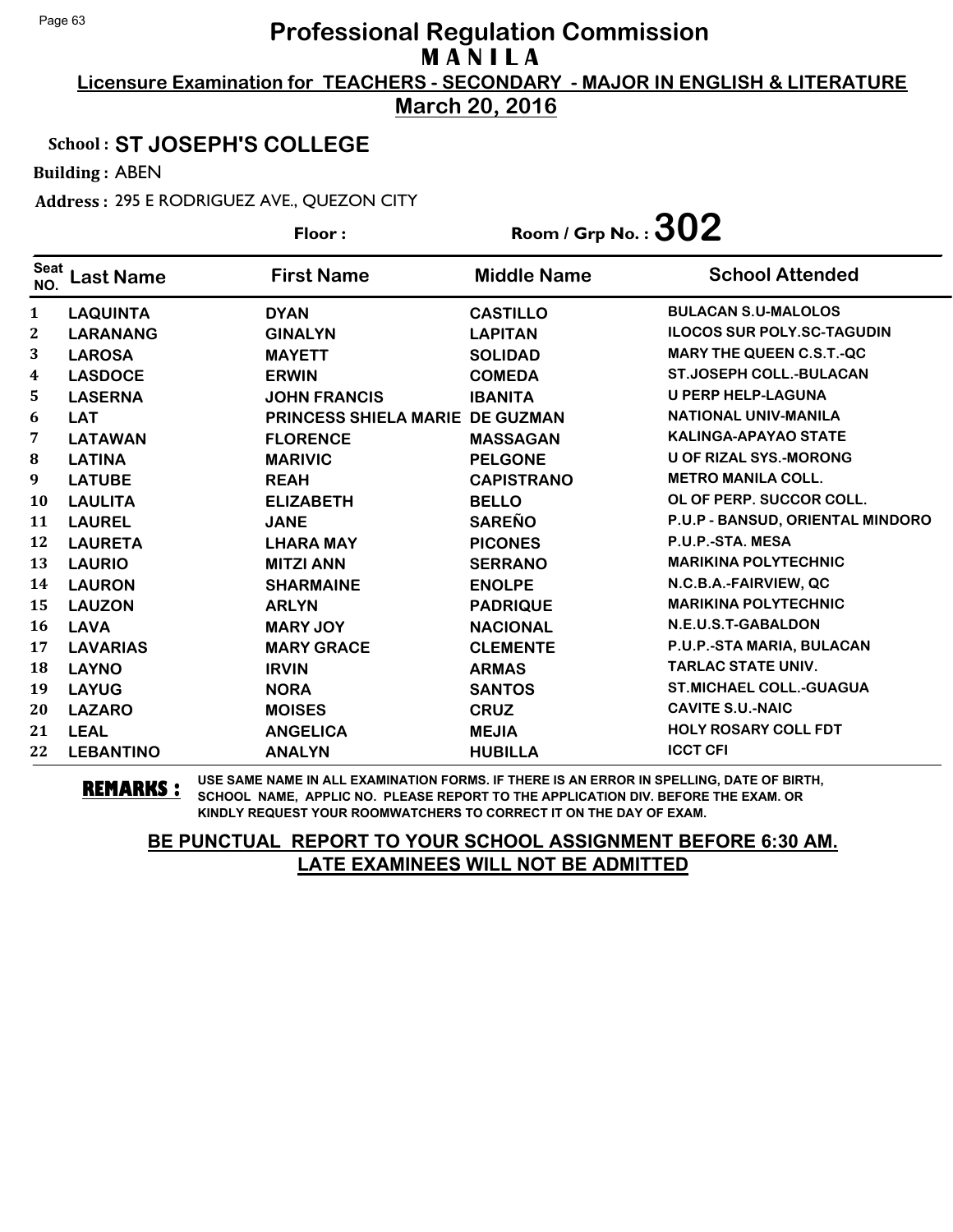**Licensure Examination for TEACHERS - SECONDARY - MAJOR IN ENGLISH & LITERATURE March 20, 2016**

### School : **ST JOSEPH'S COLLEGE**

Building : ABEN

Address : 295 E RODRIGUEZ AVE., QUEZON CITY

|                    |                  | Floor:                           | Room / Grp No. : $303$ |                                 |
|--------------------|------------------|----------------------------------|------------------------|---------------------------------|
| <b>Seat</b><br>NO. | <b>Last Name</b> | <b>First Name</b>                | <b>Middle Name</b>     | <b>School Attended</b>          |
| $\mathbf{1}$       | <b>LECETIVO</b>  | <b>JENNIFER</b>                  | <b>HAPIN</b>           | <b>M.Q. ALARILLA P.C.</b>       |
| 2                  | <b>LEDESMA</b>   | <b>JEJOMAR</b>                   | <b>BOTE</b>            | N.E.U.S.T-CABANATUAN CITY       |
| 3                  | <b>LEDESMA</b>   | <b>MA. JONNAH IRISH</b>          | <b>MOJECO</b>          | <b>CAMARINES SUR S.A.C.</b>     |
| 4                  | <b>LEDESMA</b>   | <b>MARY JUDIELLE ANNE</b>        | <b>GONZALES</b>        | P.U.P.-STA. MESA                |
| 5                  | <b>LEE</b>       | <b>MAJA JULIANA FRANCIOSAICE</b> |                        | SAN PEDRO COLL. OF BUS. ADM.    |
| 6                  | <b>LEGRIA</b>    | <b>FLOREMEA</b>                  | <b>ABUDE</b>           | <b>CAINTA CATHOLIC COLL.</b>    |
| 7                  | <b>LEOCADIO</b>  | <b>LUCILLE ANNE</b>              | <b>ROMERO</b>          | P.N.U.-MANILA                   |
| $\bf{8}$           | <b>LERIT</b>     | <b>LADY LYNN</b>                 | <b>URTOLA</b>          | <b>PAMPANGA COLLEGES</b>        |
| 9                  | <b>LEYNES</b>    | <b>BABY ZHARA</b>                | <b>MUIT</b>            | <b>ST.CLARE COLL.-CALOOCAN</b>  |
| 10                 | <b>LEYVA</b>     | <b>JEFFERSON</b>                 | <b>CAIBIRAN</b>        | <b>TARLAC STATE UNIV.</b>       |
| 11                 | <b>LICON</b>     | <b>PRECIOUS LYSSA</b>            | <b>LICON</b>           | P.U.P.-CAVITE                   |
| 12                 | <b>LIGGAYO</b>   | <b>JUDITH</b>                    | <b>CAYMO</b>           | <b>CAGAYAN STATE</b>            |
| 13                 | <b>LIGO</b>      | <b>MARILOU</b>                   | <b>ESPINA</b>          | <b>BULACAN S.U-BUSTOS</b>       |
| 14                 | <b>LIGUTAN</b>   | <b>JOYCE</b>                     | <b>NOLASCO</b>         | <b>BALIUAG UNIVERSITY</b>       |
| 15                 | <b>LILAGAN</b>   | <b>JAYBEE</b>                    | <b>LONTAC</b>          | <b>M.Q. ALARILLA P.C.</b>       |
| 16                 | <b>LIM</b>       | <b>BERNADETTE</b>                | <b>BAGON</b>           | <b>NEW ERA UNIV.</b>            |
| 17                 | <b>LIM</b>       | <b>DANICA</b>                    | <b>MERCADER</b>        | <b>CHRIST THE KING-CALBAYOG</b> |
| 18                 | <b>LIMBAGA</b>   | <b>PRINCESS VERONICA</b>         | <b>CAMUNIAS</b>        | <b>LAGUNA STATE POLYTECHNIC</b> |
| 19                 | <b>LIMOS</b>     | <b>REYLYN BELLE</b>              | <b>NOVELA</b>          | <b>MEYCAUAYAN COLL.</b>         |
| 20                 | <b>LIMPAHAN</b>  | <b>RECHELLE</b>                  | <b>GARCIA</b>          | P.U.P.-STA MARIA, BULACAN       |
| 21                 | <b>LINTAG</b>    | <b>JEWEL</b>                     | <b>MERCADO</b>         | <b>EAST CENTRAL COLLEGE</b>     |
| 22                 | <b>LIPATA</b>    | <b>JORLYN</b>                    | <b>GAMILLA</b>         | <b>P.L. MUNTINLUPA</b>          |

**REMARKS :** USE SAME NAME IN ALL EXAMINATION FORMS. IF THERE IS AN ERROR IN SPELLING, DATE OF BIRTH, SCHOOL NAME, APPLIC NO. PLEASE REPORT TO THE APPLICATION DIV. BEFORE THE EXAM. OR KINDLY REQUEST YOUR ROOMWATCHERS TO CORRECT IT ON THE DAY OF EXAM.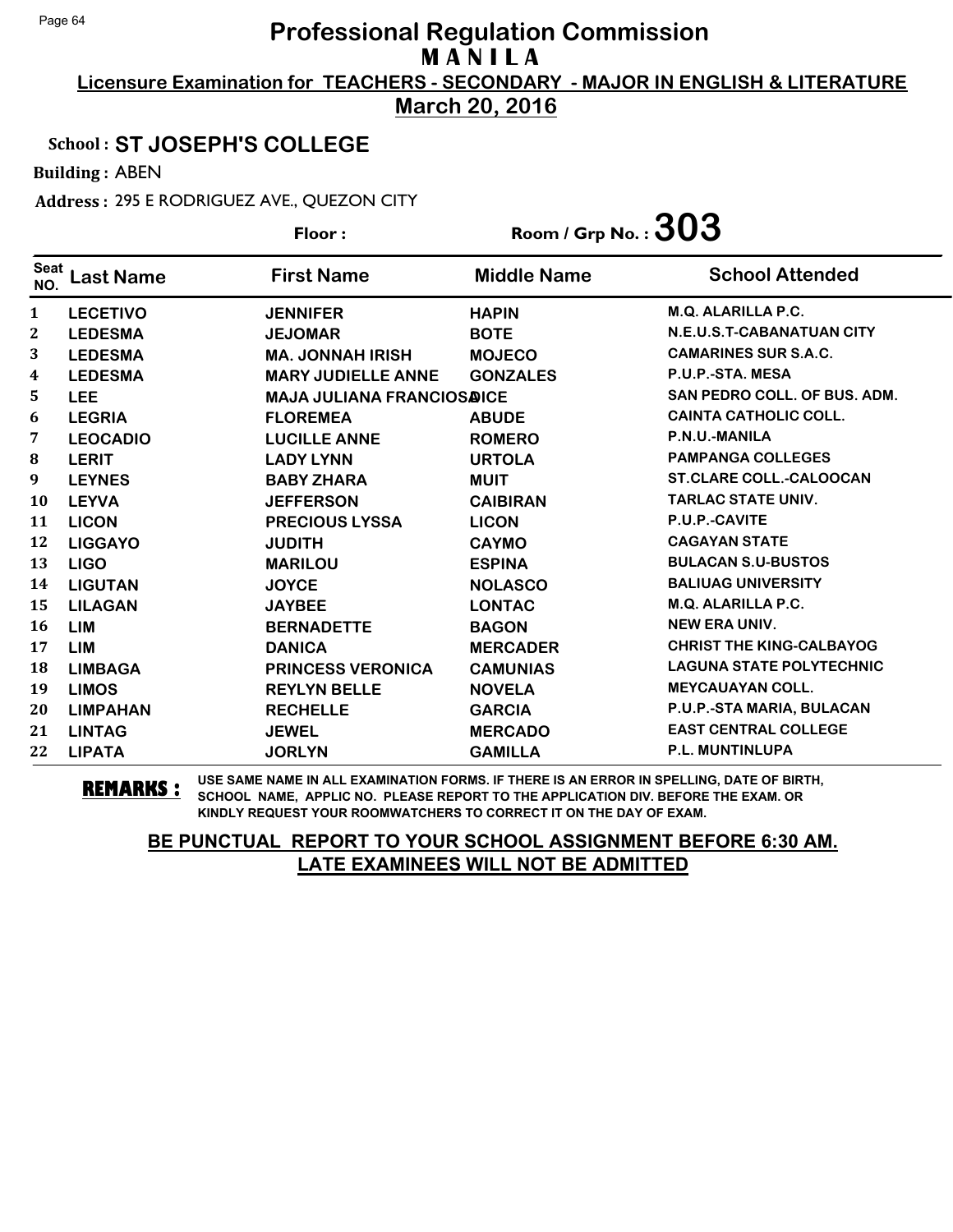**Licensure Examination for TEACHERS - SECONDARY - MAJOR IN ENGLISH & LITERATURE March 20, 2016**

### School : **ST JOSEPH'S COLLEGE**

Building : ABEN

Address : 295 E RODRIGUEZ AVE., QUEZON CITY

|                    |                  | Floor:              | Room / Grp No. : $304$ |                                           |
|--------------------|------------------|---------------------|------------------------|-------------------------------------------|
| <b>Seat</b><br>NO. | <b>Last Name</b> | <b>First Name</b>   | <b>Middle Name</b>     | <b>School Attended</b>                    |
| $\mathbf{1}$       | <b>LIQUE</b>     | <b>JEZA</b>         | <b>OSTRIA</b>          | <b>DARAGA COMM. COLL.</b>                 |
| $\mathbf{2}$       | <b>LIWAG</b>     | <b>LOURDES</b>      | <b>LARAN</b>           | <b>ST.JOSEPH C.-MAASIN</b>                |
| 3                  | <b>LIWANAG</b>   | <b>APRIL</b>        | <b>RODRIGUEZ</b>       | <b>ADAMSON UNIVERSITY</b>                 |
| 4                  | <b>LIWANAG</b>   | <b>CHRISTINE</b>    | <b>CATIBES</b>         | <b>ICCT CFI</b>                           |
| 5                  | <b>LIWASAN</b>   | <b>AINYLEEN</b>     | <b>PRINCER</b>         | <b>TAGUIG CITY UNIV</b>                   |
| 6                  | <b>LIYOC</b>     | <b>ALPHYNE</b>      | <b>CHUCCAR</b>         | THE FISHER VALLEY COLL.                   |
| 7                  | <b>LLANTINO</b>  | <b>SHIELA MAE</b>   | <b>SILVISTRE</b>       | <b>COL PURISIMA CONCEP</b>                |
| 8                  | <b>LLAVE</b>     | <b>RICHARD</b>      | <b>BENDIJO</b>         | PHIL.CAMBRIDGE SCH L.A.S.B.T              |
| 9                  | <b>LOAYON</b>    | <b>MARIA ANNA</b>   | <b>FUENTES</b>         | <b>LEYTE S.U.-VILLABA</b>                 |
| 10                 | <b>LOBO</b>      | <b>JANICE</b>       | <b>BALINGIT</b>        | <b>PAMPANGA COLLEGES</b>                  |
| 11                 | <b>LOBO</b>      | <b>LORRAINE</b>     | <b>DABU</b>            | <b>BATAAN PENINSULA STATE</b>             |
| 12                 | <b>LOBOS</b>     | <b>JEFFREY</b>      | <b>DELA CRUZ</b>       | <b>BULACAN S.U-MALOLOS</b>                |
| 13                 | <b>LOFAMIA</b>   | <b>CRISTINE</b>     | <b>MOYO</b>            | P.U.P.-STA MARIA, BULACAN                 |
| 14                 | <b>LOMIGO</b>    | <b>ABEGAIL</b>      | <b>AMPORDAN</b>        | <b>TAGUIG CITY UNIV</b>                   |
| 15                 | <b>LOMINOQUE</b> | <b>DIMPLE</b>       | <b>JARABE</b>          | <b>ST.MICHAEL'S COLL.-BINAN</b>           |
| 16                 | <b>LOMITAO</b>   | <b>ARLENE</b>       | <b>GABUYA</b>          | <b>U OF RIZAL SYS.-ANTIPOLO</b>           |
| 17                 | <b>LONGARES</b>  | <b>JOHN ABRAHAM</b> | <b>CRISTOBAL</b>       | <b>MEYCAUAYAN COLL.</b>                   |
| 18                 | <b>LOPEZ</b>     | <b>ANNA LIZA</b>    | <b>PERALTA</b>         | <b>EAST CENTRAL COLLEGE</b>               |
| 19                 | <b>LOPEZ</b>     | <b>ANNA MARRY</b>   | <b>GASO</b>            | <b>COL. DE STA. TERESA DE AVILA F.INC</b> |
| 20                 | <b>LOPEZ</b>     | <b>CAROLINA</b>     | <b>LONSAME</b>         | <b>ICCT CFI</b>                           |
| 21                 | <b>LOPEZ</b>     | <b>FLORENZ</b>      | <b>LANCETA</b>         | <b>LA CONSOLACION UNIVERSITY</b>          |
| 22                 | <b>LOPEZ</b>     | <b>JAYCELL</b>      | <b>MIRANDA</b>         | <b>PAMPANGA COLLEGES</b>                  |

**REMARKS :** USE SAME NAME IN ALL EXAMINATION FORMS. IF THERE IS AN ERROR IN SPELLING, DATE OF BIRTH, SCHOOL NAME, APPLIC NO. PLEASE REPORT TO THE APPLICATION DIV. BEFORE THE EXAM. OR KINDLY REQUEST YOUR ROOMWATCHERS TO CORRECT IT ON THE DAY OF EXAM.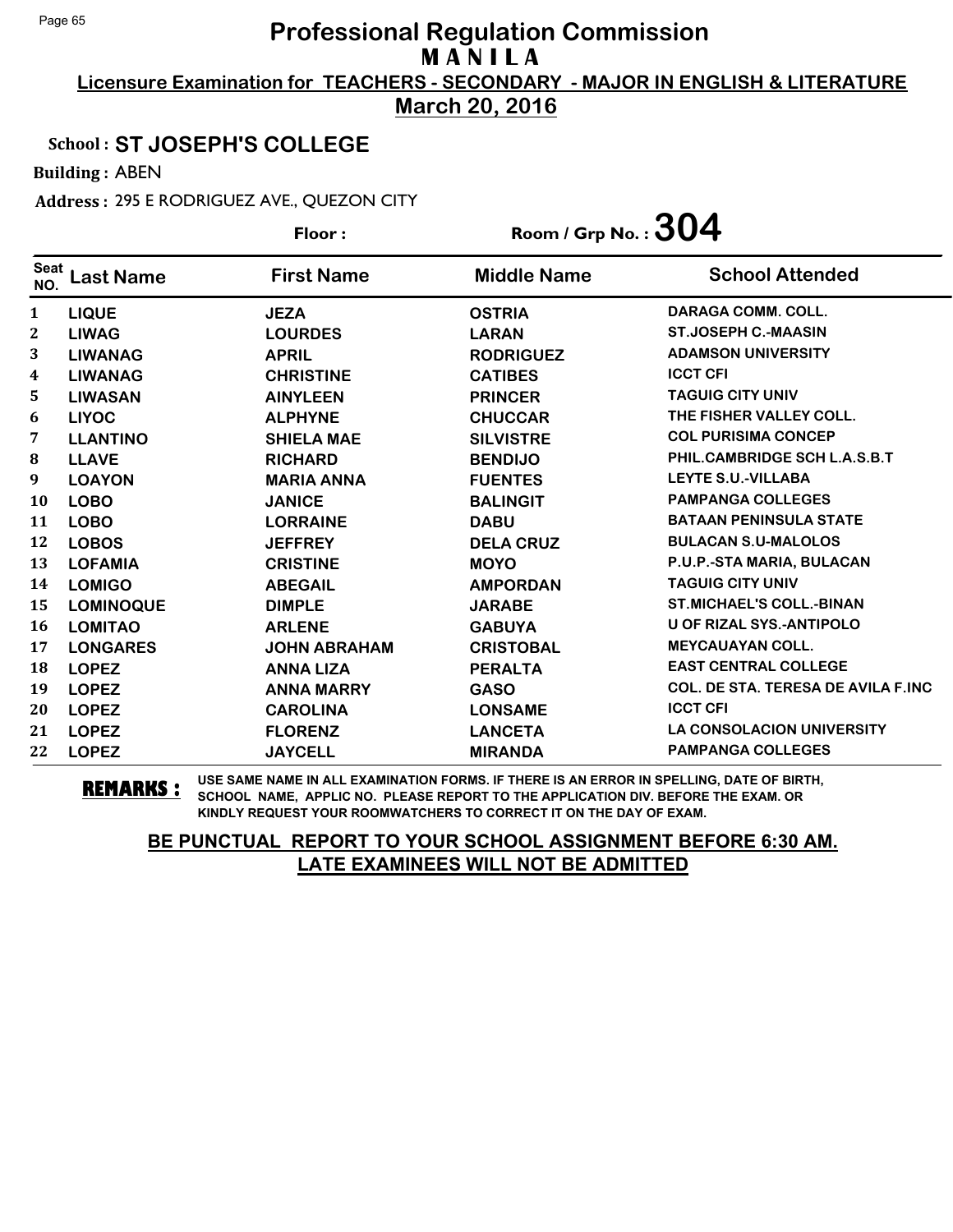**Licensure Examination for TEACHERS - SECONDARY - MAJOR IN ENGLISH & LITERATURE March 20, 2016**

### School : **ST JOSEPH'S COLLEGE**

Building : ABEN

Address : 295 E RODRIGUEZ AVE., QUEZON CITY

|                    |                  | Floor:                | Room / Grp No. : $305$ |                                           |
|--------------------|------------------|-----------------------|------------------------|-------------------------------------------|
| <b>Seat</b><br>NO. | <b>Last Name</b> | <b>First Name</b>     | <b>Middle Name</b>     | <b>School Attended</b>                    |
| $\mathbf{1}$       | <b>LOPEZ</b>     | <b>JOHNET GRACE</b>   | <b>SAFRANCA</b>        | ATENEO DE MANILA U-QC                     |
| 2                  | <b>LOPEZ</b>     | <b>MA. JULIE ANNE</b> | <b>JINAYON</b>         | <b>COL. DE STA. TERESA DE AVILA F.INC</b> |
| 3                  | <b>LOPEZ</b>     | <b>RYAN</b>           | <b>SALENTES</b>        | <b>REPUBLICAN COLL.</b>                   |
| 4                  | <b>LORETO</b>    | <b>EMILY ANNE</b>     | <b>INOCENCIO</b>       | <b>BULACAN S.U-MALOLOS</b>                |
| 5                  | <b>LORIO</b>     | <b>JONALYN</b>        | <b>ABAD</b>            | <b>WESTERN COLL.-CAVITE</b>               |
| 6                  | <b>LOTERTE</b>   | <b>CLARA</b>          | <b>DEL MUNDO</b>       | <b>J.C.FELICANO CFI</b>                   |
| 7                  | <b>LOVERIA</b>   | <b>ELSA</b>           | <b>AMSANI</b>          | <b>CAVITE S.U.-INDANG</b>                 |
| ${\bf 8}$          | <b>LUBIANO</b>   | <b>FELIECOR</b>       | <b>ALIGADO</b>         | <b>HOLY ROSARY COLL FDT</b>               |
| 9                  | <b>LUBID</b>     | <b>ELVINA</b>         | <b>ASYO</b>            | <b>JOHN PAUL COLL.</b>                    |
| 10                 | <b>LUBIS</b>     | <b>JAY</b>            | <b>CARAIG</b>          | <b>ST.PATRICK COLL.</b>                   |
| 11                 | <b>LUCAS</b>     | JAY-B                 | <b>DELA CRUZ</b>       | UPHSDALTA-LPINAS                          |
| 12                 | <b>LUCAS</b>     | <b>JEZREEL</b>        | <b>AGUILAR</b>         | <b>ATENEO DE MANILA U-QC</b>              |
| 13                 | <b>LUCERO</b>    | <b>CONCEPCION</b>     | <b>GABALDON</b>        | <b>QUEZON MEMORIAL COL.</b>               |
| 14                 | <b>LUCMAN</b>    | <b>NADJA</b>          | <b>DATOKUNUG</b>       | <b>JAMIATU MARAWI A.FDN</b>               |
| 15                 | <b>LUGTU</b>     | <b>SHERYL ANNE</b>    | <b>SANCHEZ</b>         | <b>CAVITE STATE UNIVERSITY-IMUS</b>       |
| 16                 | <b>LUMAGHAN</b>  | <b>LUZEL</b>          | <b>LUMACAD</b>         | UNIVERSITY OF CALOOCAN CITY(for. CC       |
| 17                 | <b>LUMIBAO</b>   | <b>GEMMA</b>          | <b>LIWANAG</b>         | <b>CAMILING COLLEGES</b>                  |
| 18                 | <b>LUMINARIO</b> | <b>APRIL JEAN</b>     | <b>CORPORAL</b>        | P.U.P.-STA MARIA, BULACAN                 |
| 19                 | <b>LUMPINAS</b>  | <b>DANNY</b>          | <b>MALANGAN</b>        | <b>SO.MINDANAO COLL.-PAGADIAN</b>         |
| 20                 | <b>LUNARIA</b>   | <b>ARLENE</b>         | <b>TEMBLIQUE</b>       | M.Q. ALARILLA P.C.                        |
| 21                 | <b>LUSANTA</b>   | <b>DAISY</b>          | <b>SANDIGAN</b>        | <b>SO.MASBATE ROOSEVELT</b>               |
| 22                 | <b>MABBORANG</b> | <b>OLIVE</b>          | <b>CALIMAG</b>         | <b>CAGAYAN STATE</b>                      |

**REMARKS :** USE SAME NAME IN ALL EXAMINATION FORMS. IF THERE IS AN ERROR IN SPELLING, DATE OF BIRTH, SCHOOL NAME, APPLIC NO. PLEASE REPORT TO THE APPLICATION DIV. BEFORE THE EXAM. OR KINDLY REQUEST YOUR ROOMWATCHERS TO CORRECT IT ON THE DAY OF EXAM.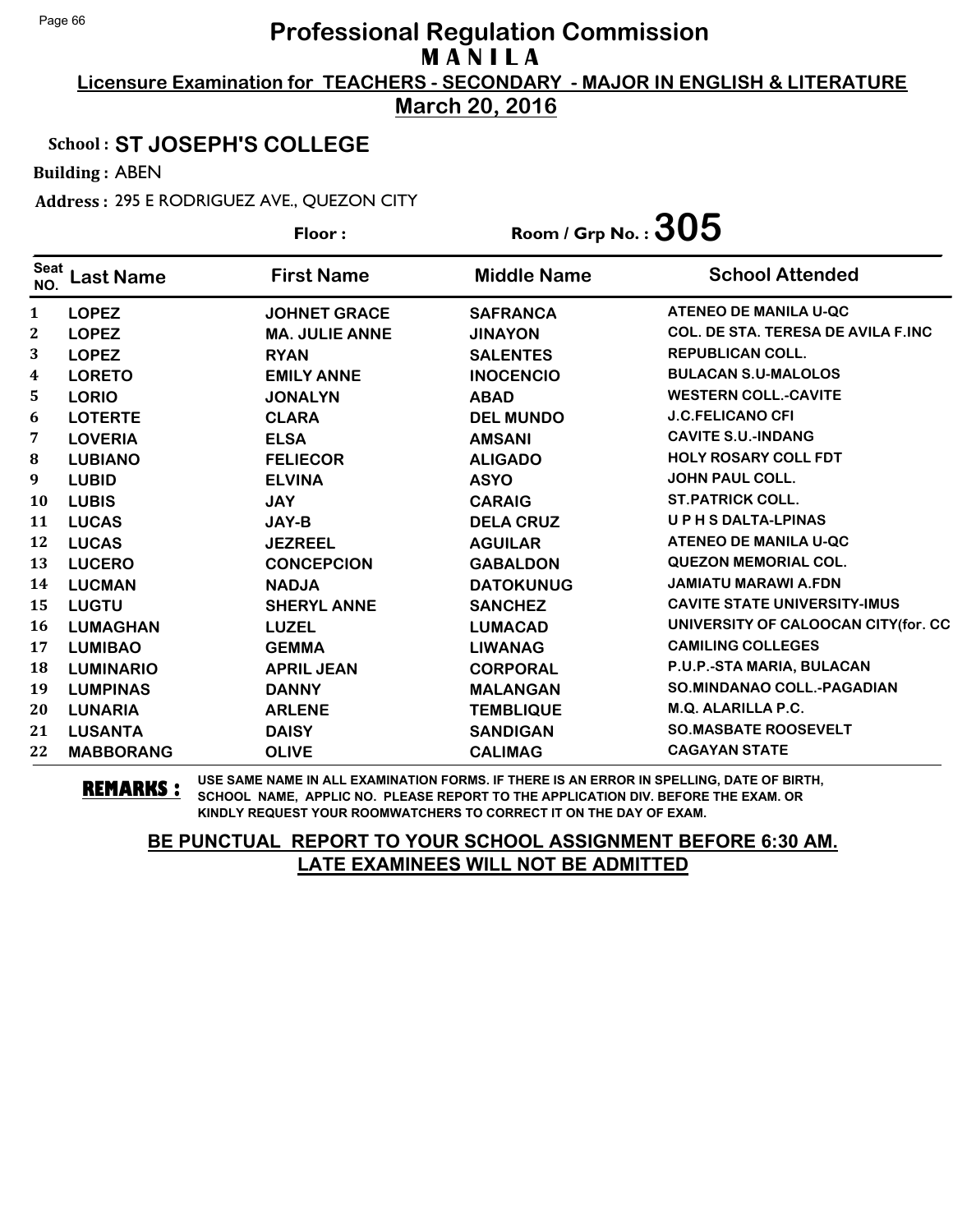**Licensure Examination for TEACHERS - SECONDARY - MAJOR IN ENGLISH & LITERATURE March 20, 2016**

### School : **ST JOSEPH'S COLLEGE**

Building : ABEN

Address : 295 E RODRIGUEZ AVE., QUEZON CITY

|                  |                   | Floor:               | Room / Grp No. : $306$ |                                    |
|------------------|-------------------|----------------------|------------------------|------------------------------------|
| Seat<br>NO.      | <b>Last Name</b>  | <b>First Name</b>    | <b>Middle Name</b>     | <b>School Attended</b>             |
| $\mathbf{1}$     | <b>MABUTOL</b>    | <b>LADYLYN</b>       | <b>ASISTOL</b>         | <b>U OF RIZAL SYS.-RODRIGUEZ</b>   |
| $\boldsymbol{2}$ | <b>MACABANTOG</b> | <b>RAIDAH</b>        | <b>KIBAD</b>           | <b>LADY OF LOURDES HC-CALOOCAN</b> |
| 3                | <b>MACALALAD</b>  | <b>MARY ROSE</b>     | <b>BALMES</b>          | <b>INNOVATIVE C.S.T</b>            |
| 4                | <b>MACALINAO</b>  | <b>ALAIN</b>         | <b>MANUBAG</b>         | <b>P.L. MUNTINLUPA</b>             |
| 5                | <b>MACALINAO</b>  | <b>MARIA LIZA</b>    | <b>CASTRO</b>          | <b>LOYOLA COLL. OF CULION</b>      |
| 6                | <b>MACANTAN</b>   | <b>LEMUEL</b>        | <b>JADOC</b>           | <b>ASIAN DEVT. FNDTN. COLL.</b>    |
| 7                | <b>MACARAEG</b>   | <b>HANNAH JOY</b>    | <b>DANCEL</b>          | <b>MARIKINA POLYTECHNIC</b>        |
| ${\bf 8}$        | <b>MACARAYA</b>   | <b>LIZA</b>          | <b>DESTORA</b>         | <b>U OF RIZAL SYS.-MORONG</b>      |
| 9                | <b>MACARILAY</b>  | <b>ANGELYN</b>       | <b>BRAGAIS</b>         | N.E.U.S.T-CABANATUAN CITY          |
| <b>10</b>        | <b>MACARIOLA</b>  | <b>REDENTHOR</b>     | <b>CAROLA</b>          | <b>ST.CLARE COLL.-CALOOCAN</b>     |
| 11               | <b>MACASARTE</b>  | <b>REGINE</b>        | <b>MILAD</b>           | OL OF LOURDES COLL.-VALENZUELA     |
| 12               | <b>MACASERO</b>   | <b>MARIA CECILIA</b> | <b>PACON</b>           | UNIV.OF LA SALETTE-SANTIAGO        |
| 13               | <b>MACHITAR</b>   | <b>MERRY JEAN</b>    | <b>ATABAY</b>          | <b>BERNARDO COLLEGE</b>            |
| 14               | <b>MADALI</b>     | <b>DIVINE GRACE</b>  | <b>MORENO</b>          | UNIV.OF STO. TOMAS                 |
| 15               | <b>MADRA</b>      | <b>SHARI ANN</b>     | <b>ENDENCIO</b>        | P.U.P - BANSUD, ORIENTAL MINDORO   |
| <b>16</b>        | <b>MADRID</b>     | <b>RICHELLE</b>      | <b>LASCANO</b>         | SAN JOSE COMM. COLL.-MALILIPOT     |
| 17               | <b>MADRONERO</b>  | <b>BENNALYN</b>      | <b>ROA</b>             | P.U.P.-STA. MESA                   |
| 18               | <b>MAG-ATAS</b>   | <b>LOIS KARREN</b>   | <b>ALVIA</b>           | <b>U OF RIZAL SYS.-ANGONO</b>      |
| 19               | <b>MAGALLANES</b> | <b>AGUSTIN</b>       | <b>LASAM</b>           | <b>WESTERN COLL.-CAVITE</b>        |
| 20               | <b>MAGALLON</b>   | <b>MARY JANE</b>     | <b>MACAUYAM</b>        | <b>N.T.C.</b>                      |
| 21               | <b>MAGAN</b>      | <b>EDGAR</b>         | <b>TANALEON</b>        | <b>REPUBLICAN COLL.</b>            |
| 22               | <b>MAGARANG</b>   | <b>SALIMAH</b>       | <b>SHARIEF</b>         | <b>PACASUM COLL.</b>               |

**REMARKS :** USE SAME NAME IN ALL EXAMINATION FORMS. IF THERE IS AN ERROR IN SPELLING, DATE OF BIRTH, SCHOOL NAME, APPLIC NO. PLEASE REPORT TO THE APPLICATION DIV. BEFORE THE EXAM. OR KINDLY REQUEST YOUR ROOMWATCHERS TO CORRECT IT ON THE DAY OF EXAM.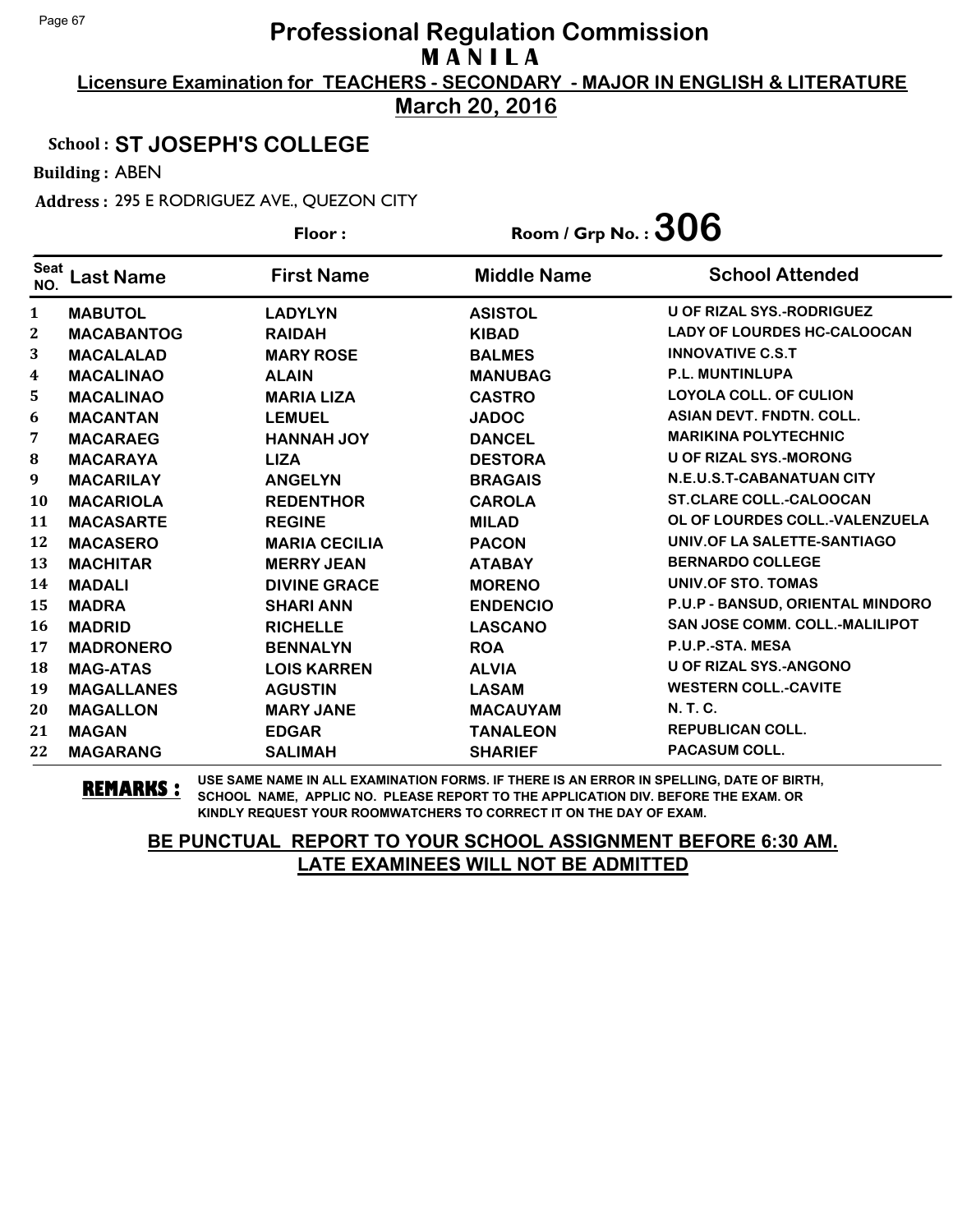**Licensure Examination for TEACHERS - SECONDARY - MAJOR IN ENGLISH & LITERATURE March 20, 2016**

### School : **ST JOSEPH'S COLLEGE**

Building : ABEN

Address : 295 E RODRIGUEZ AVE., QUEZON CITY

|                    |                   | Floor:                 | Room / Grp No. : $307$ |                                        |
|--------------------|-------------------|------------------------|------------------------|----------------------------------------|
| <b>Seat</b><br>NO. | <b>Last Name</b>  | <b>First Name</b>      | <b>Middle Name</b>     | <b>School Attended</b>                 |
| $\mathbf{1}$       | <b>MAGBANUA</b>   | <b>ALVIN</b>           | <b>MARCELINO</b>       | <b>P.S. COL OF AERO-LAPU-LAPU CITY</b> |
| $\mathbf{2}$       | <b>MAGBANUA</b>   | <b>GENELYN</b>         | <b>WANIWAN</b>         | <b>P.L. PASAY</b>                      |
| 3                  | <b>MAGHANOY</b>   | <b>CANDY</b>           | <b>DE LEON</b>         | SAN MATEO MUNICIPAL COLL(FOR           |
| 4                  | <b>MAGHILOM</b>   | <b>JEZIL</b>           | <b>CEDILLO</b>         | D.E.B.E.S.M.A.C.                       |
| 5                  | <b>MAGLALANG</b>  | <b>ERNESTO JR</b>      | <b>SIBUG</b>           | <b>PAMPANGA COLLEGES</b>               |
| 6                  | <b>MAGNAYE</b>    | <b>GLADESH</b>         | <b>POLO</b>            | <b>STO.ROSARIO S.PALAY CO</b>          |
| 7                  | <b>MAGNO</b>      | <b>CHRISTINA</b>       | <b>DILLENA</b>         | <b>M.Q. ALARILLA P.C.</b>              |
| 8                  | <b>MAGNO</b>      | <b>DECERIE</b>         | <b>QUIMSON</b>         | <b>PALAWAN STATE U-CORON</b>           |
| 9                  | <b>MAGNO</b>      | <b>LUZVIMINDA</b>      | <b>YANDOC</b>          | <b>STA. CECILIA COLL.</b>              |
| 10                 | <b>MAGNO</b>      | <b>MARK GLEN</b>       | <b>HALLERA</b>         | <b>BULACAN S.U-MALOLOS</b>             |
| 11                 | <b>MAGO</b>       | <b>AGATHA</b>          | <b>NAZYR</b>           | P.N.U.-MANILA                          |
| 12                 | <b>MAGPANTAY</b>  | <b>MELCHOR</b>         | <b>RAMOS</b>           | <b>TANAUAN INST.</b>                   |
| 13                 | <b>MAGSALAY</b>   | <b>LYNIE</b>           | <b>MEDALLA</b>         | <b>RIZAL COLL.-LAGUNA</b>              |
| 14                 | <b>MAGSANO</b>    | <b>JENNELYN</b>        | <b>LABAUSA</b>         | <b>J.C.FELICANO CFI</b>                |
| 15                 | <b>MAGSINO</b>    | <b>JEREMIAH</b>        | <b>ENDAYA</b>          | <b>VERITAS COLL.-IROSIN</b>            |
| 16                 | <b>MAGTOTO</b>    | <b>CHRISTOPHER RAY</b> | <b>MIRANDA</b>         | <b>FEU-MANILA</b>                      |
| 17                 | <b>MAHUMOT</b>    | <b>IVY ROSE</b>        | <b>HORMACHUELOS</b>    | <b>TAGUIG CITY UNIV</b>                |
| 18                 | <b>MAJABA</b>     | <b>MICHELLE</b>        | <b>ACEVEDA</b>         | P.U.P - BANSUD, ORIENTAL MINDORO       |
| 19                 | <b>MAJISTRADO</b> | <b>MARICAR</b>         | <b>FERNANDEZ</b>       | CITY OF MALABON UNIV.                  |
| 20                 | <b>MALABANAN</b>  | <b>ELEONOR</b>         | <b>MANALIGOD</b>       | <b>ST.MARY'S COLL.-MEYCAUAYAN</b>      |
| 21                 | <b>MALABANAN</b>  | <b>MARIA VENUS</b>     | <b>HUTALLA</b>         | <b>BATANGAS S.U.-BATANGAS CITY</b>     |
| 22                 | <b>MALACAD</b>    | <b>ROGEN</b>           | <b>PALACIO</b>         | <b>JOHN PAUL COLL.</b>                 |

**REMARKS :** USE SAME NAME IN ALL EXAMINATION FORMS. IF THERE IS AN ERROR IN SPELLING, DATE OF BIRTH, SCHOOL NAME, APPLIC NO. PLEASE REPORT TO THE APPLICATION DIV. BEFORE THE EXAM. OR KINDLY REQUEST YOUR ROOMWATCHERS TO CORRECT IT ON THE DAY OF EXAM.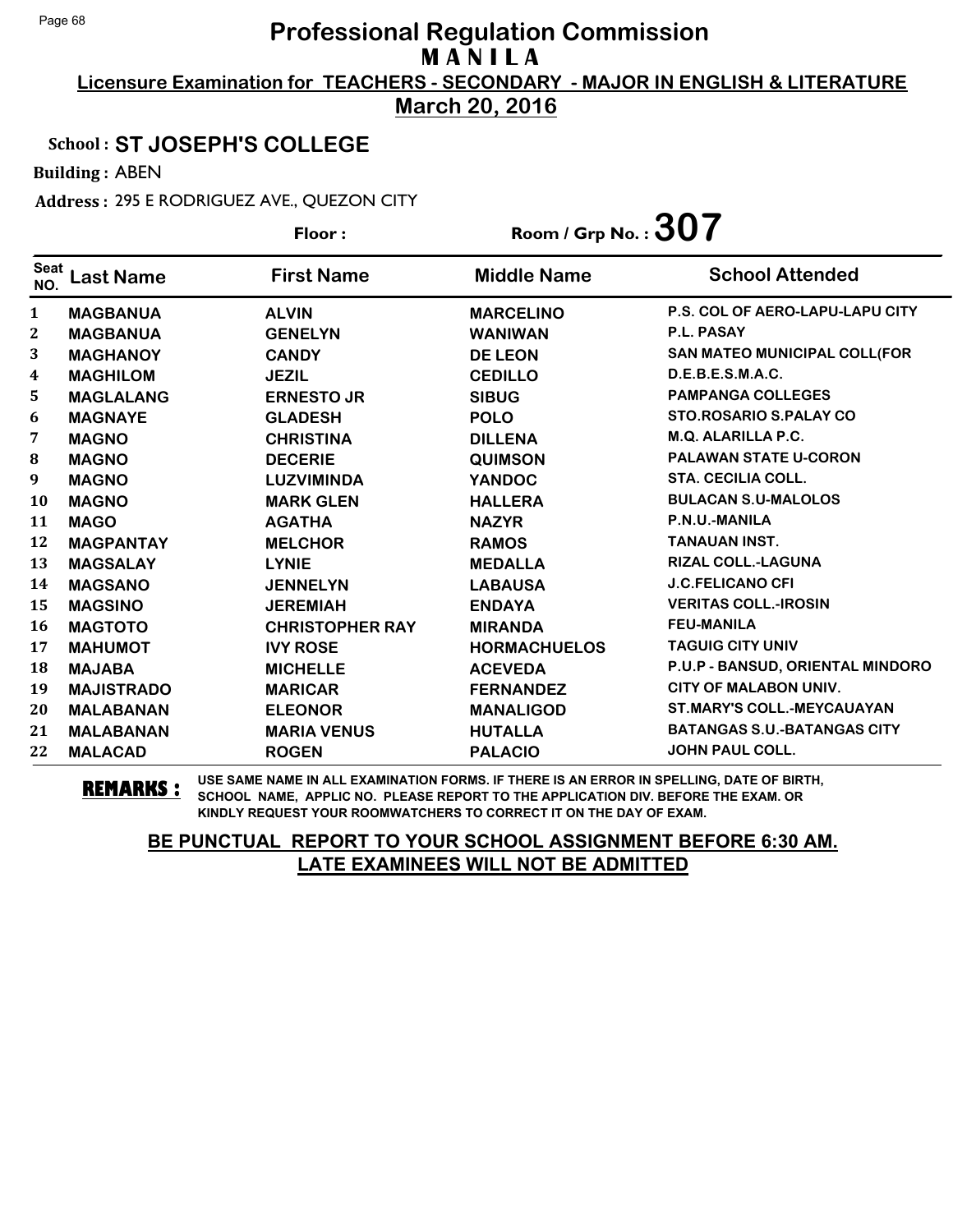**Licensure Examination for TEACHERS - SECONDARY - MAJOR IN ENGLISH & LITERATURE March 20, 2016**

### School : **ST JOSEPH'S COLLEGE**

Building : TUMMERS

Address : 295 E RODRIGUEZ AVE., QUEZON CITY

|                    |                   | Floor:              | Room / Grp No. : $101$ |                                     |
|--------------------|-------------------|---------------------|------------------------|-------------------------------------|
| <b>Seat</b><br>NO. | Last Name         | <b>First Name</b>   | <b>Middle Name</b>     | <b>School Attended</b>              |
| 1                  | <b>MALANA</b>     | <b>JENNYLYN</b>     | <b>REYES</b>           | <b>CITY COLL OF TAGAYTAY</b>        |
| 2                  | <b>MALANA</b>     | <b>ROWENA</b>       | <b>ESTEBAN</b>         | <b>CAGAYAN STATE</b>                |
| 3                  | <b>MALATE</b>     | <b>BERNADETTE</b>   | <b>GRAMPIL</b>         | <b>P.S. COL OF AERO-PASAY</b>       |
| 4                  | <b>MALAWIT</b>    | <b>JENIEFER</b>     | <b>SELGA</b>           | E.L. JOSON MC                       |
| 5                  | <b>MALAYAW</b>    | <b>ROSELYN</b>      | <b>CABURNAY</b>        | <b>CAVITE S.U.-NAIC</b>             |
| 6                  | <b>MALIBIRAN</b>  | <b>MINERVA</b>      | <b>SALVADOR</b>        | <b>RIZAL COLL.-TAAL</b>             |
| 7                  | <b>MALIMBAN</b>   | <b>MARJORIE</b>     | <b>DE GUIA</b>         | P.U.P.-CAVITE                       |
| 8                  | <b>MALINAO</b>    | <b>RIA</b>          | <b>BALITE</b>          | <b>UNIV.OF MAKATI</b>               |
| 9                  | <b>MALINAY</b>    | <b>GENEVIEVE</b>    | <b>MARTINEZ</b>        | <b>BATANGAS S.U.-ARASOF-NASUGBU</b> |
| <b>10</b>          | <b>MALLARE</b>    | <b>MICAELA</b>      | <b>GOTIS</b>           | <b>SORSOGON SC-BULAN</b>            |
| 11                 | <b>MALLAREZ</b>   | <b>RUTH</b>         | <b>GARCES</b>          | SO.CITY COLL.                       |
| 12                 | <b>MALLARI</b>    | <b>AMELIA</b>       | <b>ALAGOS</b>          | <b>BULACAN S.U-MALOLOS</b>          |
| 13                 | <b>MALLARI</b>    | <b>LUZVIMINDA</b>   | <b>CAYANAN</b>         | UNIV.OF THE ASSUMP.                 |
| 14                 | <b>MALLARI</b>    | <b>MARGIE</b>       | <b>DIMATULAC</b>       | <b>P.S. COL OF AERO-PASAY</b>       |
| 15                 | <b>MALLARI</b>    | <b>MARIELLA</b>     | <b>RAMOS</b>           | <b>BULACAN S.U-MALOLOS</b>          |
| 16                 | <b>MALLARI</b>    | <b>PRECIOUS ANN</b> | <b>ARCEO</b>           | <b>PAF COL OF AERO-PAMPANGA</b>     |
| 17                 | <b>MALLARI</b>    | <b>SUSAN</b>        | <b>LIANG</b>           | <b>NORTHERN BATAAN INST</b>         |
| 18                 | <b>MALUBAY</b>    | <b>ELENA</b>        | <b>CAYABYAB</b>        | <b>N.VISCAYA S.U.-BAYOMBONG</b>     |
| 19                 | <b>MALUNES</b>    | <b>MERLYN</b>       | <b>PITALLANO</b>       | <b>TAGUIG CITY UNIV</b>             |
| 20                 | <b>MAMACOTAO</b>  | <b>NORJEEHAN</b>    | <b>BARAGONA</b>        | <b>P.L. MARIKINA CITY</b>           |
| 21                 | <b>MAMAYANDUG</b> | <b>OMENKHAIR</b>    | <b>MARIGA</b>          | <b>TAGUIG CITY UNIV</b>             |

**REMARKS :** USE SAME NAME IN ALL EXAMINATION FORMS. IF THERE IS AN ERROR IN SPELLING, DATE OF BIRTH, SCHOOL NAME, APPLIC NO. PLEASE REPORT TO THE APPLICATION DIV. BEFORE THE EXAM. OR KINDLY REQUEST YOUR ROOMWATCHERS TO CORRECT IT ON THE DAY OF EXAM.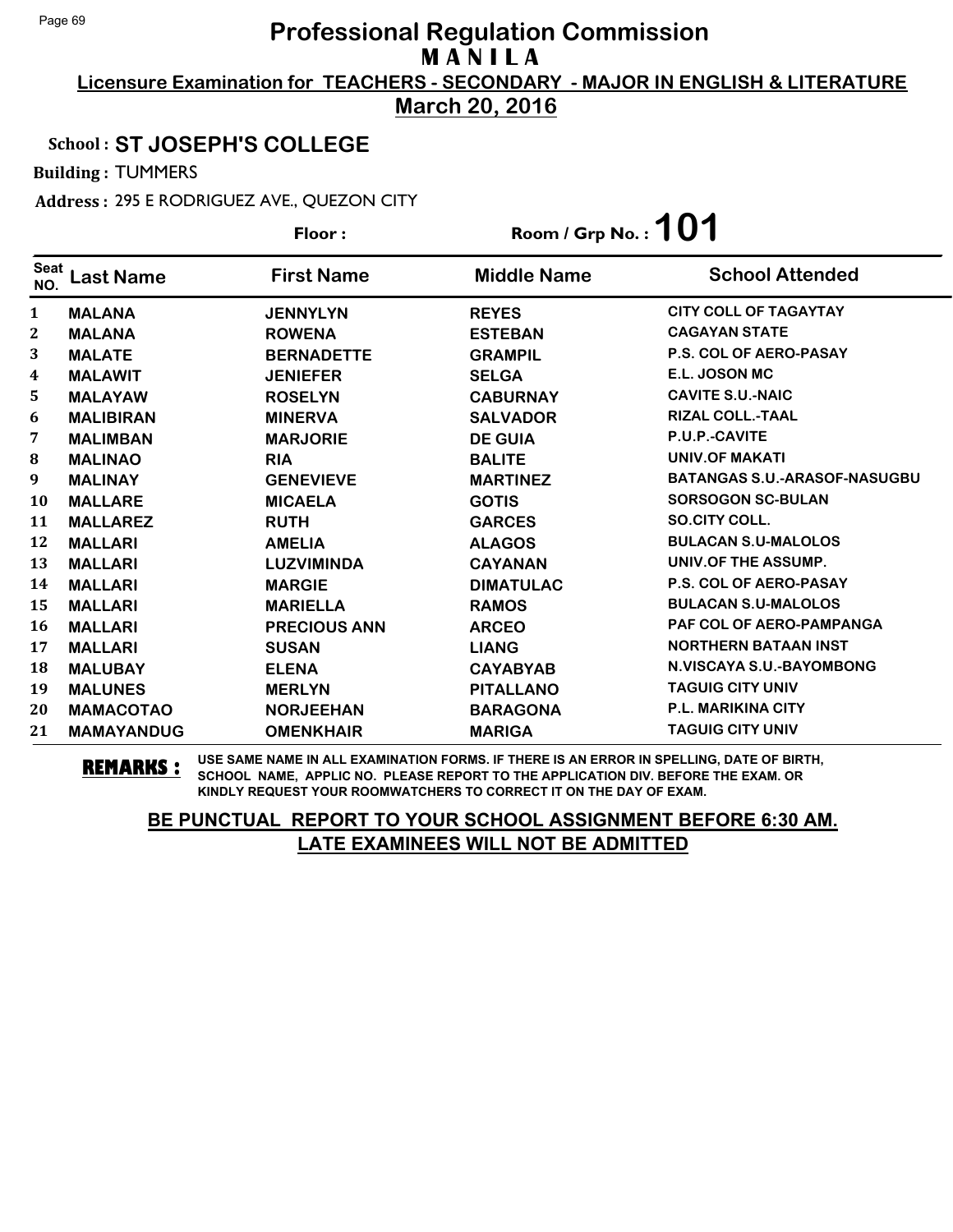**Licensure Examination for TEACHERS - SECONDARY - MAJOR IN ENGLISH & LITERATURE March 20, 2016**

### School : **ST JOSEPH'S COLLEGE**

Building : TUMMERS

Address : 295 E RODRIGUEZ AVE., QUEZON CITY

|                    |                  | Floor:               | Room / Grp No. : $102$ |                                        |  |  |
|--------------------|------------------|----------------------|------------------------|----------------------------------------|--|--|
| <b>Seat</b><br>NO. | <b>Last Name</b> | <b>First Name</b>    | <b>Middle Name</b>     | <b>School Attended</b>                 |  |  |
| $\mathbf{1}$       | <b>MAMBOLLO</b>  | <b>CARINA</b>        | <b>LASTIMADO</b>       | <b>INNOVATIVE C.S.T</b>                |  |  |
| $\boldsymbol{2}$   | <b>MAMPUSTI</b>  | <b>ARIANNE KAY</b>   | <b>MIRANDA</b>         | P.U.P - BANSUD, ORIENTAL MINDORO       |  |  |
| 3                  | <b>MANABAT</b>   | <b>JOCELYN</b>       | <b>DE LA TORRE</b>     | <b>P.L. MARIKINA CITY</b>              |  |  |
| 4                  | <b>MANABIT</b>   | <b>JESSIEL</b>       | <b>DAGANDAN</b>        | P.U.P.-STA. ROSA                       |  |  |
| 5                  | <b>MANAHAN</b>   | <b>ERLINDA</b>       | <b>HABUNGAN</b>        | <b>METRO MANILA COLL.</b>              |  |  |
| 6                  | <b>MANAIG</b>    | <b>LUCELA</b>        | <b>FRANCISCO</b>       | <b>INNOVATIVE C.S.T</b>                |  |  |
| 7                  | <b>MANALO</b>    | <b>JANINE</b>        | <b>TISMO</b>           | P.L. PASAY                             |  |  |
| ${\bf 8}$          | <b>MANALO</b>    | <b>JAY AR</b>        | <b>REYES</b>           | <b>RIZAL COLL.-TAAL</b>                |  |  |
| 9                  | <b>MANALO</b>    | <b>MARIA THERESA</b> | <b>LAYSON</b>          | ANGELES UNIVERSITY FOUND.              |  |  |
| 10                 | <b>MANALO</b>    | <b>MARJORIE</b>      | <b>FAJARITO</b>        | ADVENTIST UNIV OF THE PHIL.            |  |  |
| 11                 | <b>MANALOTO</b>  | <b>CHRISTOPHER</b>   | <b>JACOB</b>           | <b>HOLY ROSARY COLL FDT</b>            |  |  |
| 12                 | <b>MANANQUIL</b> | <b>JULFA</b>         | <b>PENASO</b>          | <b>TAGUIG CITY UNIV</b>                |  |  |
| 13                 | <b>MANANSALA</b> | <b>ANGELA RICA</b>   | <b>SAMALA</b>          | D.L.S.U.-MANILA                        |  |  |
| 14                 | <b>MANANSALA</b> | <b>VONREI</b>        | <b>PADILLA</b>         | <b>ST.MICHAEL COLL.-GUAGUA</b>         |  |  |
| 15                 | <b>MANANSALA</b> | <b>ZHARMAINE</b>     | <b>MARIN</b>           | <b>TAGUIG CITY UNIV</b>                |  |  |
| <b>16</b>          | <b>MANARANG</b>  | <b>KARIZA ANN</b>    | <b>FLORES</b>          | <b>PAMPANGA COLLEGES</b>               |  |  |
| 17                 | <b>MANARIN</b>   | <b>ANA CLAIRE</b>    | <b>MANDAC</b>          | SAN PEDRO COLL. OF BUS. ADM.           |  |  |
| 18                 | <b>MANASAN</b>   | <b>JESSA</b>         | <b>MANALON</b>         | <b>ROMBLON STATE UNIV.(FOR ROMBLON</b> |  |  |
| 19                 | <b>MANATA</b>    | <b>CHERRY</b>        | <b>YANGUAS</b>         | <b>CAMARINES NORTE S.C.-DAET</b>       |  |  |
| 20                 | <b>MANEJA</b>    | <b>MARY GRACE</b>    | <b>DIZON</b>           | <b>U OF RIZAL SYS.-CAINTA</b>          |  |  |
| 21                 | <b>MANEJABLE</b> | <b>CRISTINA</b>      | <b>FAJARDO</b>         | PWU - CDCEC - CALAMBA, INC. -          |  |  |

**REMARKS :** USE SAME NAME IN ALL EXAMINATION FORMS. IF THERE IS AN ERROR IN SPELLING, DATE OF BIRTH, SCHOOL NAME, APPLIC NO. PLEASE REPORT TO THE APPLICATION DIV. BEFORE THE EXAM. OR KINDLY REQUEST YOUR ROOMWATCHERS TO CORRECT IT ON THE DAY OF EXAM.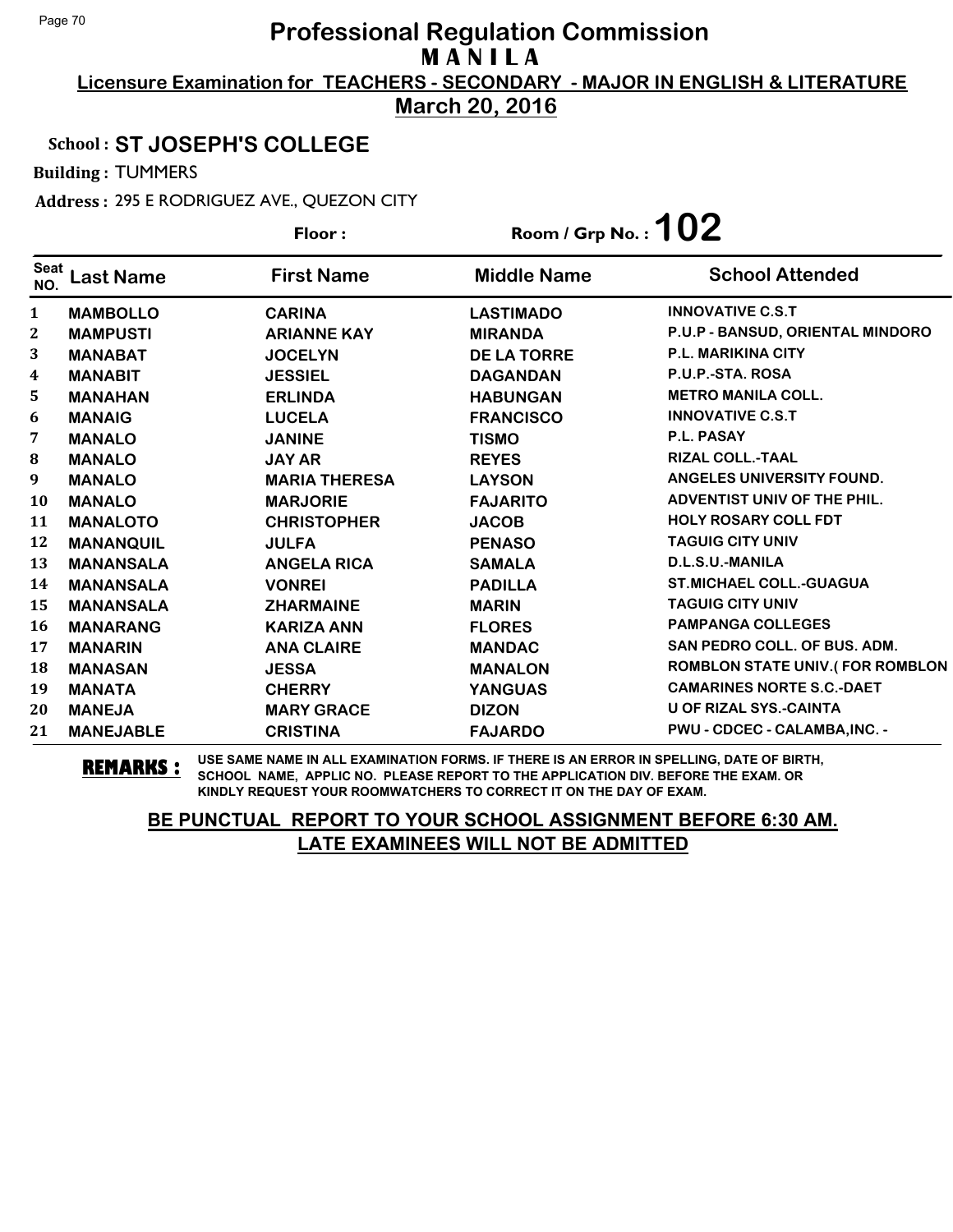**Licensure Examination for TEACHERS - SECONDARY - MAJOR IN ENGLISH & LITERATURE March 20, 2016**

### School : **ST JOSEPH'S COLLEGE**

Building : TUMMERS

Address : 295 E RODRIGUEZ AVE., QUEZON CITY

|                    |                    | Floor:                  | Room / Grp No. : $103$ |                                    |
|--------------------|--------------------|-------------------------|------------------------|------------------------------------|
| <b>Seat</b><br>NO. | Last Name          | <b>First Name</b>       | <b>Middle Name</b>     | <b>School Attended</b>             |
| $\mathbf{1}$       | <b>MANGALUS</b>    | <b>AIKO</b>             | <b>CULALA</b>          | <b>LA CONSOLACION UNIVERSITY</b>   |
| 2                  | <b>MANGAMPO</b>    | <b>FLORENCE</b>         | <b>PARCIA</b>          | <b>SO.LUZON S.U.-ALABAT</b>        |
| 3                  | <b>MANGE</b>       | <b>GLORIA ANA ELENA</b> | <b>FABIAN</b>          | P.U.P.-CAVITE                      |
| 4                  | <b>MANGINSAY</b>   | <b>NORIDA</b>           | <b>BUCOL</b>           | <b>PASIG CATHOLIC COLL.</b>        |
| 5                  | <b>MANGUBAT</b>    | AIKA-LYN                | <b>BAYO-ON</b>         | <b>DIVINE MERCY CFI</b>            |
| 6                  | <b>MANGULABNAN</b> | LUIGI                   | <b>VILLANUEVA</b>      | P.L. PASIG                         |
| 7                  | <b>MANGURALI</b>   | <b>RIZALYN</b>          | <b>ANCAYAN</b>         | P.U.P.-CAVITE                      |
| $\bf{8}$           | <b>MANIACUP</b>    | <b>AIZA</b>             | <b>LINO</b>            | <b>PAMPANGA STATE AGRICULTURAL</b> |
| 9                  | <b>MANIEGO</b>     | <b>JAMES DEAN</b>       | <b>MAPANAO</b>         | <b>HOLY ROSARY COLL FDT</b>        |
| 10                 | <b>MANIKAN</b>     | <b>LORNA</b>            | <b>DE VERA</b>         | PANGASINAN S.U.-BAYAMBANG          |
| 11                 | <b>MANIMTIM</b>    | <b>PERLA</b>            | <b>AQUINO</b>          | <b>JOHN PAUL COLL.</b>             |
| 12                 | <b>MANIMTIM</b>    | <b>SARA JOY</b>         | <b>DE LEON</b>         | <b>CITY COLL OF TAGAYTAY</b>       |
| 13                 | <b>MANIO</b>       | <b>JHON RIO</b>         | <b>CLEMENTE</b>        | <b>ST.MARY'S COLL.-BALIUAG</b>     |
| 14                 | <b>MANLAPAZ</b>    | <b>ALDRIN</b>           | <b>AGUILANDO</b>       | <b>N.T.C.</b>                      |
| 15                 | <b>MANORIÑA</b>    | <b>EDDIE</b>            | <b>SEVILLA</b>         | <b>BICOL COLLEGE</b>               |
| 16                 | <b>MANRIQUE</b>    | <b>MARY CLAIRE</b>      | <b>LIMJUICO</b>        | <b>ABADA COLLEGE</b>               |
| 17                 | <b>MANSUETO</b>    | <b>AWELY-TENY</b>       | <b>CRUZ</b>            | <b>NEW ERA UNIV.</b>               |
| 18                 | <b>MANUBAY</b>     | <b>ERWIN</b>            | <b>DITAUNON</b>        | P.U.P - BANSUD, ORIENTAL MINDORO   |
| 19                 | <b>MANUEL</b>      | <b>BRIAN JAY</b>        | <b>MADUCDOC</b>        | <b>OSIAS EDUC. FDTN.</b>           |
| 20                 | <b>MANUEL</b>      | <b>MARIA ROWENA</b>     | <b>AGUIHON</b>         | P.U.P.-SAN PEDRO                   |
| 21                 | <b>MANUEL</b>      | <b>ROSE MAE</b>         | <b>ESPIRITU</b>        | N.E.U.S.T-CABANATUAN CITY          |

**REMARKS :** USE SAME NAME IN ALL EXAMINATION FORMS. IF THERE IS AN ERROR IN SPELLING, DATE OF BIRTH, SCHOOL NAME, APPLIC NO. PLEASE REPORT TO THE APPLICATION DIV. BEFORE THE EXAM. OR KINDLY REQUEST YOUR ROOMWATCHERS TO CORRECT IT ON THE DAY OF EXAM.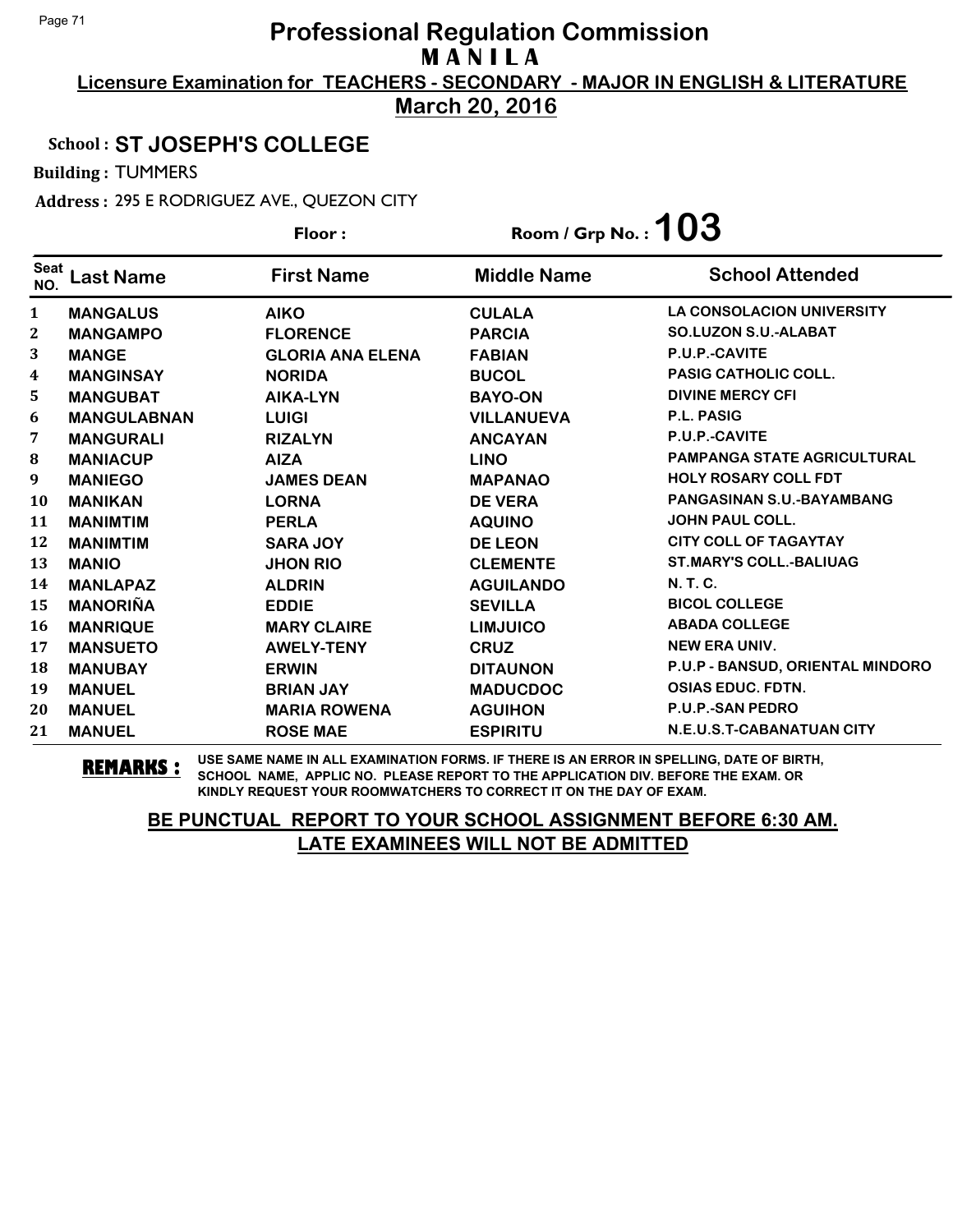**Licensure Examination for TEACHERS - SECONDARY - MAJOR IN ENGLISH & LITERATURE March 20, 2016**

### School : **ST JOSEPH'S COLLEGE**

Building : TUMMERS

Address : 295 E RODRIGUEZ AVE., QUEZON CITY

|                    |                  | Floor:                | Room / Grp No.: $104$ |                                         |
|--------------------|------------------|-----------------------|-----------------------|-----------------------------------------|
| <b>Seat</b><br>NO. | <b>Last Name</b> | <b>First Name</b>     | <b>Middle Name</b>    | <b>School Attended</b>                  |
| $\mathbf{1}$       | <b>MANUEL</b>    | <b>ROSE MAY</b>       | <b>MIRANDA</b>        | <b>LYCEUM OF TUAO</b>                   |
| 2                  | <b>MANZANO</b>   | <b>GODIVA MAE</b>     | <b>COSICO</b>         | <b>LAGUNA COLL.</b>                     |
| 3                  | <b>MAPACPAC</b>  | <b>JEROME</b>         | <b>BERTE</b>          | <b>P.L. MUNTINLUPA</b>                  |
| 4                  | <b>MAPANOO</b>   | <b>JONALYN</b>        | <b>VIGO</b>           | <b>R.MAGSAYSAY T.U-CASTILLEJOS</b>      |
| 5                  | <b>MARA</b>      | <b>SUSANA</b>         | <b>REPOL</b>          | <b>ST.MARY'S COLL. OF CATBALOGAN</b>    |
| 6                  | <b>MARANION</b>  | <b>MARICEL</b>        | <b>RITARDO</b>        | <b>HOLY ROSARY COLL FDT</b>             |
| 7                  | <b>MARAPIA</b>   | <b>EDARLY NERISSE</b> | <b>AISON</b>          | ARC-C.M.C.L.C.                          |
| 8                  | <b>MARARAC</b>   | <b>KATHERINE</b>      | <b>CALMA</b>          | <b>DIVINE MERCY CFI</b>                 |
| 9                  | <b>MARASIGAN</b> | <b>LOVELY</b>         | <b>DINA</b>           | T.M. LUANSING COLL.-ROSARIO             |
| 10                 | <b>MARAYAG</b>   | <b>JOYCE ANN</b>      | <b>NOCEDA</b>         | <b>COL. DE AMORE</b>                    |
| 11                 | <b>MARCAIDA</b>  | <b>ANGELICA</b>       | <b>MIRAÑA</b>         | <b>LADY OF LOURDES HC-CALOOCAN</b>      |
| 12                 | <b>MARCELINO</b> | <b>ERICK</b>          | <b>MACAPUGAY</b>      | <b>BULACAN S.U-MALOLOS</b>              |
| 13                 | <b>MARCHAN</b>   | <b>NENNETH</b>        | <b>BROGADA</b>        | <b>ANNUNCIATION COLLEGE</b>             |
| 14                 | <b>MARCOS</b>    | <b>MARIETA</b>        | <b>AMATORIO</b>       | <b>CAVITE S.U.-CAVITE CITY</b>          |
| 15                 | <b>MARCOS</b>    | <b>PRINCE ASTLEY</b>  | <b>VALMEO</b>         | P.U.P.-BATAAN                           |
| 16                 | <b>MARFIL</b>    | <b>AILYN JOY</b>      | <b>PERFAS</b>         | <b>CHRIST THE KING COLLEGE OF</b>       |
| 17                 | <b>MARFIL</b>    | <b>JENILYN</b>        | <b>ARROYO</b>         | <b>CATAINGAN MUN. COLL.</b>             |
| 18                 | <b>MARFIL</b>    | <b>MARIA ELENA</b>    | <b>MARTINEZ</b>       | <b>ROMBLON STATE UNIV.-(FOR ROMBLON</b> |
| 19                 | <b>MARGALLO</b>  | <b>VENER ANGELO</b>   | <b>CABALLERO</b>      | D.L.S.U.-MANILA                         |
| 20                 | <b>MARIANO</b>   | <b>DIANA ROSE</b>     | <b>IGNACIO</b>        | P.U.P.-STA MARIA, BULACAN               |
| 21                 | <b>MARIANO</b>   | <b>FATIMA</b>         | <b>PEREZ</b>          | <b>P.S. COL OF AERO-PASAY</b>           |

**REMARKS :** USE SAME NAME IN ALL EXAMINATION FORMS. IF THERE IS AN ERROR IN SPELLING, DATE OF BIRTH, SCHOOL NAME, APPLIC NO. PLEASE REPORT TO THE APPLICATION DIV. BEFORE THE EXAM. OR KINDLY REQUEST YOUR ROOMWATCHERS TO CORRECT IT ON THE DAY OF EXAM.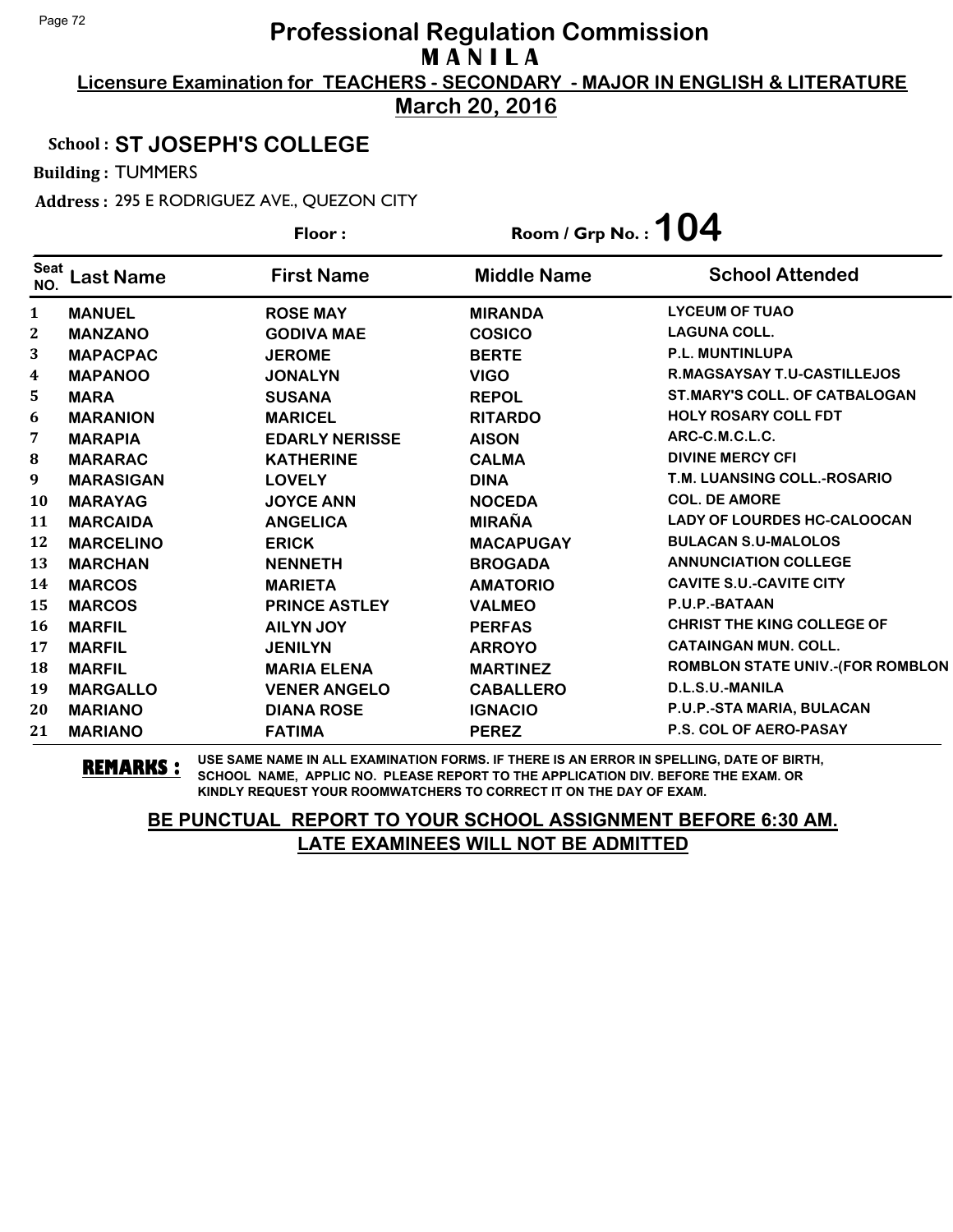**Licensure Examination for TEACHERS - SECONDARY - MAJOR IN ENGLISH & LITERATURE March 20, 2016**

## School : **ST JOSEPH'S COLLEGE**

Building : TUMMERS

Address : 295 E RODRIGUEZ AVE., QUEZON CITY

|                    |                   | Floor:               | Room / Grp No.: $201$ |                                       |
|--------------------|-------------------|----------------------|-----------------------|---------------------------------------|
| <b>Seat</b><br>NO. | Last Name         | <b>First Name</b>    | <b>Middle Name</b>    | <b>School Attended</b>                |
| 1                  | <b>MARIANO</b>    | <b>MARY LOU</b>      | <b>MOJICA</b>         | <b>CAVITE S.U.-INDANG</b>             |
| 2                  | <b>MARIANO</b>    | <b>RHEA</b>          | <b>GRAVADOR</b>       | P.U.P.-STA MARIA, BULACAN             |
| 3                  | <b>MARIBAO</b>    | <b>KIMBERLY</b>      | <b>CERVAÑA</b>        | <b>CAVITE S.U.-CAVITE CITY</b>        |
| 4                  | <b>MARIENTES</b>  | <b>ROSETTE ANNE</b>  | <b>MIRANDA</b>        | <b>ST.MARY'S ANGELS COLL-PAMPANGA</b> |
| 5                  | <b>MARIPOROK</b>  | <b>AILEEN</b>        | <b>SINAPANG</b>       | <b>TAGUIG CITY UNIV</b>               |
| 6                  | <b>MARQUEZ</b>    | <b>BEA JOY</b>       | <b>PINEDA</b>         | <b>CAVITE STATE UNIVERSITY-IMUS</b>   |
| 7                  | <b>MARQUEZ</b>    | <b>JONATHAN</b>      | <b>GAMBOA</b>         | <b>TAGUIG CITY UNIV</b>               |
| 8                  | <b>MARQUEZ</b>    | <b>JONATHAN</b>      | <b>MAMBA</b>          | <b>BALIUAG UNIVERSITY</b>             |
| 9                  | <b>MARQUEZ</b>    | <b>JOVELLE</b>       | <b>GONZALES</b>       | <b>BULACAN S.U-MALOLOS</b>            |
| 10                 | <b>MARQUEZ</b>    | <b>MA. THERESA</b>   | <b>BERNAS</b>         | P.U.P.-STA. ROSA                      |
| 11                 | <b>MARQUINA</b>   | <b>LEGUIAVY</b>      | <b>SACDALAN</b>       | <b>ROGATIONIST COLL.</b>              |
| 12                 | <b>MARQUINA</b>   | <b>ROLANDO</b>       | <b>ESCAÑO</b>         | SAN PEDRO COLL. OF BUS. ADM.          |
| 13                 | <b>MARTIN</b>     | <b>KRISTINE</b>      | <b>DELA MERCED</b>    | <b>ST.MARY'S COLL.-BALIUAG</b>        |
| 14                 | <b>MARTIN</b>     | <b>LIANNE MAE</b>    | <b>REYES</b>          | P.N.U.-ISABELA                        |
| 15                 | <b>MARTINEZ</b>   | <b>JENNYLYN</b>      | <b>PASCUAL</b>        | <b>CAVITE S.U.-NAIC</b>               |
| 16                 | <b>MARTINEZ</b>   | <b>VICTOR JOHN</b>   | <b>PINLAC</b>         | <b>P.L. MUNTINLUPA</b>                |
| 17                 | <b>MARTINIANO</b> | <b>MARCELO</b>       | <b>SESE</b>           | <b>M.Q. ALARILLA P.C.</b>             |
| 18                 | <b>MARTINO</b>    | <b>NOFFA</b>         | <b>GADILA</b>         | M. L. Q. U.                           |
| 19                 | <b>MARTOS</b>     | <b>MAE ANNE</b>      | <b>NICERIO</b>        | SIENA SCH. OF SAN JOSE                |
| 20                 | <b>MARUQUEZ</b>   | <b>CHARLES JAMES</b> | <b>MUÑOZ</b>          | <b>SAN PABLO COLL.</b>                |
| 21                 | <b>MARZONIA</b>   | <b>MAY</b>           | <b>LAGUIDAO</b>       | C. C. P.                              |

**REMARKS :** USE SAME NAME IN ALL EXAMINATION FORMS. IF THERE IS AN ERROR IN SPELLING, DATE OF BIRTH, SCHOOL NAME, APPLIC NO. PLEASE REPORT TO THE APPLICATION DIV. BEFORE THE EXAM. OR KINDLY REQUEST YOUR ROOMWATCHERS TO CORRECT IT ON THE DAY OF EXAM.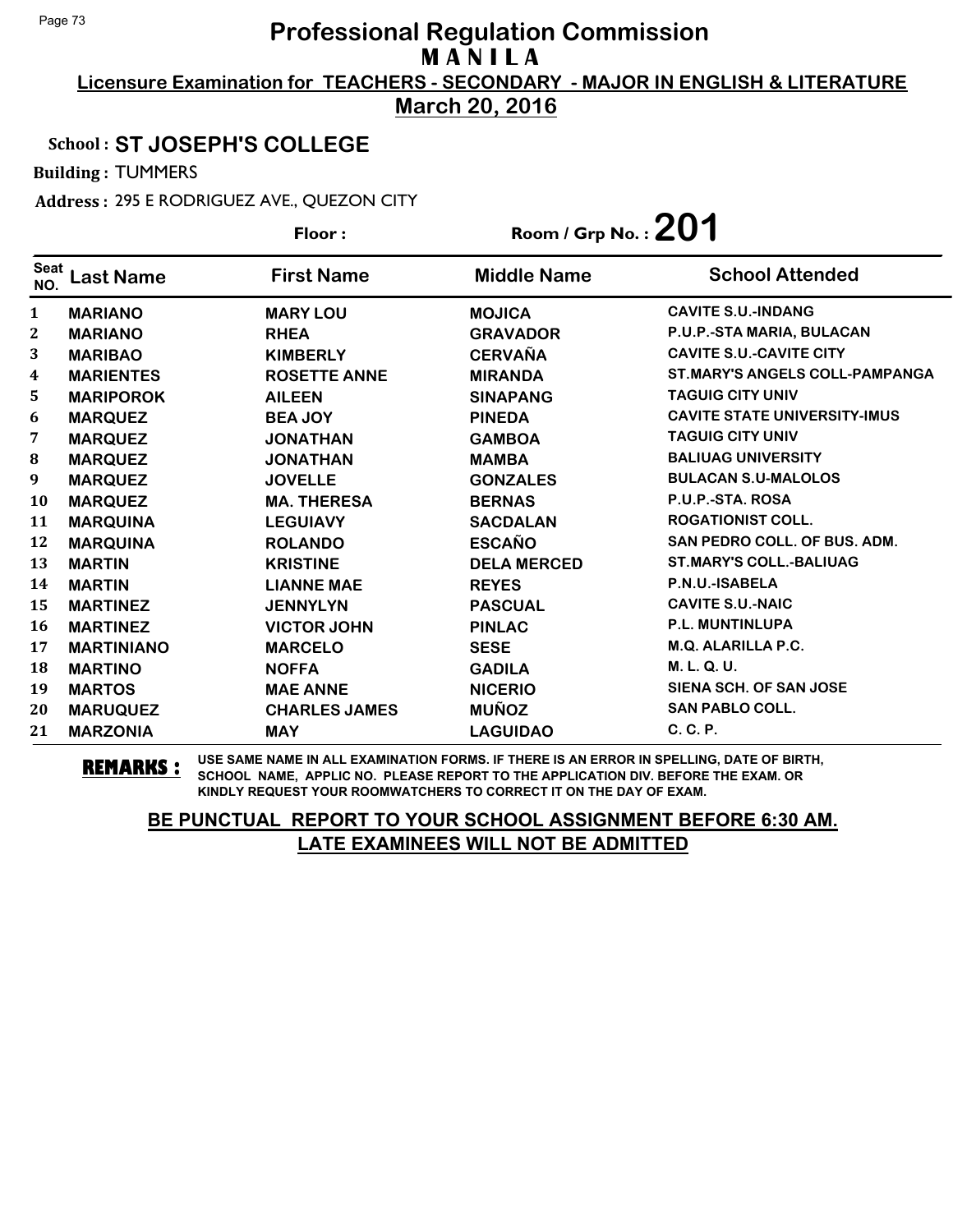**Licensure Examination for TEACHERS - SECONDARY - MAJOR IN ENGLISH & LITERATURE March 20, 2016**

School : **ST JOSEPH'S COLLEGE**

Building : TUMMERS

Address : 295 E RODRIGUEZ AVE., QUEZON CITY

|                    |                   | Floor:                 | Room / Grp No. : $202$ |                                     |
|--------------------|-------------------|------------------------|------------------------|-------------------------------------|
| <b>Seat</b><br>NO. | <b>Last Name</b>  | <b>First Name</b>      | <b>Middle Name</b>     | <b>School Attended</b>              |
| $\mathbf{1}$       | <b>MAS</b>        | <b>DANICA</b>          | <b>MORANO</b>          | P.U.P.-BATAAN                       |
| 2                  | <b>MASUNGSONG</b> | <b>MA-ANN GRACE</b>    | <b>MONTEBON</b>        | SO.PHIL.I.S.T                       |
| 3                  | <b>MASURONG</b>   | <b>IRNA JOY</b>        | <b>OGARIO</b>          | OL OF FATIMA-QC                     |
| 4                  | <b>MATA</b>       | <b>KRISTEL</b>         | <b>MARGAREJO</b>       | P.U.P.-STA MARIA, BULACAN           |
| 5                  | <b>MATABA</b>     | <b>JEANETTE</b>        | <b>TIMOTEO</b>         | <b>WESLEYAN U PHIL-CABA</b>         |
| 6                  | <b>MATELA</b>     | <b>MALCOLM</b>         | <b>ROSS</b>            | <b>U PERP HELP-LAGUNA</b>           |
| 7                  | <b>MATEO</b>      | <b>AMIRA</b>           | <b>SALVADOR</b>        | P.U.P.-STA MARIA, BULACAN           |
| 8                  | <b>MATEO</b>      | <b>CAROLINE JONINA</b> | <b>CASTRO</b>          | <b>LA CONSOLACION UNIVERSITY</b>    |
| 9                  | <b>MATEO</b>      | <b>LIAN MAY</b>        | <b>CONSTANTINO</b>     | <b>BULACAN S.U-MALOLOS</b>          |
| <b>10</b>          | <b>MATEO</b>      | <b>MARIELLE</b>        | <b>ALVAREZ</b>         | <b>BULACAN S.U-MALOLOS</b>          |
| 11                 | <b>MATEO</b>      | <b>MARY ANN</b>        | <b>SANCHEZ</b>         | <b>ICCT CFI</b>                     |
| 12                 | <b>MATEO</b>      | <b>SHIELA</b>          | <b>DIMAFILES</b>       | <b>BULACAN S.U-MALOLOS</b>          |
| 13                 | <b>MATIAS</b>     | <b>DEVY ANN</b>        | <b>MAGALLANES</b>      | <b>CAVITE STATE UNIVERSITY-IMUS</b> |
| 14                 | <b>MATIAS</b>     | <b>GERLIE</b>          | <b>ALCANTARA</b>       | P.L. PASAY                          |
| 15                 | <b>MATIBAG</b>    | <b>ALISSA JOY</b>      | <b>TORRES</b>          | <b>N.T.C.</b>                       |
| 16                 | <b>MATIENZO</b>   | <b>JOVELLE</b>         | <b>BAÑAREZ</b>         | <b>CATANDUANES COLLEGE</b>          |
| 17                 | <b>MATUNAN</b>    | <b>PAUL JAKE</b>       | <b>ORELLANO</b>        | P.U.P.-STA MARIA, BULACAN           |
| 18                 | <b>MATURAN</b>    | <b>ELVIRA</b>          | <b>BONETE</b>          | <b>HOLY ROSARY COLL FDT</b>         |
| 19                 | <b>MATURANA</b>   | <b>GRACE</b>           | <b>BROBO</b>           | <b>PAMPANGA STATE AGRICULTURAL</b>  |
| 20                 | <b>MAXIMO</b>     | <b>TRICIA REM</b>      | <b>SANTOS</b>          | E. A. C.-DASMARIÑAS                 |
| 21                 | <b>MAYLAS</b>     | <b>ALEXANDER</b>       | <b>TAN</b>             | <b>SO.BICOL COLL.</b>               |

**REMARKS :** USE SAME NAME IN ALL EXAMINATION FORMS. IF THERE IS AN ERROR IN SPELLING, DATE OF BIRTH, SCHOOL NAME, APPLIC NO. PLEASE REPORT TO THE APPLICATION DIV. BEFORE THE EXAM. OR KINDLY REQUEST YOUR ROOMWATCHERS TO CORRECT IT ON THE DAY OF EXAM.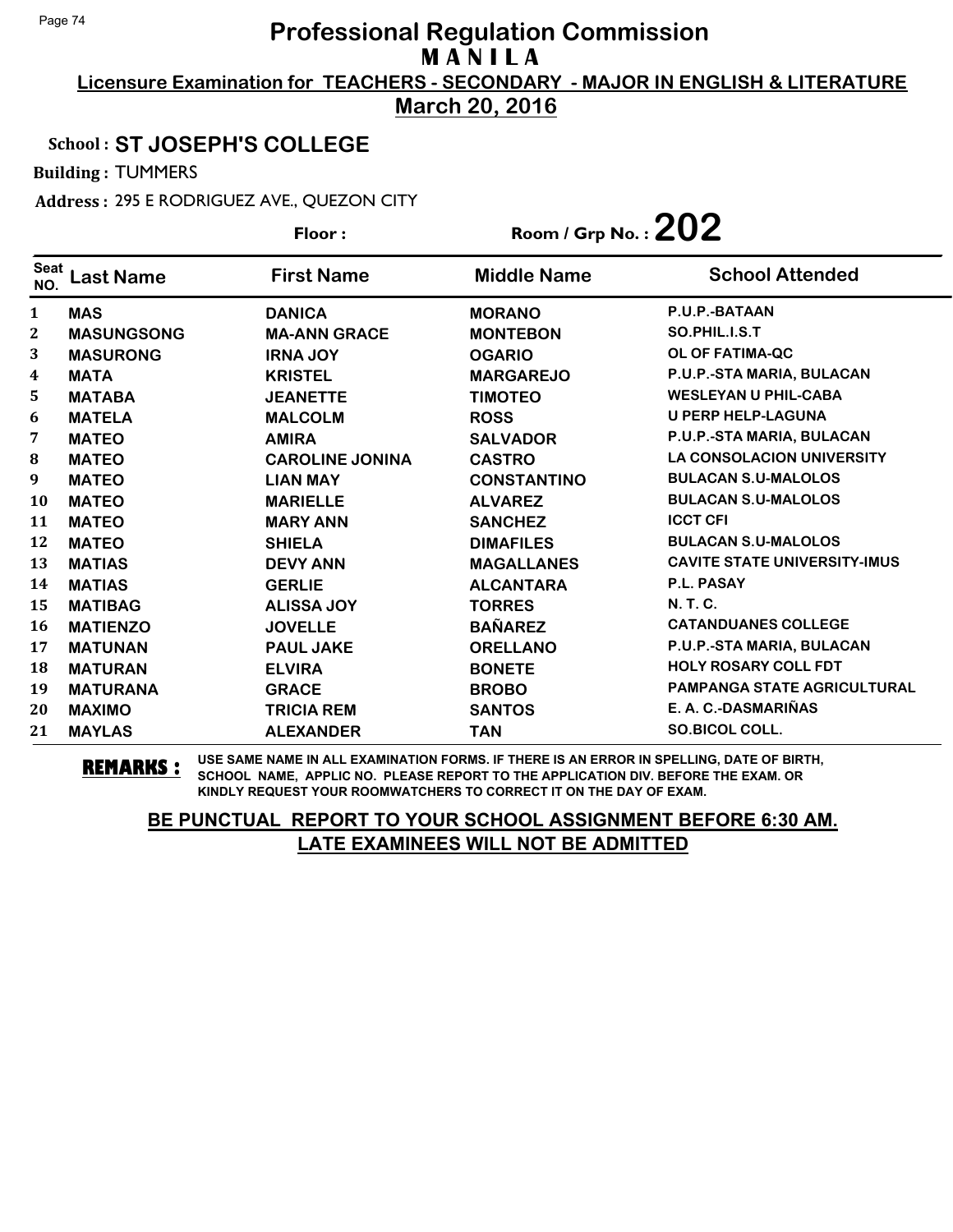**Licensure Examination for TEACHERS - SECONDARY - MAJOR IN ENGLISH & LITERATURE March 20, 2016**

#### School : **ST JOSEPH'S COLLEGE**

Building : TUMMERS

Address : 295 E RODRIGUEZ AVE., QUEZON CITY

|                    |                   | Floor:                  | Room / Grp No. : $203$ |                                        |
|--------------------|-------------------|-------------------------|------------------------|----------------------------------------|
| <b>Seat</b><br>NO. | <b>Last Name</b>  | <b>First Name</b>       | <b>Middle Name</b>     | <b>School Attended</b>                 |
| 1                  | <b>MAÑEJE</b>     | <b>REYSIE</b>           | <b>DELEN</b>           | P.U.P - BANSUD, ORIENTAL MINDORO       |
| $\mathbf{2}$       | <b>MAÑOZA</b>     | <b>LIZA</b>             | <b>BONCALOS</b>        | <b>P.L. MARIKINA CITY</b>              |
| 3                  | <b>MCKERSIE</b>   | <b>FILIPINAS</b>        | <b>DIONISIO</b>        | <b>U.P.-DILIMAN</b>                    |
| 4                  | <b>MEDAVILLO</b>  | <b>ANTHONY</b>          | <b>LUMOKSO</b>         | <b>ST.MICHAEL COLL.-HINDANG</b>        |
| 5                  | <b>MEDINA</b>     | <b>EIZEL JOYCE</b>      | <b>BANCOD</b>          | <b>P.U.P.-SAN PEDRO</b>                |
| 6                  | <b>MEDRANO</b>    | <b>RYNALYN</b>          | <b>JAMILLA</b>         | <b>U OF RIZAL SYS.-RODRIGUEZ</b>       |
| 7                  | <b>MELANIO</b>    | <b>ROSIELYN</b>         | <b>MACALINDONG</b>     | <b>TANAUAN INST.</b>                   |
| 8                  | <b>MELENDEZ</b>   | <b>JENNELYN</b>         | <b>DE GUZMAN</b>       | <b>PANGASINAN S.U.-LINGAYEN</b>        |
| 9                  | <b>MEMBREBE</b>   | <b>JESSICA</b>          | <b>MONTAJES</b>        | <b>M.Q. ALARILLA P.C.</b>              |
| 10                 | <b>MENCHATE</b>   | <b>PRESENTACION</b>     | <b>SORIANO</b>         | <b>ST.ANTHONY'S-ANTIQUE</b>            |
| 11                 | <b>MENDEJA</b>    | <b>JOMAR</b>            | <b>SIMBALLA</b>        | <b>ICCT CFI</b>                        |
| 12                 | <b>MENDEZABAL</b> | <b>APRIL JOY</b>        | <b>CANO</b>            | <b>ROMBLON STATE UNIV.(FOR ROMBLON</b> |
| 13                 | <b>MENDIOLA</b>   | <b>CONSUELO</b>         | <b>ONG</b>             | <b>FEU-MANILA</b>                      |
| 14                 | <b>MENDOZA</b>    | <b>ALEXANDRA NICOLE</b> | <b>DOMANICO</b>        | <b>ST.JOSEPH COLL.-BULACAN</b>         |
| 15                 | <b>MENDOZA</b>    | <b>BLESSELLA</b>        | <b>NATIVIDAD</b>       | OL OF LOURDES COLL.-VALENZUELA         |
| 16                 | <b>MENDOZA</b>    | <b>CRISTINA</b>         | <b>AFAN</b>            | M.Q. ALARILLA P.C.                     |
| 17                 | <b>MENDOZA</b>    | <b>DANICA JOY</b>       | <b>ONG</b>             | <b>BALIUAG UNIVERSITY</b>              |
| 18                 | <b>MENDOZA</b>    | <b>JANINE ALELI</b>     | <b>BAGASAN</b>         | P.N.U.-MANILA                          |
| 19                 | <b>MENDOZA</b>    | <b>JOANNA MARIE</b>     | <b>RODRIGUEZ</b>       | M.Q. ALARILLA P.C.                     |
| 20                 | <b>MENDOZA</b>    | <b>JOYLEN</b>           | <b>DE GUZMAN</b>       | <b>BATAAN HEROES MEM.COLL.</b>         |
| 21                 | <b>MENDOZA</b>    | <b>LYKA</b>             | <b>DE LA VEGA</b>      | UNIVERSITY OF BATANGAS - LIPA          |

**REMARKS :** USE SAME NAME IN ALL EXAMINATION FORMS. IF THERE IS AN ERROR IN SPELLING, DATE OF BIRTH, SCHOOL NAME, APPLIC NO. PLEASE REPORT TO THE APPLICATION DIV. BEFORE THE EXAM. OR KINDLY REQUEST YOUR ROOMWATCHERS TO CORRECT IT ON THE DAY OF EXAM.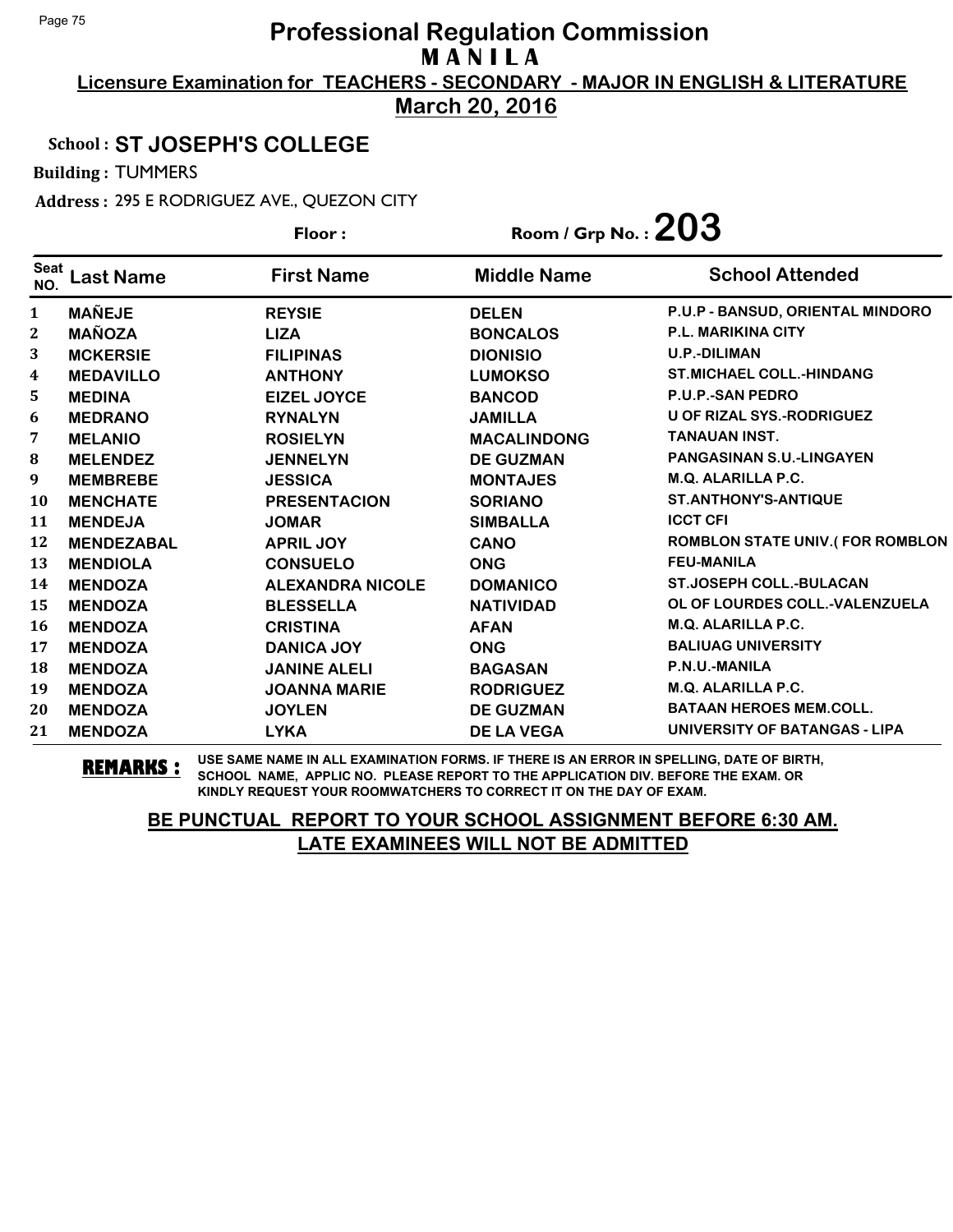**Licensure Examination for TEACHERS - SECONDARY - MAJOR IN ENGLISH & LITERATURE March 20, 2016**

## School : **ST JOSEPH'S COLLEGE**

Building : TUMMERS

Address : 295 E RODRIGUEZ AVE., QUEZON CITY

|                    |                 | Floor:                 | Room / Grp No. : $204$ |                                     |
|--------------------|-----------------|------------------------|------------------------|-------------------------------------|
| <b>Seat</b><br>NO. | Last Name       | <b>First Name</b>      | <b>Middle Name</b>     | <b>School Attended</b>              |
| $\mathbf{1}$       | <b>MENDOZA</b>  | <b>MELISSA</b>         | <b>SANTIAGO</b>        | <b>LIMAY POLYTECH.COLL.</b>         |
| $\mathbf{2}$       | <b>MENDOZA</b>  | <b>MIRASOL</b>         | <b>VALERIO</b>         | <b>U DE MANILA (for.CCM)</b>        |
| 3                  | <b>MENDOZA</b>  | <b>NICOLE VANGAIL</b>  | <b>FELICITA</b>        | P.U.P.-STA MARIA, BULACAN           |
| 4                  | <b>MENDOZA</b>  | <b>REGINA</b>          | <b>MIAM</b>            | <b>MEYCAUAYAN COLL.</b>             |
| 5                  | <b>MENDOZA</b>  | <b>RIZALDY</b>         | <b>TOLENTINO</b>       | P.U.P.-STA MARIA, BULACAN           |
| 6                  | <b>MENDOZA</b>  | <b>SARAH MAE</b>       | <b>VOCAL</b>           | <b>BINANGONAN CATH, COLL.</b>       |
| 7                  | <b>MENESES</b>  | <b>NELLIE MAE</b>      | <b>APILADO</b>         | P.N.U.-MANILA                       |
| 8                  | <b>MENGUAN</b>  | <b>NORLENE</b>         | <b>LETRERO</b>         | <b>R.MAGSAYSAY T.U-CASTILLEJOS</b>  |
| 9                  | <b>MENGULLO</b> | <b>CHARLOTTE</b>       | <b>CALDERON</b>        | <b>CAVITE WEST POINT COLL</b>       |
| 10                 | <b>MENIA</b>    | <b>JAIRUZ</b>          | <b>DIMAILIG</b>        | UNIV.OF STO. TOMAS                  |
| 11                 | <b>MENTOY</b>   | <b>GLAIZA</b>          | <b>DOMINGO</b>         | OL OF FATIMA-QC                     |
| 12                 | <b>MERCADO</b>  | <b>JOSEPHINE</b>       | <b>REYES</b>           | <b>HOLY ROSARY COLL FDT</b>         |
| 13                 | <b>MERCADO</b>  | <b>MIKEE</b>           | <b>CASTANEDA</b>       | <b>STO.ROSARIO S.PALAY CO</b>       |
| 14                 | <b>MERCADO</b>  | <b>NELLIE</b>          | <b>RELANO</b>          | P.U.P.-MULANAY                      |
| 15                 | <b>MERCADO</b>  | <b>ROSE-ANN</b>        | <b>RODRIGUEZ</b>       | <b>CITY COLL OF TAGAYTAY</b>        |
| 16                 | <b>MERCED</b>   | <b>KHRISTINA PAULA</b> | <b>SALONGA</b>         | <b>U OF RIZAL SYS.-ANGONO</b>       |
| 17                 | <b>MERIDA</b>   | <b>FELIAH LUX</b>      | <b>RIÑOSA</b>          | <b>COLUMBAN COLL.-OLONGAPO CITY</b> |
| 18                 | <b>MESA</b>     | <b>RAQUEL</b>          | <b>BAQUIRAN</b>        | <b>J.RIZAL UNIV.</b>                |
| 19                 | <b>MESOLA</b>   | <b>JESLY</b>           | <b>NAVA</b>            | ASIA C.A.S.A.S.T                    |
| 20                 | <b>MICLAT</b>   | <b>MARVIE</b>          | <b>TUAZON</b>          | <b>HOLY CROSS-PAMPANGA</b>          |
| 21                 | <b>MICLAT</b>   | <b>MARY GRACE</b>      | <b>DULLAS</b>          | <b>R.MAGSAYSAY T.U-IBA</b>          |

**REMARKS :** USE SAME NAME IN ALL EXAMINATION FORMS. IF THERE IS AN ERROR IN SPELLING, DATE OF BIRTH, SCHOOL NAME, APPLIC NO. PLEASE REPORT TO THE APPLICATION DIV. BEFORE THE EXAM. OR KINDLY REQUEST YOUR ROOMWATCHERS TO CORRECT IT ON THE DAY OF EXAM.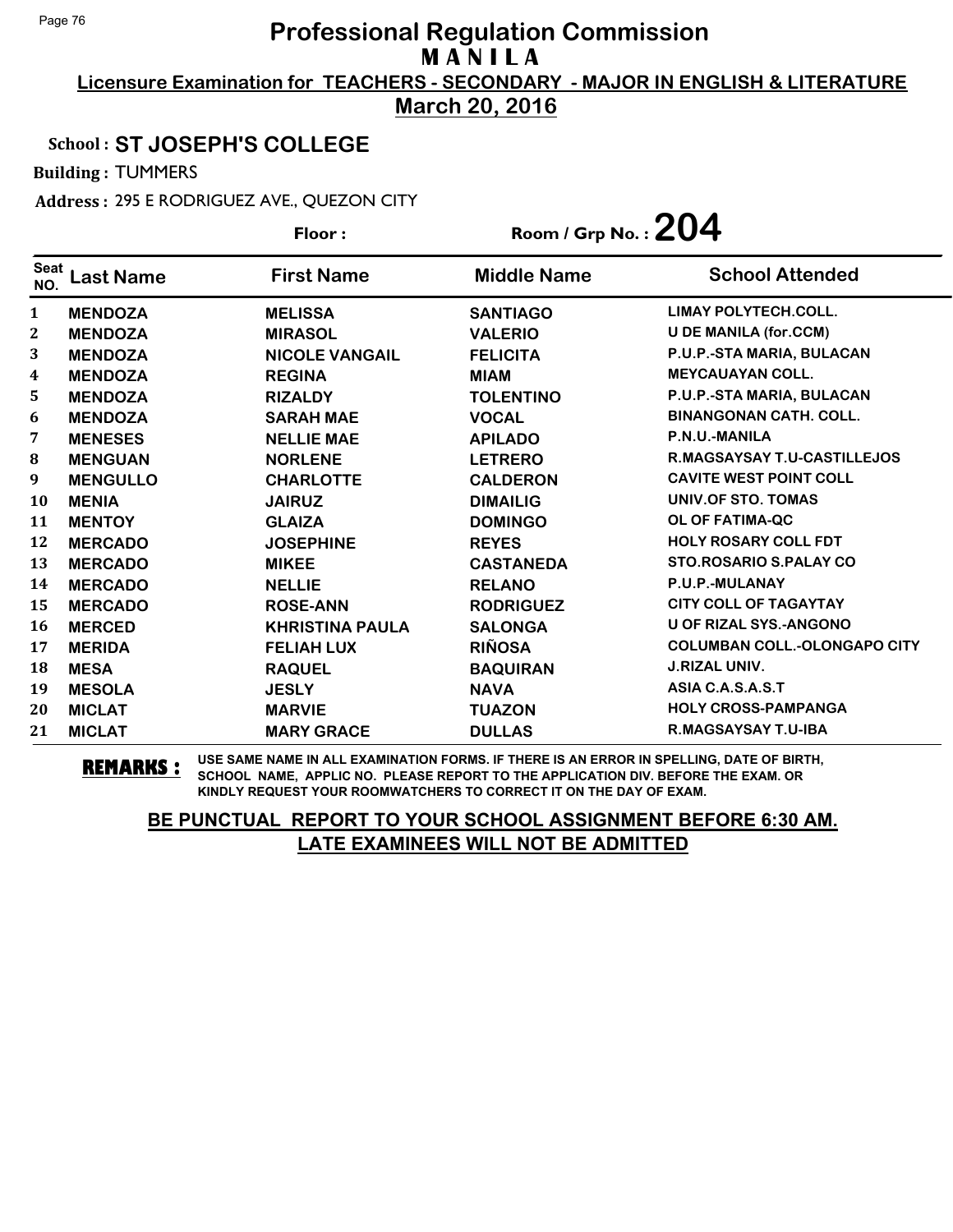**Licensure Examination for TEACHERS - SECONDARY - MAJOR IN ENGLISH & LITERATURE**

**March 20, 2016**

#### School : **ST JOSEPH'S COLLEGE**

Building : TUMMERS

Address : 295 E RODRIGUEZ AVE., QUEZON CITY

|                    |                   | Floor:                 | Room / Grp No. : $205$ |                                           |
|--------------------|-------------------|------------------------|------------------------|-------------------------------------------|
| <b>Seat</b><br>NO. | Last Name         | <b>First Name</b>      | <b>Middle Name</b>     | <b>School Attended</b>                    |
| 1                  | <b>MICULOB</b>    | <b>LEIZL</b>           | <b>GARCIA</b>          | <b>COL. DE STA. TERESA DE AVILA F.INC</b> |
| 2                  | <b>MIKING</b>     | <b>CZARMAINE GRACE</b> | <b>CORBITA</b>         | LYCEUM OF THE PHILIPPINES - GEN TRI       |
| 3                  | <b>MILAN</b>      | <b>LANIE</b>           | <b>RIVERA</b>          | DMMMSU-AGOO                               |
| 4                  | <b>MILITANTE</b>  | <b>ROBERT</b>          | <b>VIBAS</b>           | <b>ST.DOMINIC SAVIO COLL.</b>             |
| 5                  | <b>MILLADO</b>    | <b>MERLYN</b>          | <b>POPANES</b>         | <b>CAVITE STATE UNIVERSITY-IMUS</b>       |
| 6                  | <b>MILLANO</b>    | <b>SHERYL</b>          | <b>MABASA</b>          | <b>MARY THE QUEEN C.S.T.-QC</b>           |
| 7                  | <b>MINIMO</b>     | <b>ALESTER EUMER</b>   | <b>MANZANO</b>         | C.L.S.U.                                  |
| ${\bf 8}$          | <b>MIRA</b>       | <b>ELENA</b>           | <b>ESTAL</b>           | <b>UNIV.OF CEBU</b>                       |
| 9                  | <b>MIRAL</b>      | <b>ROGELYN</b>         | <b>CURAN</b>           | CITY OF MALABON UNIV.                     |
| 10                 | <b>MIRANDA</b>    | <b>DARYLLE</b>         | <b>ANDAYA</b>          | OL OF FATIMA-VALENZUELA                   |
| 11                 | <b>MIRANDA</b>    | <b>DEANNE CLAIRE</b>   | <b>BITANCUR</b>        | <b>DIVINE WORD-LEGAZPI</b>                |
| 12                 | <b>MIRANDILLA</b> | <b>GIZELLE</b>         | <b>MILLARES</b>        | <b>P.L. MARIKINA CITY</b>                 |
| 13                 | <b>MITRA</b>      | <b>MARILEN</b>         | <b>RESTRIVERA</b>      | P. C. U.-DASMARIÑAS                       |
| 14                 | <b>MOCLON</b>     | <b>JENEFFER</b>        | <b>AMBON</b>           | <b>COL DE LAS NAVAS</b>                   |
| 15                 | <b>MOCSIR</b>     | <b>CAIRODEN JR II</b>  | <b>MALAWANI</b>        | <b>MINDANAO ISLAMIC C.C.</b>              |
| 16                 | <b>MOGOL</b>      | <b>HAZEL</b>           | <b>EVORA</b>           | P.U.P - BANSUD, ORIENTAL MINDORO          |
| 17                 | <b>MOJICA</b>     | <b>ADONIS</b>          | <b>PENEDILLA</b>       | <b>CHRIST THE KING-CALBAYOG</b>           |
| 18                 | <b>MOJICA</b>     | <b>ALEXA JEAN</b>      | <b>MOJICA</b>          | LYCEUM OF THE PHILIPPINES - GEN TRI       |
| 19                 | <b>MOLDEZ</b>     | <b>DAN MICHAEL</b>     | <b>REMULACIO</b>       | <b>P.U.P.-SAN PEDRO</b>                   |
| 20                 | <b>MOLINA</b>     | <b>AMIE</b>            | <b>MORALES</b>         | M.Q. ALARILLA P.C.                        |
| 21                 | <b>MOLINA</b>     | <b>ANNA THERESA</b>    | <b>CABRAL</b>          | <b>BATANGAS S.U.-BATANGAS CITY</b>        |

**REMARKS :** USE SAME NAME IN ALL EXAMINATION FORMS. IF THERE IS AN ERROR IN SPELLING, DATE OF BIRTH, SCHOOL NAME, APPLIC NO. PLEASE REPORT TO THE APPLICATION DIV. BEFORE THE EXAM. OR KINDLY REQUEST YOUR ROOMWATCHERS TO CORRECT IT ON THE DAY OF EXAM.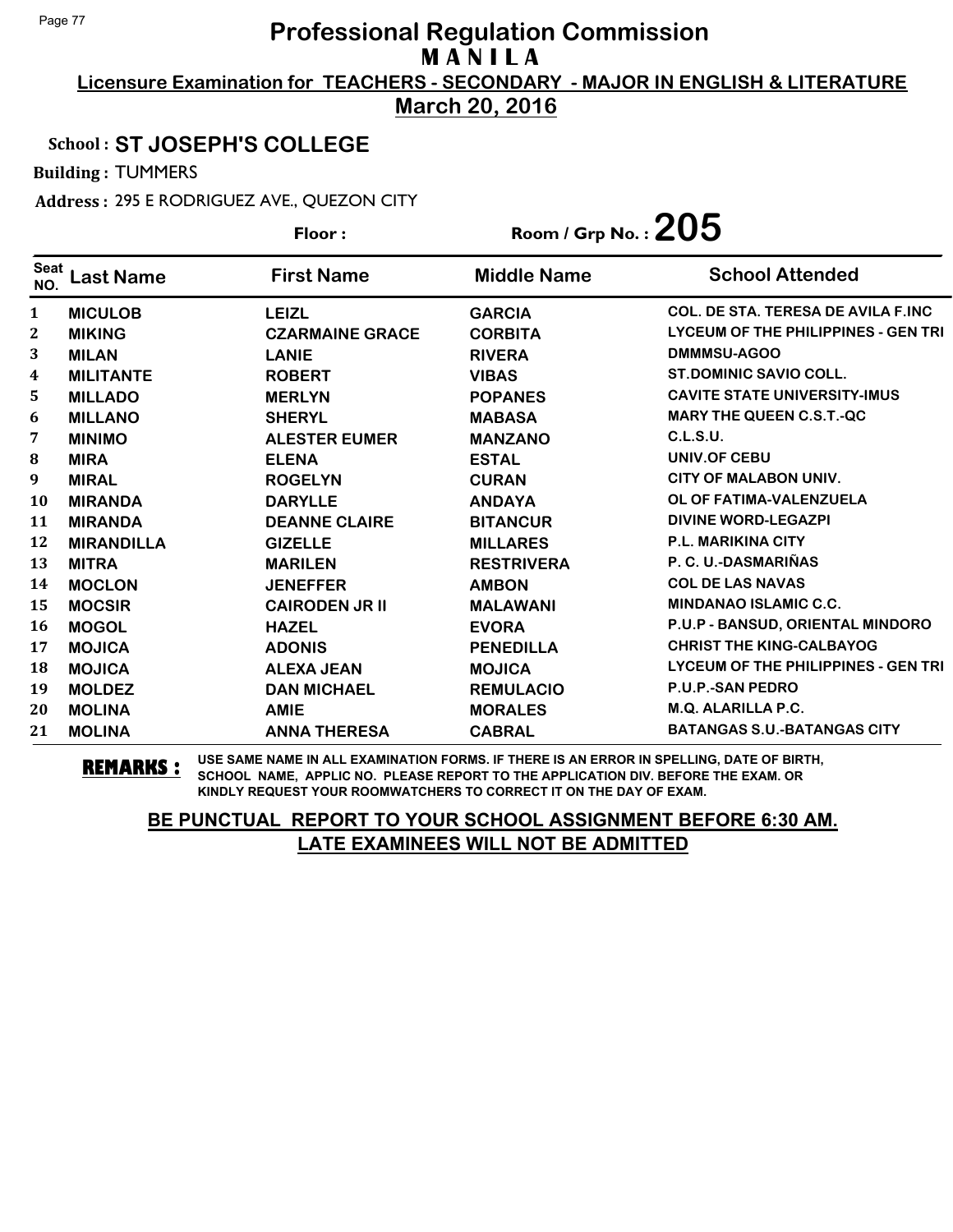**Licensure Examination for TEACHERS - SECONDARY - MAJOR IN ENGLISH & LITERATURE March 20, 2016**

## School : **ST JOSEPH'S COLLEGE**

Building : TUMMERS

Address : 295 E RODRIGUEZ AVE., QUEZON CITY

|                    |                    | Floor:               | Room / Grp No.: $206$ |                                      |
|--------------------|--------------------|----------------------|-----------------------|--------------------------------------|
| <b>Seat</b><br>NO. | Last Name          | <b>First Name</b>    | <b>Middle Name</b>    | <b>School Attended</b>               |
| 1                  | <b>MOLINA</b>      | <b>LEA</b>           | <b>CARRIDO</b>        | <b>REGIS MARIE COLLEGE</b>           |
| 2                  | <b>MOLINA</b>      | <b>MARY KNOLL</b>    | <b>PALIS</b>          | <b>LAGUNA COLL. B.A.</b>             |
| 3                  | <b>MOLON</b>       | <b>GEE-ANNE</b>      | <b>SOLIS</b>          | P.U.P.-CAVITE                        |
| 4                  | <b>MONDIA</b>      | <b>ABIGAIL ROSE</b>  | <b>ZARSUELO</b>       | <b>LYCEUM OF ALABANG (for. NCST)</b> |
| 5                  | <b>MONDIEGO</b>    | <b>MARK</b>          | <b>SINGURAN</b>       | <b>ICCT CFI</b>                      |
| 6                  | <b>MONES</b>       | <b>JEFFREY</b>       | <b>OBELLO</b>         | <b>BULACAN NAT.AGRIC SC</b>          |
| 7                  | <b>MONGCOPA</b>    | <b>JEREMIAH JUDE</b> | <b>AMOR</b>           | <b>P.L. MUNTINLUPA</b>               |
| 8                  | <b>MONTA</b>       | <b>JERRY ANN</b>     | <b>SANTIAGO</b>       | <b>JOHN PAUL COLL.</b>               |
| 9                  | <b>MONTABLAN</b>   | <b>ROSILA</b>        | <b>ESCARLAN</b>       | <b>EVSU-TACLOBAN</b>                 |
| 10                 | <b>MONTEALEGRE</b> | <b>ALLY SON</b>      | <b>BALBACAL</b>       | <b>BATANGAS S.U.-ARASOF-NASUGBU</b>  |
| 11                 | <b>MONTEALEGRE</b> | <b>LEA</b>           | <b>DOCTORA</b>        | P.U.P.-STA. MESA                     |
| 12                 | <b>MONTECALVO</b>  | <b>JACEL</b>         | <b>SAMBAJON</b>       | CENTRAL BICOL S.U. A. (for. CSSAC)-  |
| 13                 | <b>MONTENEGRO</b>  | <b>NORMITA</b>       | <b>BARROZA</b>        | <b>STA.ISABEL COLL.</b>              |
| 14                 | <b>MONTEYRO</b>    | <b>CHERRY ANN</b>    | <b>MACARAEG</b>       | <b>HOLY ROSARY COLL FDT</b>          |
| 15                 | <b>MONTILLA</b>    | <b>LEDELYN</b>       | <b>NABO</b>           | <b>RIZAL TECH UNIV</b>               |
| 16                 | <b>MONTILLA</b>    | <b>SARAH JANE</b>    | <b>DELOS SANTOS</b>   | <b>CLARENDON COLL.</b>               |
| 17                 | <b>MONTILLANA</b>  | <b>GLAIZA</b>        | <b>ELIDA</b>          | <b>U DE MANILA (for.CCM)</b>         |
| 18                 | <b>MONTOJO</b>     | <b>MAYDEN</b>        | <b>TORRES</b>         | <b>U OF RIZAL SYS.-CAINTA</b>        |
| 19                 | <b>MONTON</b>      | <b>MARK EDWARD</b>   | <b>DOGUILES</b>       | STO.ROSARIO S.PALAY CO               |
| 20                 | <b>MORADOS</b>     | <b>RONALD ALLAN</b>  | <b>ESPADERO</b>       | <b>ST.MARY'S COLL. OF CATBALOGAN</b> |
| 21                 | <b>MORALES</b>     | <b>ANNALIZA</b>      | <b>PASCUA</b>         | P.N.U.-ISABELA                       |

**REMARKS :** USE SAME NAME IN ALL EXAMINATION FORMS. IF THERE IS AN ERROR IN SPELLING, DATE OF BIRTH, SCHOOL NAME, APPLIC NO. PLEASE REPORT TO THE APPLICATION DIV. BEFORE THE EXAM. OR KINDLY REQUEST YOUR ROOMWATCHERS TO CORRECT IT ON THE DAY OF EXAM.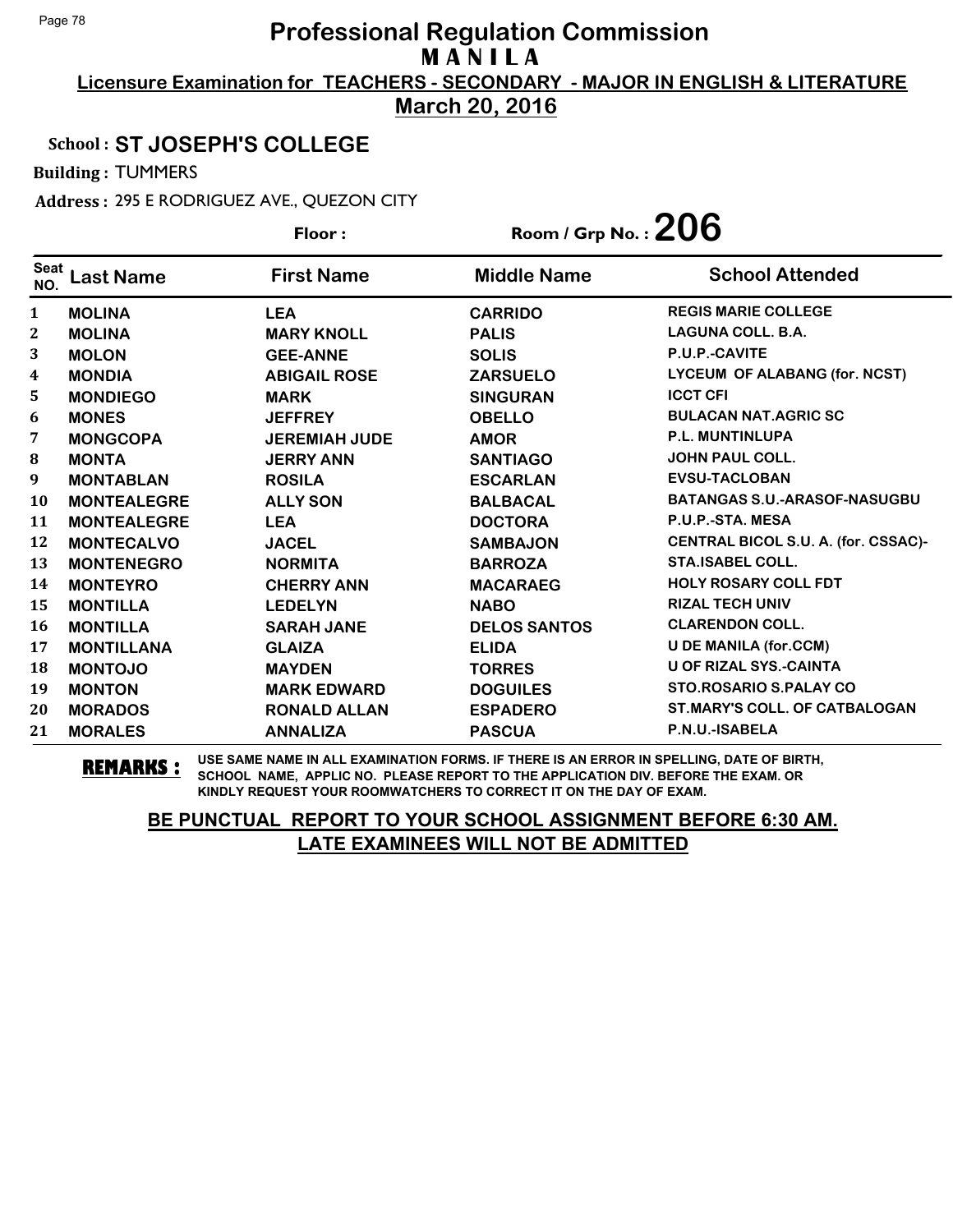**Licensure Examination for TEACHERS - SECONDARY - MAJOR IN ENGLISH & LITERATURE March 20, 2016**

## School : **ST JOSEPH'S COLLEGE**

Building : TUMMERS

Address : 295 E RODRIGUEZ AVE., QUEZON CITY

|                    |                  | Floor:                   | Room / Grp No. : $207$ |                                           |
|--------------------|------------------|--------------------------|------------------------|-------------------------------------------|
| <b>Seat</b><br>NO. | <b>Last Name</b> | <b>First Name</b>        | <b>Middle Name</b>     | <b>School Attended</b>                    |
| $\mathbf{1}$       | <b>MORALES</b>   | <b>EMILY</b>             | <b>IGNACIO</b>         | <b>LYCEUM OF NORTHERN LUZON</b>           |
| $\mathbf{2}$       | <b>MORALES</b>   | <b>KRYSTEL JOY</b>       | <b>CABANGAL</b>        | <b>ICCT CFI</b>                           |
| 3                  | <b>MORALES</b>   | <b>MELANIE</b>           | <b>GARCIA</b>          | <b>GUIMARAS S.C.-JORDAN</b>               |
| 4                  | <b>MORALES</b>   | <b>PRECIOUS PEARL</b>    | <b>TUMANENG</b>        | <b>ISABELA S.U.-JONES</b>                 |
| 5                  | <b>MORALES</b>   | <b>REGGIE</b>            | <b>RACA</b>            | <b>BULACAN S.U-BUSTOS</b>                 |
| 6                  | <b>MORANTE</b>   | <b>CEDIE</b>             | <b>DE VERA</b>         | M.Q. ALARILLA P.C.                        |
| 7                  | <b>MORATA</b>    | <b>EVELYN</b>            | <b>VICTORIA</b>        | <b>INNOVATIVE C.S.T</b>                   |
| 8                  | <b>MORELOS</b>   | <b>KRISTINE JOY</b>      | <b>ANSELMO</b>         | <b>BULACAN S.U-MALOLOS</b>                |
| 9                  | <b>MORELOS</b>   | <b>MARIA ANABEL</b>      | <b>CARPIO</b>          | <b>BULACAN S.U-MALOLOS</b>                |
| 10                 | <b>MORENO</b>    | <b>JEMELYN</b>           | <b>USI</b>             | P.U.P.-CAVITE                             |
| 11                 | <b>MORETE</b>    | <b>ARJAY</b>             |                        | <b>ST.CLARE COLL.-CALOOCAN</b>            |
| 12                 | <b>MORGADO</b>   | <b>MARIA THERESA JOY</b> | <b>MANJERO</b>         | <b>RIZAL COLL.-LAGUNA</b>                 |
| 13                 | <b>MORGAN</b>    | <b>ROSE LYN</b>          | <b>CANTA</b>           | P.U.P.-TAGUIG                             |
| 14                 | <b>MORTEL</b>    | <b>JOANA</b>             |                        | <b>COL. DE STA. TERESA DE AVILA F.INC</b> |
| 15                 | <b>MOSQUERA</b>  | <b>ANTONINA</b>          | <b>ROSAS</b>           | <b>SAN MATEO MUNICIPAL COLL(FOR</b>       |
| 16                 | <b>MOSTAJO</b>   | <b>RYAN</b>              | <b>CRUZ</b>            | <b>ST.COLUMBAN COLL.-PANG</b>             |
| 17                 | <b>MOTOL</b>     | <b>ROSE ANN</b>          | <b>SUPLEO</b>          | P.U.P - BANSUD, ORIENTAL MINDORO          |
| 18                 | <b>MOVILLA</b>   | <b>THELMA</b>            | <b>CABARRIBAN</b>      | SAN MATEO MUNICIPAL COLL(FOR              |
| 19                 | <b>MOYA</b>      | <b>LEA</b>               | <b>ACUSAR</b>          | <b>CITY COLL OF TAGAYTAY</b>              |
| 20                 | <b>MOYA</b>      | <b>ROXANNE</b>           | <b>MATEO</b>           | <b>BALIWAG POLYTECHNIC</b>                |
| 21                 | <b>MULATO</b>    | <b>JEHLARMAE</b>         | <b>REYES</b>           | <b>P.C.T.R.</b>                           |

**REMARKS :** USE SAME NAME IN ALL EXAMINATION FORMS. IF THERE IS AN ERROR IN SPELLING, DATE OF BIRTH, SCHOOL NAME, APPLIC NO. PLEASE REPORT TO THE APPLICATION DIV. BEFORE THE EXAM. OR KINDLY REQUEST YOUR ROOMWATCHERS TO CORRECT IT ON THE DAY OF EXAM.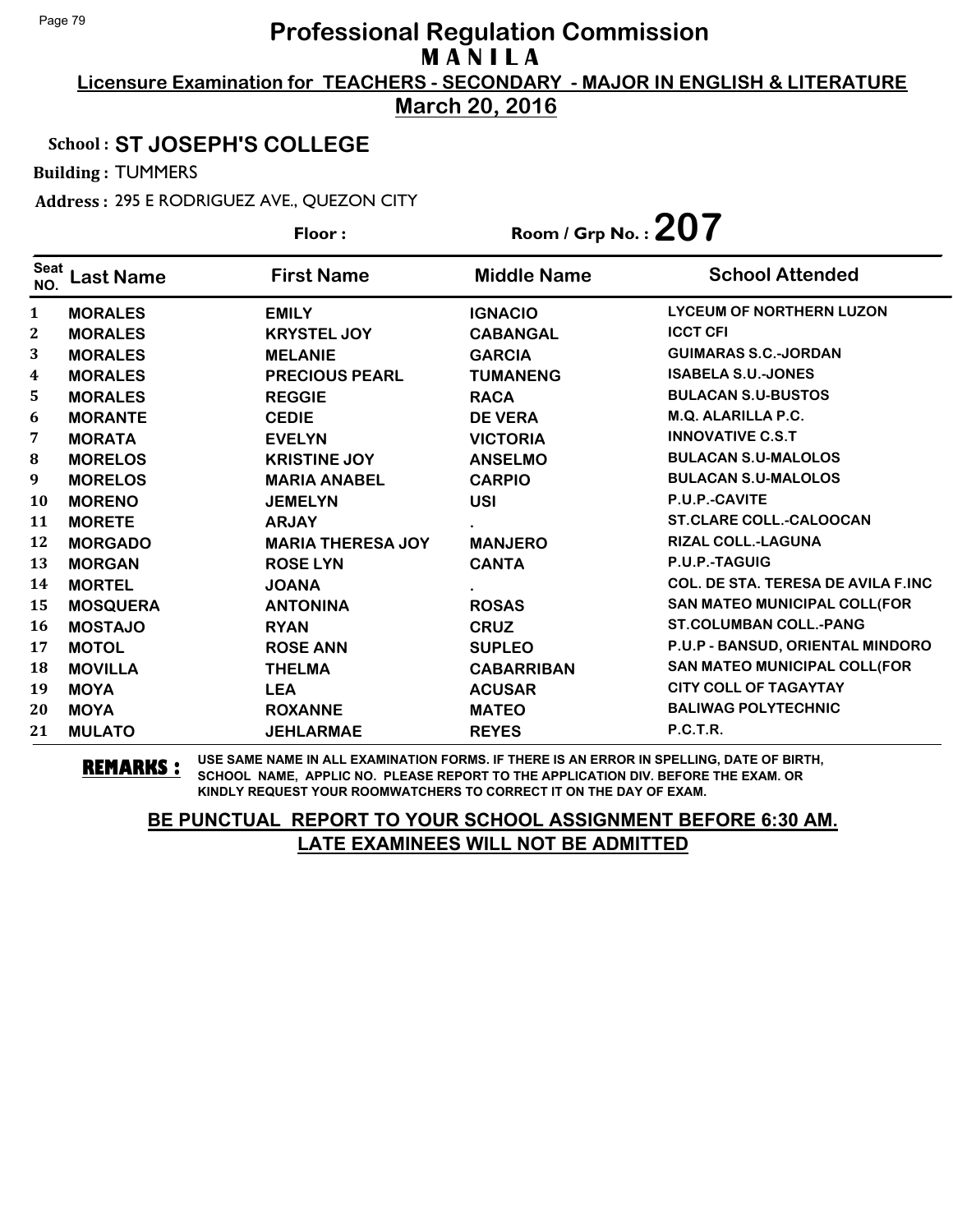**Licensure Examination for TEACHERS - SECONDARY - MAJOR IN ENGLISH & LITERATURE**

**March 20, 2016**

#### School : **ST JOSEPH'S COLLEGE**

Building : TUMMERS

Address : 295 E RODRIGUEZ AVE., QUEZON CITY

|                    |                  | Floor:                   | Room / Grp No. : $208$ |                                          |
|--------------------|------------------|--------------------------|------------------------|------------------------------------------|
| <b>Seat</b><br>NO. | <b>Last Name</b> | <b>First Name</b>        | <b>Middle Name</b>     | <b>School Attended</b>                   |
| 1                  | <b>MULETA</b>    | <b>JONESSA DANA</b>      | <b>RAZA</b>            | <b>ROMBLON STATE UNIV.(FOR ROMBLON</b>   |
| $\mathbf{2}$       | <b>MURILLO</b>   | <b>CATHERINE</b>         | <b>MONTAÑO</b>         | <b>CITY OF MALABON UNIV.</b>             |
| 3                  | <b>MUSA</b>      | <b>RUBEN JR</b>          | <b>ROMUALDO</b>        | <b>PAMANTASAN NG CABUYAO</b>             |
| $\boldsymbol{4}$   | <b>MUSOR</b>     | <b>JOHAIRA</b>           | <b>MUSOR</b>           | <b>M.S.U.-MARAWI CITY</b>                |
| 5                  | <b>MUSTAFA</b>   | <b>GADRIZIA</b>          | <b>JAINAL</b>          | <b>U.E.-MANILA</b>                       |
| 6                  | <b>NACIONAL</b>  | <b>ABEGAEL</b>           | <b>DUQUE</b>           | <b>P.S. COL OF AERO-PASAY</b>            |
| 7                  | <b>NADAL</b>     | <b>ROXAN</b>             | <b>BORROMEO</b>        | <b>M.Q. ALARILLA P.C.</b>                |
| 8                  | <b>NAGUIT</b>    | <b>EIRIN ROSE EIMMIE</b> | <b>ESTELLA</b>         | <b>FEU-MANILA</b>                        |
| 9                  | <b>NAMALATA</b>  | <b>MARY BETH</b>         | <b>MADES</b>           | <b>SURIGAO DEL SUR STATE UNIVERSITY-</b> |
| <b>10</b>          | <b>NARAG</b>     | <b>JOVIE JANE</b>        | <b>GUMARU</b>          | UNIV.OF LA SALETTE-SANTIAGO              |
| 11                 | <b>NARAG</b>     | <b>LENY</b>              | <b>TUMANGUIL</b>       | UNIVERSITY OF CAGAYAN VALLEY(for.        |
| 12                 | <b>NARCISO</b>   | <b>LYLLE AMER</b>        | <b>DELA CRUZ</b>       | <b>BULACAN S.U-BUSTOS</b>                |
| 13                 | <b>NARIDO</b>    | <b>CLAIRE</b>            | DE LA PAZ              | P.L. PASIG                               |
| 14                 | <b>NARIO</b>     | <b>ANA MARGARITA</b>     | <b>LIBANTACIA</b>      | <b>TANAUAN INST.</b>                     |
| 15                 | <b>NARTE</b>     | <b>ELENITA</b>           | <b>PANDAC</b>          | <b>SOUTHERN LEYTE STATE</b>              |
| <b>16</b>          | <b>NARVACAN</b>  | <b>LEALYN</b>            | <b>FEROLINO</b>        | <b>FEU-MANILA</b>                        |
| 17                 | <b>NARVAEZ</b>   | <b>MARICEL</b>           | <b>BAGUNU</b>          | <b>ISABELA S.U.-CABAGAN</b>              |
| 18                 | <b>NARZOLES</b>  | <b>EUNICE</b>            | <b>NATIVIDAD</b>       | <b>INNOVATIVE C.S.T</b>                  |
| 19                 | <b>NATAÑO</b>    | <b>NORBERTO</b>          | <b>MUSCARE</b>         | <b>U OF RIZAL SYS.-ANGONO</b>            |
| 20                 | <b>NATIVIDAD</b> | <b>DARWIN</b>            | <b>DIAZ</b>            | P.U.P.-CAVITE                            |
| 21                 | <b>NAVALEZ</b>   | <b>LIZA</b>              | <b>ABRENICA</b>        | <b>TAGUIG CITY UNIV</b>                  |

**REMARKS :** USE SAME NAME IN ALL EXAMINATION FORMS. IF THERE IS AN ERROR IN SPELLING, DATE OF BIRTH, SCHOOL NAME, APPLIC NO. PLEASE REPORT TO THE APPLICATION DIV. BEFORE THE EXAM. OR KINDLY REQUEST YOUR ROOMWATCHERS TO CORRECT IT ON THE DAY OF EXAM.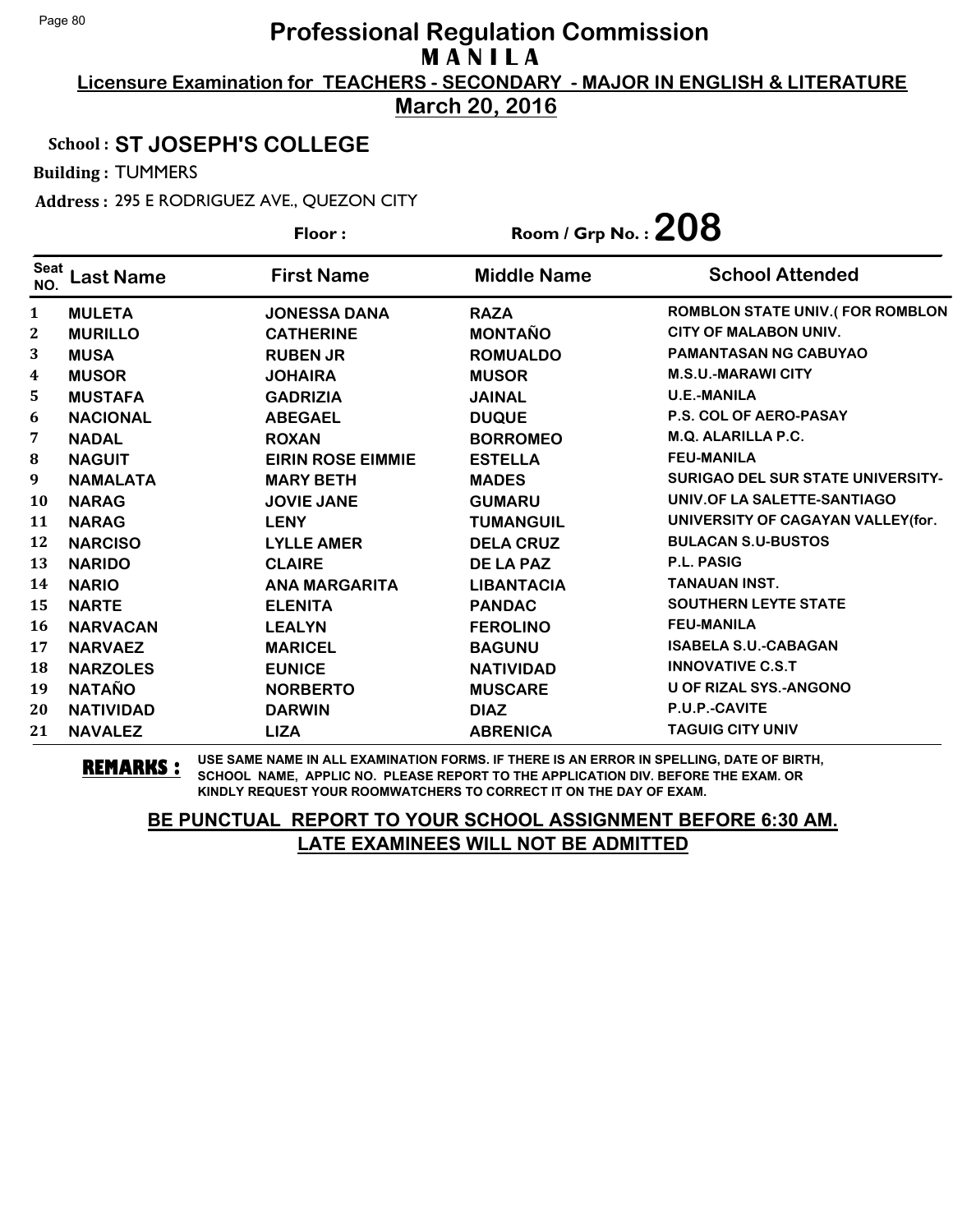**Licensure Examination for TEACHERS - SECONDARY - MAJOR IN ENGLISH & LITERATURE March 20, 2016**

## School : **ST JOSEPH'S COLLEGE**

Building : VAN MEIRT

Address : 295 E RODRIGUEZ AVE., QUEZON CITY

|                    |                  | Floor:                | Room / Grp No. : $108$ |                                         |
|--------------------|------------------|-----------------------|------------------------|-----------------------------------------|
| <b>Seat</b><br>NO. | <b>Last Name</b> | <b>First Name</b>     | <b>Middle Name</b>     | <b>School Attended</b>                  |
| 1                  | <b>NAVARRO</b>   | <b>CHRYSLER MAE</b>   | <b>ROSQUETA</b>        | <b>CITY OF MALABON UNIV.</b>            |
| 2                  | <b>NAVARRO</b>   | <b>FRANCE</b>         | <b>BUSCAS</b>          | <b>ST.MICHAEL COLL.-GUAGUA</b>          |
| 3                  | <b>NAVARRO</b>   | <b>IRIS</b>           | <b>ACABO</b>           | <b>ST.RITA'S COLL.-MANILA</b>           |
| 4                  | <b>NAVARRO</b>   | <b>JOHN MARK</b>      | <b>MANABAT</b>         | <b>ST.MICHAEL COLL.-GUAGUA</b>          |
| 5                  | <b>NAVARRO</b>   | <b>TERESITA</b>       | <b>GARCIA</b>          | <b>ACA.DE SAN LORENZO DEMA-ALA</b>      |
| 6                  | <b>NAVOR</b>     | <b>FELISA</b>         | <b>DE GUZMAN</b>       | <b>LAGUNA COLL. B.A.</b>                |
| 7                  | <b>NERVIZA</b>   | <b>GISELLE</b>        | <b>MACABUNGAD</b>      | <b>MIRIAM COLL.</b>                     |
| 8                  | <b>NG</b>        | <b>JHONA</b>          | <b>OLVIDO</b>          | UNIVERSITY OF CALOOCAN CITY(for. CC     |
| 9                  | <b>NIALA</b>     | <b>CARL ANTHONY</b>   | <b>GUARTEL</b>         | <b>N.T.C.</b>                           |
| 10                 | <b>NIELSEN</b>   | <b>ELIZABETH</b>      | <b>AGAJONA</b>         | <b>DON HONORIO VENTURA TECH. S.U.</b>   |
| 11                 | <b>NIETO</b>     | <b>SHIELA MARIE</b>   | <b>DE GUZMAN</b>       | <b>BULACAN NAT.AGRIC SC</b>             |
| 12                 | <b>NILO</b>      | <b>JONILYN MAE</b>    | <b>MATEO</b>           | WORLD CITY-GUIMBA, INC(for.             |
| 13                 | <b>NIPAY</b>     | <b>REGINE</b>         | <b>NALUZ</b>           | ARC-C.M.C.L.C.                          |
| 14                 | <b>NOARIN</b>    | <b>ANJENETTE</b>      | <b>ATULI</b>           | D.L.S.U.-DASMARIÑAS                     |
| 15                 | <b>NOBLE</b>     | <b>DON KRISTOPHER</b> | <b>GUIAO</b>           | <b>CAVITE S.U.-CAVITE CITY</b>          |
| 16                 | <b>NOCEDA</b>    | <b>LEAME</b>          | <b>FERMA</b>           | <b>CITY COLL OF TAGAYTAY</b>            |
| 17                 | <b>NOCHE</b>     | <b>RAZELLE JANE</b>   | <b>BRIONES</b>         | <b>ROMBLON STATE UNIV.(FOR ROMBLON</b>  |
| 18                 | <b>NOCOS</b>     | <b>TRACY KEITH</b>    | <b>URBI</b>            | P.U.P.-STA. MESA                        |
| 19                 | <b>NOFUENTE</b>  | <b>UNICA</b>          | <b>ARQUIZA</b>         | <b>CAVITE S.U.-CAVITE CITY</b>          |
| 20                 | <b>NOGRA</b>     | <b>JUAN CARLO</b>     | <b>TALLEDO</b>         | <b>OUR LADY OF THE PILLAR COLLEGE -</b> |
| 21                 | <b>NOLIAL</b>    | <b>LESLIE PEARL</b>   | <b>GUAMOS</b>          | <b>P.L. PASAY</b>                       |

**REMARKS :** USE SAME NAME IN ALL EXAMINATION FORMS. IF THERE IS AN ERROR IN SPELLING, DATE OF BIRTH, SCHOOL NAME, APPLIC NO. PLEASE REPORT TO THE APPLICATION DIV. BEFORE THE EXAM. OR KINDLY REQUEST YOUR ROOMWATCHERS TO CORRECT IT ON THE DAY OF EXAM.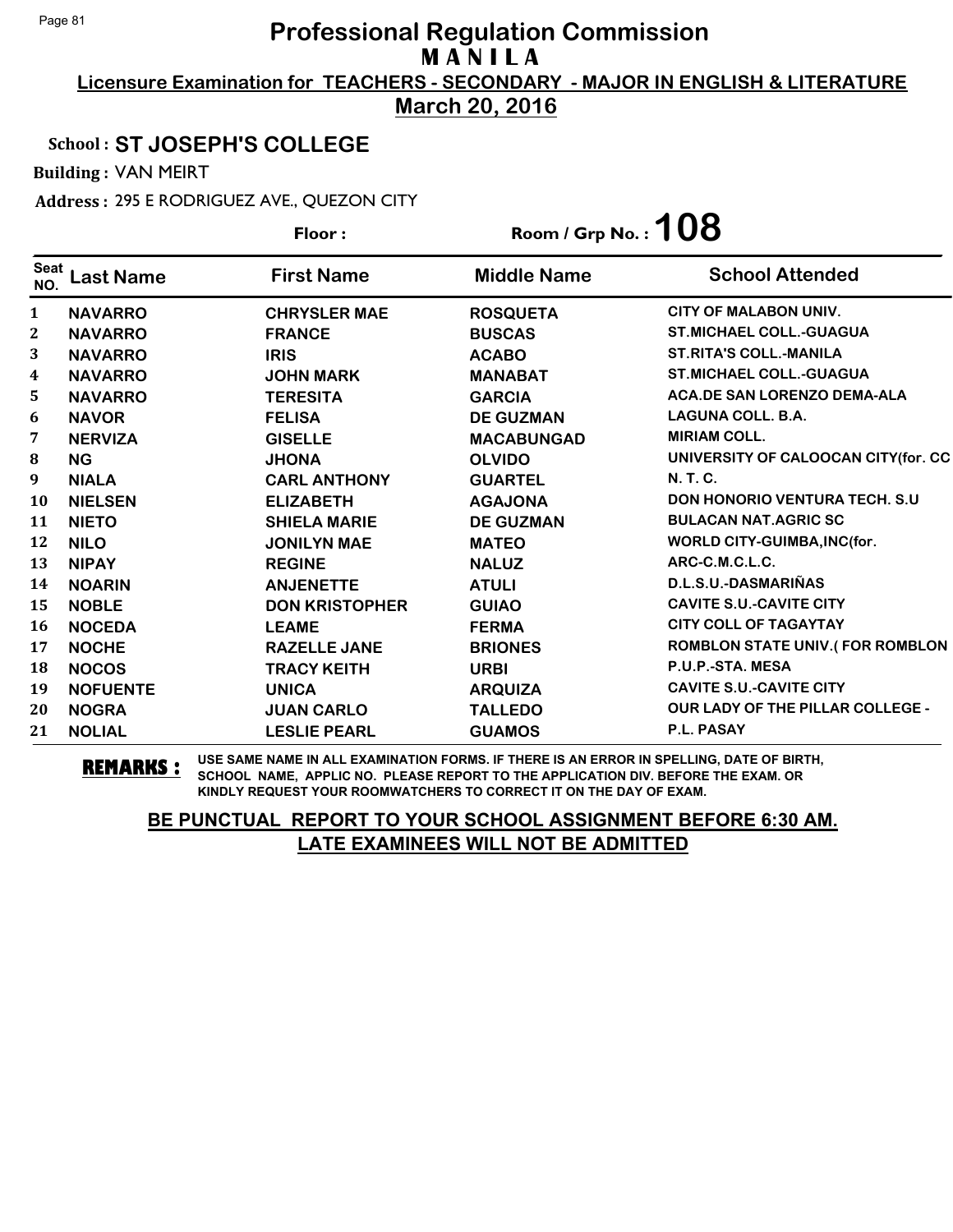**Licensure Examination for TEACHERS - SECONDARY - MAJOR IN ENGLISH & LITERATURE March 20, 2016**

#### School : **ST JOSEPH'S COLLEGE**

Building : VAN MEIRT

Address : 295 E RODRIGUEZ AVE., QUEZON CITY

|                    |                  | Floor:                | Room / Grp No.: $109$ |                                         |
|--------------------|------------------|-----------------------|-----------------------|-----------------------------------------|
| <b>Seat</b><br>NO. | <b>Last Name</b> | <b>First Name</b>     | <b>Middle Name</b>    | <b>School Attended</b>                  |
| 1                  | <b>NOLLEDO</b>   | <b>NIMFA</b>          | <b>ROMANTICO</b>      | NO.QUEZON COOP.COLL.INC                 |
| $\mathbf{2}$       | <b>NOMBRADO</b>  | <b>MARLON JULIAN</b>  | <b>SANTOS</b>         | <b>U.P.-DILIMAN</b>                     |
| 3                  | <b>NORTE</b>     | <b>SHIRLY</b>         | <b>TIMOTEO</b>        | <b>BULACAN S.U-BUSTOS</b>               |
| 4                  | <b>NOVELO</b>    | <b>JODELYN</b>        | <b>BORABON</b>        | <b>BICOL COLLEGE</b>                    |
| 5                  | <b>NOVELO</b>    | <b>SHYNE</b>          | <b>MALIMBAN</b>       | P.U.P.-CAVITE                           |
| 6                  | <b>NUESTRO</b>   | <b>MA. TERESA</b>     | <b>PINEDA</b>         | <b>U OF RIZAL SYS.-MORONG</b>           |
| 7                  | <b>NUESTRO</b>   | <b>MIRASOL</b>        | <b>PANCHO</b>         | <b>CAMARINES NORTE S.C.-DAET</b>        |
| 8                  | <b>NUEVA</b>     | <b>HANNAH JADE</b>    | <b>ALARCON</b>        | <b>METRO MANILA COLL.</b>               |
| 9                  | <b>NUEVA</b>     | <b>MADELL</b>         | <b>ROM</b>            | <b>ROMBLON STATE UNIV.-(FOR ROMBLON</b> |
| 10                 | <b>NUFABLE</b>   | <b>JOHN OLIVER</b>    | <b>HERAMIS</b>        | <b>ARELLANO UNIV-MANILA</b>             |
| 11                 | <b>NUGUID</b>    | <b>RAYMOND</b>        | <b>GADDI</b>          | <b>PAMPANGA COLLEGES</b>                |
| 12                 | <b>NUGUIT</b>    | <b>AILEEN</b>         | <b>BARUELO</b>        | <b>LICEO DE SAN JACINTO</b>             |
| 13                 | <b>OBAR</b>      | <b>CHRISTINE</b>      | <b>BALISA</b>         | D.L.S.U.-DASMARIÑAS                     |
| 14                 | <b>OCAMPO</b>    | <b>ANN MIRACHELLE</b> | <b>QUIOGUE</b>        | <b>REGIS MARIE COLLEGE</b>              |
| 15                 | <b>OCAMPO</b>    | <b>JULIE</b>          | <b>LISING</b>         | <b>DON HONORIO VENTURA TECH. S.U.</b>   |
| <b>16</b>          | <b>OCHONA</b>    | <b>MARITEL</b>        | <b>ACORDA</b>         | <b>J.RIZAL UNIV.</b>                    |
| 17                 | <b>OCLARIT</b>   | <b>MARIA JANE</b>     | <b>GALICIA</b>        | <b>TAGUIG CITY UNIV</b>                 |
| 18                 | <b>OCLARIT</b>   | <b>NOEMI</b>          | <b>BALDEMOR</b>       | <b>ICCT CFI</b>                         |
| 19                 | <b>ODRADA</b>    | <b>CRISTINE JOY</b>   | <b>FESTIN</b>         | <b>BULACAN S.U-MALOLOS</b>              |
| 20                 | <b>OFALLA</b>    | <b>ROMEL</b>          | <b>IGLESIA</b>        | <b>ARELLANO UNIV-PASAY</b>              |
| 21                 | <b>OGAYON</b>    | <b>JANESSE</b>        | <b>RIVERA</b>         | <b>ICCT CFI</b>                         |

**REMARKS :** USE SAME NAME IN ALL EXAMINATION FORMS. IF THERE IS AN ERROR IN SPELLING, DATE OF BIRTH, SCHOOL NAME, APPLIC NO. PLEASE REPORT TO THE APPLICATION DIV. BEFORE THE EXAM. OR KINDLY REQUEST YOUR ROOMWATCHERS TO CORRECT IT ON THE DAY OF EXAM.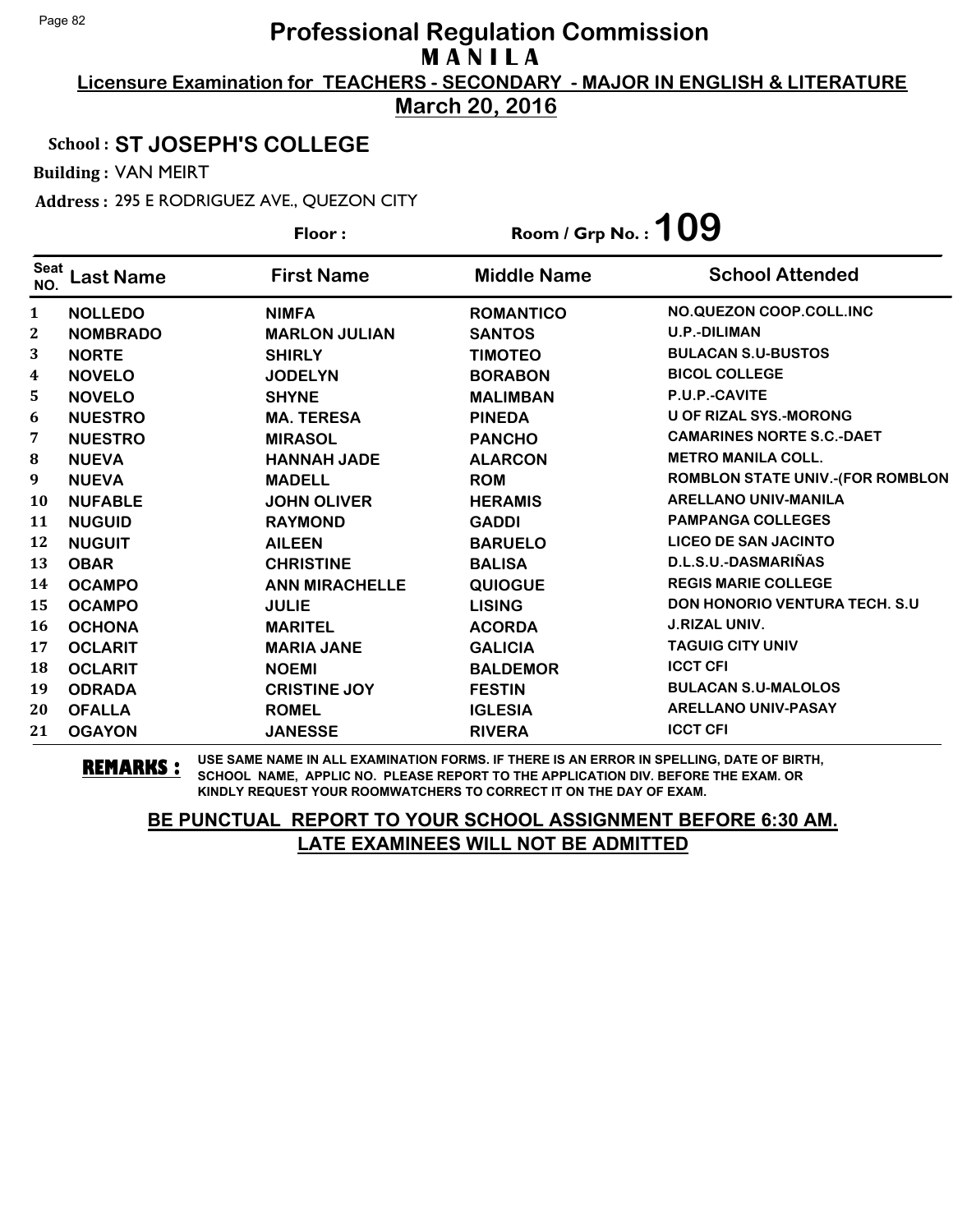**Licensure Examination for TEACHERS - SECONDARY - MAJOR IN ENGLISH & LITERATURE March 20, 2016**

## School : **ST JOSEPH'S COLLEGE**

Building : VAN MEIRT

Address : 295 E RODRIGUEZ AVE., QUEZON CITY

|                    |                  | Floor:                 | Room / Grp No.: $110$ |                                         |
|--------------------|------------------|------------------------|-----------------------|-----------------------------------------|
| <b>Seat</b><br>NO. | <b>Last Name</b> | <b>First Name</b>      | <b>Middle Name</b>    | <b>School Attended</b>                  |
| $\mathbf{1}$       | <b>OJERIO</b>    | <b>GIOVANI</b>         | <b>MAKILAN</b>        | <b>CNTRL PHIL.ADVENTIST</b>             |
| $\mathbf{2}$       | <b>OJHOMNA</b>   | <b>REGINA</b>          | <b>MAANAO</b>         | <b>IFUGAO S.U-POTIA</b>                 |
| 3                  | <b>OLABIAGA</b>  | <b>GLORYBE</b>         | <b>LAGONOY</b>        | <b>BICOL UNIV.-DARAGA</b>               |
| $\boldsymbol{4}$   | <b>OLAVE</b>     | <b>JEFREN</b>          | <b>JATAYNA</b>        | P.U.P.-SAN PEDRO                        |
| 5                  | <b>OLEA</b>      | <b>ELIZABETH</b>       | N/A                   | <b>SO.LUZON INST.-BULAN</b>             |
| 6                  | <b>OLEA</b>      | <b>MARINETH</b>        | <b>BANAWA</b>         | <b>BATANGAS S.U. (for.JPLPC)MALVAR</b>  |
| 7                  | <b>OLEGARIO</b>  | <b>LAURICE</b>         | <b>ATAS</b>           | <b>TRECE MARTIRES CITY COLL.</b>        |
| ${\bf 8}$          | <b>OLEO</b>      | <b>GUALBIE</b>         | <b>UBAY</b>           | <b>CAPIZ S.U.-SAPI-AN</b>               |
| 9                  | <b>OLINO</b>     | <b>RITCHIE</b>         | <b>SALAMEÑA</b>       | M.Q. ALARILLA P.C.                      |
| 10                 | <b>OLIVER</b>    | <b>MARY ANN</b>        | <b>SAPUGAY</b>        | C. C. P.                                |
| 11                 | <b>OLIVERA</b>   | <b>EVELYN</b>          | <b>ALCALDE</b>        | P.U.P.-STA MARIA, BULACAN               |
| 12                 | <b>OLLANO</b>    | <b>JEANNE</b>          | <b>DONATO</b>         | <b>ICCT CFI</b>                         |
| 13                 | <b>OLLER</b>     | <b>MA. SUNDRA ROSE</b> | <b>BOSQUILLOS</b>     | <b>CITY COLL. OF CALAMBA</b>            |
| 14                 | <b>OMAGUING</b>  | <b>JOVANIE</b>         | <b>RAPADA</b>         | N.O.R.S.U-SIATON                        |
| 15                 | <b>OMAYAN</b>    | <b>MARY GRACE</b>      | <b>MAZO</b>           | <b>TAGUIG CITY UNIV</b>                 |
| 16                 | <b>OMBAO</b>     | <b>LADY MAE</b>        | <b>FERNANDEZ</b>      | <b>COLEGIO DE CALUMPIT(for.CALUMPIT</b> |
| 17                 | <b>OMBROG</b>    | <b>CECILIA</b>         | <b>MASOCOL</b>        | <b>REGIS MARIE COLLEGE</b>              |
| 18                 | <b>ONG</b>       | <b>JENIÑA JARAH</b>    | <b>LAZARO</b>         | <b>BALIUAG UNIVERSITY</b>               |
| 19                 | <b>OPADA</b>     | <b>DHYNA</b>           | <b>OLANO</b>          | <b>U OF RIZAL SYS.-ANGONO</b>           |
| 20                 | <b>OPPUS</b>     | <b>CHRISTIAN NICO</b>  | <b>SOLAYAO</b>        | <b>U OF RIZAL SYS.-ANGONO</b>           |
| 21                 | <b>ORALE</b>     | <b>JANINA MAY</b>      | <b>ORDOÑEZ</b>        | <b>ST.FRANCIS OF ASSISI</b>             |

**REMARKS :** USE SAME NAME IN ALL EXAMINATION FORMS. IF THERE IS AN ERROR IN SPELLING, DATE OF BIRTH, SCHOOL NAME, APPLIC NO. PLEASE REPORT TO THE APPLICATION DIV. BEFORE THE EXAM. OR KINDLY REQUEST YOUR ROOMWATCHERS TO CORRECT IT ON THE DAY OF EXAM.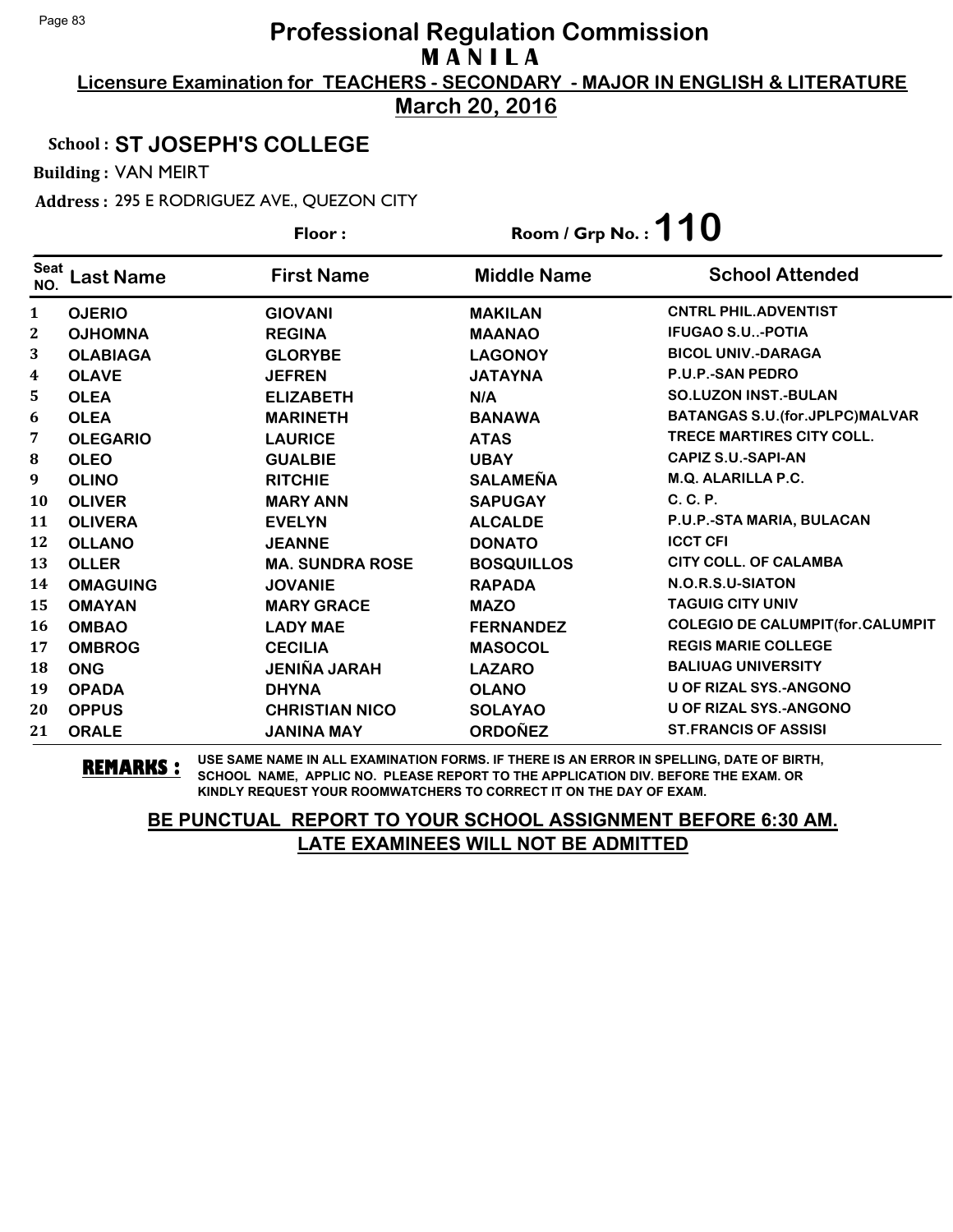**Licensure Examination for TEACHERS - SECONDARY - MAJOR IN ENGLISH & LITERATURE March 20, 2016**

## School : **ST JOSEPH'S COLLEGE**

Building : VAN MEIRT

Address : 295 E RODRIGUEZ AVE., QUEZON CITY

|                    |                  | Floor:              | Room / Grp No.: $111$ |                                         |
|--------------------|------------------|---------------------|-----------------------|-----------------------------------------|
| <b>Seat</b><br>NO. | <b>Last Name</b> | <b>First Name</b>   | <b>Middle Name</b>    | <b>School Attended</b>                  |
| 1                  | <b>ORAYE</b>     | <b>JENIFER</b>      | <b>OLIVARES</b>       | <b>BICOL UNIV.-LEGAZPI</b>              |
| 2                  | <b>ORCEGA</b>    | <b>MARIA JOSEFA</b> | <b>CASAIS</b>         | <b>LAGUNA COLL. B.A.</b>                |
| 3                  | <b>OREDO</b>     | <b>KRISSIA</b>      | <b>MONTEROZO</b>      | <b>RIZAL TECH UNIV</b>                  |
| 4                  | <b>OREGINES</b>  | <b>IMELDA</b>       | <b>BANGCAYAON</b>     | <b>U OF RIZAL SYS.-RODRIGUEZ</b>        |
| 5                  | <b>OREN</b>      | <b>SARAH JEAN</b>   | <b>MACALINAO</b>      | <b>GLOBAL RECIPROCAL</b>                |
| 6                  | <b>ORGANO</b>    | <b>SHERYL LOU</b>   | <b>CACUYONG</b>       | P.L. PASAY                              |
| 7                  | <b>ORILLO</b>    | <b>ALBERTO JR</b>   | <b>PAMAOS</b>         | <b>SOUTHERN LEYTE STATE</b>             |
| 8                  | <b>ORONGAN</b>   | <b>MYCEL</b>        | <b>GUYO</b>           | ADVENTIST UNIV OF THE PHIL.             |
| 9                  | <b>ORONICO</b>   | <b>KHARREN</b>      | <b>MABITUIN</b>       | P.U.P.-CAVITE                           |
| 10                 | <b>ORPILLA</b>   | <b>JONA</b>         | <b>ARDOÑA</b>         | P.U.P.-STA. ROSA                        |
| 11                 | <b>ORTEGA</b>    | <b>ANDREA</b>       | N/A                   | <b>CAVITE S.U.-CAVITE CITY</b>          |
| 12                 | <b>ORTEGA</b>    | <b>GLADYS</b>       | <b>SAYDOQUEN</b>      | ARC-C.M.C.L.C.                          |
| 13                 | <b>ORTEGA</b>    | <b>LEONE</b>        | <b>MOSCOSA</b>        | <b>EASTERN SAMAR STATE UNIVERSITY -</b> |
| 14                 | <b>ORTEGO</b>    | <b>CLAIRE</b>       | <b>FRANCISCO</b>      | <b>BULACAN S.U-MALOLOS</b>              |
| 15                 | <b>ORTEZA</b>    | <b>ARNEL</b>        | <b>EVANGELISTA</b>    | UNIVERSITY OF CALOOCAN CITY (for. CC    |
| 16                 | <b>ORTIL</b>     | <b>MARYDEL</b>      | <b>CLORES</b>         | SIENA COLL.-Q.C.                        |
| 17                 | <b>OSORIO</b>    | <b>PAULINE</b>      | <b>CORTEZ</b>         | <b>SAN PEDRO COLL. OF BUS. ADM.</b>     |
| 18                 | <b>OTILLA</b>    | <b>SAIREL</b>       | <b>MERALPEZ</b>       | P.U.P.-RAGAY, CAM. SUR                  |
| 19                 | <b>OYOS</b>      | <b>MELODY</b>       | <b>ESTACIO</b>        | P.W.U.-MANILA                           |
| 20                 | <b>OZAETA</b>    | <b>ESTHER</b>       | <b>BAZAR</b>          | <b>BICOL UNIV.-POLANGUI</b>             |
| 21                 | <b>OÑIDO</b>     | <b>JENNY</b>        | <b>BALATONG</b>       | <b>BAAO COMM. COLL.</b>                 |

**REMARKS :** USE SAME NAME IN ALL EXAMINATION FORMS. IF THERE IS AN ERROR IN SPELLING, DATE OF BIRTH, SCHOOL NAME, APPLIC NO. PLEASE REPORT TO THE APPLICATION DIV. BEFORE THE EXAM. OR KINDLY REQUEST YOUR ROOMWATCHERS TO CORRECT IT ON THE DAY OF EXAM.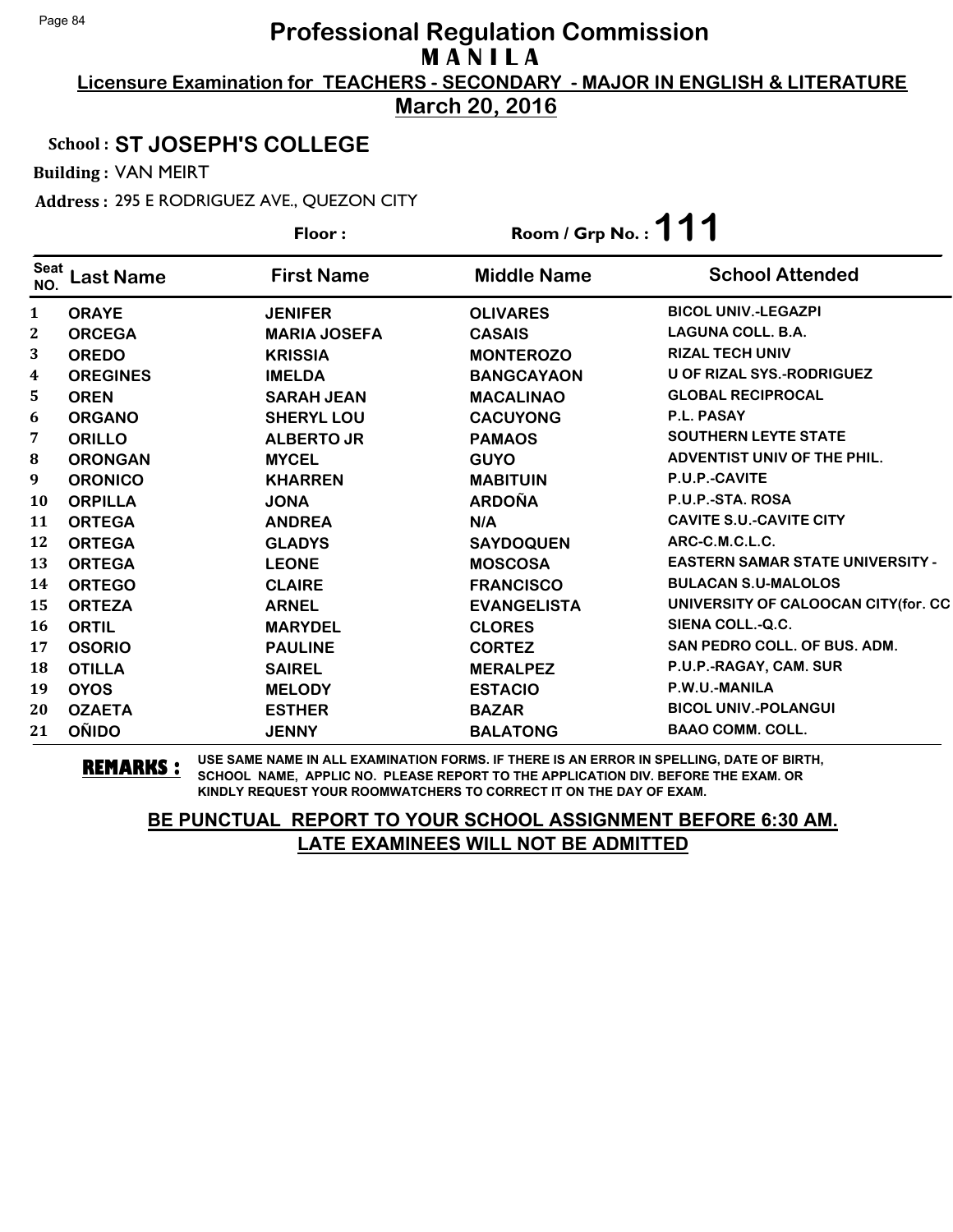**Licensure Examination for TEACHERS - SECONDARY - MAJOR IN ENGLISH & LITERATURE March 20, 2016**

## School : **ST JOSEPH'S COLLEGE**

Building : VAN MEIRT

Address : 295 E RODRIGUEZ AVE., QUEZON CITY

|                    |                    | Floor:                 | Room / Grp No. : $112$ |                                    |
|--------------------|--------------------|------------------------|------------------------|------------------------------------|
| <b>Seat</b><br>NO. | <b>Last Name</b>   | <b>First Name</b>      | <b>Middle Name</b>     | <b>School Attended</b>             |
| 1                  | <b>PABALINAS</b>   | <b>RELYN</b>           | <b>MELENDRES</b>       | <b>FELLOWSHIP BAPTIST</b>          |
| $\boldsymbol{2}$   | <b>PABIA</b>       | <b>VIRGIE</b>          | <b>ENOJOSA</b>         | <b>CATANDUANES COLLEGE</b>         |
| 3                  | <b>PACHECO</b>     | <b>KAREN</b>           | <b>GUZMAN</b>          | <b>SYSTEMS P.C.F.-ANGELES CITY</b> |
| 4                  | <b>PACTAO</b>      | <b>NORBHE MAE</b>      | <b>VEDEJA</b>          | <b>ST.CLARE COLL.-CALOOCAN</b>     |
| 5                  | <b>PACUBAS</b>     | <b>MICHAEL REY</b>     | <b>DE GRACIA</b>       | <b>M.Q. ALARILLA P.C.</b>          |
| 6                  | <b>PADAGAS</b>     | <b>MARIA SHARMAINE</b> | <b>ALFEROS</b>         | OL OF LOURDES COLL.-VALENZUELA     |
| 7                  | <b>PADILLA</b>     | <b>CORAZON</b>         | <b>OMAÑA</b>           | <b>TRECE MARTIRES CITY COLL.</b>   |
| 8                  | <b>PADUA</b>       | <b>APRILYN</b>         | <b>BAYANGAT</b>        | <b>MALASIQUI AGNO VC</b>           |
| 9                  | <b>PAEZ</b>        | <b>EMMARIE</b>         | <b>REJUSO</b>          | <b>U OF RIZAL SYS.-ANTIPOLO</b>    |
| 10                 | <b>PAGADUAN</b>    | <b>MARILOU</b>         | <b>CAISIP</b>          | P.U.P.-BATAAN                      |
| 11                 | <b>PAGALILAUAN</b> | <b>LANIE</b>           | <b>APATTAD</b>         | <b>CAGAYAN STATE</b>               |
| 12                 | PAGDANGANAN        | <b>REALYN</b>          | <b>GALLARDO</b>        | <b>BULACAN S.U-MALOLOS</b>         |
| 13                 | <b>PAGSANGHAN</b>  | <b>RENZ JOLINA</b>     | <b>CASTANTE</b>        | <b>P.L. MANILA</b>                 |
| 14                 | <b>PAGTABUNAN</b>  | <b>GERALDINE</b>       | <b>CALIPE</b>          | <b>CITY OF MALABON UNIV.</b>       |
| 15                 | <b>PAGTALUNAN</b>  | <b>HANS CHRISTIAN</b>  | <b>OJEDA</b>           | <b>BULACAN S.U-MALOLOS</b>         |
| 16                 | <b>PAGUIPO</b>     | <b>DELMA</b>           | <b>TUDIO</b>           | <b>HOLY ROSARY COLL FDT</b>        |
| 17                 | <b>PAGUNSAN</b>    | <b>AUFIE MAE</b>       | <b>PADRIGO</b>         | <b>TAGUIG CITY UNIV</b>            |
| 18                 | <b>PAJARON</b>     | <b>MARY JOY</b>        | <b>DE VERA</b>         | P.U.P.-STA MARIA, BULACAN          |
| 19                 | <b>PALAFOX</b>     | <b>ROXANNE</b>         | <b>JAREÑO</b>          | T.I P.-Q.C.                        |
| 20                 | <b>PALAÑA</b>      | <b>LORDINNI</b>        | <b>SIA</b>             | <b>FEU-MANILA</b>                  |
| 21                 | <b>PALCONAN</b>    | <b>SHERYLL</b>         | <b>GARIN</b>           | <b>LAGUNA STATE POLYTECHNIC</b>    |

**REMARKS :** USE SAME NAME IN ALL EXAMINATION FORMS. IF THERE IS AN ERROR IN SPELLING, DATE OF BIRTH, SCHOOL NAME, APPLIC NO. PLEASE REPORT TO THE APPLICATION DIV. BEFORE THE EXAM. OR KINDLY REQUEST YOUR ROOMWATCHERS TO CORRECT IT ON THE DAY OF EXAM.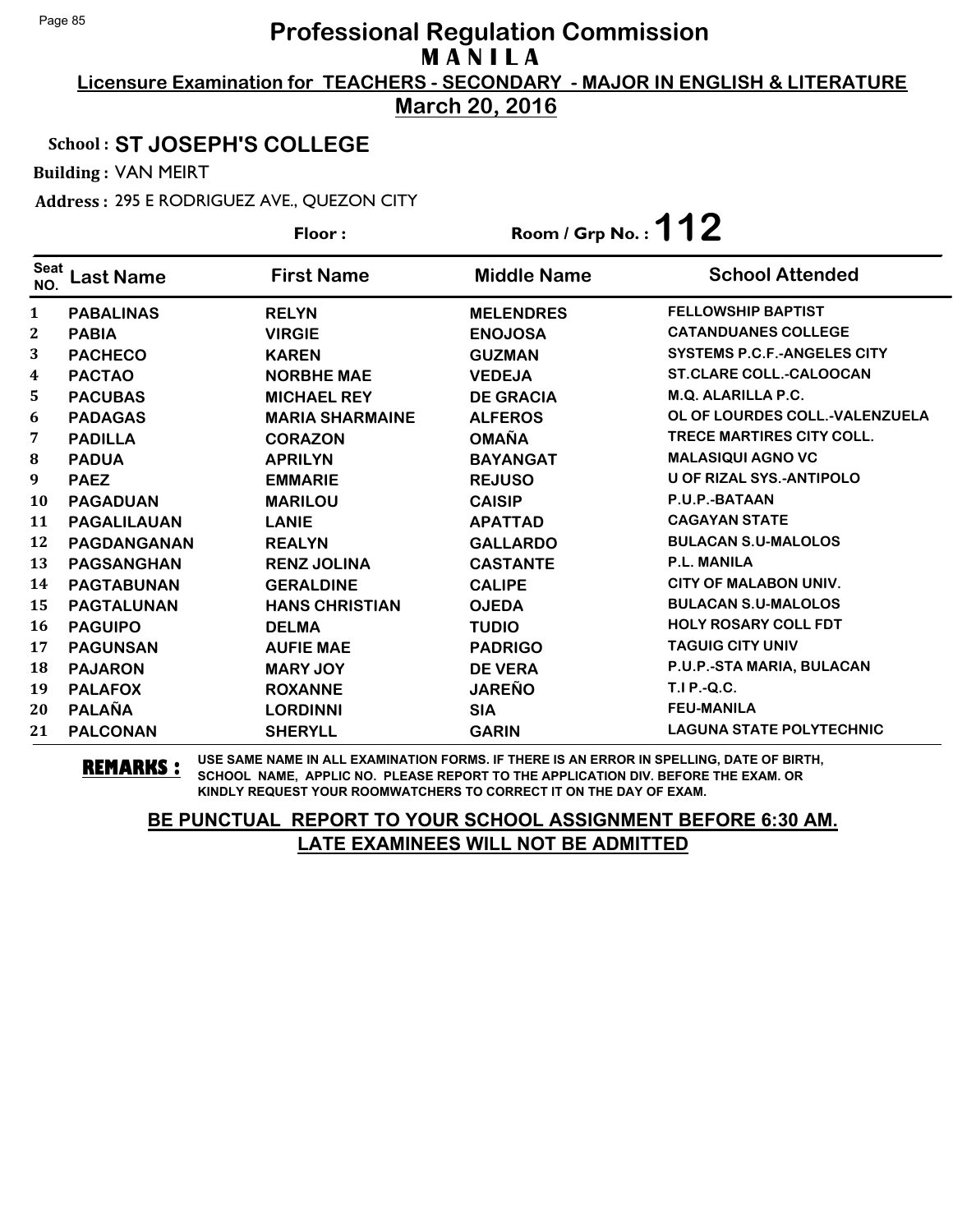**Licensure Examination for TEACHERS - SECONDARY - MAJOR IN ENGLISH & LITERATURE March 20, 2016**

## School : **ST JOSEPH'S COLLEGE**

Building : VAN MEIRT

Address : 295 E RODRIGUEZ AVE., QUEZON CITY

|                    |                   | Floor:               | Room / Grp No.: $113$   |                                     |
|--------------------|-------------------|----------------------|-------------------------|-------------------------------------|
| <b>Seat</b><br>NO. | <b>Last Name</b>  | <b>First Name</b>    | <b>Middle Name</b>      | <b>School Attended</b>              |
| $\mathbf{1}$       | <b>PALCOTO</b>    | <b>GEMANIN</b>       | <b>FLORES</b>           | OL OF LOURDES COLL.-VALENZUELA      |
| 2                  | <b>PALIGAR</b>    | <b>NORALYN</b>       | <b>ANORE</b>            | <b>TOMAS CLAUDIO MEM.</b>           |
| 3                  | <b>PALLAN</b>     | <b>EMELIZA</b>       | <b>OGUAN</b>            | <b>LAGUNA SPU-LOS BAÑOS</b>         |
| 4                  | <b>PALMA</b>      | <b>ALDRICH PETER</b> | <b>DOMINGO</b>          | P.S. COL OF AERO-PASAY              |
| 5                  | <b>PALMA</b>      | <b>REEYA</b>         | <b>LINA</b>             | <b>P.L. MUNTINLUPA</b>              |
| 6                  | <b>PALOMAR</b>    | <b>CHRISTINE</b>     | <b>DECLARO</b>          | <b>ICCT CFI</b>                     |
| 7                  | <b>PALOMO</b>     | <b>JOANNA MARIE</b>  | <b>SAN BUENAVENTURA</b> | <b>BULACAN NAT.AGRIC SC</b>         |
| 8                  | <b>PAMPLIEGA</b>  | <b>MARY ANN</b>      | <b>SALAZAR</b>          | M.Q. ALARILLA P.C.                  |
| 9                  | <b>PAMPLONA</b>   | <b>SHIRLEY</b>       | <b>DEL MUNDO</b>        | <b>REPUBLICAN COLL.</b>             |
| 10                 | <b>PAMPO</b>      | <b>EMMANUEL</b>      | <b>PRESA</b>            | <b>COL. DE AMORE</b>                |
| 11                 | <b>PAMPO</b>      | <b>GLADIE</b>        | <b>REYES</b>            | <b>COLUMBAN COLL.-OLONGAPO CITY</b> |
| 12                 | <b>PANALIGAN</b>  | <b>BRYAN EDISON</b>  | <b>PINEDA</b>           | <b>FEU-MANILA</b>                   |
| 13                 | <b>PANCHO</b>     | <b>RONNEL</b>        | <b>PALENCIA</b>         | <b>MATER DEI COLL.-SILAY</b>        |
| 14                 | <b>PANELA</b>     | <b>EL MARK</b>       | <b>GORPIDO</b>          | P.U.P.-CAVITE                       |
| 15                 | <b>PANERGO</b>    | <b>ANABEL</b>        | <b>MACAPAGAL</b>        | <b>PAMPANGA STATE AGRICULTURAL</b>  |
| <b>16</b>          | <b>PANGAN</b>     | <b>JESSICA</b>       | <b>PANGILINAN</b>       | <b>EAST CENTRAL COLLEGE</b>         |
| 17                 | <b>PANGANIBAN</b> | <b>GLADELYN</b>      | <b>NARIDO</b>           | <b>RIZAL COLL.-LAGUNA</b>           |
| 18                 | <b>PANGANIBAN</b> | <b>KATHERINE</b>     | <b>NOSA</b>             | <b>TRECE MARTIRES CITY COLL.</b>    |
| 19                 | <b>PANGANIBAN</b> | <b>PAOLA GRACE</b>   | <b>PEJI</b>             | <b>CITY COLL OF TAGAYTAY</b>        |
| 20                 | <b>PANGANIBAN</b> | <b>WILBETH</b>       | <b>TALANA</b>           | <b>CAGAYAN STATE</b>                |
| 21                 | <b>PANGILINAN</b> | <b>ANGELA</b>        | <b>DE GUZMAN</b>        | N.E.U.S.T-SAN ISIDRO                |

**REMARKS :** USE SAME NAME IN ALL EXAMINATION FORMS. IF THERE IS AN ERROR IN SPELLING, DATE OF BIRTH, SCHOOL NAME, APPLIC NO. PLEASE REPORT TO THE APPLICATION DIV. BEFORE THE EXAM. OR KINDLY REQUEST YOUR ROOMWATCHERS TO CORRECT IT ON THE DAY OF EXAM.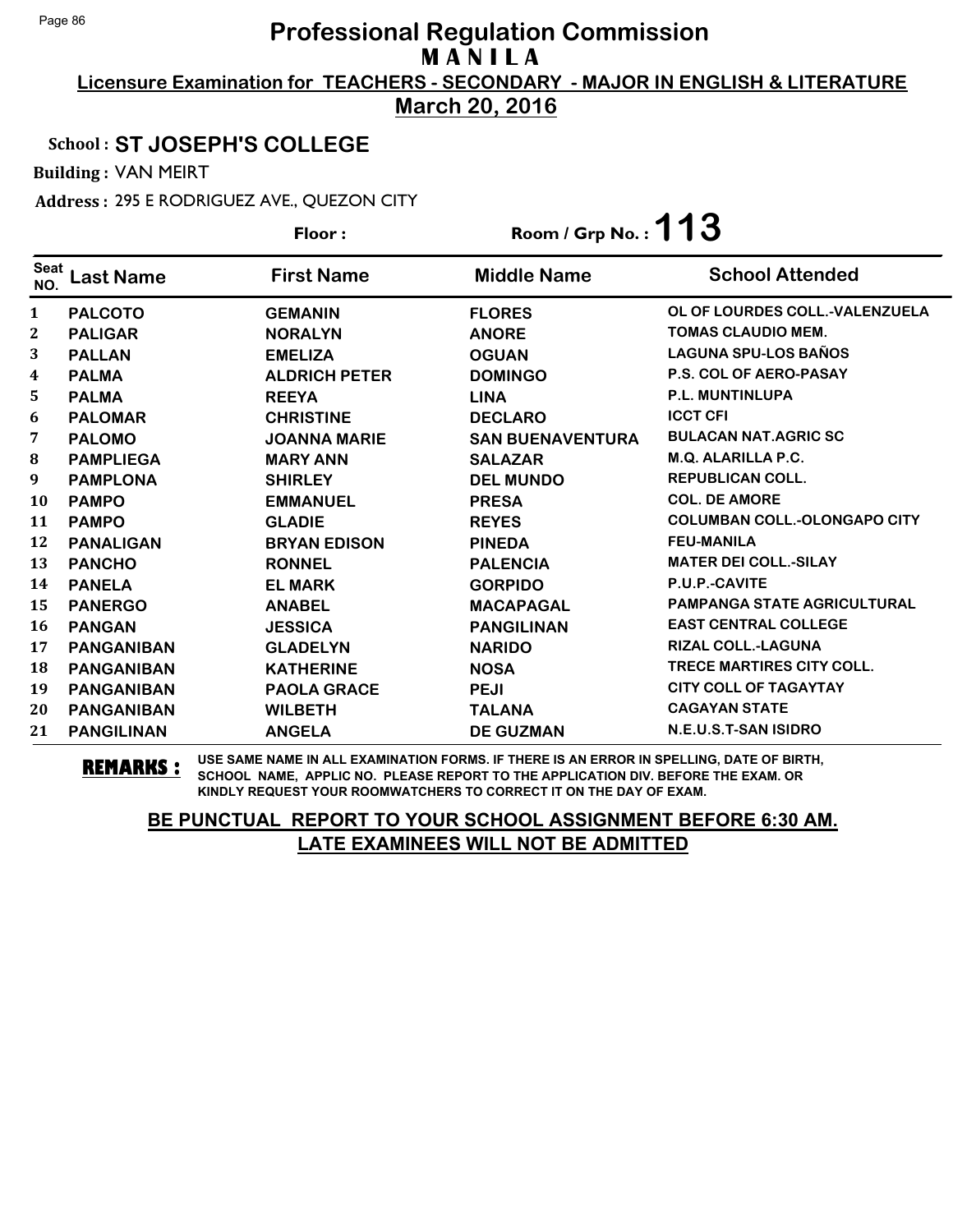**Licensure Examination for TEACHERS - SECONDARY - MAJOR IN ENGLISH & LITERATURE March 20, 2016**

## School : **ST JOSEPH'S COLLEGE**

Building : VAN MEIRT

Address : 295 E RODRIGUEZ AVE., QUEZON CITY

|                    |                    | Floor:              | Room / Grp No. : $208$ |                                           |
|--------------------|--------------------|---------------------|------------------------|-------------------------------------------|
| <b>Seat</b><br>NO. | <b>Last Name</b>   | <b>First Name</b>   | <b>Middle Name</b>     | <b>School Attended</b>                    |
| 1                  | <b>PANGILINAN</b>  | <b>ELISA</b>        | <b>SINDON</b>          | <b>CITY OF MALABON UNIV.</b>              |
| $\mathbf{2}$       | <b>PANGILINAN</b>  | <b>JOSEPHINE</b>    | <b>JIMENO</b>          | <b>HOLY CROSS-PAMPANGA</b>                |
| 3                  | <b>PANGSAYAN</b>   | <b>HASLIYAH</b>     | <b>KUSAIN</b>          | <b>P.L. MUNTINLUPA</b>                    |
| 4                  | <b>PANINGBATAN</b> | <b>JONWELL</b>      | <b>UBANDO</b>          | <b>MARY THE QUEEN C.S.T.-QC</b>           |
| 5                  | <b>PANIZALES</b>   | <b>FREDEL</b>       | <b>ACCOLLADOR</b>      | <b>ILOILO S.C.F.-SAN ENRIQUE</b>          |
| 6                  | <b>PANIZARES</b>   | <b>NOJARIO</b>      | <b>ROYO</b>            | <b>ABADA COLLEGE</b>                      |
| 7                  | <b>PANO</b>        | <b>CYRA MARIE</b>   | <b>NABUS</b>           | <b>MARY THE QUEEN C.S.T.-QC</b>           |
| 8                  | <b>PANOPIO</b>     | <b>KASSANDRA</b>    | <b>PABRIGA</b>         | THE BEARER OF LIGHT & WISDOM              |
| 9                  | <b>PANOTES</b>     | <b>JOVEN JR</b>     | <b>BAYLON</b>          | P.U.P.-STA. MESA                          |
| 10                 | <b>PANSOY</b>      | <b>BHEBERLYN</b>    | <b>ROSAL</b>           | <b>ST.RITA'S COLL.-MANILA</b>             |
| 11                 | <b>PANTALEON</b>   | <b>JESSA</b>        | <b>HALILI</b>          | <b>TOMAS CLAUDIO MEM.</b>                 |
| 12                 | <b>PANTALLA</b>    | <b>ERCELIDA ANN</b> | <b>MIRATE</b>          | <b>F.ALFELOR SR.FTDN.COLL</b>             |
| 13                 | <b>PANTIG</b>      | <b>RASHID</b>       | <b>DAVID</b>           | <b>MABALACAT COLL.</b>                    |
| 14                 | <b>PANTONIA</b>    | <b>PATRICK</b>      | <b>BITUIN</b>          | <b>PAMANTASAN NG CABUYAO</b>              |
| 15                 | <b>PAR</b>         | <b>DAPHNE ROSE</b>  | <b>GILLA</b>           | <b>M.Q. ALARILLA P.C.</b>                 |
| 16                 | <b>PARAGAS</b>     | <b>ELLYN</b>        | <b>SABAY</b>           | P.U.P.-STA MARIA, BULACAN                 |
| 17                 | <b>PARAS</b>       | <b>LIEZEL</b>       | <b>HIPOS</b>           | <b>NAT.COLL.SCI &amp; TECH-DASMARINAS</b> |
| 18                 | <b>PARAY</b>       | <b>MELANIE</b>      | <b>IGNACIO</b>         | <b>P.L. PASIG</b>                         |
| 19                 | <b>PARCO</b>       | <b>LORIE ANN</b>    | <b>FIESTA</b>          | P. C. U.-DASMARIÑAS                       |
| 20                 | <b>PARDEÑO</b>     | <b>MARY ROSE</b>    | <b>VILLANUEVA</b>      | P.L. MUNTINLUPA                           |
| 21                 | <b>PAREDES</b>     | <b>ARMILYN</b>      | <b>MERCADO</b>         | NAT.COLL.SCI & TECH-DASMARINAS            |

**REMARKS :** USE SAME NAME IN ALL EXAMINATION FORMS. IF THERE IS AN ERROR IN SPELLING, DATE OF BIRTH, SCHOOL NAME, APPLIC NO. PLEASE REPORT TO THE APPLICATION DIV. BEFORE THE EXAM. OR KINDLY REQUEST YOUR ROOMWATCHERS TO CORRECT IT ON THE DAY OF EXAM.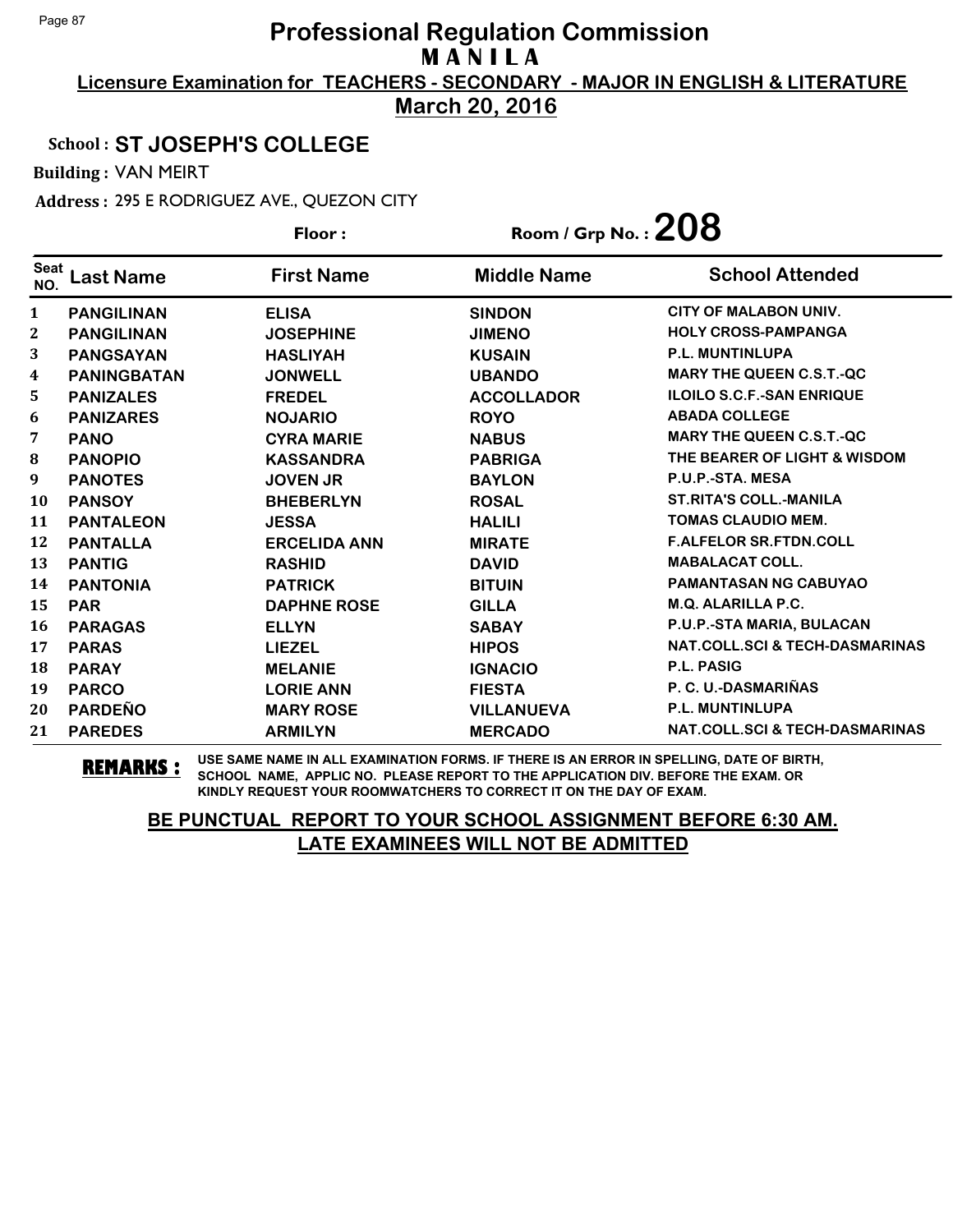**Licensure Examination for TEACHERS - SECONDARY - MAJOR IN ENGLISH & LITERATURE March 20, 2016**

#### School : **ST JOSEPH'S COLLEGE**

Building : VAN MEIRT

Address : 295 E RODRIGUEZ AVE., QUEZON CITY

|                    |                   | Floor:                | Room / Grp No. : $209$ |                                    |
|--------------------|-------------------|-----------------------|------------------------|------------------------------------|
| <b>Seat</b><br>NO. | <b>Last Name</b>  | <b>First Name</b>     | <b>Middle Name</b>     | <b>School Attended</b>             |
| 1                  | <b>PAREDES</b>    | <b>MAUREEN</b>        | <b>GACA</b>            | <b>CLARENDON COLL.</b>             |
| 2                  | <b>PAREJA</b>     | <b>AIRA MARIE</b>     | <b>TORRES</b>          | <b>GLOBAL RECIPROCAL</b>           |
| 3                  | <b>PARIÑAS</b>    | <b>ALDRIN</b>         |                        | <b>P.L. MARIKINA CITY</b>          |
| 4                  | <b>PARREÑAS</b>   | <b>ANALYN</b>         | <b>AGAPITO</b>         | <b>OL OF FATIMA-QC</b>             |
| 5                  | <b>PASANG</b>     | <b>MARIANNE JOY</b>   | <b>VILLARALBO</b>      | <b>CAINTA CATHOLIC COLL.</b>       |
| 6                  | <b>PASCUA</b>     | <b>JOEZEN</b>         | <b>SABANGAN</b>        | <b>UNIV.OF LUZON</b>               |
| 7                  | <b>PASCUA</b>     | <b>MARY JOY</b>       | <b>AGUSTIN</b>         | <b>R.MAGSAYSAY T.U-CASTILLEJOS</b> |
| 8                  | <b>PASCUA</b>     | <b>MC-DAVE</b>        | <b>VILLANUEVA</b>      | ARC-C.M.C.L.C.                     |
| 9                  | <b>PASCUAL</b>    | <b>ABRAHAM DEXTER</b> | <b>MASANGKAY</b>       | <b>ST.CLARE COLL.-CALOOCAN</b>     |
| <b>10</b>          | <b>PASCUAL</b>    | <b>ELIMAR</b>         | <b>CASTILLO</b>        | <b>BALIWAG POLYTECHNIC</b>         |
| 11                 | <b>PASCUAL</b>    | <b>HONEYVAL</b>       | <b>DOMINGO</b>         | <b>CAGAYAN STATE</b>               |
| 12                 | <b>PASCUAL</b>    | <b>JOANNA ROSE</b>    | <b>CASTRO</b>          | <b>TOMAS CLAUDIO MEM.</b>          |
| 13                 | <b>PASCUAL</b>    | <b>KAREN</b>          | <b>JAWAY</b>           | P.U.P.-CAVITE                      |
| 14                 | <b>PASCUAL</b>    | <b>MONA LIZA</b>      | <b>GOMEZ</b>           | <b>MEYCAUAYAN COLL.</b>            |
| 15                 | <b>PASKING</b>    | <b>VERNA</b>          | <b>BADIA-ON</b>        | <b>U OF RIZAL SYS.-ANTIPOLO</b>    |
| 16                 | <b>PASON</b>      | <b>MARILYN</b>        | <b>OROSA</b>           | <b>DALUB. L. SAN PABLO</b>         |
| 17                 | <b>PASTORAL</b>   | <b>LESTER KIT</b>     | <b>VIDAL</b>           | <b>RIZAL COLL.-TAAL</b>            |
| 18                 | <b>PASTORAL</b>   | <b>RACHELLE ANN</b>   | <b>DELA CRUZ</b>       | <b>SORSOGON SC-SORSOGON</b>        |
| 19                 | <b>PATAWARAN</b>  | <b>CHARMAINE JOY</b>  | <b>BERMUDEZ</b>        | <b>BALIWAG POLYTECHNIC</b>         |
| 20                 | <b>PATEÑO</b>     | <b>SHIELLA</b>        | <b>VILLANUEVA</b>      | <b>ST.CLARE COLL.-CALOOCAN</b>     |
| 21                 | <b>PATRIMONIO</b> | <b>ROBELYN</b>        | <b>ALISOSO</b>         | <b>MARIKINA POLYTECHNIC</b>        |

**REMARKS :** USE SAME NAME IN ALL EXAMINATION FORMS. IF THERE IS AN ERROR IN SPELLING, DATE OF BIRTH, SCHOOL NAME, APPLIC NO. PLEASE REPORT TO THE APPLICATION DIV. BEFORE THE EXAM. OR KINDLY REQUEST YOUR ROOMWATCHERS TO CORRECT IT ON THE DAY OF EXAM.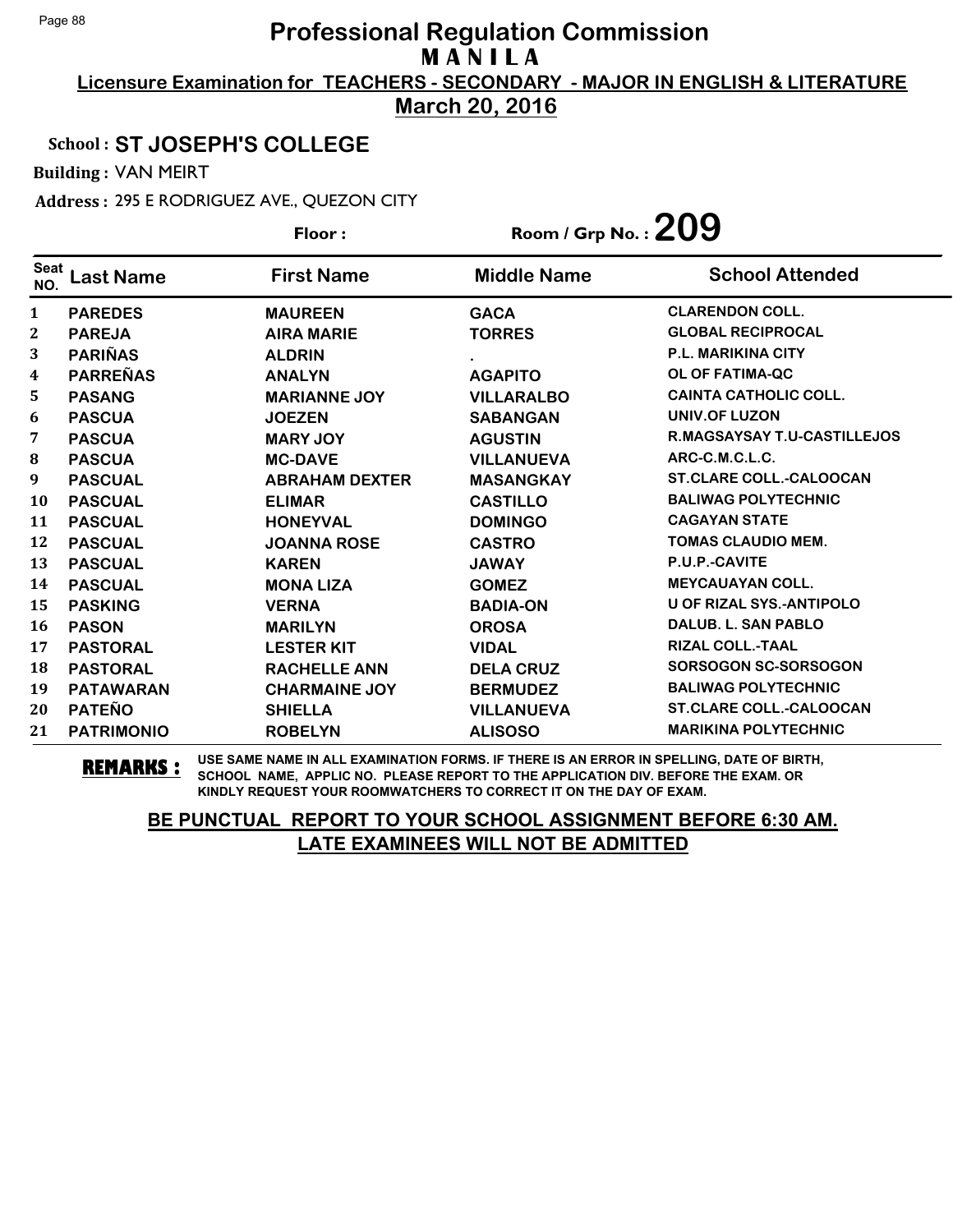**Licensure Examination for TEACHERS - SECONDARY - MAJOR IN ENGLISH & LITERATURE March 20, 2016**

## School : **ST JOSEPH'S COLLEGE**

Building : VAN MEIRT

Address : 295 E RODRIGUEZ AVE., QUEZON CITY

|                    |                   | Floor:                   | Room / Grp No.: $210$ |                                         |
|--------------------|-------------------|--------------------------|-----------------------|-----------------------------------------|
| <b>Seat</b><br>NO. | <b>Last Name</b>  | <b>First Name</b>        | <b>Middle Name</b>    | <b>School Attended</b>                  |
| 1                  | <b>PATTUGALAN</b> | <b>MARICEL</b>           | <b>MAGUDDAYAO</b>     | <b>ARELLANO UNIV-MANILA</b>             |
| 2                  | <b>PATULOT</b>    | <b>ENRIQUE</b>           | <b>OLAVE</b>          | <b>LIPA CITY PUBLIC COLL.</b>           |
| 3                  | <b>PATUNGAN</b>   | <b>JHOANA</b>            | <b>PADILLA</b>        | <b>BULACAN S.U-BUSTOS</b>               |
| 4                  | <b>PAULE</b>      | <b>ELIZER SYRUS</b>      | <b>MENDOZA</b>        | <b>MARIKINA POLYTECHNIC</b>             |
| 5                  | <b>PAULIN</b>     | <b>ALEXIS MEI</b>        | <b>FLORES</b>         | ST.LOUIS ANNE COLL.OF SPL, INC          |
| 6                  | <b>PAULIN</b>     | <b>THOMAS ERIC</b>       | <b>CRUZ</b>           | C.D.S.J.D.L.-CALAMBA                    |
| 7                  | <b>PAULINO</b>    | <b>MADELKA</b>           | <b>QUIDLAT</b>        | <b>BULACAN S.U-BUSTOS</b>               |
| 8                  | <b>PAULINO</b>    | <b>RANZEL SHEILA</b>     | <b>YALUNG</b>         | <b>PAMPANGA STATE AGRICULTURAL</b>      |
| 9                  | <b>PAYUYO</b>     | <b>LARAGIE</b>           | <b>GUERINA</b>        | <b>P.L. MUNTINLUPA</b>                  |
| 10                 | <b>PAZ</b>        | DAYANARA JANE            | <b>BANZON</b>         | <b>HOLY ROSARY COLL FDT</b>             |
| 11                 | <b>PEDRANZA</b>   | <b>AMIRA</b>             | <b>ARCIAGA</b>        | <b>U OF RIZAL SYS.-ANGONO</b>           |
| 12                 | <b>PEDRERA</b>    | <b>RECHEL</b>            | <b>GALLON</b>         | <b>ICCT CFI</b>                         |
| 13                 | <b>PEJI</b>       | <b>GERLIE</b>            | <b>SESMA</b>          | <b>CITY COLL OF TAGAYTAY</b>            |
| 14                 | <b>PELAEZ</b>     | <b>CHRISTOPHER BRYAN</b> | <b>ARGUILLA</b>       | <b>NEW ERA UNIV.</b>                    |
| 15                 | <b>PELAGIO</b>    | <b>ELIZABETH</b>         | <b>MECHA</b>          | <b>COLEGIO DE CALUMPIT(for.CALUMPIT</b> |
| 16                 | <b>PELAYO</b>     | <b>RHEA ROSE</b>         | <b>ABRACIA</b>        | <b>HOLY ROSARY COLL FDT</b>             |
| 17                 | <b>PENEZ</b>      | <b>WENDY</b>             | <b>LACSA</b>          | P.U.P.-SAN PEDRO                        |
| 18                 | <b>PERALTA</b>    | <b>CENAN</b>             | <b>RAMOS</b>          | <b>RIZAL COLL.-TAAL</b>                 |
| 19                 | <b>PERALTA</b>    | <b>GLADYS</b>            | <b>PERALTA</b>        | <b>J.RIZAL UNIV.</b>                    |
| 20                 | <b>PERALTA</b>    | <b>YVETTE MARIE</b>      | <b>FAJARDO</b>        | OL OF FATIMA-QC                         |
| 21                 | <b>PERDIGON</b>   | <b>MARIA SHAHANI</b>     | <b>GALANG</b>         | <b>U OF RIZAL SYS.-PILILLA</b>          |

**REMARKS :** USE SAME NAME IN ALL EXAMINATION FORMS. IF THERE IS AN ERROR IN SPELLING, DATE OF BIRTH, SCHOOL NAME, APPLIC NO. PLEASE REPORT TO THE APPLICATION DIV. BEFORE THE EXAM. OR KINDLY REQUEST YOUR ROOMWATCHERS TO CORRECT IT ON THE DAY OF EXAM.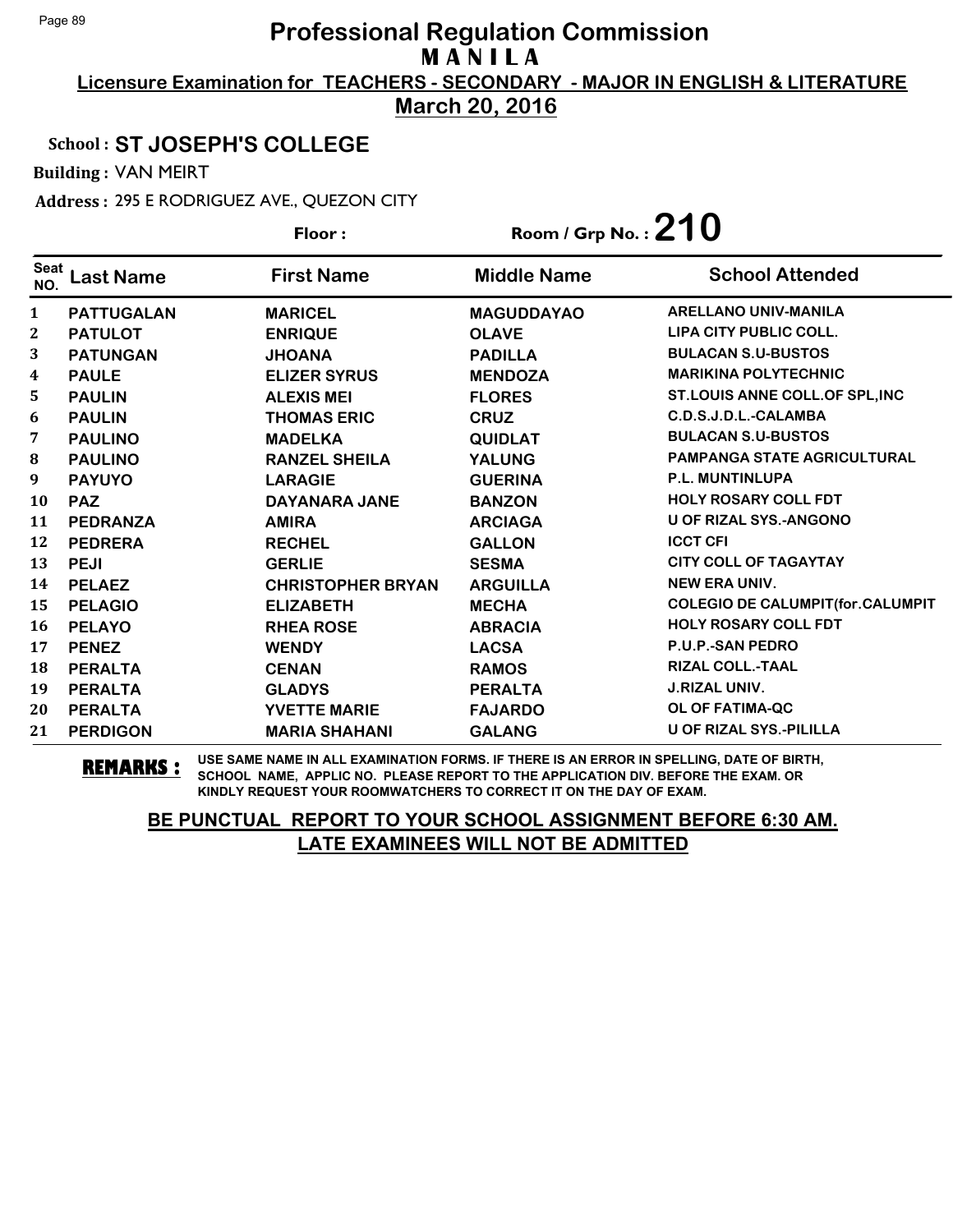**Licensure Examination for TEACHERS - SECONDARY - MAJOR IN ENGLISH & LITERATURE March 20, 2016**

School : **ST JOSEPH'S COLLEGE**

Building : VAN MEIRT

Address : 295 E RODRIGUEZ AVE., QUEZON CITY

|                    |                 | Floor:                | Room / Grp No. : $211$ |                                     |
|--------------------|-----------------|-----------------------|------------------------|-------------------------------------|
| <b>Seat</b><br>NO. | Last Name       | <b>First Name</b>     | <b>Middle Name</b>     | <b>School Attended</b>              |
| 1                  | <b>PEREGRIN</b> | <b>NOEL</b>           | <b>ABANIO</b>          | <b>BULACAN NAT.AGRIC SC</b>         |
| 2                  | <b>PEREY</b>    | <b>SUSANA</b>         | <b>NOVICIO</b>         | <b>ST. VINCENT COLLEGE OF</b>       |
| 3                  | <b>PEREZ</b>    | <b>ANA MARIE</b>      | <b>CASTIL</b>          | <b>M.Q. ALARILLA P.C.</b>           |
| 4                  | <b>PEREZ</b>    | <b>CANDICE MARIE</b>  | <b>VICTORIO</b>        | <b>U.P.-DILIMAN</b>                 |
| 5.                 | <b>PEREZ</b>    | <b>CELYN</b>          | <b>MENDOZA</b>         | <b>CHRISTIAN COLL.-TANAUAN</b>      |
| 6                  | <b>PEREZ</b>    | <b>FORTUNATO JR</b>   | <b>QUIMLAT</b>         | <b>LYCEUM P.U.-MANILA</b>           |
| 7                  | <b>PEREZ</b>    | <b>IRISH IRVING</b>   | <b>FERNANDEZ</b>       | OL OF FATIMA-VALENZUELA             |
| 8                  | <b>PEREZ</b>    | <b>JOY</b>            | <b>RAMOS</b>           | <b>U OF RIZAL SYS.-TANAY</b>        |
| 9                  | <b>PEREZ</b>    | <b>MARIA PERPETUA</b> | <b>BALANTA</b>         | <b>BULACAN S.U-MALOLOS</b>          |
| 10                 | <b>PEREZ</b>    | <b>NARCISA</b>        | <b>EMPREMIADO</b>      | <b>MARIKINA POLYTECHNIC</b>         |
| 11                 | <b>PEREZ</b>    | <b>REGINE</b>         | <b>MABOLO</b>          | P.U.P - BANSUD, ORIENTAL MINDORO    |
| 12                 | <b>PEREZ</b>    | <b>RICHIE</b>         | <b>MODA</b>            | THE FISHER VALLEY COLL.             |
| 13                 | <b>PEREZ</b>    | <b>ROSE ANGELI</b>    | <b>TUZON</b>           | ROOSEVELT COL-CAINTA                |
| 14                 | <b>PEREZ</b>    | <b>SUNSHINE</b>       | <b>ALEGRE</b>          | <b>PANGASINAN S.U.-LINGAYEN</b>     |
| 15                 | <b>PERILLA</b>  | <b>MILANI</b>         | <b>SUA</b>             | <b>UPHSDALTA-LPINAS</b>             |
| 16                 | <b>PERIO</b>    | <b>DAINEE</b>         | <b>ALEGRE</b>          | <b>WESTERN COLL.-CAVITE</b>         |
| 17                 | <b>PERJES</b>   | <b>MECCA JOY</b>      | <b>DELA ROSA</b>       | P.U.P.-STA MARIA, BULACAN           |
| 18                 | <b>PERLAC</b>   | <b>MARY ROSE</b>      | <b>ACOSTA</b>          | <b>BULACAN S.U-MALOLOS</b>          |
| 19                 | <b>PESICO</b>   | <b>LIZA</b>           | <b>CABRIDO</b>         | NO.QUEZON COOP.COLL.INC             |
| 20                 | <b>PETATE</b>   | <b>MAUREEN</b>        | <b>SANSANO</b>         | N.VISCAYA S.U.-BAYOMBONG            |
| 21                 | <b>PETEZA</b>   | <b>AIRA FAYE</b>      | <b>TORRES</b>          | <b>SAN MATEO MUNICIPAL COLL(FOR</b> |

**REMARKS :** USE SAME NAME IN ALL EXAMINATION FORMS. IF THERE IS AN ERROR IN SPELLING, DATE OF BIRTH, SCHOOL NAME, APPLIC NO. PLEASE REPORT TO THE APPLICATION DIV. BEFORE THE EXAM. OR KINDLY REQUEST YOUR ROOMWATCHERS TO CORRECT IT ON THE DAY OF EXAM.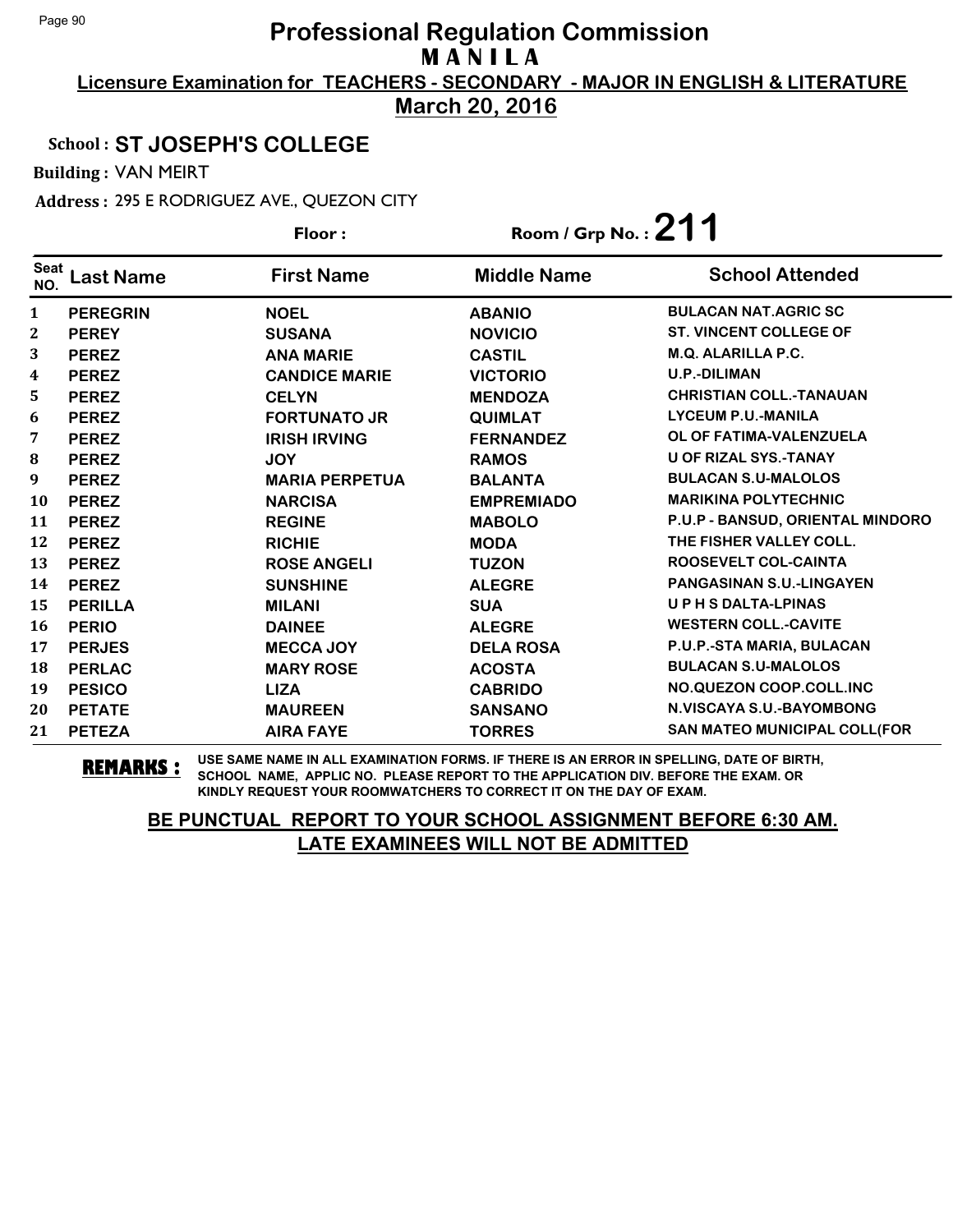**Licensure Examination for TEACHERS - SECONDARY - MAJOR IN ENGLISH & LITERATURE March 20, 2016**

## School : **ST JOSEPH'S COLLEGE**

Building : VAN MEIRT

Address : 295 E RODRIGUEZ AVE., QUEZON CITY

|                    |                   | Floor:            | Room / Grp No.: $212$ |                                     |
|--------------------|-------------------|-------------------|-----------------------|-------------------------------------|
| <b>Seat</b><br>NO. | <b>Last Name</b>  | <b>First Name</b> | <b>Middle Name</b>    | <b>School Attended</b>              |
| $\mathbf{1}$       | <b>PEÑA</b>       | <b>DIANNE</b>     | <b>LAPUZ</b>          | <b>GEN DE JESUS COL</b>             |
| $\mathbf{2}$       | <b>PEÑAFUERTE</b> | <b>ERIKA JANE</b> | <b>BELOY</b>          | M. L. Q. U.                         |
| 3                  | <b>PICAT</b>      | <b>CYNTHIA</b>    |                       | <b>DARAGA COMM. COLL.</b>           |
| 4                  | <b>PIELAGO</b>    | <b>MARIA JOAN</b> | <b>CAWALING</b>       | P.U.P.-CAVITE                       |
| 5                  | <b>PIGTUAN</b>    | <b>ANGELINA</b>   | <b>KALAW</b>          | <b>REPUBLICAN COLL.</b>             |
| 6                  | <b>PILLE</b>      | <b>NOEL</b>       | <b>ASIS</b>           | <b>LAGUNA STATE POLYTECHNIC</b>     |
| 7                  | <b>PINEDA</b>     | <b>GERALDINE</b>  | <b>PASOOT</b>         | <b>MARIKINA POLYTECHNIC</b>         |
| 8                  | <b>PINEDA</b>     | <b>MARY GRACE</b> | <b>MIRANDA</b>        | <b>PAMPANGA STATE AGRICULTURAL</b>  |
| 9                  | <b>PINTO</b>      | <b>JAY PEE</b>    | <b>YANGLAY</b>        | PANGASINAN S.U.-BAYAMBANG           |
| 10                 | <b>PIOQUINTO</b>  | <b>ISMAEL</b>     | <b>CASILAN</b>        | <b>OL OF FATIMA-QC</b>              |
| 11                 | <b>PLASENCIA</b>  | <b>ELINY</b>      | <b>LAYSON</b>         | <b>BULACAN S.U-MALOLOS</b>          |
| 12                 | <b>PLATIGUE</b>   | <b>IRISH</b>      | <b>TEODORE</b>        | <b>ARELLANO UNIV-PASAY</b>          |
| 13                 | <b>POLICARPIO</b> | <b>CHERRY</b>     | <b>GOMEZ</b>          | <b>MARIKINA POLYTECHNIC</b>         |
| 14                 | <b>POLICARPIO</b> | <b>JELLREEN</b>   | <b>NEPOMUCENO</b>     | <b>BATANGAS S.U.-ARASOF-NASUGBU</b> |
| 15                 | <b>POLICARPIO</b> | <b>MARIELYN</b>   | <b>LEONARDO</b>       | P. C. U.-MANILA                     |
| <b>16</b>          | <b>POLINTAN</b>   | <b>MARICRIS</b>   | <b>MENDOZA</b>        | <b>BULACAN S.U-MALOLOS</b>          |
| 17                 | <b>POLITUD</b>    | <b>MAY ANNE</b>   | <b>MENDEZ</b>         | <b>CAVITE STATE UNIVERSITY-IMUS</b> |
| 18                 | <b>PONCHINLAN</b> | <b>VERON</b>      | <b>NGAYAAN</b>        | <b>ICCT CFI</b>                     |
| 19                 | <b>PONCIANO</b>   | <b>SHERWIN</b>    | <b>JAVIER</b>         | <b>M.Q. ALARILLA P.C.</b>           |
| 20                 | <b>PONFERRADA</b> | <b>KARRIE</b>     | <b>BOBOTIOK</b>       | THE FISHER VALLEY COLL.             |
| 21                 | <b>PONTERAS</b>   | <b>SARAH</b>      | <b>QUEMADO</b>        | OL OF LOURDES T.C.                  |

**REMARKS :** USE SAME NAME IN ALL EXAMINATION FORMS. IF THERE IS AN ERROR IN SPELLING, DATE OF BIRTH, SCHOOL NAME, APPLIC NO. PLEASE REPORT TO THE APPLICATION DIV. BEFORE THE EXAM. OR KINDLY REQUEST YOUR ROOMWATCHERS TO CORRECT IT ON THE DAY OF EXAM.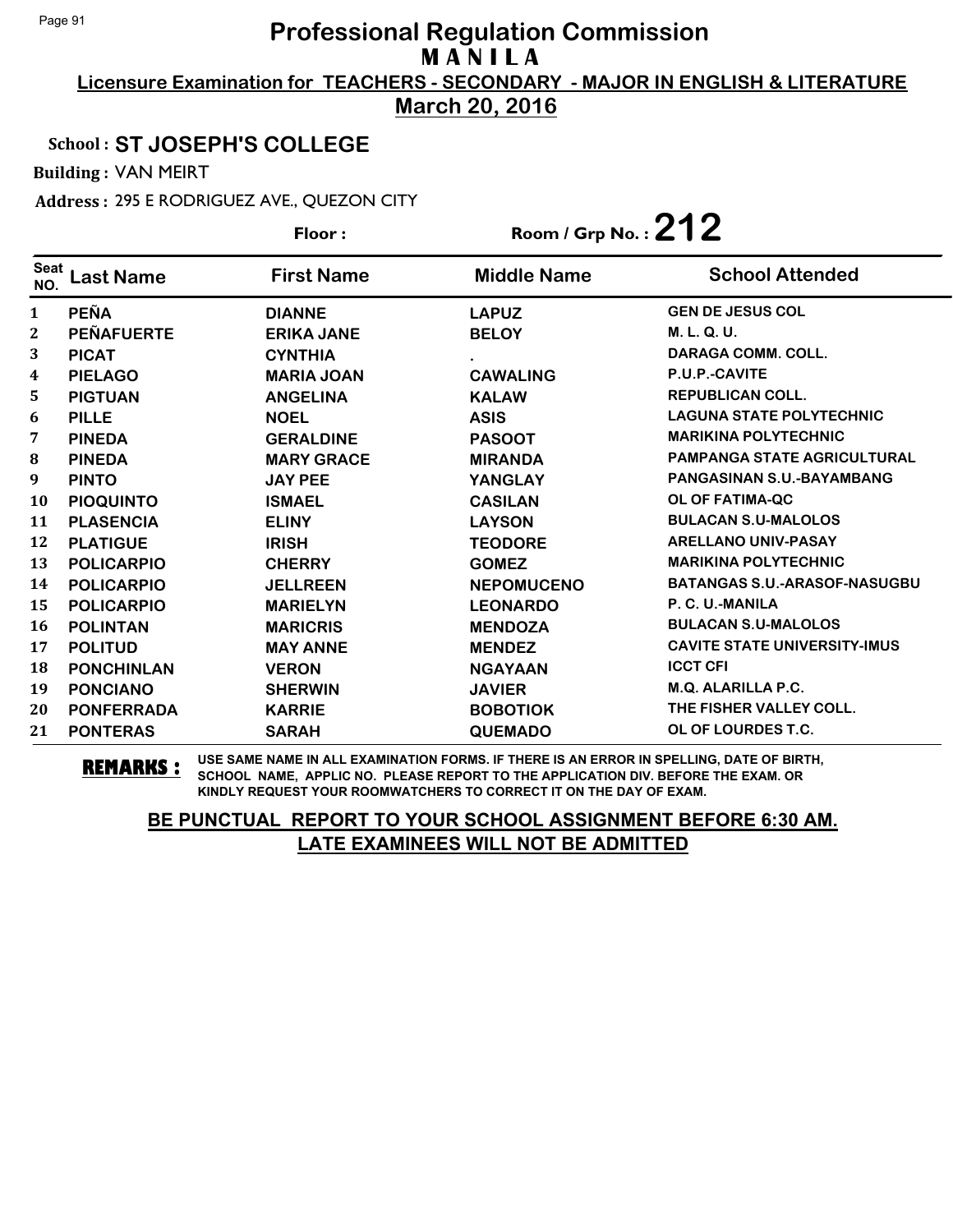**Licensure Examination for TEACHERS - SECONDARY - MAJOR IN ENGLISH & LITERATURE March 20, 2016**

## School : **ST JOSEPH'S COLLEGE**

Building : VAN MEIRT

Address : 295 E RODRIGUEZ AVE., QUEZON CITY

|                    |                     | Floor:               | Room / Grp No.: $213$ |                                            |
|--------------------|---------------------|----------------------|-----------------------|--------------------------------------------|
| <b>Seat</b><br>NO. | <b>Last Name</b>    | <b>First Name</b>    | <b>Middle Name</b>    | <b>School Attended</b>                     |
| $\mathbf{1}$       | <b>PORCIUNCULA</b>  | <b>JULIETTE</b>      | <b>ZAMUDIO</b>        | <b>ST.JOSEPH COLL.-BULACAN</b>             |
| 2                  | <b>PORCIUNCULA</b>  | <b>SANDRA LYN</b>    | <b>EVANGELISTA</b>    | M.Q. ALARILLA P.C.                         |
| 3                  | PORDUNZALAN         | <b>RIO</b>           | <b>DEL MUNDO</b>      | <b>P.U.P.-STO TOMAS</b>                    |
| 4                  | <b>PORMENTO</b>     | <b>ROLLY</b>         | <b>SANICO</b>         | <b>SOUTHERN LEYTE STATE</b>                |
| 5                  | <b>PORRAS</b>       | <b>MYRA</b>          | <b>CHAVEZ</b>         | <b>U OF RIZAL SYS.-RODRIGUEZ</b>           |
| 6                  | <b>PORTERA</b>      | <b>MARINEL</b>       | <b>SUAVERDEZ</b>      | <b>MT.CARMEL COLL.-CASIGURAN</b>           |
| 7                  | <b>PORTEZ</b>       | <b>IRENE</b>         | <b>TUMAMAK</b>        | <b>CAVITE STATE UNIVERSITY-IMUS</b>        |
| 8                  | <b>PORTEZ</b>       | <b>LYDIA</b>         | <b>SARMIENTO</b>      | P.N.U.-MANILA                              |
| 9                  | <b>PRACALE</b>      | <b>DIANE</b>         | <b>ARO</b>            | <b>LIMAY POLYTECH.COLL.</b>                |
| <b>10</b>          | <b>PRADO</b>        | <b>BERNARD</b>       | <b>SATORINAS</b>      | <b>SURIGAO DEL SUR S.U.-TAGO</b>           |
| 11                 | <b>PRADO</b>        | <b>MARIA VINALYN</b> | <b>DIMAPILIS</b>      | <b>CITY COLL OF TAGAYTAY</b>               |
| 12                 | <b>PRADO</b>        | <b>WILMA</b>         | <b>BOLOTAOLO</b>      | N. T. C.                                   |
| 13                 | <b>PRECILLA</b>     | <b>LIEZEL</b>        | <b>TOME</b>           | <b>ABADA COLLEGE</b>                       |
| 14                 | <b>PRESCO</b>       | <b>HEIDI</b>         | <b>TORRES</b>         | UPHSDALTA-LPINAS                           |
| 15                 | <b>PRESENTACION</b> | <b>NIVELYN</b>       | <b>BARBERO</b>        | <b>LYCEUM OF THE PHILIPPINES - GEN TRI</b> |
| <b>16</b>          | <b>PUERTOLLANO</b>  | <b>DONNA</b>         | <b>FIDELINO</b>       | <b>BULACAN S.U-MALOLOS</b>                 |
| 17                 | <b>PULA</b>         | <b>PATRICK RENZ</b>  | <b>AGBAYANI</b>       | <b>PASIG CATHOLIC COLL.</b>                |
| 18                 | <b>PULIDO</b>       | <b>KIMBERLY ROSE</b> | <b>DELA PEÑA</b>      | <b>LYCEUM P.U.-MANILA</b>                  |
| 19                 | <b>PUNZALAN</b>     | <b>ABIGAIL</b>       | <b>SAN JOSE</b>       | <b>MARIKINA POLYTECHNIC</b>                |
| 20                 | <b>PUNZALAN</b>     | <b>CAMILLE</b>       | <b>DE GUZMAN</b>      | <b>CITY COLL OF TAGAYTAY</b>               |
| 21                 | <b>PUNZALAN</b>     | <b>ELIZABETH</b>     | <b>BAUTISTA</b>       | <b>GUAGUA NAT'L COLLEGE</b>                |

**REMARKS :** USE SAME NAME IN ALL EXAMINATION FORMS. IF THERE IS AN ERROR IN SPELLING, DATE OF BIRTH, SCHOOL NAME, APPLIC NO. PLEASE REPORT TO THE APPLICATION DIV. BEFORE THE EXAM. OR KINDLY REQUEST YOUR ROOMWATCHERS TO CORRECT IT ON THE DAY OF EXAM.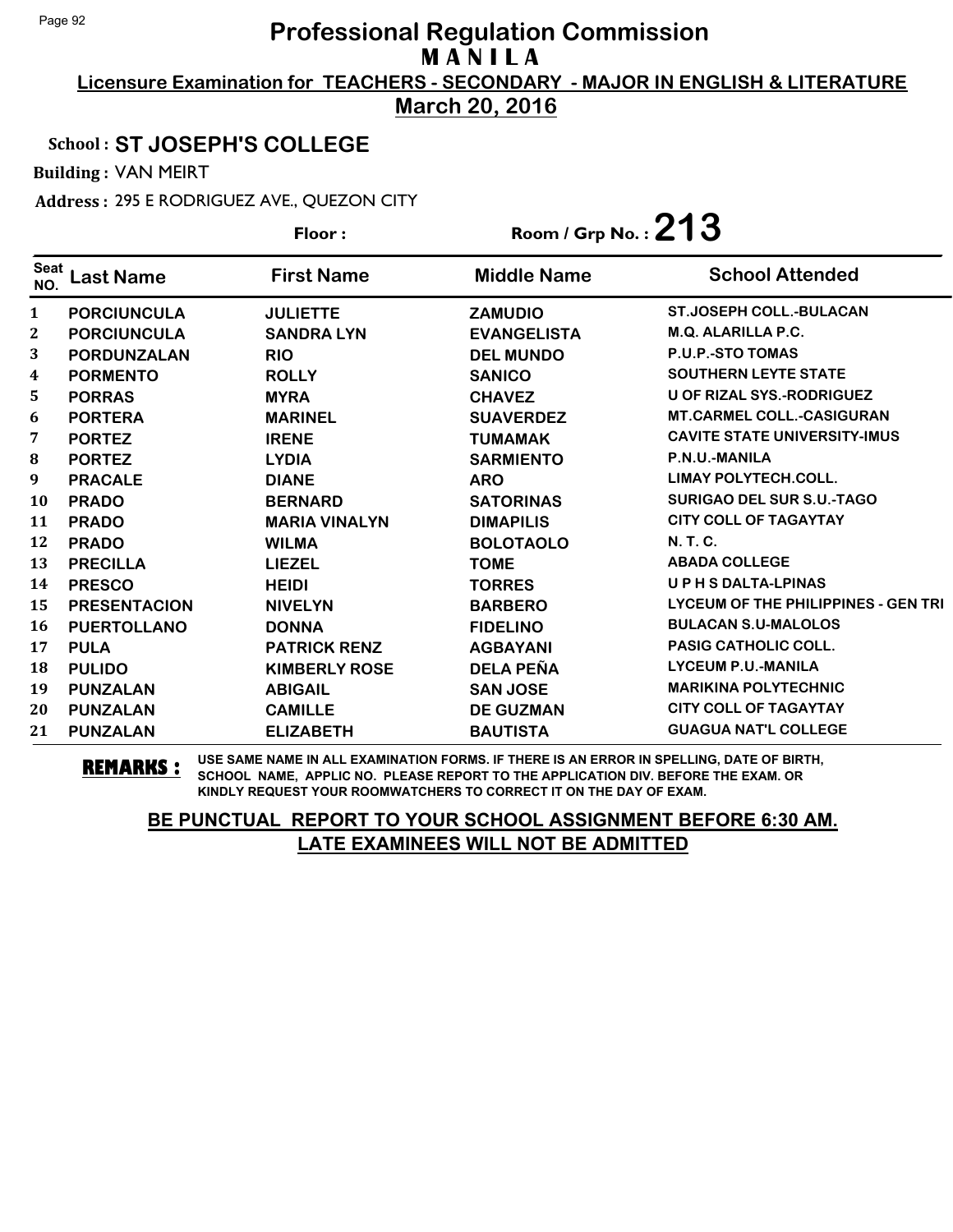**Licensure Examination for TEACHERS - SECONDARY - MAJOR IN ENGLISH & LITERATURE March 20, 2016**

## School : **ST JOSEPH'S COLLEGE**

Building : VAN MEIRT

Address : 295 E RODRIGUEZ AVE., QUEZON CITY

|                    |                  | Floor:               | Room / Grp No.: $214$ |                                  |
|--------------------|------------------|----------------------|-----------------------|----------------------------------|
| <b>Seat</b><br>NO. | <b>Last Name</b> | <b>First Name</b>    | <b>Middle Name</b>    | <b>School Attended</b>           |
| $\mathbf{1}$       | <b>PUYA</b>      | <b>JIREHFAITH</b>    | <b>MADRID</b>         | <b>HOLY CROSS-DAVAO CITY</b>     |
| 2                  | <b>QUIAMBAO</b>  | <b>HARLENE</b>       | <b>DELA CRUZ</b>      | <b>U OF RIZAL SYS.-MORONG</b>    |
| 3                  | <b>QUIBOY</b>    | <b>IVY</b>           | <b>RAVINERA</b>       | <b>ICCT CFI</b>                  |
| 4                  | <b>QUIJANO</b>   | <b>KYLE NICOLE</b>   | <b>ABESAMIS</b>       | DIVINA PASTORA COL.              |
| 5                  | <b>QUIJANO</b>   | <b>NANETTE</b>       | <b>SUAN</b>           | <b>ST.VINCENT DE PAUL</b>        |
| 6                  | <b>QUINABATO</b> | <b>CARLA</b>         | <b>TROPEL</b>         | <b>P.L. MARIKINA CITY</b>        |
| 7                  | <b>QUINTO</b>    | <b>ALVIN</b>         | <b>VIADO</b>          | R.MAGSAYSAY T.U-CASTILLEJOS      |
| 8                  | <b>QUINTO</b>    | <b>LEO</b>           | <b>QUINTON</b>        | SAN MATEO MUNICIPAL COLL(FOR     |
| 9                  | <b>QUITASOL</b>  | <b>HAZEL ANN</b>     | <b>SALUDARES</b>      | <b>ICCT CFI</b>                  |
| <b>10</b>          | <b>QUIZON</b>    | <b>SAMUEL</b>        | <b>GROSPE</b>         | <b>DOMINICAN COLL.-TARLAC</b>    |
| 11                 | <b>RABAGO</b>    | <b>RANEL</b>         | <b>NARCA</b>          | <b>LEYTE I.T.-BURAUEN</b>        |
| 12                 | <b>RAFOL</b>     | <b>REBECCA</b>       | <b>ILAGAN</b>         | P.U.P - BANSUD, ORIENTAL MINDORO |
| 13                 | <b>RAGANIT</b>   | <b>CECILIO</b>       | <b>BUNDOC</b>         | <b>DIVINE WORD-VIGAN</b>         |
| 14                 | <b>RAMILLA</b>   | <b>JULIET</b>        | <b>TAOTAO</b>         | <b>TAGUIG CITY UNIV</b>          |
| 15                 | <b>RAMIREZ</b>   | <b>FAMELA</b>        | <b>ANGUE</b>          | P.U.P.-CAVITE                    |
| 16                 | <b>RAMIREZ</b>   | <b>RENZ LOU KEN</b>  | <b>SAMERA</b>         | <b>RIZAL TECH UNIV</b>           |
| 17                 | <b>RAMIRO</b>    | <b>EDUARD</b>        | <b>CARANGAN</b>       | <b>BULACAN S.U-MALOLOS</b>       |
| 18                 | <b>RAMOS</b>     | <b>APRIL</b>         | <b>SUBIA</b>          | LIPA CITY PUBLIC COLL.           |
| 19                 | <b>RAMOS</b>     | <b>BERNADETH</b>     | <b>MALLARI</b>        | <b>COLEGIO DE SAN GABRIEL</b>    |
| 20                 | <b>RAMOS</b>     | <b>BERNADETTE</b>    | <b>ILAGAN</b>         | <b>CAVITE S.U.-ROSARIO</b>       |
| 21                 | <b>RAMOS</b>     | <b>CAITHLIN ARBY</b> | <b>GADO</b>           | P.U.P - BANSUD, ORIENTAL MINDORO |

**REMARKS :** USE SAME NAME IN ALL EXAMINATION FORMS. IF THERE IS AN ERROR IN SPELLING, DATE OF BIRTH, SCHOOL NAME, APPLIC NO. PLEASE REPORT TO THE APPLICATION DIV. BEFORE THE EXAM. OR KINDLY REQUEST YOUR ROOMWATCHERS TO CORRECT IT ON THE DAY OF EXAM.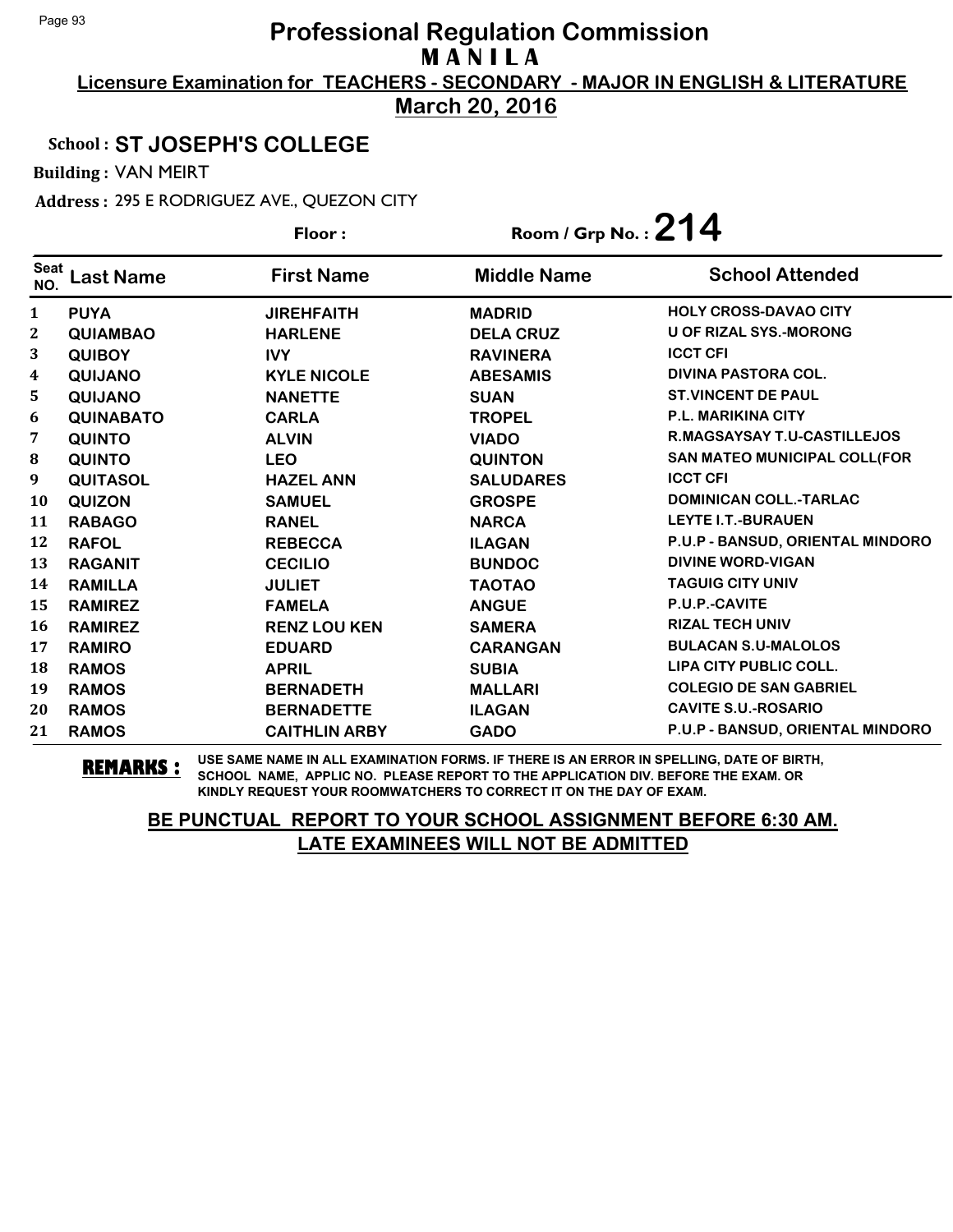**Licensure Examination for TEACHERS - SECONDARY - MAJOR IN ENGLISH & LITERATURE March 20, 2016**

#### School : **ST JOSEPH'S COLLEGE**

Building : CLARE

Address : 295 E RODRIGUEZ AVE., QUEZON CITY

|                    |                  | Floor:              | Room / Grp No. : $303$ |                                    |
|--------------------|------------------|---------------------|------------------------|------------------------------------|
| <b>Seat</b><br>NO. | <b>Last Name</b> | <b>First Name</b>   | <b>Middle Name</b>     | <b>School Attended</b>             |
| 1                  | <b>RAMOS</b>     | <b>DAISY</b>        | <b>FABIAN</b>          | <b>GLOBAL RECIPROCAL</b>           |
| $\mathbf{2}$       | <b>RAMOS</b>     | <b>DANNICKA</b>     | <b>GARCIA</b>          | <b>BULACAN S.U-BUSTOS</b>          |
| 3                  | <b>RAMOS</b>     | <b>ETHEL</b>        | <b>PASCUAL</b>         | <b>REGIS MARIE COLLEGE</b>         |
| 4                  | <b>RAMOS</b>     | <b>FLORINA</b>      | <b>CAROSO</b>          | <b>DIVINA PASTORA COL.</b>         |
| 5                  | <b>RAMOS</b>     | <b>GENALYN</b>      | <b>MEDES</b>           | <b>LADY OF LOURDES HC-CALOOCAN</b> |
| 6                  | <b>RAMOS</b>     | <b>GERALDINE</b>    |                        | <b>R.MAGSAYSAY T.U-CASTILLEJOS</b> |
| 7                  | <b>RAMOS</b>     | <b>GLADYS</b>       | <b>DELA CRUZ</b>       | <b>ADAMSON UNIVERSITY</b>          |
| 8                  | <b>RAMOS</b>     | <b>JAY-AR</b>       | <b>TAÑADA</b>          | <b>ST.JOSEPH COLL.-CAGAYAN</b>     |
| 9                  | <b>RAMOS</b>     | <b>JENNEFER</b>     | <b>IBATAN</b>          | <b>OL OF FATIMA-QC</b>             |
| 10                 | <b>RAMOS</b>     | <b>JENNY</b>        | <b>CARGUERA</b>        | <b>P.L. MANILA</b>                 |
| 11                 | <b>RAMOS</b>     | <b>KIMBERLY</b>     | <b>LIWANAG</b>         | <b>BULACAN S.U-BUSTOS</b>          |
| 12                 | <b>RAMOS</b>     | <b>KRISTINE MAE</b> | <b>GABORNE</b>         | <b>INNOVATIVE C.S.T</b>            |
| 13                 | <b>RAMOS</b>     | <b>MARIFE</b>       | <b>AGUILAR</b>         | <b>PAF COL OF AERO-PAMPANGA</b>    |
| 14                 | <b>RAMOS</b>     | <b>MONALIZA</b>     | <b>MANALO-AN</b>       | <b>BULACAN S.U-MALOLOS</b>         |
| 15                 | <b>RAMOS</b>     | <b>RETCHELL</b>     | <b>MENDAÑO</b>         | <b>CITY OF MALABON UNIV.</b>       |
| 16                 | <b>RANCE</b>     | <b>MARIEL JOY</b>   | <b>RELATOS</b>         | <b>FILAMER CHRISTIAN</b>           |
| 17                 | <b>RANULO</b>    | <b>MARIVEL</b>      | <b>ACOSTA</b>          | P.U.P.-BATAAN                      |
| 18                 | <b>RAPAS</b>     | <b>JUANITO</b>      | <b>MANLA</b>           | M. L. Q. U.                        |
| 19                 | <b>RAPELO</b>    | <b>RICHMOND</b>     | <b>DANCEL</b>          | <b>UNIV.OF BAGUIO</b>              |
| 20                 | <b>RAPIS</b>     | <b>MARIA AURORA</b> | <b>ROBILLON</b>        | P.L. PASAY                         |
| 21                 | <b>RAQUEL</b>    | <b>ERIKA</b>        | <b>BAONG</b>           | <b>UNIV.OF MANILA</b>              |

**REMARKS :** USE SAME NAME IN ALL EXAMINATION FORMS. IF THERE IS AN ERROR IN SPELLING, DATE OF BIRTH, SCHOOL NAME, APPLIC NO. PLEASE REPORT TO THE APPLICATION DIV. BEFORE THE EXAM. OR KINDLY REQUEST YOUR ROOMWATCHERS TO CORRECT IT ON THE DAY OF EXAM.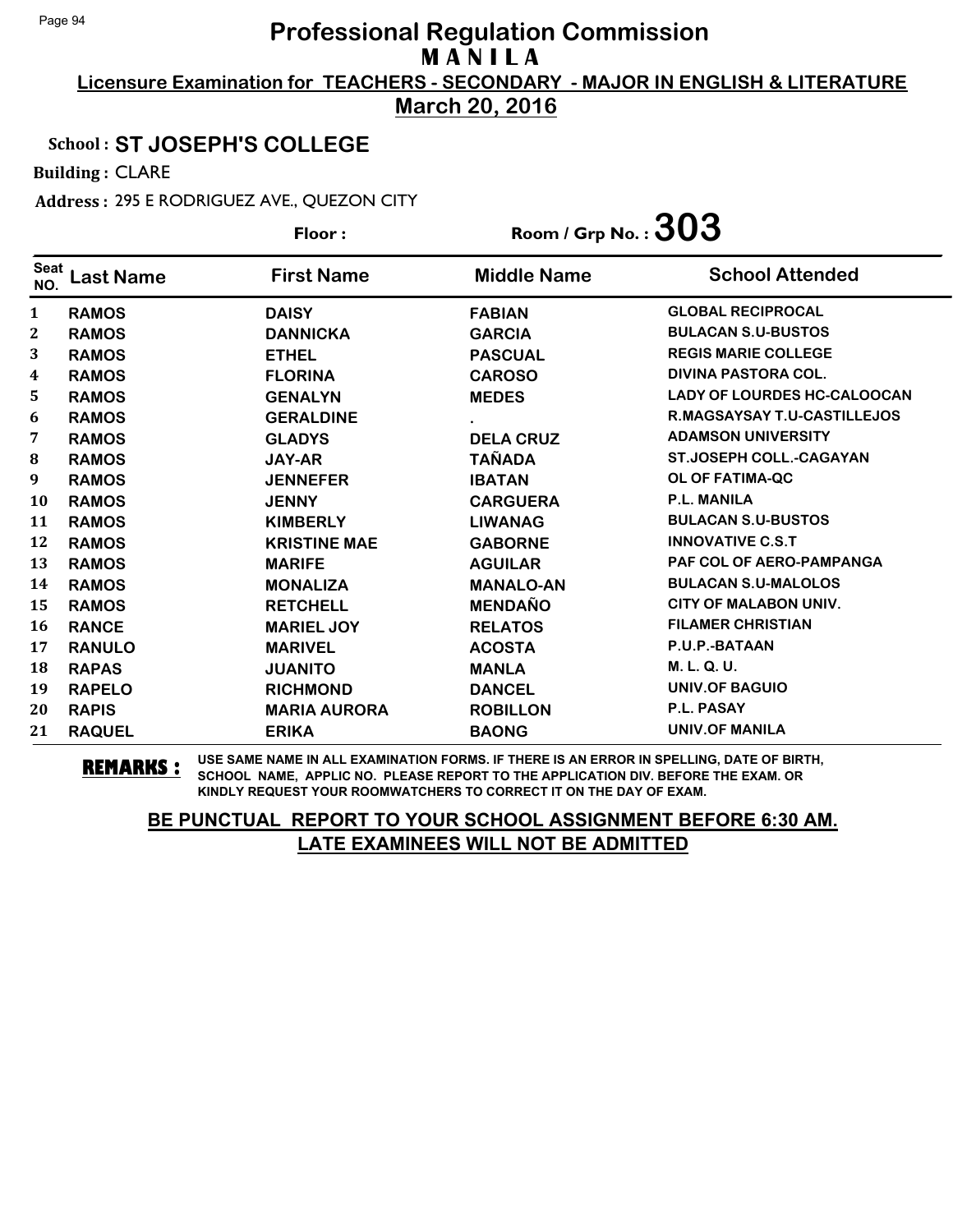**Licensure Examination for TEACHERS - SECONDARY - MAJOR IN ENGLISH & LITERATURE March 20, 2016**

## School : **ST JOSEPH'S COLLEGE**

Building : CLARE

Address : 295 E RODRIGUEZ AVE., QUEZON CITY

|                    |                   | Floor:                   | Room / Grp No. : $304$ |                                           |
|--------------------|-------------------|--------------------------|------------------------|-------------------------------------------|
| <b>Seat</b><br>NO. | Last Name         | <b>First Name</b>        | <b>Middle Name</b>     | <b>School Attended</b>                    |
| $\mathbf{1}$       | <b>RARANGGUR</b>  | <b>ALAINE</b>            | <b>MUGAR</b>           | <b>CITY COLL OF TAGAYTAY</b>              |
| $\mathbf{2}$       | <b>RASGO</b>      | <b>MAYBELINE</b>         | <b>FUENTES</b>         | P.U.P.-STA MARIA, BULACAN                 |
| 3                  | <b>RAYMUNDO</b>   | <b>PAULINA II</b>        | <b>HILAMON</b>         | <b>CATAINGAN MUN. COLL.</b>               |
| 4                  | <b>RAYMUNDO</b>   | <b>PRECIOUS</b>          | <b>PEREZ</b>           | <b>BULACAN S.U-MALOLOS</b>                |
| 5                  | <b>RAYMUNDO</b>   | <b>RACHELLE</b>          | <b>BAUTISTA</b>        | <b>M.Q. ALARILLA P.C.</b>                 |
| 6                  | <b>RAYMUNDO</b>   | <b>ZALDY</b>             | <b>TABOT</b>           | <b>TANAUAN INST.</b>                      |
| 7                  | <b>RAYNES</b>     | <b>MA. CRISTINA ROSE</b> | <b>RESTOLES</b>        | <b>ICCT CFI</b>                           |
| 8                  | <b>RAZA</b>       | <b>DANELYN</b>           | <b>HISTORILLO</b>      | P.U.P - BANSUD, ORIENTAL MINDORO          |
| 9                  | <b>RAÑO</b>       | <b>BENEDICT</b>          | <b>POQUIZ</b>          | P.U.P.-STA. MESA                          |
| 10                 | <b>RAÑOLA</b>     | <b>MARICEL</b>           | <b>BARRIENTOS</b>      | <b>LA SALLE COLL.-ANTIPOLO</b>            |
| 11                 | <b>RAÑOLA</b>     | <b>ROMEO JR</b>          | <b>MATUGUINAS</b>      | <b>NORTHWEST SAMAR S.U.</b>               |
| 12                 | <b>REAMICO</b>    | <b>MARY GLEN VERAH</b>   | <b>DE GALA</b>         | <b>CAVITE STATE UNIVERSITY-IMUS</b>       |
| 13                 | <b>REARIO</b>     | <b>SHEILA</b>            | <b>LOZADA</b>          | <b>COL. DE STA. TERESA DE AVILA F.INC</b> |
| 14                 | <b>REBANGCOS</b>  | <b>JONNEFER</b>          | <b>PAJANTOY</b>        | <b>COL DE LAS NAVAS</b>                   |
| 15                 | <b>RECACHO</b>    | <b>MARY JANE</b>         | <b>VIBORA</b>          | <b>CHRIST THE KING COLLEGE OF</b>         |
| 16                 | <b>RECIO</b>      | <b>MARIA ANGELA</b>      | <b>HERNANDEZ</b>       | <b>P.L. PASIG</b>                         |
| 17                 | <b>RECOLIZADO</b> | <b>RIZALYN</b>           | <b>ANGELES</b>         | <b>CAGAYAN STATE UNIV.-GONZAGA</b>        |
| 18                 | <b>RED</b>        | <b>APRIL</b>             | <b>BALDOZA</b>         | <b>IMUS BUSINESS &amp; TECH.COLL-IMUS</b> |
| 19                 | <b>REDUBLO</b>    | <b>GRETCHEN</b>          | <b>GONZALES</b>        | SIARGAO ISLAND I.T.                       |
| 20                 | <b>REFUERZO</b>   | <b>CHRISTINE</b>         | <b>MIRANDA</b>         | <b>P.L. MARIKINA CITY</b>                 |
| 21                 | <b>REIG</b>       | <b>CHARLOTTE MONIQUE</b> | <b>PLATON</b>          | <b>CHRISTIAN COLL.-TANAUAN</b>            |

**REMARKS :** USE SAME NAME IN ALL EXAMINATION FORMS. IF THERE IS AN ERROR IN SPELLING, DATE OF BIRTH, SCHOOL NAME, APPLIC NO. PLEASE REPORT TO THE APPLICATION DIV. BEFORE THE EXAM. OR KINDLY REQUEST YOUR ROOMWATCHERS TO CORRECT IT ON THE DAY OF EXAM.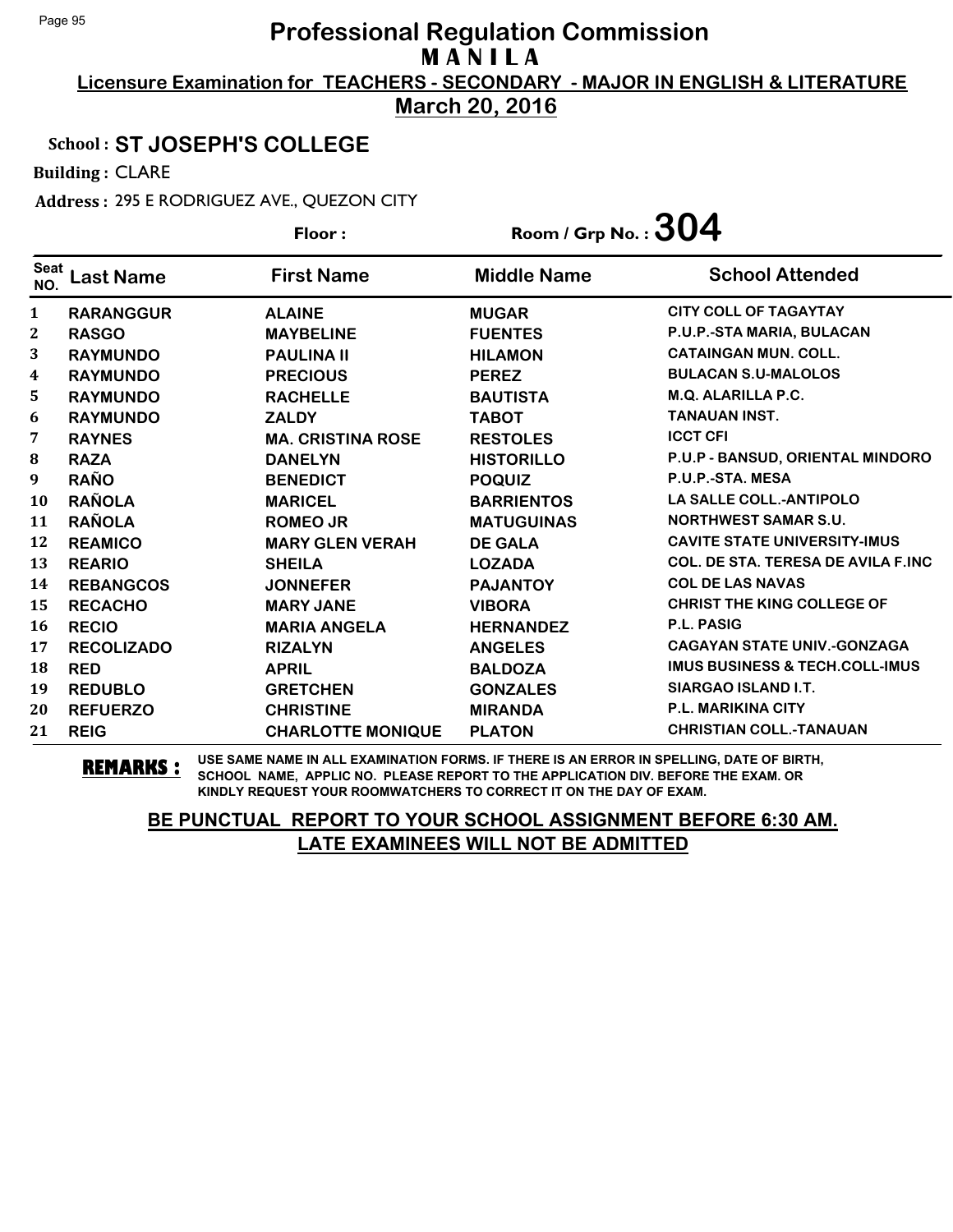**Licensure Examination for TEACHERS - SECONDARY - MAJOR IN ENGLISH & LITERATURE March 20, 2016**

## School : **ST JOSEPH'S COLLEGE**

Building : CLARE

Address : 295 E RODRIGUEZ AVE., QUEZON CITY

|                    |                  | Floor:                    | Room / Grp No. : $308$ |                                       |
|--------------------|------------------|---------------------------|------------------------|---------------------------------------|
| <b>Seat</b><br>NO. | <b>Last Name</b> | <b>First Name</b>         | <b>Middle Name</b>     | <b>School Attended</b>                |
| $\mathbf{1}$       | <b>REMOROZA</b>  | <b>MARY GRACE</b>         | <b>ORTEGA</b>          | <b>CLARENDON COLL.</b>                |
| $\mathbf{2}$       | <b>RENDON</b>    | <b>MELBA</b>              | <b>BUO</b>             | <b>ANDRES SORIANO COL.</b>            |
| 3                  | <b>REPRADO</b>   | <b>VANESA</b>             | <b>BALAWANG</b>        | <b>CAVITE STATE UNIVERSITY-IMUS</b>   |
| 4                  | <b>REPUYA</b>    | <b>MARIE ANTONETTE</b>    | <b>PANTAN</b>          | OL OF LOURDES COLL.-VALENZUELA        |
| 5                  | <b>RETIRO</b>    | <b>MARIA SABRINA</b>      | <b>SURIAGA</b>         | <b>DON HONORIO VENTURA TECH. S.U.</b> |
| 6                  | <b>REVITA</b>    | <b>RYAN</b>               | <b>AURE</b>            | <b>CITY COLL OF TAGAYTAY</b>          |
| 7                  | <b>REVOCAL</b>   | <b>AIZA</b>               | <b>INGARAN</b>         | <b>CAGAYAN STATE</b>                  |
| 8                  | <b>REYES</b>     | <b>ALLAINE</b>            | <b>PALISOC</b>         | <b>CAINTA CATHOLIC COLL.</b>          |
| 9                  | <b>REYES</b>     | <b>DARWIN</b>             | <b>ESTRELLA</b>        | <b>LA CONSOLACION UNIVERSITY</b>      |
| <b>10</b>          | <b>REYES</b>     | <b>EDEN ROMAINE</b>       | <b>CONDE</b>           | <b>U.P.-DILIMAN</b>                   |
| 11                 | <b>REYES</b>     | <b>EDRALYN</b>            | <b>BARRIOS</b>         | <b>BALUD MUNICIPAL</b>                |
| 12                 | <b>REYES</b>     | <b>FRANCIS</b>            | <b>LAGOS</b>           | N.C.B.A.-FAIRVIEW, QC                 |
| 13                 | <b>REYES</b>     | <b>JENNYLYN</b>           | <b>CARITATIVO</b>      | SUMULONG C. A. S.                     |
| 14                 | <b>REYES</b>     | <b>JOE MARIE</b>          | <b>PORONGAO</b>        | <b>CAVITE WEST POINT COLL</b>         |
| 15                 | <b>REYES</b>     | <b>JONEL</b>              | <b>ESPINO</b>          | <b>TAGUIG CITY UNIV</b>               |
| 16                 | <b>REYES</b>     | <b>KATHLEEN GAE</b>       | <b>GUILLERO</b>        | <b>TANAUAN INST.</b>                  |
| 17                 | <b>REYES</b>     | <b>MA. SOLEIL ABIGAIL</b> | <b>CALLANTA</b>        | <b>FIRST CITY PROV. COLL.</b>         |
| 18                 | <b>REYES</b>     | <b>MARY JOY</b>           | <b>DELA CRUZ</b>       | <b>PAMPANGA STATE AGRICULTURAL</b>    |
| 19                 | <b>REYES</b>     | <b>MARY JOY</b>           | <b>MAGAOAY</b>         | <b>BULACAN S.U-MALOLOS</b>            |
| 20                 | <b>REYES</b>     | <b>NIKKI MYRTEL</b>       | <b>PERENA</b>          | <b>CAVITE STATE UNIVERSITY-IMUS</b>   |
| 21                 | <b>REYES</b>     | <b>RONAMAEH</b>           | <b>BAQUIRAN</b>        | <b>CAGAYAN STATE</b>                  |

**REMARKS :** USE SAME NAME IN ALL EXAMINATION FORMS. IF THERE IS AN ERROR IN SPELLING, DATE OF BIRTH, SCHOOL NAME, APPLIC NO. PLEASE REPORT TO THE APPLICATION DIV. BEFORE THE EXAM. OR KINDLY REQUEST YOUR ROOMWATCHERS TO CORRECT IT ON THE DAY OF EXAM.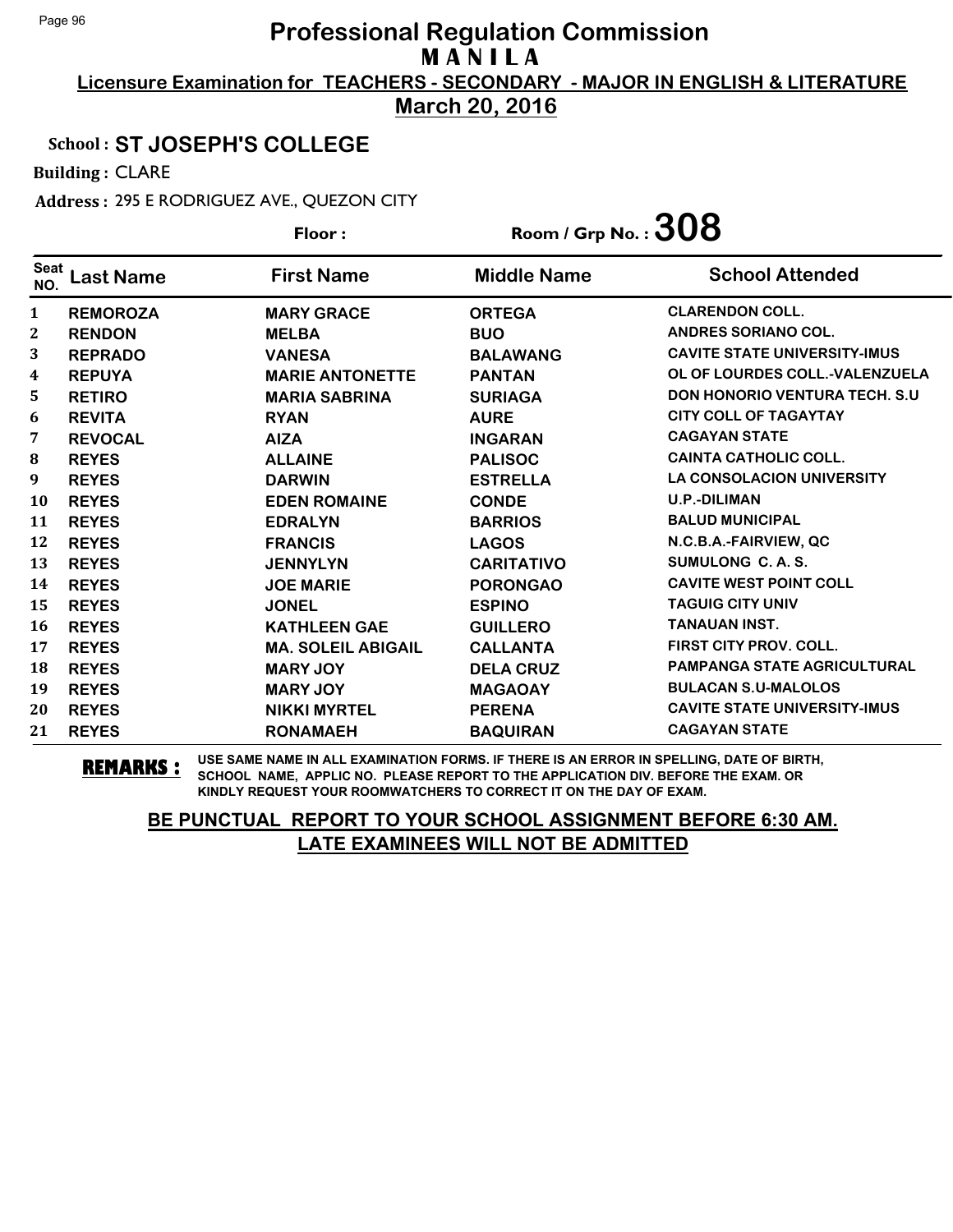**Licensure Examination for TEACHERS - SECONDARY - MAJOR IN ENGLISH & LITERATURE March 20, 2016**

#### School : **ST JOSEPH'S COLLEGE**

Building : CLARE

Address : 295 E RODRIGUEZ AVE., QUEZON CITY

|                    |                   | Floor:                  | Room / Grp No. : $402$ |                                     |  |
|--------------------|-------------------|-------------------------|------------------------|-------------------------------------|--|
| <b>Seat</b><br>NO. | <b>Last Name</b>  | <b>First Name</b>       | <b>Middle Name</b>     | <b>School Attended</b>              |  |
| $\mathbf{1}$       | <b>REYES</b>      | <b>TERESA</b>           | <b>DUPITAS</b>         | <b>BULACAN S.U-MALOLOS</b>          |  |
| 2                  | <b>REYMUNDO</b>   | <b>RO-ANN</b>           | <b>DULDULAO</b>        | <b>ISABELA S.U.-ECHAGUE</b>         |  |
| 3                  | <b>RICAHUERTA</b> | <b>MARIANNE</b>         | <b>FABRICANTE</b>      | <b>STA.CRUZ INST.</b>               |  |
| 4                  | <b>RIMORIN</b>    | <b>JUDY JUDE</b>        | <b>VILLA</b>           | E.L. JOSON MC                       |  |
| 5                  | <b>RIOFRIR</b>    | <b>RODEL</b>            | <b>DAYON</b>           | <b>MATER DEI COLL.-SILAY</b>        |  |
| 6                  | <b>RIVAS</b>      | <b>ROXANNE</b>          | <b>ACIDO</b>           | <b>ICCT CFI</b>                     |  |
| 7                  | <b>RIVERA</b>     | <b>ALFONSO PAOLO</b>    | <b>AVENDANO</b>        | <b>TOMAS CLAUDIO MEM.</b>           |  |
| 8                  | <b>RIVERA</b>     | <b>CHRISTIAN</b>        | <b>NARCISO</b>         | <b>REPUBLICAN COLL.</b>             |  |
| 9                  | <b>RIVERA</b>     | <b>FRANCIS ROEL</b>     | <b>TOLIBAS</b>         | <b>STA. CECILIA COLL.</b>           |  |
| 10                 | <b>RIVERA</b>     | <b>JENNEN</b>           | <b>SABRIDO</b>         | <b>CATAINGAN MUN. COLL.</b>         |  |
| 11                 | <b>RIVERA</b>     | <b>KRISSIA CLARISSE</b> | <b>BELGA</b>           | <b>BULACAN S.U-BUSTOS</b>           |  |
| 12                 | <b>RIZO</b>       | <b>NEOMI RUTH</b>       | <b>PORTENTO</b>        | <b>C.E.U.-MANILA</b>                |  |
| 13                 | <b>ROADIEL</b>    | <b>MEA FRANCE</b>       | <b>CABASE</b>          | <b>NEW ERA UNIV.</b>                |  |
| 14                 | <b>ROBIATO</b>    | <b>JEANNE</b>           | <b>MEJOS</b>           | <b>CITY OF MALABON UNIV.</b>        |  |
| 15                 | <b>ROBIN</b>      | <b>ANGELIE</b>          | <b>GARCIA</b>          | P.U.P - BANSUD, ORIENTAL MINDORO    |  |
| 16                 | <b>ROBLES</b>     | <b>JAWANIE</b>          | <b>KATIGBAK</b>        | <b>BATANGAS S.U.-ARASOF-NASUGBU</b> |  |
| 17                 | <b>ROBLES</b>     | <b>VERONICA</b>         | <b>FRAGINAL</b>        | <b>BULACAN S.U-MALOLOS</b>          |  |
| 18                 | <b>ROBLES</b>     | <b>VICTORIA</b>         | <b>MORFE</b>           | <b>ICCT CFI</b>                     |  |
| 19                 | <b>ROCABO</b>     | <b>CANDY</b>            | <b>MORAL</b>           | <b>ST.DOMINIC COLL OF ASIA</b>      |  |
| 20                 | <b>ROCAPOR</b>    | <b>NORMITA GIRLIE</b>   | <b>ACERDEN</b>         | <b>P.L. PASAY</b>                   |  |
| 21                 | <b>ROCELA</b>     | <b>FLORIBELLE</b>       | <b>MANALO</b>          | <b>ICCT CFI</b>                     |  |

**REMARKS :** USE SAME NAME IN ALL EXAMINATION FORMS. IF THERE IS AN ERROR IN SPELLING, DATE OF BIRTH, SCHOOL NAME, APPLIC NO. PLEASE REPORT TO THE APPLICATION DIV. BEFORE THE EXAM. OR KINDLY REQUEST YOUR ROOMWATCHERS TO CORRECT IT ON THE DAY OF EXAM.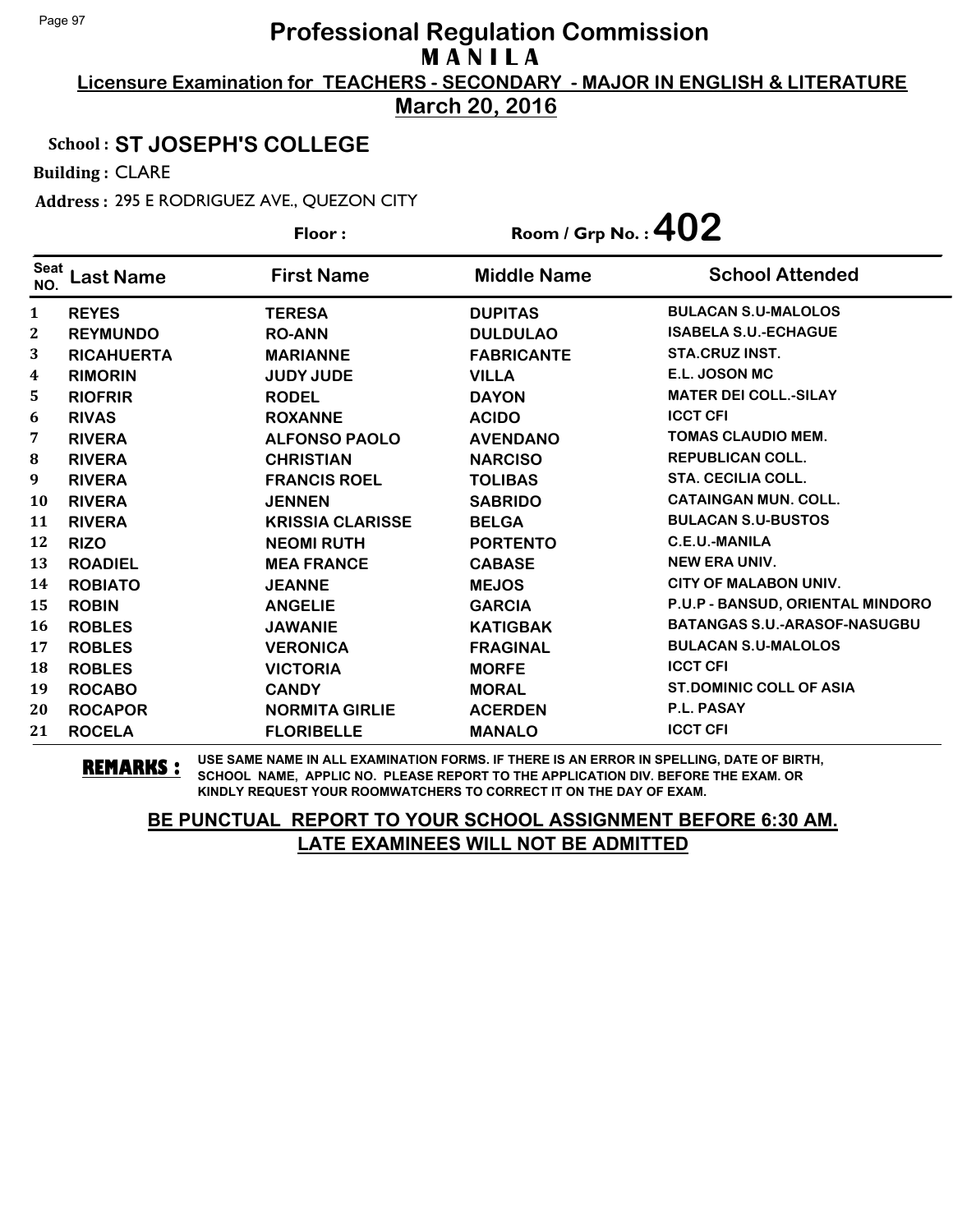**Licensure Examination for TEACHERS - SECONDARY - MAJOR IN ENGLISH & LITERATURE March 20, 2016**

## School : **ST JOSEPH'S COLLEGE**

Building : CLARE

Address : 295 E RODRIGUEZ AVE., QUEZON CITY

| Floor:             |                  | Room / Grp No.: $403$ |                    |                                     |
|--------------------|------------------|-----------------------|--------------------|-------------------------------------|
| <b>Seat</b><br>NO. | <b>Last Name</b> | <b>First Name</b>     | <b>Middle Name</b> | <b>School Attended</b>              |
| 1                  | <b>ROCHA</b>     | <b>JOENEL</b>         | <b>PORMELOS</b>    | <b>BULACAN S.U-MALOLOS</b>          |
| 2                  | <b>RODRIGUEZ</b> | <b>DESIREE</b>        | <b>HERRERA</b>     | <b>ST.ANTHONY COL.TECH</b>          |
| 3                  | <b>RODRIGUEZ</b> | <b>ERENIA</b>         | <b>ALASCO</b>      | <b>BULACAN NAT.AGRIC SC</b>         |
| $\boldsymbol{4}$   | <b>RODRIGUEZ</b> | <b>JIGI</b>           | <b>ESTRELLA</b>    | <b>GUAGUA NAT'L COLLEGE</b>         |
| 5                  | <b>RODRIGUEZ</b> | <b>MARIELL</b>        | <b>CUENCA</b>      | <b>CAVITE S.U.-CAVITE CITY</b>      |
| 6                  | <b>RODRIGUEZ</b> | <b>RAMIL</b>          | <b>DAYANDAYAN</b>  | IMMA.CONCEP.COLL.-BATANGAS          |
| 7                  | <b>RODRIGUEZ</b> | <b>SHERYLL</b>        | <b>LEVISTE</b>     | THE GOOD SAMARITAN                  |
| 8                  | <b>ROGADOR</b>   | <b>MARVI</b>          | <b>BAGASBAS</b>    | <b>SURIGAO S.C.T.</b>               |
| 9                  | <b>ROLDAN</b>    | <b>ANGELICA</b>       | <b>VINZON</b>      | <b>BICOL UNIV.-POLANGUI</b>         |
| 10                 | <b>ROLLO</b>     | <b>ROWELYN</b>        | <b>MAHUSAY</b>     | <b>WESTERN COLL.-CAVITE</b>         |
| 11                 | <b>ROMERO</b>    | <b>CRISEL</b>         | <b>DE-ERIT</b>     | ROMBLON STATE UNIV.(FOR ROMBLON     |
| 12                 | <b>ROMERO</b>    | <b>MARY GRACE</b>     | <b>LAUREL</b>      | <b>CITY COLL OF TAGAYTAY</b>        |
| 13                 | <b>ROMILLA</b>   | <b>SHIELA MARIE</b>   | <b>BALDONANZA</b>  | <b>CITY COLL OF TAGAYTAY</b>        |
| 14                 | <b>ROMULO</b>    | <b>ARLENE</b>         | <b>MARMOL</b>      | <b>KURIOS CHRISTIAN COLLEGE</b>     |
| 15                 | <b>ROMULO</b>    | <b>MARY GRACE</b>     | <b>ALCALDE</b>     | LYCEUM OF THE PHILIPPINES - GEN TRI |
| 16                 | <b>RONA</b>      | <b>CIGRID DALE</b>    | <b>MACARAIG</b>    | <b>BALIUAG UNIVERSITY</b>           |
| 17                 | <b>RONDAEL</b>   | <b>RHEANEIL</b>       | <b>HILARIO</b>     | <b>EASTERN MINDORO COL.</b>         |
| 18                 | <b>RONDOLOS</b>  | <b>JIMMY</b>          | <b>CARLOS</b>      | <b>SYSTEMS P.C.F.-ANGELES CITY</b>  |
| 19                 | <b>RONQUILLO</b> | <b>PALLAS ATHENA</b>  | <b>PEREZ</b>       | MINSCAT-CALAPAN(for.PCC)            |
| 20                 | <b>ROQUE</b>     | <b>ANA MARGARITTA</b> | <b>ROQUIRO</b>     | <b>BULACAN S.U-MALOLOS</b>          |
| 21                 | <b>ROQUE</b>     | <b>KAREN</b>          | <b>GALVEZ</b>      | <b>BULACAN S.U-MALOLOS</b>          |

**REMARKS :** USE SAME NAME IN ALL EXAMINATION FORMS. IF THERE IS AN ERROR IN SPELLING, DATE OF BIRTH, SCHOOL NAME, APPLIC NO. PLEASE REPORT TO THE APPLICATION DIV. BEFORE THE EXAM. OR KINDLY REQUEST YOUR ROOMWATCHERS TO CORRECT IT ON THE DAY OF EXAM.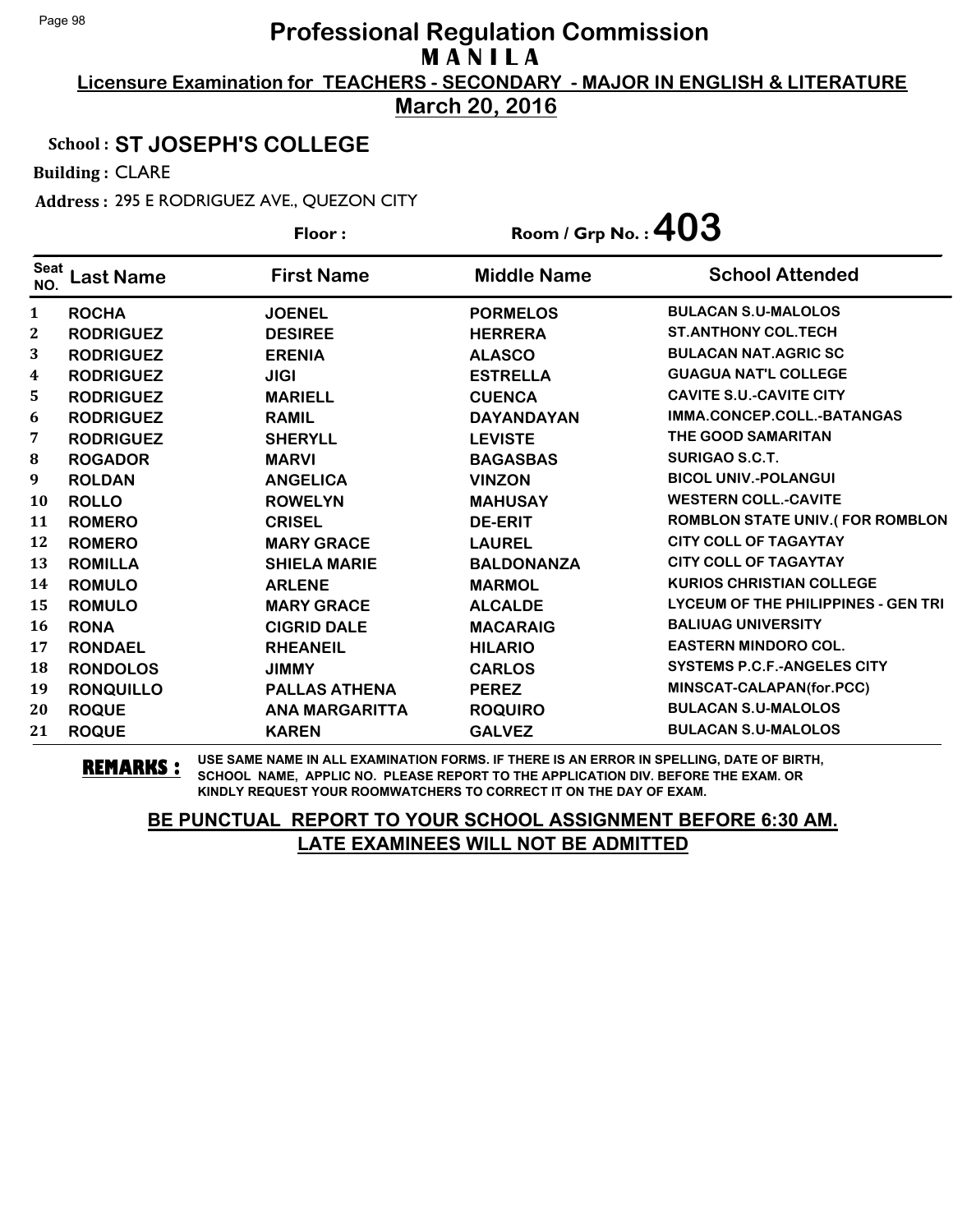**Licensure Examination for TEACHERS - SECONDARY - MAJOR IN ENGLISH & LITERATURE March 20, 2016**

## School : **ST JOSEPH'S COLLEGE**

Building : CLARE

Address : 295 E RODRIGUEZ AVE., QUEZON CITY

|                    |                  | Floor:              | Room / Grp No. : $404$ |                                        |
|--------------------|------------------|---------------------|------------------------|----------------------------------------|
| <b>Seat</b><br>NO. | <b>Last Name</b> | <b>First Name</b>   | <b>Middle Name</b>     | <b>School Attended</b>                 |
| $\mathbf{1}$       | <b>ROQUE</b>     | <b>MARIKIT</b>      | <b>ANAVISO</b>         | P.L. PASAY                             |
| 2                  | <b>ROQUITE</b>   | <b>MARIECAR</b>     | <b>LACEDA</b>          | <b>CITY COLL OF TAGAYTAY</b>           |
| 3                  | <b>ROSAL</b>     | <b>RESTILA</b>      | <b>QUILATES</b>        | <b>MALASIQUI AGNO VC</b>               |
| 4                  | <b>ROSALES</b>   | <b>JAYSON</b>       | <b>DONTING</b>         | M.S.U.-BUUG                            |
| 5                  | <b>ROSALES</b>   | <b>PRUDENCIO JR</b> | <b>PASILONG</b>        | <b>U.P.-DILIMAN</b>                    |
| 6                  | <b>ROSALES</b>   | <b>SHIELA FE</b>    | <b>BURZON</b>          | <b>ALITAGTAG COLL.</b>                 |
| 7                  | <b>ROSANO</b>    | <b>EMIL JOHN</b>    | <b>GONZALES</b>        | <b>CITY COLL OF TAGAYTAY</b>           |
| 8                  | <b>ROSETE</b>    | <b>JAN ERNEST</b>   | <b>ARGULLA</b>         | P.U.P.-CAVITE                          |
| 9                  | <b>ROXAS</b>     | <b>ENRICO</b>       | <b>CRUZ</b>            | <b>U DE MANILA (for.CCM)</b>           |
| 10                 | <b>ROY</b>       | <b>JASMIN</b>       | <b>GABRIEL</b>         | <b>CENTRAL I.T.-PANIQUI</b>            |
| 11                 | <b>ROY</b>       | <b>JERIC</b>        | <b>JOYA</b>            | <b>LAGUNA STATE POLYTECHNIC</b>        |
| 12                 | <b>ROY</b>       | <b>LOVELY</b>       | <b>TEMPORADA</b>       | N. T. C.                               |
| 13                 | <b>ROYO</b>      | <b>JECRY</b>        | <b>FERRAN</b>          | <b>JOHN PAUL COLL.</b>                 |
| 14                 | <b>RUBI</b>      | <b>NYSSA</b>        | <b>PEREY</b>           | <b>CITY COLL OF TAGAYTAY</b>           |
| 15                 | <b>RUEDAS</b>    | <b>CHERWIN</b>      | <b>MONTENEGRO</b>      | <b>RIZAL COLL.-TAAL</b>                |
| 16                 | <b>RUFINO</b>    | <b>ANGELINE</b>     | <b>ALBA</b>            | <b>EAST CENTRAL COLLEGE</b>            |
| 17                 | <b>RUTOR</b>     | <b>SHERLYN</b>      | <b>FILLADO</b>         | <b>ROMBLON STATE UNIV.(FOR ROMBLON</b> |
| 18                 | <b>SABADO</b>    | <b>GELCEL</b>       | <b>PERMEJO</b>         | <b>U OF RIZAL SYS.-ANTIPOLO</b>        |
| 19                 | <b>SABINO</b>    | <b>FEMIELYN</b>     | <b>MENDIOLA</b>        | SAN MATEO MUNICIPAL COLL(FOR           |
| 20                 | <b>SACDAL</b>    | <b>BERNADITH</b>    | <b>GALANG</b>          | PANGASINAN S.U.-BAYAMBANG              |
| 21                 | <b>SACDALAN</b>  | <b>JANICE</b>       | <b>REMPIS</b>          | <b>BICOL UNIV.-DARAGA</b>              |

**REMARKS :** USE SAME NAME IN ALL EXAMINATION FORMS. IF THERE IS AN ERROR IN SPELLING, DATE OF BIRTH, SCHOOL NAME, APPLIC NO. PLEASE REPORT TO THE APPLICATION DIV. BEFORE THE EXAM. OR KINDLY REQUEST YOUR ROOMWATCHERS TO CORRECT IT ON THE DAY OF EXAM.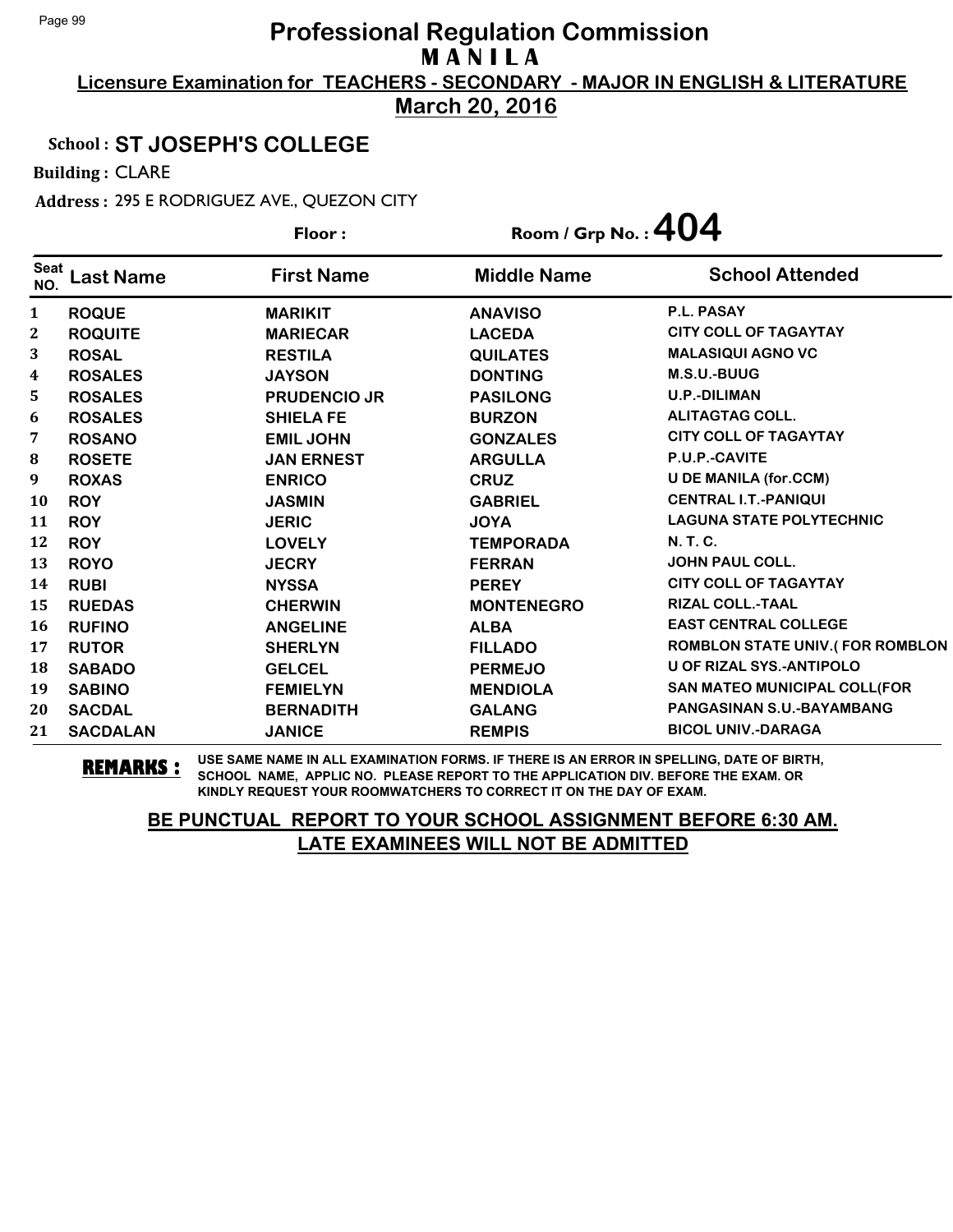**Licensure Examination for TEACHERS - SECONDARY - MAJOR IN ENGLISH & LITERATURE March 20, 2016**

School : **ST JOSEPH'S COLLEGE**

Building : CLARE

Address : 295 E RODRIGUEZ AVE., QUEZON CITY

|                    |                   | Floor:               | Room / Grp No. : $405$ |                                     |
|--------------------|-------------------|----------------------|------------------------|-------------------------------------|
| <b>Seat</b><br>NO. | <b>Last Name</b>  | <b>First Name</b>    | <b>Middle Name</b>     | <b>School Attended</b>              |
| $\mathbf{1}$       | <b>SACLAO</b>     | <b>MADILYN</b>       | <b>JOAQUIN</b>         | <b>LA CONSOLACION UNIVERSITY</b>    |
| $\boldsymbol{2}$   | <b>SADIE</b>      | <b>CATHERINE</b>     | <b>TECSON</b>          | <b>HOLY CROSS-PAMPANGA</b>          |
| 3                  | <b>SAGARANG</b>   | <b>HAZEL</b>         | <b>GALARIO</b>         | <b>CLARENDON COLL.</b>              |
| 4                  | <b>SAGPAN</b>     | <b>TERESA</b>        | <b>NAVALES</b>         | <b>MAGSAYSAY MEM.-ZAMBALES</b>      |
| 5                  | <b>SAGUM</b>      | <b>SHAIRA KAYE</b>   | <b>MABUTIN</b>         | <b>GLOBAL RECIPROCAL</b>            |
| 6                  | <b>SAHAGUN</b>    | <b>PHILIP</b>        | <b>GUMABAY</b>         | <b>HOLY ROSARY COLL FDT</b>         |
| 7                  | <b>SAHAGUN</b>    | <b>RIZA</b>          | <b>GUMABAY</b>         | <b>HOLY ROSARY COLL FDT</b>         |
| 8                  | <b>SAJUELA</b>    | <b>JOHN PAUL</b>     | <b>ARBO</b>            | <b>BICOL UNIV.-POLANGUI</b>         |
| 9                  | <b>SAJULGA</b>    | <b>RENIL</b>         | <b>HALINA</b>          | <b>BOHOL INST. OF TECH.-TALIBON</b> |
| 10                 | <b>SALANGUSTE</b> | <b>ALLAN</b>         | <b>BORILLO</b>         | PANGASINAN S.U.-ASINGAN             |
| 11                 | <b>SALAZAR</b>    | <b>JULIUS</b>        | <b>SIAPNO</b>          | <b>P.L. MANILA</b>                  |
| 12                 | <b>SALAZAR</b>    | <b>ROCHELLE</b>      | <b>BUSTILLO</b>        | <b>METRO MANILA COLL.</b>           |
| 13                 | <b>SALAÑO</b>     | <b>EDWIN</b>         | <b>SAMPAGA</b>         | <b>CHILD JESUS COLL.</b>            |
| 14                 | <b>SALEN</b>      | <b>MARGARETTE</b>    | <b>SALEN</b>           | <b>U OF RIZAL SYS.-RODRIGUEZ</b>    |
| 15                 | <b>SALIC</b>      | <b>SITTIEHEDAYA</b>  | <b>LAGUINDAB</b>       | N. T. C.                            |
| 16                 | <b>SALIDO</b>     | <b>ANTONIO</b>       | <b>JONTILANO</b>       | T.I P.-Q.C.                         |
| 17                 | <b>SALINAS</b>    | <b>KIMBERLY JANE</b> | <b>PABILLO</b>         | <b>NAVOTAS POLY, COLL.</b>          |
| 18                 | <b>SALINAS</b>    | <b>MAREXCZA</b>      | <b>ZENAROSA</b>        | <b>P.L. MARIKINA CITY</b>           |
| 19                 | <b>SALINAS</b>    | <b>WESLYN</b>        | <b>PANOPIO</b>         | <b>BULACAN S.U-BUSTOS</b>           |
| 20                 | <b>SALITA</b>     | <b>LIANE ROSE</b>    | <b>ADUNA</b>           | DR.YANGA'S C.I.                     |
| 21                 | <b>SALMORIN</b>   | <b>VIOVANNI</b>      | <b>ASCAÑO</b>          | <b>FEU-MANILA</b>                   |

**REMARKS :** USE SAME NAME IN ALL EXAMINATION FORMS. IF THERE IS AN ERROR IN SPELLING, DATE OF BIRTH, SCHOOL NAME, APPLIC NO. PLEASE REPORT TO THE APPLICATION DIV. BEFORE THE EXAM. OR KINDLY REQUEST YOUR ROOMWATCHERS TO CORRECT IT ON THE DAY OF EXAM.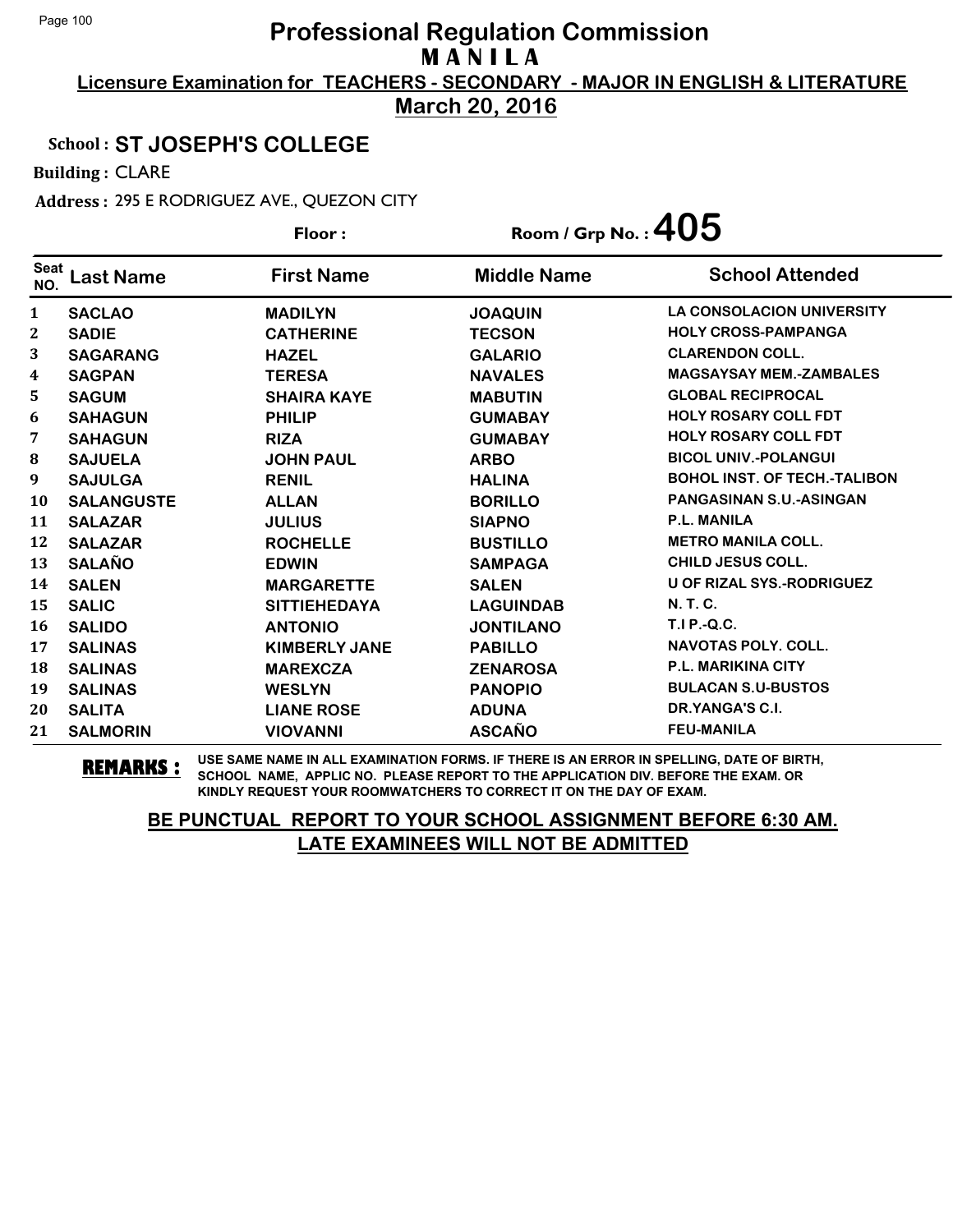**March 20, 2016**

#### School : **ST JUDE COLLEGE**

Building : GYMNASIUM

Address : 1008 DON QUIJOTE ST. SAMPALOC, MANILA

|                    |                    | Floor:                   | Room / Grp No.:    | ℯ                                     |
|--------------------|--------------------|--------------------------|--------------------|---------------------------------------|
| <b>Seat</b><br>NO. | <b>Last Name</b>   | <b>First Name</b>        | <b>Middle Name</b> | <b>School Attended</b>                |
| $\mathbf{1}$       | <b>SALUDAR</b>     | <b>KIMUEL</b>            | <b>CALAGOS</b>     | <b>SO.MASBATE ROOSEVELT</b>           |
| 2                  | <b>SALVACION</b>   | <b>HANSHERINA</b>        | <b>NAPOLES</b>     | <b>CAINTA CATHOLIC COLL.</b>          |
| 3                  | <b>SALVADOR</b>    | <b>AYLOWIN</b>           | <b>BALABA</b>      | <b>BULACAN S.U-MALOLOS</b>            |
| 4                  | <b>SALVADOR</b>    | <b>FELICITOS JUANITO</b> | <b>SUYO</b>        | <b>CAGAYAN VALLEY COLL.</b>           |
| 5                  | <b>SALVADOR</b>    | <b>JULIE ANN</b>         | <b>SORIANO</b>     | P.U.P.-STA. MESA                      |
| 6                  | <b>SALVADOR</b>    | <b>REGI ANN</b>          | <b>DIN</b>         | <b>ST.LOUISE DE MARILLAC-SORSOGON</b> |
| 7                  | <b>SALVIDAR</b>    | <b>ANGELICA</b>          | <b>ZUÑIEGA</b>     | <b>M.Q. ALARILLA P.C.</b>             |
| 8                  | <b>SAMANIEGO</b>   | <b>CHADDLYN ROSE</b>     | <b>CRUZ</b>        | <b>BULACAN S.U-MALOLOS</b>            |
| 9                  | <b>SAMANTE</b>     | <b>LEA</b>               | <b>ABASOLO</b>     | <b>CAMARINES NORTE S.C.-DAET</b>      |
| 10                 | <b>SAMBAJON</b>    | <b>MARIA LETECIA</b>     | <b>GUETA</b>       | R. G. DE CASTRO COL.                  |
| 11                 | <b>SAMIN</b>       | <b>SHARON</b>            | <b>PABLO</b>       | E.L. JOSON MC                         |
| 12                 | <b>SAMPANI</b>     | <b>MARC CHRISTIAN</b>    | <b>GESOLGANI</b>   | <b>CITY OF MALABON UNIV.</b>          |
| 13                 | <b>SAMSON</b>      | <b>JULIESSIE</b>         | <b>AQUINO</b>      | <b>BULACAN S.U-BUSTOS</b>             |
| 14                 | <b>SAMSON</b>      | <b>MARICRIS</b>          | <b>SALUNGA</b>     | <b>DON HONORIO VENTURA TECH. S.U.</b> |
| 15                 | <b>SAN ANTONIO</b> | <b>JENICA</b>            | <b>CARAVANA</b>    | <b>U PERP HELP-LAGUNA</b>             |
| 16                 | <b>SAN FELIPE</b>  | <b>MARIVIC</b>           | <b>CUYA</b>        | <b>CAVITE S.U.-INDANG</b>             |
| 17                 | <b>SAN JUAN</b>    | <b>ANNA DOMINIQUE</b>    | <b>LOPEZ</b>       | P.U.P.-STA MARIA, BULACAN             |
| 18                 | <b>SAN JUAN</b>    | <b>EDGARDO JR</b>        | <b>ARJONA</b>      | <b>BULACAN S.U-BUSTOS</b>             |
| 19                 | <b>SAN JUAN</b>    | <b>JOANNA CARLA</b>      | <b>PATRICIO</b>    | <b>U OF RIZAL SYS.-MORONG</b>         |
| 20                 | <b>SAN JUAN</b>    | <b>SHIRLY</b>            | <b>CARABALLO</b>   | <b>ST.MICHAEL'S COLL.-BINAN</b>       |
| 21                 | <b>SAN PABLO</b>   | <b>JENIBETH</b>          | <b>FRANCO</b>      | <b>U PERP HELP-GMA</b>                |

**REMARKS :** USE SAME NAME IN ALL EXAMINATION FORMS. IF THERE IS AN ERROR IN SPELLING, DATE OF BIRTH, SCHOOL NAME, APPLIC NO. PLEASE REPORT TO THE APPLICATION DIV. BEFORE THE EXAM. OR KINDLY REQUEST YOUR ROOMWATCHERS TO CORRECT IT ON THE DAY OF EXAM.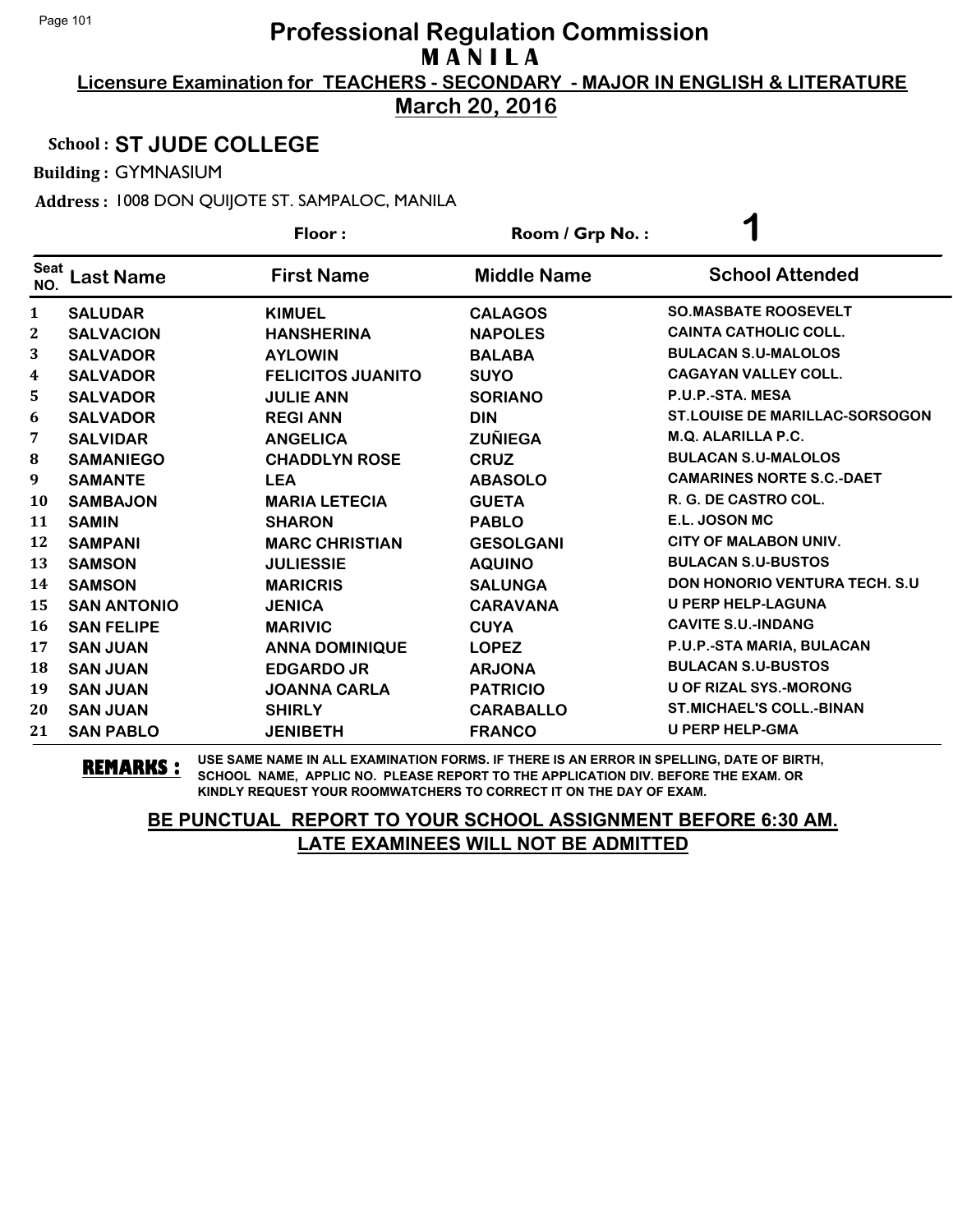**March 20, 2016**

#### School : **ST JUDE COLLEGE**

Building : GYMNASIUM

Address : 1008 DON QUIJOTE ST. SAMPALOC, MANILA

|                    |                  | Floor:                  | Room / Grp No.:    | $\overline{2}$                    |
|--------------------|------------------|-------------------------|--------------------|-----------------------------------|
| <b>Seat</b><br>NO. | <b>Last Name</b> | <b>First Name</b>       | <b>Middle Name</b> | <b>School Attended</b>            |
| $\mathbf{1}$       | <b>SAN PEDRO</b> | <b>LOVELY BUENA</b>     | <b>ALCARAZ</b>     | <b>BULACAN S.U-MALOLOS</b>        |
| $\boldsymbol{2}$   | <b>SANCHEZ</b>   | <b>CHARMAINE</b>        | <b>PALIMA</b>      | <b>RIZAL TECH UNIV</b>            |
| 3                  | <b>SANCHEZ</b>   | <b>HELEN</b>            | <b>ZELLER</b>      | <b>CHRIST THE KING COLLEGE OF</b> |
| 4                  | <b>SANCHEZ</b>   | <b>JEROSE</b>           | <b>LATOSA</b>      | <b>CHRIST THE KING COLLEGE OF</b> |
| 5                  | <b>SANCHEZ</b>   | <b>SARAH JANE</b>       | <b>CAMACHO</b>     | <b>GRACE MISSION H.S.M.</b>       |
| 6                  | <b>SANDATAN</b>  | <b>CARLOS JR</b>        | <b>CATIENZA</b>    | <b>NAVAL S.U.-NAVAL</b>           |
| 7                  | <b>SANDOVAL</b>  | <b>ROSALIE</b>          | <b>MAESTRE</b>     | LIPA CITY COLL.                   |
| ${\bf 8}$          | <b>SANDRO</b>    | <b>MEY ANN</b>          | <b>PAGUIO</b>      | P.U.P.-STA. MESA                  |
| 9                  | <b>SANGALANG</b> | <b>KATHLEEN JOY</b>     | <b>NATIVO</b>      | <b>HOLY ANGEL UNIV.</b>           |
| <b>10</b>          | <b>SANGALANG</b> | <b>MYRA</b>             | <b>MAGALO</b>      | <b>ST.FRANCIS OF ASSISI</b>       |
| 11                 | <b>SANGCO</b>    | <b>ROSE</b>             | <b>AMBOL</b>       | <b>P.S. COL OF AERO-PASAY</b>     |
| 12                 | <b>SANGIL</b>    | <b>RUSSEL</b>           | <b>CAPARAS</b>     | <b>PAMPANGA COLLEGES</b>          |
| 13                 | <b>SANICO</b>    | <b>SARAH JANE</b>       | <b>PANGATUNGAN</b> | M.Q. ALARILLA P.C.                |
| 14                 | <b>SANIDAD</b>   | <b>ANGELICA</b>         | <b>BRIONES</b>     | <b>U OF RIZAL SYS.-MORONG</b>     |
| 15                 | <b>SANQUE</b>    | <b>WINNY ANNE MARIE</b> | <b>ESTRADA</b>     | <b>CLARENDON COLL.</b>            |
| 16                 | <b>SANSON</b>    | <b>ROLANDO</b>          | <b>BINGHOT</b>     | <b>BASILAN STATE COL.</b>         |
| 17                 | <b>SANTIAGO</b>  | <b>JAYSON</b>           | <b>OPIASA</b>      | <b>INNOVATIVE C.S.T</b>           |
| 18                 | <b>SANTIAGO</b>  | <b>JHUNIMA</b>          | <b>DOMAGCO</b>     | <b>U OF RIZAL SYS.-PILILLA</b>    |
| 19                 | <b>SANTIAGO</b>  | <b>MA. KRSTELLE</b>     | <b>CHAVEZ</b>      | <b>MIRIAM COLL.</b>               |
| 20                 | <b>SANTIAGO</b>  | <b>MARIZE</b>           | <b>HARRIS</b>      | <b>FEU-MANILA</b>                 |
| 21                 | <b>SANTIAGO</b>  | <b>NICOLE</b>           | <b>DE VERA</b>     | <b>LA CONSOLACION UNIVERSITY</b>  |

**REMARKS :** USE SAME NAME IN ALL EXAMINATION FORMS. IF THERE IS AN ERROR IN SPELLING, DATE OF BIRTH, SCHOOL NAME, APPLIC NO. PLEASE REPORT TO THE APPLICATION DIV. BEFORE THE EXAM. OR KINDLY REQUEST YOUR ROOMWATCHERS TO CORRECT IT ON THE DAY OF EXAM.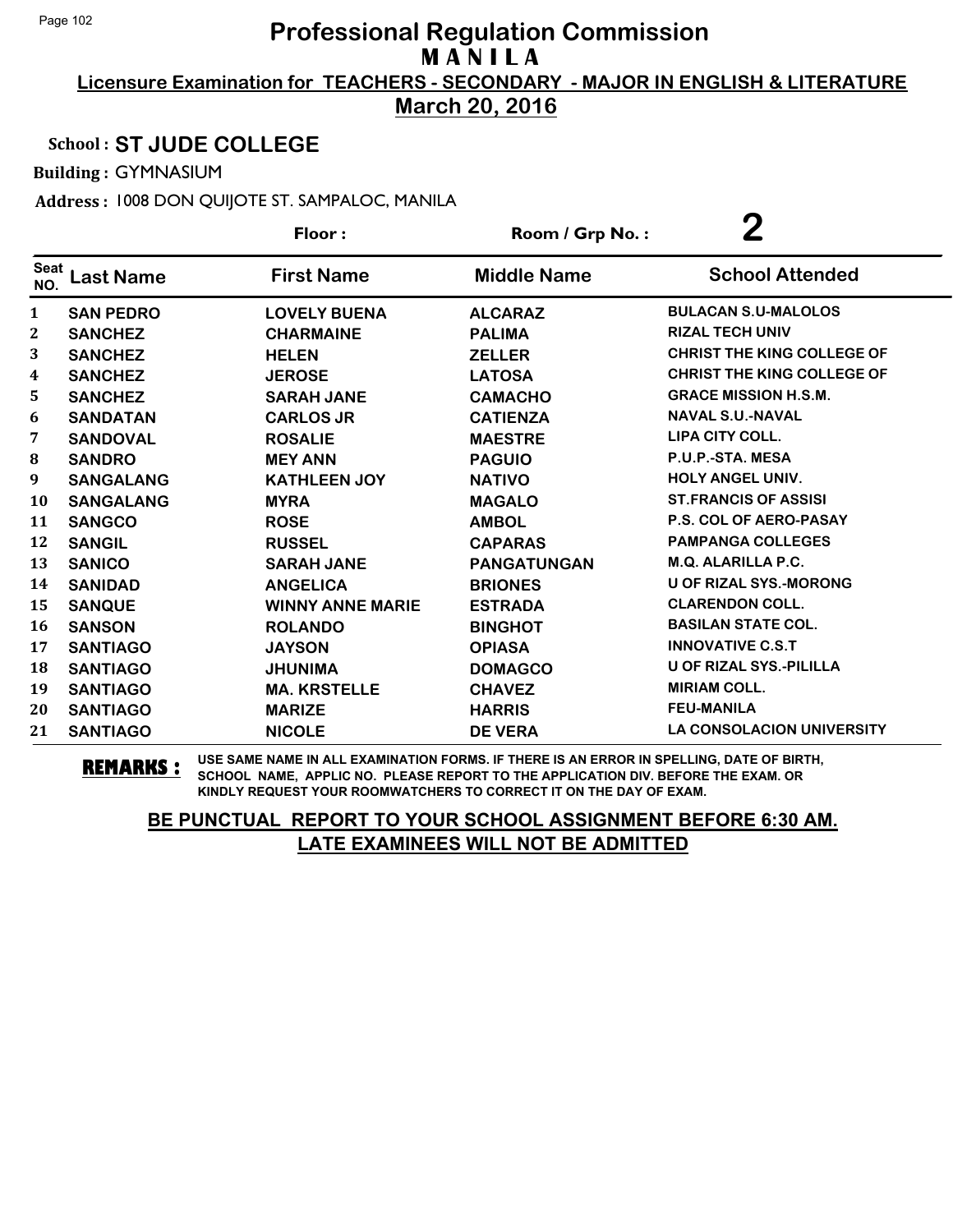**March 20, 2016**

#### School : **ST JUDE COLLEGE**

Building : GYMNASIUM

Address : 1008 DON QUIJOTE ST. SAMPALOC, MANILA

|                    |                  | Floor:                   | Room / Grp No.:    | 3                                   |
|--------------------|------------------|--------------------------|--------------------|-------------------------------------|
| <b>Seat</b><br>NO. | <b>Last Name</b> | <b>First Name</b>        | <b>Middle Name</b> | <b>School Attended</b>              |
| $\mathbf{1}$       | <b>SANTIAGO</b>  | <b>PAULA BIANCA</b>      | <b>MALARULAT</b>   | M.Q. ALARILLA P.C.                  |
| 2                  | <b>SANTIAGO</b>  | <b>SHARINA</b>           | <b>HERMOGENES</b>  | <b>MT.CARMEL COLL.-CASIGURAN</b>    |
| 3                  | <b>SANTIANO</b>  | <b>APPLE</b>             | <b>SANTOS</b>      | P.U.P.-STA MARIA, BULACAN           |
| 4                  | <b>SANTOR</b>    | <b>ROSE ANN</b>          | <b>MACATO</b>      | N.E.U.S.T-SAN ISIDRO                |
| 5                  | <b>SANTOS</b>    | <b>ANGEL ANN</b>         | <b>MARTIREZ</b>    | <b>LA CONSOLACION UNIVERSITY</b>    |
| 6                  | <b>SANTOS</b>    | <b>ANGELICA</b>          | <b>PANGANIBAN</b>  | <b>BULACAN S.U-MALOLOS</b>          |
| 7                  | <b>SANTOS</b>    | <b>ANN MARGARET</b>      | <b>REYES</b>       | OL OF LOURDES COLL.-VALENZUELA      |
| 8                  | <b>SANTOS</b>    | <b>CARMELA ANN</b>       | <b>UNAS</b>        | <b>C.E.U.-MANILA</b>                |
| 9                  | <b>SANTOS</b>    | <b>CECILE</b>            | <b>SAYSON</b>      | P.U.P.-CAVITE                       |
| 10                 | <b>SANTOS</b>    | <b>DENNIS</b>            | <b>CASUPANG</b>    | <b>TAGUIG CITY UNIV</b>             |
| 11                 | <b>SANTOS</b>    | <b>DJENICA RAYE</b>      | <b>RODRIGUEZ</b>   | UNIV.OF STO. TOMAS                  |
| 12                 | <b>SANTOS</b>    | <b>JENNIFER</b>          | <b>GUINTU</b>      | <b>BULACAN S.U-MALOLOS</b>          |
| 13                 | <b>SANTOS</b>    | <b>JENNIFER JOY</b>      | <b>OLANO</b>       | <b>BULACAN S.U-MALOLOS</b>          |
| 14                 | <b>SANTOS</b>    | <b>JESSICA</b>           | <b>BERNARDO</b>    | <b>BULACAN S.U-MALOLOS</b>          |
| 15                 | <b>SANTOS</b>    | <b>JHEZELLE</b>          | <b>BERNARDO</b>    | <b>BULACAN S.U-MALOLOS</b>          |
| 16                 | <b>SANTOS</b>    | <b>JISS MARK</b>         | <b>ABARIENTOS</b>  | <b>BULACAN S.U-BUSTOS</b>           |
| 17                 | <b>SANTOS</b>    | <b>JUSTINE</b>           | <b>VICTA</b>       | <b>HOLY ROSARY COLL FDT</b>         |
| 18                 | <b>SANTOS</b>    | <b>KELVIN ANGELO</b>     | <b>AGBANLOG</b>    | <b>JESUS IS LORD COLLEGES FDTN.</b> |
| 19                 | <b>SANTOS</b>    | <b>KRISTIENNE JERICA</b> | <b>GABRIEL</b>     | <b>ADAMSON UNIVERSITY</b>           |
| 20                 | <b>SANTOS</b>    | <b>LEMUEL</b>            | <b>EGUARAS</b>     | <b>COL STO NIÑO-CABUYAO</b>         |
| 21                 | <b>SANTOS</b>    | <b>MA. THERESA</b>       | <b>ELAURIA</b>     | <b>MARIKINA POLYTECHNIC</b>         |

**REMARKS :** USE SAME NAME IN ALL EXAMINATION FORMS. IF THERE IS AN ERROR IN SPELLING, DATE OF BIRTH, SCHOOL NAME, APPLIC NO. PLEASE REPORT TO THE APPLICATION DIV. BEFORE THE EXAM. OR KINDLY REQUEST YOUR ROOMWATCHERS TO CORRECT IT ON THE DAY OF EXAM.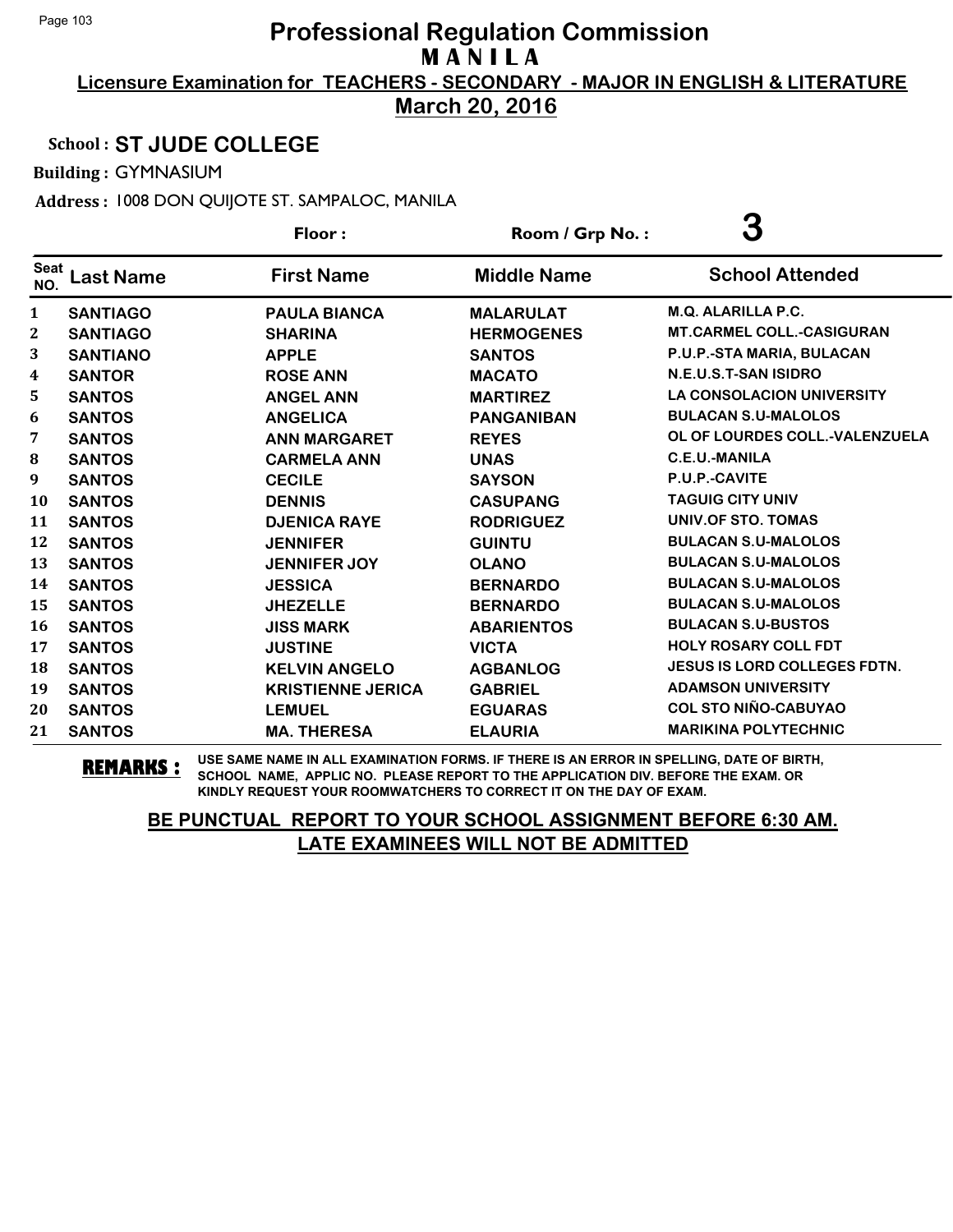**March 20, 2016**

#### School : **ST JUDE COLLEGE**

Building : GYMNASIUM

Address : 1008 DON QUIJOTE ST. SAMPALOC, MANILA

|                    |                  | Floor:              | Room / Grp No.:    |                                      |
|--------------------|------------------|---------------------|--------------------|--------------------------------------|
| <b>Seat</b><br>NO. | Last Name        | <b>First Name</b>   | <b>Middle Name</b> | <b>School Attended</b>               |
| 1                  | <b>SANTOS</b>    | <b>MARIA ERIKA</b>  | <b>NA</b>          | <b>CAVITE S.U.-CAVITE CITY</b>       |
| 2                  | <b>SANTOS</b>    | <b>MARIA LYNN</b>   | <b>BUGAY</b>       | <b>ST.PATRICK COLL.</b>              |
| 3                  | <b>SANTOS</b>    | <b>MYRNA</b>        | <b>MAGBOO</b>      | ST.LOUIS ANNE COLL. OF SPL, INC      |
| 4                  | <b>SANTOS</b>    | <b>PRECIOUS JOY</b> | <b>BANTOG</b>      | P.U.P.-STA MARIA, BULACAN            |
| 5                  | <b>SANTOS</b>    | <b>RIA</b>          | <b>SONZA</b>       | <b>BULACAN S.U-MALOLOS</b>           |
| 6                  | <b>SANTOS</b>    | <b>ROBERT</b>       | <b>FIGURACION</b>  | <b>BULACAN S.U-MALOLOS</b>           |
| 7                  | <b>SANTOS</b>    | <b>ROSE ANNE</b>    | <b>MARIANO</b>     | <b>BALIWAG POLYTECHNIC</b>           |
| $\bf{8}$           | <b>SANTOS</b>    | <b>ROSEMARIE</b>    | <b>MUSNGI</b>      | <b>HOLY CROSS-PAMPANGA</b>           |
| 9                  | <b>SANTOS</b>    | <b>SHEILA MARIE</b> | <b>GONZALES</b>    | P.L. MARIKINA CITY                   |
| 10                 | <b>SANTOS</b>    | <b>SHERYL</b>       | <b>SURIO</b>       | <b>COLEGIO DE SAN GABRIEL</b>        |
| 11                 | <b>SANTOS</b>    | <b>VANESSA</b>      | <b>CAJILIG</b>     | <b>TAGUIG CITY UNIV</b>              |
| 12                 | <b>SANTOS</b>    | <b>WINCIE</b>       | <b>RUIZ</b>        | <b>BALIWAG POLYTECHNIC</b>           |
| 13                 | <b>SAPNU</b>     | <b>MICHELLE</b>     | <b>OCAMPO</b>      | <b>J.RIZAL UNIV.</b>                 |
| 14                 | <b>SARACHO</b>   | <b>RANIEL</b>       | <b>PIOQUINTO</b>   | <b>HOLY ROSARY COLL FDT</b>          |
| 15                 | <b>SARCIA</b>    | <b>MARIVELE ANN</b> | <b>BARDE</b>       | <b>LYCEUM OF ALABANG (for. NCST)</b> |
| 16                 | <b>SARDON</b>    | <b>MARITONI</b>     | <b>AGUINALDO</b>   | <b>ICCT CFI</b>                      |
| 17                 | <b>SAREN</b>     | <b>JESTONI</b>      | <b>LIBRADILLA</b>  | <b>M.Q. ALARILLA P.C.</b>            |
| 18                 | <b>SARGENTO</b>  | <b>SALREM</b>       | <b>ALZAGA</b>      | <b>CALABANGA POLYTECH. COLL.</b>     |
| 19                 | <b>SARMIENTO</b> | <b>CATHERINE</b>    | <b>SALES</b>       | <b>T.I P.-Q.C.</b>                   |
| 20                 | <b>SARMIENTO</b> | <b>JOEN ROSE</b>    | <b>ROXAS</b>       | <b>HOLY ROSARY COLL FDT</b>          |
| 21                 | <b>SARMIENTO</b> | <b>MARILOU</b>      | <b>GRAVADOR</b>    | P.U.P.-STA MARIA, BULACAN            |

**REMARKS :** USE SAME NAME IN ALL EXAMINATION FORMS. IF THERE IS AN ERROR IN SPELLING, DATE OF BIRTH, SCHOOL NAME, APPLIC NO. PLEASE REPORT TO THE APPLICATION DIV. BEFORE THE EXAM. OR KINDLY REQUEST YOUR ROOMWATCHERS TO CORRECT IT ON THE DAY OF EXAM.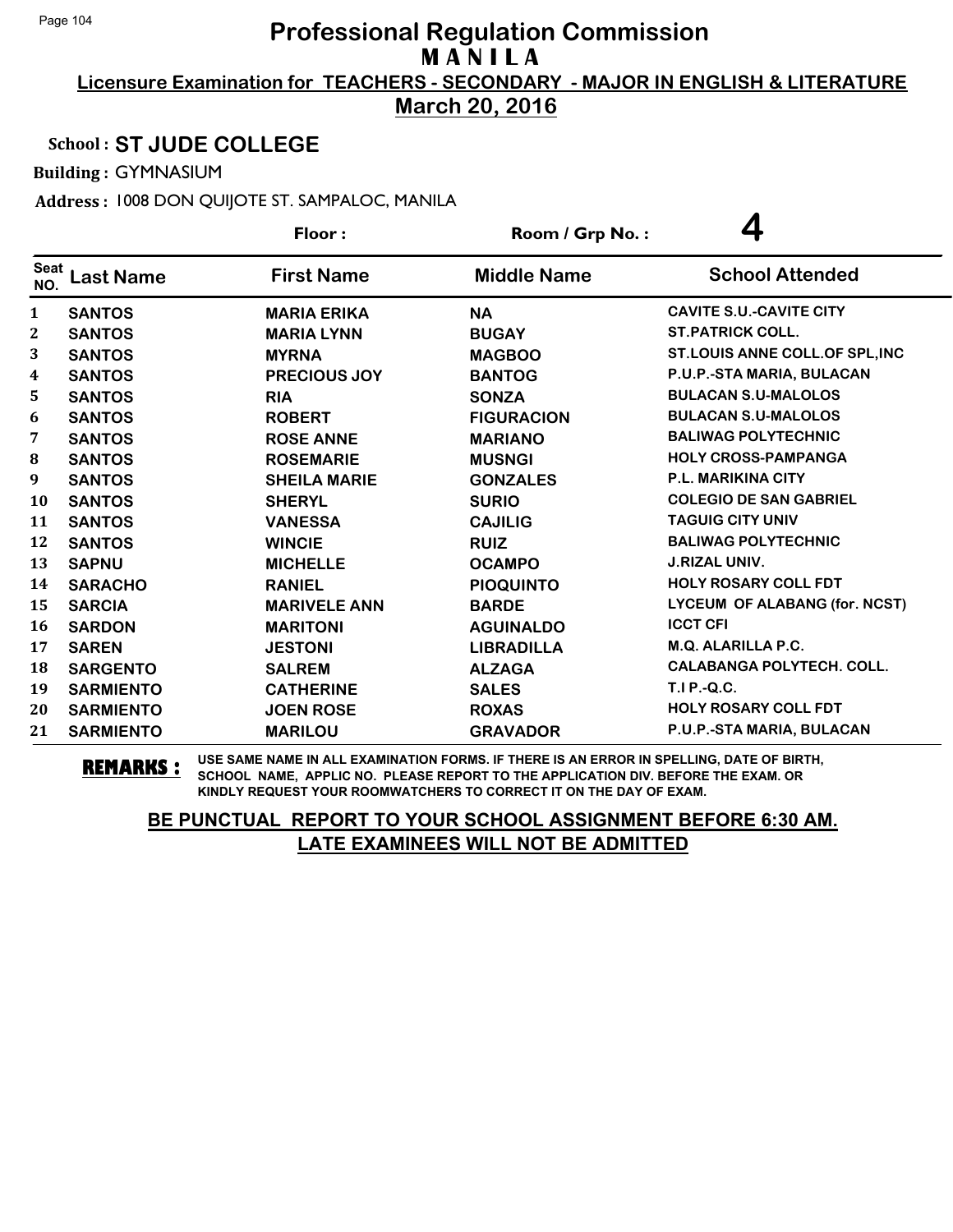**Licensure Examination for TEACHERS - SECONDARY - MAJOR IN ENGLISH & LITERATURE March 20, 2016**

#### School : **ST JUDE COLLEGE**

Building : GYMNASIUM

Address : 1008 DON QUIJOTE ST. SAMPALOC, MANILA

|                    |                    | Floor:                | Room / Grp No.:    | 5                                   |
|--------------------|--------------------|-----------------------|--------------------|-------------------------------------|
| <b>Seat</b><br>NO. | <b>Last Name</b>   | <b>First Name</b>     | <b>Middle Name</b> | <b>School Attended</b>              |
| 1                  | <b>SARNE</b>       | <b>AISA</b>           | <b>ALILIO</b>      | <b>CITY COLL OF TAGAYTAY</b>        |
| $\mathbf{2}$       | <b>SARTHOU</b>     | <b>QUENIE</b>         | <b>QUIZANA</b>     | <b>U DE MANILA (for.CCM)</b>        |
| 3                  | <b>SAUL</b>        | <b>MA. MAE</b>        | <b>QUIRANTE</b>    | P.U.P.-TAGUIG                       |
| $\boldsymbol{4}$   | <b>SAYCON</b>      | <b>GREGOR</b>         | <b>DAGLE</b>       | <b>MATER DEI COLL.-SILAY</b>        |
| 5                  | <b>SAYO</b>        | <b>CHERRY ANN</b>     | <b>RAMOS</b>       | <b>BALIWAG POLYTECHNIC</b>          |
| 6                  | <b>SAYSON</b>      | <b>MICHELLE</b>       | <b>BRANZUELA</b>   | IMMA CONCEP.COLL.-CALOOCAN          |
| 7                  | <b>SEDILLO</b>     | <b>JEAN CHRISTINE</b> | <b>LIAMCO</b>      | P.L. VALENZUELA                     |
| ${\bf 8}$          | <b>SEE</b>         | <b>CARMELEA</b>       | <b>ANG</b>         | <b>ATENEO DE MANILA U-QC</b>        |
| 9                  | <b>SEGARRA</b>     | <b>ELIZABETH</b>      | <b>QUIMOY</b>      | P.L. MUNTINLUPA                     |
| 10                 | <b>SELGAS</b>      | <b>ROSE ANNE</b>      | <b>POBLETE</b>     | M.Q. ALARILLA P.C.                  |
| 11                 | <b>SEMACIO</b>     | <b>MARTHADALE</b>     | <b>ACIBO</b>       | <b>SURIGAO S.C.T.</b>               |
| 12                 | <b>SENA</b>        | <b>ANGELICA</b>       | <b>TAYTAY</b>      | MARIAN COLL. OF BALIUAG INC. (FOR M |
| 13                 | <b>SENDIN</b>      | <b>MARIBEL</b>        | <b>TUPAS</b>       | P.U.P.-STA. ROSA                    |
| 14                 | <b>SENSENG</b>     | <b>ESSIE</b>          | <b>DEL MUNDO</b>   | <b>BATANGAS S.U.-BATANGAS CITY</b>  |
| 15                 | <b>SENSON</b>      | <b>JOHN MICHAEL</b>   | <b>LOZANO</b>      | N.C.B.A.-TAYTAY                     |
| 16                 | <b>SEPULVIDA</b>   | <b>MAYBEL</b>         | <b>DE LA CRUZ</b>  | <b>HOLY ROSARY COLL FDT</b>         |
| 17                 | <b>SERDEÑA</b>     | <b>MA. CORAZON</b>    | <b>BANTONARE</b>   | <b>ST. PAUL UNIV.-MANILA</b>        |
| 18                 | <b>SERDONCILLO</b> | <b>MARLINN</b>        | <b>BALONZO</b>     | <b>NORTHWEST SAMAR S.U.</b>         |
| 19                 | <b>SERRANO</b>     | <b>AZEIL MAY</b>      | <b>BOTE</b>        | <b>P.U.P - SAN JUAN CAMPUS</b>      |
| 20                 | <b>SERVANDIL</b>   | <b>JANAINE JOY</b>    | <b>SEDUCO</b>      | N. T. C.                            |
| 21                 | <b>SERVILLON</b>   | <b>MARY JANE</b>      | <b>PANGANIBAN</b>  | T.I P.-Q.C.                         |

**REMARKS :** USE SAME NAME IN ALL EXAMINATION FORMS. IF THERE IS AN ERROR IN SPELLING, DATE OF BIRTH, SCHOOL NAME, APPLIC NO. PLEASE REPORT TO THE APPLICATION DIV. BEFORE THE EXAM. OR KINDLY REQUEST YOUR ROOMWATCHERS TO CORRECT IT ON THE DAY OF EXAM.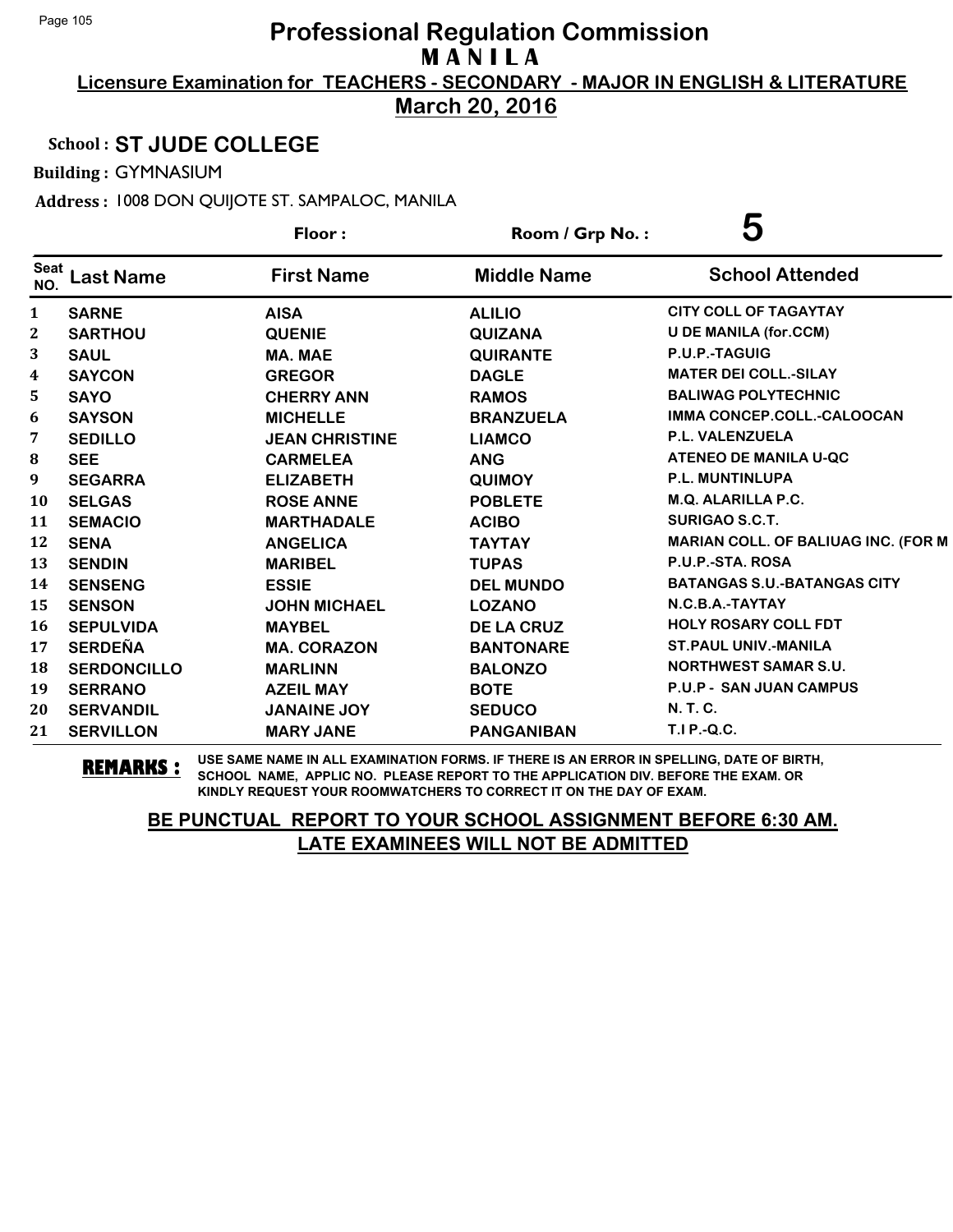**March 20, 2016**

#### School : **ST JUDE COLLEGE**

Building : GYMNASIUM

Address : 1008 DON QUIJOTE ST. SAMPALOC, MANILA

|                    |                  | Floor:                    | Room / Grp No.:    | 6                                  |
|--------------------|------------------|---------------------------|--------------------|------------------------------------|
| <b>Seat</b><br>NO. | <b>Last Name</b> | <b>First Name</b>         | <b>Middle Name</b> | <b>School Attended</b>             |
| $\mathbf{1}$       | <b>SET</b>       | <b>JAME MILLICENT</b>     | <b>MATEO</b>       | <b>CAVITE S.U.-INDANG</b>          |
| $\boldsymbol{2}$   | <b>SEVILLA</b>   | <b>JEIEL</b>              | <b>DE GUZMAN</b>   | <b>BATANGAS S.U.-BATANGAS CITY</b> |
| 3                  | <b>SEVILLA</b>   | <b>MARIA MAY</b>          | <b>NEDRUDA</b>     | P.N.U.-MANILA                      |
| 4                  | <b>SEÑO</b>      | <b>LORELYN</b>            | <b>MATINING</b>    | <b>INNOVATIVE C.S.T</b>            |
| 5                  | <b>SEÑOREZ</b>   | <b>KRISTINE JOY</b>       | <b>BESAS</b>       | <b>CITY COLL OF TAGAYTAY</b>       |
| 6                  | <b>SIBAYAN</b>   | <b>MICHELLE</b>           | <b>GUTIERREZ</b>   | <b>HOLY ROSARY COLL FDT</b>        |
| 7                  | <b>SICAT</b>     | <b>KRIS ANN</b>           | <b>MANALILI</b>    | <b>REPUBLIC CENTRAL COLL.</b>      |
| 8                  | <b>SICAT</b>     | <b>MARITES</b>            | <b>TURLA</b>       | <b>HOLY ANGEL UNIV.</b>            |
| 9                  | <b>SICOT</b>     | <b>MANILYN</b>            | <b>ENOY</b>        | <b>P.S. COL OF AERO-PASAY</b>      |
| 10                 | <b>SIDRO</b>     | <b>SVETLANA</b>           | <b>ESTO</b>        | <b>TRINITY UNIV OF ASIA</b>        |
| 11                 | <b>SILVA</b>     | <b>DULCE</b>              | <b>EDOL</b>        | <b>SURIGAO S.C.T.</b>              |
| 12                 | <b>SILVAN</b>    | <b>LEA</b>                | <b>RONARIO</b>     | <b>CITY COLL OF TAGAYTAY</b>       |
| 13                 | <b>SILVANIA</b>  | <b>CHERRIE ANNE</b>       | <b>ACUNA</b>       | <b>CITY COLL OF TAGAYTAY</b>       |
| 14                 | <b>SILVERO</b>   | <b>DOLORES</b>            | <b>SABADO</b>      | PHIL. DARAKBANG THEOLOGICAL        |
| 15                 | <b>SILVESTRE</b> | <b>ALADIN</b>             | <b>POLICIOS</b>    | P.U.P.-STA. MESA                   |
| 16                 | <b>SIMAN</b>     | <b>FLORDELIZA</b>         | <b>AGNES</b>       | <b>MARIKINA POLYTECHNIC</b>        |
| 17                 | <b>SIMARA</b>    | <b>MARYANNE CHRISTINE</b> | <b>CARANDANG</b>   | IMMA.CONCEP.COLL.-BATANGAS         |
| 18                 | <b>SIMBILLO</b>  | <b>RICHARD</b>            | <b>BAUTISTA</b>    | <b>HOLY ROSARY COLL FDT</b>        |
| 19                 | <b>SINA-ON</b>   | <b>KAY</b>                | <b>PASAMANTE</b>   | THE FISHER VALLEY COLL.            |
| 20                 | <b>SINDAY</b>    | <b>GLENN</b>              | <b>BAUTISTA</b>    | OL OF LOURDES T.C.                 |
| 21                 | <b>SINDAY</b>    | <b>MA.CECILIA</b>         | <b>MATONDO</b>     | <b>U OF RIZAL SYS.-TANAY</b>       |

**REMARKS :** USE SAME NAME IN ALL EXAMINATION FORMS. IF THERE IS AN ERROR IN SPELLING, DATE OF BIRTH, SCHOOL NAME, APPLIC NO. PLEASE REPORT TO THE APPLICATION DIV. BEFORE THE EXAM. OR KINDLY REQUEST YOUR ROOMWATCHERS TO CORRECT IT ON THE DAY OF EXAM.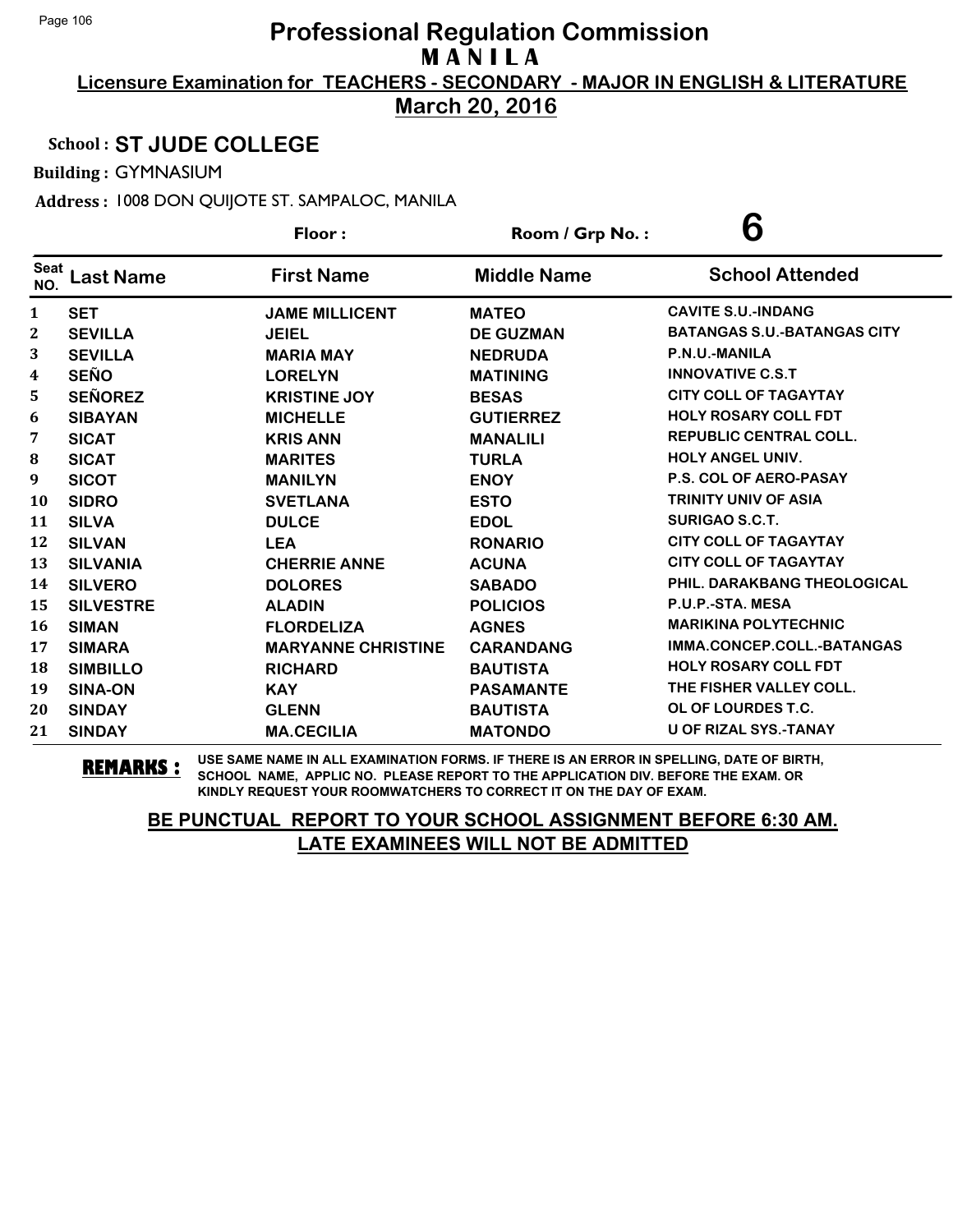**Licensure Examination for TEACHERS - SECONDARY - MAJOR IN ENGLISH & LITERATURE March 20, 2016**

#### School : **ST JUDE COLLEGE**

Building : GYMNASIUM

Address : 1008 DON QUIJOTE ST. SAMPALOC, MANILA

|                    |                   | Floor:               | Room / Grp No.:    |                                            |
|--------------------|-------------------|----------------------|--------------------|--------------------------------------------|
| <b>Seat</b><br>NO. | <b>Last Name</b>  | <b>First Name</b>    | <b>Middle Name</b> | <b>School Attended</b>                     |
| 1                  | <b>SINTOS</b>     | <b>JOY</b>           | <b>CANTILLANA</b>  | P.N.U.-LOPEZ                               |
| 2                  | <b>SINTOS</b>     | <b>JUDY ANN</b>      | <b>MONARBA</b>     | <b>COLLEGE OF ST. CATHERINE-QC</b>         |
| 3                  | <b>SIOCO</b>      | <b>JOAN</b>          | <b>ONDES</b>       | <b>JOHN PAUL COLL.</b>                     |
| 4                  | <b>SISON</b>      | <b>ALBERT FREUD</b>  | <b>MERCADO</b>     | <b>NEW ERA UNIV.</b>                       |
| 5                  | <b>SISON</b>      | <b>CARL JOHN</b>     | <b>GOMEZ</b>       | <b>U DE MANILA (for.CCM)</b>               |
| 6                  | <b>SISON</b>      | <b>MA. CARMINA</b>   | <b>MECHILINA</b>   | <b>BINANGONAN CATH. COLL.</b>              |
| 7                  | <b>SISON</b>      | <b>MARY ANN</b>      | <b>DALISAY</b>     | <b>MARIKINA POLYTECHNIC</b>                |
| 8                  | <b>SISON</b>      | <b>RIZALDO</b>       | <b>DIOLAZO</b>     | IMMA CONCEP.COLL.-CALOOCAN                 |
| 9                  | <b>SISTER</b>     | <b>RIZZA</b>         | <b>BARREDO</b>     | DR.YANGA'S C.I.                            |
| 10                 | <b>SITIAR</b>     | <b>JESSALYN</b>      | <b>MANGUIAT</b>    | <b>TANAUAN INST.</b>                       |
| 11                 | <b>SOBREMONTE</b> | <b>JOVEL</b>         | <b>BUHOCAN</b>     | <b>NATIONAL UNIV-MANILA</b>                |
| 12                 | <b>SOCRATES</b>   | <b>NAOMI</b>         | <b>JAGMIS</b>      | <b>PALAWAN STATE U-P. PRINCESA</b>         |
| 13                 | <b>SOLANO</b>     | <b>LOURIEJEAN</b>    | <b>MAGRAMO</b>     | <b>U.E.-MANILA</b>                         |
| 14                 | <b>SOLANO</b>     | <b>MARIVIC</b>       | <b>LARIZA</b>      | <b>ALEJANDRO COLLEGE</b>                   |
| 15                 | <b>SOLAS</b>      | <b>KIM FEORELLE</b>  | <b>MONTEROLA</b>   | <b>DALUB. L. SAN PABLO</b>                 |
| 16                 | <b>SOLERO</b>     | <b>CHERRY</b>        | <b>OLIVEROS</b>    | <b>ROGATIONIST COLL.</b>                   |
| 17                 | <b>SOLINAP</b>    | <b>MARK JOHN</b>     | <b>CORDON</b>      | UNIVERSITY OF CALOOCAN CITY (for. CC       |
| 18                 | <b>SOLITARIO</b>  | <b>ROY</b>           | <b>ALVAREZ</b>     | P.U.P.-STA. MESA                           |
| 19                 | <b>SOLLORIN</b>   | <b>JAMELLE</b>       | <b>PALOMERA</b>    | <b>VILLAGERS MONTESSORI COLL</b>           |
| 20                 | <b>SOMERA</b>     | <b>JOANNA DENISE</b> | <b>GARCIA</b>      | <b>COL. DE STA. TERESA DE AVILA F.INC.</b> |
| 21                 | <b>SONIO</b>      | <b>JENY</b>          | <b>UCAG</b>        | <b>CAVITE S.U.-ROSARIO</b>                 |

**REMARKS :** USE SAME NAME IN ALL EXAMINATION FORMS. IF THERE IS AN ERROR IN SPELLING, DATE OF BIRTH, SCHOOL NAME, APPLIC NO. PLEASE REPORT TO THE APPLICATION DIV. BEFORE THE EXAM. OR KINDLY REQUEST YOUR ROOMWATCHERS TO CORRECT IT ON THE DAY OF EXAM.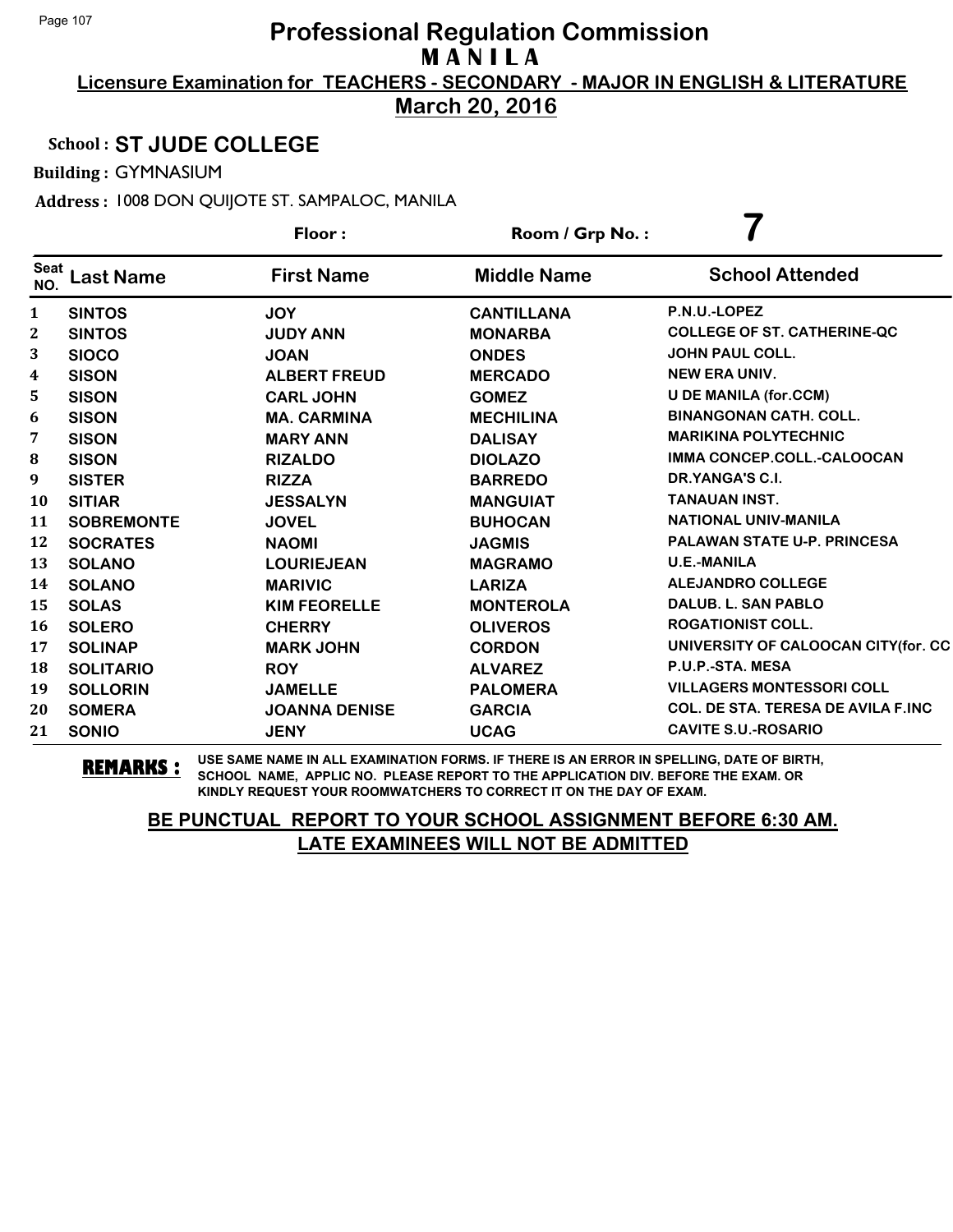**March 20, 2016**

#### School : **ST JUDE COLLEGE**

Building : GYMNASIUM

Address : 1008 DON QUIJOTE ST. SAMPALOC, MANILA

|                    |                     | Floor:              | 8<br>Room / Grp No.: |                                    |
|--------------------|---------------------|---------------------|----------------------|------------------------------------|
| <b>Seat</b><br>NO. | <b>Last Name</b>    | <b>First Name</b>   | <b>Middle Name</b>   | <b>School Attended</b>             |
| 1                  | <b>SORIA</b>        | <b>LIGEN</b>        | <b>DURA</b>          | <b>NAVOTAS POLY, COLL.</b>         |
| 2                  | <b>SORIANO</b>      | <b>GERALDINE</b>    | <b>DAYAN</b>         | UNIV.OF PANGASINAN                 |
| 3                  | <b>SORIANO</b>      | <b>JOYCE ANN</b>    | <b>CAOILE</b>        | <b>ST.COLUMBAN COLL.-PANG</b>      |
| 4                  | <b>SORIANO</b>      | <b>KATHERINA</b>    | <b>QUE</b>           | <b>NATIONAL UNIV-MANILA</b>        |
| 5                  | <b>SORIANO</b>      | <b>MARICRIS</b>     | <b>DELA CRUZ</b>     | ADVENTIST UNIV OF THE PHIL.        |
| 6                  | <b>SORIANO</b>      | <b>MARK</b>         | <b>ALMIROL</b>       | <b>DON BOSCO COLL. SEM.-LAGUNA</b> |
| 7                  | <b>SORIANO</b>      | <b>RONALD</b>       | <b>MATEO</b>         | <b>U.P.-DILIMAN</b>                |
| ${\bf 8}$          | <b>SORIANO</b>      | <b>ROSALIE</b>      | <b>PINEDA</b>        | OL OF LOURDES COLL.-VALENZUELA     |
| 9                  | <b>SORIANO</b>      | <b>SHYNE</b>        | <b>BISMANOS</b>      | <b>UNIV.OF LUZON</b>               |
| 10                 | <b>SORIO</b>        | <b>DILO</b>         | <b>BALSOMO</b>       | SAN MATEO MUNICIPAL COLL(FOR       |
| 11                 | <b>SORO</b>         | <b>MICHELLE ANN</b> | <b>DIAMANTE</b>      | <b>BULACAN S.U-MALOLOS</b>         |
| 12                 | <b>SOTELO</b>       | <b>KATHELYN</b>     | <b>NICODEMUS</b>     | <b>TAGUIG CITY UNIV</b>            |
| 13                 | <b>SOTTO</b>        | <b>WILMA</b>        | <b>JAVIER</b>        | <b>BULACAN S.U-MALOLOS</b>         |
| 14                 | <b>STA MARIA</b>    | <b>APRIL</b>        | <b>MILLANO</b>       | <b>M.Q. ALARILLA P.C.</b>          |
| 15                 | <b>STA MARIA</b>    | <b>MAICA JEAN</b>   | <b>PALAD</b>         | <b>BULACAN S.U-MALOLOS</b>         |
| 16                 | <b>STA. ANA</b>     | <b>JAZMINE</b>      | <b>NITRO</b>         | <b>CAVITE S.U.-ROSARIO</b>         |
| 17                 | <b>STA. IGLESIA</b> | <b>CHERRY</b>       | <b>SALEM</b>         | <b>FRANCISCAN COLL.-BAYBAY</b>     |
| 18                 | <b>STA. MARIA</b>   | <b>RIAH</b>         | <b>CALMA</b>         | <b>LIMAY POLYTECH.COLL.</b>        |
| 19                 | <b>STA. TERESA</b>  | <b>ROBBIE</b>       | <b>PEÑA</b>          | <b>FEU-MANILA</b>                  |
| 20                 | <b>STA.TERESA</b>   | <b>JANIDA</b>       | <b>BABARAN</b>       | N. T. C.                           |
| 21                 | <b>STO DOMINGO</b>  | <b>RIZZALYN</b>     | <b>ACORDA</b>        | SUMULONG C. A. S.                  |

**REMARKS :** USE SAME NAME IN ALL EXAMINATION FORMS. IF THERE IS AN ERROR IN SPELLING, DATE OF BIRTH, SCHOOL NAME, APPLIC NO. PLEASE REPORT TO THE APPLICATION DIV. BEFORE THE EXAM. OR KINDLY REQUEST YOUR ROOMWATCHERS TO CORRECT IT ON THE DAY OF EXAM.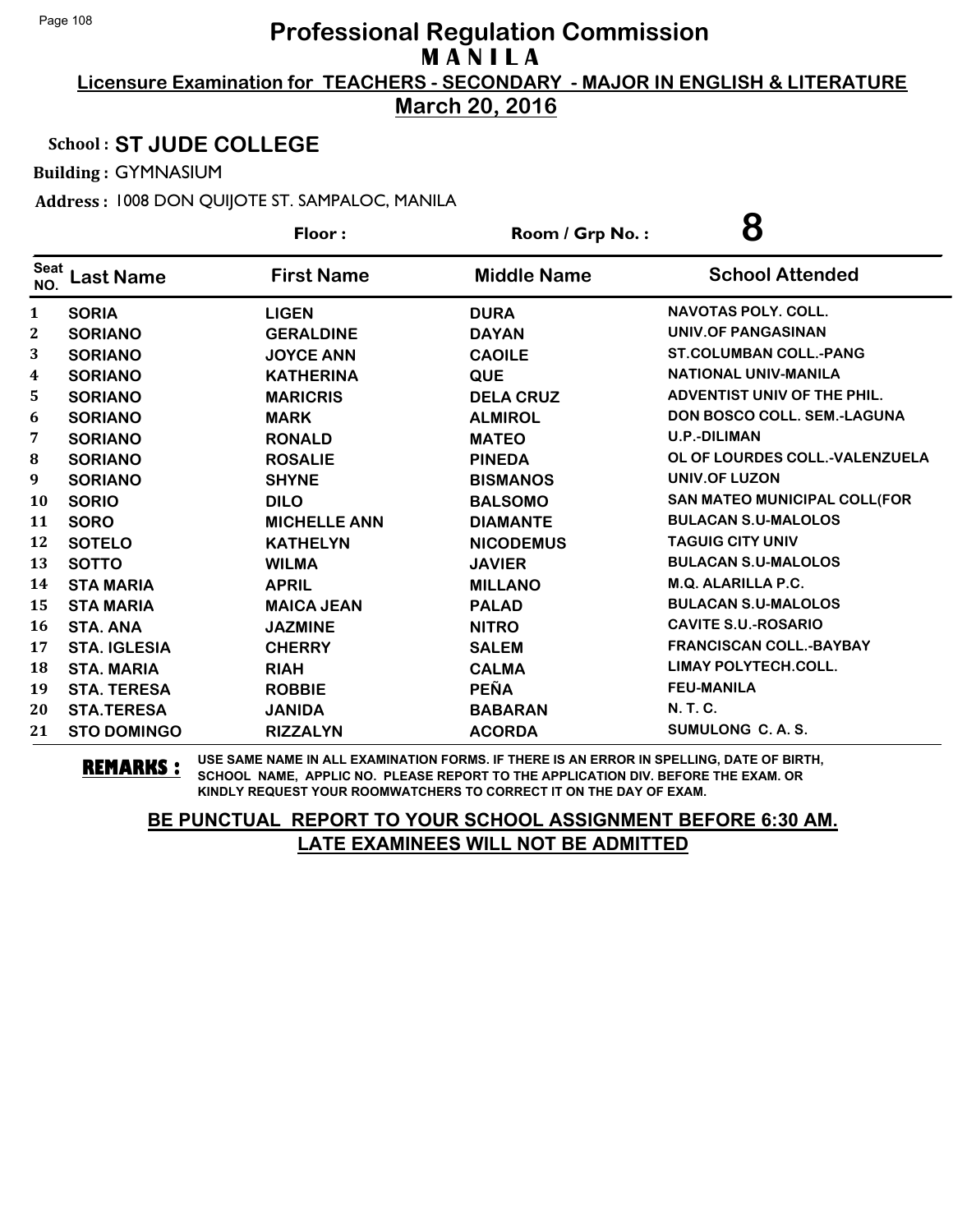**March 20, 2016**

#### School : **ST JUDE COLLEGE**

Building : BED

Address : 1008 DON QUIJOTE ST. SAMPALOC, MANILA

|                    |                  | Room / Grp No. : $201$<br>Floor: |                    |                                  |
|--------------------|------------------|----------------------------------|--------------------|----------------------------------|
| <b>Seat</b><br>NO. | Last Name        | <b>First Name</b>                | <b>Middle Name</b> | <b>School Attended</b>           |
| 1                  | <b>SUAN</b>      | <b>DULCE</b>                     | <b>MAMBONG</b>     | <b>DIVINE WORD-CALAPAN</b>       |
| $\mathbf{2}$       | <b>SUAREZ</b>    | <b>DANICA</b>                    | <b>DUMALAY</b>     | M.Q. ALARILLA P.C.               |
| 3                  | <b>SUGATA</b>    | <b>ANNARIE ROSE</b>              | <b>ESGUERRA</b>    | <b>BULACAN S.U-MALOLOS</b>       |
| 4                  | <b>SUING</b>     | <b>MARY ANN</b>                  | <b>BALAJORO</b>    | <b>BULACAN S.U-MALOLOS</b>       |
| 5                  | <b>SULBIANO</b>  | <b>GINALYN</b>                   |                    | <b>BULACAN S.U-MALOLOS</b>       |
| 6                  | <b>SULIBAGA</b>  | <b>MARIA CECILIA</b>             | <b>ORQUEZA</b>     | <b>WESTERN COLL.-CAVITE</b>      |
| 7                  | <b>SULIT</b>     | <b>JOMARIE</b>                   | <b>SULIT</b>       | <b>EASTERN MINDORO COL.</b>      |
| 8                  | <b>SULMAYOR</b>  | <b>GLADYS</b>                    | <b>MASAGA</b>      | <b>M.Q. ALARILLA P.C.</b>        |
| 9                  | <b>SUMAGUIO</b>  | <b>SUNSHINE JANE</b>             | <b>AVILES</b>      | <b>RIZAL TECH UNIV</b>           |
| 10                 | <b>SUMALUNGA</b> | <b>MA. ELAINE</b>                | <b>OLIVA</b>       | <b>M.Q. ALARILLA P.C.</b>        |
| 11                 | <b>SUMALUNGA</b> | <b>PRINCESS</b>                  | <b>OLIVA</b>       | <b>M.Q. ALARILLA P.C.</b>        |
| 12                 | <b>SUMANDE</b>   | <b>TRISTANE ERIC</b>             | <b>PADILLA</b>     | <b>U OF ANTIQUE-HAMTIC</b>       |
| 13                 | <b>SUMANQUI</b>  | <b>ALYSSA MAE</b>                | <b>BANSIL</b>      | <b>GUAGUA NAT'L COLLEGE</b>      |
| 14                 | <b>SUNGA</b>     | <b>JEFFREY</b>                   | <b>DUCUT</b>       | <b>PAMPANGA COLLEGES</b>         |
| 15                 | <b>SUNGA</b>     | <b>KARLA</b>                     | <b>ROXAS</b>       | DR.YANGA'S C.I.                  |
| 16                 | <b>SUNGA</b>     | <b>PATRICK NICHOLE</b>           | <b>QUIAMBAO</b>    | <b>PAMPANGA COLLEGES</b>         |
| 17                 | <b>SUNI</b>      | <b>RENZ HARVEY</b>               | <b>ZAPANTA</b>     | P.U.P.-STA. MESA                 |
| 18                 | <b>SURELL</b>    | <b>HONORATA</b>                  | <b>PANGILINAN</b>  | <b>CAVITE S.U.-INDANG</b>        |
| 19                 | <b>SUSANA</b>    | <b>RENAN</b>                     | <b>AGOILO</b>      | <b>TRECE MARTIRES CITY COLL.</b> |
| 20                 | <b>SUYO</b>      | <b>MAY ANN</b>                   | <b>REVIL</b>       | <b>M.Q. ALARILLA P.C.</b>        |
| 21                 | <b>SUZADA</b>    | <b>ELSIE</b>                     | <b>BANHAO</b>      | <b>J.RIZAL UNIV.</b>             |

**REMARKS :** USE SAME NAME IN ALL EXAMINATION FORMS. IF THERE IS AN ERROR IN SPELLING, DATE OF BIRTH, SCHOOL NAME, APPLIC NO. PLEASE REPORT TO THE APPLICATION DIV. BEFORE THE EXAM. OR KINDLY REQUEST YOUR ROOMWATCHERS TO CORRECT IT ON THE DAY OF EXAM.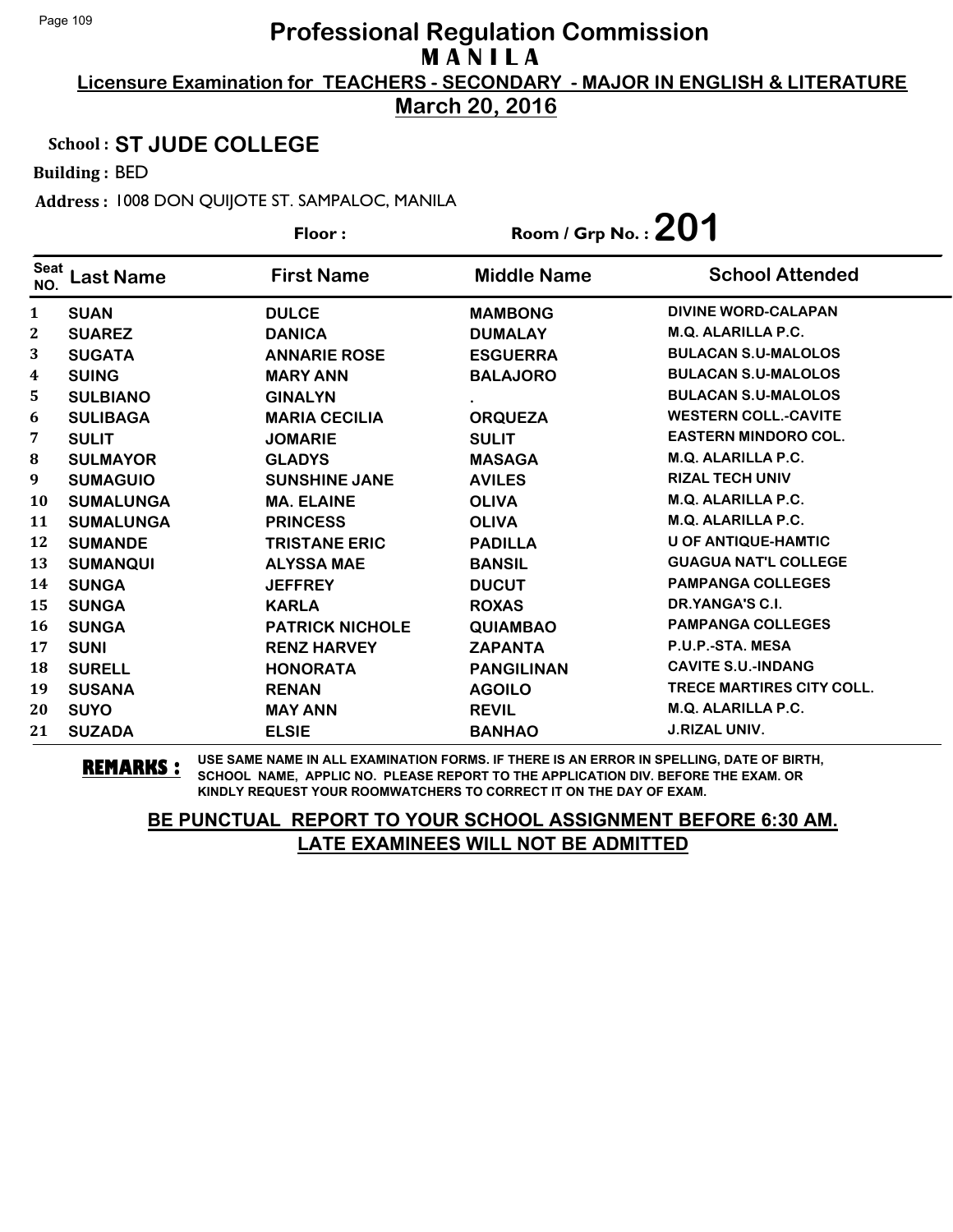**March 20, 2016**

### School : **ST JUDE COLLEGE**

Building : BED

Address : 1008 DON QUIJOTE ST. SAMPALOC, MANILA

|                    |                  | Floor:                 | Room / Grp No. : $202$ |                                           |
|--------------------|------------------|------------------------|------------------------|-------------------------------------------|
| <b>Seat</b><br>NO. | <b>Last Name</b> | <b>First Name</b>      | <b>Middle Name</b>     | <b>School Attended</b>                    |
| 1                  | SY               | <b>ROLANDO JR</b>      | P                      | <b>COL DE LAS NAVAS</b>                   |
| $\mathbf{2}$       | <b>T.CRUZ</b>    | <b>JARED ANCEL</b>     | <b>DELA PENA</b>       | <b>BULACAN S.U-MALOLOS</b>                |
| 3                  | <b>TABAGAN</b>   | <b>ANTOINETTE</b>      | <b>ESPINOSA</b>        | <b>CITY COLL OF TAGAYTAY</b>              |
| 4                  | <b>TABAGAN</b>   | <b>JEMELLIE</b>        | <b>DILIDILI</b>        | <b>MARIKINA POLYTECHNIC</b>               |
| 5                  | <b>TABIANAN</b>  | <b>MARICRIS</b>        | <b>PAÑARES</b>         | <b>SAN MATEO MUNICIPAL COLL(FOR</b>       |
| 6                  | <b>TABIO</b>     | <b>MARIVIC</b>         | <b>ESCAÑO</b>          | NO.QUEZON COOP.COLL.INC                   |
| 7                  | <b>TABIRAO</b>   | <b>GLENDA</b>          | <b>BAGACINA</b>        | <b>IETIC.S.T.</b>                         |
| 8                  | <b>TABONG</b>    | <b>MARIA CHRISTINE</b> | <b>PARDILLA</b>        | D.L.S.U.-GAUF-MALABON                     |
| 9                  | <b>TACSUAN</b>   | <b>DANIEL CARLO</b>    | <b>LIMANO</b>          | <b>N.T.C.</b>                             |
| 10                 | <b>TADEO</b>     | <b>MARY RUTH</b>       | <b>CASUYON</b>         | MARIAN COLL. OF BALIUAG INC. (FOR M       |
| 11                 | <b>TADIOS</b>    | <b>ALMA</b>            | <b>CABER</b>           | <b>INNOVATIVE C.S.T</b>                   |
| 12                 | <b>TAGUBA</b>    | <b>VALENTINA</b>       | <b>MATIAS</b>          | <b>METRO MANILA COLL.</b>                 |
| 13                 | <b>TAGUIAM</b>   | <b>MARIA ANGELICA</b>  | <b>SIMON</b>           | <b>CAGAYAN VALLEY COLL.</b>               |
| 14                 | <b>TAKEHARA</b>  | <b>MARIELYN</b>        | <b>HERNANDEZ</b>       | <b>COL. DE STA. TERESA DE AVILA F.INC</b> |
| 15                 | <b>TALABOC</b>   | <b>DAVID</b>           | <b>EVANGELISTA</b>     | CITY OF MALABON UNIV.                     |
| 16                 | <b>TALAVERA</b>  | <b>CINDY</b>           | <b>ABELLADA</b>        | <b>BULACAN S.U-MALOLOS</b>                |
| 17                 | <b>TALAVERA</b>  | <b>CORAZON</b>         | <b>ABELLADA</b>        | P.U.P.-RAGAY, CAM. SUR                    |
| 18                 | <b>TALAY</b>     | <b>JOMAR</b>           | <b>DALUNGAN</b>        | <b>CAGAYAN STATE</b>                      |
| 19                 | <b>TALBO</b>     | <b>MARY JANE</b>       | <b>MORALES</b>         | <b>FILAMER CHRISTIAN</b>                  |
| 20                 | <b>TALISIC</b>   | <b>MICHELLE</b>        | <b>CABATINGAN</b>      | THE FISHER VALLEY COLL.                   |
| 21                 | <b>TALOTALO</b>  | <b>ROSARIO JR</b>      | <b>NICOR</b>           | <b>ICCT CFI</b>                           |

**REMARKS :** USE SAME NAME IN ALL EXAMINATION FORMS. IF THERE IS AN ERROR IN SPELLING, DATE OF BIRTH, SCHOOL NAME, APPLIC NO. PLEASE REPORT TO THE APPLICATION DIV. BEFORE THE EXAM. OR KINDLY REQUEST YOUR ROOMWATCHERS TO CORRECT IT ON THE DAY OF EXAM.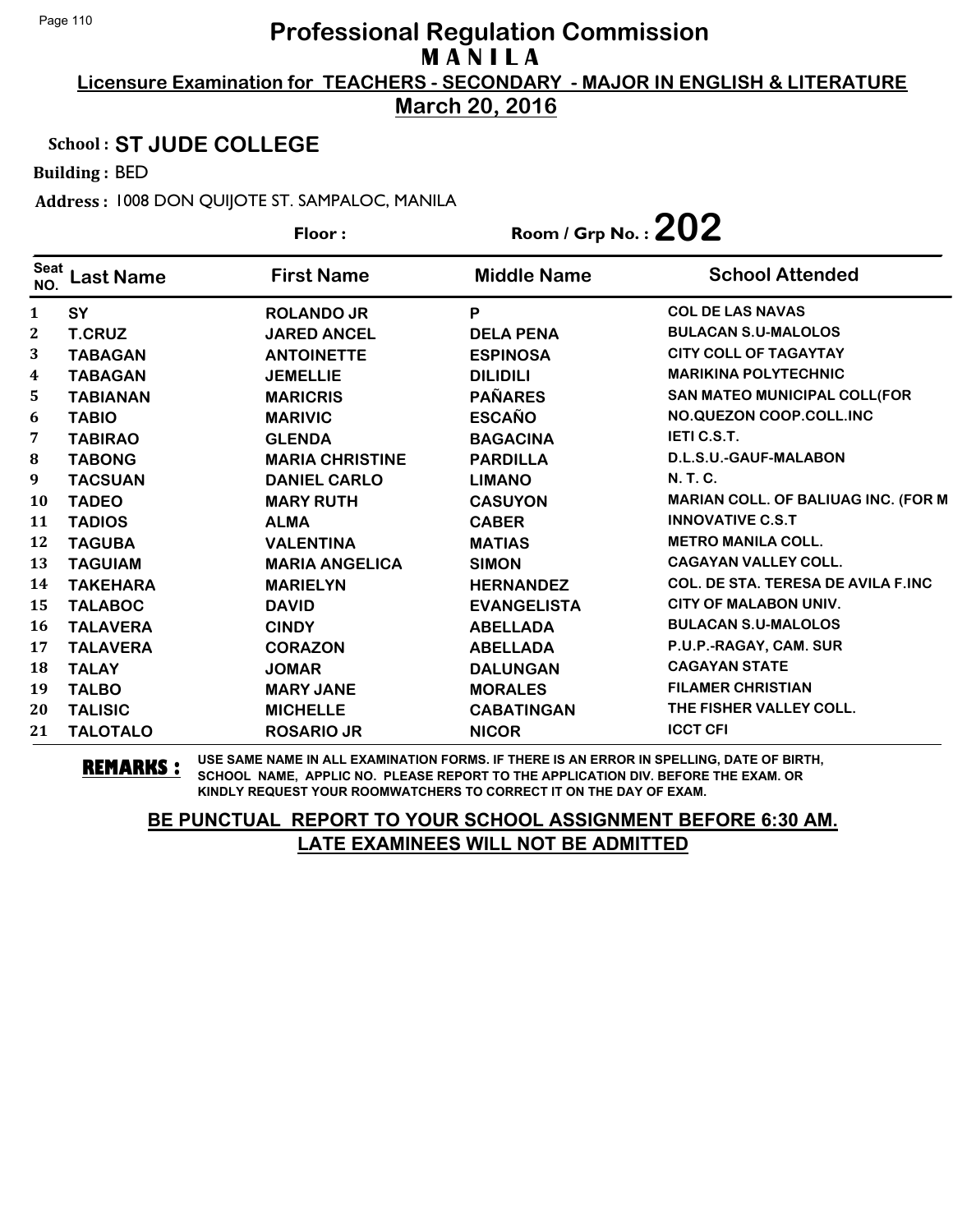**March 20, 2016**

### School : **ST JUDE COLLEGE**

Building : BED

Address : 1008 DON QUIJOTE ST. SAMPALOC, MANILA

|                    |                  | Floor:                   | Room / Grp No. : $206$ |                                           |
|--------------------|------------------|--------------------------|------------------------|-------------------------------------------|
| <b>Seat</b><br>NO. | <b>Last Name</b> | <b>First Name</b>        | <b>Middle Name</b>     | <b>School Attended</b>                    |
| 1                  | <b>TAMAYO</b>    | <b>KLARC LUIS</b>        | <b>DIWA</b>            | <b>COLUMBAN COLL.-OLONGAPO CITY</b>       |
| $\mathbf 2$        | <b>TAMAYO</b>    | <b>MARIA ELLAINE III</b> | <b>BAY</b>             | <b>CITY COLL OF TAGAYTAY</b>              |
| 3                  | <b>TAMBAL</b>    | <b>CHERRY</b>            | <b>ESPINELI</b>        | <b>NAT.COLL.SCI &amp; TECH-DASMARINAS</b> |
| 4                  | <b>TAMBALO</b>   | <b>LENIE</b>             | <b>FORTUNA</b>         | P.U.P.-BATAAN                             |
| 5                  | <b>TAMIO</b>     | <b>GLENIFER</b>          | <b>MATALOG</b>         | <b>CAVITE S.U.-ROSARIO</b>                |
| 6                  | <b>TAMONDONG</b> | <b>CAROL</b>             | <b>ESTERO</b>          | PANGASINAN S.U.-BAYAMBANG                 |
| 7                  | <b>TAMPES</b>    | <b>MARYJOYCE</b>         | <b>MUÑOZ</b>           | P.U.P.-CAVITE                             |
| 8                  | <b>TAMPOY</b>    | <b>CRISTINE</b>          | <b>HORNALES</b>        | <b>P.S. COL OF AERO-PASAY</b>             |
| 9                  | <b>TAN</b>       | <b>GLOR ANTONETTE</b>    | <b>REMORAL</b>         | <b>U OF RIZAL SYS.-RODRIGUEZ</b>          |
| 10                 | <b>TAN</b>       | <b>IAN</b>               | <b>VILLACRUZ</b>       | <b>PAMPANGA STATE AGRICULTURAL</b>        |
| 11                 | <b>TAN</b>       | <b>ROSANNA</b>           | <b>OBISPADO</b>        | P.U.P.-BATAAN                             |
| 12                 | <b>TANGILE</b>   | <b>NORIE MAE</b>         | <b>MACATALAD</b>       | M.Q. ALARILLA P.C.                        |
| 13                 | <b>TANGLAO</b>   | <b>ELEONOR</b>           | <b>BONTIA</b>          | <b>BULACAN S.U-MALOLOS</b>                |
| 14                 | <b>TANIEGRA</b>  | <b>MICHELLE ANN</b>      | <b>DE GUZMAN</b>       | <b>P.U.P.-SAN PEDRO</b>                   |
| 15                 | <b>TANIO</b>     | <b>JOAN</b>              | <b>CERRUDO</b>         | LYCEUM OF ALABANG (for. NCST)             |
| 16                 | <b>TANSINGCO</b> | <b>NIMFA</b>             | <b>BANGALISAN</b>      | <b>WESTERN COLL.-CAVITE</b>               |
| 17                 | <b>TAROG</b>     | <b>RENALYN</b>           | <b>HERNANDEZ</b>       | <b>BULACAN S.U-MALOLOS</b>                |
| 18                 | <b>TASIC</b>     | <b>LAILA</b>             | <b>ALMIREZ</b>         | <b>J.RIZAL UNIV.</b>                      |
| 19                 | <b>TASIS</b>     | <b>ROUELINA</b>          | <b>ATIENZA</b>         | P.U.P.-CAVITE                             |
| 20                 | <b>TAVERA</b>    | <b>CHRISTINE JOY</b>     | <b>TANDOC</b>          | <b>M.Q. ALARILLA P.C.</b>                 |
| 21                 | <b>TAYAM</b>     | <b>RAYMOND</b>           | <b>BROZO</b>           | <b>NATIONAL POLY C.S.T.</b>               |

**REMARKS :** USE SAME NAME IN ALL EXAMINATION FORMS. IF THERE IS AN ERROR IN SPELLING, DATE OF BIRTH, SCHOOL NAME, APPLIC NO. PLEASE REPORT TO THE APPLICATION DIV. BEFORE THE EXAM. OR KINDLY REQUEST YOUR ROOMWATCHERS TO CORRECT IT ON THE DAY OF EXAM.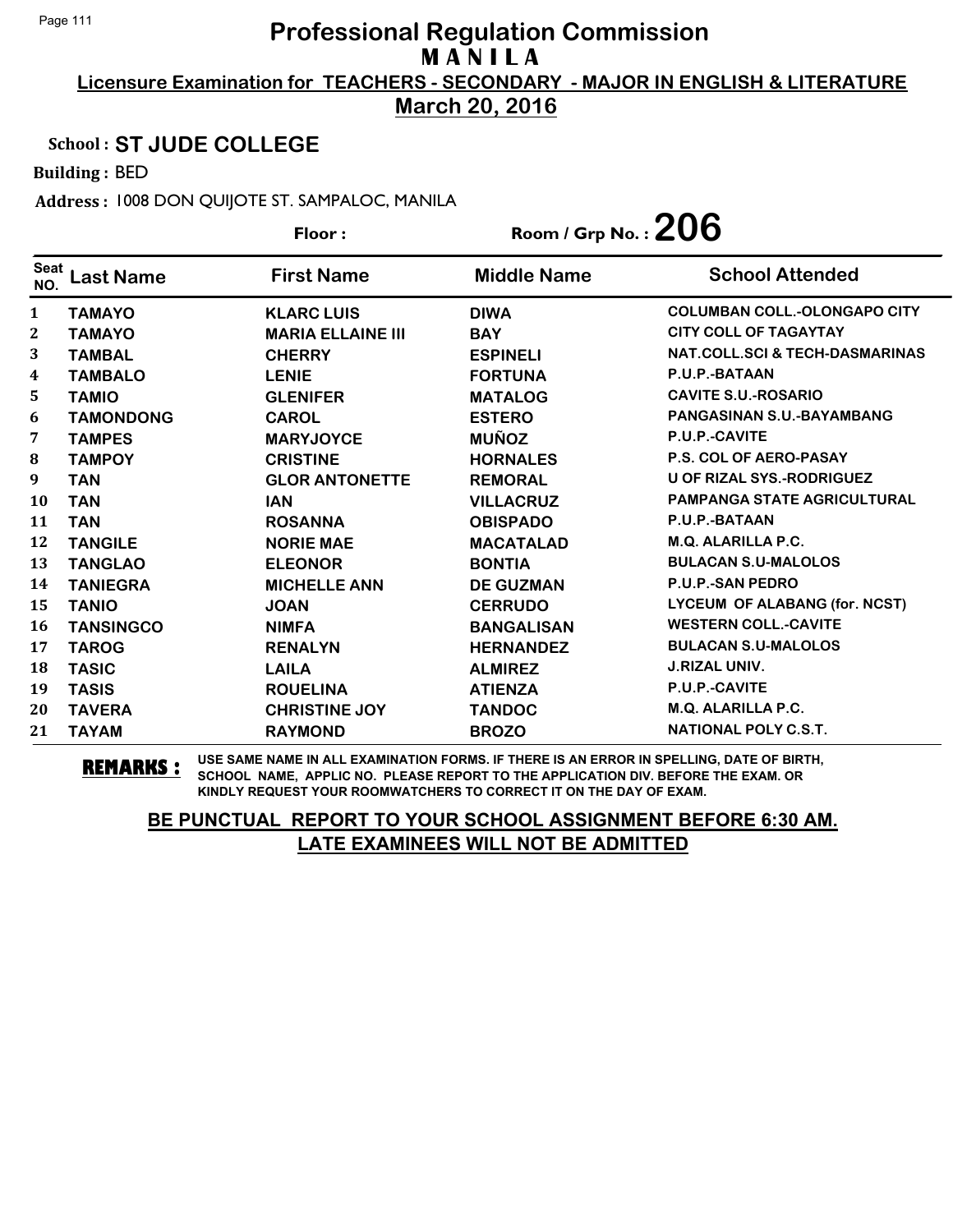**March 20, 2016**

#### School : **ST JUDE COLLEGE**

Building : BED

Address : 1008 DON QUIJOTE ST. SAMPALOC, MANILA

**Last Name First Name Middle Name** Floor : Room / Grp No. :**301** Seat <sup>seat</sup> Last Name First Name Middle Name School Attended **TAYAMORA SARAH JANE TAPANAN CAINTA CATHOLIC COLL. TAYAO FAITH JOY EXCHAURE BULACAN S.U-MALOLOS TAYAO PHILIP CARLO GARCIA J.C.FELICANO CFI TAYCO JOY GABAY MINSCAT-BONGABONG(for.BCF) TAÑEDO JEANBELL CARDONA ST.RITA'S COLL.-MANILA TAÑEGA CHRISTIAN LENTEJAS P.U.P.-SAN PEDRO TAÑOLA JAY-AR DORONILA P. C. U.-MANILA TELAN RYAN DANAO ISABELA S.U.-CABAGAN TELESFORO MA. LORRIS ANN SAMORANOS U OF RIZAL SYS.-RODRIGUEZ TELIN GINA SOLERO P.L. PASAY TENEDERO LERMA NEGRO N. T. C. TENIO NANCY GONZALES U OF RIZAL SYS.-ANGONO TEODORO JOANNA SARMIENTO P.S. COL OF AERO-LIPA TESADO LEA TUSCANO SURIGAO S.C.T. TESPUER AHIRA AGUINALDO UNIV.OF MAKATI THOMPSON PAULA BIANCA LAXA DR. G.LACSON COLLEGE TIAMZON REINA FRANCIA POLICARPIO P.U.P.-STA MARIA, BULACAN TIBAYAN EDERLINA IRUGUIN TANAUAN INST. TIBAYAN MARK LESTER ADEVA P.S. COL OF AERO-PASAY TIBUC MACHIEL DALMACEDA ST.FERDINAND-CABAGAN TIBUS JOANN TAYCO AKLAN S.U.-MAKATO**

**REMARKS :** USE SAME NAME IN ALL EXAMINATION FORMS. IF THERE IS AN ERROR IN SPELLING, DATE OF BIRTH, SCHOOL NAME, APPLIC NO. PLEASE REPORT TO THE APPLICATION DIV. BEFORE THE EXAM. OR KINDLY REQUEST YOUR ROOMWATCHERS TO CORRECT IT ON THE DAY OF EXAM.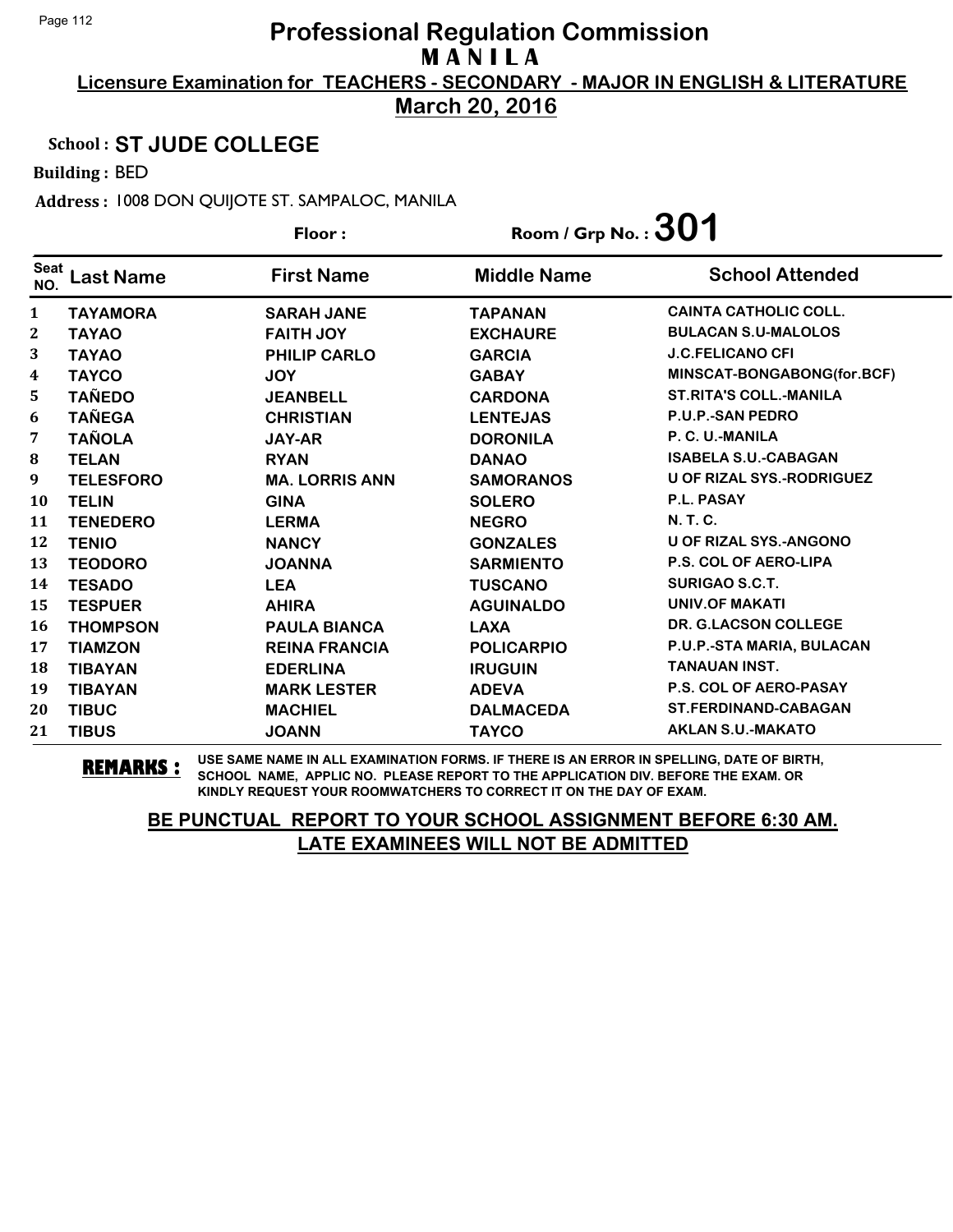**March 20, 2016**

### School : **ST JUDE COLLEGE**

Building : BED

Address : 1008 DON QUIJOTE ST. SAMPALOC, MANILA

|                    |                  | Floor:                | Room / Grp No. : $302$ |                                      |
|--------------------|------------------|-----------------------|------------------------|--------------------------------------|
| <b>Seat</b><br>NO. | Last Name        | <b>First Name</b>     | <b>Middle Name</b>     | <b>School Attended</b>               |
| 1                  | <b>TICONG</b>    | <b>JEAN CAROL</b>     | <b>BANTOG</b>          | <b>FIRST AITH</b>                    |
| 2                  | <b>TIENGO</b>    | <b>APRIL</b>          | <b>AZARCON</b>         | <b>U PERP HELP-CAVITE</b>            |
| 3                  | <b>TIMBREZA</b>  | <b>ANNE MARIE</b>     | <b>LIWANAG</b>         | <b>TAGUIG CITY UNIV</b>              |
| 4                  | <b>TINDOC</b>    | <b>JEFREY</b>         | <b>OLIVA</b>           | <b>R.MAGSAYSAY T.U-SAN MARCELINO</b> |
| 5                  | <b>TINIO</b>     | <b>EVELYN</b>         | <b>VERONA</b>          | P.U.P.-STA. MESA                     |
| 6                  | <b>TIQUE</b>     | <b>ISAGANI</b>        | <b>DELA CRUZ</b>       | <b>ST.ANTHONY COL.TECH</b>           |
| 7                  | <b>TOBIAS</b>    | <b>MARIA CRISTINA</b> | <b>DOMINGO</b>         | <b>NATIONAL POLY C.S.T.</b>          |
| 8                  | <b>TOGLE</b>     | <b>MELDRICK</b>       | <b>NIGOS</b>           | <b>CAVITE S.U.-NAIC</b>              |
| 9                  | <b>TOLENTINO</b> | <b>LALAINE ANGELA</b> | <b>ZAPANTA</b>         | <b>CAVITE S.U.-CAVITE CITY</b>       |
| 10                 | <b>TOLENTINO</b> | <b>MIA IRISH</b>      | <b>LUMASAC</b>         | <b>BERNARDO COLLEGE</b>              |
| 11                 | <b>TOLENTINO</b> | <b>ROBERT JR</b>      | <b>RAMONES</b>         | <b>LAGUNA COLL. B.A.</b>             |
| 12                 | <b>TOLIBAS</b>   | <b>IAN</b>            | <b>VILLAFRANCA</b>     | SOUTHEASTERN COLL.-PASAY             |
| 13                 | <b>TOMAQUIN</b>  | <b>RACHEL</b>         | <b>RANTE</b>           | P.U.P.-STA. MESA                     |
| 14                 | <b>TOMAROY</b>   | <b>JESON</b>          | <b>TUMALA</b>          | <b>SIQUIJOR STATE COLL.</b>          |
| 15                 | <b>TOMINES</b>   | <b>MYLA</b>           | <b>DULAY</b>           | OL OF MANAOAG COLL.                  |
| 16                 | <b>TONDAG</b>    | <b>BENIDIC</b>        | <b>CORDERO</b>         | <b>COLEGIO DE SAN GABRIEL</b>        |
| 17                 | <b>TONITO</b>    | <b>GLORY JANE</b>     | <b>VALIENTE</b>        | <b>U OF RIZAL SYS.-PILILLA</b>       |
| 18                 | <b>TOONG</b>     | <b>JOHN KEVIN</b>     | <b>DELA CERNA</b>      | <b>N.E.U.S.T-CABANATUAN CITY</b>     |
| 19                 | <b>TOPACIO</b>   | <b>CLAIRE ANN</b>     | <b>CABRIGAS</b>        | D.L.S.U.-MANILA                      |
| 20                 | <b>TORING</b>    | <b>VICTOR</b>         | <b>BROZO</b>           | N. T. C.                             |
| 21                 | <b>TORRECES</b>  | <b>CHERRY GENE</b>    | <b>RENDADO</b>         | N. T. C.                             |

**REMARKS :** USE SAME NAME IN ALL EXAMINATION FORMS. IF THERE IS AN ERROR IN SPELLING, DATE OF BIRTH, SCHOOL NAME, APPLIC NO. PLEASE REPORT TO THE APPLICATION DIV. BEFORE THE EXAM. OR KINDLY REQUEST YOUR ROOMWATCHERS TO CORRECT IT ON THE DAY OF EXAM.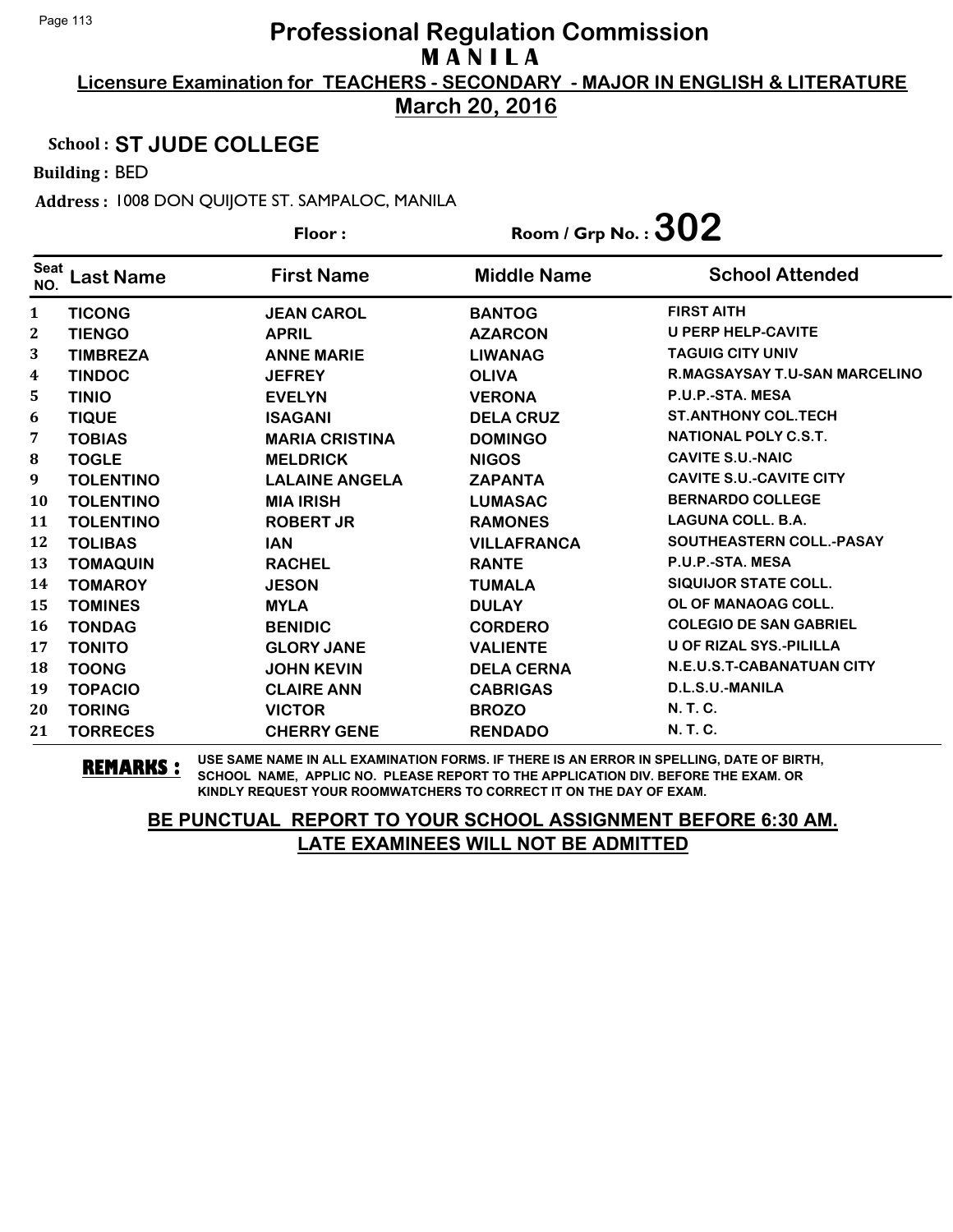**March 20, 2016**

### School : **ST JUDE COLLEGE**

Building : BED

Address : 1008 DON QUIJOTE ST. SAMPALOC, MANILA

|                    |                  | Floor:                 | Room / Grp No. : $303$ |                                         |
|--------------------|------------------|------------------------|------------------------|-----------------------------------------|
| <b>Seat</b><br>NO. | <b>Last Name</b> | <b>First Name</b>      | <b>Middle Name</b>     | <b>School Attended</b>                  |
| 1                  | <b>TORRELINO</b> | <b>DESIREE KIM</b>     | <b>DELANTAR</b>        | <b>CITY OF MALABON UNIV.</b>            |
| 2                  | <b>TORRES</b>    | <b>CRISTINA</b>        | <b>GONDRANEOS</b>      | <b>COL STO NIÑO-CABUYAO</b>             |
| 3                  | <b>TORRES</b>    | <b>DIANE ERICA</b>     | <b>BALUYOT</b>         | <b>COLEGIO DE CALUMPIT(for.CALUMPIT</b> |
| 4                  | <b>TORRES</b>    | <b>EMIEROSE</b>        | <b>TALAVERA</b>        | <b>BULACAN S.U-MALOLOS</b>              |
| 5                  | <b>TORRES</b>    | <b>IMELDA</b>          | <b>FERRER</b>          | <b>MALASIQUI AGNO VC</b>                |
| 6                  | <b>TORRES</b>    | <b>JOEL</b>            | <b>CABINGAN</b>        | P.U.P.-CAVITE                           |
| 7                  | <b>TORRES</b>    | <b>JUANITA</b>         | <b>GLORIOSO</b>        | P.U.P.-CAVITE                           |
| 8                  | <b>TORRES</b>    | <b>PATRISHA LLIANE</b> | <b>OCAMPO</b>          | D.L.S.U.-MANILA                         |
| 9                  | <b>TORRES</b>    | <b>REBECCA</b>         | <b>DE GUZMAN</b>       | <b>CENTRAL I.T.-PANIQUI</b>             |
| 10                 | <b>TORRES</b>    | <b>WENDY</b>           | <b>OCAMPO</b>          | <b>IETI C.S.T.</b>                      |
| 11                 | <b>TOYHACAO</b>  | <b>ALEKXANDRA</b>      | <b>ANICETE</b>         | <b>ST.SCHOLASTICA COLL.</b>             |
| 12                 | <b>TRINIDAD</b>  | <b>LHEA CATHERINE</b>  | <b>SANTOS</b>          | P.U.P.-STA MARIA, BULACAN               |
| 13                 | <b>TUAZON</b>    | <b>SARAH JANE</b>      | <b>GAYO</b>            | <b>TAGUIG CITY UNIV</b>                 |
| 14                 | <b>TUAZON</b>    | <b>TRICIA MAE</b>      | <b>IGNACIO</b>         | P.U.P.-STA MARIA, BULACAN               |
| 15                 | <b>TUBO</b>      | <b>ROSEMARIE</b>       | <b>ESPERON</b>         | <b>NORTHEASTERN MINDANAO COLL.</b>      |
| 16                 | <b>TUGADI</b>    | <b>CARLMAE</b>         | <b>SARITA</b>          | SUMULONG C.A.S.                         |
| 17                 | <b>TUIZA</b>     | <b>DENNIS</b>          | .ROMASANTA             | <b>GRACE MISSION H.S.M.</b>             |
| 18                 | <b>TULIPAS</b>   | <b>JENY</b>            | <b>MOJARES</b>         | P.U.P.-STA. MESA                        |
| 19                 | <b>TUMAMPOC</b>  | <b>SARAMAE</b>         | <b>EVANGELISTA</b>     | <b>TRECE MARTIRES CITY COLL.</b>        |
| 20                 | <b>TUMBAGA</b>   | <b>EDHEZA MARIE</b>    | <b>SANGGALANG</b>      | <b>BATANGAS S.U.-ARASOF-NASUGBU</b>     |
| 21                 | <b>TUMBAGA</b>   | <b>RONNIE</b>          | <b>BAGALIHOG</b>       | <b>MASBATE COLLEGES</b>                 |

**REMARKS :** USE SAME NAME IN ALL EXAMINATION FORMS. IF THERE IS AN ERROR IN SPELLING, DATE OF BIRTH, SCHOOL NAME, APPLIC NO. PLEASE REPORT TO THE APPLICATION DIV. BEFORE THE EXAM. OR KINDLY REQUEST YOUR ROOMWATCHERS TO CORRECT IT ON THE DAY OF EXAM.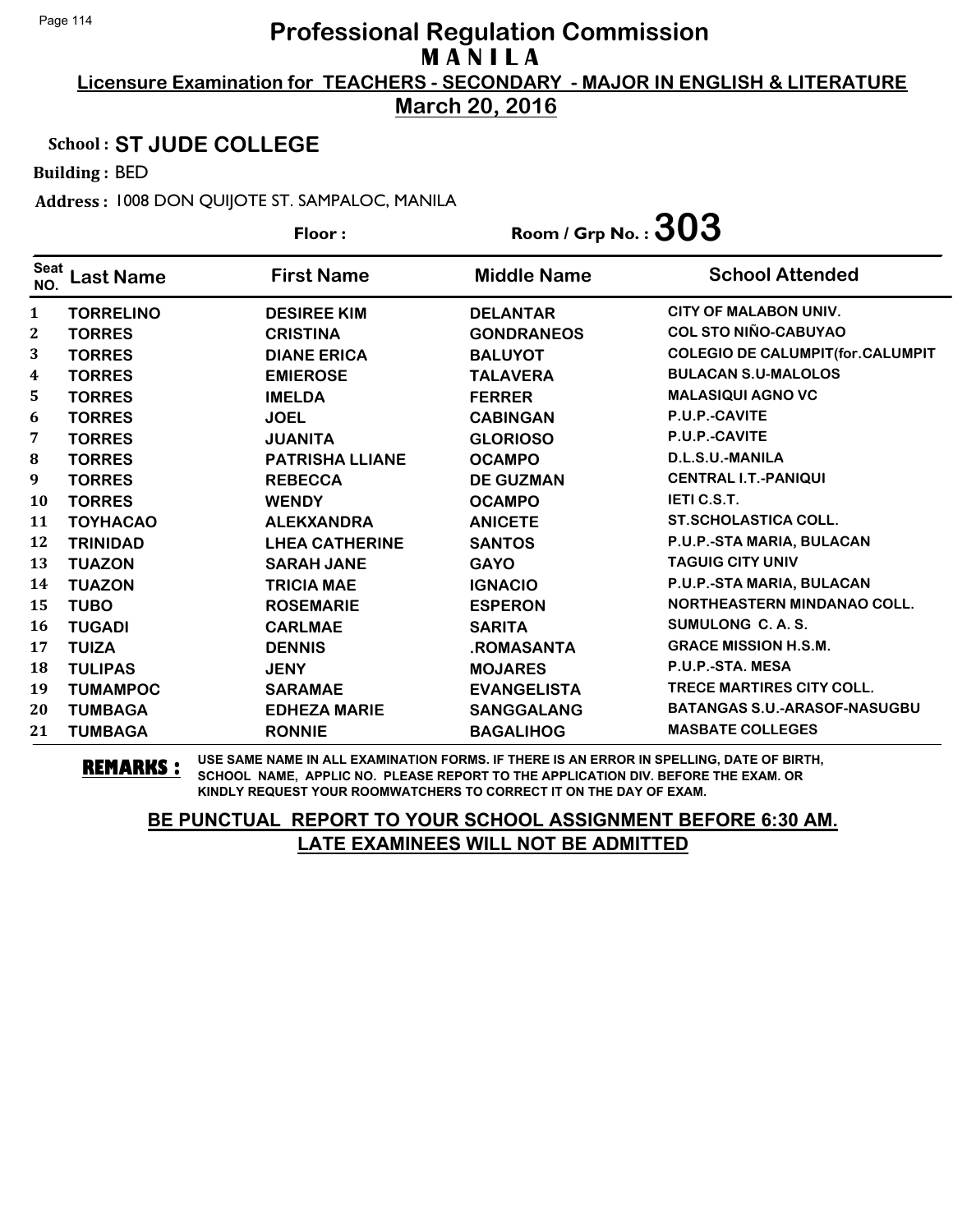**March 20, 2016**

### School : **ST JUDE COLLEGE**

Building : BED

Address : 1008 DON QUIJOTE ST. SAMPALOC, MANILA

|                    |                  | Floor:              | Room / Grp No. : $401$ |                                     |
|--------------------|------------------|---------------------|------------------------|-------------------------------------|
| <b>Seat</b><br>NO. | <b>Last Name</b> | <b>First Name</b>   | <b>Middle Name</b>     | <b>School Attended</b>              |
| 1                  | <b>TUMULAK</b>   | <b>GLEZEL GRACE</b> | <b>INVENTO</b>         | <b>SO.MASBATE ROOSEVELT</b>         |
| $\mathbf{2}$       | <b>TUNGOL</b>    | <b>KIMBERLY</b>     | <b>ROLDAN</b>          | <b>U OF RIZAL SYS.-ANTIPOLO</b>     |
| 3                  | <b>TUNGOL</b>    | <b>MA. ELENA</b>    | <b>DOLATRE</b>         | <b>HOLY ROSARY COLL FDT</b>         |
| 4                  | <b>TUPAS</b>     | <b>ELIZABETH</b>    | <b>PALASAN</b>         | <b>MARY THE QUEEN C.S.T.-QC</b>     |
| 5                  | <b>TUPAS</b>     | <b>NAOMI</b>        | <b>LONTOC</b>          | <b>U.P.-DILIMAN</b>                 |
| 6                  | <b>TUPAS</b>     | <b>REGINA LYN</b>   | <b>FLORES</b>          | <b>COLLEGE OF SAN BENILDO-RIZAL</b> |
| 7                  | <b>TURIANO</b>   | <b>JUDEE</b>        | <b>ACBANG</b>          | P.U.P.-CAVITE                       |
| 8                  | <b>TUSIT</b>     | <b>JOAN</b>         | <b>ESPIRITU</b>        | <b>TAGUIG CITY UNIV</b>             |
| 9                  | <b>UBALDO</b>    | <b>RUEL</b>         | <b>TEMPLO</b>          | <b>ALITAGTAG COLL.</b>              |
| 10                 | <b>UGERIO</b>    | <b>EVANGELINE</b>   | <b>MARQUEZ</b>         | <b>ST.JOSEPH COLL.-BULACAN</b>      |
| 11                 | <b>UMANDAL</b>   | <b>KRISTINE</b>     | <b>GUBI</b>            | <b>I.B.CALINGASAN MEM.</b>          |
| 12                 | <b>UMPAD</b>     | <b>JENE CLAIRE</b>  | <b>ESTRADA</b>         | <b>RIZAL TECH UNIV</b>              |
| 13                 | <b>UNDAJARE</b>  | <b>MARY ROSE</b>    | <b>GONZALES</b>        | <b>ST.CLARE COLL.-CALOOCAN</b>      |
| 14                 | <b>URIARTE</b>   | <b>ED ALLEN</b>     | <b>RICARTE</b>         | E. A. C.-MANILA                     |
| 15                 | <b>USTARIS</b>   | <b>JANET</b>        | <b>MONTANO</b>         | <b>LAGUNA COLL. B.A.</b>            |
| 16                 | <b>UY</b>        | <b>JOMARI</b>       | <b>ALPIS</b>           | <b>DIVINE WORD-CALAPAN</b>          |
| 17                 | <b>VALDEZ</b>    | <b>CHENNIE LOVE</b> | <b>BIO</b>             | <b>PASIG CATHOLIC COLL.</b>         |
| 18                 | <b>VALDEZ</b>    | <b>HELEN</b>        | <b>SABET</b>           | ZAMBO.SUR MARITIME I.T.             |
| 19                 | <b>VALDEZ</b>    | <b>JAKE</b>         | <b>RODRIGUEZA</b>      | R.MAGSAYSAY T.U-CASTILLEJOS         |
| 20                 | <b>VALDEZ</b>    | <b>JENNY</b>        | <b>PITAS</b>           | <b>CAVITE S.U.-INDANG</b>           |
| 21                 | <b>VALDEZ</b>    | <b>KIMBERLY</b>     | <b>DINGLE</b>          | ARC-C.M.C.L.C.                      |

**REMARKS :** USE SAME NAME IN ALL EXAMINATION FORMS. IF THERE IS AN ERROR IN SPELLING, DATE OF BIRTH, SCHOOL NAME, APPLIC NO. PLEASE REPORT TO THE APPLICATION DIV. BEFORE THE EXAM. OR KINDLY REQUEST YOUR ROOMWATCHERS TO CORRECT IT ON THE DAY OF EXAM.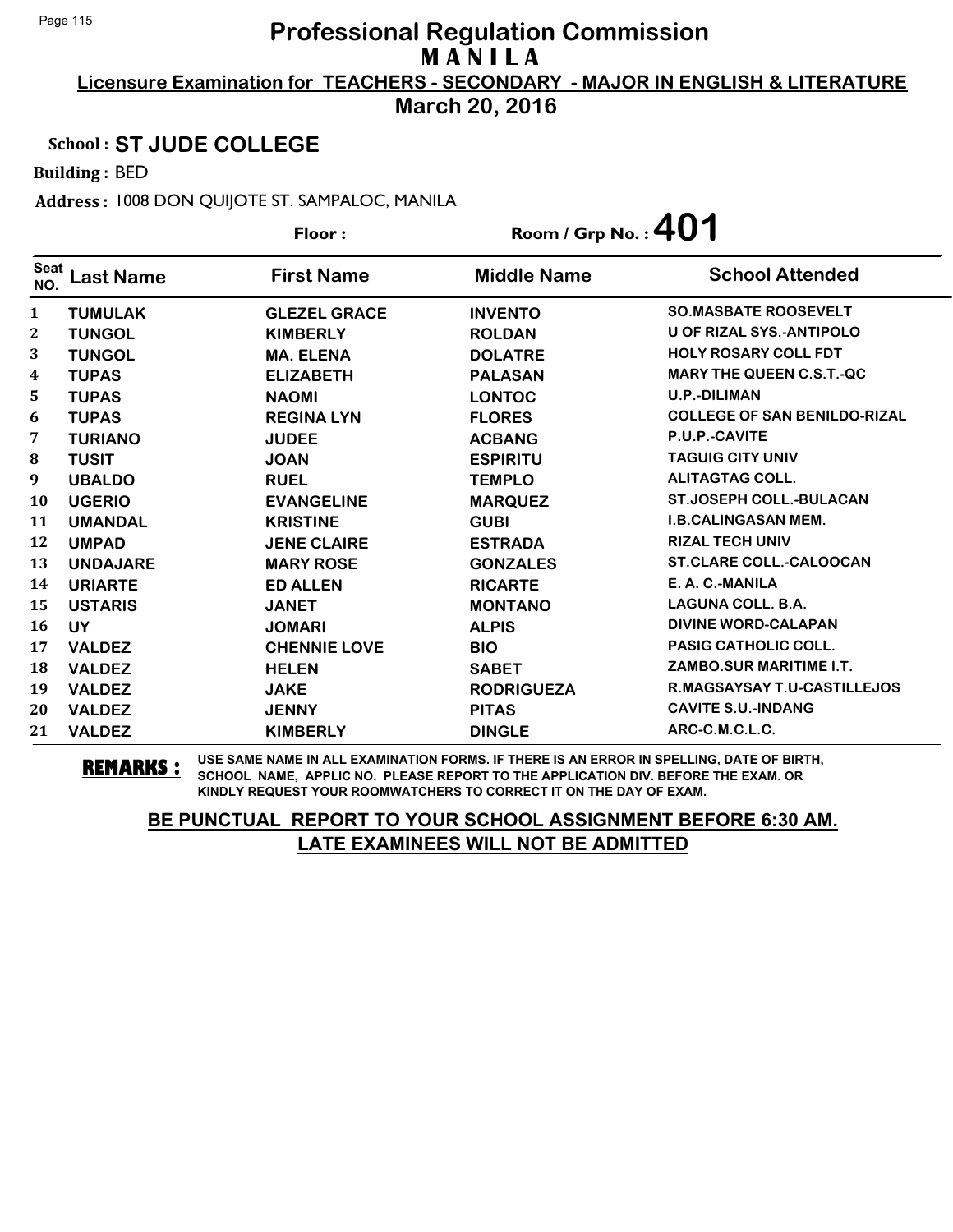**March 20, 2016**

### School : **ST JUDE COLLEGE**

Building : BED

Address : 1008 DON QUIJOTE ST. SAMPALOC, MANILA

| Floor:             |                   | Room / Grp No. : $402$ |                    |                                           |
|--------------------|-------------------|------------------------|--------------------|-------------------------------------------|
| <b>Seat</b><br>NO. | <b>Last Name</b>  | <b>First Name</b>      | <b>Middle Name</b> | <b>School Attended</b>                    |
| 1                  | <b>VALDEZ</b>     | <b>RADY</b>            | <b>CAFE</b>        | <b>LEYTE COLLEGES</b>                     |
| 2                  | <b>VALENCIA</b>   | <b>DIANNA GRACE</b>    | <b>VEJANO</b>      | <b>BULACAN S.U-MALOLOS</b>                |
| 3                  | <b>VALENCIA</b>   | <b>JESSA</b>           | <b>ALDAY</b>       | <b>LA CONSOLACION UNIVERSITY</b>          |
| 4                  | <b>VALENCIA</b>   | <b>JOLY-ANN</b>        | <b>PADOLINA</b>    | <b>NAT.COLL.SCI &amp; TECH-DASMARINAS</b> |
| 5                  | <b>VALENCIA</b>   | <b>PRECIOUS MYRRH</b>  | <b>BONGAT</b>      | <b>COLLEGE OF SAN BENILDO-RIZAL</b>       |
| 6                  | <b>VALENTE</b>    | <b>CATHERINE</b>       | <b>SABENACIO</b>   | THE MANILA TIMES COLLEGE - MANILA         |
| 7                  | <b>VALENTINO</b>  | <b>DAYANARA</b>        | <b>DUMULOT</b>     | T.I P.-Q.C.                               |
| 8                  | <b>VALENZUELA</b> | <b>ANGELO</b>          | <b>DELA CRUZ</b>   | <b>RIZAL COLL.-LAGUNA</b>                 |
| 9                  | <b>VALENZUELA</b> | <b>SHAIRA JOY</b>      | <b>CAPELLAN</b>    | THE FISHER VALLEY COLL.                   |
| 10                 | <b>VALIDO</b>     | <b>KAREN</b>           | <b>GOMEZ</b>       | <b>MAGSAYSAY MEM.-ZAMBALES</b>            |
| 11                 | <b>VALIDO</b>     | <b>RANGY</b>           | N/A                | <b>P.L. MANILA</b>                        |
| 12                 | <b>VALIENTE</b>   | <b>MARCELINA</b>       | <b>MACABITAS</b>   | <b>HOLY ROSARY COLL FDT</b>               |
| 13                 | <b>VALMADRID</b>  | <b>JOAN ELISSE</b>     | <b>MATEO</b>       | <b>BALIWAG POLYTECHNIC</b>                |
| 14                 | <b>VALMADRID</b>  | <b>KRYSTAL</b>         | <b>DE DIOS</b>     | <b>ST.LOUIS UNIV.</b>                     |
| 15                 | <b>VARELA</b>     | <b>ANECEL</b>          | <b>PENAFIEL</b>    | P. C. U.-DASMARIÑAS                       |
| 16                 | <b>VARGAS</b>     | <b>GIOVANI</b>         | <b>TRINIDAD</b>    | <b>CATANDUANES STATE UNIVERSITY -</b>     |
| 17                 | <b>VARGAS</b>     | <b>MARY GRACE</b>      | <b>REYES</b>       | <b>ADAMSON UNIVERSITY</b>                 |
| 18                 | <b>VARONA</b>     | <b>FATIMA</b>          | <b>MORALES</b>     | <b>BAGO CITY COLL.</b>                    |
| 19                 | <b>VECINA</b>     | <b>SONLIE MAE</b>      | <b>CASAUL</b>      | <b>CATANDUANES COLLEGE</b>                |
| 20                 | <b>VEGA</b>       | <b>RHODORA</b>         | <b>BLANES</b>      | P.U.P.-CAVITE                             |
| 21                 | <b>VELASCO</b>    | <b>ANN KATHLYN MAY</b> | <b>MANSANARES</b>  | <b>BULACAN S.U-BUSTOS</b>                 |

**REMARKS :** USE SAME NAME IN ALL EXAMINATION FORMS. IF THERE IS AN ERROR IN SPELLING, DATE OF BIRTH, SCHOOL NAME, APPLIC NO. PLEASE REPORT TO THE APPLICATION DIV. BEFORE THE EXAM. OR KINDLY REQUEST YOUR ROOMWATCHERS TO CORRECT IT ON THE DAY OF EXAM.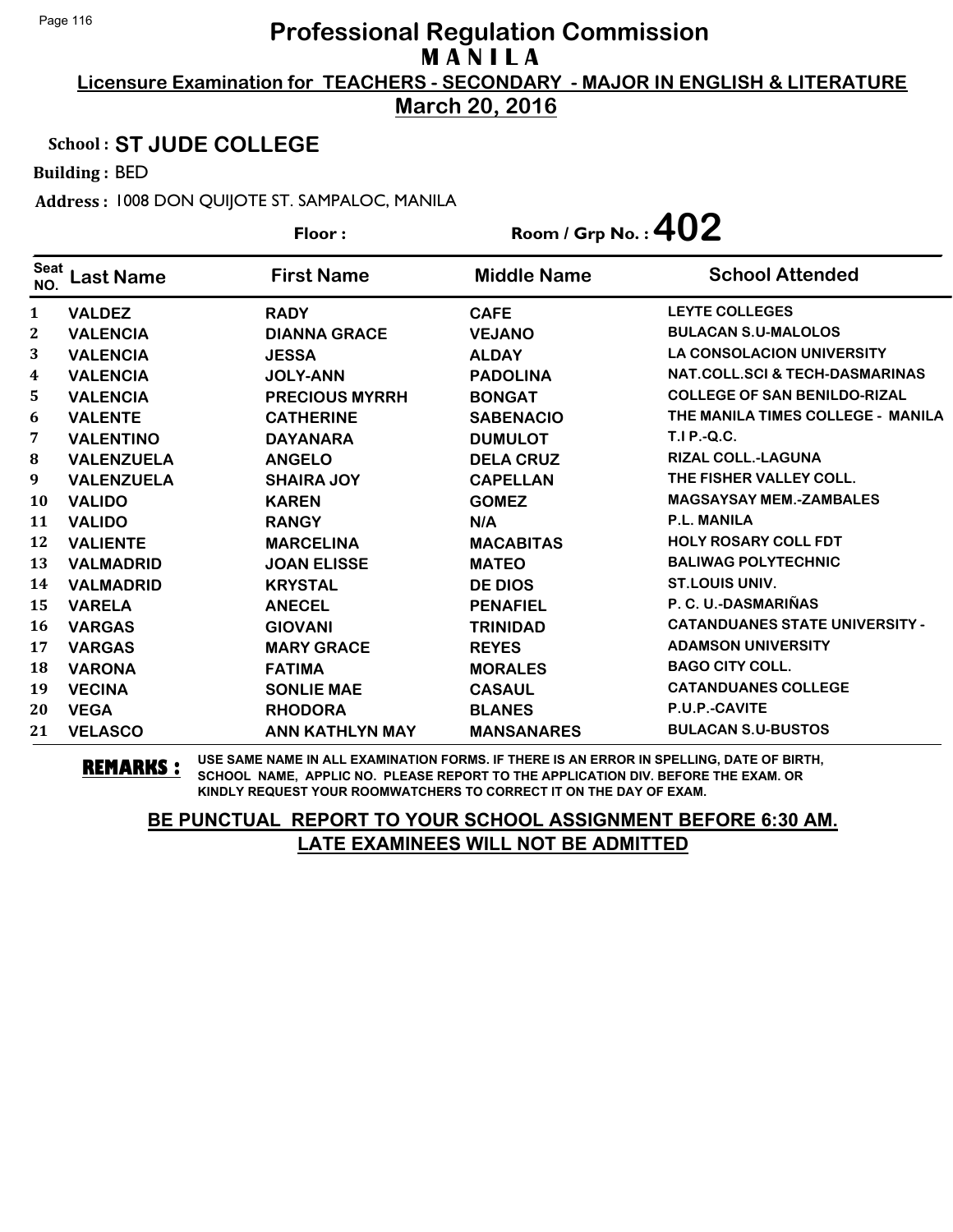**March 20, 2016**

Floor : Room / Grp No. :**501**

#### School : **ST JUDE COLLEGE**

Building : BED

Address : 1008 DON QUIJOTE ST. SAMPALOC, MANILA

| <b>Seat</b><br>NO. | _ast Name        | <b>First Name</b>       | <b>Middle Name</b> | <b>School Attended</b>                  |
|--------------------|------------------|-------------------------|--------------------|-----------------------------------------|
| 1                  | <b>VELASCO</b>   | <b>DORILYN</b>          | <b>ZARAGOZA</b>    | <b>LEYTE S.U.-VILLABA</b>               |
| $\boldsymbol{2}$   | <b>VELASCO</b>   | <b>EMMA</b>             | <b>MORALES</b>     | <b>LOYOLA COLL. OF CULION</b>           |
| 3                  | <b>VELASCO</b>   | <b>LLOREN</b>           | <b>VALERIANO</b>   | <b>BULACAN S.U-MALOLOS</b>              |
| 4                  | <b>VELASQUEZ</b> | <b>JASMIN</b>           | <b>CRUDA</b>       | <b>BULACAN S.U-MALOLOS</b>              |
| 5                  | <b>VELASQUEZ</b> | <b>SHIELA ANN</b>       | <b>VIRAY</b>       | OL OF PERP. SUCCOR COLL.                |
| 6                  | <b>VELEZ</b>     | <b>MICHELLE</b>         | <b>SALORSANO</b>   | P.U.P.-CAVITE                           |
| 7                  | <b>VELONTA</b>   | <b>RODELYN</b>          | <b>CARREON</b>     | <b>LIMAY POLYTECH.COLL.</b>             |
| 8                  | <b>VENUS</b>     | <b>JALLY MAY</b>        | <b>DELA CRUZ</b>   | <b>INNOVATIVE C.S.T</b>                 |
| 9                  | <b>VENUS</b>     | <b>MONALIZA</b>         | <b>GUEVARRA</b>    | <b>U OF RIZAL SYS.-RODRIGUEZ</b>        |
| 10                 | <b>VEQUILLA</b>  | <b>ANGELI</b>           | <b>ROBLE</b>       | <b>MATER REDEMPTORIS COLL.-SAN JOSE</b> |
| 11                 | <b>VERALLO</b>   | <b>LINALYN</b>          | <b>VELLAESTER</b>  | <b>CATAINGAN MUN. COLL.</b>             |
| 12                 | <b>VERDE</b>     | <b>ARMANDO JR</b>       | <b>SAN PEDRO</b>   | <b>BALIWAG POLYTECHNIC</b>              |
| 13                 | <b>VERDERA</b>   | <b>LORENZ</b>           | <b>CABILING</b>    | P.U.P.-BATAAN                           |
| 14                 | <b>VERDIDA</b>   | <b>IRENE</b>            | <b>SALGARINO</b>   | <b>MASBATE COLLEGES</b>                 |
| 15                 | <b>VERGARA</b>   | <b>LORD CHRISTIAN</b>   | <b>ENRIQUEZ</b>    | <b>IMUS INSTITUTE</b>                   |
| 16                 | <b>VERGEL</b>    | <b>FRANCIS I</b>        | STA. ANA           | <b>COL DE SAN PASCUAL</b>               |
| 17                 | <b>VERSOZA</b>   | <b>LOVELY KHRISELLE</b> | <b>HONTALBA</b>    | P.U.P.-TAGUIG                           |
| 18                 | <b>VIBORA</b>    | <b>CRIZZIA JAMAECA</b>  | <b>VILLANUEVA</b>  | P.N.U.-MANILA                           |
| 19                 | <b>VICENTE</b>   | <b>LYNETTE</b>          | <b>TENGCO</b>      | <b>UNION COLL.</b>                      |
| 20                 | <b>VICENTE</b>   | <b>MARICAR</b>          | <b>SATURNINO</b>   | <b>U DE MANILA (for.CCM)</b>            |
| 21                 | <b>VICENTUAN</b> | <b>LABLIN</b>           | <b>LAYSON</b>      | <b>C.E.U.-MANILA</b>                    |

**REMARKS :** USE SAME NAME IN ALL EXAMINATION FORMS. IF THERE IS AN ERROR IN SPELLING, DATE OF BIRTH, SCHOOL NAME, APPLIC NO. PLEASE REPORT TO THE APPLICATION DIV. BEFORE THE EXAM. OR KINDLY REQUEST YOUR ROOMWATCHERS TO CORRECT IT ON THE DAY OF EXAM.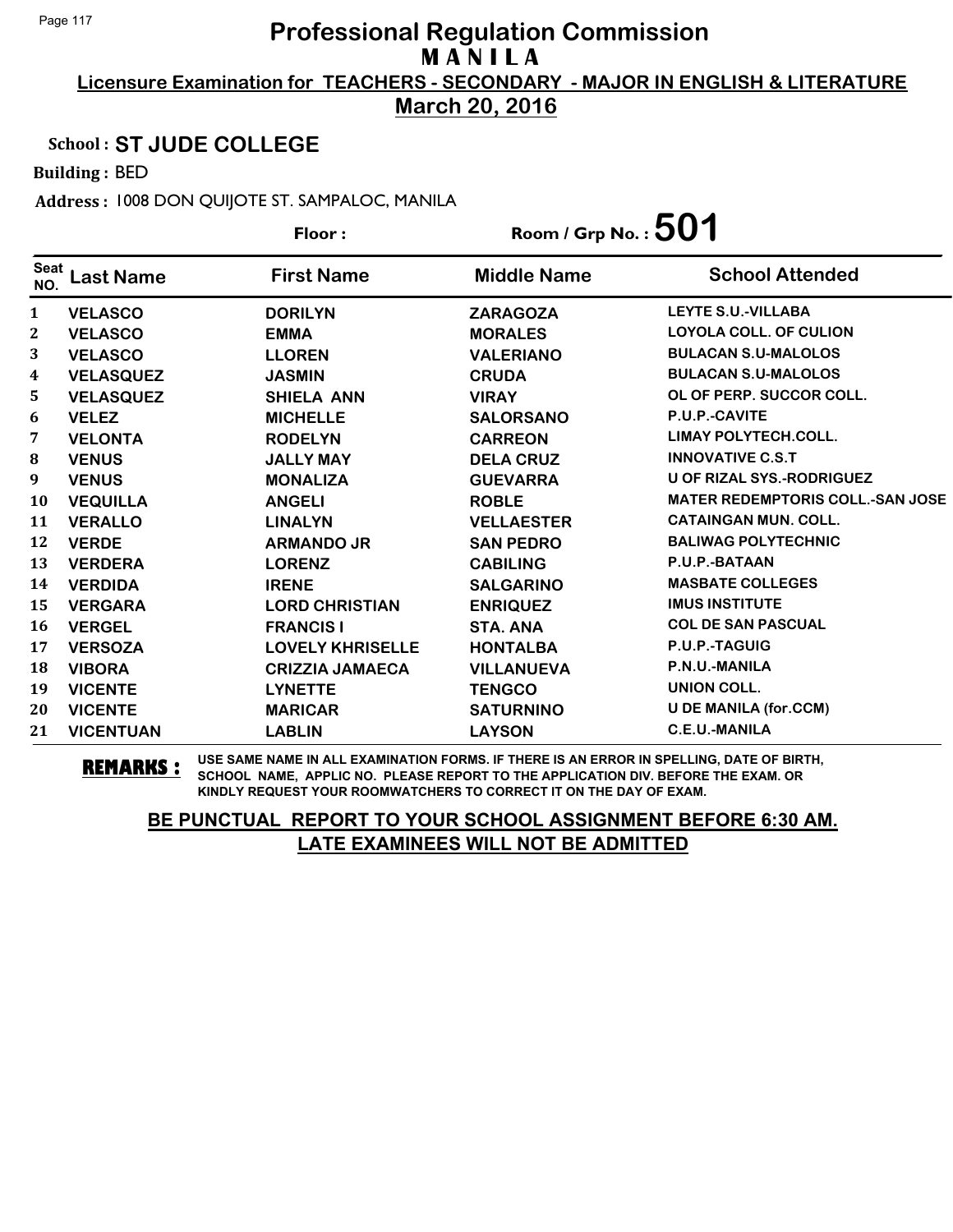**March 20, 2016**

Floor : Room / Grp No. :**502**

### School : **ST JUDE COLLEGE**

Building : BED

Address : 1008 DON QUIJOTE ST. SAMPALOC, MANILA

| <b>Seat</b>  | _ast Name          | <b>First Name</b>  | <b>Middle Name</b> | <b>School Attended</b>              |
|--------------|--------------------|--------------------|--------------------|-------------------------------------|
| NO.          |                    |                    |                    |                                     |
| $\mathbf{1}$ | <b>VICTORIANO</b>  | <b>BEVELYN</b>     | <b>SANCHEZ</b>     | <b>OCC.MINDORO STATE COL.</b>       |
| $\mathbf{2}$ | <b>VICTORIANO</b>  | <b>JESSIE MAE</b>  | <b>UY</b>          | <b>M.Q. ALARILLA P.C.</b>           |
| 3            | <b>VICTORINO</b>   | <b>ADRIN</b>       | <b>DIMLA</b>       | P.U.P.-STA MARIA, BULACAN           |
| 4            | <b>VIDA</b>        | <b>MAUREEN</b>     | <b>MIANO</b>       | ASIA SCH.OF ARTS & SCI.             |
| 5            | <b>VIDAL</b>       | <b>CHARLYN</b>     | <b>HERNANDEZ</b>   | <b>MARY THE QUEEN C.S.T.-QC</b>     |
| 6            | <b>VIDEÑA</b>      | <b>CHERMAINE</b>   | <b>NACUA</b>       | <b>CAVITE S.U.-INDANG</b>           |
| 7            | <b>VILAN</b>       | <b>WILSON</b>      | <b>PASCUAL</b>     | P.U.P.-CAVITE                       |
| 8            | <b>VILLACITE</b>   | <b>LANIE</b>       | <b>ASIA</b>        | <b>WESTERN COLL.-CAVITE</b>         |
| 9            | <b>VILLAFUERTE</b> | <b>LIZEL</b>       | <b>CRUZ</b>        | <b>BALIWAG POLYTECHNIC</b>          |
| 10           | <b>VILLAJIN</b>    | <b>GLENDA MARI</b> | <b>AJANG</b>       | <b>P.L. PASIG</b>                   |
| 11           | <b>VILLANUEVA</b>  | <b>AMELIA</b>      | <b>MARILLA</b>     | <b>CAVITE S.U.-NAIC</b>             |
| 12           | <b>VILLANUEVA</b>  | <b>HANNAH GLYN</b> | <b>TARUC</b>       | <b>BULACAN S.U-BUSTOS</b>           |
| 13           | <b>VILLANUEVA</b>  | <b>HILARIO JR</b>  | <b>PELINGON</b>    | <b>METRO MANILA COLL.</b>           |
| 14           | <b>VILLANUEVA</b>  | <b>JENNIE MAE</b>  | <b>CARCOSIA</b>    | <b>BULACAN S.U-BUSTOS</b>           |
| 15           | <b>VILLANUEVA</b>  | <b>JONALYN</b>     | <b>DE CASTRO</b>   | <b>RIZAL TECH UNIV</b>              |
| 16           | <b>VILLANUEVA</b>  | <b>LEAH</b>        | <b>PONGASE</b>     | <b>SIQUIJOR STATE COLL.</b>         |
| 17           | <b>VILLANUEVA</b>  | <b>LYN</b>         | <b>GOLLOSO</b>     | <b>PAMANTASAN NG CABUYAO</b>        |
| 18           | <b>VILLANUEVA</b>  | <b>MARK JOSEPH</b> | <b>MAGUGAT</b>     | <b>COL. DE AMORE</b>                |
| 19           | <b>VILLANUEVA</b>  | <b>MELANIE</b>     | <b>ADRALES</b>     | <b>CITY COLL OF TAGAYTAY</b>        |
| 20           | <b>VILLANUEVA</b>  | <b>MONETTE</b>     | <b>RIVERA</b>      | <b>M.Q. ALARILLA P.C.</b>           |
| 21           | <b>VILLANUEVA</b>  | <b>REGINE</b>      | <b>GOMEZ</b>       | <b>BATANGAS S.U.-ARASOF-NASUGBU</b> |

**REMARKS :** USE SAME NAME IN ALL EXAMINATION FORMS. IF THERE IS AN ERROR IN SPELLING, DATE OF BIRTH, SCHOOL NAME, APPLIC NO. PLEASE REPORT TO THE APPLICATION DIV. BEFORE THE EXAM. OR KINDLY REQUEST YOUR ROOMWATCHERS TO CORRECT IT ON THE DAY OF EXAM.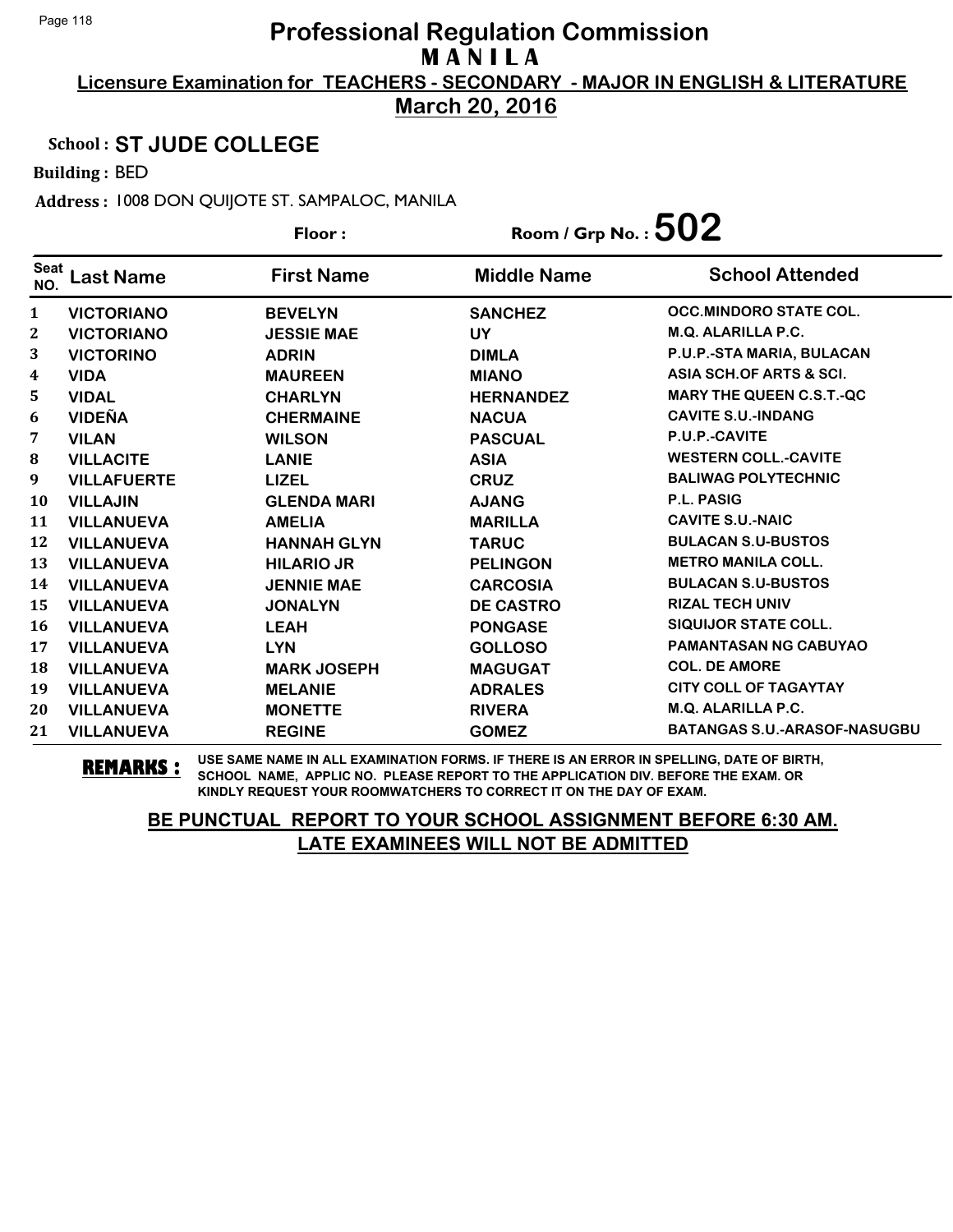**March 20, 2016**

#### School : **ST JUDE COLLEGE**

Building : BED

Address : 1008 DON QUIJOTE ST. SAMPALOC, MANILA

|                    |                   | Floor:                | Room / Grp No. : $601$ |                                      |
|--------------------|-------------------|-----------------------|------------------------|--------------------------------------|
| <b>Seat</b><br>NO. | <b>Last Name</b>  | <b>First Name</b>     | <b>Middle Name</b>     | <b>School Attended</b>               |
| 1                  | <b>VILLANUEVA</b> | <b>RICKY</b>          | <b>RABINO</b>          | <b>U.E.-MANILA</b>                   |
| 2                  | <b>VILLARAZA</b>  | <b>NOVELYN</b>        | <b>TAÑAJURA</b>        | U OF RIZAL SYS.-ANTIPOLO             |
| 3                  | <b>VILLARO</b>    | <b>CHERYL ANN</b>     | <b>SERENIO</b>         | <b>ST.MICHAEL COLL.-HINDANG</b>      |
| 4                  | <b>VILLARUEL</b>  | <b>RAVEN</b>          | <b>MATEO</b>           | <b>BULACAN S.U-MALOLOS</b>           |
| 5                  | <b>VILLAS</b>     | <b>JANICE</b>         | <b>ARUGAY</b>          | <b>ST. PAUL UNIV.-TUGUEGARAO</b>     |
| 6                  | <b>VILLAVELEZ</b> | <b>MARIEL LOUISE</b>  | <b>WABE</b>            | <b>ADAMSON UNIVERSITY</b>            |
| 7                  | <b>VILLEGAS</b>   | <b>JONALYN</b>        | <b>TORREÑA</b>         | <b>NEW ERA UNIV.</b>                 |
| 8                  | <b>VILLEGAS</b>   | <b>MARISSA</b>        | <b>DE VERA</b>         | <b>BATAAN HEROES MEM.COLL.</b>       |
| 9                  | <b>VILLELA</b>    | <b>CRISTILYN</b>      | <b>DEREYAL</b>         | <b>ROGATIONIST COLL.</b>             |
| 10                 | <b>VILLENA</b>    | <b>MARICHU</b>        | <b>TORRES</b>          | <b>ARAULLO UNIV.-CABANATUAN CITY</b> |
| 11                 | <b>VILLONES</b>   | <b>JULIE JOY</b>      | <b>LIWAG</b>           | <b>CITY OF MALABON UNIV.</b>         |
| 12                 | <b>VILORIA</b>    | <b>RHONA MAE</b>      | <b>VIOLON</b>          | P.U.P.-STA. MESA                     |
| 13                 | <b>VINLUAN</b>    | <b>JUNIUS IMANUEL</b> | <b>OCAMPO</b>          | <b>ADAMSON UNIVERSITY</b>            |
| 14                 | <b>VIRAY</b>      | <b>ARMIE</b>          | <b>BONIEL</b>          | <b>ST.COLUMBAN COLL.-PANG</b>        |
| 15                 | <b>VIRTUCIO</b>   | <b>JEMELINE JOY</b>   | <b>OLIT</b>            | ADVENTIST UNIV OF THE PHIL.          |
| 16                 | <b>VISITACION</b> | <b>LOLITA</b>         | <b>REAMBONANZA</b>     | PHIL.CAMBRIDGE SCH L.A.S.B.T         |
| 17                 | <b>VISLENIO</b>   | <b>MARICAR</b>        | <b>ENDAYA</b>          | <b>TAGUIG CITY UNIV</b>              |
| 18                 | <b>VISPERAS</b>   | <b>MAE ANN</b>        | <b>DE VERA</b>         | P.U.P.-TAGUIG                        |
| 19                 | <b>VITAL</b>      | <b>ANNE VHALERIE</b>  | <b>SANTOS</b>          | UNIV.OF THE ASSUMP.                  |
| 20                 | <b>VITAL</b>      | <b>AUREA</b>          | <b>DUQUE</b>           | <b>TOMAS CLAUDIO MEM.</b>            |
| 21                 | <b>VITRIOLO</b>   | <b>RACHEL</b>         | <b>JAVIER</b>          | <b>HOLY ROSARY COLL FDT</b>          |

**REMARKS :** USE SAME NAME IN ALL EXAMINATION FORMS. IF THERE IS AN ERROR IN SPELLING, DATE OF BIRTH, SCHOOL NAME, APPLIC NO. PLEASE REPORT TO THE APPLICATION DIV. BEFORE THE EXAM. OR KINDLY REQUEST YOUR ROOMWATCHERS TO CORRECT IT ON THE DAY OF EXAM.